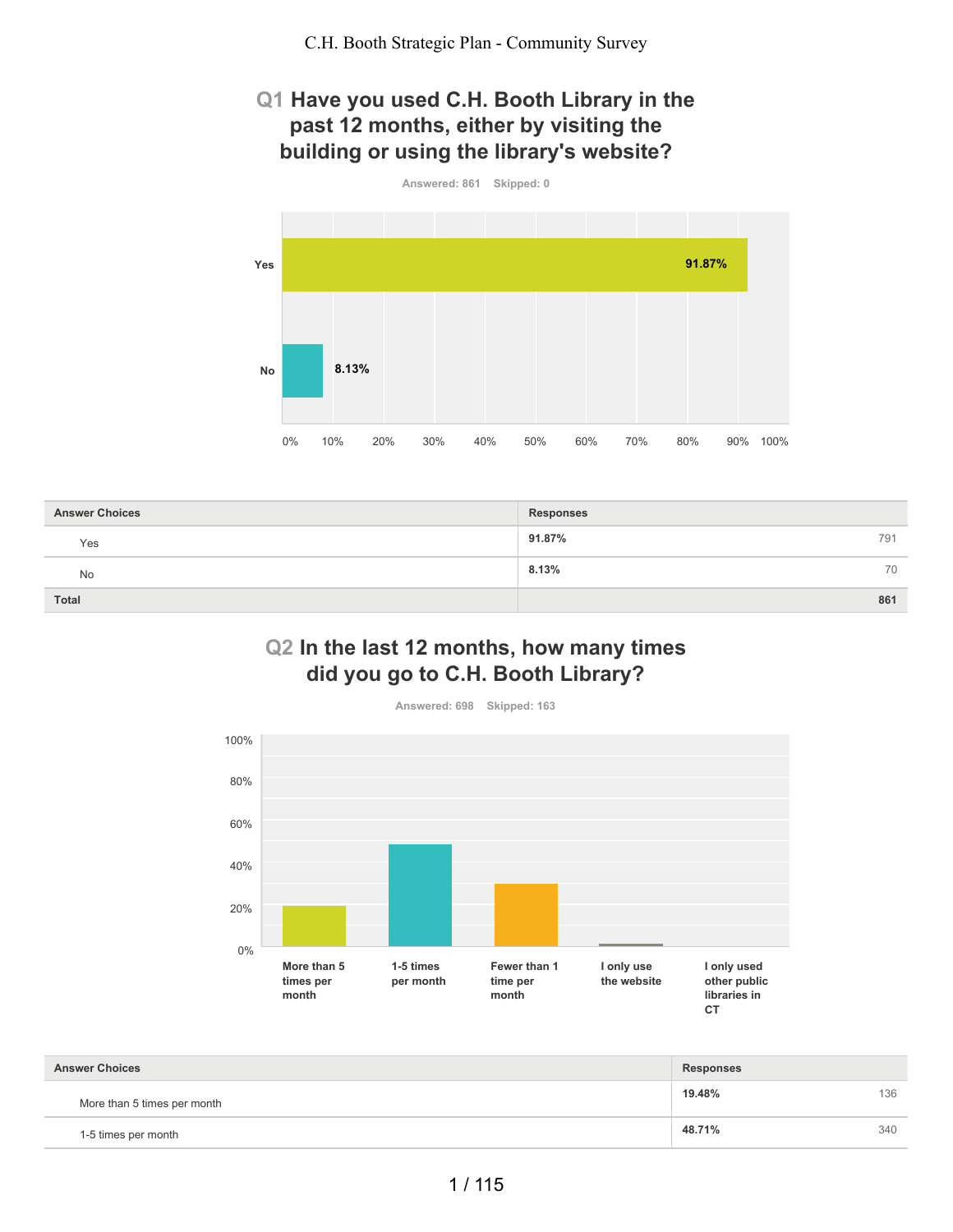| Fewer than 1 time per month              | 29.94% | 209      |
|------------------------------------------|--------|----------|
| I only use the website                   | 1.29%  | 9        |
| I only used other public libraries in CT | 0.57%  | $\Delta$ |
| <b>Total</b>                             |        | 698      |

| # | I only used other public libraries in Connecticut (please specify) | Date               |
|---|--------------------------------------------------------------------|--------------------|
|   | Bethel, New Milford                                                | 2/16/2016 10:59 AM |
|   | We recently moved to Newtown!                                      | 2/15/2016 8:03 AM  |
|   | $\overline{A}$                                                     | 2/9/2016 10:20 PM  |
|   | 5 days a week                                                      | 1/27/2016 6:14 PM  |

## **Q3 In your opinion, how important is C.H. Booth Library to...?**



|                       | <b>Very Important</b> | Somewhat Important | <b>Not Very Important</b> | Not Important At All | <b>Total</b> | <b>Weighted Average</b> |
|-----------------------|-----------------------|--------------------|---------------------------|----------------------|--------------|-------------------------|
| You and your family   | 76.59%                | 21.53%             | 1.88%                     | $0.00\%$             |              |                         |
|                       | 530                   | 149                | 13                        |                      | 692          | 1.25                    |
| The Newtown community | 91.99%                | 7.42%              | 0.45%                     | 0.15%                |              |                         |
|                       | 620                   | 50                 |                           |                      | 674          | 1.09                    |

# **Q4 How important are the following to you in your personal use of the library?**

**Answered: 698 Skipped: 163**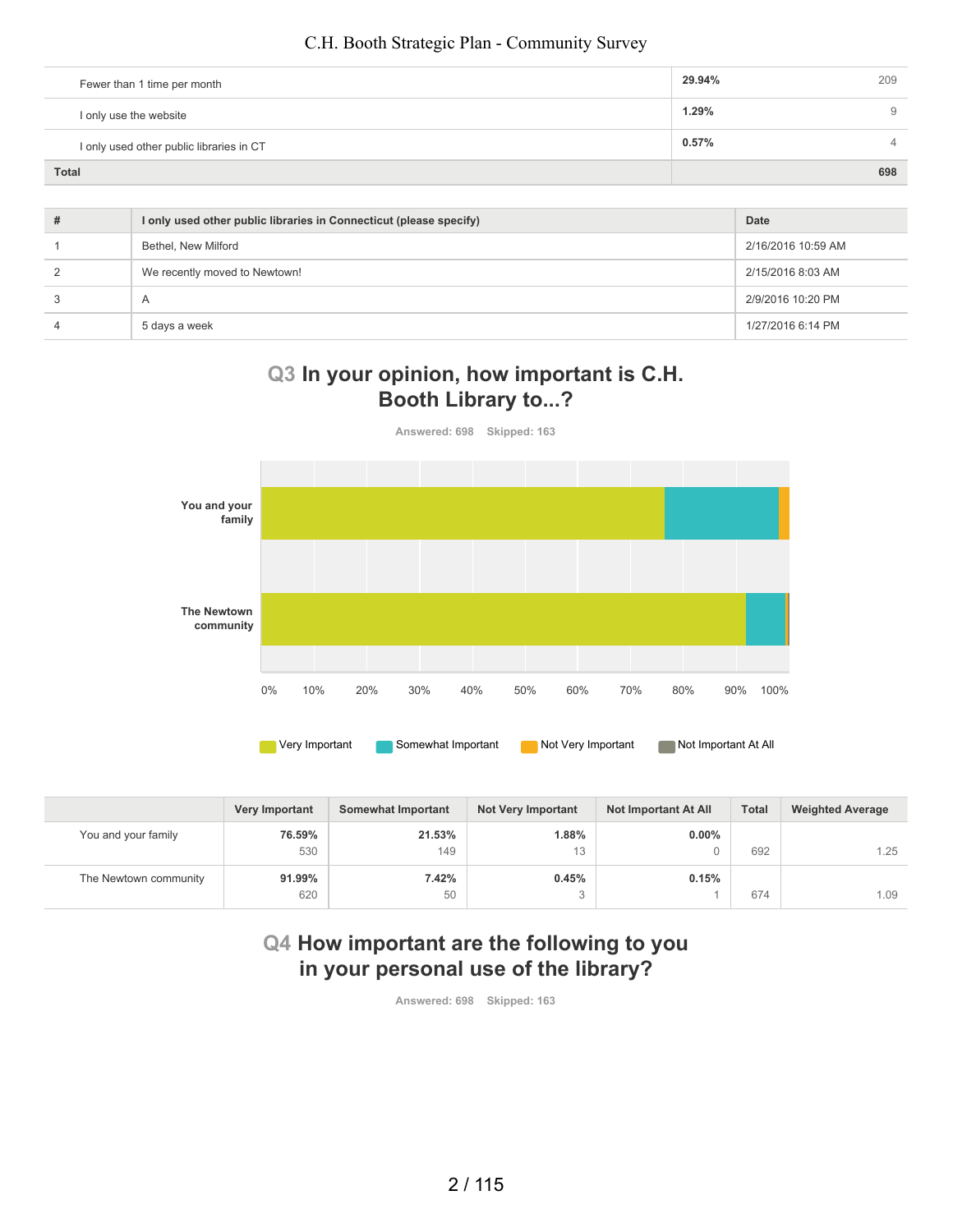

| C.H. Booth Strategic Plan - Community Survey |  |
|----------------------------------------------|--|
|----------------------------------------------|--|

|                                                               | Very<br>Important | Somewhat<br>Important | <b>Not Very</b><br>Important | <b>Not</b><br><b>Important At</b><br>All | N/A   | Total | Weighted<br>Average |
|---------------------------------------------------------------|-------------------|-----------------------|------------------------------|------------------------------------------|-------|-------|---------------------|
| Collections/materials (Books, DVDs, CDs, magazines and        | 75.83%            | 18.42%                | 3.74%                        | 1.44%                                    | 0.58% |       |                     |
| newspapers, online resources, etc)                            | 527               | 128                   | 26                           | 10                                       | 4     | 695   | 1.30                |
| Hours of operation                                            | 59.22%            | 37.03%                | 3.46%                        | 0.14%                                    | 0.14% |       |                     |
|                                                               | 411               | 257                   | 24                           |                                          |       | 694   | 1.44                |
| Programs for adults, teens, and children, including literary, | 46.41%            | 37.21%                | 12.21%                       | 2.87%                                    | 1.29% |       |                     |
| cultural, and civic events                                    | 323               | 259                   | 85                           | 20                                       | 9     | 696   | 1.71                |
| Staff available to assist patrons (in person or online)       | 44.72%            | 42.69%                | 10.27%                       | 1.74%                                    | 0.58% |       |                     |
|                                                               | 309               | 295                   | 71                           | 12                                       | 4     | 691   | 1.69                |
| Trainings and classes                                         | 18.43%            | 37.01%                | 28.45%                       | 12.34%                                   | 3.77% |       |                     |
|                                                               | 127               | 255                   | 196                          | 85                                       | 26    | 689   | 2.36                |
| Using library computers                                       | 15.12%            | 27.62%                | 33.28%                       | 20.35%                                   | 3.63% |       |                     |
|                                                               | 104               | 190                   | 229                          | 140                                      | 25    | 688   | 2.61                |

# **Q5 Overall, how satisfied are you with the following library resources and services?**

**Answered: 698 Skipped: 163**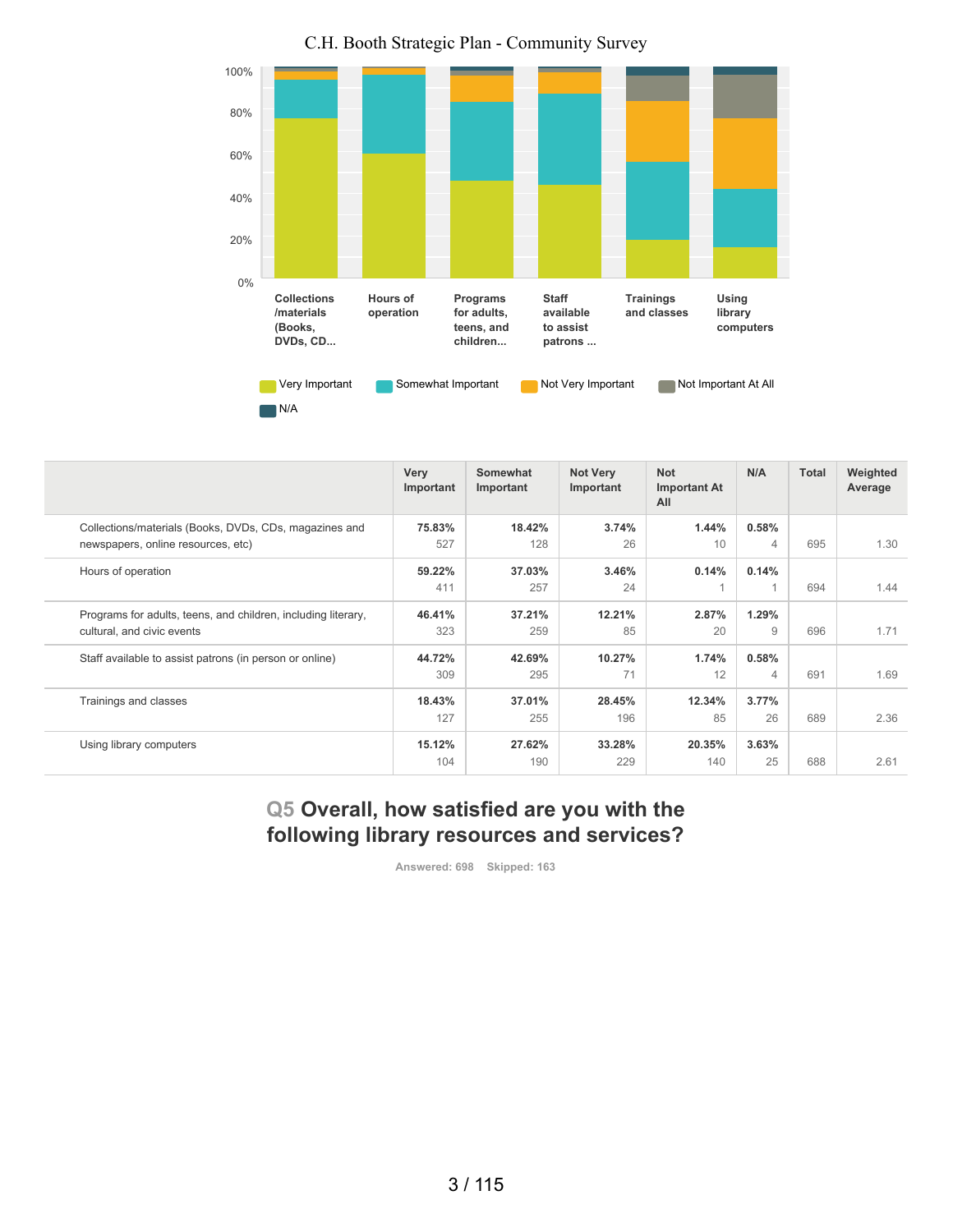

| C.H. Booth Strategic Plan - Community Survey |  |  |  |  |  |  |  |
|----------------------------------------------|--|--|--|--|--|--|--|
|----------------------------------------------|--|--|--|--|--|--|--|

|                                                               | Very<br><b>Satisfied</b> | <b>Somewhat Satisfied</b> | <b>Not Very</b><br><b>Satisfied</b> | <b>Not</b><br><b>Satisfied At</b><br>All | N/A    | Total | Weighted<br>Average |
|---------------------------------------------------------------|--------------------------|---------------------------|-------------------------------------|------------------------------------------|--------|-------|---------------------|
| Staff available to assist patrons (in person or online)       | 79.68%                   | 14.99%                    | 1.30%                               | 0.43%                                    | 3.60%  |       |                     |
|                                                               | 553                      | 104                       | 9                                   | 3                                        | 25     | 694   | 1.20                |
| Hours of operation                                            | 63.15%                   | 33.82%                    | 2.02%                               | 0.43%                                    | 0.58%  |       |                     |
|                                                               | 437                      | 234                       | 14                                  | 3                                        | 4      | 692   | 1.39                |
| Collections/materials (Books, DVDs, CDs, magazines and        | 51.80%                   | 39.25%                    | 5.48%                               | 0.87%                                    | 2.60%  |       |                     |
| newspapers, online resources, etc)                            | 359                      | 272                       | 38                                  | 6                                        | 18     | 693   | 1.54                |
| Programs for adults, teens, and children, including literary, | 41.95%                   | 34.63%                    | 5.46%                               | 0.72%                                    | 17.24% |       |                     |
| cultural, and civic events                                    | 292                      | 241                       | 38                                  | 5                                        | 120    | 696   | 1.58                |
| Using library computers                                       | 32.31%                   | 19.94%                    | 3.06%                               | 0.87%                                    | 43.81% |       |                     |
|                                                               | 222                      | 137                       | 21                                  | 6                                        | 301    | 687   | 1.51                |
| Trainings and classes                                         | 24.16%                   | 29.69%                    | 4.66%                               | 0.87%                                    | 40.61% |       |                     |
|                                                               | 166                      | 204                       | 32                                  | 6                                        | 279    | 687   | 1.70                |

# **Q6 What words best describe C.H. Booth Library? Please feel free to also share any particular experiences you have had while using C.H. Booth Library, positive or negative.**

**Answered: 497 Skipped: 364**

| # | <b>Responses</b>                                                                                                                                                                                                                     | Date               |
|---|--------------------------------------------------------------------------------------------------------------------------------------------------------------------------------------------------------------------------------------|--------------------|
|   | Very pleasant!                                                                                                                                                                                                                       | 2/16/2016 11:25 AM |
|   | negative Historic Outdated Disconnected Great potential                                                                                                                                                                              | 2/16/2016 11:04 AM |
|   | gathering place for the community                                                                                                                                                                                                    | 2/16/2016 10:59 AM |
| 4 | We love the library and it's history, a Newtown treasure. The programs for children were wonderful. In recent years,<br>we have found this department inadequate. The staff on the 2nd and 3rd floor are friendly and eager to help. | 2/16/2016 10:45 AM |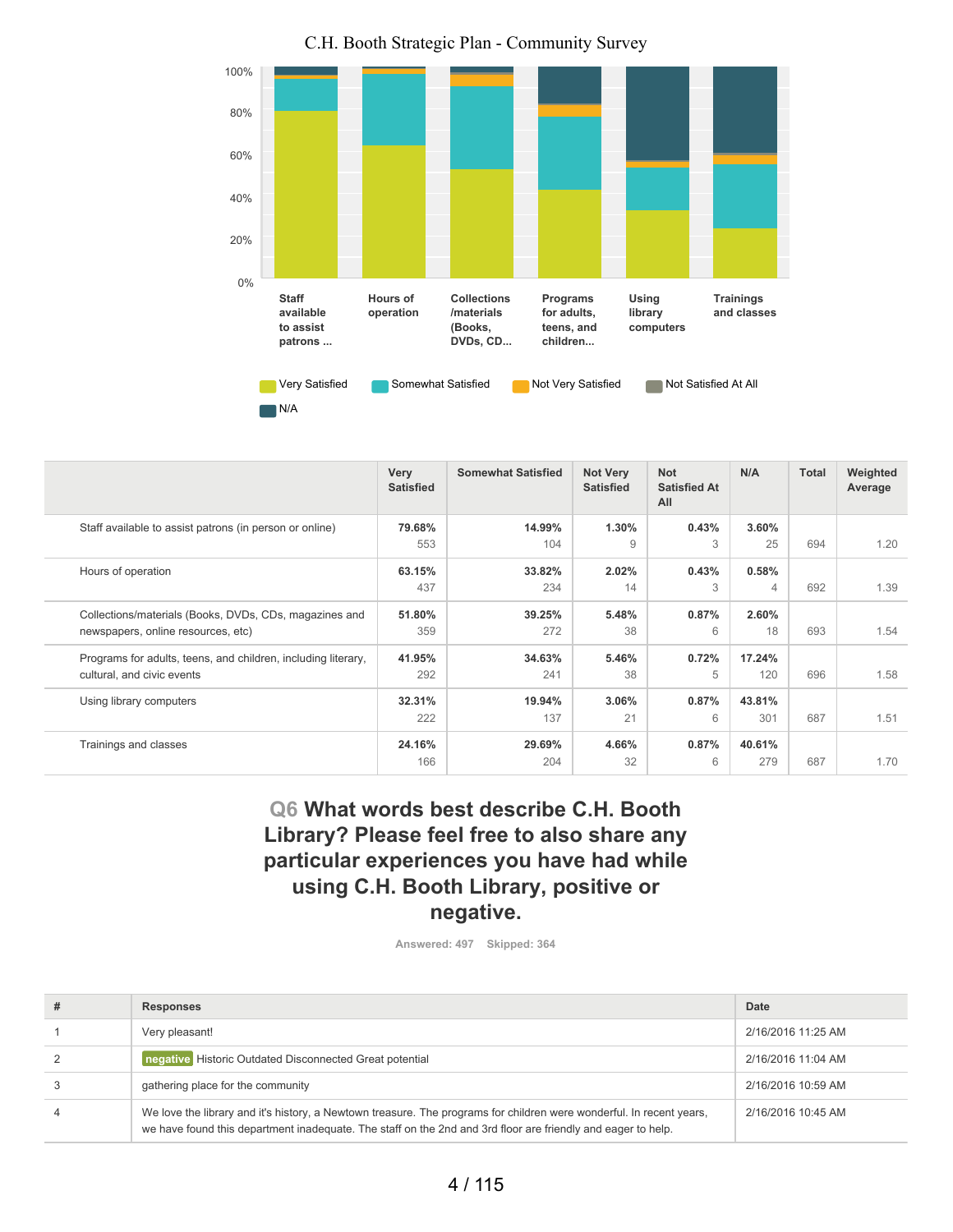| 5              | This is a little off topic, but please get Temperature sensors installed in the area where pipes freeze and break. The<br>temperature sensors can alarm before the pipes freeze.                                                                                                                                                                                                                                                                          | 2/16/2016 10:39 AM |
|----------------|-----------------------------------------------------------------------------------------------------------------------------------------------------------------------------------------------------------------------------------------------------------------------------------------------------------------------------------------------------------------------------------------------------------------------------------------------------------|--------------------|
| 6              | C.H. Booth Library is an irreplaceable resource to not only the Newtown community but others in the area. I, myself,<br>have struck up conversations with folks outside, who have told me they live in Monroe, Redding, Oxford and one in<br>Stamford, who all said they love studying at our library best - because of the peaceful atmosphere, immediate<br>assistance and resources available.                                                         | 2/16/2016 10:34 AM |
| $\overline{7}$ | Welcoming, positive, helpful My 2 year old loves attending the children's programs.                                                                                                                                                                                                                                                                                                                                                                       | 2/16/2016 9:27 AM  |
| 8              | lovely place to spend time                                                                                                                                                                                                                                                                                                                                                                                                                                | 2/15/2016 9:45 PM  |
| 9              | Have never had a negative experience at the library. Always found help when needed and was always greeted with a<br>smile. Especially appreciate that books for book club were brought in from other libraries.                                                                                                                                                                                                                                           | 2/15/2016 8:04 PM  |
| 10             | a friendly haven; an historical treasure, inside and out; a place I always gain information, knowledge, and positive<br>experience with each visit.                                                                                                                                                                                                                                                                                                       | 2/15/2016 1:37 PM  |
| 11             | important, irreplaceable, central, modern, clean, bright, safe, warm, dry (usually),                                                                                                                                                                                                                                                                                                                                                                      | 2/15/2016 12:23 PM |
| 12             | Dependable valuable community resource where people meet, work, learn with and among each other. Love the<br>library, I often work from the third floor and my son has used it over his youth for recreational reading and as a<br>supplement to his school library (housatonic valley Waldorf school)                                                                                                                                                    | 2/15/2016 11:13 AM |
| 13             | suggestion Great experiences so far. It would be great to have children's programming for working parents to be<br>able to take advantage of.                                                                                                                                                                                                                                                                                                             | 2/15/2016 8:03 AM  |
| 14             | Welcoming, very helpful, enthusiastic host to Town and Country Garden Club flower show, comfortable and clean,<br>historic ties important                                                                                                                                                                                                                                                                                                                 | 2/15/2016 7:50 AM  |
| 15             | Accessible, fun, community                                                                                                                                                                                                                                                                                                                                                                                                                                | 2/14/2016 3:37 PM  |
| 16             | Very homey. Desk people are very friendly and helpful.                                                                                                                                                                                                                                                                                                                                                                                                    | 2/14/2016 2:09 PM  |
| 17             | I love the library very much. I love the selection of manga. I go to the library with my friends, and family, and I love<br>how there is always events. Sometimes I wish there were more hours on Friday and Sunday. I always get a warm<br>happy feeling from the library. Thank you for all the work you put into this library to make it a wonderful place. When<br>my grand mother saw our library she loved it, and I have the same feeling as well. | 2/14/2016 12:56 PM |
| 18             | Friendly professional community centered                                                                                                                                                                                                                                                                                                                                                                                                                  | 2/14/2016 11:17 AM |
| 19             | A great community resource                                                                                                                                                                                                                                                                                                                                                                                                                                | 2/14/2016 9:35 AM  |
| 20             | Tradition                                                                                                                                                                                                                                                                                                                                                                                                                                                 | 2/13/2016 4:37 PM  |
| 21             | Warm, welcoming, well-staffed with friendly, knowledgeable staff, with a tremendous collection of books, CD's, DVD's,<br>audio books, and anything else one could possible want.                                                                                                                                                                                                                                                                          | 2/13/2016 10:57 AM |
| 22             | Wonderful library with a nod to the past with the antiques collection.                                                                                                                                                                                                                                                                                                                                                                                    | 2/13/2016 10:57 AM |
| 23             | suggestion We think the library and its staff are a critical resource for Newtown. Would love to see growth of<br>programs to foster community emgagement, and feel the staff are key resources to turn to for expertise and quidance<br>that can't be found elsewhere for those not currently in school.                                                                                                                                                 | 2/13/2016 10:45 AM |
| 24             | I love our Library!                                                                                                                                                                                                                                                                                                                                                                                                                                       | 2/13/2016 10:14 AM |
| 25             | warm & friendly                                                                                                                                                                                                                                                                                                                                                                                                                                           | 2/13/2016 10:01 AM |
| 26             | A wonderful community asseta reflection of Newtown History                                                                                                                                                                                                                                                                                                                                                                                                | 2/13/2016 9:37 AM  |
| 27             | An excellent community resource and meeting place for art, education and literature. Very special and vibrant gem.                                                                                                                                                                                                                                                                                                                                        | 2/12/2016 8:06 PM  |
| 28             | excellent                                                                                                                                                                                                                                                                                                                                                                                                                                                 | 2/12/2016 4:56 PM  |
| 29             | negative EXCELLENT. However, library director is NOT willing to cooperate and help at times.                                                                                                                                                                                                                                                                                                                                                              | 2/12/2016 11:20 AM |
| 30             | It makes me feel connected to my town and its history, like a warm hug when I walk in.                                                                                                                                                                                                                                                                                                                                                                    | 2/12/2016 10:54 AM |
| 31             | historic 20th century                                                                                                                                                                                                                                                                                                                                                                                                                                     | 2/12/2016 10:47 AM |
| 32             | Fully engaged with the community, ready to help, responsive to needs, awesome staff.                                                                                                                                                                                                                                                                                                                                                                      | 2/12/2016 9:47 AM  |
| 33             | Relaxing environment                                                                                                                                                                                                                                                                                                                                                                                                                                      | 2/12/2016 9:22 AM  |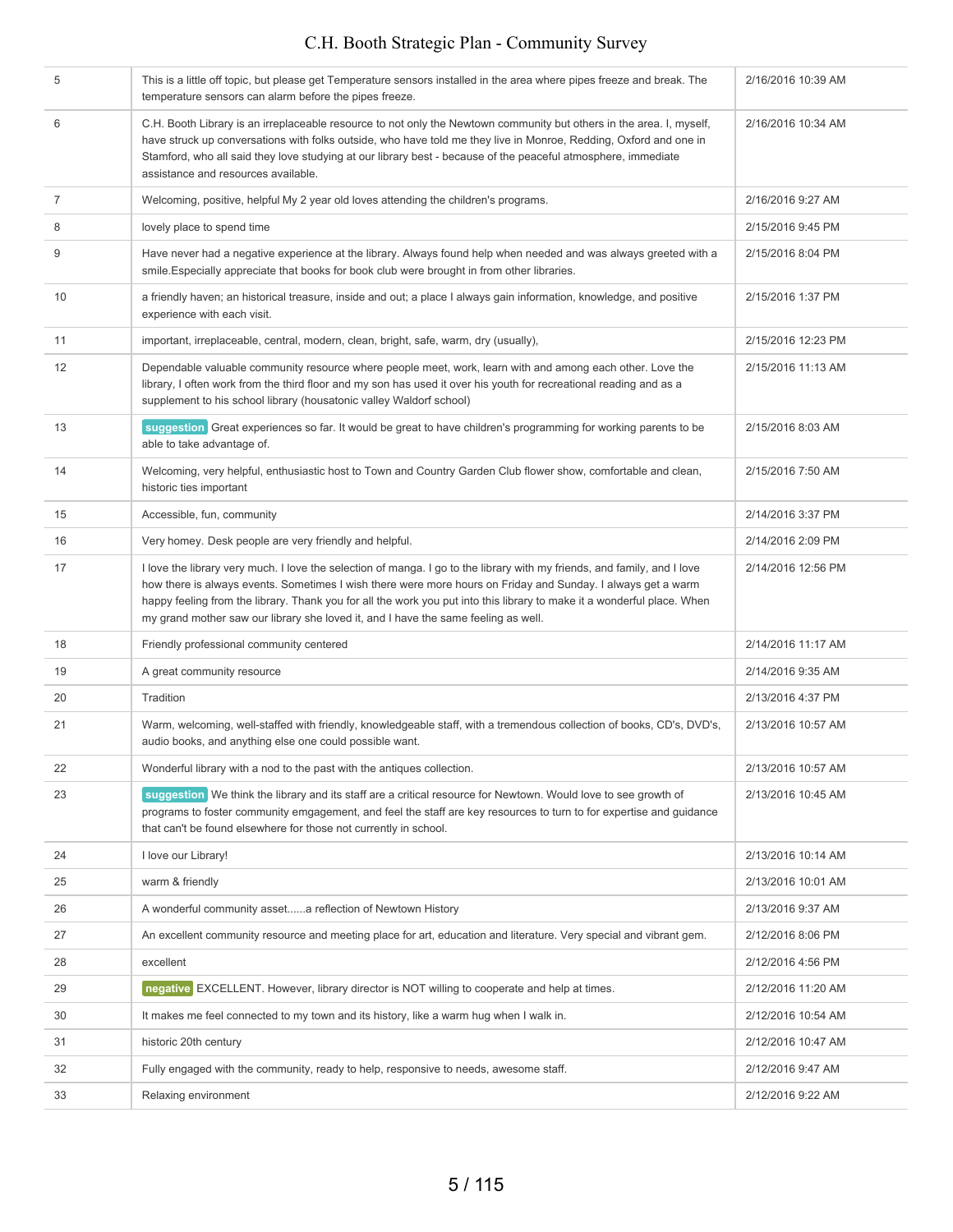| 34 | There is one children's librarian in particular, I regret not being able to mention her name, who is always smiling and<br>entirely welcoming. She volunteers to help, makes suggestions, and engages the children. I have seen an exceptional<br>change to the YA section as well. The efforts for summer reading and creating an environment for teens have been<br>noted and very much appreciated. | 2/12/2016 8:30 AM  |
|----|--------------------------------------------------------------------------------------------------------------------------------------------------------------------------------------------------------------------------------------------------------------------------------------------------------------------------------------------------------------------------------------------------------|--------------------|
| 35 | Fabulous, thought provoking, friendly, Newtown, calming, convenient, EXCELLENT staff, Great programs for children,<br>fantastic librarians, helpful, I LOVE, LOVE LOVE our library. It is a treasure!!!                                                                                                                                                                                                | 2/11/2016 10:54 PM |
| 36 | Treasure                                                                                                                                                                                                                                                                                                                                                                                               | 2/11/2016 9:28 PM  |
| 37 | suggestion Staff is nice and helpful. I just don't like that the library is closed on Sundays in the summer and I wish<br>the kids and adult selections were more varied. The collection is very limited.                                                                                                                                                                                              | 2/11/2016 9:11 PM  |
| 38 | A wonderful asset to the community. I remember when the renovation was being debated and some citizens felt it was<br>a waste of money to invest in a library. We disproved that theory; I think it's busier than ever. Although I don't use it as<br>much as when my child was younger, I am glad to have it center stage.                                                                            | 2/11/2016 8:38 PM  |
| 39 | The library and staff are fantastic. In the 10+ years I've been in Newtown I've always had a fantastic experience there.                                                                                                                                                                                                                                                                               | 2/11/2016 6:02 PM  |
| 40 | Friendly, Neighborly                                                                                                                                                                                                                                                                                                                                                                                   | 2/11/2016 4:01 PM  |
| 41 | The staff at the C.H. Booth Library is always exceptional. The property is always very well maintained, a pleasure to<br>visit.                                                                                                                                                                                                                                                                        | 2/11/2016 3:35 PM  |
| 42 | Cozy!! I love all libraries, esp. Booth library!                                                                                                                                                                                                                                                                                                                                                       | 2/11/2016 3:32 PM  |
| 43 | Home like                                                                                                                                                                                                                                                                                                                                                                                              | 2/11/2016 3:27 PM  |
| 44 | Warm, positive place to be                                                                                                                                                                                                                                                                                                                                                                             | 2/11/2016 2:54 PM  |
| 45 | Library is a Jewel in Newtown's Crown                                                                                                                                                                                                                                                                                                                                                                  | 2/11/2016 2:04 PM  |
| 46 | Our library is a gem. I use it quite often, and I think it is an important part of our community. It is a place to gather<br>knowledge and information, enjoy a good book and a place to gather for community events.                                                                                                                                                                                  | 2/11/2016 1:46 PM  |
| 47 | I can not begin to explain how predominate the library had been to our whole family. As my family grew their needs<br>changed but the library already had programs in place to keep us interested and have fun. Everyone one there has<br>helped with so many things love love love the library                                                                                                        | 2/11/2016 1:36 PM  |
| 48 | A wonderful place to work, have a meeting, attend an event! There are great choices of spaces, with enough quiet to<br>focus, very friendly and helpful staff and respectful patrons.                                                                                                                                                                                                                  | 2/11/2016 12:28 PM |
| 49 | Responsive to the needs of the community. Very positive on all occasions, but especially Alana of the Children's Dept<br>following the 12/14 tragedy. She went far above and beyond to help children and also to respond positively to all the<br>crush of donations and people wanting to help.                                                                                                       | 2/11/2016 12:25 PM |
| 50 | Beautiful in every way.                                                                                                                                                                                                                                                                                                                                                                                | 2/11/2016 12:22 PM |
| 51 | Convenient, fully stocked                                                                                                                                                                                                                                                                                                                                                                              | 2/11/2016 12:17 PM |
| 52 | The Library is top quality. I am so happy that they are able to get books from other libraries for our book groups. The<br>staff is the best.                                                                                                                                                                                                                                                          | 2/11/2016 11:58 AM |
| 53 | Staff has always been friendly and helpful when I needed assistance.                                                                                                                                                                                                                                                                                                                                   | 2/11/2016 11:36 AM |
| 54 | Online search, downloading is a priority. Borrowing Audio and readable books for my book club includes use is multiple<br>libraries is made convenient by CH BOOTH. Placing hold and picking up books saves time. Staff goes out of their way<br>always. No complaints. Also loved that you include games like Mah Jongg and Scrabble. Downton Abby nite was fun.                                      | 2/11/2016 11:22 AM |
| 55 | great town asset                                                                                                                                                                                                                                                                                                                                                                                       | 2/11/2016 11:19 AM |
| 56 | Accessible friendly and essential                                                                                                                                                                                                                                                                                                                                                                      | 2/11/2016 11:11 AM |
| 57 | there are 3 factors that my family thinks of when judging the quality of life in a community and the top one is the<br>quality of the library, this is a huge factor in why we chose to move to Newtown. The facility is clean and kept in good<br>repair, the staff is knowledgeable, friendly and helpful and the resources are excellent.                                                           | 2/11/2016 10:46 AM |
| 58 | I appreciate the very helpful, knowledgeable librarians, especially in the reference department.                                                                                                                                                                                                                                                                                                       | 2/11/2016 10:39 AM |
| 59 | Classic New England old time                                                                                                                                                                                                                                                                                                                                                                           | 2/11/2016 10:39 AM |
| 60 | Very comfortable while browsing or using the reading room.                                                                                                                                                                                                                                                                                                                                             | 2/11/2016 10:38 AM |
| 61 | Classic town library very laid back comfy.                                                                                                                                                                                                                                                                                                                                                             | 2/11/2016 10:32 AM |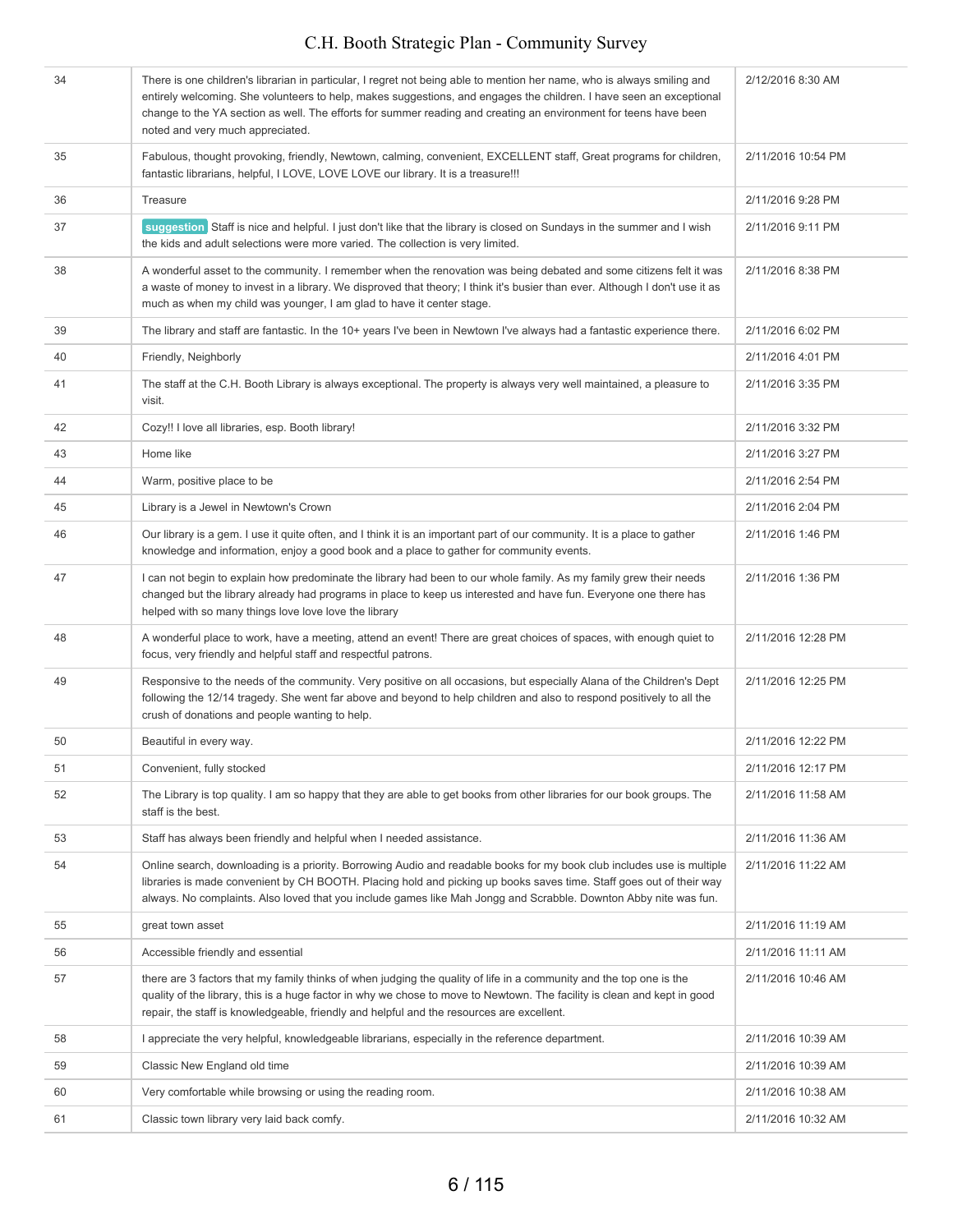| 62 | When my son was young they had a fabulous program! I'm not sure what they offer to pre-teens but the book area for<br>young readers is one step toward it be more user friendly to teens and young adults.                                                                                                                                                                                                              | 2/11/2016 10:20 AM |
|----|-------------------------------------------------------------------------------------------------------------------------------------------------------------------------------------------------------------------------------------------------------------------------------------------------------------------------------------------------------------------------------------------------------------------------|--------------------|
| 63 | I love that they have rooms available for the community to use.                                                                                                                                                                                                                                                                                                                                                         | 2/11/2016 10:04 AM |
| 64 | Outstanding!                                                                                                                                                                                                                                                                                                                                                                                                            | 2/11/2016 9:39 AM  |
| 65 | Helpful, full of resources, up to date especially when it comes to new and popular books, neighborly.                                                                                                                                                                                                                                                                                                                   | 2/11/2016 9:34 AM  |
| 66 | Warm, welcoming, lots of opportunities for a variety of interests                                                                                                                                                                                                                                                                                                                                                       | 2/11/2016 9:34 AM  |
| 67 | I particularly use the reference department/non-fiction and rental of DVD's and audio books. I also like the Book Nook<br>area. I use the Genealogy Reference room. I attend meetings at the library.                                                                                                                                                                                                                   | 2/11/2016 9:32 AM  |
| 68 | We live in Trumbull and frequent the Quality St. Branch of the library. We attend cultural events at other town libraries.<br>The talks at C. H. Booth have been wonderful. They drew us to experience your lovely library.                                                                                                                                                                                             | 2/11/2016 9:30 AM  |
| 69 | excellent                                                                                                                                                                                                                                                                                                                                                                                                               | 2/11/2016 9:24 AM  |
| 70 | Very important resource to the community.                                                                                                                                                                                                                                                                                                                                                                               | 2/11/2016 9:23 AM  |
| 71 | friendly                                                                                                                                                                                                                                                                                                                                                                                                                | 2/11/2016 9:23 AM  |
| 72 | The library is very welcoming with a pleasant feel. I have recently been in a few other libraries in the north east in<br>small towns like ours, and found them not as welcoming, nor as well stocked, or pleasant. Keep up the great work.                                                                                                                                                                             | 2/11/2016 9:19 AM  |
| 73 | Great place!                                                                                                                                                                                                                                                                                                                                                                                                            | 2/11/2016 9:19 AM  |
| 74 | I have always had positive experiences at the library. They are one of the most important things in town. More people<br>should take advantage of them.                                                                                                                                                                                                                                                                 | 2/11/2016 9:17 AM  |
| 75 | warm, welcoming, educational                                                                                                                                                                                                                                                                                                                                                                                            | 2/11/2016 9:10 AM  |
| 76 | Comfortable                                                                                                                                                                                                                                                                                                                                                                                                             | 2/11/2016 9:10 AM  |
| 77 | comfortable, homey                                                                                                                                                                                                                                                                                                                                                                                                      | 2/10/2016 7:47 PM  |
| 78 | Everyone is very helpful                                                                                                                                                                                                                                                                                                                                                                                                | 2/10/2016 12:30 PM |
| 79 | Beautiful library, wonderful friendly and professional staff.                                                                                                                                                                                                                                                                                                                                                           | 2/10/2016 12:22 PM |
| 80 | It's a wonderful librarythe staff is always very helpful.                                                                                                                                                                                                                                                                                                                                                               | 2/10/2016 8:03 AM  |
| 81 | I love how it was a home first                                                                                                                                                                                                                                                                                                                                                                                          | 2/9/2016 10:48 PM  |
| 82 | A necessity!!! Allows me, as a mom, to help my children choose books together and make them amazing readers. It's<br>so very important to our family.                                                                                                                                                                                                                                                                   | 2/9/2016 10:20 PM  |
| 83 | Tool to learn                                                                                                                                                                                                                                                                                                                                                                                                           | 2/9/2016 2:49 PM   |
| 84 | negative Large, not familiar, not helpful, could be friendlier                                                                                                                                                                                                                                                                                                                                                          | 2/9/2016 11:01 AM  |
| 85 | Wonderful, friendly, helpful                                                                                                                                                                                                                                                                                                                                                                                            | 2/9/2016 8:49 AM   |
| 86 | Love this historic structure. Great asset and resource to the community.                                                                                                                                                                                                                                                                                                                                                | 2/8/2016 10:51 PM  |
| 87 | Use me                                                                                                                                                                                                                                                                                                                                                                                                                  | 2/8/2016 6:30 PM   |
| 88 | suggestion The library is critical to Newtown. In my opinion it is an asset that is not fully recognized. Please do a<br>better job letting our community what a gem we have.                                                                                                                                                                                                                                           | 2/8/2016 5:35 PM   |
| 89 | I really enjoy the library. Very organized and peaceful place to get some work done.                                                                                                                                                                                                                                                                                                                                    | 2/8/2016 3:57 PM   |
| 90 | The library has been essential in raising my kids. We love going there to check out books, play, and participate in the<br>activities.                                                                                                                                                                                                                                                                                  | 2/8/2016 1:56 PM   |
| 91 | I think it is a very clean, well organized and managed library. The staff can be a little stiff - but they are always helpful.                                                                                                                                                                                                                                                                                          | 2/8/2016 1:46 PM   |
| 92 | suggestion Lovely, lovely facility that I love coming too and friendly staff. It would be great if you could make sure<br>you have NYT best seller books and beef up the DVD selection. I would rely on the library more if I knew you had new<br>book titles. It would be good to know how much funding you have for this purpose and what the strategy is for deciding<br>which books you will add to the collection. | 2/8/2016 1:14 PM   |
| 93 | negative Lacking a "wow" factor, childrens' section lacks imaginative space allocation                                                                                                                                                                                                                                                                                                                                  | 2/8/2016 1:08 PM   |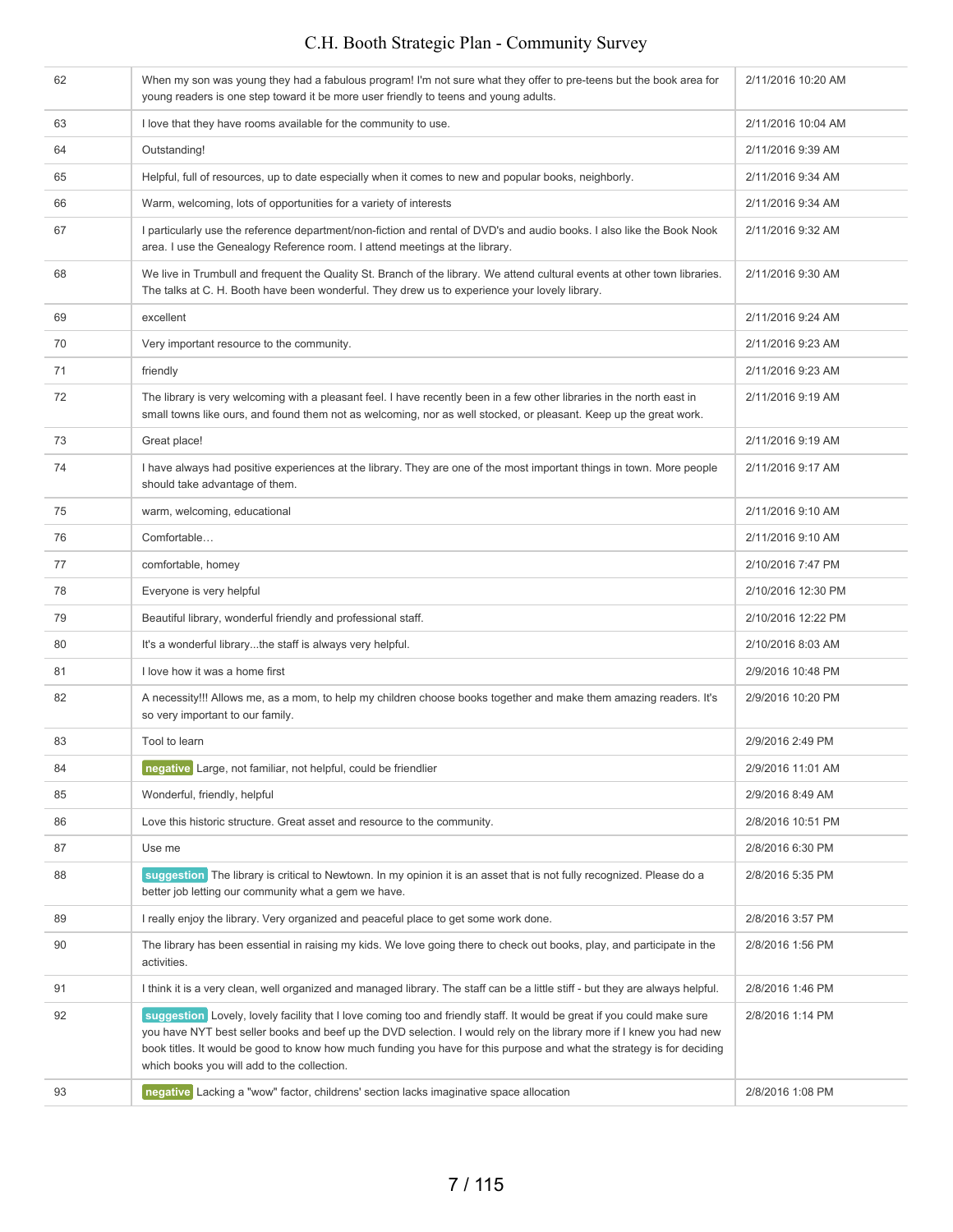| 94  | The Booth Library is a beautiful gem in the center of Newtown. In the 34 years we have lived here, my family and I<br>have used the library extensively. There is a quiet nook and cranny there for any individual whether looking to choose<br>a book or simply reading an article. The staff is knowledgeable and always goes above and beyond in all situations.<br>Newtown is blessed to have this treasure for all to use.                                                                                                                                                                                                                                                                                                                          | 2/8/2016 11:30 AM |
|-----|----------------------------------------------------------------------------------------------------------------------------------------------------------------------------------------------------------------------------------------------------------------------------------------------------------------------------------------------------------------------------------------------------------------------------------------------------------------------------------------------------------------------------------------------------------------------------------------------------------------------------------------------------------------------------------------------------------------------------------------------------------|-------------------|
| 95  | CH Booth Library is a very friendly atmosphere. I go there to work if I need a quiet place outside of the office. I also<br>take my girls, ages 11 & 8 regularly to check out books. Such a "home", community feeling!                                                                                                                                                                                                                                                                                                                                                                                                                                                                                                                                   | 2/8/2016 10:10 AM |
| 96  | Serene, historic atmosphere with a nice collection of reading and viewing materials                                                                                                                                                                                                                                                                                                                                                                                                                                                                                                                                                                                                                                                                      | 2/7/2016 10:53 PM |
| 97  | Helpful, resourceful, good atmosphere                                                                                                                                                                                                                                                                                                                                                                                                                                                                                                                                                                                                                                                                                                                    | 2/7/2016 10:03 AM |
| 98  | As a Newtown Senior who grew up with libraries in NYC, NYS, MA & Wash, DC as well as Bpt. & Ntn. I feel libraries<br>are essential for both reference material and a place to discern. I loved Borders Book Stores, miss them and feel the<br>Ntn. & Brkfld. & Dby. libraries are the last vestiges.                                                                                                                                                                                                                                                                                                                                                                                                                                                     | 2/6/2016 8:47 PM  |
| 99  | Helpful and friendly                                                                                                                                                                                                                                                                                                                                                                                                                                                                                                                                                                                                                                                                                                                                     | 2/6/2016 1:43 PM  |
| 100 | suggestion The history the library encapsulates is essential to the fabric of the Newtown community and my family<br>and I truly appreciate and value it. I have friends in neighboring towns who have modern library facilities but are<br>jealous of the history our library represents. With that said, I think we should do a bit more in modernizing the use of<br>the library and make available contemporary training classes (languages courses, how to blog/twitter and other social<br>media platforms etc) widely available to residents and people nearby. We need to make it an even more inviting<br>space. We want people to come in and explore all of the history that Newtown has to offer but we want to them to<br>keep coming back. | 2/6/2016 11:31 AM |
| 101 | pull-out The library is a vital component to Newtown. I have always felt welcomed over the past 21 years. I think it is<br>the one focal point in Newtown that defines community. I believe it never has had an agenda beyond serving Newtown<br>residents.                                                                                                                                                                                                                                                                                                                                                                                                                                                                                              | 2/6/2016 10:43 AM |
| 102 | Children's dept is very knowledgeable, helpful and friendly!!                                                                                                                                                                                                                                                                                                                                                                                                                                                                                                                                                                                                                                                                                            | 2/6/2016 8:09 AM  |
| 103 | Always a great experience, Candice has been amazing in the children's section to find books for our children and also<br>suggest additional books to continue their love for reading.                                                                                                                                                                                                                                                                                                                                                                                                                                                                                                                                                                    | 2/5/2016 6:12 PM  |
| 104 | I love the library!! I am in a book club and it is very important to me to have easy access to the books I need to read.<br>All your programs are outstanding. I love the book sale too. CH Booth Library is amazing - the staff is fantastic. When<br>my kids were small we were there almost everyday. Both kids did the summer reading program and then volunteered<br>to help smaller kids when they were older. My daughter took part in may fun Young Adult activities. You guys ROCK!                                                                                                                                                                                                                                                             | 2/5/2016 4:55 PM  |
| 105 | It's a warm and welcoming, friendly place.                                                                                                                                                                                                                                                                                                                                                                                                                                                                                                                                                                                                                                                                                                               | 2/5/2016 4:23 PM  |
| 106 | Very friendly, very helpful Wish library would open at 9:30am on Fridays                                                                                                                                                                                                                                                                                                                                                                                                                                                                                                                                                                                                                                                                                 | 2/5/2016 3:19 PM  |
| 107 | inviting the library is a welcoming space and the staff is fantastic.                                                                                                                                                                                                                                                                                                                                                                                                                                                                                                                                                                                                                                                                                    | 2/5/2016 2:36 PM  |
| 108 | The C.H. Booth Library is an important community center of Newtown. It is a very welcoming center with a staff who is<br>knowledgable and amazing to work with.                                                                                                                                                                                                                                                                                                                                                                                                                                                                                                                                                                                          | 2/5/2016 2:30 PM  |
| 109 | Our beautiful library is outstanding in many aspects, but so very important is the staff--their ability and willingness to<br>help when needed.                                                                                                                                                                                                                                                                                                                                                                                                                                                                                                                                                                                                          | 2/5/2016 11:26 AM |
| 110 | The C.H Boot Library is a wonderful place to study and read.                                                                                                                                                                                                                                                                                                                                                                                                                                                                                                                                                                                                                                                                                             | 2/5/2016 9:19 AM  |
| 111 | Homey, helpful, intriguing (displays, events), local flavor, safe, peaceful, current in terms of technology -- would like to<br>see more availability of recently released books but overall selection is solid -- community oriented, friendly -- a place<br>where I really enjoy spending time and have fond memories of all the days when my children were little roaming the<br>children's department, putting on puppet shows and doing puzzles.                                                                                                                                                                                                                                                                                                    | 2/4/2016 6:57 PM  |
| 112 | suggestion The Booth Library is essential for children and families. I took my kids there for Story Hour--though it<br>was EXTREMELY hard to do because I worked full time. The Story Hour programs were always during the weekdays.<br>But I felt it was important to do, so I worked it out. I wish there were more programs for parents and kids. The library is<br>in INCREDIBLE resource that is sadly underutilized. We also have been to the library to utilize the 3D printer. I think<br>more could be done with that. I think they could also stand to host Minecraft programs for kids and maybe even kid-<br>friendly computer coding program. Digital is where it's at!                                                                     | 2/4/2016 5:06 PM  |
| 113 | suggestion Very comfortable and awesome space. Needs a coffee shop.                                                                                                                                                                                                                                                                                                                                                                                                                                                                                                                                                                                                                                                                                      | 2/4/2016 10:39 AM |
| 114 | I absolutely love our library--the building and its history are incredible, the variety of material lets me get lost for hours,<br>and the staff always seem happy to be there and serve. Thanks so much for all you guys do!                                                                                                                                                                                                                                                                                                                                                                                                                                                                                                                            | 2/4/2016 7:43 AM  |
| 115 | pleasant place to visit                                                                                                                                                                                                                                                                                                                                                                                                                                                                                                                                                                                                                                                                                                                                  | 2/3/2016 10:01 PM |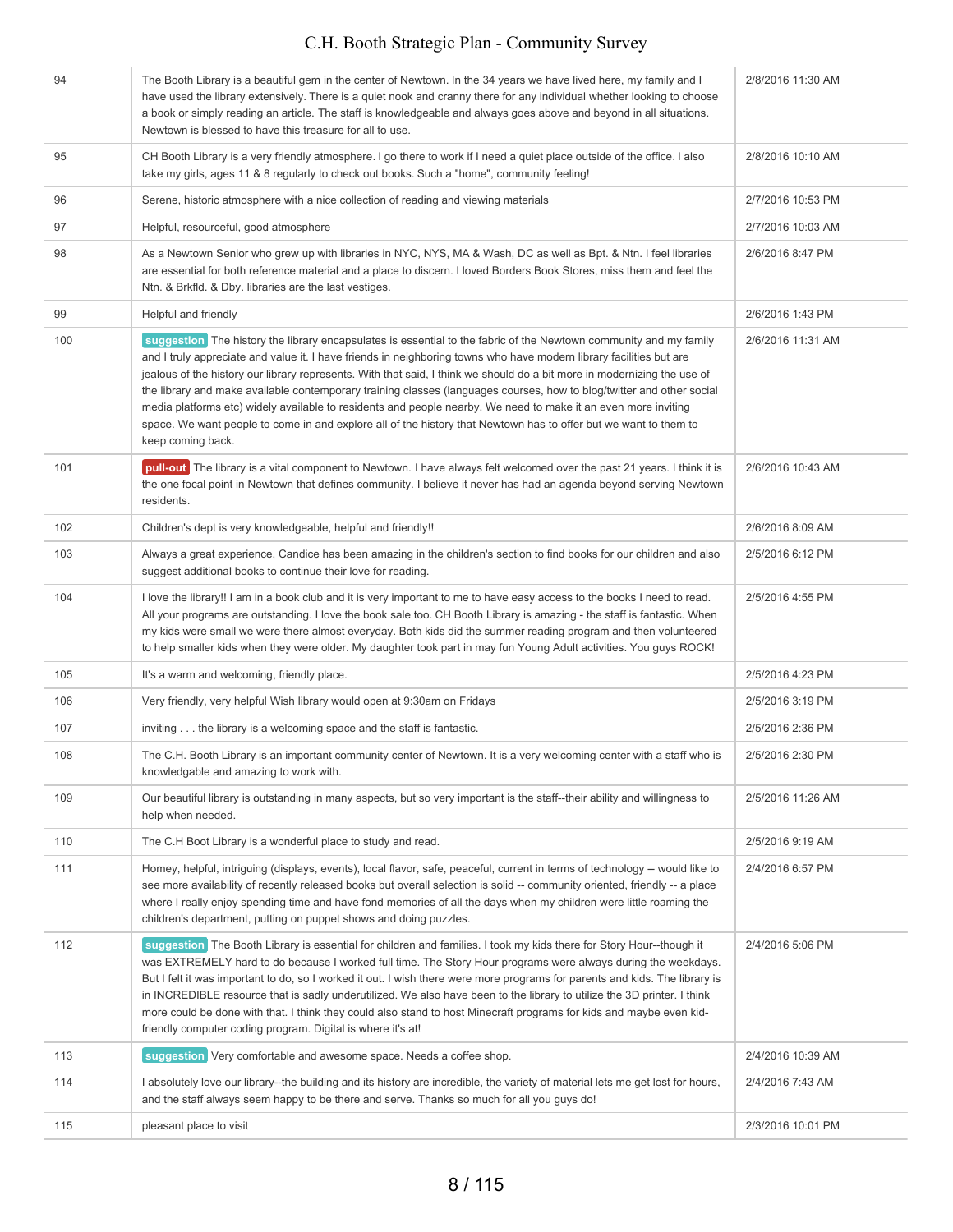| 116 | Welcoming, well cared for, friendly and helpful staff. Child and teen friendly.                                                                                                                                                                                                                                                                                                                                                                                                                                                                                                          | 2/3/2016 9:08 PM  |
|-----|------------------------------------------------------------------------------------------------------------------------------------------------------------------------------------------------------------------------------------------------------------------------------------------------------------------------------------------------------------------------------------------------------------------------------------------------------------------------------------------------------------------------------------------------------------------------------------------|-------------------|
| 117 | Historical, neighborhood, community                                                                                                                                                                                                                                                                                                                                                                                                                                                                                                                                                      | 2/3/2016 9:08 PM  |
| 118 | negative Unprofessional, aloof, uninterested, inconsistent, bored. The staff does not bother you if you want to just sit<br>and read, or chat with a friend. But there is s general feeling of unfriendliness and unhappiness by the staff. Sadly, this<br>is a general consensus among residents.                                                                                                                                                                                                                                                                                       | 2/3/2016 8:41 PM  |
| 119 | Beautiful, large selection and collections. I find that the staff in the children's library is not always warm and friendly<br>which has been off putting at times considering its the children's library.                                                                                                                                                                                                                                                                                                                                                                               | 2/3/2016 8:08 PM  |
| 120 | negative On the positive side, friendly and homey and reverent to its history. On the negative side, stuffy, old-<br>fashioned, out-of-date, and not "fun" or overly engaging, especially for elementary- and middle-school aged children.<br>Sadly, I do not know many people who are avid users in our age group (40's, with young and middle-aged children).<br>Too much of it has the feel of a "museum," not be touched or thoroughly enjoyed. The air circulation is terrible year-<br>round and in the summer, the heat can be unbearable in there (especially on the top floor). | 2/3/2016 5:21 PM  |
| 121 | As a patron of reading and other media materials, the library is very welcoming. The staff is always friendly and<br>helpful. I wish the library was more open to the community for meetings of local clubs and events if there are no library<br>programs.                                                                                                                                                                                                                                                                                                                              | 2/3/2016 4:12 PM  |
| 122 | historic; centrally located. It help make the library feel more welcome if the staff tried to be more pleasant and friendly,<br>particularly in the children's section.                                                                                                                                                                                                                                                                                                                                                                                                                  | 2/3/2016 2:52 PM  |
| 123 | Peace and comfort.                                                                                                                                                                                                                                                                                                                                                                                                                                                                                                                                                                       | 2/3/2016 2:50 PM  |
| 124 | knowledgeable and available staff, collections are kept up to date, 3-D printer great, great programming for children<br>and YA                                                                                                                                                                                                                                                                                                                                                                                                                                                          | 2/3/2016 1:37 PM  |
| 125 | Welcoming and helpful.                                                                                                                                                                                                                                                                                                                                                                                                                                                                                                                                                                   | 2/3/2016 12:22 PM |
| 126 | The library is always clean and friendly. A happy place to visit in Newtown. It is a beautiful building with great staff.                                                                                                                                                                                                                                                                                                                                                                                                                                                                | 2/3/2016 11:00 AM |
| 127 | pull-out A town treasure, a meeting place, a piece of town history, a community gathering place                                                                                                                                                                                                                                                                                                                                                                                                                                                                                          | 2/3/2016 10:52 AM |
| 128 | Friendly, helpful staff. A good anchor for the community.                                                                                                                                                                                                                                                                                                                                                                                                                                                                                                                                | 2/3/2016 10:41 AM |
| 129 | I am a stay at home mom and the children's department has been wonderful for me! The programs they offer have<br>been so enjoyable for me and my kids. It has also been a great way to meet other moms                                                                                                                                                                                                                                                                                                                                                                                   | 2/2/2016 8:11 PM  |
| 130 | I take out books every 2-3 weeks and would be lost without the library. The staff is very helpful.                                                                                                                                                                                                                                                                                                                                                                                                                                                                                       | 2/2/2016 8:05 PM  |
| 131 | Great programs for kids!                                                                                                                                                                                                                                                                                                                                                                                                                                                                                                                                                                 | 2/2/2016 6:46 PM  |
| 132 | friendly staff and helpful, love the ability to order materials through bibliomation from other sites                                                                                                                                                                                                                                                                                                                                                                                                                                                                                    | 2/2/2016 6:30 PM  |
| 133 | Inviting, community minded.                                                                                                                                                                                                                                                                                                                                                                                                                                                                                                                                                              | 2/2/2016 3:40 PM  |
| 134 | C.H. Booth Library has excellent staff and the patrons of Newtown are very lucky to have this Library.                                                                                                                                                                                                                                                                                                                                                                                                                                                                                   | 2/2/2016 2:45 PM  |
| 135 | Our town library is wonderful and an asset to us all!! I love it and the people who work there!                                                                                                                                                                                                                                                                                                                                                                                                                                                                                          | 2/2/2016 1:56 PM  |
| 136 | Very friendly and easy to navigate around.                                                                                                                                                                                                                                                                                                                                                                                                                                                                                                                                               | 2/2/2016 1:44 PM  |
| 137 | Hometown. Historic. Educational. Positive. Friendly. Warm.                                                                                                                                                                                                                                                                                                                                                                                                                                                                                                                               | 2/2/2016 1:29 PM  |
| 138 | calming, resourceful, friendly                                                                                                                                                                                                                                                                                                                                                                                                                                                                                                                                                           | 2/2/2016 1:27 PM  |
| 139 | a place to learn, connect                                                                                                                                                                                                                                                                                                                                                                                                                                                                                                                                                                | 2/2/2016 10:38 AM |
| 140 | helpful, comfortable                                                                                                                                                                                                                                                                                                                                                                                                                                                                                                                                                                     | 2/2/2016 10:17 AM |
| 141 | We mainly use the library for children's resources and love spending weekend time there as well as attending the<br>preschool reading classes. The only negative experience I have had was when I reserved part 1 of an audiobook, got<br>a call it came in, checked it out and once I left I realized it was part 2. It was easily resolved as I returned the wrong<br>part and just re-reserved the first part.                                                                                                                                                                        | 2/2/2016 9:11 AM  |
| 142 | negative The library is a town treasure, and the staff are always helpful. My only criticism is that the library isn't kept<br>as quiet as I remember libraries being when I was younger (I'm 56). I was in the library reading a couple of weeks<br>ago, and two teenage girls were running up and down the stairs near the entrance speaking at an outdoor volume. I<br>didn't notice anyone correcting them.                                                                                                                                                                          | 2/2/2016 7:08 AM  |
| 143 | My children like the library. They have participated in story hours, lego club, minecraft club and we check out books on<br>a weekly basis. The librarians are great!                                                                                                                                                                                                                                                                                                                                                                                                                    | 2/2/2016 6:35 AM  |
| 144 | Wonderful programs, outstanding staff, amazing choices, from books, to DVD's!                                                                                                                                                                                                                                                                                                                                                                                                                                                                                                            | 2/1/2016 8:17 PM  |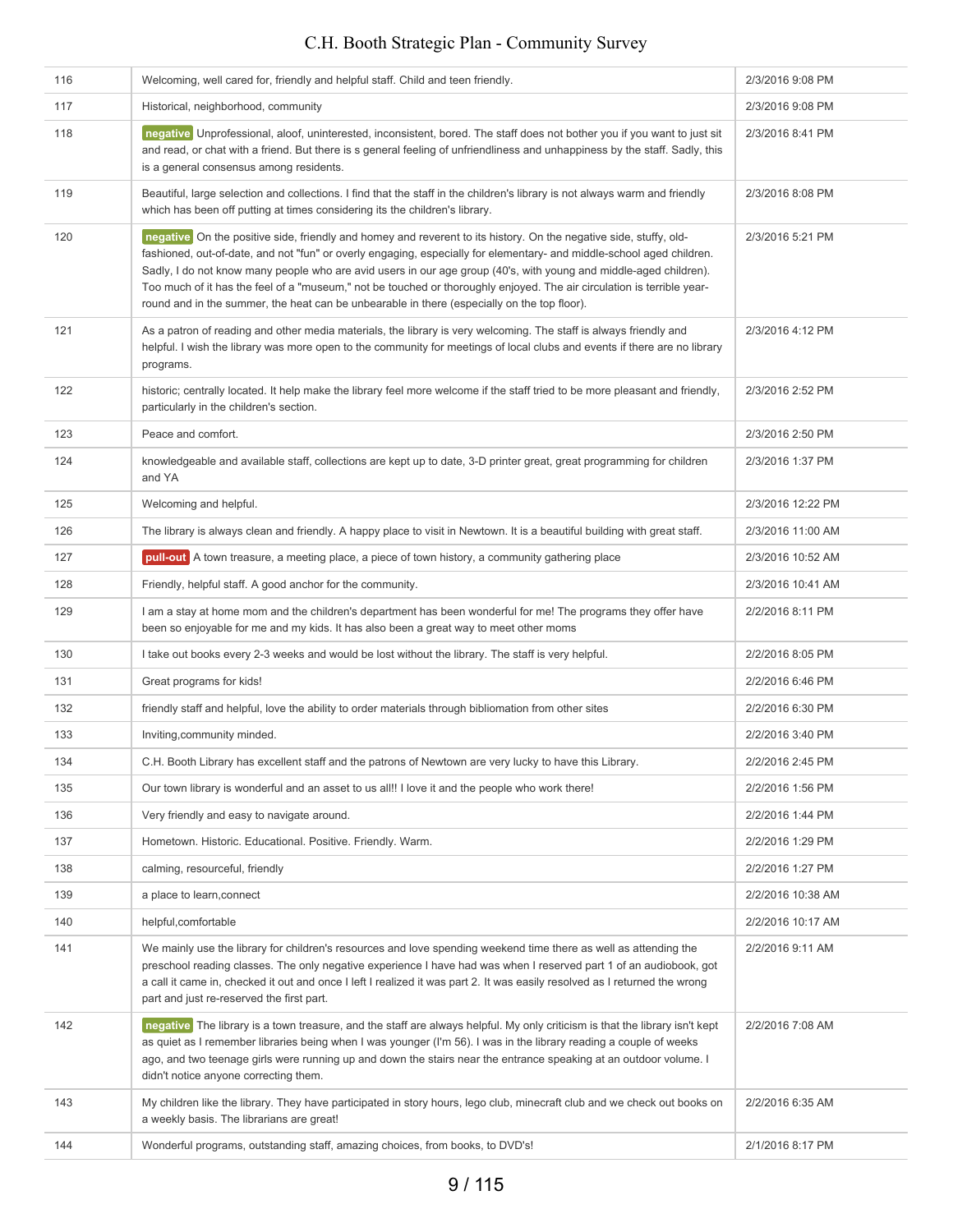| 145 | Everyone is very helpful.                                                                                                                                                                                                                                                                                                                                                                                                                                                                          | 2/1/2016 8:03 PM   |
|-----|----------------------------------------------------------------------------------------------------------------------------------------------------------------------------------------------------------------------------------------------------------------------------------------------------------------------------------------------------------------------------------------------------------------------------------------------------------------------------------------------------|--------------------|
| 146 | Historic, community meeting place                                                                                                                                                                                                                                                                                                                                                                                                                                                                  | 2/1/2016 7:21 PM   |
| 147 | A terrific library for a small town. You should be proud of what you have created.                                                                                                                                                                                                                                                                                                                                                                                                                 | 2/1/2016 7:17 PM   |
| 148 | It's an extremely valuable resource to our kids They'd be there three times a week if we had the time.                                                                                                                                                                                                                                                                                                                                                                                             | 2/1/2016 6:20 PM   |
| 149 | suggestion a fantastic library I only wish we had research reference librarians and more science literature and more<br>access to publications. the search program in the library is horrendous, horrible, ridiculous and plain waste of time.<br>why? because its boleen search program is poor and the results do not summarize the book. THEY DO NOT<br>SUMARIZE the book!!! a 12yr old could fix the IT problem. please fix it. and please stop telling us its a CT thing. just<br>get it done | 2/1/2016 6:05 PM   |
| 150 | Community driven                                                                                                                                                                                                                                                                                                                                                                                                                                                                                   | 2/1/2016 5:42 PM   |
| 151 | Centrally located; primary source for reference materials; prime venue for interesting presentations, arts related or<br>otherwise; primary source for books on-line.                                                                                                                                                                                                                                                                                                                              | 2/1/2016 3:44 PM   |
| 152 | suggestion As a new resident of Newtown I foind that it isn't very clear as to where things are in the library. Better<br>signage would be nice so it's easier to navigate around the building.                                                                                                                                                                                                                                                                                                    | 2/1/2016 3:07 PM   |
| 153 | Booth Library feels like a home when you enter. I like the cozy feeling and how nice everyone is. I wish there was a<br>larger selection of books however.                                                                                                                                                                                                                                                                                                                                         | 2/1/2016 1:01 PM   |
| 154 | Friendly atmosphere                                                                                                                                                                                                                                                                                                                                                                                                                                                                                | 2/1/2016 12:30 PM  |
| 155 | l am a teacher in Newtown & value the help I always receive from the staff when I need resources for lessons/<br>projects.                                                                                                                                                                                                                                                                                                                                                                         | 1/31/2016 10:43 PM |
| 156 | Fantastic                                                                                                                                                                                                                                                                                                                                                                                                                                                                                          | 1/31/2016 10:27 PM |
| 157 | Friendly, inviting, comfortable, knowledgeable people, excellent choices                                                                                                                                                                                                                                                                                                                                                                                                                           | 1/31/2016 8:18 PM  |
| 158 | An important part of what Newtown is. It's location is central to the town.                                                                                                                                                                                                                                                                                                                                                                                                                        | 1/31/2016 5:37 PM  |
| 159 | Convenient and comfortable. Staff is always helpful. Great selection - fiction and reference                                                                                                                                                                                                                                                                                                                                                                                                       | 1/31/2016 5:04 PM  |
| 160 | Represents a vibrant community                                                                                                                                                                                                                                                                                                                                                                                                                                                                     | 1/31/2016 4:10 PM  |
| 161 | I love the library! I frequently use it, and am happy with the way things are going now. I think there was a time where<br>things were not good (specifically the director hired when Mrs. Woycik retired), but I think things are going in a much<br>better way for both the library itself and how the library is for the residents of Newtown.                                                                                                                                                  | 1/31/2016 1:25 PM  |
| 162 | My family has enjoyed the library immensely. We are very blessed to have such a nice one.                                                                                                                                                                                                                                                                                                                                                                                                          | 1/31/2016 12:45 PM |
| 163 | I enjoy many of the different resources. I have taken out books on DVDs. Magazines. Movies. Non fiction /educational<br>movies. Books. And books with large print. They have gotten me movies and books from other libraries around CT.<br>They have helped me find information not related to books. They have helped me develop programs for my work at<br>school.                                                                                                                               | 1/31/2016 9:53 AM  |
| 164 | Cozy and friendly; it's an important part of our home.                                                                                                                                                                                                                                                                                                                                                                                                                                             | 1/31/2016 9:39 AM  |
| 165 | Recently moved from New Jersey where I had access to the central library of Mercer County. C.H.Booth outdoes that<br>library in quantity and quality of its holdings, the readiness and knowledge of its staff and its atmosphere of active<br>community involvement.                                                                                                                                                                                                                              | 1/31/2016 8:53 AM  |
| 166 | Safe, homey                                                                                                                                                                                                                                                                                                                                                                                                                                                                                        | 1/31/2016 7:45 AM  |
| 167 | suggestion We would like longer hours of operation. The children's collection is average but Bibliomation makes up<br>for it to some degree. AV materials (dvds) should be allowed to be renewed 2x if they don't have holds. One of the<br>librarians in the children's dept is not welcoming, seems irritated when we ask for assistance. Not Mimi.                                                                                                                                              | 1/31/2016 7:21 AM  |
| 168 | i use the library for audio CD due to vision disability. Excellent selection of genres. I have not yet ventured to<br>downloading but this us a goal for me this year. The staff could not be more friendly and helpful in assisting me with<br>any questions I have. I love this library!                                                                                                                                                                                                         | 1/30/2016 11:19 PM |
| 169 | Warm environment; belongs to us; feels like home; used by all ages; beautiful; staff who cares and is well educated                                                                                                                                                                                                                                                                                                                                                                                | 1/30/2016 11:07 PM |
| 170 | Friendly. I always can get the help I need                                                                                                                                                                                                                                                                                                                                                                                                                                                         | 1/30/2016 10:52 PM |
| 171 | I still enjoy reading hard copies of books. I especially like the inter-library loan program so I have a wide of array of<br>books from which to choose. C.H. Booth Library is a happy destination!                                                                                                                                                                                                                                                                                                | 1/30/2016 8:07 PM  |
| 172 | Welcoming                                                                                                                                                                                                                                                                                                                                                                                                                                                                                          | 1/30/2016 7:49 PM  |
|     |                                                                                                                                                                                                                                                                                                                                                                                                                                                                                                    |                    |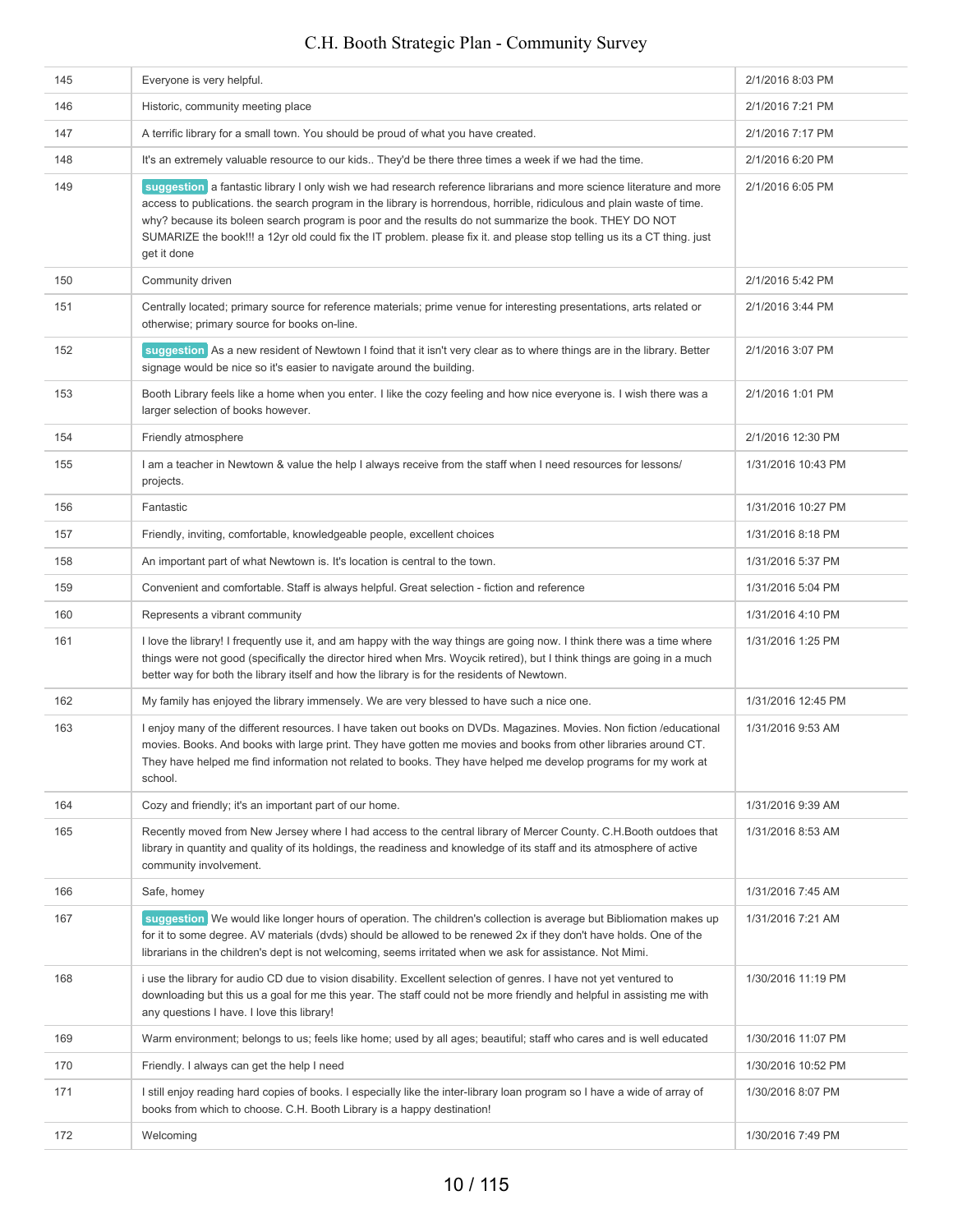| 173 | The C.H. Booth Library is an invaluable resource in the community. It was the first place in town to welcome me when<br>I moved to Connecticut eight years ago.                                                                                                                                                                                                                                                                                                                           | 1/30/2016 6:52 PM  |
|-----|-------------------------------------------------------------------------------------------------------------------------------------------------------------------------------------------------------------------------------------------------------------------------------------------------------------------------------------------------------------------------------------------------------------------------------------------------------------------------------------------|--------------------|
| 174 | Family friendly and community focused.                                                                                                                                                                                                                                                                                                                                                                                                                                                    | 1/30/2016 5:41 PM  |
| 175 | Old                                                                                                                                                                                                                                                                                                                                                                                                                                                                                       | 1/30/2016 3:22 PM  |
| 176 | Cozy, familiar, always something interesting there                                                                                                                                                                                                                                                                                                                                                                                                                                        | 1/30/2016 2:21 PM  |
| 177 | Receptive; comfortable; valuable. The reference section staff have been especially helpful to me.                                                                                                                                                                                                                                                                                                                                                                                         | 1/30/2016 2:10 PM  |
| 178 | A bit stuffy                                                                                                                                                                                                                                                                                                                                                                                                                                                                              | 1/30/2016 1:15 PM  |
| 179 | I can't afford to buy new or used books and I am a constant reader. It is a blessing to have use of a public library.<br>When asked in a survey for The Bee, if I could have a million of something other than money, what would it be?, I<br>replied, books! I have also used the computers in that the library provides for certain tasks. I have been told that I've<br>had late books in the past that I had, in fact, returned. I was not charged but it happened a couple of times. | 1/30/2016 12:21 PM |
| 180 | We tried to get Star wars on DVD. They let us know when they were available on hold for us. when books are due they<br>send a friendly reminder, great job. Love the Library.                                                                                                                                                                                                                                                                                                             | 1/30/2016 10:52 AM |
| 181 | Lovely environment and staff who really want to help                                                                                                                                                                                                                                                                                                                                                                                                                                      | 1/30/2016 10:07 AM |
| 182 | It is a necessary service for the community. It is well stocked and the staff is very helpful.                                                                                                                                                                                                                                                                                                                                                                                            | 1/30/2016 9:28 AM  |
| 183 | Very cozy feel and a good selection of resources.                                                                                                                                                                                                                                                                                                                                                                                                                                         | 1/30/2016 7:14 AM  |
| 184 | I just think the library needs tp update their selection of books and have the anility to host various events.                                                                                                                                                                                                                                                                                                                                                                            | 1/30/2016 6:12 AM  |
| 185 | Very Good                                                                                                                                                                                                                                                                                                                                                                                                                                                                                 | 1/29/2016 8:18 PM  |
| 186 | suggestion It's a landmark in town. I don't hear much about events  need to send out emails to the community to<br>let us know about speakers/events                                                                                                                                                                                                                                                                                                                                      | 1/29/2016 6:57 PM  |
| 187 | Comfortable, warm and we actually feel like walking into a friend's house.                                                                                                                                                                                                                                                                                                                                                                                                                | 1/29/2016 6:30 PM  |
| 188 | Very friendly helpful staff in a clean quiet building. I am happy to find the materials that I came for. My son also enjoys<br>meeting up with his friends to study for upcoming tests since the library provides a great space for them to study!                                                                                                                                                                                                                                        | 1/29/2016 6:14 PM  |
| 189 | Cozy town library                                                                                                                                                                                                                                                                                                                                                                                                                                                                         | 1/29/2016 6:09 PM  |
| 190 | suggestion My teen daughter thinks that the connect is very heavy in the fantasy/Harry Potter/witchcraft type books<br>and very little in the other genres. She wanted me to pass that information on.                                                                                                                                                                                                                                                                                    | 1/29/2016 5:21 PM  |
| 191 | A town treasure                                                                                                                                                                                                                                                                                                                                                                                                                                                                           | 1/29/2016 5:21 PM  |
| 192 | Comfortable.                                                                                                                                                                                                                                                                                                                                                                                                                                                                              | 1/29/2016 4:05 PM  |
| 193 | It is a great oasis in the hot summer for the kids. The summer children's programs are usually engaging, too.                                                                                                                                                                                                                                                                                                                                                                             | 1/29/2016 3:44 PM  |
| 194 | Anchor                                                                                                                                                                                                                                                                                                                                                                                                                                                                                    | 1/29/2016 3:41 PM  |
| 195 | welcoming, helpful                                                                                                                                                                                                                                                                                                                                                                                                                                                                        | 1/29/2016 3:39 PM  |
| 196 | A beautiful community asset that continues to be a landmark in Newtown. The staff seem knowledgeable and helpful.                                                                                                                                                                                                                                                                                                                                                                         | 1/29/2016 2:11 PM  |
| 197 | suggestion Love the library but would like more up to date choices on bibliomation/ overdrive. would attend classes<br>groups if more varied.                                                                                                                                                                                                                                                                                                                                             | 1/29/2016 1:47 PM  |
| 198 | Beautiful decor, cozy.                                                                                                                                                                                                                                                                                                                                                                                                                                                                    | 1/29/2016 1:25 PM  |
| 199 | negative Lacking in book inventory compared to other libraries.                                                                                                                                                                                                                                                                                                                                                                                                                           | 1/29/2016 1:18 PM  |
| 200 | It is a comfortable and family oriented experience.                                                                                                                                                                                                                                                                                                                                                                                                                                       | 1/29/2016 1:07 PM  |
| 201 | It is my version of a church. I am always at home in a library.                                                                                                                                                                                                                                                                                                                                                                                                                           | 1/29/2016 12:41 PM |
| 202 | Welcoming, small town/homelike atmosphere                                                                                                                                                                                                                                                                                                                                                                                                                                                 | 1/29/2016 12:17 PM |
| 203 | Friendly, inviting, helpful                                                                                                                                                                                                                                                                                                                                                                                                                                                               | 1/29/2016 11:41 AM |
| 204 | When I walk into the library I feel both at peace and excited. The library is, for me, a calm sea in the craziness of life. I<br>also can't wait to see what I will find on the shelves! Leaving with a stack of books is very satisfying. I like sharing this<br>feeling with other folks. When the library is full there is a lovely energy that carries me through the day.                                                                                                            | 1/29/2016 11:23 AM |
| 205 | A warm, friendly and community centered place. Amazing staff. Knowledgable, helpful, caring, compassionate. Always<br>put the needs of their patrons above their own. They actually LIKE being at work. That speaks volumes!                                                                                                                                                                                                                                                              | 1/29/2016 11:11 AM |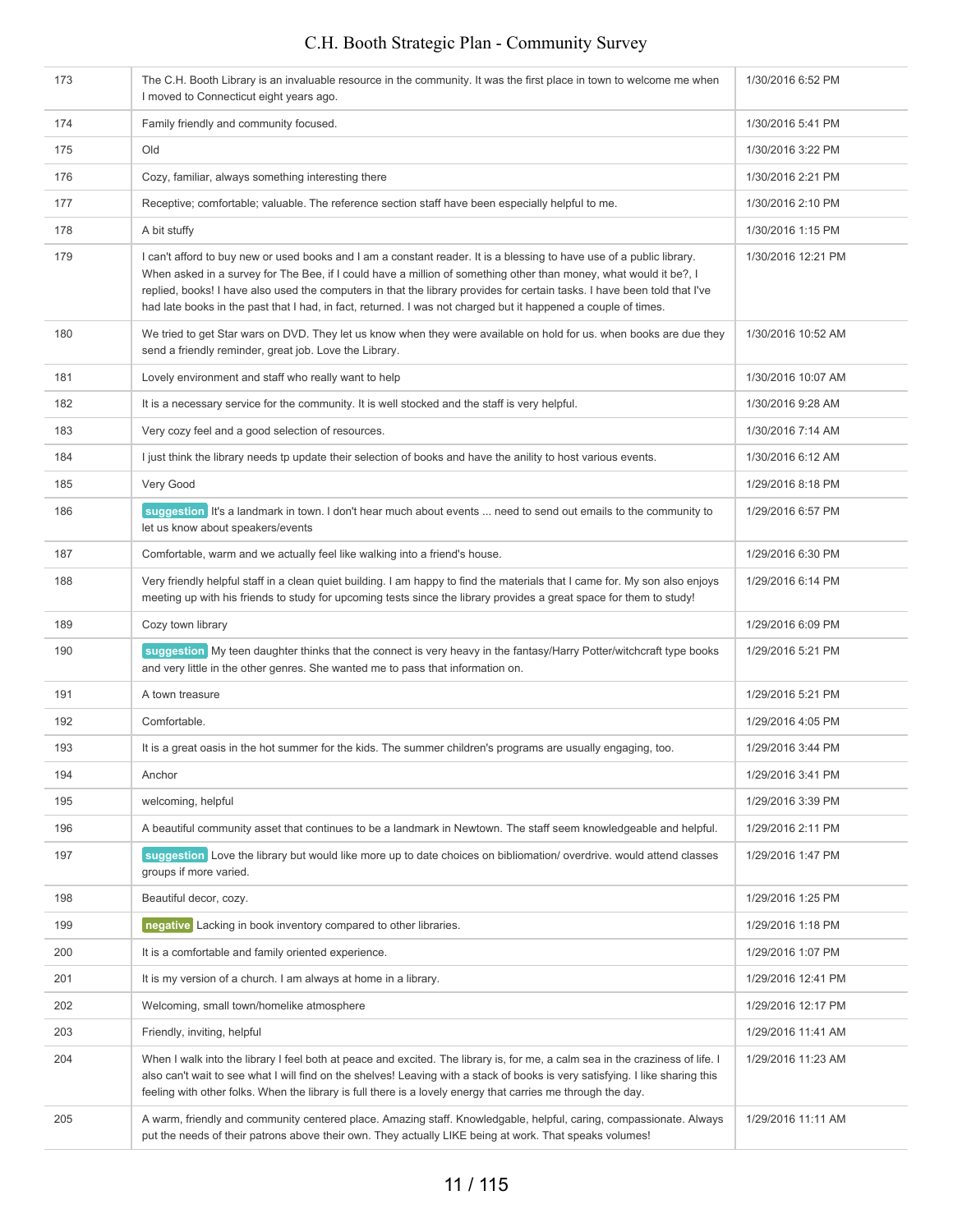| 206 | Small town feel, while maintaining up to date publications.                                                                                                                                                                                                                                                                                                                                                                                                                                                                                                                                                                                                                                                                                                                                                | 1/29/2016 10:44 AM |
|-----|------------------------------------------------------------------------------------------------------------------------------------------------------------------------------------------------------------------------------------------------------------------------------------------------------------------------------------------------------------------------------------------------------------------------------------------------------------------------------------------------------------------------------------------------------------------------------------------------------------------------------------------------------------------------------------------------------------------------------------------------------------------------------------------------------------|--------------------|
| 207 | Beautiful, organized, clean, quiet, historical                                                                                                                                                                                                                                                                                                                                                                                                                                                                                                                                                                                                                                                                                                                                                             | 1/29/2016 10:11 AM |
| 208 | Classic, community-oriented, kid-friendly, reliable, informative                                                                                                                                                                                                                                                                                                                                                                                                                                                                                                                                                                                                                                                                                                                                           | 1/29/2016 9:52 AM  |
| 209 | staff are friendly and always available to help.                                                                                                                                                                                                                                                                                                                                                                                                                                                                                                                                                                                                                                                                                                                                                           | 1/29/2016 9:37 AM  |
| 210 | Friendly staff, beautiful facility, convenient location, large collection of books                                                                                                                                                                                                                                                                                                                                                                                                                                                                                                                                                                                                                                                                                                                         | 1/29/2016 9:36 AM  |
| 211 | Friendly, accommodating, soothing atmosphere                                                                                                                                                                                                                                                                                                                                                                                                                                                                                                                                                                                                                                                                                                                                                               | 1/29/2016 9:28 AM  |
| 212 | Welcoming. A second home. My kids have pretty much grown up in the library. I love that we are there so much many<br>of the staff know us by name.                                                                                                                                                                                                                                                                                                                                                                                                                                                                                                                                                                                                                                                         | 1/29/2016 9:25 AM  |
| 213 | An institution in transition trying to find its way. Libraries need to become more of a community resource and<br>community center for information, programs and building community. There is less (but some) need for books and<br>magazines and little need for CDs DVD etc.                                                                                                                                                                                                                                                                                                                                                                                                                                                                                                                             | 1/29/2016 9:25 AM  |
| 214 | part of the fabric of our community                                                                                                                                                                                                                                                                                                                                                                                                                                                                                                                                                                                                                                                                                                                                                                        | 1/29/2016 9:23 AM  |
| 215 | Pleasant, beautiful, warm to hot in temperature, well equipped, good access, some technology.                                                                                                                                                                                                                                                                                                                                                                                                                                                                                                                                                                                                                                                                                                              | 1/29/2016 9:19 AM  |
| 216 | suggestion I love Booth Library. I would like to see more time to read books and once in awhile a free day to return<br>late books-since I never seem to get them there on time. I would like more weekend classes since I'm tired after work<br>and don't want to do weekday evening events.                                                                                                                                                                                                                                                                                                                                                                                                                                                                                                              | 1/29/2016 8:57 AM  |
| 217 | Convenient, good for kids and teens.                                                                                                                                                                                                                                                                                                                                                                                                                                                                                                                                                                                                                                                                                                                                                                       | 1/29/2016 8:50 AM  |
| 218 | The library is accessible, peaceful, lovely, and comfortable. I always feel safe and well-cared for when I go.                                                                                                                                                                                                                                                                                                                                                                                                                                                                                                                                                                                                                                                                                             | 1/29/2016 8:48 AM  |
| 219 | suggestion Our library should be modeled after the Westport library which is a cultural mecca for the town and<br>region. The offerings are less local and more global and sophisicated. Perhaps joining the library and Edmond Town<br>Hall into one big cultural destination for our town should be considered.                                                                                                                                                                                                                                                                                                                                                                                                                                                                                          | 1/29/2016 8:28 AM  |
| 220 | Beautiful, clean facility, wonderful programs for little cost for children, good selection of books, DVDs, friendly, helpful<br>staff. My daughter (12) and I are voracious readers and without access to free books, would not be able to afford to<br>read as much. Definitely contributed to my daughter's love of reading with programs for children as young as 2.                                                                                                                                                                                                                                                                                                                                                                                                                                    | 1/29/2016 8:22 AM  |
| 221 | It is an icon of the town (as are most libraries) and is an important learning tool for children and resource for all in<br>town.                                                                                                                                                                                                                                                                                                                                                                                                                                                                                                                                                                                                                                                                          | 1/29/2016 7:32 AM  |
| 222 | Beloved. My six kids range in age from 13 years to 18 months and they all cheer when I say we are headed to the<br>library. The Children's section has been our area for the past several years but my older kids are discovering the<br>upper levels as well and really enjoy them. My children have loved taking the library tour as part of the Newtown tour<br>when in second grade and that has spurred on their love for the library. Recently I took my younger children upstairs<br>and they were in awe of one of the main reading rooms--filled to the ceiling with shelves of books. I appreciate its<br>historical presence in our town and look forward to when I am older and can visit and get lost in the shelves myself.<br>For now I am trying to foster a love for that in my children. | 1/29/2016 6:41 AM  |
| 223 | suggestion I love our library. It's a beautiful building and everyone on the staff is friendly, kind and appear to really<br>enjoy their job. I was very disappointed when the library changed it room rental policy and especially the fees for after<br>hours. There is no place in town for groups to meet in the evening. While I understand not wanting to allow just any<br>group to stay after hours, I believe this is a policy that needs to be revisited.                                                                                                                                                                                                                                                                                                                                        | 1/29/2016 6:26 AM  |
| 224 | Love Mother Goose on the Loose!                                                                                                                                                                                                                                                                                                                                                                                                                                                                                                                                                                                                                                                                                                                                                                            | 1/29/2016 6:12 AM  |
| 225 | suggestion The layout of the library is somewhat awkward. The library is in keeping with a small town atmosphere.                                                                                                                                                                                                                                                                                                                                                                                                                                                                                                                                                                                                                                                                                          | 1/29/2016 12:11 AM |
| 226 | Warm and welcoming. A place to get resources and information and run into familiar faces                                                                                                                                                                                                                                                                                                                                                                                                                                                                                                                                                                                                                                                                                                                   | 1/29/2016 12:05 AM |
| 227 | A town institution, center of adult intellectual life.                                                                                                                                                                                                                                                                                                                                                                                                                                                                                                                                                                                                                                                                                                                                                     | 1/28/2016 11:53 PM |
| 228 | We love the children's library and all the children's events held. Mother Goose 1 & 2 & Storytimes are among our<br>favorites. Also, we love the summer reading program with all the positive incentives for the children.                                                                                                                                                                                                                                                                                                                                                                                                                                                                                                                                                                                 | 1/28/2016 11:46 PM |
| 229 | The Booth Library is a great asset to the community.                                                                                                                                                                                                                                                                                                                                                                                                                                                                                                                                                                                                                                                                                                                                                       | 1/28/2016 11:42 PM |
| 230 | Pleasant, warm, inviting.                                                                                                                                                                                                                                                                                                                                                                                                                                                                                                                                                                                                                                                                                                                                                                                  | 1/28/2016 10:32 PM |
| 231 | suggestion Would like more young adult programs or activities.                                                                                                                                                                                                                                                                                                                                                                                                                                                                                                                                                                                                                                                                                                                                             | 1/28/2016 10:28 PM |
| 232 | Love our library! Small toe feel, cozy and warm. My daughter went on school trip to town and still talks about Booth<br>tour as her most memorable.                                                                                                                                                                                                                                                                                                                                                                                                                                                                                                                                                                                                                                                        | 1/28/2016 9:56 PM  |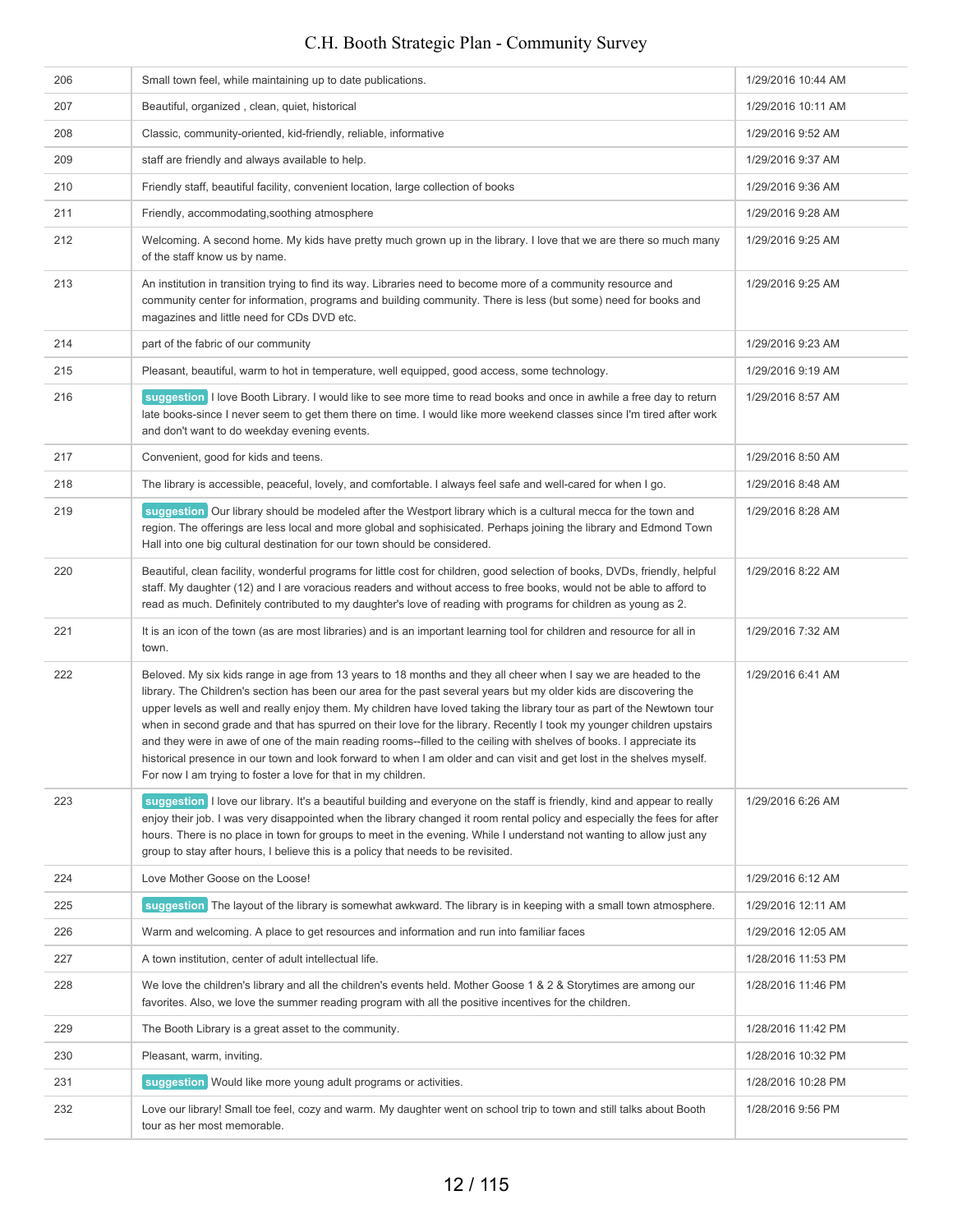| 233 | Old fashioned. Friendly.                                                                                                                                                                                                                                                                                                                                                                                                                                                      | 1/28/2016 9:35 PM |
|-----|-------------------------------------------------------------------------------------------------------------------------------------------------------------------------------------------------------------------------------------------------------------------------------------------------------------------------------------------------------------------------------------------------------------------------------------------------------------------------------|-------------------|
| 234 | Love the children programs.                                                                                                                                                                                                                                                                                                                                                                                                                                                   | 1/28/2016 9:33 PM |
| 235 | Pleasant atmosphere                                                                                                                                                                                                                                                                                                                                                                                                                                                           | 1/28/2016 9:24 PM |
| 236 | Lots of great help and assistance in the children's department.                                                                                                                                                                                                                                                                                                                                                                                                               | 1/28/2016 9:15 PM |
| 237 | A resource for students, parents, and community members. A location for community classes for children. Always a<br>fun and interesting destination. Great resource after Sandy Hook Tragedy. A wonderful little class trip for Newtown's<br>2nd graders every year. Mrs. Walker should be memorialized for all of her talks with children. Good place for students<br>to work and give back to community. I had my resume reconstructed at Booth. Love the little book shop. | 1/28/2016 8:43 PM |
| 238 | A very homey atmosphere and very welcoming                                                                                                                                                                                                                                                                                                                                                                                                                                    | 1/28/2016 8:32 PM |
| 239 | My family primarily uses the children's area and I am very impressed at the up to date non-fiction books. A very<br>excellent selection for whatever my children are interested in researching.                                                                                                                                                                                                                                                                               | 1/28/2016 8:28 PM |
| 240 | negative the library is too small and lacks the breadth of materials to be useful compared to larger libraries in<br>Danbury, Univ campus, or Ridgefield. Too old fashioned and behind the times. Nice for kids or to find a quiet place to<br>read                                                                                                                                                                                                                           | 1/28/2016 8:23 PM |
| 241 | Excellent selection of new fiction (hard cover), which is what I use.                                                                                                                                                                                                                                                                                                                                                                                                         | 1/28/2016 8:18 PM |
| 242 | Staff is great.                                                                                                                                                                                                                                                                                                                                                                                                                                                               | 1/28/2016 8:07 PM |
| 243 | Important                                                                                                                                                                                                                                                                                                                                                                                                                                                                     | 1/28/2016 8:00 PM |
| 244 | Very friendly and always helpful. The Children's Department is great and made me feel part of the community. They<br>are a huge asset to the library and creating special bonds helps to build and foster relationships.                                                                                                                                                                                                                                                      | 1/28/2016 7:37 PM |
| 245 | negative Needs an overall to be in the 21st century                                                                                                                                                                                                                                                                                                                                                                                                                           | 1/28/2016 7:32 PM |
| 246 | A resource                                                                                                                                                                                                                                                                                                                                                                                                                                                                    | 1/28/2016 7:32 PM |
| 247 | suggestion Location, puzzles, museum passes. Would like to see more access though                                                                                                                                                                                                                                                                                                                                                                                             | 1/28/2016 7:21 PM |
| 248 | Great creative programs for young and old, decent collection, inter library loans.                                                                                                                                                                                                                                                                                                                                                                                            | 1/28/2016 7:19 PM |
| 249 | Comfortable, sense of history, adequate collections/materials                                                                                                                                                                                                                                                                                                                                                                                                                 | 1/28/2016 6:48 PM |
| 250 | Welcoming. Convenient. Well-stocked.                                                                                                                                                                                                                                                                                                                                                                                                                                          | 1/28/2016 6:29 PM |
| 251 | Inviting. Great service. Knowledgeable staff. Staff can always find answer. Clean. Great community meeting place.                                                                                                                                                                                                                                                                                                                                                             | 1/28/2016 6:19 PM |
| 252 | comfortable                                                                                                                                                                                                                                                                                                                                                                                                                                                                   | 1/28/2016 6:02 PM |
| 253 | Great to get the books I want to read instead of buying and also CDs and other info only available at a library.                                                                                                                                                                                                                                                                                                                                                              | 1/28/2016 5:44 PM |
| 254 | Comfortable Helpful Homey                                                                                                                                                                                                                                                                                                                                                                                                                                                     | 1/28/2016 5:39 PM |
| 255 | Friendly, grainy, and historic                                                                                                                                                                                                                                                                                                                                                                                                                                                | 1/28/2016 4:40 PM |
| 256 | welcoming, available                                                                                                                                                                                                                                                                                                                                                                                                                                                          | 1/28/2016 4:36 PM |
| 257 | Historic, community, welcoming                                                                                                                                                                                                                                                                                                                                                                                                                                                | 1/28/2016 4:24 PM |
| 258 | Comfortable, like home                                                                                                                                                                                                                                                                                                                                                                                                                                                        | 1/28/2016 3:53 PM |
| 259 | suggestion I love the library but often would like to visit earlier or later than the library is open, especially on days<br>like Sundays.                                                                                                                                                                                                                                                                                                                                    | 1/28/2016 3:43 PM |
| 260 | suggestion I feel we need more positive uplifting reading material for our teens. At times I come in and the materials<br>displayed are very dark !!                                                                                                                                                                                                                                                                                                                          | 1/28/2016 3:32 PM |
| 261 | A place to get the newest books.                                                                                                                                                                                                                                                                                                                                                                                                                                              | 1/28/2016 3:31 PM |
| 262 | We use the children's area.                                                                                                                                                                                                                                                                                                                                                                                                                                                   | 1/28/2016 3:24 PM |
| 263 | suggestion I love the library, its very comfortable and really a community place. It would be great to see if opened<br>later if older children had a place to gather, read, study, just be.                                                                                                                                                                                                                                                                                  | 1/28/2016 3:17 PM |
| 264 | suggestion Nice library but limited new fiction collection. The used books that you sell are way overpriced. Still<br>bargains but compared to prices at my old library (in NY) they are outrageous.                                                                                                                                                                                                                                                                          | 1/28/2016 3:13 PM |
| 265 | I love the feel, look, and staff of the library. I use it as an escape from the day                                                                                                                                                                                                                                                                                                                                                                                           | 1/28/2016 3:07 PM |
| 266 | LOVE the yoga and meditation classes                                                                                                                                                                                                                                                                                                                                                                                                                                          | 1/28/2016 3:05 PM |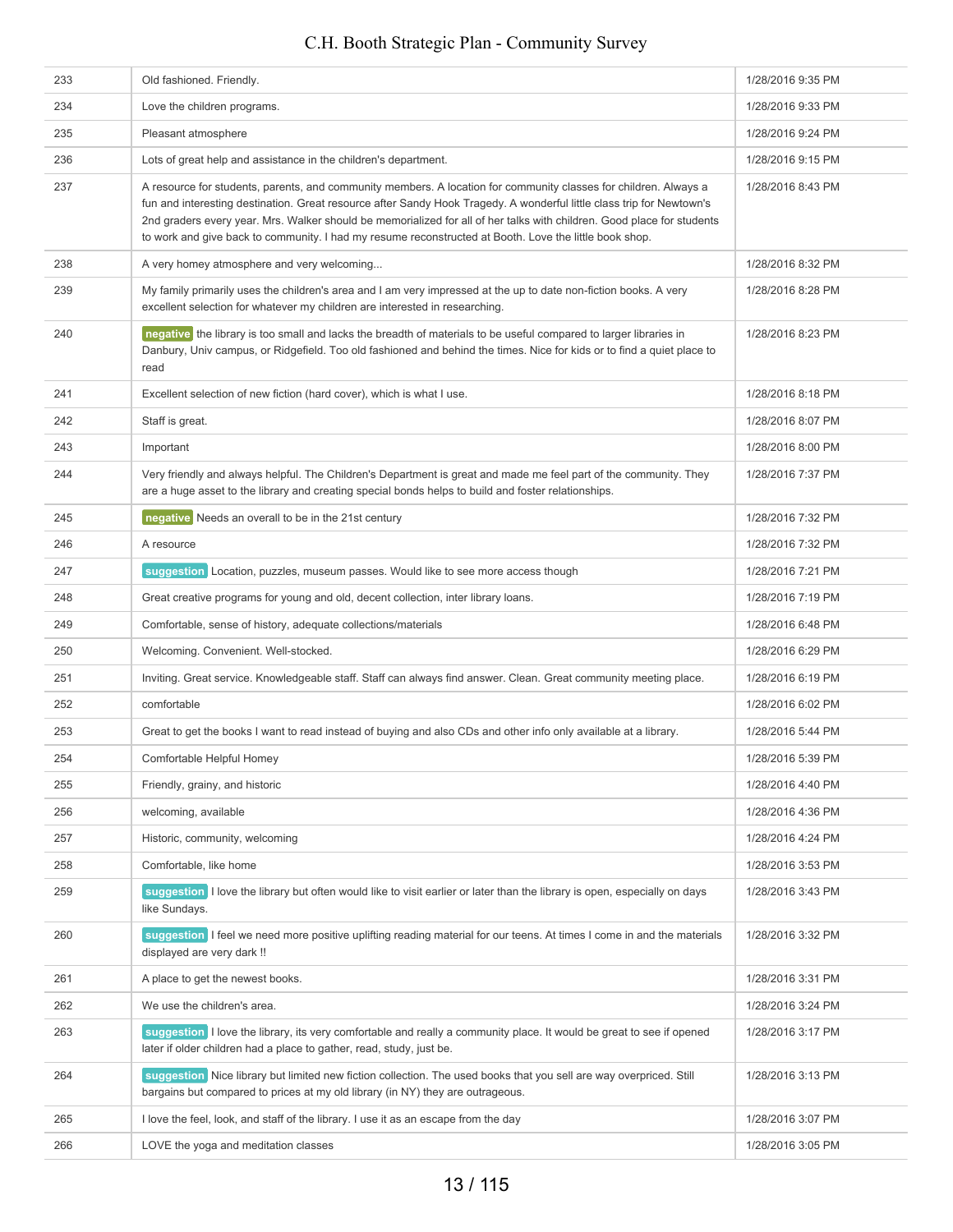| 267 | negative   Uncomfortable- I read and study at the library. In Monroe. I have tried Newtown's (I live there!) and it is<br>awful for that purpose. Noisy, uncomfortable tables. The books at Newtown are really dated when it comes to<br>technology. I stopped even considering going there I go to Monroe.                                                                                                                                   | 1/28/2016 2:50 PM  |
|-----|-----------------------------------------------------------------------------------------------------------------------------------------------------------------------------------------------------------------------------------------------------------------------------------------------------------------------------------------------------------------------------------------------------------------------------------------------|--------------------|
| 268 | I love their children's section and the librarians that work in it. Miss Mimi is always very helpful in helping us find<br>exactly what we want.                                                                                                                                                                                                                                                                                              | 1/28/2016 2:45 PM  |
| 269 | Variety of material available and seminars/lectures are quite interesting. A way to meet people in the community.                                                                                                                                                                                                                                                                                                                             | 1/28/2016 2:44 PM  |
| 270 | suggestion Please have more adult programs during the day. I LOVE THE LIBRARY                                                                                                                                                                                                                                                                                                                                                                 | 1/28/2016 2:40 PM  |
| 271 | Easy to use and friendly                                                                                                                                                                                                                                                                                                                                                                                                                      | 1/28/2016 2:40 PM  |
| 272 | suggestion I love it. I feel at home there as I have been using it for my entire life of 48 years. I use the library to<br>borrow materials and have attended classes as well. I did my entire workload undergrad and grad in the library. I love<br>the quiet nooks and crannies. I would love to see a later closing time and an area to watch documentaries or movies at<br>no cost. I would also love to see more programs and trainings. | 1/28/2016 2:39 PM  |
| 273 | Friendly, great resource. Candace in the childrens dept. is awesome! Always there with a smile and willing to help.<br>Make her FT w/benefits!                                                                                                                                                                                                                                                                                                | 1/28/2016 2:37 PM  |
| 274 | Nearest library in town.                                                                                                                                                                                                                                                                                                                                                                                                                      | 1/28/2016 2:31 PM  |
| 275 | A second home for me and my kids!                                                                                                                                                                                                                                                                                                                                                                                                             | 1/28/2016 2:24 PM  |
| 276 | Classic                                                                                                                                                                                                                                                                                                                                                                                                                                       | 1/28/2016 2:13 PM  |
| 277 | Children's dept staff is soooo wonderful! Ms. Lana and Candice are like celebrities in my house!                                                                                                                                                                                                                                                                                                                                              | 1/28/2016 2:11 PM  |
| 278 | suggestion Feels like home - enjoy using it as a back up to Starbucks or my home office when I am away from<br>work. I do feel as though there aren't many opportunities after 5 or 6 to go anywhere to plug in and do work. I'd prefer<br>later hours for those who want to use it as a resource. Even if it were just part of the library and not the full building.                                                                        | 1/28/2016 2:09 PM  |
| 279 | Awesome! The library staff is incredible. Thank you!                                                                                                                                                                                                                                                                                                                                                                                          | 1/28/2016 2:08 PM  |
| 280 | I feel comfortable at the library.                                                                                                                                                                                                                                                                                                                                                                                                            | 1/28/2016 2:00 PM  |
| 281 | Friendly and informative staff. Always helpful to me and my son                                                                                                                                                                                                                                                                                                                                                                               | 1/28/2016 1:55 PM  |
| 282 | Children's resourses are fantastic! Reprieve from the daily grind. My escape from the chaos at home to study!                                                                                                                                                                                                                                                                                                                                 | 1/28/2016 1:49 PM  |
| 283 | A second home for my daughter and I                                                                                                                                                                                                                                                                                                                                                                                                           | 1/28/2016 1:46 PM  |
| 284 | Elegant                                                                                                                                                                                                                                                                                                                                                                                                                                       | 1/28/2016 1:46 PM  |
| 285 | Focal point in the town, tries hard to adapt to a changing world, but inadequately funded to maintain and strengthen it's<br>collections in all the iterations currently in demand for a modern library.                                                                                                                                                                                                                                      | 1/28/2016 1:38 PM  |
| 286 | suggestion Staff is always helpful and friendly. I have been disappointed in the book offerings in the travel section. I<br>very much appreciate being able to order books from other libraries and have them delivered to Booth.                                                                                                                                                                                                             | 1/28/2016 1:37 PM  |
| 287 | CH Booth library is an invaluable resource to my family, it is like a second home to us.                                                                                                                                                                                                                                                                                                                                                      | 1/28/2016 1:35 PM  |
| 288 | Friendly                                                                                                                                                                                                                                                                                                                                                                                                                                      | 1/28/2016 1:32 PM  |
| 289 | Great! I love the mother goose program                                                                                                                                                                                                                                                                                                                                                                                                        | 1/28/2016 1:24 PM  |
| 290 | Family friendly Diversity of programs Dyds that are not just mainstream                                                                                                                                                                                                                                                                                                                                                                       | 1/28/2016 1:18 PM  |
| 291 | Warm, friendly town library. Very positive feeling. Love the historical collections.                                                                                                                                                                                                                                                                                                                                                          | 1/28/2016 1:17 PM  |
| 292 | We love the library. Would love further investment in robust training, classes, programs for teens, children and adults.                                                                                                                                                                                                                                                                                                                      | 1/28/2016 1:01 PM  |
| 293 | Peaceful :). I get many of my actually books online for my kindle, but I like the private/quiet space of the library to do<br>work or simply sit and relax.                                                                                                                                                                                                                                                                                   | 1/28/2016 12:55 PM |
| 294 | Modern                                                                                                                                                                                                                                                                                                                                                                                                                                        | 1/28/2016 12:54 PM |
|     |                                                                                                                                                                                                                                                                                                                                                                                                                                               |                    |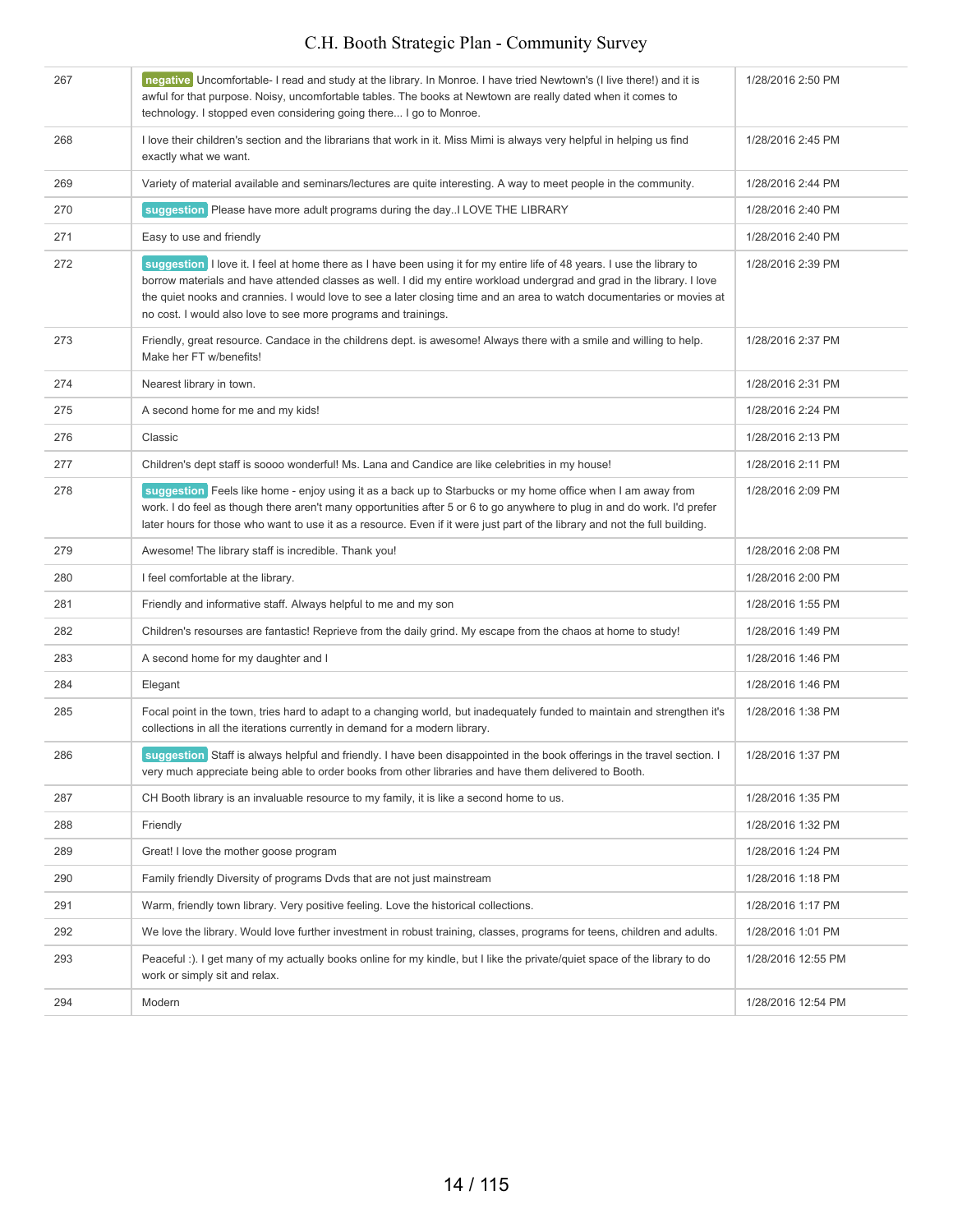| 295 | suggestion Evolving, growing, willing to try new things - love the availability of books – nice that they can loan books<br>from other libraries and get them in - hours are spot on - services online are actually quite good (searching for books,<br>reserving online, etc) - Like the varied and active offerings - Bibliomation and OneClickdigital are INVALUABLEgreat<br>for people like me who forgot to return books and hit with incessant finesdigital loans with set end-dates help save                                                                                                                                                                      | 1/28/2016 12:44 PM |
|-----|---------------------------------------------------------------------------------------------------------------------------------------------------------------------------------------------------------------------------------------------------------------------------------------------------------------------------------------------------------------------------------------------------------------------------------------------------------------------------------------------------------------------------------------------------------------------------------------------------------------------------------------------------------------------------|--------------------|
|     | me from myself. BUThow can we increase availability of books online? - books can quickly get backlogged (can be<br>27th in line for a hold on a bookif 26 people before me take out the book/audiobook for 14 days, that's over a year<br>before I can take - Coursebook on tape are becoming outdated/stalecan we get more? Or more options via<br>Bibliomation/OneClick - "Non-fiction" section on 3rd floor is hard to navigatesome people (like myself) like to get lost<br>"in the racks" and see what books inspire them, but I have such a hard time trying to figure out how these areas are<br>arrangednot saying I have a recommendation, but it's a challenge. |                    |
| 296 | Welcoming                                                                                                                                                                                                                                                                                                                                                                                                                                                                                                                                                                                                                                                                 | 1/28/2016 12:39 PM |
| 297 | I have a positive view of the library, ljust do not have the occasion to go there very often. Our eldest child participated<br>in the summer reading program in 2014 but it was an effort to get her there often enough. I tried to get my stay-at-<br>home spouse to register our kids for the summer reading program in 2015 but he did not work it into his schedule.                                                                                                                                                                                                                                                                                                  | 1/28/2016 12:22 PM |
| 298 | suggestion Not enough work space; often freezing in some rooms, boiling in others. Not enough collaborative work<br>areas. Too many rules taped everywhere. Love tie-in with readings, artists, authors. Youth programs are great; y/a<br>energy and excitement palpable.                                                                                                                                                                                                                                                                                                                                                                                                 | 1/28/2016 12:07 PM |
| 299 | The staff are amazing. They are always friendly and helpful.                                                                                                                                                                                                                                                                                                                                                                                                                                                                                                                                                                                                              | 1/28/2016 12:04 PM |
| 300 | Homey, community, a gathering place, a place where we have made many memories                                                                                                                                                                                                                                                                                                                                                                                                                                                                                                                                                                                             | 1/28/2016 11:54 AM |
| 301 | pull-out Community, literacy, education, knowledge, freedom, information, learning, reading, enlightenment,<br>opportunity, equality, power,                                                                                                                                                                                                                                                                                                                                                                                                                                                                                                                              | 1/28/2016 11:49 AM |
| 302 | Love the children's sections and summer reading program                                                                                                                                                                                                                                                                                                                                                                                                                                                                                                                                                                                                                   | 1/28/2016 11:43 AM |
| 303 | Great community resource. Have always enjoyed browsing the stacks for books. Staff is welcoming and friendly.                                                                                                                                                                                                                                                                                                                                                                                                                                                                                                                                                             | 1/28/2016 11:42 AM |
| 304 | Essential, inviting                                                                                                                                                                                                                                                                                                                                                                                                                                                                                                                                                                                                                                                       | 1/28/2016 11:42 AM |
| 305 | It has a nice hometown feel. I like the way there are many different rooms, and various areas to sit and study/read,<br>etc.                                                                                                                                                                                                                                                                                                                                                                                                                                                                                                                                              | 1/28/2016 11:29 AM |
| 306 | Historic, friendly, cozy, welcoming, helpful                                                                                                                                                                                                                                                                                                                                                                                                                                                                                                                                                                                                                              | 1/28/2016 11:24 AM |
| 307 | The library is a piece of history and represents our upbringing. Even though technology has advanced, I still like to visit<br>the library and put my hands on an actual book.                                                                                                                                                                                                                                                                                                                                                                                                                                                                                            | 1/28/2016 11:17 AM |
| 308 | Staff is always, always so helpful! I constantly reserve books online--never a problem. Love the old historic building.                                                                                                                                                                                                                                                                                                                                                                                                                                                                                                                                                   | 1/28/2016 11:12 AM |
| 309 | Wonderful environment staffed by caring and professional staff                                                                                                                                                                                                                                                                                                                                                                                                                                                                                                                                                                                                            | 1/28/2016 11:11 AM |
| 310 | I hope it remains a resource for us. My only negative experience is several times when I reserved an ebook, I never<br>heard back from the library.                                                                                                                                                                                                                                                                                                                                                                                                                                                                                                                       | 1/28/2016 11:08 AM |
| 311 | Home, displays very important to the history of the town, quiet places to study or meet, well staffed, helpful,<br>comfortable, safe.                                                                                                                                                                                                                                                                                                                                                                                                                                                                                                                                     | 1/28/2016 10:59 AM |
| 312 | My grandchild is in the story time program. This has been a avenue for her to meet other children and learn about the<br>library and books. I am so glad that I can spend this time with her, as I working parent I was not able to give the same<br>time to her father.                                                                                                                                                                                                                                                                                                                                                                                                  | 1/28/2016 10:49 AM |
| 313 | Quaint, small town New England library.                                                                                                                                                                                                                                                                                                                                                                                                                                                                                                                                                                                                                                   | 1/28/2016 10:47 AM |
| 314 | A nice community place. No one really "needs" a library in town today and the concept of physical books on shelves is<br>quaint, particularly with the vast magnitude of books available electronically, but I support the library 100% and would<br>like to keep it going.                                                                                                                                                                                                                                                                                                                                                                                               | 1/28/2016 10:45 AM |
| 315 | I consider the library to be a warm and welcoming place, central to the feeling of community in Newtown.                                                                                                                                                                                                                                                                                                                                                                                                                                                                                                                                                                  | 1/28/2016 10:42 AM |
| 316 | suggestion Warm and homey. My kids absolutely love the children's library and are excited to see the displays from<br>local residents. I enjoy the atmosphere in the reading and study rooms but wish there were more outlets or smaller,<br>private areas - it was tough to find space when I would study there or try to work from home at the library (the best<br>comparison is with the Bethel Library, which has a similar environment but easier setup for remote working).                                                                                                                                                                                        | 1/28/2016 10:34 AM |
| 317 | It's a relic. Homey, "antiquey", necessary                                                                                                                                                                                                                                                                                                                                                                                                                                                                                                                                                                                                                                | 1/28/2016 10:27 AM |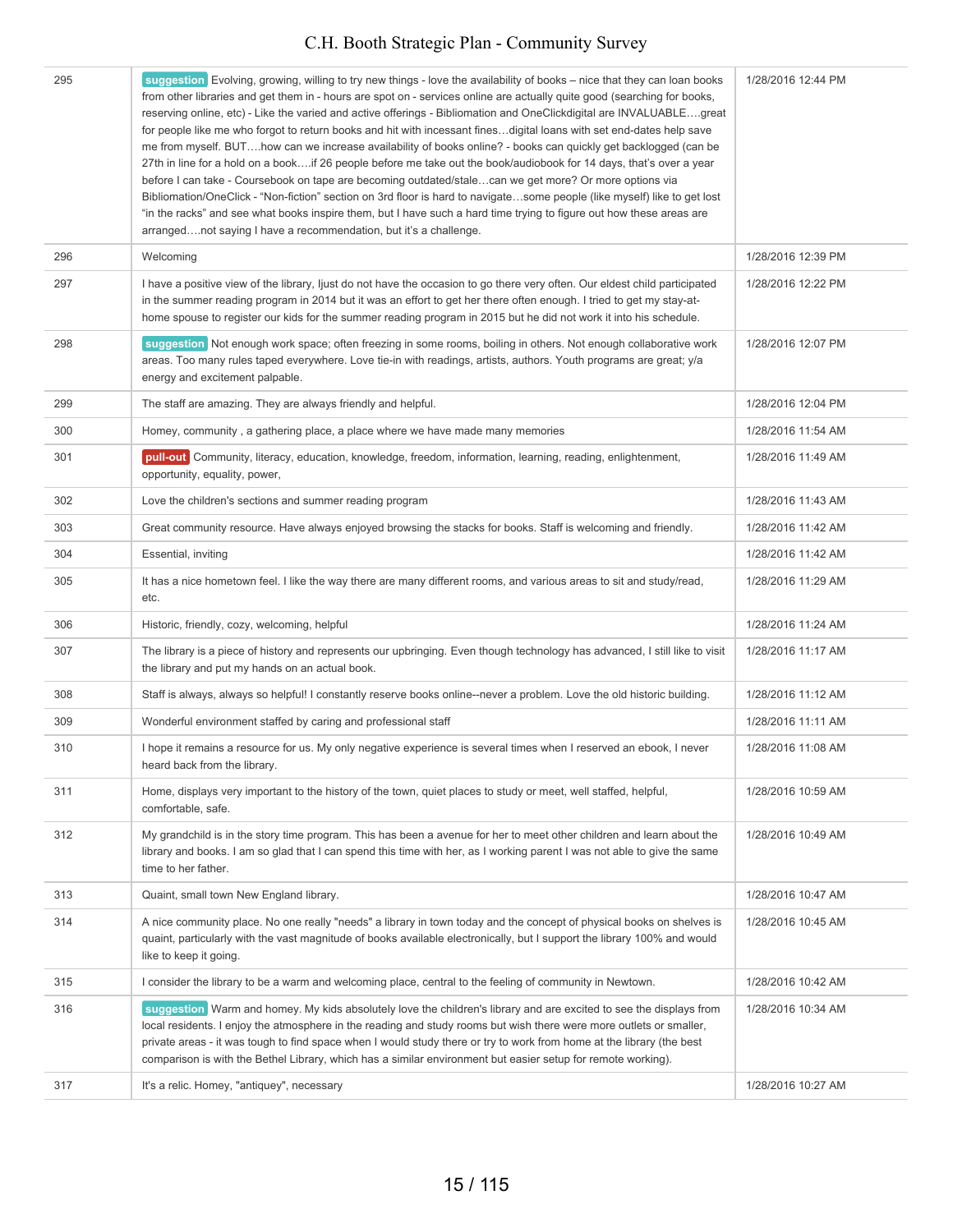| 318 | suggestion We are very appreciative of the children's programs - visiting authors, crafts, and Lego. For a small<br>library, I'm very impressed with the amount and quality of programs. My only suggestion would be increasing public<br>awareness, sometimes I don't hear about an event until too late! the librarians upstairs are always very nice. I had<br>only 1 negative experience with a children's librarian being very abrupt with regards to a misunderstanding with new<br>library cards. All other interactions have been VERY pleasant.                                                                                                                                                                                                                                                                                                                                                                                                                                   | 1/28/2016 10:20 AM |
|-----|--------------------------------------------------------------------------------------------------------------------------------------------------------------------------------------------------------------------------------------------------------------------------------------------------------------------------------------------------------------------------------------------------------------------------------------------------------------------------------------------------------------------------------------------------------------------------------------------------------------------------------------------------------------------------------------------------------------------------------------------------------------------------------------------------------------------------------------------------------------------------------------------------------------------------------------------------------------------------------------------|--------------------|
| 319 | We love our library. Consistently provides the books & materials the kids love, easy to find everything, and self check-<br>outs are fast & fun too!                                                                                                                                                                                                                                                                                                                                                                                                                                                                                                                                                                                                                                                                                                                                                                                                                                       | 1/28/2016 10:11 AM |
| 320 | It is a beautiful place to look for books or to read magazines or papers. It has a calming effect.                                                                                                                                                                                                                                                                                                                                                                                                                                                                                                                                                                                                                                                                                                                                                                                                                                                                                         | 1/28/2016 10:03 AM |
| 321 | Historic, book sale, limited collection                                                                                                                                                                                                                                                                                                                                                                                                                                                                                                                                                                                                                                                                                                                                                                                                                                                                                                                                                    | 1/28/2016 9:58 AM  |
| 322 | excellent, critical to Newtown, dedicated                                                                                                                                                                                                                                                                                                                                                                                                                                                                                                                                                                                                                                                                                                                                                                                                                                                                                                                                                  | 1/28/2016 9:57 AM  |
| 323 | suggestion The books need to be revamped and more books need to be added to the existing database. There are<br>many outdated items in the library, hence the reason I go to Danbury Library which offers newer movies and books.                                                                                                                                                                                                                                                                                                                                                                                                                                                                                                                                                                                                                                                                                                                                                          | 1/28/2016 9:53 AM  |
| 324 | I appreciate that it's a very welcoming environment for myself and my children. I feel that it is an extremely important<br>anchor in the center of our community and worth our financial support through property taxes moreso than certain<br>other municipal expenses.                                                                                                                                                                                                                                                                                                                                                                                                                                                                                                                                                                                                                                                                                                                  | 1/28/2016 9:50 AM  |
| 325 | A welcoming and resourceful library. Staff are wonderful, helpful, and friendly!                                                                                                                                                                                                                                                                                                                                                                                                                                                                                                                                                                                                                                                                                                                                                                                                                                                                                                           | 1/28/2016 9:40 AM  |
| 326 | Its a wonderful place. We used to go every week before my kids were in school full time, now we mostly go in the<br>summer. They were all so proud to get their very own library cards!                                                                                                                                                                                                                                                                                                                                                                                                                                                                                                                                                                                                                                                                                                                                                                                                    | 1/28/2016 9:39 AM  |
| 327 | I use the library several times a year, mostly for my kids to check out books but I also sometimes get books and<br>movies for myself. My family loves the library and all it has to offer. My daughter and I have also visited with our Girls<br>Scout Troop and we loved learning the history of the library. Some of the programs for kids look great, but we haven't<br>been able to take any due to conflicts with other activities but we hope to take advantage of those programs in the<br>future. We have also used bibliomation for our kindles, but the selection of titles isn't great.                                                                                                                                                                                                                                                                                                                                                                                        | 1/28/2016 9:27 AM  |
| 328 | Friendly, helpful staff Especially Lucy Handley who assists the book clubs by ordering titles well ahead of time and<br>communicating with the club leaders when there are problems.                                                                                                                                                                                                                                                                                                                                                                                                                                                                                                                                                                                                                                                                                                                                                                                                       | 1/28/2016 9:26 AM  |
| 329 | C.H. Booth library is a very warm and welcoming place, from the wonderful building to the very helpful and friendly<br>staff. My family always enjoy a visit to the library! Kim Weber has gone above and beyond to help my daughter and I,<br>on several occasions, either by recommending a book or when we have been looking for an item that wasn't available,<br>you couldn't ask for a nicer, more helpful person!                                                                                                                                                                                                                                                                                                                                                                                                                                                                                                                                                                   | 1/28/2016 9:23 AM  |
| 330 | I feel the libaray gives the town a sense of community. It is a good institution for the town.                                                                                                                                                                                                                                                                                                                                                                                                                                                                                                                                                                                                                                                                                                                                                                                                                                                                                             | 1/28/2016 9:18 AM  |
| 331 | A town institution. A beautiful, old building that gives me a feeling of warmth and comfort every time I walk inside. It<br>reminds me of my childhood library in the town in which I grew up (NY State), and that is also comforting to me. Every<br>time I go I find out something I didn't know -- a program the library offers, materials they carry, etc. And I LOVE the<br>monthly highlighted focus where they display all the books pertaining to that particular focus out front. I've picked up a<br>few books from that display and read them! It always brings me "back to the basics" (reading!!). At a time when<br>technology seems to be usurping everything traditional that we as humans do, it's nice to just go sit in a comfy chair<br>and read while I wait for my teenage daughter to rummage through her favorite book series on the shelves. I've fallen<br>asleep there MANY times -- any nobody bothers me!! LOVE THE LIBRARY!!! Keep doing what you're doing!! | 1/28/2016 9:00 AM  |
| 332 | historical, good book selection, wonderful kids section                                                                                                                                                                                                                                                                                                                                                                                                                                                                                                                                                                                                                                                                                                                                                                                                                                                                                                                                    | 1/28/2016 8:56 AM  |
| 333 | I enjoyed the 'staff picks' table. Often found books I would not have read otherwise.                                                                                                                                                                                                                                                                                                                                                                                                                                                                                                                                                                                                                                                                                                                                                                                                                                                                                                      | 1/28/2016 8:54 AM  |
| 334 | Friendly                                                                                                                                                                                                                                                                                                                                                                                                                                                                                                                                                                                                                                                                                                                                                                                                                                                                                                                                                                                   | 1/28/2016 8:38 AM  |
| 335 | Although I personally do not visit the library, I am a parent of two young children and my wife has brought them to<br>several functions. They enjoyed themselves quite a bit.                                                                                                                                                                                                                                                                                                                                                                                                                                                                                                                                                                                                                                                                                                                                                                                                             | 1/28/2016 8:26 AM  |
| 336 | negative I'm so disappointed in the type of material for children and teens. In a community that has so much grief to<br>get through, I'm so surprised at the evil, dark and disturbing material you display and highlight. You allow dark<br>Halloween stuff and people to come in an advertise it as fun.                                                                                                                                                                                                                                                                                                                                                                                                                                                                                                                                                                                                                                                                                | 1/28/2016 8:08 AM  |
| 337 | The best                                                                                                                                                                                                                                                                                                                                                                                                                                                                                                                                                                                                                                                                                                                                                                                                                                                                                                                                                                                   | 1/28/2016 8:05 AM  |
| 338 | suggestion I love the library!! It is fantastic at providing programs for the under 12 crowd, but is focused on only one<br>type of teenager. About more multimedia for teens? More cooking classes/demos would be great - for adults and<br>teens!                                                                                                                                                                                                                                                                                                                                                                                                                                                                                                                                                                                                                                                                                                                                        | 1/28/2016 7:56 AM  |
| 339 | Iconic                                                                                                                                                                                                                                                                                                                                                                                                                                                                                                                                                                                                                                                                                                                                                                                                                                                                                                                                                                                     | 1/28/2016 7:46 AM  |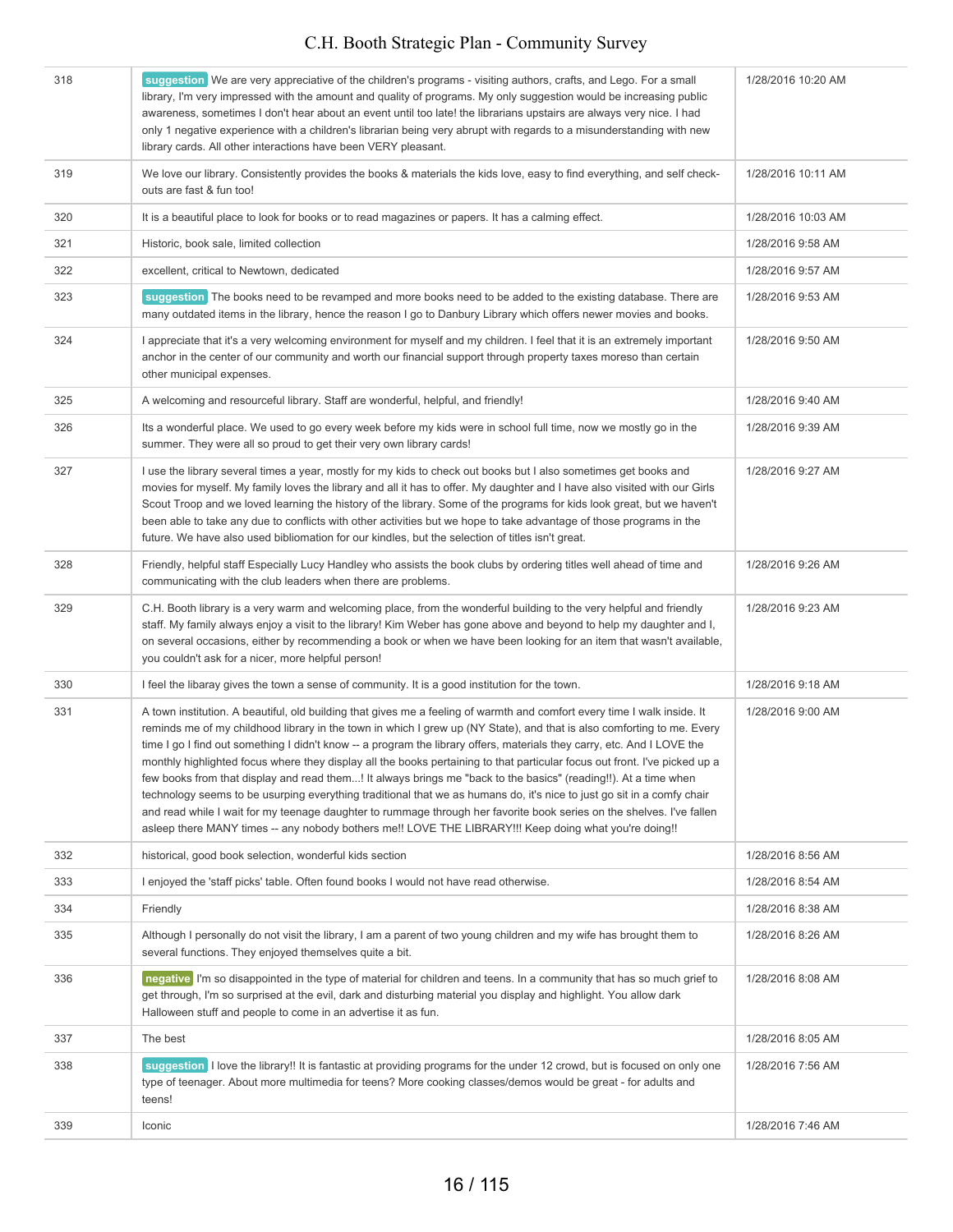| 340 | suggestion I find the teen section highlights a lot of dark material - I'd like to see displays and highlighted books<br>more along wholesome positive material. I see a big difference between what we display and what is on display at the<br>Southbury library for teens. They also have a system that has smile face stickers on books to notify the content is less<br>advanced - this is great for the parent!                                                  | 1/28/2016 7:43 AM  |
|-----|------------------------------------------------------------------------------------------------------------------------------------------------------------------------------------------------------------------------------------------------------------------------------------------------------------------------------------------------------------------------------------------------------------------------------------------------------------------------|--------------------|
| 341 | Friendly                                                                                                                                                                                                                                                                                                                                                                                                                                                               | 1/28/2016 7:17 AM  |
| 342 | I like how both the library building itself and its collection are repositories of local history.                                                                                                                                                                                                                                                                                                                                                                      | 1/28/2016 7:17 AM  |
| 343 | Whenever I walk into the Booth library, I feel warmth, love and peace.                                                                                                                                                                                                                                                                                                                                                                                                 | 1/28/2016 6:44 AM  |
| 344 | Both my husband and I come the CHB library very often. We consider the library "our second home" We love the<br>atmosphere of the building and of course the helpful staff.                                                                                                                                                                                                                                                                                            | 1/28/2016 6:41 AM  |
| 345 | Friendly, helpful and integral to community.                                                                                                                                                                                                                                                                                                                                                                                                                           | 1/28/2016 5:35 AM  |
| 346 | Welcoming                                                                                                                                                                                                                                                                                                                                                                                                                                                              | 1/28/2016 5:30 AM  |
| 347 | Pleasant staff. Very comfortable.                                                                                                                                                                                                                                                                                                                                                                                                                                      | 1/28/2016 5:26 AM  |
| 348 | Friendly. Vital. Dynamic.                                                                                                                                                                                                                                                                                                                                                                                                                                              | 1/28/2016 4:26 AM  |
| 349 | Place of learning and exploring. My kids love the library and we spend a good deal of time there.                                                                                                                                                                                                                                                                                                                                                                      | 1/28/2016 12:02 AM |
| 350 | Comfortable, Inviting,                                                                                                                                                                                                                                                                                                                                                                                                                                                 | 1/27/2016 11:40 PM |
| 351 | Inviting, Comfortable, I've been to some Really interesting programs there, including the use of computer filters for<br>kids, help with the college process, and a talk by a women that left the Amish. . I love our library! When the kids were<br>little we were there all the time!                                                                                                                                                                                | 1/27/2016 11:36 PM |
| 352 | Comfortable, stimulating, interesting, beautiful, peaceful                                                                                                                                                                                                                                                                                                                                                                                                             | 1/27/2016 11:34 PM |
| 353 | Welcoming community                                                                                                                                                                                                                                                                                                                                                                                                                                                    | 1/27/2016 11:21 PM |
| 354 | This is the BEST library - it is wonderful - I consider it the heart of Newtown. The staff are all fantastic and supportive<br>and friendly. I wish it was open on Sundays all year round. I LOVE our library!                                                                                                                                                                                                                                                         | 1/27/2016 11:17 PM |
| 355 | Summer kids program                                                                                                                                                                                                                                                                                                                                                                                                                                                    | 1/27/2016 11:09 PM |
| 356 | Cutting Edge, Openess, Community, There is a place at the library for my whole family from ages 4-40+                                                                                                                                                                                                                                                                                                                                                                  | 1/27/2016 10:52 PM |
| 357 | great people, limited space                                                                                                                                                                                                                                                                                                                                                                                                                                            | 1/27/2016 10:52 PM |
| 358 | Very positive; helpful and friendly workers, nice collection of books.                                                                                                                                                                                                                                                                                                                                                                                                 | 1/27/2016 10:45 PM |
| 359 | Great library. I was able to borrow a book I had requested and was contacted appropriately when it became available.                                                                                                                                                                                                                                                                                                                                                   | 1/27/2016 10:25 PM |
| 360 | Necess to connect past and present. Peaceful, clean, oasis!                                                                                                                                                                                                                                                                                                                                                                                                            | 1/27/2016 10:20 PM |
| 361 | Well stocked and user friendly                                                                                                                                                                                                                                                                                                                                                                                                                                         | 1/27/2016 10:18 PM |
| 362 | Welcoming, wonderful children's department with great programs                                                                                                                                                                                                                                                                                                                                                                                                         | 1/27/2016 10:09 PM |
| 363 | friendly, informative, community oriented.                                                                                                                                                                                                                                                                                                                                                                                                                             | 1/27/2016 10:05 PM |
| 364 | Pleasant, friendly, necessary.                                                                                                                                                                                                                                                                                                                                                                                                                                         | 1/27/2016 10:00 PM |
| 365 | Friendly, community oriented, welcoming, a place I am proud to call my hometown library. My family just returned to<br>Newtown after living abroad, and other than family, the top two things we missed were Church and the C.H. Booth<br>Library!                                                                                                                                                                                                                     | 1/27/2016 9:50 PM  |
| 366 | suggestion CH Booth is a very kind and open place. They generally have a great book selection, but could use more<br>"unknown" teen fiction books. The staff is always willing to help you, and generate a list of books they reccomend for<br>you. If they stayed open later on the weeknights, and allowed you to use the computers more instead of locking them<br>with a passcode, it would be appreciated, though I understand that content needs to be filtered. | 1/27/2016 9:42 PM  |
| 367 | It represents the heart and integral identity of Newtown for me. It is my living Christmas village. I love it. It feels like<br>going to grandma's.                                                                                                                                                                                                                                                                                                                    | 1/27/2016 9:23 PM  |
| 368 | Helpful                                                                                                                                                                                                                                                                                                                                                                                                                                                                | 1/27/2016 9:14 PM  |
| 369 | Very wonderful children's programs and staff. I wish the library was open when schools are closed.                                                                                                                                                                                                                                                                                                                                                                     | 1/27/2016 9:00 PM  |
| 370 | It is responsive to the community and addresses the needs and interests of a wide range of the town's population. For<br>example, it offers many events and sessions for younger children, older children, and adults.                                                                                                                                                                                                                                                 | 1/27/2016 9:00 PM  |
| 371 | Helpful staff, good website and excellent inter library services.                                                                                                                                                                                                                                                                                                                                                                                                      | 1/27/2016 8:54 PM  |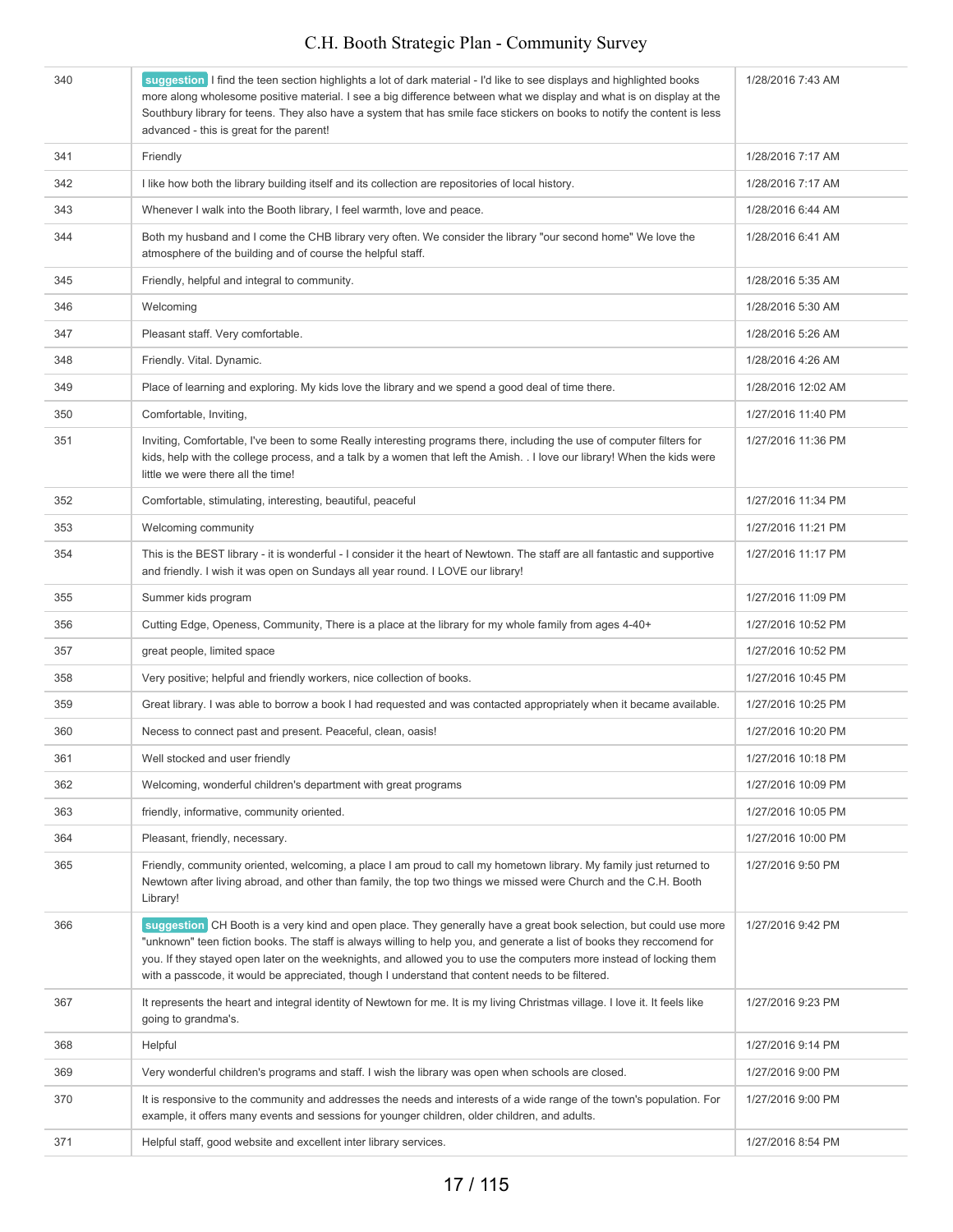#### 372 A jewel in the crown! 1/27/2016 8:53 PM 373 The Library is very well layed out and comfortable. I love to bring my 2 daughters there so that we can all get some school/work done for an hour or two. It helps for my kids to be in this type of environment occassionally for studying and writing papers (via the computers). 1/27/2016 8:49 PM 374 Comfortable 1/27/2016 8:49 PM 375 Community 1/27/2016 8:48 PM 376 A valued community asset. A valued community asset. 377 Serene with small town charm. 1/27/2016 8:35 PM 378 welcoming, interesting, engaging 1/27/2016 8:23 PM 379 friendly, local, service the control of the control of the control of the control of the control of the control of the control of the control of the control of the control of the control of the control of the control o 380 Welcoming, diverse, comfortable, easy to navigate; friendly staff. 1/27/2016 8:14 PM 127/2016 8:14 PM It's a wonderful, valuable part of our community and an integral part of Newtown's history. 382 Many positive memories, fantastic friendly and helpful staff, great environment. I thought that with my kids grown I would not visit much. This is not the case. I still visit and use the library. It feels like home. 1/27/2016 8:11 PM 383 Hometown. Classic. Inviting 1/27/2016 8:11 PM 384 Friendly, open, interesting, function of the state of the state of the state of the state of the state of the state of the state of the state of the state of the state of the state of the state of the state of the stat **1/27/2016 8:07 PM negative** Not very friendly to local clubs 1/27/2016 8:07 PM 386 In the years we've been in town, we've appreciated the children's story hours and programs. However, the book selection is woefully wanting. Often times we'll find books in the for sale pile that aren't even in the library's circulation. (Both adult and young adult). Would be great to increase collection of newer books. Library staff is ok but not exceptionally warm to young families. 1/27/2016 8:06 PM 387 Homey 1/27/2016 8:04 PM 388 Great atmosphere. I love the special displays. 1/27/2016 8:01 PM 389 The C.H. Booth Library is a great place that will help the community in any way it can. 1/27/2016 7:56 PM 390 The Booth Library is an amazing resource to Newtown in general and to my family in particular. My husband and I borrow books and dvd's often, and, more importantly, so do my 2 young children. They have so enjoyed the weekly library classes, as well as the special crafts classes and visits from theatre companies, animal sanctuaries and musicians. They have also loved participating in the summer reading program, which offers them challenging goals and the most generous prizes. We treasure the Booth Library as an integral and invaluable part of our community. 1/27/2016 7:48 PM 391 Family friendly 1/27/2016 7:44 PM 392 It's not just a library. It's like a trip to a museum too. Love the history and constantly changing displays throughout each floor. Different experience every time I visit. A true gem. 1/27/2016 7:42 PM 393 Lovely quaint and a great 2nd level 1/27/2016 7:34 PM and the state of the state 1/27/2016 7:34 PM 394 A meeting place where community members can gather, a community informational center 1/27/2016 7:30 PM 395 Always positive. We have enjoyed the children's department. Their story time program was excellent. The staff is very helpful. 1/27/2016 7:29 PM 396 Friendly helpful staff. Good selection of books. Interlibrary loans very easy to do. 1/27/2016 7:29 PM 397 A warm and inviting environment, friendly staff and enjoyable place to either read today 's newspaper, purchase a book from the Book Shop or check out a movie. 1/27/2016 7:26 PM 398 We have enjoyed many of the programs for children over the last several years. Would like to see more help or classes offered for adults entering back into the work force after being home with family for years. 1/27/2016 7:22 PM 399 The Booth Library is a town landmark. It is a beautful, historic building that provides a good selection of materials. The staff is always friendly and knowledgeable. 1/27/2016 7:18 PM 400 When I first moved here I didn't find the staff as friendly (In the children's library - 12 years ago) Now I think everyone is awesome. I wish we had passes to check out to events like in my old library. 1/27/2016 7:14 PM 401 I love our Library. It is so beautiful and peaceful. It has the best staff.  $\blacksquare$  1/27/2016 7:14 PM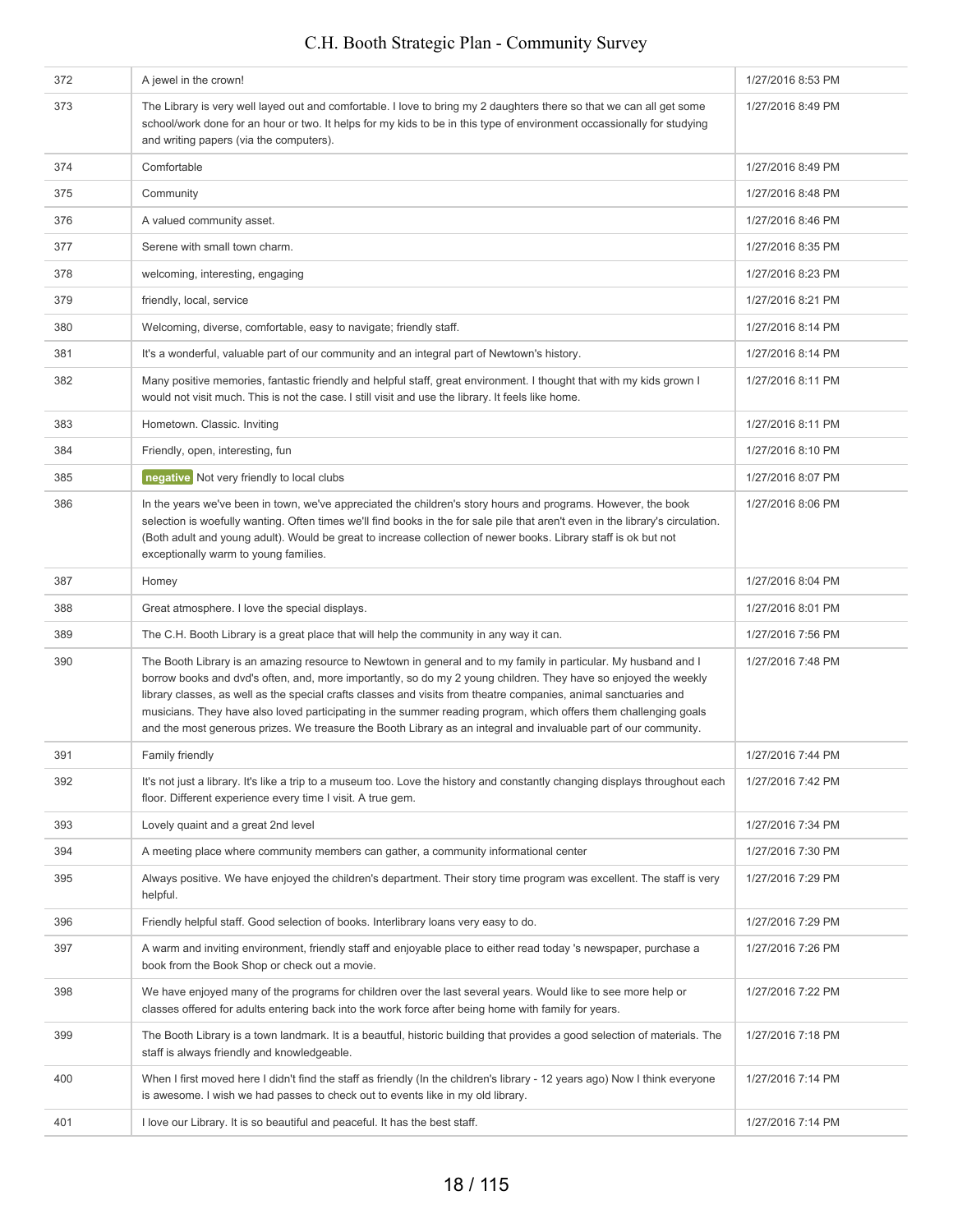| 402 | negative One of a kind! Inviting, comfortable, beautiful. We love and use the library often. For the most part, the<br>library staff is helpful, kind, informative, accessible. We've had some unfortunate and off-putting experiences with<br>Alana Bennison over the years. She seems to be out of step with the professionalism of other staff members. It's<br>confusing.                                                                                                                          | 1/27/2016 7:13 PM |
|-----|--------------------------------------------------------------------------------------------------------------------------------------------------------------------------------------------------------------------------------------------------------------------------------------------------------------------------------------------------------------------------------------------------------------------------------------------------------------------------------------------------------|-------------------|
| 403 | Beautiful facility with a pleasant atmosphere - proud to have it in our town                                                                                                                                                                                                                                                                                                                                                                                                                           | 1/27/2016 7:12 PM |
| 404 | It is a fantastic resource for the community but I think it is under-used                                                                                                                                                                                                                                                                                                                                                                                                                              | 1/27/2016 7:02 PM |
| 405 | Wonderful, Helpful                                                                                                                                                                                                                                                                                                                                                                                                                                                                                     | 1/27/2016 6:56 PM |
| 406 | For me it's wonderful. The staff are great. The Periodicals are the best.                                                                                                                                                                                                                                                                                                                                                                                                                              | 1/27/2016 6:53 PM |
| 407 | A lovely space; a special place filled with history and great lit!!                                                                                                                                                                                                                                                                                                                                                                                                                                    | 1/27/2016 6:50 PM |
| 408 | Historically beautiful. Essential part of the main st and the community!                                                                                                                                                                                                                                                                                                                                                                                                                               | 1/27/2016 6:50 PM |
| 409 | It is very welcoming. The staff are friendly and helpful.                                                                                                                                                                                                                                                                                                                                                                                                                                              | 1/27/2016 6:49 PM |
| 410 | negative Very warm and inviting Decor. Unfortunately some staff is extremely helpful but others appear annoyed<br>when asked questions.                                                                                                                                                                                                                                                                                                                                                                | 1/27/2016 6:49 PM |
| 411 | Classic, stable, quiet,                                                                                                                                                                                                                                                                                                                                                                                                                                                                                | 1/27/2016 6:48 PM |
| 412 | It is a nice library! I love reading a book in the yogibo!                                                                                                                                                                                                                                                                                                                                                                                                                                             | 1/27/2016 6:46 PM |
| 413 | positive                                                                                                                                                                                                                                                                                                                                                                                                                                                                                               | 1/27/2016 6:42 PM |
| 414 | engaged, caring, continually striving for improvement, competent, interested, friendly, helpful                                                                                                                                                                                                                                                                                                                                                                                                        | 1/27/2016 6:40 PM |
| 415 | Great place to get materials to read or watch Get information and classes                                                                                                                                                                                                                                                                                                                                                                                                                              | 1/27/2016 6:37 PM |
| 416 | I think the people are very helpful and my child loves to pick out his books                                                                                                                                                                                                                                                                                                                                                                                                                           | 1/27/2016 6:28 PM |
| 417 | Really nice. I wish there were more tables in the YA space.                                                                                                                                                                                                                                                                                                                                                                                                                                            | 1/27/2016 6:26 PM |
| 418 | A great community asset.                                                                                                                                                                                                                                                                                                                                                                                                                                                                               | 1/27/2016 6:24 PM |
| 419 | negative Honestly feel like it does not have a lot of books                                                                                                                                                                                                                                                                                                                                                                                                                                            | 1/27/2016 6:24 PM |
| 420 | An inviting place with very friendly and helpful staff.                                                                                                                                                                                                                                                                                                                                                                                                                                                | 1/27/2016 6:20 PM |
| 421 | Great staff, programs and collection                                                                                                                                                                                                                                                                                                                                                                                                                                                                   | 1/27/2016 6:14 PM |
| 422 | negative Friendly, helpful, valuable asset. Space and amenities are a bit dated and limited.                                                                                                                                                                                                                                                                                                                                                                                                           | 1/27/2016 6:13 PM |
| 423 | Staff is terrific, collection is satisfactory, building is wonderful, programs enjoyable and entertaining and meetings well<br>meetings are meetings                                                                                                                                                                                                                                                                                                                                                   | 1/27/2016 6:10 PM |
| 424 | negative Librarian in Children's Depatment very rude to children. Myself and many of my friends have noticed this.<br>Was brought to the head of the library several years ago, but nothing seemed to change. We no longer us the<br>Children's Department. This is a real shame as I wanted my children to have more of an exposure to the department<br>that is supposed to be for them. The rest of the library is beautiful and the staff are extremely helpful. Thank you for all<br>that you do! | 1/27/2016 6:08 PM |
| 425 | Welcoming                                                                                                                                                                                                                                                                                                                                                                                                                                                                                              | 1/27/2016 6:06 PM |
| 426 | The Booth Library is very community-friendly and the staff is excellent, always friendly and helpful. I only have<br>glowingly positive things to say about the Library.                                                                                                                                                                                                                                                                                                                               | 1/27/2016 6:00 PM |
| 427 | I love libraries and am so appreciative that Newtown has such a beautiful one. It would be great if the staff could be a<br>little more welcoming, especially in the children's section.                                                                                                                                                                                                                                                                                                               | 1/27/2016 5:58 PM |
| 428 | negative The Library seems to still function like it is funded by the Friends, even though the larger percentage of<br>funding is provided by the Town & tax dollars. The library should be open 7 days a week (except Holidays). I do not<br>agree with closing on Sunday in the summer for a Public library                                                                                                                                                                                          | 1/27/2016 5:56 PM |
| 429 | satisfactory                                                                                                                                                                                                                                                                                                                                                                                                                                                                                           | 1/27/2016 5:55 PM |
| 430 | A meeting place where we can relax and share our love of Newtown, books and reading.                                                                                                                                                                                                                                                                                                                                                                                                                   | 1/27/2016 5:54 PM |
| 431 | Just a wonderful place. The people who work there are great, the building itself is warm and welcoming, it almost feels<br>like home. Its a small town library that works hard at offering everything it can. I wish there were more audio books<br>because I think I have taken them all out!                                                                                                                                                                                                         | 1/27/2016 5:51 PM |
| 432 | Library staff are always very friendly, helpful and professional.                                                                                                                                                                                                                                                                                                                                                                                                                                      | 1/27/2016 5:50 PM |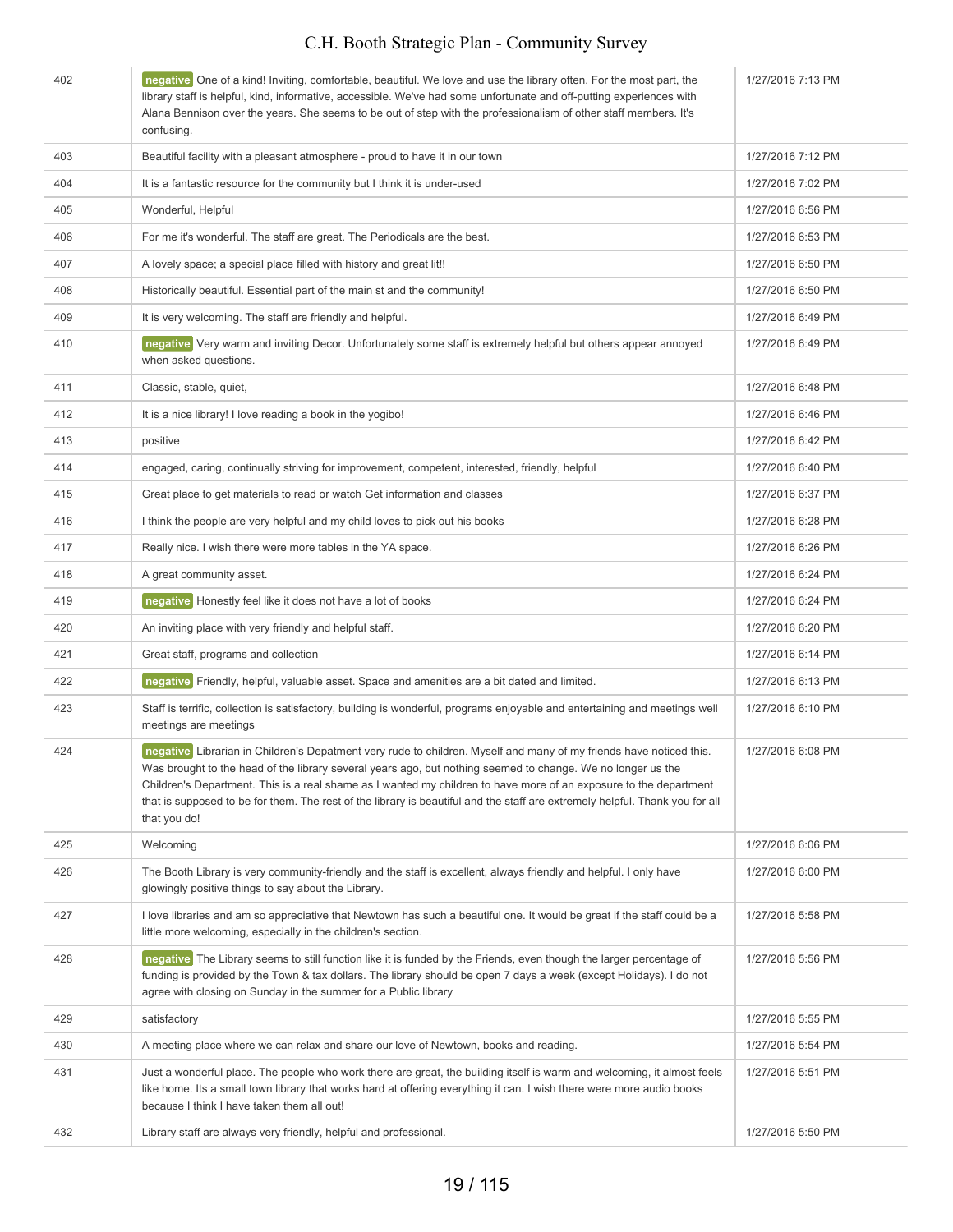# 433 Community **Community** 1/27/2016 5:48 PM C.H. Booth Strategic Plan - Community Survey

| 434 | Inviting. Friendly.                                                                                                                                                                                                                                                                                                                                                                                                                                                                                    | 1/27/2016 5:48 PM |
|-----|--------------------------------------------------------------------------------------------------------------------------------------------------------------------------------------------------------------------------------------------------------------------------------------------------------------------------------------------------------------------------------------------------------------------------------------------------------------------------------------------------------|-------------------|
| 435 | Beautiful, friendly, a little outdated                                                                                                                                                                                                                                                                                                                                                                                                                                                                 | 1/27/2016 5:47 PM |
| 436 | I love getting recommendations from the staff, especially what the young adults are reading. Everyone is helpful and<br>the collection is great.                                                                                                                                                                                                                                                                                                                                                       | 1/27/2016 5:47 PM |
| 437 | Beautiful building. Wonderful story times when my kids were younger.                                                                                                                                                                                                                                                                                                                                                                                                                                   | 1/27/2016 5:47 PM |
| 438 | Excellent resource for the town and important part of fabric of the community.                                                                                                                                                                                                                                                                                                                                                                                                                         | 1/27/2016 5:47 PM |
| 439 | Friendly helpful staff. Good selection. The 3D printer is a great resource (though I haven't used it yet.)                                                                                                                                                                                                                                                                                                                                                                                             | 1/27/2016 5:43 PM |
| 440 | E-Books are great and keep it up!                                                                                                                                                                                                                                                                                                                                                                                                                                                                      | 1/27/2016 5:42 PM |
| 441 | Welcoming and peaceful!                                                                                                                                                                                                                                                                                                                                                                                                                                                                                | 1/27/2016 5:41 PM |
| 442 | cozy, friendly                                                                                                                                                                                                                                                                                                                                                                                                                                                                                         | 1/27/2016 5:40 PM |
| 443 | I really like the Newtown historical displays and information that is there as well as the traditional library items.                                                                                                                                                                                                                                                                                                                                                                                  | 1/27/2016 5:35 PM |
| 444 | Cultural asset                                                                                                                                                                                                                                                                                                                                                                                                                                                                                         | 1/27/2016 5:34 PM |
| 445 | Staff are always knowledgeable, helpful And kind. A great public place.                                                                                                                                                                                                                                                                                                                                                                                                                                | 1/27/2016 5:33 PM |
| 446 | Necessary, classic, safe, clean, quiet, easy, important                                                                                                                                                                                                                                                                                                                                                                                                                                                | 1/27/2016 5:29 PM |
| 447 | Classic, relevant, community, home                                                                                                                                                                                                                                                                                                                                                                                                                                                                     | 1/27/2016 5:27 PM |
| 448 | I believe the library is a real asset to the Town. The librarians and staff are consistently helpful and the building is<br>attractive and useful. Overall, the library elicits a real nostalgia for "small town" life -- even though to me that really<br>doesn't apply to Newtown anymore.                                                                                                                                                                                                           | 1/27/2016 5:26 PM |
| 449 | I love the C.H. Booth library. I visit regularly, as do my two daughters. Our lives are much richer because of it. The<br>staff are wonderful! So helpful, knowledgeable and friendly. My daughter volunteers there now and I couldn't be<br>happier about that. When my children were small, they used to say they wished I worked there so they could get off<br>the bus at the library and do their homework there every day. Really. We love it. Give those folks more money --they<br>deserve it! | 1/27/2016 5:24 PM |
| 450 | not only a resource, but a center for meeting and learning.                                                                                                                                                                                                                                                                                                                                                                                                                                            | 1/27/2016 5:24 PM |
| 451 | I love the weekly release of new books/cds and dads. I read it every Wed and morning and put in my request for any<br>materials I would like to have put on hold for me to come in and get.                                                                                                                                                                                                                                                                                                            | 1/27/2016 5:24 PM |
| 452 | Very welcoming.                                                                                                                                                                                                                                                                                                                                                                                                                                                                                        | 1/27/2016 5:23 PM |
| 453 | Well organized, comforting environment                                                                                                                                                                                                                                                                                                                                                                                                                                                                 | 1/27/2016 5:22 PM |
| 454 | Unique, Historical, Accessible, Good use of space.                                                                                                                                                                                                                                                                                                                                                                                                                                                     | 1/27/2016 5:20 PM |
| 455 | Helpful, great books for children. Not impressed with current selection for adults. Also wish that the adult books and<br>children books were together.                                                                                                                                                                                                                                                                                                                                                | 1/27/2016 5:17 PM |
| 456 | relaxing, educational, iconic, community center. Have had nothing but positive experiences while using the CH Booth,<br>as a child and also as an adult. It has been a very important part of my children's lives growing up in Newtown                                                                                                                                                                                                                                                                | 1/27/2016 5:15 PM |
| 457 | Friendly--helpful--upbeat! I volunteer with the sorting of books and think the book sale is the best!I look forward to it<br>and the holiday sale. Very happy when I am at the library!                                                                                                                                                                                                                                                                                                                | 1/27/2016 5:14 PM |
| 458 | Very welcoming and helpful staff. Good experience!                                                                                                                                                                                                                                                                                                                                                                                                                                                     | 1/27/2016 5:13 PM |
| 459 | Love the atmosphere                                                                                                                                                                                                                                                                                                                                                                                                                                                                                    | 1/27/2016 5:10 PM |
| 460 | Gem                                                                                                                                                                                                                                                                                                                                                                                                                                                                                                    | 1/27/2016 5:09 PM |
| 461 | Small town library                                                                                                                                                                                                                                                                                                                                                                                                                                                                                     | 1/27/2016 4:59 PM |
| 462 | valuable community asset, with wonderful staff.                                                                                                                                                                                                                                                                                                                                                                                                                                                        | 1/27/2016 4:56 PM |
| 463 | It's a wonderful resource for the residents of Newtown and beyond. The staff is always so helpful. The interior is so<br>historic and beautiful.                                                                                                                                                                                                                                                                                                                                                       | 1/27/2016 4:48 PM |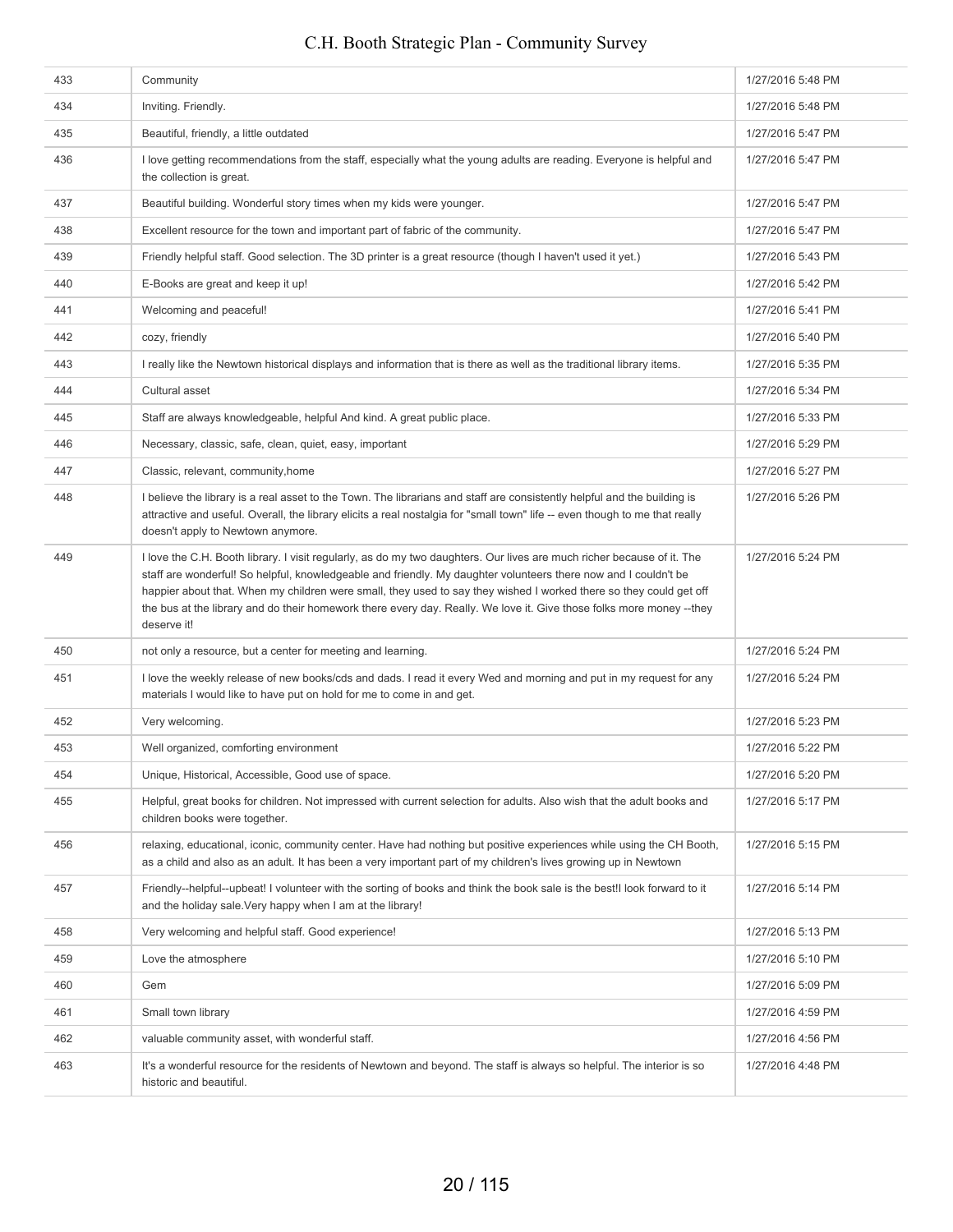| 464 | Intellectual center of Newtown; where I met a lot of my friends; a welcoming place; a place to do research or read;<br>where my kids could use a computer when we couldn't afford to buy one, and borrow books and videotapes when<br>buying or renting them commercially was beyond our means; the best book sale anywhere; great programs for<br>children and teens, very good but not enough programs for adults; open to all--truly public; about as non-judgmental<br>as any human institution can be; attempts, and for the most part succeeds, in serving many subgroups; Newtown's big<br>heart in the 12/14 period; with Edmond Town Hall, the library is one of the two points that generates my Newtown<br>ellipse; Newtown's only bookstore: a great place to hold community meetings. A safe place to bring kids (in the city I<br>lived in, I could never park downtown--my kids then were an infant and a toddler, who could hardly have been<br>expected to walk two miles--and its library was filled with sketchy people). Its staff is exemplary. I've never detected a<br>moment of rudeness to a patron, not even a rolled eye. | 1/27/2016 4:43 PM |
|-----|------------------------------------------------------------------------------------------------------------------------------------------------------------------------------------------------------------------------------------------------------------------------------------------------------------------------------------------------------------------------------------------------------------------------------------------------------------------------------------------------------------------------------------------------------------------------------------------------------------------------------------------------------------------------------------------------------------------------------------------------------------------------------------------------------------------------------------------------------------------------------------------------------------------------------------------------------------------------------------------------------------------------------------------------------------------------------------------------------------------------------------------------------|-------------------|
| 465 | warm, welcoming, helpful                                                                                                                                                                                                                                                                                                                                                                                                                                                                                                                                                                                                                                                                                                                                                                                                                                                                                                                                                                                                                                                                                                                             | 1/27/2016 4:42 PM |
| 466 | Feel very much at home and welcome there Friendliest place in town                                                                                                                                                                                                                                                                                                                                                                                                                                                                                                                                                                                                                                                                                                                                                                                                                                                                                                                                                                                                                                                                                   | 1/27/2016 4:38 PM |
| 467 | suggestion Children's programs are great. Need more of them.                                                                                                                                                                                                                                                                                                                                                                                                                                                                                                                                                                                                                                                                                                                                                                                                                                                                                                                                                                                                                                                                                         | 1/27/2016 4:38 PM |
| 468 | negative Old. Outdated.                                                                                                                                                                                                                                                                                                                                                                                                                                                                                                                                                                                                                                                                                                                                                                                                                                                                                                                                                                                                                                                                                                                              | 1/27/2016 4:34 PM |
| 469 | It is an inviting place where help is always cheerfully given. The atmosphere is wonderful in the children's department<br>and the YA department. Staff can't do enough for patrons. The staff is creative and enthusiastic about programming<br>for children K-12. Adult resources are current and very helpful. After Sandy Hook, the libraries' response was<br>outstanding.                                                                                                                                                                                                                                                                                                                                                                                                                                                                                                                                                                                                                                                                                                                                                                      | 1/27/2016 4:34 PM |
| 470 | Nice. Pleasant. Professional. Friendly. Lacking in books relative to other nearby libraries, e.g., Southbury.                                                                                                                                                                                                                                                                                                                                                                                                                                                                                                                                                                                                                                                                                                                                                                                                                                                                                                                                                                                                                                        | 1/27/2016 4:29 PM |
| 471 | small-town lending library                                                                                                                                                                                                                                                                                                                                                                                                                                                                                                                                                                                                                                                                                                                                                                                                                                                                                                                                                                                                                                                                                                                           | 1/27/2016 4:28 PM |
| 472 | Staff is uniformly helpful and friendly. As many times as I have tried to scan something on the computer on the third<br>floor I nearly always have to get the aid of someone at the desk. They are always helpful even when asked a question<br>that probably does not make sense                                                                                                                                                                                                                                                                                                                                                                                                                                                                                                                                                                                                                                                                                                                                                                                                                                                                   | 1/27/2016 4:24 PM |
| 473 | Historic, peaceful but needs updating in style, materials to have an old feel with a new twist                                                                                                                                                                                                                                                                                                                                                                                                                                                                                                                                                                                                                                                                                                                                                                                                                                                                                                                                                                                                                                                       | 1/27/2016 4:21 PM |
| 474 | Welcoming, pleasant, fun                                                                                                                                                                                                                                                                                                                                                                                                                                                                                                                                                                                                                                                                                                                                                                                                                                                                                                                                                                                                                                                                                                                             | 1/27/2016 4:21 PM |
| 475 | pleasant, quiet                                                                                                                                                                                                                                                                                                                                                                                                                                                                                                                                                                                                                                                                                                                                                                                                                                                                                                                                                                                                                                                                                                                                      | 1/27/2016 4:19 PM |
| 476 | Supportive, community minded, friendly, current, resourceful, positive, attractive, conscientious, helpful.                                                                                                                                                                                                                                                                                                                                                                                                                                                                                                                                                                                                                                                                                                                                                                                                                                                                                                                                                                                                                                          | 1/27/2016 4:18 PM |
| 477 | My kids love it.                                                                                                                                                                                                                                                                                                                                                                                                                                                                                                                                                                                                                                                                                                                                                                                                                                                                                                                                                                                                                                                                                                                                     | 1/27/2016 4:12 PM |
| 478 | The building is a "Jewel" in the center of town. All the books, computers. programs and other materials cannot hold a<br>candle to the STAFF                                                                                                                                                                                                                                                                                                                                                                                                                                                                                                                                                                                                                                                                                                                                                                                                                                                                                                                                                                                                         | 1/27/2016 4:08 PM |
| 479 | Accessible, useful, I find many new books I request must often be gotten via Biblimation as newtown library doesn't<br>carry them.                                                                                                                                                                                                                                                                                                                                                                                                                                                                                                                                                                                                                                                                                                                                                                                                                                                                                                                                                                                                                   | 1/27/2016 4:01 PM |
| 480 | CB Library is Newtown's most important resource. The services it provides to the community are immeasurable. The<br>staff is knowledgeable, professional and helpful. Newtown would be a less attractive place to live without "our library."                                                                                                                                                                                                                                                                                                                                                                                                                                                                                                                                                                                                                                                                                                                                                                                                                                                                                                        | 1/27/2016 3:59 PM |
| 481 | Fantastic, knowledgeable staff, caring, community. Staff members have made excellent recommendations for future<br>book reading. We have been so pleased with all of the child based programming for the past 5 years.                                                                                                                                                                                                                                                                                                                                                                                                                                                                                                                                                                                                                                                                                                                                                                                                                                                                                                                               | 1/27/2016 3:55 PM |
| 482 | Excellent.                                                                                                                                                                                                                                                                                                                                                                                                                                                                                                                                                                                                                                                                                                                                                                                                                                                                                                                                                                                                                                                                                                                                           | 1/27/2016 3:53 PM |
| 483 | Being from Newtown, it has been my library for years. Ive seen positive growth that helps the community in more<br>ways than one. ex: (providing shelter for those with no air conditioners, or without heat) Ongoing displays recording<br>historical artifacts, general community artisans is an feature that wonderful to view. Overall, exemplary staff members.<br>They are kind, generous and go way out of their way to provide assistance in all forms. God bless my library!                                                                                                                                                                                                                                                                                                                                                                                                                                                                                                                                                                                                                                                                | 1/27/2016 3:52 PM |
| 484 | C.H. Booth Library is a wonderful community resource.                                                                                                                                                                                                                                                                                                                                                                                                                                                                                                                                                                                                                                                                                                                                                                                                                                                                                                                                                                                                                                                                                                | 1/27/2016 3:42 PM |
| 485 | suggestion Booth is a traditional library; needs to promote digital offerings, classes and non-traditional offerings                                                                                                                                                                                                                                                                                                                                                                                                                                                                                                                                                                                                                                                                                                                                                                                                                                                                                                                                                                                                                                 | 1/27/2016 3:41 PM |
| 486 | negative Friendly and helpful. I enjoy the people at the circulation desk. I am a librarian, so I seldom ask for help. I<br>know how to find most things that I want. I don't like that the non-fiction DVD's were moved upstairs.                                                                                                                                                                                                                                                                                                                                                                                                                                                                                                                                                                                                                                                                                                                                                                                                                                                                                                                   | 1/27/2016 3:32 PM |
| 487 | A valuable source of education and entertainment for the community.                                                                                                                                                                                                                                                                                                                                                                                                                                                                                                                                                                                                                                                                                                                                                                                                                                                                                                                                                                                                                                                                                  | 1/27/2016 3:24 PM |
| 488 | inviting                                                                                                                                                                                                                                                                                                                                                                                                                                                                                                                                                                                                                                                                                                                                                                                                                                                                                                                                                                                                                                                                                                                                             | 1/27/2016 3:24 PM |
| 489 | negative The staff members are very, very helpful and knowledgeable. The quiet study rooms upstairs are not<br>monitored and often people are disrespectful. Ex: vocal tutoring sessions, groups, such as Friends of Music, who use<br>the space for meetings but sound like they are having a party. This is disruptive.                                                                                                                                                                                                                                                                                                                                                                                                                                                                                                                                                                                                                                                                                                                                                                                                                            | 1/27/2016 3:23 PM |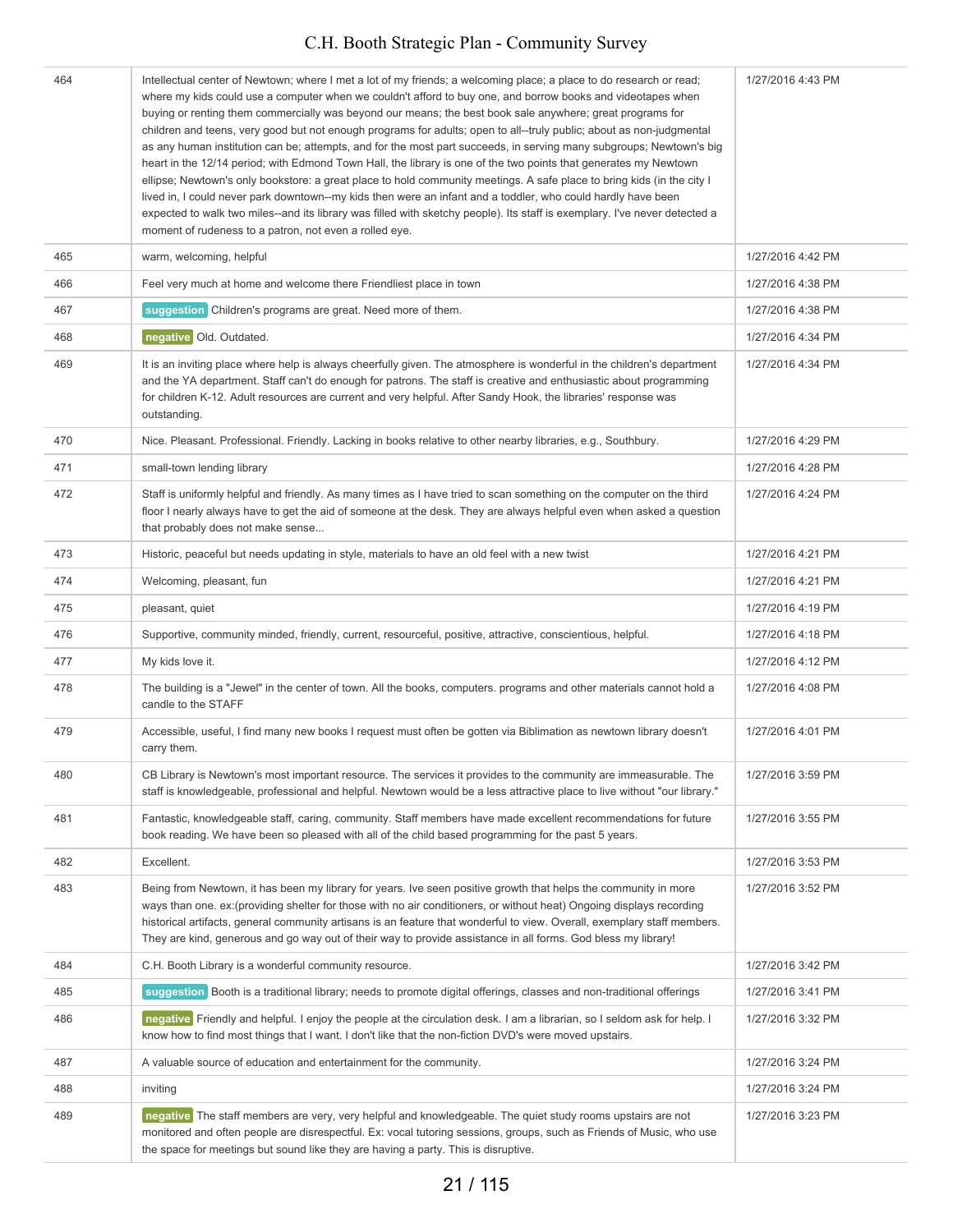| 490 | Vital, welcoming, comfortable, well maintained,                                       | 1/27/2016 3:22 PM |
|-----|---------------------------------------------------------------------------------------|-------------------|
| 491 | Useful, resourceful. I do wish there were more audiobooks available online.           | 1/27/2016 3:13 PM |
| 492 | Part of the Community                                                                 | 1/27/2016 3:07 PM |
| 493 | Helpful staff, Comfortable                                                            | 1/27/2016 3:01 PM |
| 494 | useful                                                                                | 1/27/2016 2:55 PM |
| 495 | Welcoming, friendly, cozy                                                             | 1/27/2016 2:54 PM |
| 496 | Full of kid activities which have been very wonderful!! And free!! Thank you so much. | 1/27/2016 2:54 PM |
| 497 | It is the heart of Newtown!                                                           | 1/27/2016 2:49 PM |

# **Q7 What do you typically do when you visit C.H. Booth Library? Please choose all that apply.**

**Answered: 696 Skipped: 165 Access genealogical... Study or do homework Other (please specify) Use Library computers or... Get help from Library staff Visit the Friends Book... Visit with friends or... Attend programs Donate books or media Check out books or oth...** 0% 10% 20% 30% 40% 50% 60% 70% 80% 90% 100%

| <b>Answer Choices</b>                      | <b>Responses</b> |     |
|--------------------------------------------|------------------|-----|
| Access genealogical information            | 4.74%            | 33  |
| Study or do homework                       | 14.08%           | 98  |
| Other (please specify)                     | 15.52%           | 108 |
| Use Library computers or personal computer | 15.66%           | 109 |
| Get help from Library staff                | 22.56%           | 157 |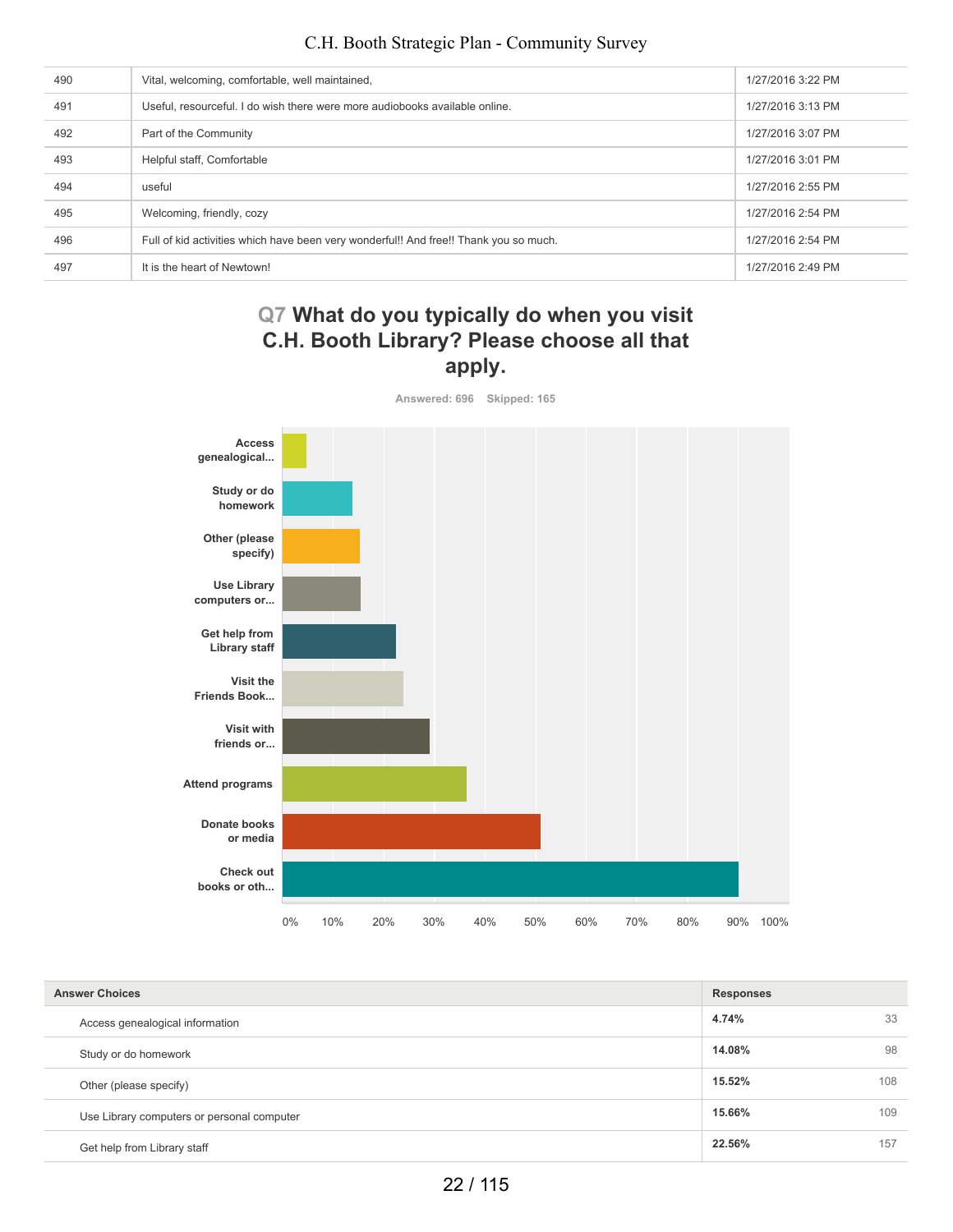| Visit the Friends Book Shop                       |  | 23.99% | 167 |
|---------------------------------------------------|--|--------|-----|
| Visit with friends or spend time with my children |  | 29.17% | 203 |
| Attend programs                                   |  | 36.49% | 254 |
| Donate books or media                             |  | 51.15% | 356 |
| Check out books or other materials                |  | 90.09% | 627 |
| <b>Total Respondents: 696</b>                     |  |        |     |

| #  | Other (please specify)                                                                                                                                         | Date               |
|----|----------------------------------------------------------------------------------------------------------------------------------------------------------------|--------------------|
| 1  | Volunteer for Friends of the Library                                                                                                                           | 2/16/2016 11:22 AM |
| 2  | I have assisted and donated artwork to the Childrens library. Eventually, I would like to donate more of my time to the<br>Children through art and storytime. | 2/16/2016 10:34 AM |
| 3  | More art programs or even music appreciation programsMuseum lectures or trips                                                                                  | 2/15/2016 9:45 PM  |
| 4  | Have the knitting group from the Newtown Woman's Club meets there the first Tuesday of every month.                                                            | 2/15/2016 8:04 PM  |
| 5  | use the 3rd fl for remote working; my son atte                                                                                                                 | 2/15/2016 11:13 AM |
| 6  | make copies of newspaper itesm                                                                                                                                 | 2/14/2016 2:09 PM  |
| 7  | Volunteer                                                                                                                                                      | 2/14/2016 11:17 AM |
| 8  | Read newspaper and magazines besides books.                                                                                                                    | 2/12/2016 8:06 PM  |
| 9  | PREPARE TEACHING COURSES FOR POST-GRADUATE UCONN STUDENTS                                                                                                      | 2/12/2016 11:20 AM |
| 10 | view the art gallery in the meeting room                                                                                                                       | 2/12/2016 10:54 AM |
| 11 | Meetings                                                                                                                                                       | 2/12/2016 9:47 AM  |
| 12 | Research                                                                                                                                                       | 2/11/2016 10:54 PM |
| 13 | I don't check out books as much as I used to. My bad.                                                                                                          | 2/11/2016 8:38 PM  |
| 14 | Would like more classesesp. computer/IPad use and refresher.                                                                                                   | 2/11/2016 3:32 PM  |
| 15 | driver for Books on Wheels                                                                                                                                     | 2/11/2016 12:56 PM |
| 16 | Work on my computer                                                                                                                                            | 2/11/2016 12:28 PM |
| 17 | I am in two book discussion groups.                                                                                                                            | 2/11/2016 11:58 AM |
| 18 | I have played Mah Jongg                                                                                                                                        | 2/11/2016 11:22 AM |
| 19 | Check out local events on the bulletin boards                                                                                                                  | 2/11/2016 11:11 AM |
| 20 | Read newspaper and magazine                                                                                                                                    | 2/11/2016 9:23 AM  |
| 21 | To get out of the house and have some quite around me                                                                                                          | 2/9/2016 10:48 PM  |
| 22 | The lib. is a great meeting place for town activs.                                                                                                             | 2/6/2016 8:47 PM   |
| 23 | Please note that these selections represent 21 years of using the library.                                                                                     | 2/6/2016 10:43 AM  |
| 24 | Work in the sorting room in preparation for the annual book sale                                                                                               | 2/5/2016 4:23 PM   |
| 25 | IQuite often I use your copier on the third floor.                                                                                                             | 2/5/2016 11:26 AM  |
| 26 | Play games in young adult area, play in children's area                                                                                                        | 2/3/2016 9:08 PM   |
| 27 | attend meetings or art exhibits                                                                                                                                | 2/3/2016 4:12 PM   |
| 28 | attend a non-Lib program in the meeting room                                                                                                                   | 2/2/2016 3:40 PM   |
| 29 | Offer workshops                                                                                                                                                | 2/2/2016 1:29 PM   |
| 30 | Read periodicals                                                                                                                                               | 2/2/2016 12:58 PM  |
| 31 | spend quiet time                                                                                                                                               | 2/2/2016 10:17 AM  |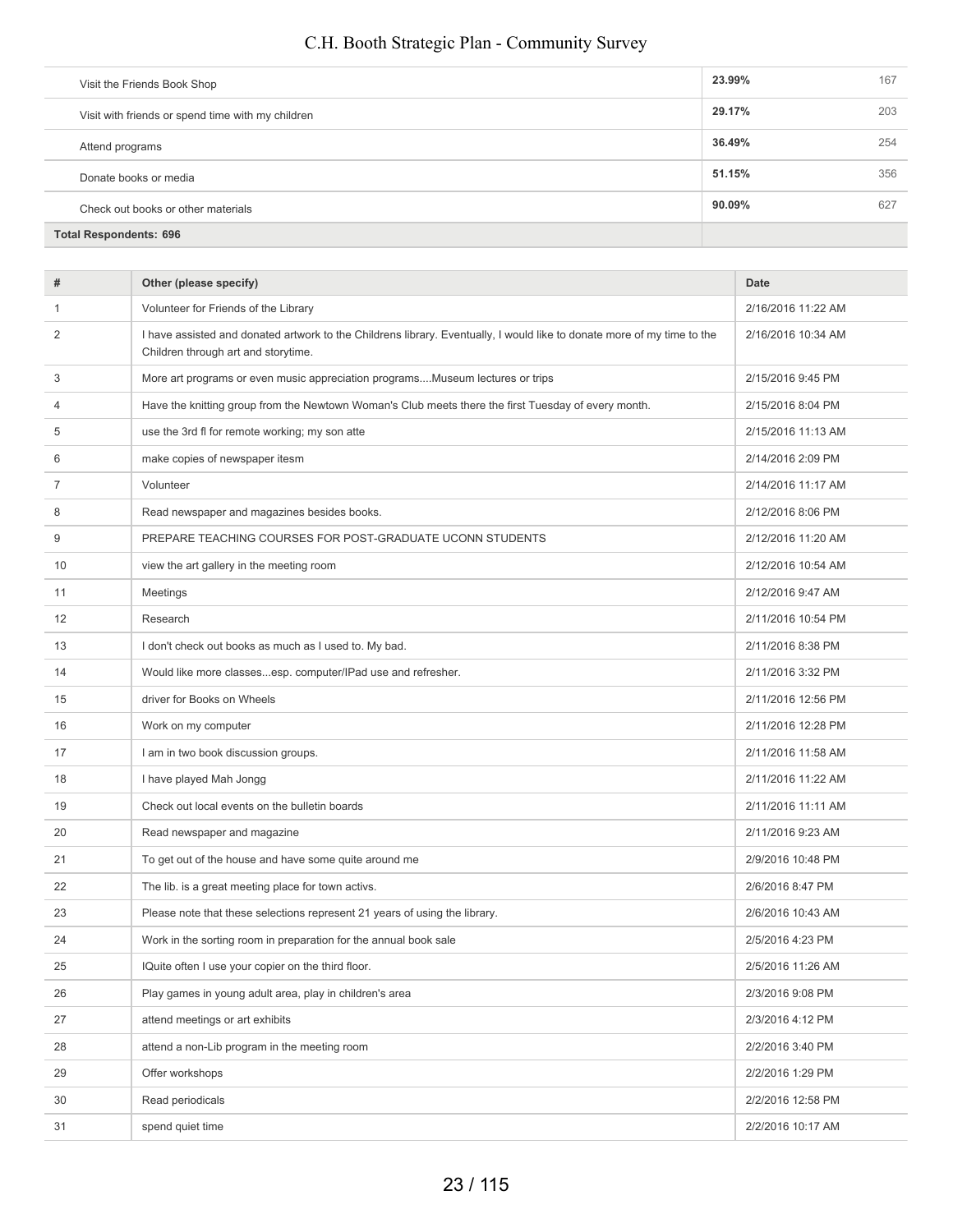## 32 My son also meets with his tutor at the library once or twice a week. 2/2/2016 7:08 AM 33 Go to the For Sale area. 2/1/2016 7:17 PM 34 research, !! why isnt this an option in the survey. that says a lot 2/1/2016 6:05 PM 35 Workshops 2/1/2016 3:07 PM 36 Club meetings, at least until the meetings moved to a cheaper location (Senior Center) 1/31/2016 4:10 PM 37 Go to meetings in the room downstairs. The room of the room of the room downstairs. **1/31/2016 8:53 AM** began helping as a volunteer 1/31/2016 8:53 AM 39 Makerspace **1/30/2016 5:41 PM** 40 Online books 1/30/2016 3:22 PM 41 Mostly take my daughter in the summer to check out books 1/30/2016 6:12 AM 42 attend meetings at Olga Kopeckne & Old Board Rms. 1/29/2016 8:18 PM 43 jigsaw puzzles too 1/29/2016 6:30 PM 44 My oldest loves the MineCraft club! 1/29/2016 10:44 AM 45 Book Sale Volunteer **1/29/2016 10:21 AM** 46 Make copies and fax. 1/29/2016 9:19 AM 47 attend programs 1/29/2016 8:57 AM 48 borrow dvds 1/29/2016 8:50 AM 49 Attend meetings of organizations to which I belong 1/29/2016 8:48 AM 50 Borrow movies, read the community notices, drop off fliers, do a puzzle 1/29/2016 7:28 AM 51 Covered under studying and doing homework but to be more specific the Booth library is a great place to study on college exam weeks when the library at my college is loud and over flowing 1/28/2016 11:42 PM 52 Use fax machine. 1/28/2016 8:43 PM 53 town meetings to the state of the state of the state of the state of the state of the state of the state of the state of the state of the state of the state of the state of the state of the state of the state of the sta 54 Sit and read 1/28/2016 6:54 PM 55 Usually get a libreatto, CD or book I would like to read. If not available the library will get it from another library. 1/28/2016 5:44 PM 56 meet with students **1/28/2016** 4:36 PM 57 sit and read at lunch time 1/28/2016 3:17 PM 58 occasionally purchase an overpriced used book 1/28/2016 3:13 PM 59 I use to go to Flagpole photography **1/28/2016 3:10 PM** 1/28/2016 3:10 PM 60 Tutor 1/28/2016 3:07 PM 61 I think all of them are # 1 (below) 1/28/2016 2:40 PM 62 Participate in children's programs 1/28/2016 2:24 PM 63 Find a quiet place to work. very enjoyable 1/28/2016 1:01 PM 64 Search for books that interest me, both non-fiction and fiction, Audiobooks and Course's on CD. 1/28/2016 12:44 PM 65 encourage children to participate in summer reading program. 1/28/2016 12:22 PM 66 Work with fol 1/28/2016 11:11 AM 67 I use OverDrive constantly - I love being able to borrow eBooks. The selection isn't always up-to-date but there's still a lot to choose from, and it's very easy to use. 1/28/2016 10:34 AM 68 READ!! 1/28/2016 9:00 AM 69 Pick up race packs or attend a meeting 1/28/2016 7:46 AM 70 Class Class Class Control of the Class Control of the Class Control of the Class Control of the Class Control of the Class Control of the Class Control of the Class Control of the Class Control of the Class Control of t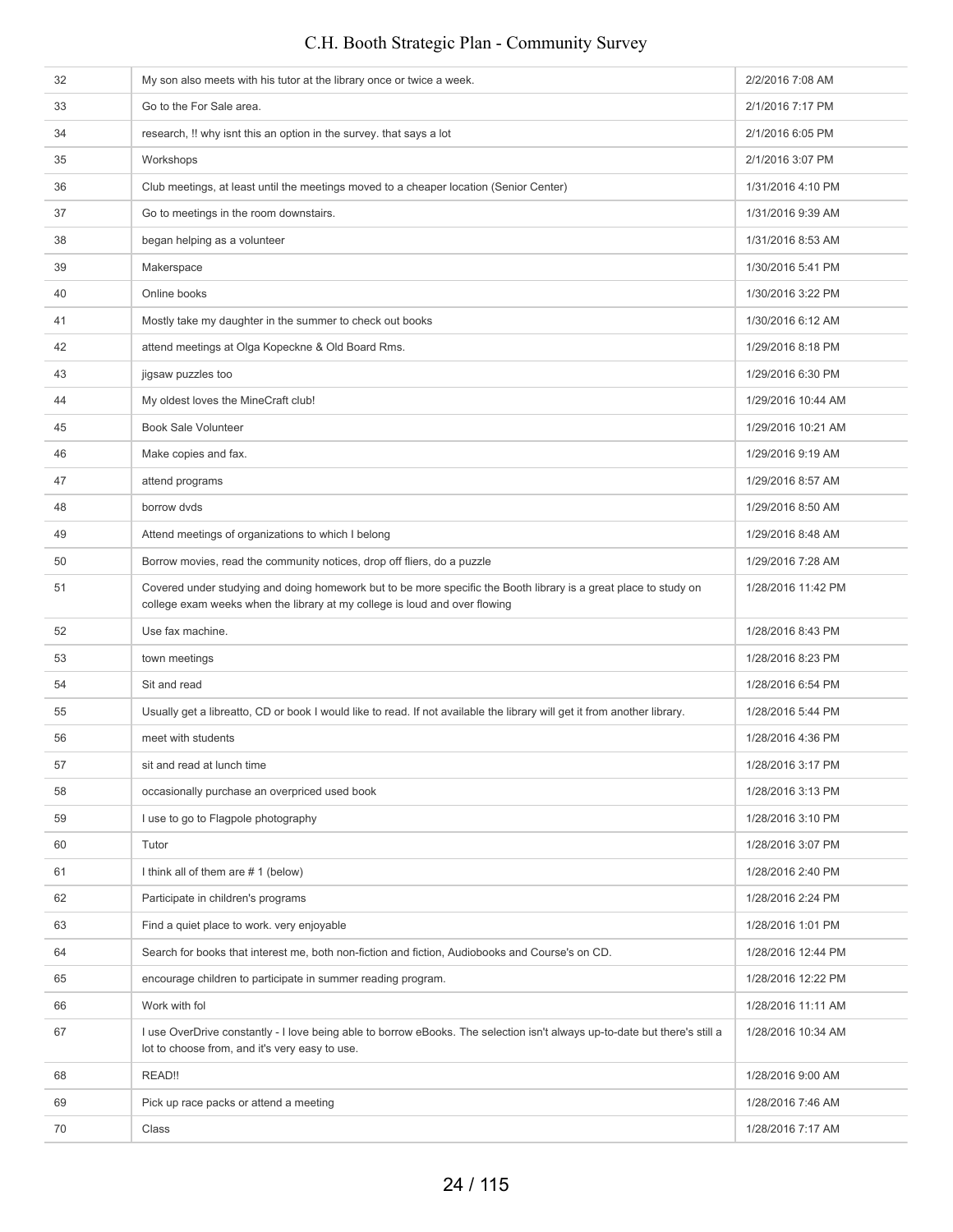| 71  | Look at the maps and historical displays.                                                                                                                                                                                                                                                                                                                                                                                      | 1/28/2016 7:17 AM  |
|-----|--------------------------------------------------------------------------------------------------------------------------------------------------------------------------------------------------------------------------------------------------------------------------------------------------------------------------------------------------------------------------------------------------------------------------------|--------------------|
| 72  | I do the Jigsaw Puzzles, and I use the computer only to look up books to see if the library has them.                                                                                                                                                                                                                                                                                                                          | 1/27/2016 11:17 PM |
| 73  | Story times with kids                                                                                                                                                                                                                                                                                                                                                                                                          | 1/27/2016 10:09 PM |
| 74  | look at art exhibits in the meeting room and in the cases                                                                                                                                                                                                                                                                                                                                                                      | 1/27/2016 10:05 PM |
| 75  | free bench                                                                                                                                                                                                                                                                                                                                                                                                                     | 1/27/2016 9:50 PM  |
| 76  | use meeting room                                                                                                                                                                                                                                                                                                                                                                                                               | 1/27/2016 9:46 PM  |
| 77  | books on CD                                                                                                                                                                                                                                                                                                                                                                                                                    | 1/27/2016 9:39 PM  |
| 78  | Use it as a space to work in between meetings.                                                                                                                                                                                                                                                                                                                                                                                 | 1/27/2016 9:00 PM  |
| 79  | my younger daughter loves the crafts in the YA section.                                                                                                                                                                                                                                                                                                                                                                        | 1/27/2016 8:49 PM  |
| 80  | Garden Club meetings                                                                                                                                                                                                                                                                                                                                                                                                           | 1/27/2016 8:31 PM  |
| 81  | read newspapers or magazines                                                                                                                                                                                                                                                                                                                                                                                                   | 1/27/2016 8:21 PM  |
| 82  | Children's story time                                                                                                                                                                                                                                                                                                                                                                                                          | 1/27/2016 8:06 PM  |
| 83  | Read newspapers                                                                                                                                                                                                                                                                                                                                                                                                                | 1/27/2016 7:26 PM  |
| 84  | Look at the collections and new displays                                                                                                                                                                                                                                                                                                                                                                                       | 1/27/2016 7:18 PM  |
| 85  | Volunteer with the Friends                                                                                                                                                                                                                                                                                                                                                                                                     | 1/27/2016 7:16 PM  |
| 86  | Read periodicals.                                                                                                                                                                                                                                                                                                                                                                                                              | 1/27/2016 6:53 PM  |
| 87  | research using collection, seldom computer but on occasion                                                                                                                                                                                                                                                                                                                                                                     | 1/27/2016 6:10 PM  |
| 88  | Do work.                                                                                                                                                                                                                                                                                                                                                                                                                       | 1/27/2016 6:08 PM  |
| 89  | read newspapers                                                                                                                                                                                                                                                                                                                                                                                                                | 1/27/2016 5:51 PM  |
| 90  | SCAN art shows - love                                                                                                                                                                                                                                                                                                                                                                                                          | 1/27/2016 5:42 PM  |
| 91  | Do puzzles                                                                                                                                                                                                                                                                                                                                                                                                                     | 1/27/2016 5:34 PM  |
| 92  | Attend a community meeting hosted by the library.                                                                                                                                                                                                                                                                                                                                                                              | 1/27/2016 5:34 PM  |
| 93  | would be great to have a room to rent for crafts!                                                                                                                                                                                                                                                                                                                                                                              | 1/27/2016 5:29 PM  |
| 94  | attend meetings                                                                                                                                                                                                                                                                                                                                                                                                                | 1/27/2016 5:26 PM  |
| 95  | look around at display items                                                                                                                                                                                                                                                                                                                                                                                                   | 1/27/2016 5:23 PM  |
| 96  | Daughter had tutoring sessions at library                                                                                                                                                                                                                                                                                                                                                                                      | 1/27/2016 5:20 PM  |
| 97  | Take out reading books for my son.                                                                                                                                                                                                                                                                                                                                                                                             | 1/27/2016 5:16 PM  |
| 98  | Be with and enjoy other volunteers!                                                                                                                                                                                                                                                                                                                                                                                            | 1/27/2016 5:14 PM  |
| 99  | I work in the basement with the Friends on the book sale. I have been a patron of the Book Sale for many years--long<br>before I could volunteer there. I've been all over Connecticut, shopping for affordable books, and the Booth's book sale<br>has always yielded amazing finds at amazing prices. I support the library with my labor and my donations of books and<br>money, and I encourage my friends to do the same. | 1/27/2016 4:43 PM  |
| 100 | Confer with staff on professional issues in librarianship.                                                                                                                                                                                                                                                                                                                                                                     | 1/27/2016 4:34 PM  |
| 101 | view art exhibits                                                                                                                                                                                                                                                                                                                                                                                                              | 1/27/2016 4:28 PM  |
| 102 | volunteer                                                                                                                                                                                                                                                                                                                                                                                                                      | 1/27/2016 4:18 PM  |
| 103 | read magazines and papers                                                                                                                                                                                                                                                                                                                                                                                                      | 1/27/2016 4:01 PM  |
| 104 | Sort/price/pack books                                                                                                                                                                                                                                                                                                                                                                                                          | 1/27/2016 3:59 PM  |
| 105 | Work in the sorting room for the library sale.                                                                                                                                                                                                                                                                                                                                                                                 | 1/27/2016 3:32 PM  |
| 106 | N/A                                                                                                                                                                                                                                                                                                                                                                                                                            | 1/27/2016 3:13 PM  |
| 107 | Browse the stacks                                                                                                                                                                                                                                                                                                                                                                                                              | 1/27/2016 2:54 PM  |
| 108 | Prior to new administration I use to chat with personnel, not any more. They don't chat.                                                                                                                                                                                                                                                                                                                                       | 1/27/2016 2:53 PM  |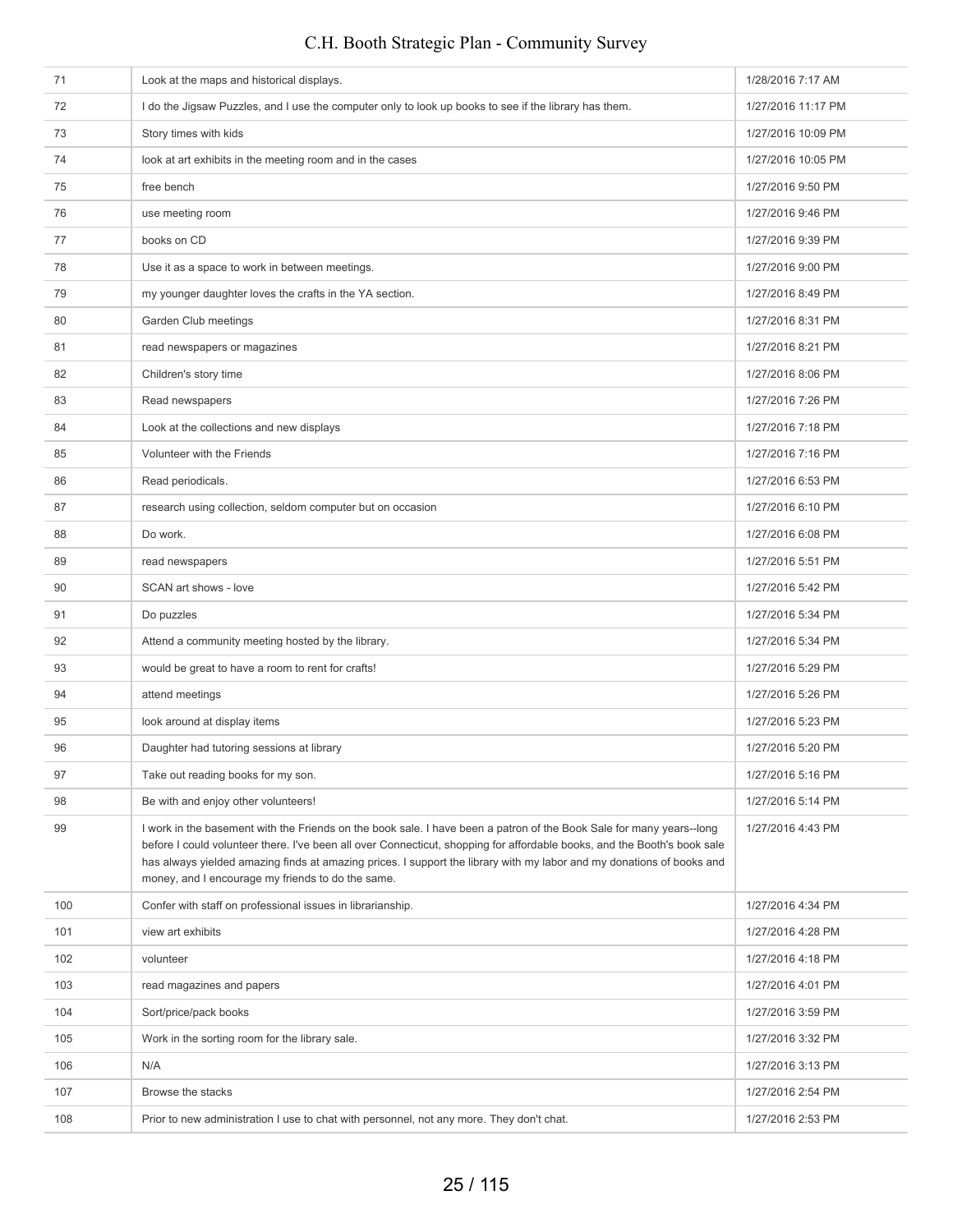**Q8 Which services provided by the library are in your opinion the most important to serving the needs of the Newtown community as a whole? Please rank in order of importance (1 being most important, 5 being least)**



**79.78%** 513 **8.24%** 53 **2.18%** 14 **3.73%** 24 **6.07%** 39 643 4.52 **11.87%** 83 **33.48%** 234 **19.31%** 135 **16.74%** 117 **18.60%** 130 699 3.03 **7.80%** 52 **17.54%** 117 **20.39%** 136 **20.84%** 139 **33.43%** 223 667 2.45 **5.05%** 33 **20.18%** 132 **24.16%** 158 **30.73%** 201 **19.88%** 130 654 2.60 **3.91%** 25 **20.94%** 134 **34.53%** 221 **23.28%** 149 **17.34%** 111 640 2.71 **1 2 3 4 5 Total Score** Providing materials (books, magazines, DVDs, CDs, online content) Providing access to technology and technological materials for people who might not otherwise have access Offering a community gathering place Hosting events and programs Providing education and training to library patrons

# **Q9 Which of the changes below would encourage you to visit C.H. Booth Library more often? Please choose all that apply.**

**Answered: 668 Skipped: 193**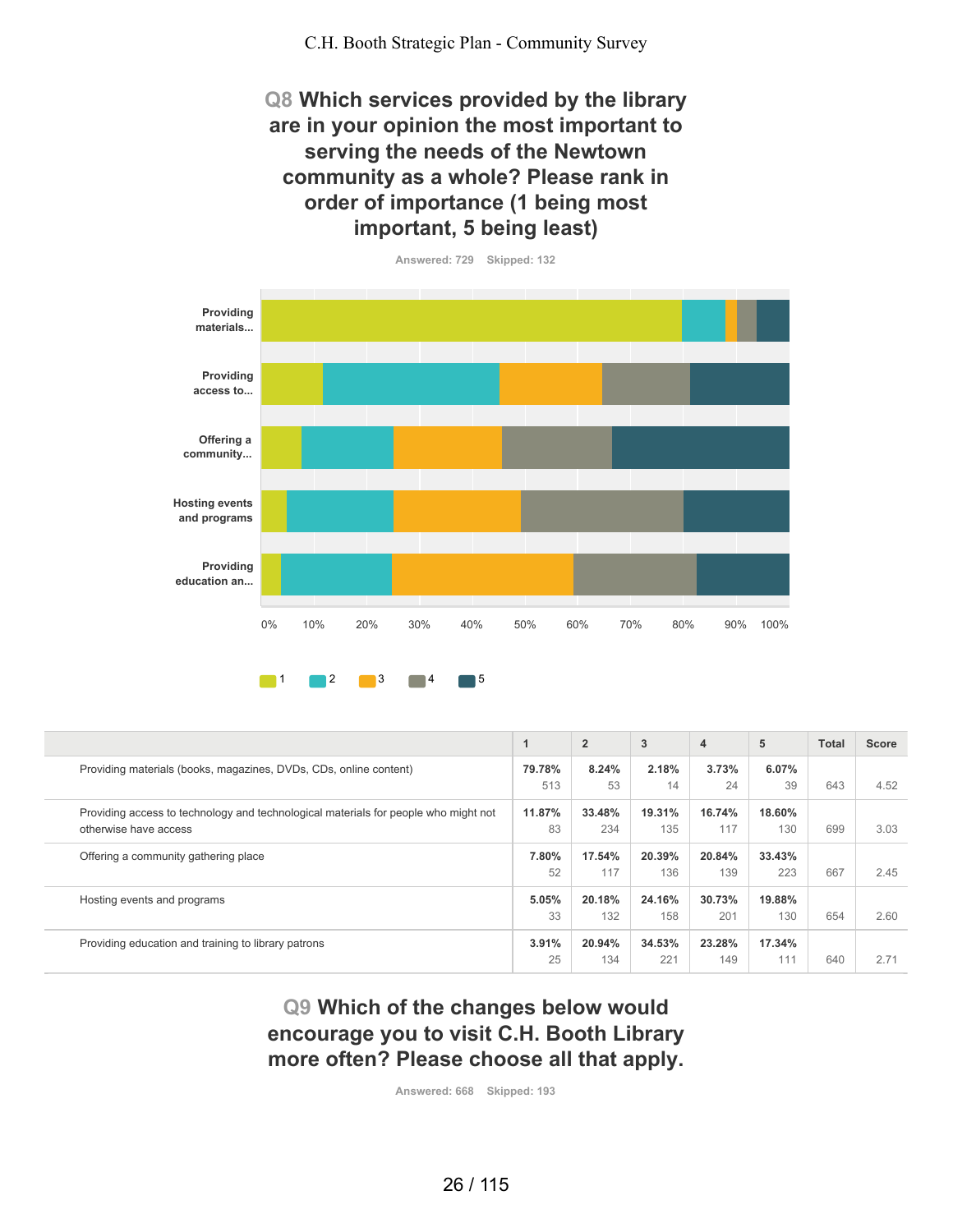

| <b>Answer Choices</b>                                       |        |                |
|-------------------------------------------------------------|--------|----------------|
| Relevant programs                                           | 56.59% | 378            |
| Convenient hours                                            | 32.34% | 216            |
| Better availability of library materials                    | 26.80% | 179            |
| Other                                                       | 22.46% | 150            |
| Easier parking                                              | 10.33% | 69             |
| Feeling more welcome                                        | 7.19%  | 48             |
| None: I get everything I need elsewhere                     | 4.64%  | 31             |
| More accessible                                             | 4.34%  | 29             |
| A more convenient library location                          | 2.84%  | 19             |
| None: I do not read or use media (DVDs, CDs, etc) very much | 1.05%  | $\overline{7}$ |

#### **Total Respondents: 668**

| #              | Other (please specify)                                                                                                                                                                                                                                                                                                                                                  | Date               |
|----------------|-------------------------------------------------------------------------------------------------------------------------------------------------------------------------------------------------------------------------------------------------------------------------------------------------------------------------------------------------------------------------|--------------------|
|                | The true opportunity and one with the most potential to serve and meet the evolving needs of the community -- and to<br>take the library where it needs to go to remain a viable and vital community institution -- is to relocate to Fairfield Hills<br>as part of the Community Center project.                                                                       | 2/16/2016 11:04 AM |
| $\overline{2}$ | More DVD's to choose from would be nice                                                                                                                                                                                                                                                                                                                                 | 2/16/2016 10:45 AM |
| 3              | Not terribly important - I understand that all the computers are set-up for child/teen monitoring, so I typically bring my<br>own device when I don't want personal info, i.e. SSI, state info, etc. seen by other patrons, but I would like to see<br>more computers in the adult area. Maybe not set-up side-to-side or at least with dividers like Woodbury Library. | 2/16/2016 10:34 AM |
| 4              | A common gathering sitting areA that allows drink and food                                                                                                                                                                                                                                                                                                              | 2/16/2016 8:23 AM  |
| 5              | Maybe more handicapped spaces.                                                                                                                                                                                                                                                                                                                                          | 2/15/2016 8:04 PM  |
| 6              | 1 or 2 small meeting rooms w/closable door table 4 chairs and whiteboard, resevable and a nominal fee per<br>reservation; a subscription to Lynda.com for resident use.                                                                                                                                                                                                 | 2/15/2016 11:13 AM |
|                | More current DVDs, and CDs                                                                                                                                                                                                                                                                                                                                              | 2/13/2016 7:27 PM  |
| 8              | Wold like to see expanded hours for the weekends and summer                                                                                                                                                                                                                                                                                                             | 2/13/2016 10:57 AM |
| 9              | NO changes                                                                                                                                                                                                                                                                                                                                                              | 2/13/2016 9:37 AM  |
| 10             | The library has to become less about "resources" and more about "people"                                                                                                                                                                                                                                                                                                | 2/12/2016 10:47 AM |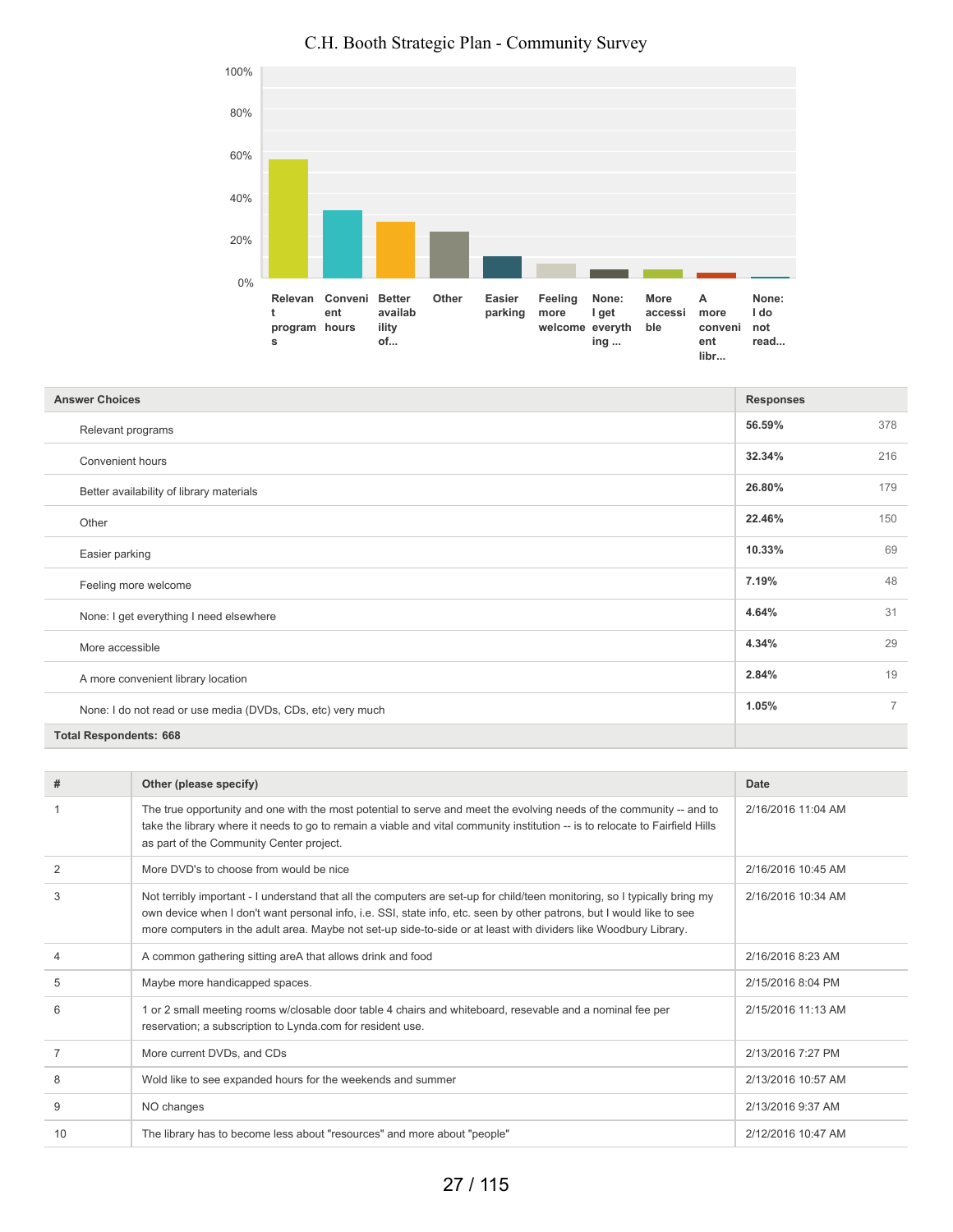# 11 No change is needed for this purpose. 2/12/2016 9:22 AM 12 Open on holidays, and evenings more. 2/11/2016 10:54 PM 13 Keep up the good work. **2/11/2016 8:38 PM** 14 My family limits me. The library is perfect. **2/11/2016 6:02 PM** 2/11/2016 6:02 PM 15 idk 2/11/2016 3:27 PM 16 I think you are doing well in all these areas 2/11/2016 1:46 PM 17 I would love more hours open 2/11/2016 1:36 PM 18 Always room for growth but for my needs it is perfect 2/11/2016 12:22 PM 19 I really do not feel that any changes have to be made. So just keep on going! 2/11/2016 11:58 AM 20 It's a great location and hours are acceptable don't spend \$ not a god time 2011/2016 11:22 AM 21 More programs for pre-teens/teens 2012 AM and the state of the state of the state of the 2/11/2016 10:20 AM 22 I just dont use it as often now that kids are older and there is less time in our schedule. 2/11/2016 9:56 AM 23 It's not the library, it's me and my time. If I didn't work I'd spend many more hours a the library! 2/11/2016 9:32 AM 24 Can't speak for Newtown community. We are 'outsiders.' 2011/2016 9:30 AM 25 I'm pleased with it as it is. 2011/2016 9:23 AM 26 more, newer books, parking lot was not well designed 2/11/2016 9:23 AM 27 **Open longer in the summer 2001** Open longer in the summer 2001 of the summer 2011/2016 9:22 AM 28 No changes needed in my opinion 2011/2016 9:17 AM 29 more available time in my schedule to visit the wonderful library. 2008 2012 11/2016 9:16 AM 30 Very reliant on interlibrary loan right now for multimedia items. 2/11/2016 9:10 AM 31 more new fiction releases 2/10/2016 12:22 PM 32 It is great as is 2/8/2016 5:35 PM 33 I'm content and happy with the library. Maybe more in-house opportunities for small business owners. 2/8/2016 3:57 PM 34 No library fines! 2/8/2016 1:56 PM 35 More programs nights and weekends 2/7/2016 10:14 PM 36 More programs and training for middle-aged 2/7/2016 10:03 AM 37 None 206/2016 3:31 PM 38 Keeping on restocking children's books after flood damage...which I see has already come a long way. 2/6/2016 1:43 PM 39 More adult oriented events that are better marketed so that there is a large turnout. 2/6/2016 11:31 AM 40 more programs after school hours for children 200 more programs after school hours for children 200 more programs after school hours for children 200 more programs after school hours for children 200 more programs after 41 For me, accessibility and location are fine--the staff are almmost always able to help when I need it. 2/5/2016 11:26 AM 42 Easier process to get materials online 2/4/2016 5:06 PM 43 **Drive up window for holds.** 2/4/2016 4:14 PM 44 Coffe Shop 2/4/2016 10:39 AM 45 More windows, more fresh air. Interior decorating that maintains that "historical" feeling, but without the stuffiness. There are many examples online of designers who are able to take beautiful, historic buildings, and keep the bulk of the furnishings true to history, but can also infuse some modern, light elements. 2/3/2016 5:21 PM 46 I would like a wider book selection 2/3/2016 10:52 AM 47 I am happy with all above **2/2/2016 8:11 PM** 48 There are no changes 2012/2016 8:05 PM 1 cannot think of any changes I would make. 2/2/2016 1:44 PM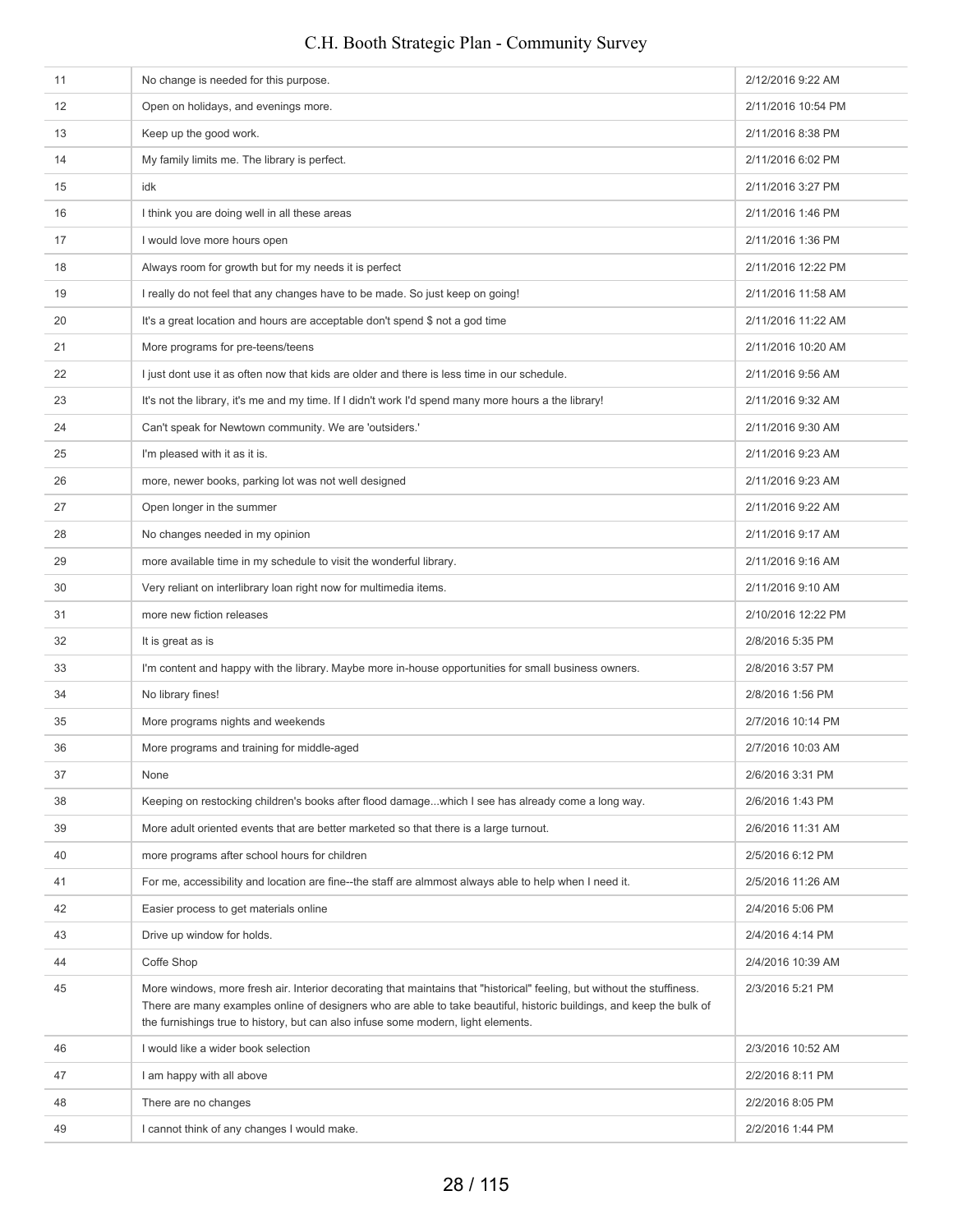## 50 Better organizatioin of collection. 2/2/2016 12:58 PM 51 Periodical Resources (Medline; Psychlit; etc.) 2/2/2016 11:42 AM 52 My only criticism regarding the library hours is that you are not open on Sundays when school is not in session. I do understand, however, that library staff need too live their lives as well. 2/2/2016 7:08 AM 53 Traffic out front 2/1/2016 8:50 PM 54 Better meeting space availability for use by local clubs 2/1/2016 7:21 PM 55 Encoursage young people to investigate science, engineering and architectural persuits 2/1/2016 7:17 PM 56 Sometimes I am just not aware of what is going on in the library. 2/1/2016 7:10 PM 57 more books, more publications, but overall teh library is fantastic **2/1/2016 6:05 PM** 2/1/2016 6:05 PM 58 Staff work very hard. They seem overworked. 2/1/2016 1:43 PM 59 I have no complaints at all. Love our library. Don't change a thing! 1/31/2016 8:18 PM 60 Lower meeting room rates so that more members of our community visit the library. Having people attend meetings at the library will help encourage those people to use other library resources 1/31/2016 4:10 PM 61 I'm satisfied both for myself and my family. 1/31/2016 12:45 PM 62 I go the library once a week and get enough CD's for the week. 1/30/2016 11:19 PM 63 More programs and events **1/30/2016** 5:41 PM 64 I use CHBL almost daily and need no changes, but a new satellite location as part of the future community center at Fairfield Hills would expand hosting programs and be a link for community gathering. 1/30/2016 2:10 PM 65 none apply. 1/30/2016 9:28 AM 66 More school-age educational programs (ages 10-15) 1/30/2016 8:00 AM 67 **perhaps adult education classes** 1/29/2016 6:30 PM example in think it is wonderful now. The second second is a second of the second of the second in the second of the second in the second in the second in the second in the second in the second in the second in the second 69 I would love to see just a few childrens books/activities in the adult area, to keep my youngest entertained while I look for something. 1/29/2016 10:44 AM 70 I am there so often already I can't think of what would make me go more ofren! 1/29/2016 9:25 AM The contraction of the location of the state of the contraction of the contraction of the contraction of the contraction of the contraction of the contraction of the contraction of the contraction of the contraction of the The selection of dvds (full set of I Love Lucy!!) 1/29/2016 8:50 AM 73 more awareness of ebook programs 1/29/2016 7:32 AM 74 Add Blu-ray movies for lending, offer companion programs/resources to expand other community offerings 1/29/2016 7:28 AM 75 We are there at least once a week. The only thing that could encourage me to get there more is having the personal time to do it. But there's not much the library can do to help with that. 1/29/2016 6:41 AM 76 Affordable fee for groups that want to use the meeting room in the evening. The metal of the state of the metal of the state of the wening. 77 **Participation in the state wide ILL system 1/28/2016 11:53 PM** 1/28/2016 11:53 PM The contraction of the matter of the contraction in the contraction of the contraction of the contraction of the contraction of the contraction of the contraction of the contraction of the contraction of the contraction of 79 Nothing 1/28/2016 8:32 PM 80 Pulling out of the parking lot is terrifying. 1/28/2016 7:19 PM 81 more seating/meeting areas 1/28/2016 4:36 PM 82 adult programs, plays etc. 1/28/2016 3:17 PM 83 Would love to see more selection in music (especially rock/pop) 1/28/2016 3:07 PM 84 The library is run well, except for the temperature maintenance, that let the pipes freeze. It would be nice to have the library open in the evening; not sure if that is reasonable... 1/28/2016 2:44 PM 85 More Cozy coffee corners **1/28/2016** 2:40 PM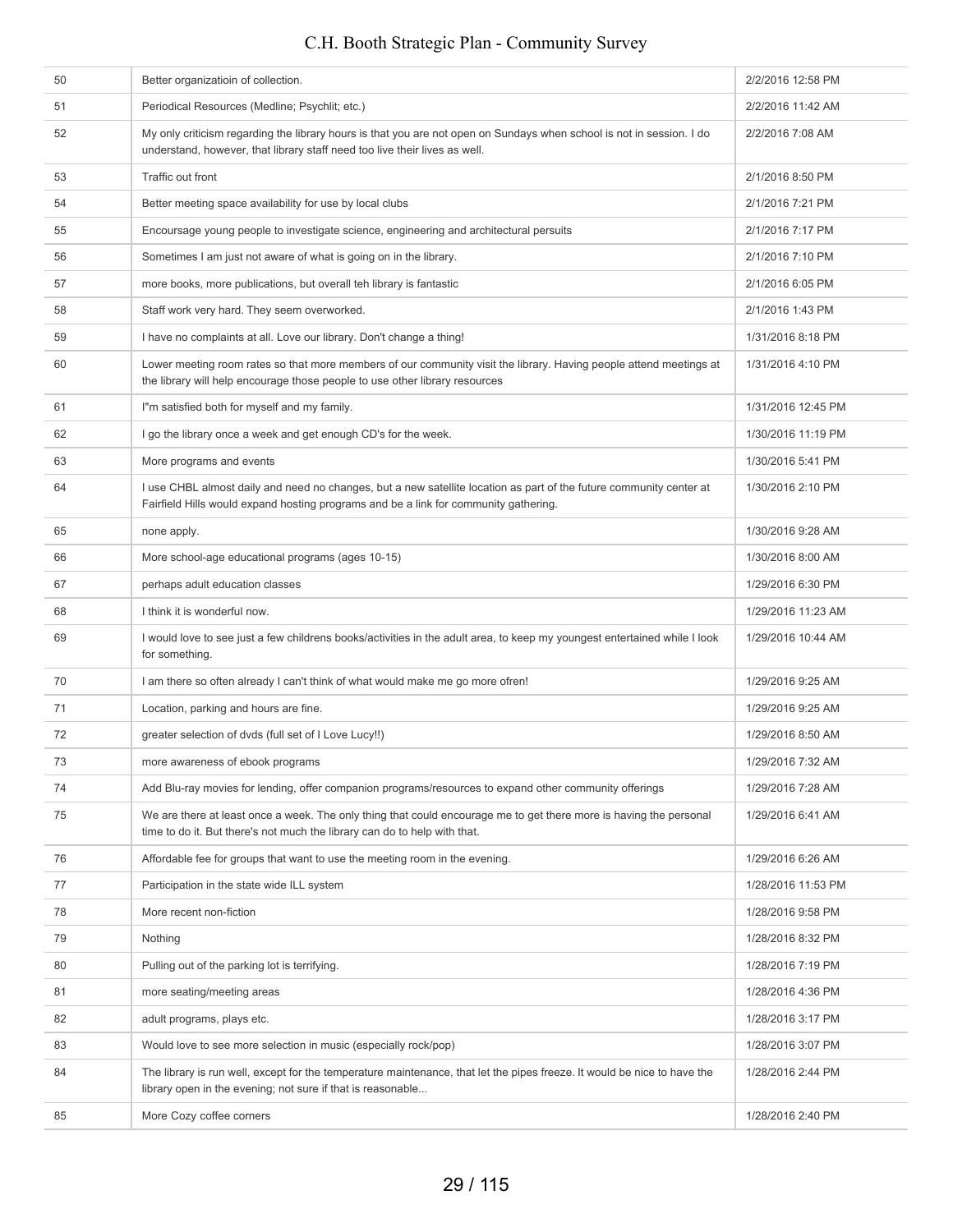| 86  | We love the library! Particularly the children's and young adult sections. One suggestion would be to organize the<br>movies in the adult section better. Hard to follow the alphabet from rack to rack.                                                                                                                           | 1/28/2016 2:37 PM  |
|-----|------------------------------------------------------------------------------------------------------------------------------------------------------------------------------------------------------------------------------------------------------------------------------------------------------------------------------------|--------------------|
| 87  | Close library and have 1 regional, not 1 in every town                                                                                                                                                                                                                                                                             | 1/28/2016 1:58 PM  |
| 88  | I can only get away from home to study when my husband is home to watch the kids. Closing at 5pm or earlier in the<br>summer is very difficult for me. Would you consider a card accessible area for after hours-for students?                                                                                                     | 1/28/2016 1:49 PM  |
| 89  | My family needs no encouragement                                                                                                                                                                                                                                                                                                   | 1/28/2016 1:46 PM  |
| 90  | More genealogical research materials, online, etc.                                                                                                                                                                                                                                                                                 | 1/28/2016 1:17 PM  |
| 91  | Wish your online kindle access was better :)                                                                                                                                                                                                                                                                                       | 1/28/2016 12:55 PM |
| 92  | Course/Literary groups moderated by a College Professor (mini-courses)                                                                                                                                                                                                                                                             | 1/28/2016 12:44 PM |
| 93  | I wish I could say that better hours would help but I am not sure they would - Sunday afternoons in summer is when<br>I'd most likely visit.                                                                                                                                                                                       | 1/28/2016 12:22 PM |
| 94  | Art exhibits/openings. The space is not utilized well                                                                                                                                                                                                                                                                              | 1/28/2016 12:07 PM |
| 95  | Please do not move the library                                                                                                                                                                                                                                                                                                     | 1/28/2016 11:08 AM |
| 96  | additional programs are always welcome                                                                                                                                                                                                                                                                                             | 1/28/2016 10:59 AM |
| 97  | My husband and I both work full-time, so we aren't able to get to many of the library programs or visit the library aside<br>from Saturday afternoons (which can be tough because that's when we do everything else in life too).                                                                                                  | 1/28/2016 10:34 AM |
| 98  | A broader selection of audiobooks, more updated books etc.                                                                                                                                                                                                                                                                         | 1/28/2016 10:27 AM |
| 99  | Programs related to reading, writing, culture                                                                                                                                                                                                                                                                                      | 1/28/2016 10:20 AM |
| 100 | Would be nice to have some kind of "express" pick up at the rear of the library (near parking) for adult materials. A<br>patron could go online, reserve a book, then pick up that book at a spot in the back instead of having to park in the<br>back and go upstairs to checkout books.                                          | 1/28/2016 9:58 AM  |
| 101 | We already visit the library very often                                                                                                                                                                                                                                                                                            | 1/28/2016 9:57 AM  |
| 102 | I think the library currently has what I want                                                                                                                                                                                                                                                                                      | 1/28/2016 9:40 AM  |
| 103 | I feel the entrance area and seating area in front of the circulation desk could be more dynamic and useful. We need<br>more tables and computers and maybe book display shelves and not so much coffee, puzzles, and a few chairs<br>scattered here and there. Somehow, It seems to be space wasted.                              | 1/28/2016 9:26 AM  |
| 104 | Please do not change the location; love where it is.                                                                                                                                                                                                                                                                               | 1/28/2016 9:00 AM  |
| 105 | More Children's programs on Tuesday, Wednesday or Friday mornings                                                                                                                                                                                                                                                                  | 1/28/2016 8:47 AM  |
| 106 | None                                                                                                                                                                                                                                                                                                                               | 1/28/2016 8:05 AM  |
| 107 | Easier website so I can check if what I want is there, easier access to my account to change my due date - late fees<br>are ridiculous!                                                                                                                                                                                            | 1/28/2016 7:56 AM  |
| 108 | My 13yr old does not have patience for a wait-list to read current material so he downloads on kindle. I have fond<br>memories of library visits when I was a child but his is now an electronic experience. Maybe a campaign to highlight<br>the importance of mixing hard copy reading with electronic aimed at the younger set. | 1/28/2016 7:48 AM  |
| 109 | Have a cafe                                                                                                                                                                                                                                                                                                                        | 1/28/2016 7:46 AM  |
| 110 | I'd like to see a wholesome family movie section in the teen/young adult area. Also more of the newer christian movies<br>that have great messages for kids. A way for a parent to easily find appropriate movies together versus digging<br>through all of them. Draw our youth to the goodness that life can bring.              | 1/28/2016 7:43 AM  |
| 111 | Sunday hours in the summer                                                                                                                                                                                                                                                                                                         | 1/28/2016 6:53 AM  |
| 112 | it is fine the way it is                                                                                                                                                                                                                                                                                                           | 1/28/2016 6:41 AM  |
| 113 | I read my books on line.                                                                                                                                                                                                                                                                                                           | 1/28/2016 5:26 AM  |
| 114 | A larger collection of scholarly materials.                                                                                                                                                                                                                                                                                        | 1/28/2016 4:26 AM  |
| 115 | I think the library fulfills all the above. I don't know what people think would be more convenient hours.                                                                                                                                                                                                                         | 1/27/2016 11:17 PM |
| 116 | More programs for adults - special guest authors and reafings                                                                                                                                                                                                                                                                      | 1/27/2016 11:09 PM |
| 117 | A Large Building at Fairfield hills:)                                                                                                                                                                                                                                                                                              | 1/27/2016 10:52 PM |
|     |                                                                                                                                                                                                                                                                                                                                    |                    |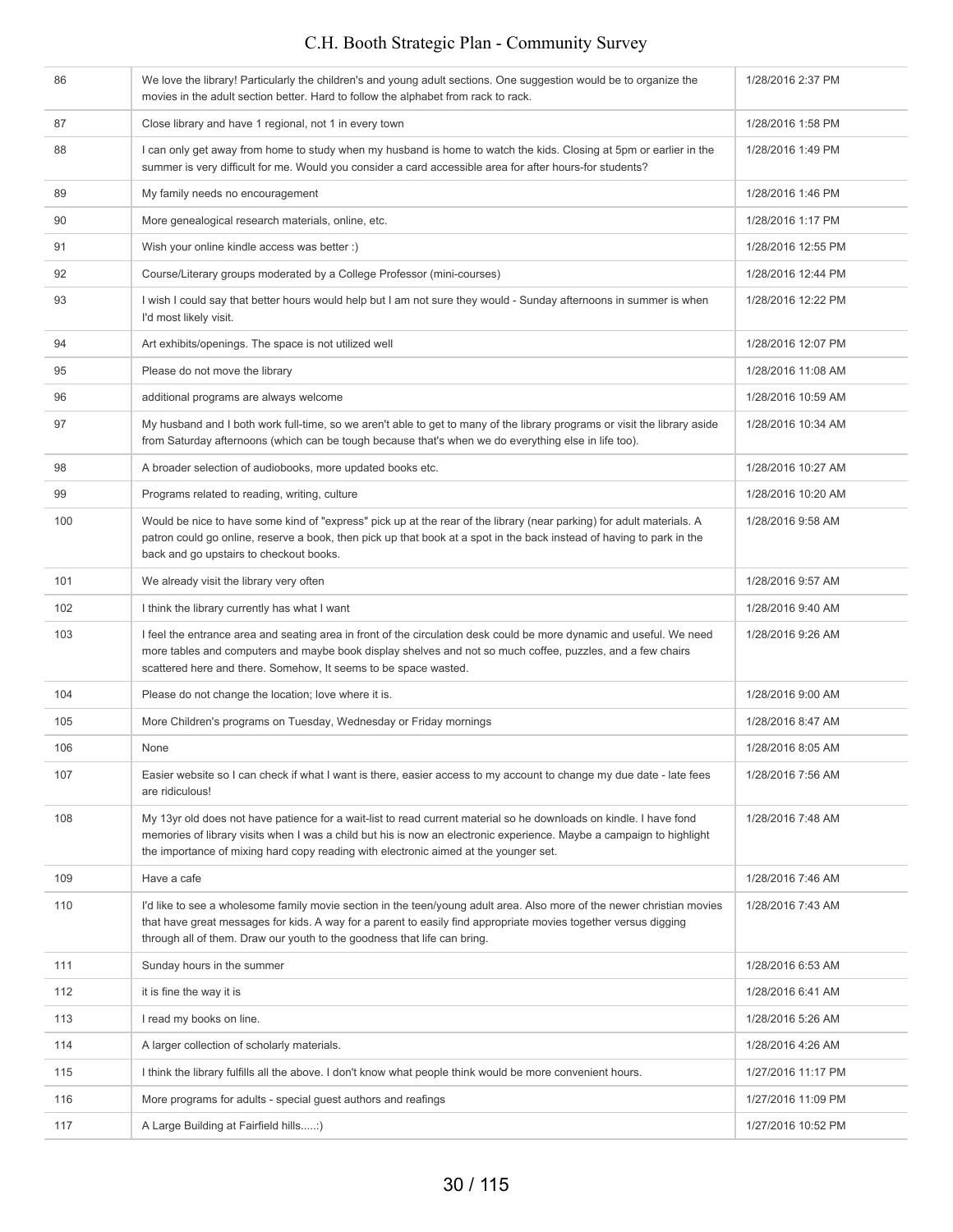| 118 | Sometimes difficult to park in front and also hard to see when coming out of the driveway if people are parked in front.                                                                                                                                                                                                                                                                                                                                                                                                                                                                                                                                                                                                                                                                                                                                                                                                                                            | 1/27/2016 10:45 PM |
|-----|---------------------------------------------------------------------------------------------------------------------------------------------------------------------------------------------------------------------------------------------------------------------------------------------------------------------------------------------------------------------------------------------------------------------------------------------------------------------------------------------------------------------------------------------------------------------------------------------------------------------------------------------------------------------------------------------------------------------------------------------------------------------------------------------------------------------------------------------------------------------------------------------------------------------------------------------------------------------|--------------------|
| 119 | No changes necessary.                                                                                                                                                                                                                                                                                                                                                                                                                                                                                                                                                                                                                                                                                                                                                                                                                                                                                                                                               | 1/27/2016 10:00 PM |
| 120 | I am very satisfied with the library                                                                                                                                                                                                                                                                                                                                                                                                                                                                                                                                                                                                                                                                                                                                                                                                                                                                                                                                | 1/27/2016 9:39 PM  |
| 121 | My own busy schedule!                                                                                                                                                                                                                                                                                                                                                                                                                                                                                                                                                                                                                                                                                                                                                                                                                                                                                                                                               | 1/27/2016 9:14 PM  |
| 122 | An area for tutors to work with students                                                                                                                                                                                                                                                                                                                                                                                                                                                                                                                                                                                                                                                                                                                                                                                                                                                                                                                            | 1/27/2016 8:49 PM  |
| 123 | I love the library the way it is right now, and I visit it very often!                                                                                                                                                                                                                                                                                                                                                                                                                                                                                                                                                                                                                                                                                                                                                                                                                                                                                              | 1/27/2016 8:31 PM  |
| 124 | More children's programs on the weekend for working parents.                                                                                                                                                                                                                                                                                                                                                                                                                                                                                                                                                                                                                                                                                                                                                                                                                                                                                                        | 1/27/2016 7:44 PM  |
| 125 | More children's programs especially in the summer months                                                                                                                                                                                                                                                                                                                                                                                                                                                                                                                                                                                                                                                                                                                                                                                                                                                                                                            | 1/27/2016 7:30 PM  |
| 126 | Not a thing, Your doing a great job.                                                                                                                                                                                                                                                                                                                                                                                                                                                                                                                                                                                                                                                                                                                                                                                                                                                                                                                                | 1/27/2016 7:03 PM  |
| 127 | Everything is great for methank you                                                                                                                                                                                                                                                                                                                                                                                                                                                                                                                                                                                                                                                                                                                                                                                                                                                                                                                                 | 1/27/2016 6:53 PM  |
| 128 | I'm satisfied                                                                                                                                                                                                                                                                                                                                                                                                                                                                                                                                                                                                                                                                                                                                                                                                                                                                                                                                                       | 1/27/2016 6:28 PM  |
| 129 | More media materials would be great (especially DVDs)                                                                                                                                                                                                                                                                                                                                                                                                                                                                                                                                                                                                                                                                                                                                                                                                                                                                                                               | 1/27/2016 6:13 PM  |
| 130 | You provide a wonderful service to the community in all the areas mentioned so far in this survey. I think the collection<br>could be improved but not sure what the demand is by the general public                                                                                                                                                                                                                                                                                                                                                                                                                                                                                                                                                                                                                                                                                                                                                                | 1/27/2016 6:10 PM  |
| 131 | Friendly staff in childrens section. Currently avoid space as do many of my friends.                                                                                                                                                                                                                                                                                                                                                                                                                                                                                                                                                                                                                                                                                                                                                                                                                                                                                | 1/27/2016 6:08 PM  |
| 132 | I'm already getting what I need there.                                                                                                                                                                                                                                                                                                                                                                                                                                                                                                                                                                                                                                                                                                                                                                                                                                                                                                                              | 1/27/2016 6:05 PM  |
| 133 | I am already a frequent user of the Library.                                                                                                                                                                                                                                                                                                                                                                                                                                                                                                                                                                                                                                                                                                                                                                                                                                                                                                                        | 1/27/2016 6:00 PM  |
| 134 | More programs geared towards hobbies, stamps/coins etc                                                                                                                                                                                                                                                                                                                                                                                                                                                                                                                                                                                                                                                                                                                                                                                                                                                                                                              | 1/27/2016 5:51 PM  |
| 135 | I visit the library usually once a week and I find it meets my needs                                                                                                                                                                                                                                                                                                                                                                                                                                                                                                                                                                                                                                                                                                                                                                                                                                                                                                | 1/27/2016 5:50 PM  |
| 136 | I am happy with the services offered                                                                                                                                                                                                                                                                                                                                                                                                                                                                                                                                                                                                                                                                                                                                                                                                                                                                                                                                | 1/27/2016 5:47 PM  |
| 137 | Small quiet/private places to work                                                                                                                                                                                                                                                                                                                                                                                                                                                                                                                                                                                                                                                                                                                                                                                                                                                                                                                                  | 1/27/2016 5:34 PM  |
| 138 | Ebooks available on line                                                                                                                                                                                                                                                                                                                                                                                                                                                                                                                                                                                                                                                                                                                                                                                                                                                                                                                                            | 1/27/2016 5:31 PM  |
| 139 | I visit so regularly. I have no complaints.                                                                                                                                                                                                                                                                                                                                                                                                                                                                                                                                                                                                                                                                                                                                                                                                                                                                                                                         | 1/27/2016 5:24 PM  |
| 140 | Sometimes we like to go Sunday mornings but the opening hour. Doesn't allow                                                                                                                                                                                                                                                                                                                                                                                                                                                                                                                                                                                                                                                                                                                                                                                                                                                                                         | 1/27/2016 5:19 PM  |
| 141 | More best-selling books                                                                                                                                                                                                                                                                                                                                                                                                                                                                                                                                                                                                                                                                                                                                                                                                                                                                                                                                             | 1/27/2016 5:17 PM  |
| 142 | I visit the library often enough. I am extremely happy with the Library                                                                                                                                                                                                                                                                                                                                                                                                                                                                                                                                                                                                                                                                                                                                                                                                                                                                                             | 1/27/2016 4:51 PM  |
| 143 | More books! Booth needs more literary fiction and history and poetry and media--and probably should have deeper<br>holdings in subjects about which I know very little-and a place to store and display them so it doesn't have to<br>deaccession heartbreakingly good books. Perhaps another house in town? 30 Mount Pleasant Street is going for a<br>song, and, at nearly 4000 sq. ft., offers many rooms for community meetings and quiet study as well as shelving and<br>storage. It's currently a mere \$237,500--but could be had for less, since it's been on the market for years. I know that<br>the Book Sale raises a little more than \$100,000 a year for the library. That's two or three annual sales, or perhaps a<br>special fund-raising campaign. It would also save a beautiful old structure that's very close to the Library. I know that<br>the purchase of a building is only the start of its true cost, but this is a rare opportunity. | 1/27/2016 4:43 PM  |
| 144 | real good coffee                                                                                                                                                                                                                                                                                                                                                                                                                                                                                                                                                                                                                                                                                                                                                                                                                                                                                                                                                    | 1/27/2016 4:29 PM  |
| 145 | It's pretty perfect, in my opinion                                                                                                                                                                                                                                                                                                                                                                                                                                                                                                                                                                                                                                                                                                                                                                                                                                                                                                                                  | 1/27/2016 4:08 PM  |
| 146 | See my comment about new books I request                                                                                                                                                                                                                                                                                                                                                                                                                                                                                                                                                                                                                                                                                                                                                                                                                                                                                                                            | 1/27/2016 4:01 PM  |
| 147 | I'm pleased with the library. No changes needed.                                                                                                                                                                                                                                                                                                                                                                                                                                                                                                                                                                                                                                                                                                                                                                                                                                                                                                                    | 1/27/2016 3:59 PM  |
| 148 | My library provides everything I look for in a library                                                                                                                                                                                                                                                                                                                                                                                                                                                                                                                                                                                                                                                                                                                                                                                                                                                                                                              | 1/27/2016 3:52 PM  |
| 149 | Bring the non-fiction dvd's back down with the rest of the collection.                                                                                                                                                                                                                                                                                                                                                                                                                                                                                                                                                                                                                                                                                                                                                                                                                                                                                              | 1/27/2016 3:32 PM  |
| 150 | and programs relevant to kids                                                                                                                                                                                                                                                                                                                                                                                                                                                                                                                                                                                                                                                                                                                                                                                                                                                                                                                                       | 1/27/2016 2:55 PM  |

# **Q10 C.H. Booth Library is a unique facility. The building and its layout...**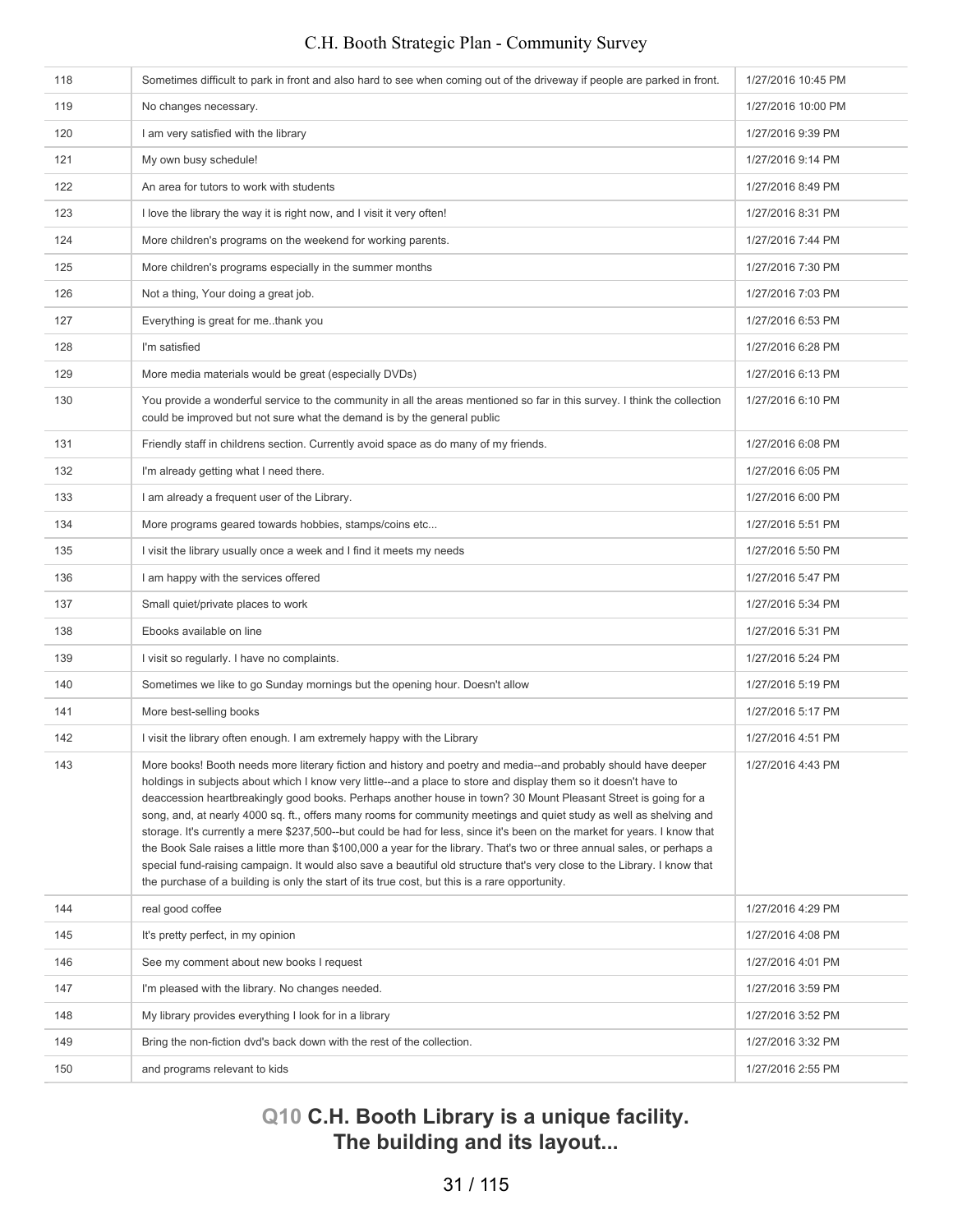**Answered: 724 Skipped: 137**



| <b>Answer Choices</b>                                          |        |     |
|----------------------------------------------------------------|--------|-----|
| Enhance my use of the library                                  | 42.40% | 307 |
| Do not impact my use of the library                            | 51.10% | 370 |
| Make it challenging for me to use the library (please specify) | 6.49%  | 47  |
| <b>Total</b>                                                   |        | 724 |

| #              | Make it challenging for me to use the library (please specify)                                                                                                                                                                                                                                                                                                                                                                                                                                                                            | Date               |
|----------------|-------------------------------------------------------------------------------------------------------------------------------------------------------------------------------------------------------------------------------------------------------------------------------------------------------------------------------------------------------------------------------------------------------------------------------------------------------------------------------------------------------------------------------------------|--------------------|
| 1              | It lacks a sense of connectedness                                                                                                                                                                                                                                                                                                                                                                                                                                                                                                         | 2/16/2016 11:04 AM |
| 2              | It is beautiful as is. Even though I have difficulty with mobility - as soon as I enter those doors, I am encouraged to<br>wander every floor and avoid the elevator. The only improvement I would suggest is (being a person with chronic pain<br>and stiffness) during the wet &/or winter weather, everyone comes in with wet feet. The stairs have rubber on them<br>but they are still slippery. I would suggest "grips" on the stairs to assure better stability. I am a very cautious person,<br>but slipping on steps can happen. | 2/16/2016 10:34 AM |
| 3              | I love the old building, the staircase, the Hawley room, the windows and overall arcitecture of it.                                                                                                                                                                                                                                                                                                                                                                                                                                       | 2/15/2016 8:04 PM  |
| 4              | It is not challenging but the layout does not allow for community members to congregate and the layout does not allow<br>for free-choice learning environments                                                                                                                                                                                                                                                                                                                                                                            | 2/12/2016 10:47 AM |
| 5              | Too many steps                                                                                                                                                                                                                                                                                                                                                                                                                                                                                                                            | 2/11/2016 12:17 PM |
| 6              | stairs and elevators-not the best layout                                                                                                                                                                                                                                                                                                                                                                                                                                                                                                  | 2/11/2016 9:36 AM  |
| $\overline{7}$ | the parking challenges elderly/compromised persons                                                                                                                                                                                                                                                                                                                                                                                                                                                                                        | 2/11/2016 9:23 AM  |
| 8              | I love how it was a home first it's rich with history                                                                                                                                                                                                                                                                                                                                                                                                                                                                                     | 2/9/2016 10:48 PM  |
| 9              | Difficult to find a quiet area.                                                                                                                                                                                                                                                                                                                                                                                                                                                                                                           | 2/9/2016 11:43 AM  |
| 10             | Only because I have small children so it's hard to go from the CHildren's Desk up to general circulation without<br>causing a ruckus.                                                                                                                                                                                                                                                                                                                                                                                                     | 2/8/2016 1:46 PM   |
| 11             | Because some of the rooms are roped off I'm not always sure where it's okay for me to sit and work.                                                                                                                                                                                                                                                                                                                                                                                                                                       | 2/6/2016 11:31 AM  |
| 12             | Little rooms are nice for small meetings, tutoring, quiet, but working/reading.                                                                                                                                                                                                                                                                                                                                                                                                                                                           | 2/5/2016 4:23 PM   |
| 13             | Classy and warm                                                                                                                                                                                                                                                                                                                                                                                                                                                                                                                           | 2/4/2016 4:14 PM   |
| 14             | I actually enjoy all the nooks and crannies. The only floor I CANNOT STAND is the top floor. It feels musty, has<br>almost no natural light, and is always too warm. The wooden seats are also very uncomfortable. I find it very<br>unwelcoming.                                                                                                                                                                                                                                                                                         | 2/3/2016 5:21 PM   |
| 15             | Hard to find where things are                                                                                                                                                                                                                                                                                                                                                                                                                                                                                                             | 2/1/2016 3:07 PM   |
| 16             | Have a greeting station as you enter from the parking lot. I think the children's room is too small. You need a baby<br>area, an area for children to do homework after school and study rooms.                                                                                                                                                                                                                                                                                                                                           | 2/1/2016 1:43 PM   |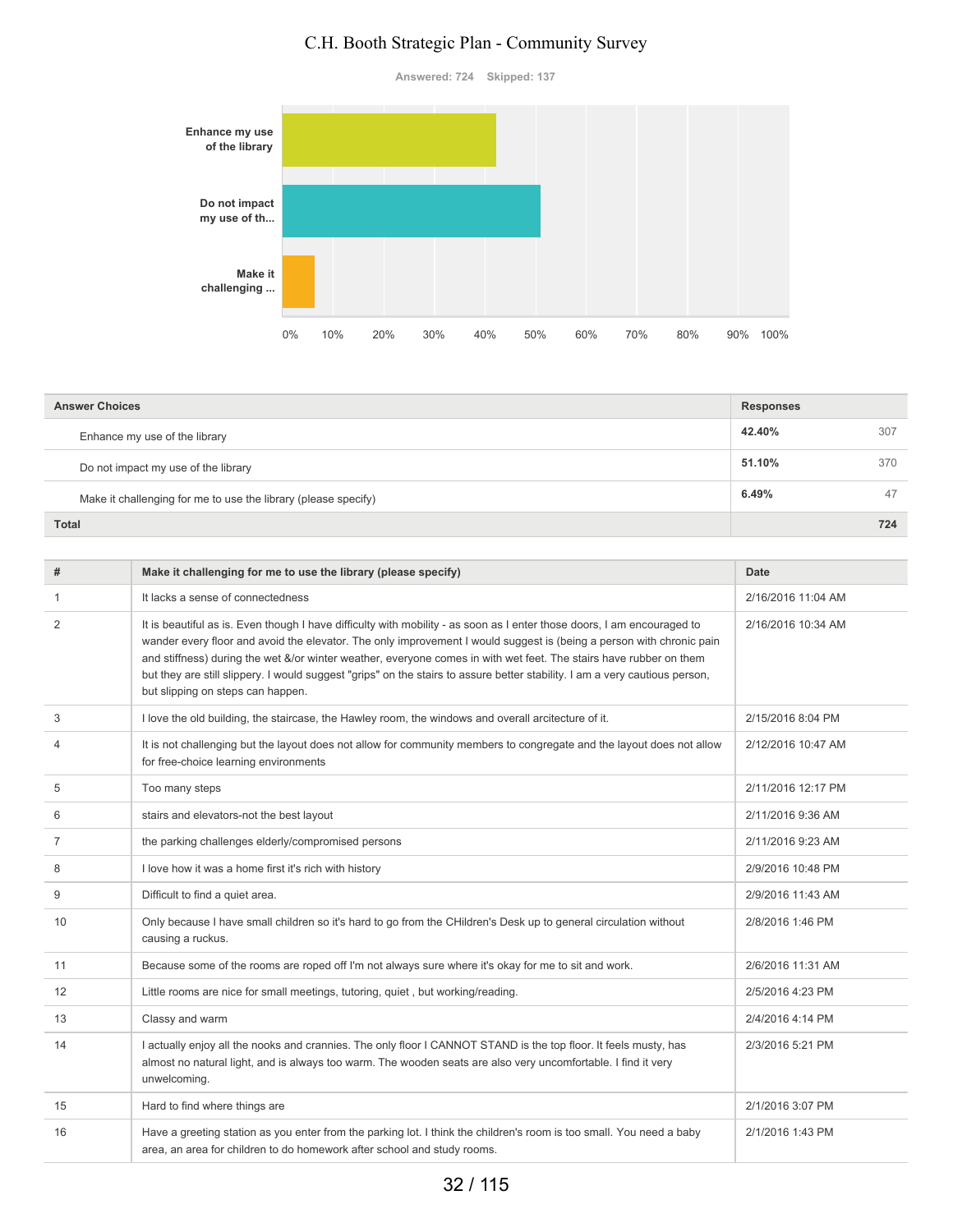| 17 | Beautiful unique building                                                                                                                                                                           | 1/31/2016 9:53 AM  |
|----|-----------------------------------------------------------------------------------------------------------------------------------------------------------------------------------------------------|--------------------|
| 18 | You don't know where to go for what. Even better signage would help                                                                                                                                 | 1/29/2016 6:57 PM  |
| 19 | Would like everything on one level, like Southbury.                                                                                                                                                 | 1/29/2016 4:05 PM  |
| 20 | Main parking area to/from checkout desk is a bit of a hike                                                                                                                                          | 1/29/2016 3:43 PM  |
| 21 | walkways                                                                                                                                                                                            | 1/29/2016 10:48 AM |
| 22 | Somewhat. The stairs are a bit difficult for anyone with walking issues                                                                                                                             | 1/29/2016 8:28 AM  |
| 23 | Layout can be confusing                                                                                                                                                                             | 1/29/2016 8:09 AM  |
| 24 | The layout is awkward.                                                                                                                                                                              | 1/29/2016 12:11 AM |
| 25 | It doesn't feel user friendly. The children's section, especially, feels cramped, and books hard to see/find for little ones.                                                                       | 1/28/2016 9:35 PM  |
| 26 | For years i only went to the childrens section, but recently went to the other floors. It was a bit confusing to me what<br>was on the different levels.                                            | 1/28/2016 8:28 PM  |
| 27 | Not sure where everything is                                                                                                                                                                        | 1/28/2016 5:39 PM  |
| 28 | Not relevent anymore you can get more from your phone                                                                                                                                               | 1/28/2016 1:58 PM  |
| 29 | You usually have to ask where to access materials or subjects y; ou are looking for                                                                                                                 | 1/28/2016 12:30 PM |
| 30 | temp not requlated; often feel like in cluttered closet                                                                                                                                             | 1/28/2016 12:07 PM |
| 31 | It is a small town library. A perfect layout is not important.                                                                                                                                      | 1/28/2016 11:08 AM |
| 32 | I like the environment, especially the squishy chairs by the graphic novels! I think there needs to be some adaptation<br>for outlets and private working areas.                                    | 1/28/2016 10:34 AM |
| 33 | I am not drawn to the antiquity of the place. For example I am drawn to the Wilton and Westport libraries because<br>they are up to date, modern, have great gallery space and fantastic resources. | 1/28/2016 10:27 AM |
| 34 | Is there a "map" like they have at the mall?                                                                                                                                                        | 1/28/2016 10:20 AM |
| 35 | the tall stairs in the back are very inconvenient when the front of the building is not too welcoming                                                                                               | 1/28/2016 9:53 AM  |
| 36 | As I said above, the entrance area is a bit stagnant.                                                                                                                                               | 1/28/2016 9:26 AM  |
| 37 | it's fine                                                                                                                                                                                           | 1/28/2016 7:43 AM  |
| 38 | I think it's an attractive building.                                                                                                                                                                | 1/27/2016 10:45 PM |
| 39 | The library keeps flooding and closing!                                                                                                                                                             | 1/27/2016 9:00 PM  |
| 40 | It's very interesting!! It's both a "museum" and a library! We are lucky to have a facility that helps us to understand our<br>town's past.                                                         | 1/27/2016 9:00 PM  |
| 41 | It's off the best and path                                                                                                                                                                          | 1/27/2016 6:23 PM  |
| 42 | It is just a great to place to be                                                                                                                                                                   | 1/27/2016 6:10 PM  |
| 43 | The only thing I would change is some of the chairs in the quieter research rooms. They are uncomfortable.                                                                                          | 1/27/2016 5:24 PM  |
| 44 | Great space                                                                                                                                                                                         | 1/27/2016 5:16 PM  |
| 45 | I am handicapped. Could use easier access from parking                                                                                                                                              | 1/27/2016 4:34 PM  |
| 46 | finding stuff on 2nd and 3rd floors- finding places to work                                                                                                                                         | 1/27/2016 2:55 PM  |
| 47 | The books are to low to the ground. Bending is a problem in both the Friends as well as the new books                                                                                               | 1/27/2016 2:53 PM  |

**Q11 What are three words or phrases to describe the kind of community you'd like to live in? (For example: compassionate, open, child-friendly, welcoming)**

**Answered: 528 Skipped: 333**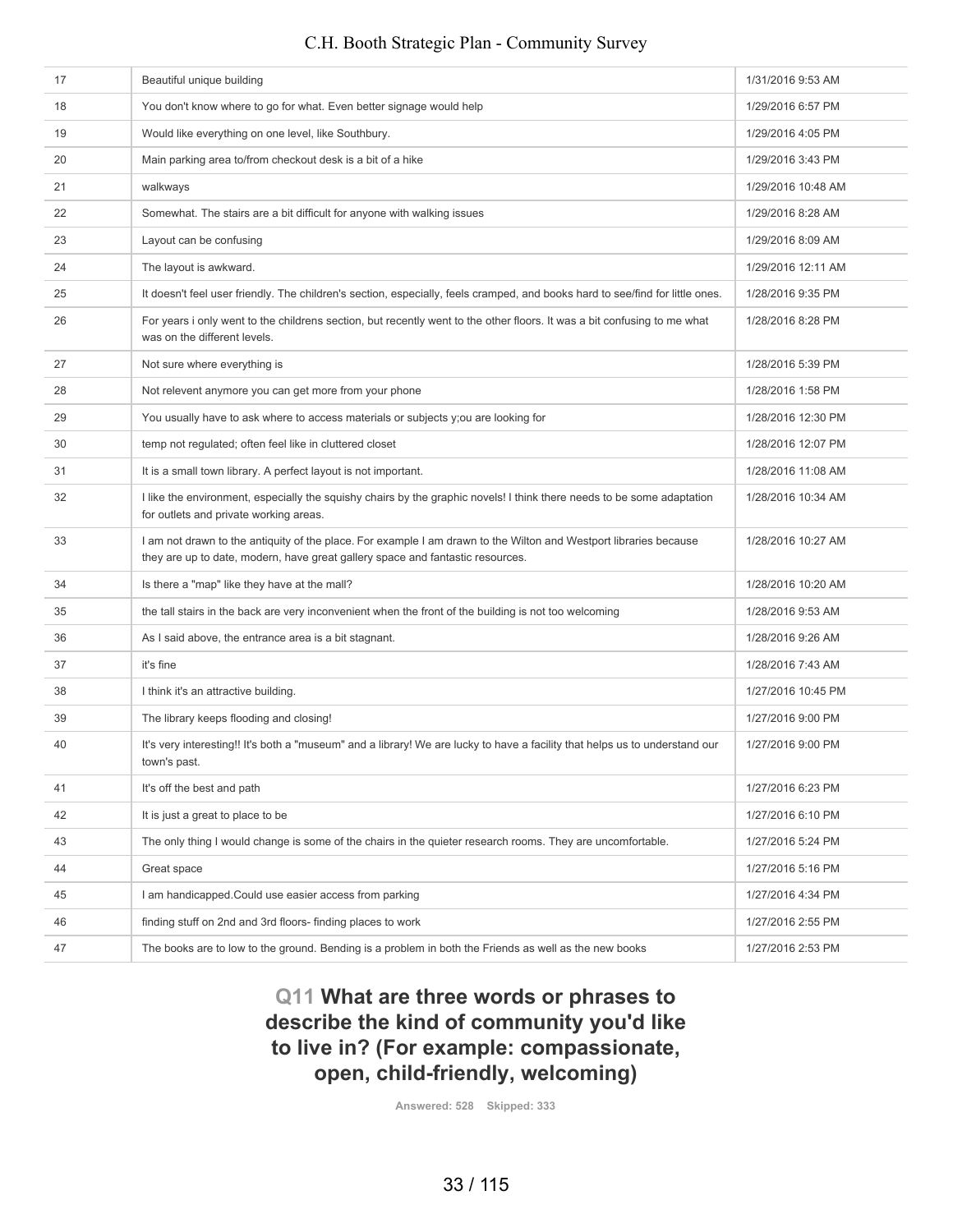| #  | <b>Responses</b>                                                                                                                                                                                                                                                                                                                                                                                                                                                                                                                                                       | Date               |
|----|------------------------------------------------------------------------------------------------------------------------------------------------------------------------------------------------------------------------------------------------------------------------------------------------------------------------------------------------------------------------------------------------------------------------------------------------------------------------------------------------------------------------------------------------------------------------|--------------------|
| 1  | child-friendly, progressive                                                                                                                                                                                                                                                                                                                                                                                                                                                                                                                                            | 2/16/2016 11:28 AM |
| 2  | Inclusive Trust worthy Open minded                                                                                                                                                                                                                                                                                                                                                                                                                                                                                                                                     | 2/16/2016 11:23 AM |
| 3  | Kind Child-friendly Innovative                                                                                                                                                                                                                                                                                                                                                                                                                                                                                                                                         | 2/16/2016 11:09 AM |
| 4  | kind friendly welcoming                                                                                                                                                                                                                                                                                                                                                                                                                                                                                                                                                | 2/16/2016 11:05 AM |
| 5  | involved                                                                                                                                                                                                                                                                                                                                                                                                                                                                                                                                                               | 2/16/2016 10:59 AM |
| 6  | Following the Sandy Hook tragedy I believe our community came together in all of the examples above. As a life-long<br>resident, 3 generations I am well aware of Newtown's positive attributes, and lack of or negative "sides". I think we<br>could be more "accepting" as a community. More "open". More "charitable"; not necessarily financial; but availability<br>and notifications, housing for those in need. As far as the library and resources - I would like to see an option that lists<br>housing rentals, job opportunities and affordable child care. | 2/16/2016 10:54 AM |
| 7  | Fair, Friendly and Accepting                                                                                                                                                                                                                                                                                                                                                                                                                                                                                                                                           | 2/16/2016 10:46 AM |
| 8  | Kind, understanding, accepting                                                                                                                                                                                                                                                                                                                                                                                                                                                                                                                                         | 2/16/2016 9:31 AM  |
| 9  | Child friendly, welcoming, fun                                                                                                                                                                                                                                                                                                                                                                                                                                                                                                                                         | 2/16/2016 8:12 AM  |
| 10 | Friendly, compassionate, well educated, forward thinking.                                                                                                                                                                                                                                                                                                                                                                                                                                                                                                              | 2/15/2016 9:47 PM  |
| 11 | The quaintness and historical aspect of it.                                                                                                                                                                                                                                                                                                                                                                                                                                                                                                                            | 2/15/2016 8:06 PM  |
| 12 | open, welcoming, helpful                                                                                                                                                                                                                                                                                                                                                                                                                                                                                                                                               | 2/15/2016 6:24 PM  |
| 13 | Local-first friendly interactive                                                                                                                                                                                                                                                                                                                                                                                                                                                                                                                                       | 2/15/2016 11:13 AM |
| 14 | Child friendly, welcoming, caring                                                                                                                                                                                                                                                                                                                                                                                                                                                                                                                                      | 2/15/2016 8:08 AM  |
| 15 | Compassionate, child friendly, safe                                                                                                                                                                                                                                                                                                                                                                                                                                                                                                                                    | 2/14/2016 4:04 PM  |
| 16 | Compassionate; more welcoming, more religious tolerant                                                                                                                                                                                                                                                                                                                                                                                                                                                                                                                 | 2/14/2016 2:11 PM  |
| 17 | the community I would like to live in is loving to all, peaceful, and Joyful.                                                                                                                                                                                                                                                                                                                                                                                                                                                                                          | 2/14/2016 1:06 PM  |
| 18 | Professional Caring Variety of activities                                                                                                                                                                                                                                                                                                                                                                                                                                                                                                                              | 2/14/2016 11:19 AM |
| 19 | Traditional Family oriented. Welcoming                                                                                                                                                                                                                                                                                                                                                                                                                                                                                                                                 | 2/13/2016 4:44 PM  |
| 20 | child-friendly, compassionate, accepting                                                                                                                                                                                                                                                                                                                                                                                                                                                                                                                               | 2/13/2016 2:46 PM  |
| 21 | Welcoming, Safe, with services/programs that can meet many needs and are accessible to all                                                                                                                                                                                                                                                                                                                                                                                                                                                                             | 2/13/2016 11:26 AM |
| 22 | Inquisitive, Adult friendly Open and accepting                                                                                                                                                                                                                                                                                                                                                                                                                                                                                                                         | 2/13/2016 10:54 AM |
| 23 | Intellectual, integrated & kind/welcoming community                                                                                                                                                                                                                                                                                                                                                                                                                                                                                                                    | 2/13/2016 10:20 AM |
| 24 | compassionate, friendly to all ages, welcoming                                                                                                                                                                                                                                                                                                                                                                                                                                                                                                                         | 2/13/2016 10:04 AM |
| 25 | Informed, educated and interesting                                                                                                                                                                                                                                                                                                                                                                                                                                                                                                                                     | 2/12/2016 8:09 PM  |
| 26 | family oriented, multi-cultural, small to medium in size                                                                                                                                                                                                                                                                                                                                                                                                                                                                                                               | 2/12/2016 2:57 PM  |
| 27 | <b>OPEN &amp; FRIENDLY</b>                                                                                                                                                                                                                                                                                                                                                                                                                                                                                                                                             | 2/12/2016 11:23 AM |
| 28 | enriching engaging collaborative                                                                                                                                                                                                                                                                                                                                                                                                                                                                                                                                       | 2/12/2016 11:07 AM |
| 29 | Welcoming to adults without children. Artistic and creative.                                                                                                                                                                                                                                                                                                                                                                                                                                                                                                           | 2/12/2016 10:58 AM |
| 30 | Supportive of all (including senior residents), responsive, compassionate                                                                                                                                                                                                                                                                                                                                                                                                                                                                                              | 2/12/2016 10:13 AM |
| 31 | Creative, open, diverse                                                                                                                                                                                                                                                                                                                                                                                                                                                                                                                                                | 2/12/2016 9:39 AM  |
| 32 | Affordable!                                                                                                                                                                                                                                                                                                                                                                                                                                                                                                                                                            | 2/12/2016 9:23 AM  |
| 33 | friendly, open, inclusive                                                                                                                                                                                                                                                                                                                                                                                                                                                                                                                                              | 2/12/2016 8:32 AM  |
| 34 | these questions (11-15) are meaningless                                                                                                                                                                                                                                                                                                                                                                                                                                                                                                                                | 2/12/2016 7:46 AM  |
| 35 | caring, friendly, helpful                                                                                                                                                                                                                                                                                                                                                                                                                                                                                                                                              | 2/11/2016 11:06 PM |
| 36 | Friendly, inclusive, affordable                                                                                                                                                                                                                                                                                                                                                                                                                                                                                                                                        | 2/11/2016 11:03 PM |
| 37 | Child friendly, welcoming, kind                                                                                                                                                                                                                                                                                                                                                                                                                                                                                                                                        | 2/11/2016 9:30 PM  |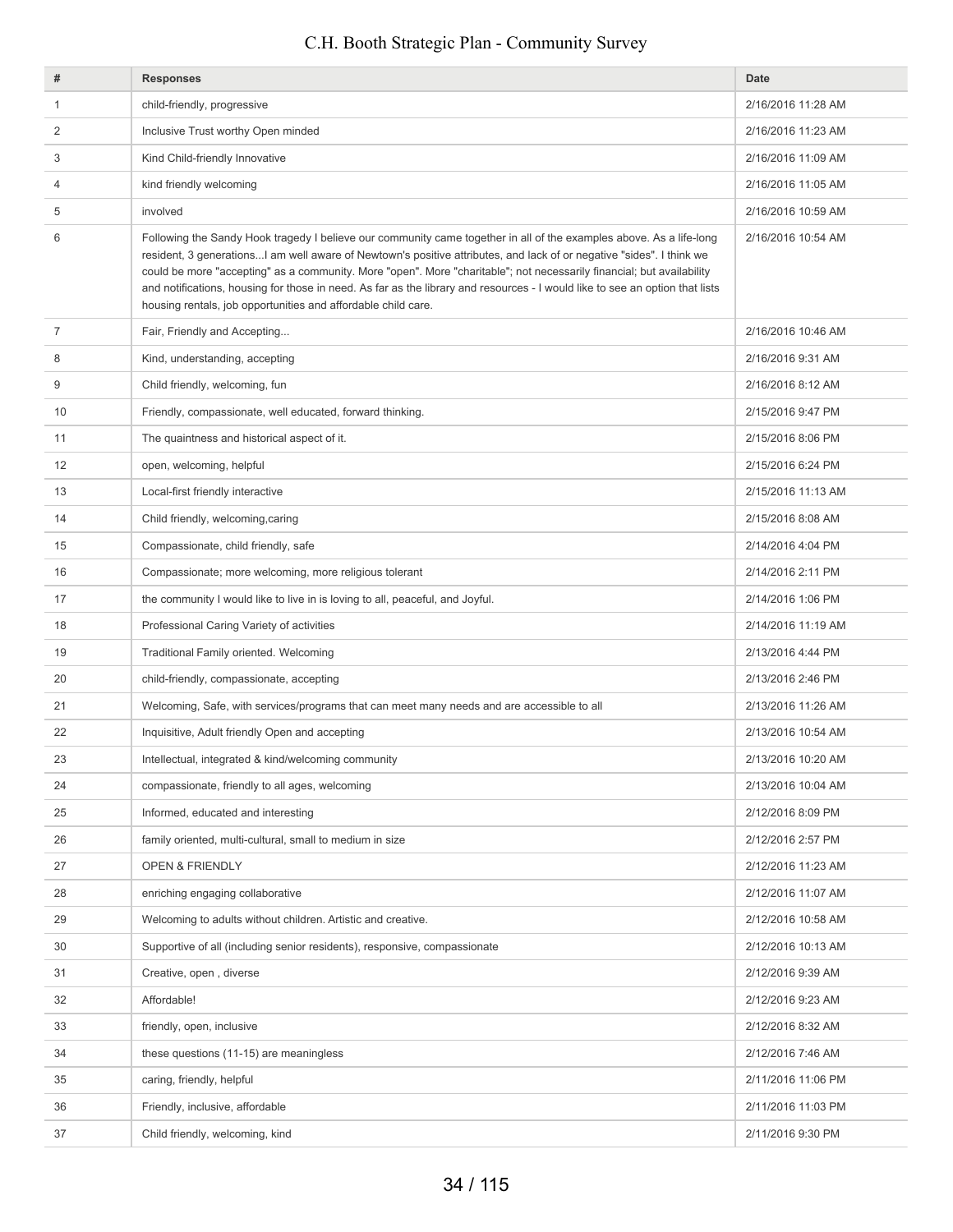| 38 | friendly, welcoming, child-friendly                                                                                                                                                                                                                                                                              | 2/11/2016 9:13 PM  |
|----|------------------------------------------------------------------------------------------------------------------------------------------------------------------------------------------------------------------------------------------------------------------------------------------------------------------|--------------------|
| 39 | welcoming thought provoking collaborative                                                                                                                                                                                                                                                                        | 2/11/2016 9:01 PM  |
| 40 | Friendly, interesting and helpful.                                                                                                                                                                                                                                                                               | 2/11/2016 8:42 PM  |
| 41 | Welcoming                                                                                                                                                                                                                                                                                                        | 2/11/2016 6:06 PM  |
| 42 | Well balanced                                                                                                                                                                                                                                                                                                    | 2/11/2016 4:50 PM  |
| 43 | Friendly, caring, understanding                                                                                                                                                                                                                                                                                  | 2/11/2016 4:03 PM  |
| 44 | Safeaffordablewelcoming individualswalking areas available (we have Wonderful areas).                                                                                                                                                                                                                            | 2/11/2016 3:38 PM  |
| 45 | Welcoming, friendly and supportive                                                                                                                                                                                                                                                                               | 2/11/2016 3:38 PM  |
| 46 | warm quiet comfortable                                                                                                                                                                                                                                                                                           | 2/11/2016 3:29 PM  |
| 47 | Child -friendly, welcoming, compassionate                                                                                                                                                                                                                                                                        | 2/11/2016 2:55 PM  |
| 48 | Cultural Artistic More open spaces                                                                                                                                                                                                                                                                               | 2/11/2016 2:22 PM  |
| 49 | Friendly & welcoming Kind, caring & helpful Always striving to improve (education, careful budgeting, services, etc)                                                                                                                                                                                             | 2/11/2016 2:02 PM  |
| 50 | Friendly Accessible Pleasantly appealing                                                                                                                                                                                                                                                                         | 2/11/2016 1:38 PM  |
| 51 | friendly, multi generational and compassionate                                                                                                                                                                                                                                                                   | 2/11/2016 1:04 PM  |
| 52 | Civic involvement, education focused, tolerant                                                                                                                                                                                                                                                                   | 2/11/2016 12:39 PM |
| 53 | Compassionate, welcoming, something for everyone, ie all stages of life                                                                                                                                                                                                                                          | 2/11/2016 12:32 PM |
| 54 | welcoming friendly comfortable                                                                                                                                                                                                                                                                                   | 2/11/2016 12:24 PM |
| 55 | Family oriented, safe, friendly                                                                                                                                                                                                                                                                                  | 2/11/2016 12:22 PM |
| 56 | Welcoming, friendly, and cheerful                                                                                                                                                                                                                                                                                | 2/11/2016 12:01 PM |
| 57 | friendly, diverse & open minded                                                                                                                                                                                                                                                                                  | 2/11/2016 11:46 AM |
| 58 | Low taxes making it possible to stay here.                                                                                                                                                                                                                                                                       | 2/11/2016 11:33 AM |
| 59 | intellectual freedom, artistic, supportive                                                                                                                                                                                                                                                                       | 2/11/2016 11:26 AM |
| 60 | Inclusive friendly and supportive                                                                                                                                                                                                                                                                                | 2/11/2016 11:13 AM |
| 61 | Friendly, diverse, nonjudgmental                                                                                                                                                                                                                                                                                 | 2/11/2016 10:54 AM |
| 62 | Avoidance of the not-in-my-backyard syndrome. More concern for the less fortunate among us. More concern for<br>safety than the tradition of having a flagpole in the middle of the street.                                                                                                                      | 2/11/2016 10:46 AM |
| 63 | Peaceful, fun, embrasing                                                                                                                                                                                                                                                                                         | 2/11/2016 10:43 AM |
| 64 | All of the above                                                                                                                                                                                                                                                                                                 | 2/11/2016 10:40 AM |
| 65 | friendly, accepting, welcoming, active                                                                                                                                                                                                                                                                           | 2/11/2016 10:34 AM |
| 66 | Connected, empathic, and civic minded.                                                                                                                                                                                                                                                                           | 2/11/2016 10:34 AM |
| 67 | I'd like to live in a kind, open minded and welcoming community.                                                                                                                                                                                                                                                 | 2/11/2016 10:06 AM |
| 68 | Comfortable                                                                                                                                                                                                                                                                                                      | 2/11/2016 10:01 AM |
| 69 | Fun, compassionate, welcoming                                                                                                                                                                                                                                                                                    | 2/11/2016 9:51 AM  |
| 70 | Kind, compassionate and educational                                                                                                                                                                                                                                                                              | 2/11/2016 9:42 AM  |
| 71 | Open and friendly. Compassionate, arts-oriented, welcoming.                                                                                                                                                                                                                                                      | 2/11/2016 9:39 AM  |
| 72 | helpful welcoming informational I do feel like I do live this in kind of community The only thing I would like from<br>Newtown is while it is still and always will be a hurt community, it can't be so anti-gun. Mental illness needs to be<br>addressed more aggressively and continually assistance provided. | 2/11/2016 9:38 AM  |
| 73 | compassionate, open minded, supportive of education                                                                                                                                                                                                                                                              | 2/11/2016 9:25 AM  |
| 74 | Caring, friendly, open-minded                                                                                                                                                                                                                                                                                    | 2/11/2016 9:22 AM  |
| 75 | supportive, kind, fun                                                                                                                                                                                                                                                                                            | 2/11/2016 9:21 AM  |
| 76 | Caring, down to earth, respectful                                                                                                                                                                                                                                                                                | 2/11/2016 9:19 AM  |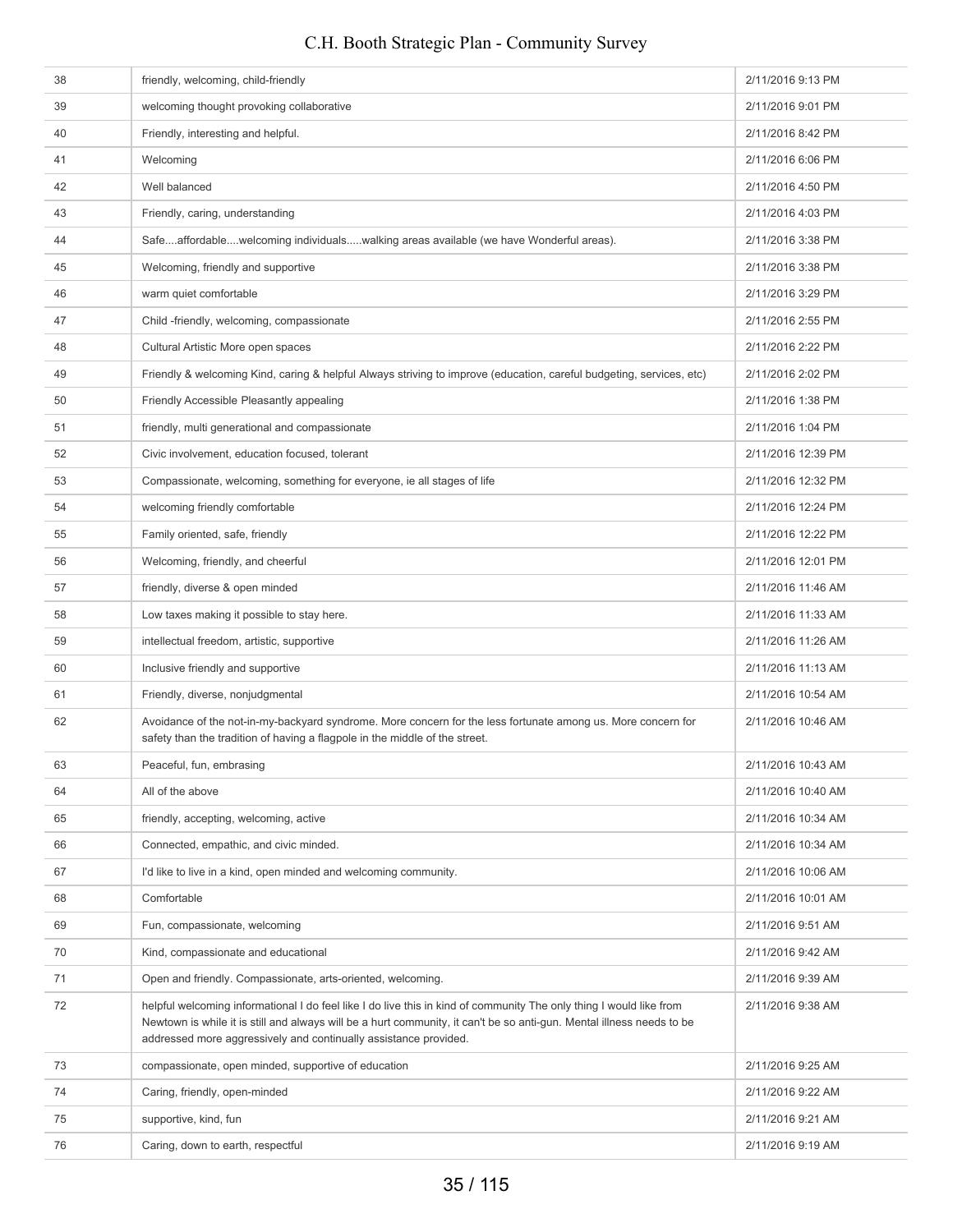# 77 Small town, homey, neighborly 2/11/2016 9:14 AM 78 rewarding 2/11/2016 9:13 AM 79 Kind, more involvement with special needs and seniors. 2/10/2016 12:32 PM 80 respectful, peaceful, well educated 2/10/2016 12:26 PM 81 welcoming, compassionate, diverse 2/10/2016 11:54 AM 82 A place were young teens or pre teens to hang around in town 2/9/2016 10:53 PM 83 Child friendly, welcoming and kind 29/2016 10:22 PM 209/2016 10:22 PM 84 Child friendly Welcoming Happy 2001 6 2:52 PM 85 Friendly, compassionate, activity oriented **2008 Friendly, compassionate, activity oriented** 2008 **Priorient** 86 Compassionate, friendly, non-judgemental 209/2016 11:13 AM 87 Senior-friendly, compassionate, welcoming 2002016 8:53 AM 88 Accepting, open-minded, helpful, gracious, educated, kind, compassionate, competent, innovative, groundbreaking 2/8/2016 11:00 PM 89 Mindful 2/8/2016 6:32 PM 90 vibrant cultural happy and accepting 2/8/2016 5:46 PM 91 **family oriented, welcoming and compassionate.** 2/8/2016 3:58 PM 92 Welcoming child-friendly kind 2/8/2016 1:58 PM 93 supportive, kind, socially engaged 2/8/2016 1:49 PM 94 welcoming, thoughtful, progressive, engaged in the world beyond its borders, filled with a great variety of activities that appeal to a range of people 2/8/2016 1:23 PM 95 Innovative and creative Excellent education system Walkability 2001 2002 2016 1:17 PM 96 Welcoming, compassionate, dynamic 2/8/2016 11:33 AM 97 Friendly Child oriented Loving, welcoming 2/8/2016 10:13 AM 2/8/2016 10:13 AM example 38 Child-friendly, compassionate and open 2/7/2016 10:56 PM 2/7/2016 10:56 PM 99 Open, collaborative, with humanity 2/7/2016 10:20 PM 100 Inviting/welcoming. Less of putting peoples into "class" categories. 2001 2001 2016 2017/2016 10:08 AM 101 Friendly, Attentive to the needs of all incl. the Senior Population, Fiscally Responsible but not toally short-sighted 2/6/2016 8:55 PM 102 Kind, child friendly, open minded 2/6/2016 1:46 PM 103 User friendly, open to children, function of the state of the state of the state of the state of the state of the 2/6/2016 1:43 PM 104 Welcoming OPen innovative 206/2016 11:35 AM 105 welcoming, non-judgmental, insightful 206/2016 11:05 AM and 206/2016 11:05 AM 106 Child friendly, unbiased, considerate 2/6/2016 8:11 AM 107 old time values and the values and the values of the values of the values of the values of the values of the values of the values of the values of the values of the values of the values of the values of the values of t 108 child friendly, kind, open **2/5/2016** 6:14 PM 109 Companssionate, Caring, Friendly 2007 Companssionate, Caring, Friendly 2016 1997 Companssionate, Caring, Friendly 110 Friendly, cheerful, plenty of services -- sopping,medical, etc. 2/5/2016 4:30 PM 111 welcoming, inclusive, growing 2001 and the community of the community of the community 2/5/2016 2:38 PM 112 welcoming, comfortable, family-friendly 2016 2:32 PM 113 Compassionate, child-friendly, well cared for, strong educational, cultural values., with top notch schools and recreational facilities. Beautiful and intent on preserving its history. 2/5/2016 11:40 AM 114 welcoming, culturally enriching, fun<br>
2/4/2016 7:03 PM 115 Caring, Educated, Respectful and appreciative of others and diversity 2001 2001 2012 2016 5:11 PM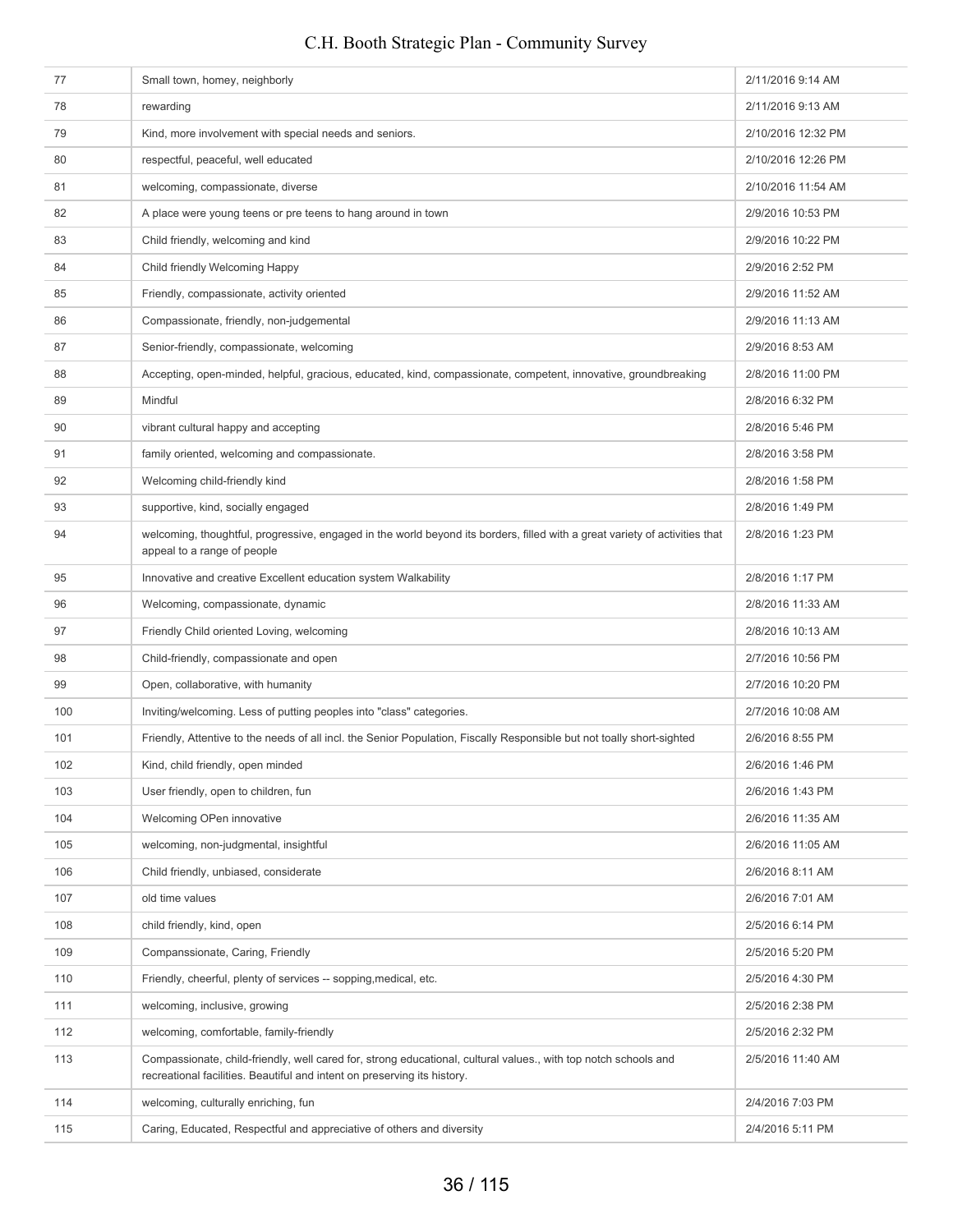| 116 | Engaging, picturesque. Spiritual                                                                                                                  | 2/4/2016 4:18 PM  |
|-----|---------------------------------------------------------------------------------------------------------------------------------------------------|-------------------|
| 117 | friendly, walkable, compassionate                                                                                                                 | 2/4/2016 10:40 AM |
| 118 | welcoming, progressive, environmentally friendly                                                                                                  | 2/4/2016 8:36 AM  |
| 119 | Compassionate, motivated, optimistic, a community that takes action.                                                                              | 2/4/2016 7:46 AM  |
| 120 | loving. family oriented. cosy                                                                                                                     | 2/3/2016 10:02 PM |
| 121 | Compassionate, optimistic, welcoming                                                                                                              | 2/3/2016 9:12 PM  |
| 122 | Friendly. Open to diverse interests. Welcoming.                                                                                                   | 2/3/2016 9:10 PM  |
| 123 | Intelectual, community-orientated, positive                                                                                                       | 2/3/2016 8:49 PM  |
| 124 | Friendly, welcoming, supportive                                                                                                                   | 2/3/2016 8:11 PM  |
| 125 | open, friendly, caring                                                                                                                            | 2/3/2016 7:58 PM  |
| 126 | Welcoming Inter-generational, child-friendly Technologically up to date with the outside world (connected to each<br>other and other communities) | 2/3/2016 5:32 PM  |
| 127 | welcoming, friendly and helpful                                                                                                                   | 2/3/2016 4:15 PM  |
| 128 | Friendly kind caring                                                                                                                              | 2/3/2016 2:55 PM  |
| 129 | friendly; kind; cultured; educated                                                                                                                | 2/3/2016 2:53 PM  |
| 130 | compassionate, thoughtful, open to people of all ages                                                                                             | 2/3/2016 1:42 PM  |
| 131 | Warm and friendly, caring, open to diversity                                                                                                      | 2/3/2016 10:53 AM |
| 132 | Centralized - everything necessary for daily life available in the town.                                                                          | 2/3/2016 10:44 AM |
| 133 | welcoming, safe, fiscally efficient                                                                                                               | 2/3/2016 9:25 AM  |
| 134 | Welcoming. Child friendly. Compassionate.                                                                                                         | 2/2/2016 6:49 PM  |
| 135 | welcoming, rich in cultural opportunities, one which values education                                                                             | 2/2/2016 6:31 PM  |
| 136 | open, accessible, naturally beautiful                                                                                                             | 2/2/2016 3:41 PM  |
| 137 | sustainable, aware, curious                                                                                                                       | 2/2/2016 2:11 PM  |
| 138 | Respectful, clean, honest                                                                                                                         | 2/2/2016 1:57 PM  |
| 139 | An educated community where all opinions are encouraged, debated and in the end respected.                                                        | 2/2/2016 1:46 PM  |
| 140 | Educational. User friendly. Compassionate. Cooperative.                                                                                           | 2/2/2016 1:32 PM  |
| 141 | Educated; culture aware; open                                                                                                                     | 2/2/2016 1:01 PM  |
| 142 | welcoming/child-friendly                                                                                                                          | 2/2/2016 11:43 AM |
| 143 | friendly, inclusive, compassionate                                                                                                                | 2/2/2016 10:41 AM |
| 144 | family-friendly, child-friendly, welcoming                                                                                                        | 2/2/2016 9:13 AM  |
| 145 | Free (in the "freedom" sense), friendly, peaceful                                                                                                 | 2/2/2016 7:17 AM  |
| 146 | respectful, tolerant, child-friendly                                                                                                              | 2/2/2016 6:38 AM  |
| 147 | Well rounded, cutting edge, safe                                                                                                                  | 2/1/2016 8:59 PM  |
| 148 | Kind, engaging, child friendly                                                                                                                    | 2/1/2016 8:21 PM  |
| 149 | welcoming, friendly, helpful                                                                                                                      | 2/1/2016 8:04 PM  |
| 150 | close, welcoming, friendly                                                                                                                        | 2/1/2016 7:24 PM  |
| 151 | Warm, friendly, caring                                                                                                                            | 2/1/2016 6:22 PM  |
| 152 | stop growth keep more people out                                                                                                                  | 2/1/2016 6:07 PM  |
| 153 | Compassionate, welcoming, fun                                                                                                                     | 2/1/2016 5:44 PM  |
| 154 | Open to all Oriented toward the future Culturally and artistically diverse with numerous events throughout the year.                              | 2/1/2016 3:49 PM  |
| 155 | Family centric Friendly Community oriented                                                                                                        | 2/1/2016 3:12 PM  |
|     |                                                                                                                                                   |                   |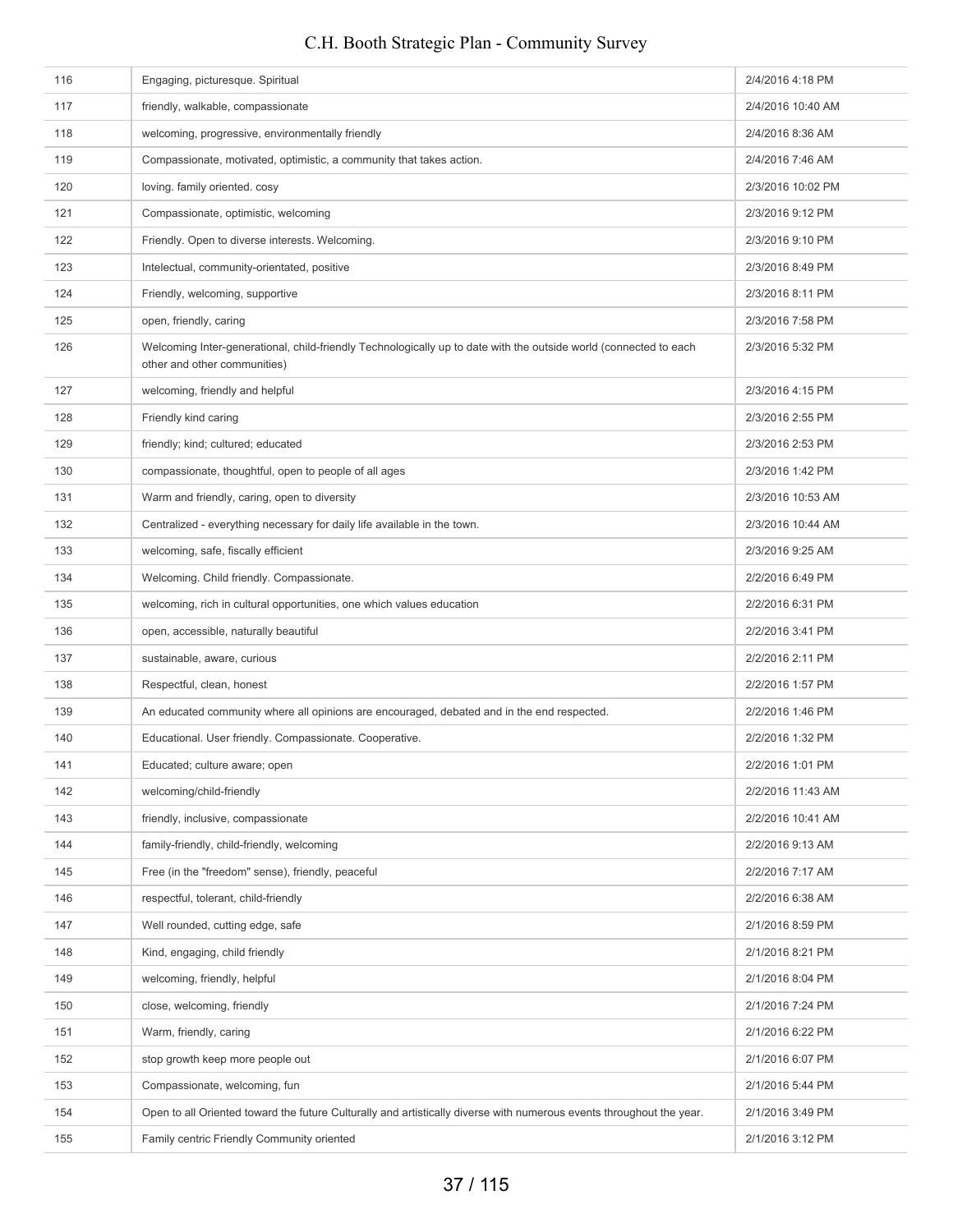| 156 | Inspiring, up-to-date with technology, a destination                                                                                                                                                                                                                                                                    | 2/1/2016 1:53 PM   |
|-----|-------------------------------------------------------------------------------------------------------------------------------------------------------------------------------------------------------------------------------------------------------------------------------------------------------------------------|--------------------|
| 157 | Friendly, safe, happy                                                                                                                                                                                                                                                                                                   | 2/1/2016 1:03 PM   |
| 158 | friendly, helpful, kind                                                                                                                                                                                                                                                                                                 | 2/1/2016 12:40 PM  |
| 159 | Educated, kind, inclusive                                                                                                                                                                                                                                                                                               | 1/31/2016 8:35 PM  |
| 160 | Inclusive, Open minded, Diverse                                                                                                                                                                                                                                                                                         | 1/31/2016 5:39 PM  |
| 161 | Safe, clean, friendly                                                                                                                                                                                                                                                                                                   | 1/31/2016 5:06 PM  |
| 162 | participatory                                                                                                                                                                                                                                                                                                           | 1/31/2016 4:14 PM  |
| 163 | Business growth                                                                                                                                                                                                                                                                                                         | 1/31/2016 3:01 PM  |
| 164 | compassionate, warm, "home"                                                                                                                                                                                                                                                                                             | 1/31/2016 1:26 PM  |
| 165 | I think the library is great the way it is. We need to be careful not to make it too much more than it is. For example,<br>clubs and classes that could hurt businesses that offer similar offerings but earn a living from them. I think the library<br>is inviting, organized well, and friendly. Who is complaining? | 1/31/2016 12:47 PM |
| 166 | Family, friendly, welcoming                                                                                                                                                                                                                                                                                             | 1/31/2016 10:27 AM |
| 167 | Compassionate Friendly Together                                                                                                                                                                                                                                                                                         | 1/31/2016 9:59 AM  |
| 168 | Friendly, safe, kind.                                                                                                                                                                                                                                                                                                   | 1/31/2016 9:42 AM  |
| 169 | welcoming, friendly, diverse in educational and cultural background                                                                                                                                                                                                                                                     | 1/31/2016 9:06 AM  |
| 170 | less tax burden                                                                                                                                                                                                                                                                                                         | 1/31/2016 7:49 AM  |
| 171 | Welcoming, child-friendly, tolerant                                                                                                                                                                                                                                                                                     | 1/31/2016 7:26 AM  |
| 172 | Friendly and caring.                                                                                                                                                                                                                                                                                                    | 1/30/2016 11:27 PM |
| 173 | Kind and compassionate Safe Friendly and community-oriented                                                                                                                                                                                                                                                             | 1/30/2016 11:10 PM |
| 174 | Friendly, inclusive, polite                                                                                                                                                                                                                                                                                             | 1/30/2016 10:58 PM |
| 175 | Inviting,                                                                                                                                                                                                                                                                                                               | 1/30/2016 10:34 PM |
| 176 | Warm, welcoming, kind.                                                                                                                                                                                                                                                                                                  | 1/30/2016 8:22 PM  |
| 177 | United, compassionate, diversified                                                                                                                                                                                                                                                                                      | 1/30/2016 7:55 PM  |
| 178 | Welcoming Compassionate/Kind Child-Friendly                                                                                                                                                                                                                                                                             | 1/30/2016 7:05 PM  |
| 179 | <b>Creative Collaborative Community</b>                                                                                                                                                                                                                                                                                 | 1/30/2016 5:44 PM  |
| 180 | Freedom                                                                                                                                                                                                                                                                                                                 | 1/30/2016 3:23 PM  |
| 181 | Compassionate, family-oriented accepting                                                                                                                                                                                                                                                                                | 1/30/2016 2:29 PM  |
| 182 | Happy, health-oriented, supportive                                                                                                                                                                                                                                                                                      | 1/30/2016 2:25 PM  |
| 183 | welcoming; wide range of types of activities and involvement; respect for members of all political parties.                                                                                                                                                                                                             | 1/30/2016 2:24 PM  |
| 184 | Compassionate and accepting of diversity                                                                                                                                                                                                                                                                                | 1/30/2016 1:16 PM  |
| 185 | Welcoming and friendly.                                                                                                                                                                                                                                                                                                 | 1/30/2016 12:23 PM |
| 186 | Safe, happy, loving healing community.                                                                                                                                                                                                                                                                                  | 1/30/2016 11:02 AM |
| 187 | Welcoming compassionate and giving ! Which Newtown is!                                                                                                                                                                                                                                                                  | 1/30/2016 8:45 AM  |
| 188 | Sense of community and pet Friendly safe                                                                                                                                                                                                                                                                                | 1/30/2016 8:12 AM  |
| 189 | community-based, cares about our children, welcoming                                                                                                                                                                                                                                                                    | 1/30/2016 7:15 AM  |
| 190 | Child Friendly, welcoming and open                                                                                                                                                                                                                                                                                      | 1/30/2016 6:15 AM  |
| 191 | Nice Scenic Rural Historic                                                                                                                                                                                                                                                                                              | 1/29/2016 9:01 PM  |
| 192 | friendly, open, helpful                                                                                                                                                                                                                                                                                                 | 1/29/2016 8:28 PM  |
| 193 | Diversified Open minded Tolerant (So unlike the current Newtown)                                                                                                                                                                                                                                                        | 1/29/2016 6:37 PM  |
| 194 | Warm, welcoming, and clean.                                                                                                                                                                                                                                                                                             | 1/29/2016 6:16 PM  |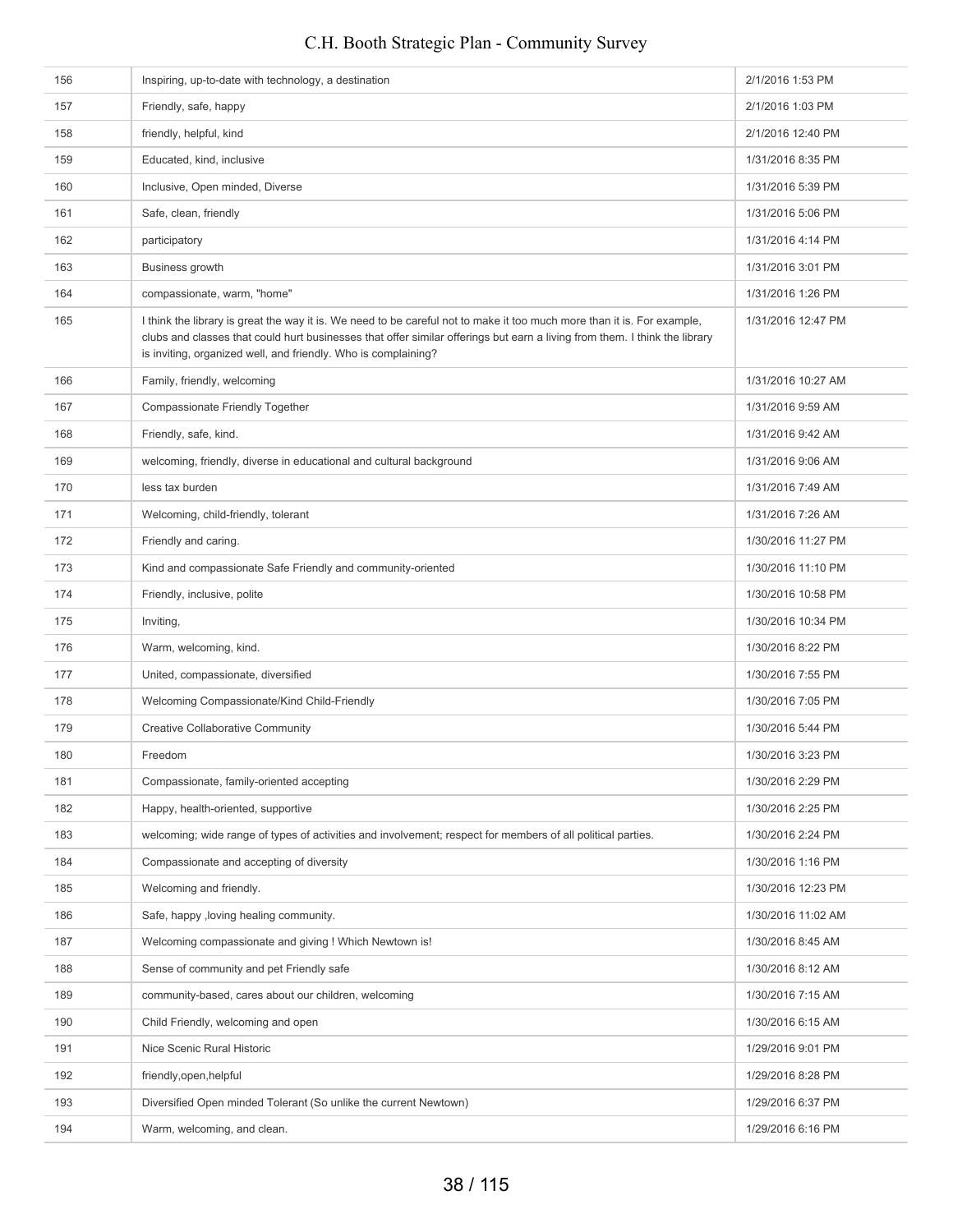# 195 walkable, friendly, environmentally conscious 1/29/2016 6:13 PM 196 **Empathetic Open-minded Accepting 1/29/2016 5:25 PM** 1/29/2016 5:25 PM 197 child friendly, senior friendly community of service to others 1/29/2016 5:22 PM 198 Welcoming and business oriented 1/29/2016 5:03 PM 199 Patient Caring Friendly **1/29/2016** 3:51 PM 200 Clean, conservative, pious and patriotic 1/29/2016 3:46 PM 201 welcoming, accessible, affordable 1/29/2016 3:43 PM 202 child -friendly, welcoming 1/29/2016 3:42 PM 203 Compassionate, Kind, Friendly and welcoming 1/29/2016 2:13 PM 204 friendly, compassionate, unpretentious 1/29/2016 1:48 PM 205 friendly, caring, helpful 1/29/2016 1:11 PM 206 Friendly, intelligent, suburban 1/29/2016 12:22 PM 207 Warm, friendly and inviting 1/29/2016 11:27 AM 208 Welcoming. Active. Appreciative. 2008 11:12 AM 209 caring, intuitive, thoughtful 1/29/2016 10:51 AM carried to the state of the state of the state of the state of the state of the state of the state of the state of the state of the state of the state of the state of th 210 Welcoming, Family Friendly, Helpful 1/29/2016 10:48 AM and the United States of the United States of the U 211 Education oriented, more ethnically diverse, more art/culture 1/29/2016 10:37 AM **212 family-oriented, active, nurturing 1/29/2016 9:56 AM 1/29/2016 9:56 AM** 213 Activities/offerings that are convenient for working families, free/low cost opportunities, welcoming 1/29/2016 9:47 AM 214 cooperative, welcoming, open-minded and the cooperative of the cooperative, welcoming, open-minded and the cooperative of the cooperative, welcoming, open-minded and the cooperative of the cooperative of the cooperativ 215 Excellent schools Less divisive Outstanding leadership 1/29/2016 9:37 AM 216 Rural, Everyone Knows Your Name, supportive 1/29/2016 9:32 AM 217 Diverse. Education for all. "We're all in this together" 1/29/2016 9:30 AM 218 safe, non-judgemental, options 1/29/2016 9:24 AM 219 Safe, welcoming and friendly, proud 1/29/2016 9:20 AM 220 A large "family orientated" town with a small town community feeling. 1/29/2016 9:03 AM 221 A quiet, rural community. A subset of the community of the community of the community of the community of the community of the community of the community of the community of the community of the community of the commun 222 responsible, welcoming, orderly 1/29/2016 8:50 AM 223 Child/family focused, global, sophisicated, educated, inclusive 1/29/2016 8:41 AM 224 Family oriented, friendly and kind, with traditional values (honesty, success through hard work, etc.) 1/29/2016 8:26 AM 225 Low taxes, low compulsion, good roads, no wasteful spending 1/29/2016 8:14 AM 226 Loving, helpful and convenient 1/29/2016 8:10 AM 227 Mutually supportive, arts destination, caring community 129/2016 7:44 AM 228 The vision for Newtown should be coming from the BOS/First Selectwoman not the library. Whatever is decided then needs to have all town-owned operations/facilities strategically align. This series of questions isn't appropriate, IMO, for the library to be asking. 1/29/2016 7:34 AM 229 Kind, patient, family-friendly 1/29/2016 6:42 AM 230 Polite, friendly and affordable. 1/29/2016 6:32 AM 231 Caring, safe, welcoming 231 Caring, safe, welcoming 231 Caring 2016 12:05 AM 232 Welcoming, friendly, caring 1/28/2016 11:58 PM 233 Warm, child-friendly, encouraging 1/28/2016 11:51 PM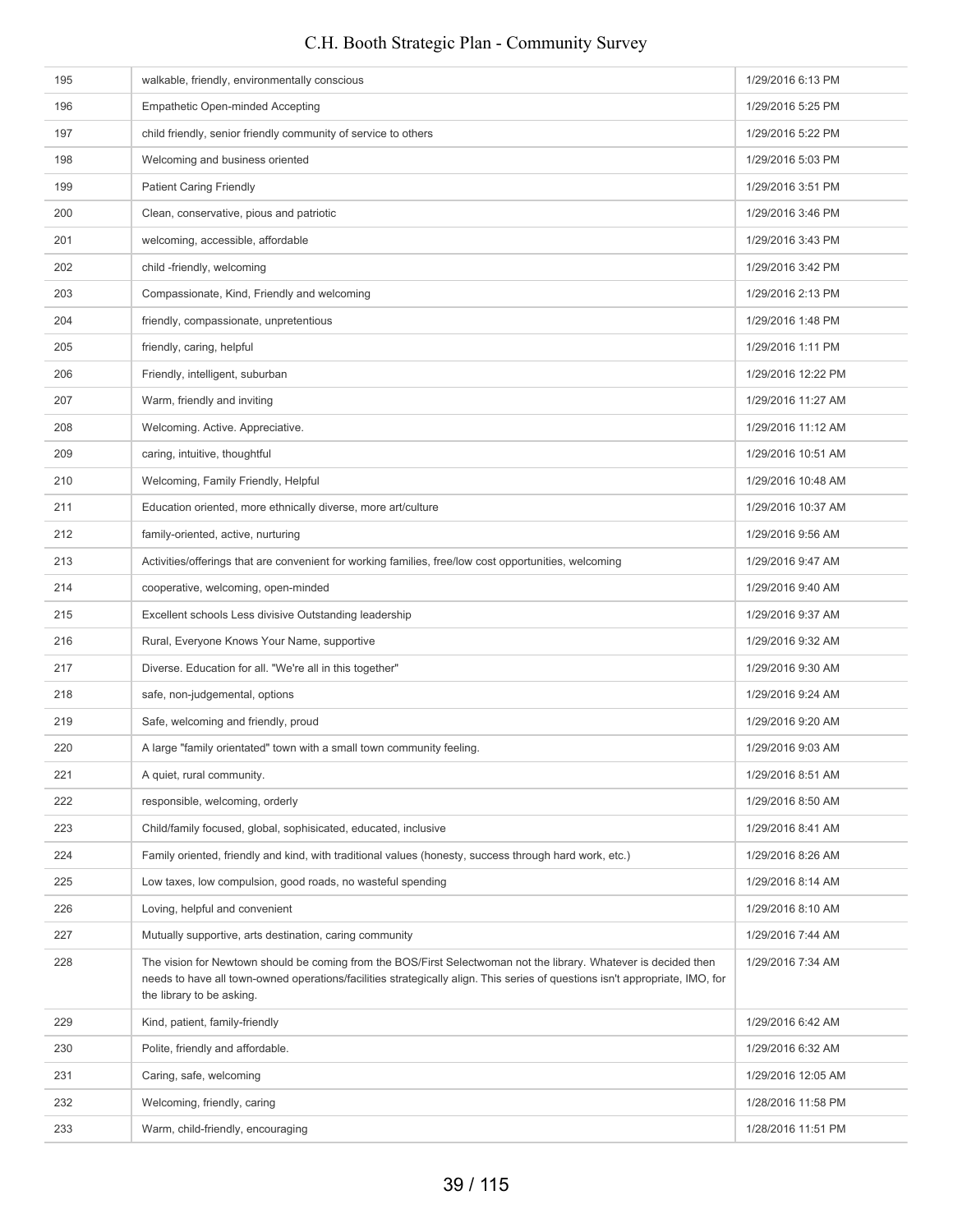# 234 Safe, loving, family oriented **1/28/2016** 11:45 PM 235 Family friendly, unpretentious, accepting 1/28/2016 10:38 PM 236 Inviting, open, friendly **Inviting, open, friendly** 1/28/2016 10:34 PM 237 Close knit Family friendly Kind 1/28/2016 10:09 PM 238 Child-friendly, bright, open 1/28/2016 10:06 PM Child-friendly, bright, open 1/28/2016 10:06 PM 239 Cultural, social, welcoming **239** Cultural, social, welcoming **1/28/2016** 10:01 PM 240 Open minded, child friendly, welcoming 1/28/2016 10:00 PM 1/28/2016 10:00 PM 241 Child friendly, inviting, kind 1/28/2016 9:57 PM 242 Fun. Innovative. Friendly. 1/28/2016 9:44 PM 243 Welcoming, genuine, non-judgmental 1/28/2016 9:43 PM 244 Family/child friendly Loving/kindness Welcoming 1/28/2016 9:35 PM 245 Warm, moderng, forward thinking. 1/28/2016 9:17 PM 246 Child and family friendly, caring, safe 1/28/2016 9:02 PM 247 progressive, modern, variety of stores and services 1/28/2016 8:36 PM 248 one that respects age diversity, warm and friendly, unique 1/28/2016 8:33 PM 249 Kind Child friendly Close knit 1/28/2016 8:33 PM 250 Child friendly Community togetherness Engaging 1/28/2016 8:09 PM 251 Welcoming, open/accepting, philanthropic 1/28/2016 8:06 PM 252 Diverse, kind, focused 1/28/2016 7:59 PM 253 friendly, community oriented, collaborative 1/28/2016 7:47 PM 254 Friendly to all, rural, low taxation. 1/28/2016 7:36 PM 255 Cooperative, kind, convivial. 1/28/2016 7:24 PM 256 Accepting, child enriching, affordable 1/28/2016 7:22 PM 257 Child Friendly. 257 Child Friendly. 258 Welcoming Diverse Kind 1/28/2016 6:57 PM 259 Child-friendly, diverse, safe. 1/28/2016 6:33 PM 260 **Friendly Welcoming Grounded** 1/28/2016 6:23 PM 261 rural, open space, caring 1/28/2016 6:09 PM 262 welcoming, open, child friendly 1/28/2016 5:46 PM 263 Kind Empathetic 1/28/2016 5:40 PM 264 Senior friendly & welcoming along with our grandchildren 1/28/2016 4:46 PM 265 welcoming, cohesive, fiscally responsible 1/28/2016 4:45 PM 266 Inclusive, kind, welcoming 1/28/2016 4:27 PM 267 welcoming, friendly, calm 1/28/2016 3:59 PM 268 Welcoming Child-friendly Safe 1/28/2016 3:47 PM 269 Sandy Hook, Connecticut. Family, community and welcoming. 1/28/2016 3:45 PM 270 Friendly, honest, compassionate and welcoming 1/28/2016 3:34 PM 271 **friendly, kind, loves learning** 1/28/2016 3:34 PM 272 friendly and welcoming very unique 1/28/2016 3:31 PM 273 caring caring 273 caring 2016 3:27 PM 274 modern, active, flexible 1/28/2016 3:20 PM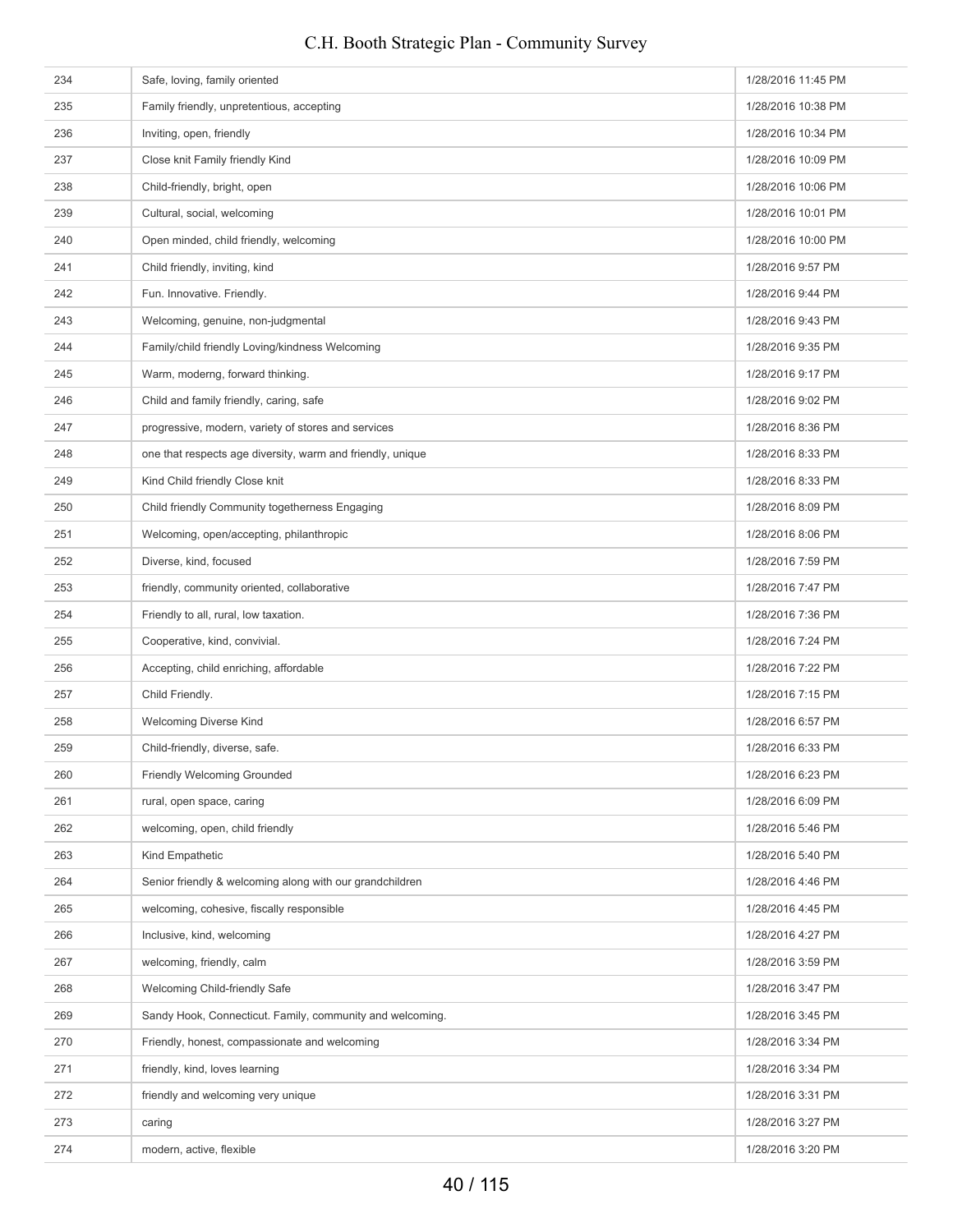| 276<br>compassionate, open, welcoming<br>1/28/2016 3:08 PM<br>open minded- unified- helpful<br>277<br>1/28/2016 3:07 PM<br>Cultural programs Kindness shared by all<br>278<br>1/28/2016 2:57 PM<br>279<br>Family friendly, intelligent (educated), accepting of all<br>1/28/2016 2:54 PM<br>Family-friendly, diverse, welcoming<br>280<br>1/28/2016 2:52 PM<br>281<br>Open, encouraging learning, friendly to new businesses and people<br>1/28/2016 2:50 PM<br>282<br>Friendly, welcoming and accepting<br>1/28/2016 2:46 PM<br>283<br>Welcoming, safe, friendly to all<br>1/28/2016 2:43 PM<br>284<br>Caring, many offerings, welcoming<br>1/28/2016 2:41 PM<br>Child-friendly. Open. Welcoming.<br>285<br>1/28/2016 2:32 PM<br>286<br>Child friendly, welcoming, nurturing<br>1/28/2016 2:25 PM<br>Welcoming, friendly, available to all<br>287<br>1/28/2016 2:18 PM<br>288<br>Family-friendly, tech-savvy, historical<br>1/28/2016 2:17 PM<br>289<br>Family friendly Country feel Kind<br>1/28/2016 2:15 PM<br>290<br>Welcoming, kind, warm<br>1/28/2016 2:13 PM<br>291<br>Child-friendly. One that values education highly and provides for those who try to achieve it. Compassionate, of<br>1/28/2016 2:12 PM<br>course.<br>292<br><b>Welcoming Kind Collaborative</b><br>1/28/2016 2:10 PM<br>293<br>welcoming, open-minded, empathetic<br>1/28/2016 2:10 PM<br>294<br>Child-friendly, compassionate, lively.<br>1/28/2016 2:06 PM<br>295<br>Compassionate, helpful/informative, supportive<br>1/28/2016 2:04 PM<br>296<br>Senior friendly<br>1/28/2016 2:04 PM<br>297<br>Friendly, economically sustainable, cutting edge technology, safe<br>1/28/2016 2:01 PM<br>A tight knit community where everyone feels welcomed and knows their neighbor. Very child friendly. It takes a village<br>298<br>1/28/2016 1:49 PM<br>to raise a child<br>299<br>1/28/2016 1:42 PM<br>Welcoming, intellectually involved, curious<br>300<br>1/28/2016 1:40 PM<br>compassionate, friendly, not congested--traffic wise<br>301<br>Warm, welcoming, friendly, small town charm more like we used to have<br>1/28/2016 1:37 PM<br>302<br>1/28/2016 1:26 PM<br>Child friendly- welcoming and open<br>303<br>Family friendly Well mannered Community and outreach oriented<br>1/28/2016 1:23 PM<br>304<br>1/28/2016 1:19 PM<br>Welcoming, family-friendly, safe<br>305<br>understanding serving teamwork<br>1/28/2016 1:03 PM<br>306<br>1/28/2016 12:56 PM<br>Family-centered, active, welcoming<br>Cohesive teen-friendly<br>307<br>1/28/2016 12:55 PM<br>308<br>1/28/2016 12:44 PM<br>Multi-generational Communal Growth-Mindset<br>309<br>Open, friendly, efficient<br>1/28/2016 12:34 PM<br>310<br>welcoming, open-minded, diverse<br>1/28/2016 12:25 PM<br>Friendly, inclusive, progressive.<br>311<br>1/28/2016 12:11 PM<br>312<br>Kind Supportive Resilient<br>1/28/2016 12:08 PM<br>Family/kid friendly, welcoming, safe<br>313<br>1/28/2016 12:07 PM | 275 | Clean, inviting and | 1/28/2016 3:14 PM |
|-----------------------------------------------------------------------------------------------------------------------------------------------------------------------------------------------------------------------------------------------------------------------------------------------------------------------------------------------------------------------------------------------------------------------------------------------------------------------------------------------------------------------------------------------------------------------------------------------------------------------------------------------------------------------------------------------------------------------------------------------------------------------------------------------------------------------------------------------------------------------------------------------------------------------------------------------------------------------------------------------------------------------------------------------------------------------------------------------------------------------------------------------------------------------------------------------------------------------------------------------------------------------------------------------------------------------------------------------------------------------------------------------------------------------------------------------------------------------------------------------------------------------------------------------------------------------------------------------------------------------------------------------------------------------------------------------------------------------------------------------------------------------------------------------------------------------------------------------------------------------------------------------------------------------------------------------------------------------------------------------------------------------------------------------------------------------------------------------------------------------------------------------------------------------------------------------------------------------------------------------------------------------------------------------------------------------------------------------------------------------------------------------------------------------------------------------------------------------------------------------------------------------------------------------------------------------------------------------------------------------------------------------------------------------------------------------------------------------------------------------------------------------------------------------------------------------------------------------------------------------------------------------------------------------------------------------------|-----|---------------------|-------------------|
|                                                                                                                                                                                                                                                                                                                                                                                                                                                                                                                                                                                                                                                                                                                                                                                                                                                                                                                                                                                                                                                                                                                                                                                                                                                                                                                                                                                                                                                                                                                                                                                                                                                                                                                                                                                                                                                                                                                                                                                                                                                                                                                                                                                                                                                                                                                                                                                                                                                                                                                                                                                                                                                                                                                                                                                                                                                                                                                                                     |     |                     |                   |
|                                                                                                                                                                                                                                                                                                                                                                                                                                                                                                                                                                                                                                                                                                                                                                                                                                                                                                                                                                                                                                                                                                                                                                                                                                                                                                                                                                                                                                                                                                                                                                                                                                                                                                                                                                                                                                                                                                                                                                                                                                                                                                                                                                                                                                                                                                                                                                                                                                                                                                                                                                                                                                                                                                                                                                                                                                                                                                                                                     |     |                     |                   |
|                                                                                                                                                                                                                                                                                                                                                                                                                                                                                                                                                                                                                                                                                                                                                                                                                                                                                                                                                                                                                                                                                                                                                                                                                                                                                                                                                                                                                                                                                                                                                                                                                                                                                                                                                                                                                                                                                                                                                                                                                                                                                                                                                                                                                                                                                                                                                                                                                                                                                                                                                                                                                                                                                                                                                                                                                                                                                                                                                     |     |                     |                   |
|                                                                                                                                                                                                                                                                                                                                                                                                                                                                                                                                                                                                                                                                                                                                                                                                                                                                                                                                                                                                                                                                                                                                                                                                                                                                                                                                                                                                                                                                                                                                                                                                                                                                                                                                                                                                                                                                                                                                                                                                                                                                                                                                                                                                                                                                                                                                                                                                                                                                                                                                                                                                                                                                                                                                                                                                                                                                                                                                                     |     |                     |                   |
|                                                                                                                                                                                                                                                                                                                                                                                                                                                                                                                                                                                                                                                                                                                                                                                                                                                                                                                                                                                                                                                                                                                                                                                                                                                                                                                                                                                                                                                                                                                                                                                                                                                                                                                                                                                                                                                                                                                                                                                                                                                                                                                                                                                                                                                                                                                                                                                                                                                                                                                                                                                                                                                                                                                                                                                                                                                                                                                                                     |     |                     |                   |
|                                                                                                                                                                                                                                                                                                                                                                                                                                                                                                                                                                                                                                                                                                                                                                                                                                                                                                                                                                                                                                                                                                                                                                                                                                                                                                                                                                                                                                                                                                                                                                                                                                                                                                                                                                                                                                                                                                                                                                                                                                                                                                                                                                                                                                                                                                                                                                                                                                                                                                                                                                                                                                                                                                                                                                                                                                                                                                                                                     |     |                     |                   |
|                                                                                                                                                                                                                                                                                                                                                                                                                                                                                                                                                                                                                                                                                                                                                                                                                                                                                                                                                                                                                                                                                                                                                                                                                                                                                                                                                                                                                                                                                                                                                                                                                                                                                                                                                                                                                                                                                                                                                                                                                                                                                                                                                                                                                                                                                                                                                                                                                                                                                                                                                                                                                                                                                                                                                                                                                                                                                                                                                     |     |                     |                   |
|                                                                                                                                                                                                                                                                                                                                                                                                                                                                                                                                                                                                                                                                                                                                                                                                                                                                                                                                                                                                                                                                                                                                                                                                                                                                                                                                                                                                                                                                                                                                                                                                                                                                                                                                                                                                                                                                                                                                                                                                                                                                                                                                                                                                                                                                                                                                                                                                                                                                                                                                                                                                                                                                                                                                                                                                                                                                                                                                                     |     |                     |                   |
|                                                                                                                                                                                                                                                                                                                                                                                                                                                                                                                                                                                                                                                                                                                                                                                                                                                                                                                                                                                                                                                                                                                                                                                                                                                                                                                                                                                                                                                                                                                                                                                                                                                                                                                                                                                                                                                                                                                                                                                                                                                                                                                                                                                                                                                                                                                                                                                                                                                                                                                                                                                                                                                                                                                                                                                                                                                                                                                                                     |     |                     |                   |
|                                                                                                                                                                                                                                                                                                                                                                                                                                                                                                                                                                                                                                                                                                                                                                                                                                                                                                                                                                                                                                                                                                                                                                                                                                                                                                                                                                                                                                                                                                                                                                                                                                                                                                                                                                                                                                                                                                                                                                                                                                                                                                                                                                                                                                                                                                                                                                                                                                                                                                                                                                                                                                                                                                                                                                                                                                                                                                                                                     |     |                     |                   |
|                                                                                                                                                                                                                                                                                                                                                                                                                                                                                                                                                                                                                                                                                                                                                                                                                                                                                                                                                                                                                                                                                                                                                                                                                                                                                                                                                                                                                                                                                                                                                                                                                                                                                                                                                                                                                                                                                                                                                                                                                                                                                                                                                                                                                                                                                                                                                                                                                                                                                                                                                                                                                                                                                                                                                                                                                                                                                                                                                     |     |                     |                   |
|                                                                                                                                                                                                                                                                                                                                                                                                                                                                                                                                                                                                                                                                                                                                                                                                                                                                                                                                                                                                                                                                                                                                                                                                                                                                                                                                                                                                                                                                                                                                                                                                                                                                                                                                                                                                                                                                                                                                                                                                                                                                                                                                                                                                                                                                                                                                                                                                                                                                                                                                                                                                                                                                                                                                                                                                                                                                                                                                                     |     |                     |                   |
|                                                                                                                                                                                                                                                                                                                                                                                                                                                                                                                                                                                                                                                                                                                                                                                                                                                                                                                                                                                                                                                                                                                                                                                                                                                                                                                                                                                                                                                                                                                                                                                                                                                                                                                                                                                                                                                                                                                                                                                                                                                                                                                                                                                                                                                                                                                                                                                                                                                                                                                                                                                                                                                                                                                                                                                                                                                                                                                                                     |     |                     |                   |
|                                                                                                                                                                                                                                                                                                                                                                                                                                                                                                                                                                                                                                                                                                                                                                                                                                                                                                                                                                                                                                                                                                                                                                                                                                                                                                                                                                                                                                                                                                                                                                                                                                                                                                                                                                                                                                                                                                                                                                                                                                                                                                                                                                                                                                                                                                                                                                                                                                                                                                                                                                                                                                                                                                                                                                                                                                                                                                                                                     |     |                     |                   |
|                                                                                                                                                                                                                                                                                                                                                                                                                                                                                                                                                                                                                                                                                                                                                                                                                                                                                                                                                                                                                                                                                                                                                                                                                                                                                                                                                                                                                                                                                                                                                                                                                                                                                                                                                                                                                                                                                                                                                                                                                                                                                                                                                                                                                                                                                                                                                                                                                                                                                                                                                                                                                                                                                                                                                                                                                                                                                                                                                     |     |                     |                   |
|                                                                                                                                                                                                                                                                                                                                                                                                                                                                                                                                                                                                                                                                                                                                                                                                                                                                                                                                                                                                                                                                                                                                                                                                                                                                                                                                                                                                                                                                                                                                                                                                                                                                                                                                                                                                                                                                                                                                                                                                                                                                                                                                                                                                                                                                                                                                                                                                                                                                                                                                                                                                                                                                                                                                                                                                                                                                                                                                                     |     |                     |                   |
|                                                                                                                                                                                                                                                                                                                                                                                                                                                                                                                                                                                                                                                                                                                                                                                                                                                                                                                                                                                                                                                                                                                                                                                                                                                                                                                                                                                                                                                                                                                                                                                                                                                                                                                                                                                                                                                                                                                                                                                                                                                                                                                                                                                                                                                                                                                                                                                                                                                                                                                                                                                                                                                                                                                                                                                                                                                                                                                                                     |     |                     |                   |
|                                                                                                                                                                                                                                                                                                                                                                                                                                                                                                                                                                                                                                                                                                                                                                                                                                                                                                                                                                                                                                                                                                                                                                                                                                                                                                                                                                                                                                                                                                                                                                                                                                                                                                                                                                                                                                                                                                                                                                                                                                                                                                                                                                                                                                                                                                                                                                                                                                                                                                                                                                                                                                                                                                                                                                                                                                                                                                                                                     |     |                     |                   |
|                                                                                                                                                                                                                                                                                                                                                                                                                                                                                                                                                                                                                                                                                                                                                                                                                                                                                                                                                                                                                                                                                                                                                                                                                                                                                                                                                                                                                                                                                                                                                                                                                                                                                                                                                                                                                                                                                                                                                                                                                                                                                                                                                                                                                                                                                                                                                                                                                                                                                                                                                                                                                                                                                                                                                                                                                                                                                                                                                     |     |                     |                   |
|                                                                                                                                                                                                                                                                                                                                                                                                                                                                                                                                                                                                                                                                                                                                                                                                                                                                                                                                                                                                                                                                                                                                                                                                                                                                                                                                                                                                                                                                                                                                                                                                                                                                                                                                                                                                                                                                                                                                                                                                                                                                                                                                                                                                                                                                                                                                                                                                                                                                                                                                                                                                                                                                                                                                                                                                                                                                                                                                                     |     |                     |                   |
|                                                                                                                                                                                                                                                                                                                                                                                                                                                                                                                                                                                                                                                                                                                                                                                                                                                                                                                                                                                                                                                                                                                                                                                                                                                                                                                                                                                                                                                                                                                                                                                                                                                                                                                                                                                                                                                                                                                                                                                                                                                                                                                                                                                                                                                                                                                                                                                                                                                                                                                                                                                                                                                                                                                                                                                                                                                                                                                                                     |     |                     |                   |
|                                                                                                                                                                                                                                                                                                                                                                                                                                                                                                                                                                                                                                                                                                                                                                                                                                                                                                                                                                                                                                                                                                                                                                                                                                                                                                                                                                                                                                                                                                                                                                                                                                                                                                                                                                                                                                                                                                                                                                                                                                                                                                                                                                                                                                                                                                                                                                                                                                                                                                                                                                                                                                                                                                                                                                                                                                                                                                                                                     |     |                     |                   |
|                                                                                                                                                                                                                                                                                                                                                                                                                                                                                                                                                                                                                                                                                                                                                                                                                                                                                                                                                                                                                                                                                                                                                                                                                                                                                                                                                                                                                                                                                                                                                                                                                                                                                                                                                                                                                                                                                                                                                                                                                                                                                                                                                                                                                                                                                                                                                                                                                                                                                                                                                                                                                                                                                                                                                                                                                                                                                                                                                     |     |                     |                   |
|                                                                                                                                                                                                                                                                                                                                                                                                                                                                                                                                                                                                                                                                                                                                                                                                                                                                                                                                                                                                                                                                                                                                                                                                                                                                                                                                                                                                                                                                                                                                                                                                                                                                                                                                                                                                                                                                                                                                                                                                                                                                                                                                                                                                                                                                                                                                                                                                                                                                                                                                                                                                                                                                                                                                                                                                                                                                                                                                                     |     |                     |                   |
|                                                                                                                                                                                                                                                                                                                                                                                                                                                                                                                                                                                                                                                                                                                                                                                                                                                                                                                                                                                                                                                                                                                                                                                                                                                                                                                                                                                                                                                                                                                                                                                                                                                                                                                                                                                                                                                                                                                                                                                                                                                                                                                                                                                                                                                                                                                                                                                                                                                                                                                                                                                                                                                                                                                                                                                                                                                                                                                                                     |     |                     |                   |
|                                                                                                                                                                                                                                                                                                                                                                                                                                                                                                                                                                                                                                                                                                                                                                                                                                                                                                                                                                                                                                                                                                                                                                                                                                                                                                                                                                                                                                                                                                                                                                                                                                                                                                                                                                                                                                                                                                                                                                                                                                                                                                                                                                                                                                                                                                                                                                                                                                                                                                                                                                                                                                                                                                                                                                                                                                                                                                                                                     |     |                     |                   |
|                                                                                                                                                                                                                                                                                                                                                                                                                                                                                                                                                                                                                                                                                                                                                                                                                                                                                                                                                                                                                                                                                                                                                                                                                                                                                                                                                                                                                                                                                                                                                                                                                                                                                                                                                                                                                                                                                                                                                                                                                                                                                                                                                                                                                                                                                                                                                                                                                                                                                                                                                                                                                                                                                                                                                                                                                                                                                                                                                     |     |                     |                   |
|                                                                                                                                                                                                                                                                                                                                                                                                                                                                                                                                                                                                                                                                                                                                                                                                                                                                                                                                                                                                                                                                                                                                                                                                                                                                                                                                                                                                                                                                                                                                                                                                                                                                                                                                                                                                                                                                                                                                                                                                                                                                                                                                                                                                                                                                                                                                                                                                                                                                                                                                                                                                                                                                                                                                                                                                                                                                                                                                                     |     |                     |                   |
|                                                                                                                                                                                                                                                                                                                                                                                                                                                                                                                                                                                                                                                                                                                                                                                                                                                                                                                                                                                                                                                                                                                                                                                                                                                                                                                                                                                                                                                                                                                                                                                                                                                                                                                                                                                                                                                                                                                                                                                                                                                                                                                                                                                                                                                                                                                                                                                                                                                                                                                                                                                                                                                                                                                                                                                                                                                                                                                                                     |     |                     |                   |
|                                                                                                                                                                                                                                                                                                                                                                                                                                                                                                                                                                                                                                                                                                                                                                                                                                                                                                                                                                                                                                                                                                                                                                                                                                                                                                                                                                                                                                                                                                                                                                                                                                                                                                                                                                                                                                                                                                                                                                                                                                                                                                                                                                                                                                                                                                                                                                                                                                                                                                                                                                                                                                                                                                                                                                                                                                                                                                                                                     |     |                     |                   |
|                                                                                                                                                                                                                                                                                                                                                                                                                                                                                                                                                                                                                                                                                                                                                                                                                                                                                                                                                                                                                                                                                                                                                                                                                                                                                                                                                                                                                                                                                                                                                                                                                                                                                                                                                                                                                                                                                                                                                                                                                                                                                                                                                                                                                                                                                                                                                                                                                                                                                                                                                                                                                                                                                                                                                                                                                                                                                                                                                     |     |                     |                   |
|                                                                                                                                                                                                                                                                                                                                                                                                                                                                                                                                                                                                                                                                                                                                                                                                                                                                                                                                                                                                                                                                                                                                                                                                                                                                                                                                                                                                                                                                                                                                                                                                                                                                                                                                                                                                                                                                                                                                                                                                                                                                                                                                                                                                                                                                                                                                                                                                                                                                                                                                                                                                                                                                                                                                                                                                                                                                                                                                                     |     |                     |                   |
|                                                                                                                                                                                                                                                                                                                                                                                                                                                                                                                                                                                                                                                                                                                                                                                                                                                                                                                                                                                                                                                                                                                                                                                                                                                                                                                                                                                                                                                                                                                                                                                                                                                                                                                                                                                                                                                                                                                                                                                                                                                                                                                                                                                                                                                                                                                                                                                                                                                                                                                                                                                                                                                                                                                                                                                                                                                                                                                                                     |     |                     |                   |
|                                                                                                                                                                                                                                                                                                                                                                                                                                                                                                                                                                                                                                                                                                                                                                                                                                                                                                                                                                                                                                                                                                                                                                                                                                                                                                                                                                                                                                                                                                                                                                                                                                                                                                                                                                                                                                                                                                                                                                                                                                                                                                                                                                                                                                                                                                                                                                                                                                                                                                                                                                                                                                                                                                                                                                                                                                                                                                                                                     |     |                     |                   |
|                                                                                                                                                                                                                                                                                                                                                                                                                                                                                                                                                                                                                                                                                                                                                                                                                                                                                                                                                                                                                                                                                                                                                                                                                                                                                                                                                                                                                                                                                                                                                                                                                                                                                                                                                                                                                                                                                                                                                                                                                                                                                                                                                                                                                                                                                                                                                                                                                                                                                                                                                                                                                                                                                                                                                                                                                                                                                                                                                     |     |                     |                   |
|                                                                                                                                                                                                                                                                                                                                                                                                                                                                                                                                                                                                                                                                                                                                                                                                                                                                                                                                                                                                                                                                                                                                                                                                                                                                                                                                                                                                                                                                                                                                                                                                                                                                                                                                                                                                                                                                                                                                                                                                                                                                                                                                                                                                                                                                                                                                                                                                                                                                                                                                                                                                                                                                                                                                                                                                                                                                                                                                                     |     |                     |                   |
|                                                                                                                                                                                                                                                                                                                                                                                                                                                                                                                                                                                                                                                                                                                                                                                                                                                                                                                                                                                                                                                                                                                                                                                                                                                                                                                                                                                                                                                                                                                                                                                                                                                                                                                                                                                                                                                                                                                                                                                                                                                                                                                                                                                                                                                                                                                                                                                                                                                                                                                                                                                                                                                                                                                                                                                                                                                                                                                                                     |     |                     |                   |
|                                                                                                                                                                                                                                                                                                                                                                                                                                                                                                                                                                                                                                                                                                                                                                                                                                                                                                                                                                                                                                                                                                                                                                                                                                                                                                                                                                                                                                                                                                                                                                                                                                                                                                                                                                                                                                                                                                                                                                                                                                                                                                                                                                                                                                                                                                                                                                                                                                                                                                                                                                                                                                                                                                                                                                                                                                                                                                                                                     |     |                     |                   |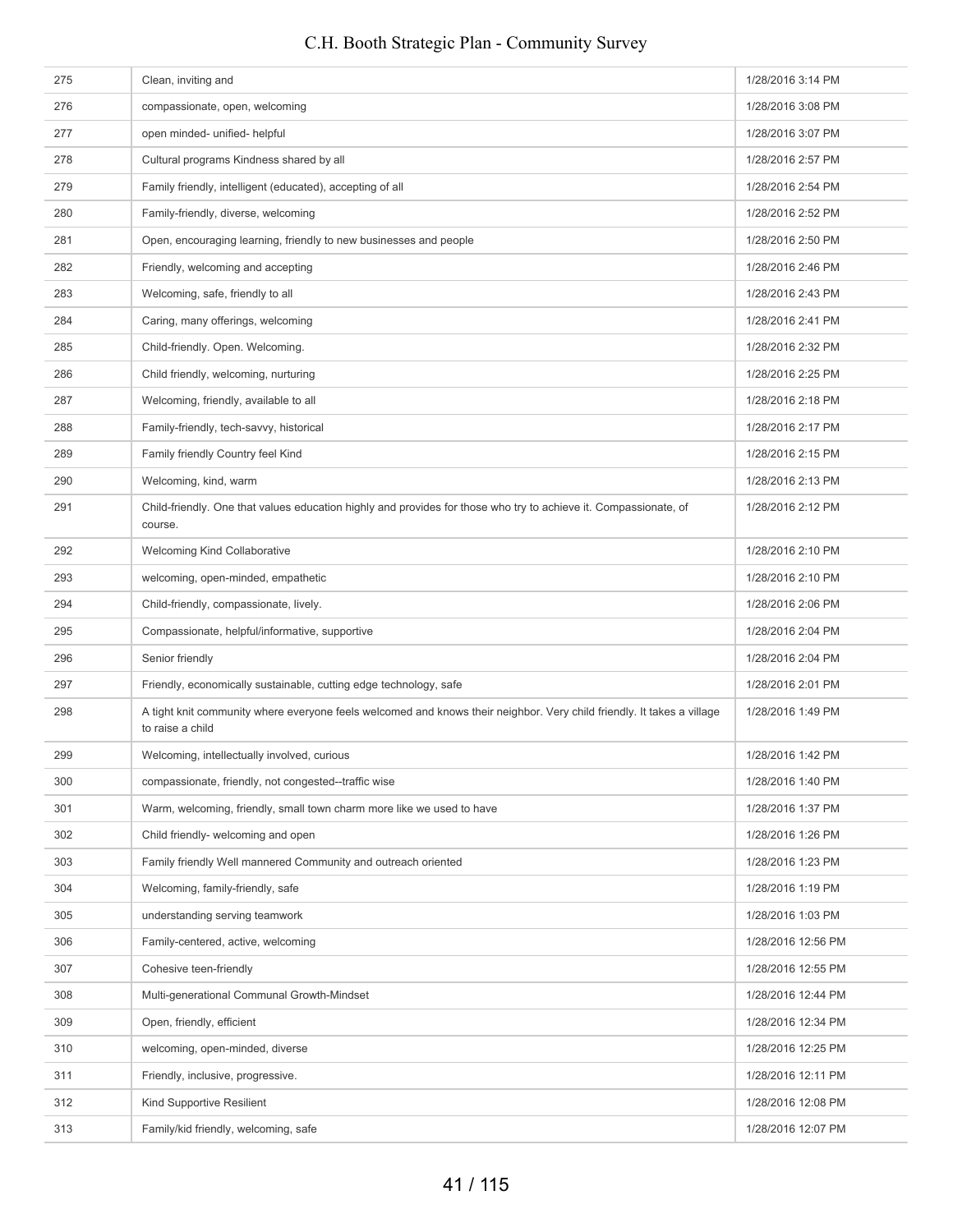# 314 Culture Compassion Open to all **1/28/2016 11:53 AM** 1/28/2016 11:53 AM **128/2016 11:47 AM** family oriented, loving, welcoming and open minded 1/28/2016 11:47 AM 316 Kind, helpful, welcoming, intelligent 1/28/2016 11:45 AM 1/28/2016 11:45 AM 317 Already in it 1/28/2016 11:43 AM 318 empathetic; welcoming; diverse and environmentally conscious 1/28/2016 11:36 AM 319 down to earth, friendly, positive 1/28/2016 11:29 AM 320 kid-friendly, has everything I need (no need to go elsewhere) 1/28/2016 11:27 AM 321 Friendly Non-congested Less contention over local issues eg. Closing a school, bussing, flag pole etc 1/28/2016 11:20 AM 322 Child friendly, compassionate, close knit 1/28/2016 11:19 AM and the state of the state of the state of the state of the state of the state of the state of the state of the state of the state of the state of the state 323 Kind, patient, welcoming and the state of the state of the state of the state of the state of the state of the AM 324 welcoming, fiscally responsible 1/28/2016 11:09 AM 325 Proud of it's history, welcoming, child-friendly, Sr Citizen friendly, Inter-generational Activities 1/28/2016 11:01 AM 326 curious, welcoming, practical 1/28/2016 10:49 AM 327 close knit, child friendly, welcoming 1/28/2016 10:45 AM close knit, child friendly, welcoming 1/28/2016 10:45 AM 328 **Family oriented, accepting, welcoming.** 1328 **Family oriented, accepting, welcoming.** 1/28/2016 10:37 AM 329 Kind, open-minded, just 1/28/2016 10:34 AM 330 Welcoming, thriving, current 1/28/2016 10:32 AM **1/28/2016 10:28 AM** friendly, intelligent, family oriented and peaceful 1/28/2016 10:28 AM 332 PHYSICALLY-ACTIVE, RECREATIONALLY RICH, COMPASISONATE 1/28/2016 10:15 AM **1/28/2016 10:06 AM** Open, Child-friendly, Compassionate 1/28/2016 10:06 AM 334 small town, friendly, low-key 1/28/2016 10:03 AM child-friendly close-knit peaceful 1/28/2016 10:01 AM and the state of the state of the state of the state of the state of the state of the state of the state of the state of the state of the state of the state of the stat 336 child-friendly! technologically advanced - ipad rental reading conducive with better seating 1/28/2016 9:56 AM 337 Friendly, inclusive and providing rich programs/events for both children and adults. 1/28/2016 9:42 AM 338 friendly, caring, helpful 1/28/2016 9:41 AM 339 welcoming, creative, active 1/28/2016 9:41 AM 340 Supportive Responsible Safe 1/28/2016 9:35 AM 341 welcoming, vibrant, forward-thinking 1/28/2016 9:32 AM 342 Friendly, lots to see and do for families 1/28/2016 9:28 AM 343 Concerned, caring, family-focused, progressive. 1/28/2016 9:23 AM 344 All of the above 1/28/2016 9:02 AM 345 historical, friendly with a variety of things to do for all ages 1/28/2016 8:58 AM 346 Collaborative supportive friendly 1/28/2016 8:55 AM 347 Senior-friendly, welcoming to all ages, willing to compromise 1/28/2016 8:51 AM 348 Welcoming, child-friendly, open 1/28/2016 8:47 AM 349 Accepting, open-minded, unified 1/28/2016 8:40 AM 350 Friendly, helpful, rural 1/28/2016 8:35 AM 351 Teen friendly 1/28/2016 8:20 AM 352 One with connection, tolerance, creativity and emotional intelligence, sorry listed 4! 1/28/2016 8:16 AM 353 Clean, wholesome, safe 1/28/2016 8:11 AM 354 Caring, compassionate, family- friendly, Ecologically aware, open to cultural diversity. Bikinand walking friendly roads. 1/28/2016 7:56 AM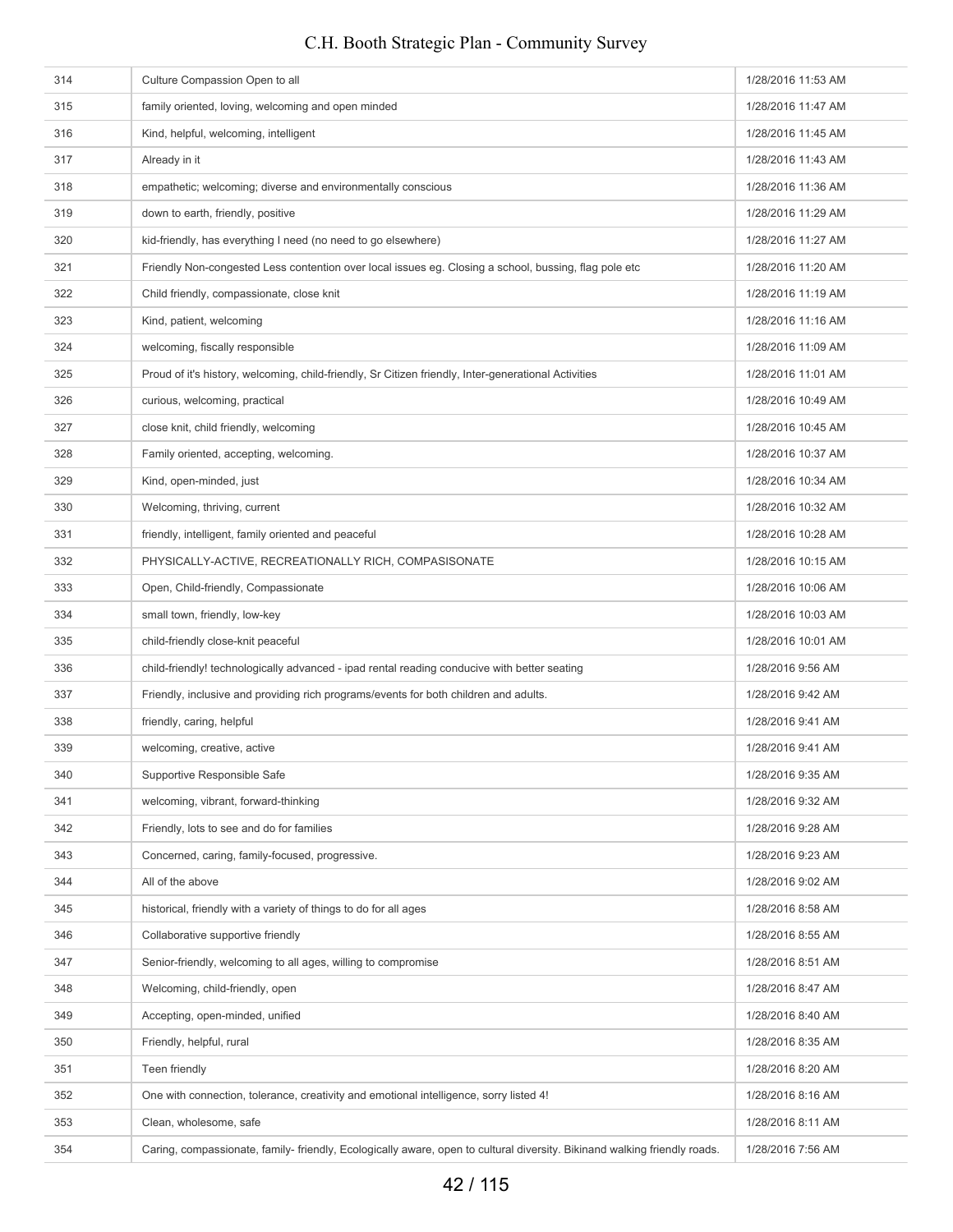# **1/28/2016 7:55 AM** family friendly nice people small town feel 1/28/2016 7:55 AM 356 caring, fun,welcoming 1/28/2016 7:51 AM 357 Safe, caring, active 1/28/2016 7:49 AM 358 Loving Supportive Committed to each other/wholesome 1/28/2016 7:45 AM 359 Child friendly, kind, strong 1/28/2016 7:03 AM 360 moral, wise, nurturing 1/28/2016 6:55 AM 361 welcoming to all age groups and not just children healthy compassionate 1/28/2016 6:54 AM 362 informed, educated, welcoming intervention of the state of the state of the state of the state of the state of the state of the state of the state of the state of the state of the state of the state of the state of the 363 Child-friendly, compassionate, curious 1/28/2016 6:07 AM 364 Kid Friendly, Safe, happy 1/28/2016 5:39 AM 365 This is an extremely child friendly community and the library plays a big part in their development. 1/28/2016 5:31 AM 366 Welcoming Family oriented Strong sense of community 1/28/2016 5:31 AM 367 Diverse. Educated. Welcoming. 1/28/2016 4:29 AM 368 compassionate and caring, child centered, state of the art resources, 1/28/2016 12:07 AM 369 Inclusive, family friendly, supportive 1/27/2016 11:50 PM and the 1/27/2016 11:50 PM 370 Family friendly, dog friendly, supportive 1/27/2016 11:39 PM and the 1/27/2016 11:39 PM 371 Kind child friendly welcoming **1/27/2016** 11:22 PM 372 Supportive, open, non-intrusive 1/27/2016 11:20 PM 373 Welcoming, educational for adults and children, growth 1/27/2016 11:12 PM 1/27/2016 11:12 PM open, child-friendly, Family oriented 1/27/2016 11:01 PM 375 kind open available 1/27/2016 10:53 PM 376 Welcoming, friendly, compassionate. 1/27/2016 10:46 PM 377 Welcoming Personable Kind 1/27/2016 10:29 PM 378 Child friendly, more welcoming and inclusive. 1/27/2016 10:28 PM Child friendly, more welcoming and inclusive. 379 Child friendly **1/27/2016 10:21 PM** 380 Friendly. Welcoming. Lots to do. 1/27/2016 10:15 PM 381 Supportive, child friendly, kind 1/27/2016 10:12 PM Supportive, child friendly, kind 1/27/2016 10:12 PM **382** friendly, caring, creative **1/27/2016** 10:06 PM 383 Welcoming, compassionate, affordable. 1/27/2016 10:02 PM **1/27/2016 9:55 PM** warm, compassionate, intellectually stimulating 1/27/2016 9:55 PM **1/27/2016 9:53 PM** Family-oriented, welcoming, friendly 100 and 100 and 100 and 100 and 100 and 100 and 100 and 100 and 100 and 100 and 100 and 100 and 100 and 100 and 100 and 100 and 100 and 100 and 100 and 100 and 100 a 386 friendly low tax rate community events 1/27/2016 9:46 PM 387 kind/open and knowledgable and patient 1/27/2016 9:43 PM and the state of the state of the state of the state of the state of the state of the state of the state of the state of the state of the state of the state of the state of the state of the state of the state of the state 389 All of the above. we already have this. 1/27/2016 9:26 PM 390 Long-range planning Interconnectedness of different aspects of the community Smart about impact of decisions 1/27/2016 9:17 PM 391 Child friendly Welcoming Non judge mental 1/27/2016 9:15 PM 392 Vibrant, welcoming, culturally diverse 1/27/2016 9:06 PM 393 Diverse, engaged, connected. 1/27/2016 9:05 PM 394 helpful, friendly,caring 1/27/2016 9:03 PM safe, warm and inviting 1/27/2016 9:00 PM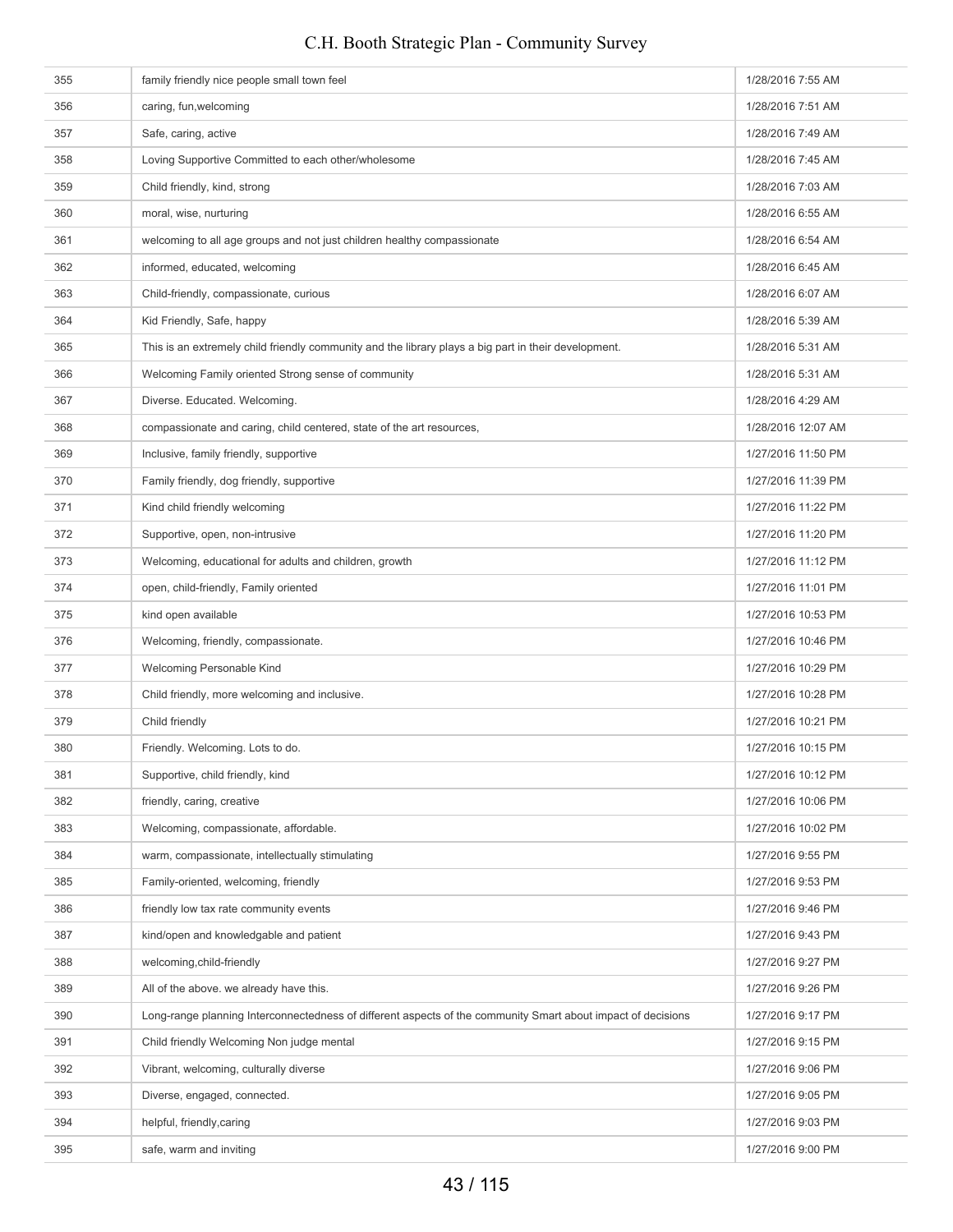| 396 | Welcoming Engaging Child Friendly                                                                                                                                 | 1/27/2016 8:51 PM |
|-----|-------------------------------------------------------------------------------------------------------------------------------------------------------------------|-------------------|
| 397 | Close knit. Accommodating Giving                                                                                                                                  | 1/27/2016 8:40 PM |
| 398 | Friendly, welcoming and compassionate.                                                                                                                            | 1/27/2016 8:34 PM |
| 399 | Safe, casual, intelligent                                                                                                                                         | 1/27/2016 8:24 PM |
| 400 | child-friendly, welcoming, kind                                                                                                                                   | 1/27/2016 8:23 PM |
| 401 | welcoming inclusive caring                                                                                                                                        | 1/27/2016 8:20 PM |
| 402 | Child-friendly, club-friendly, informative                                                                                                                        | 1/27/2016 8:17 PM |
| 403 | Family-friendly, progressive, open to new/fresh ideas and people.                                                                                                 | 1/27/2016 8:15 PM |
| 404 | Welcoming, family oriented, fun                                                                                                                                   | 1/27/2016 8:13 PM |
| 405 | Friendly Involved Welcoming                                                                                                                                       | 1/27/2016 8:06 PM |
| 406 | Child friendly, compassionate, cultural                                                                                                                           | 1/27/2016 8:06 PM |
| 407 | Welcoming, friendly and helpful                                                                                                                                   | 1/27/2016 7:59 PM |
| 408 | engaging, historic, close-knit                                                                                                                                    | 1/27/2016 7:57 PM |
| 409 | Proud to be a resident Neighborly and observant Open to communication with each other                                                                             | 1/27/2016 7:54 PM |
| 410 | Child friendly                                                                                                                                                    | 1/27/2016 7:48 PM |
| 411 | welcoming, artistically interesting, activity filled                                                                                                              | 1/27/2016 7:39 PM |
| 412 | Welcome, friendly and warm approach.                                                                                                                              | 1/27/2016 7:34 PM |
| 413 | <b>Welcoming Kind</b>                                                                                                                                             | 1/27/2016 7:34 PM |
| 414 | compassionate, helpful, child-friendly                                                                                                                            | 1/27/2016 7:32 PM |
| 415 | Inviting, friendly and warm                                                                                                                                       | 1/27/2016 7:28 PM |
| 416 | welcoming, child-friendly, considerate of others                                                                                                                  | 1/27/2016 7:23 PM |
| 417 | Compassionate, friendly, provides services and programs for all residents                                                                                         | 1/27/2016 7:23 PM |
| 418 | Engaged: in intellectual and cultural activities, with family, with each other                                                                                    | 1/27/2016 7:20 PM |
| 419 | Welcoming Peaceful Educational                                                                                                                                    | 1/27/2016 7:18 PM |
| 420 | Where everyone cares about each other                                                                                                                             | 1/27/2016 7:15 PM |
| 421 | child-friendly, kind, welcoming                                                                                                                                   | 1/27/2016 7:12 PM |
| 422 | Senior-friendly                                                                                                                                                   | 1/27/2016 7:07 PM |
| 423 | Diverse, intelligent, friendly                                                                                                                                    | 1/27/2016 7:06 PM |
| 424 | Welcoming, friendly, wise - which the Staff at Newtown are.                                                                                                       | 1/27/2016 7:00 PM |
| 425 | Welcoming caring fun                                                                                                                                              | 1/27/2016 6:57 PM |
| 426 | Kid friendly, inclusive, supportive                                                                                                                               | 1/27/2016 6:54 PM |
| 427 | supportive, child-friendly, easy to build relantionships                                                                                                          | 1/27/2016 6:54 PM |
| 428 | Friendly safe "smart"/aware                                                                                                                                       | 1/27/2016 6:52 PM |
| 429 | Kind, friendly, welcoming                                                                                                                                         | 1/27/2016 6:52 PM |
| 430 | Friendly, kind, loving                                                                                                                                            | 1/27/2016 6:47 PM |
| 431 | Safe, affordable, fair                                                                                                                                            | 1/27/2016 6:40 PM |
| 432 | Friendly helpful kind                                                                                                                                             | 1/27/2016 6:38 PM |
| 433 | Compassionate, active, peaceful                                                                                                                                   | 1/27/2016 6:31 PM |
| 434 | child-friendly, education-friendly, friendly                                                                                                                      | 1/27/2016 6:30 PM |
| 435 | Respectful & compassionate. Supportive and welcoming. High value on education and programs/resources which<br>enrich the lives of all residents of the community. | 1/27/2016 6:28 PM |
|     |                                                                                                                                                                   |                   |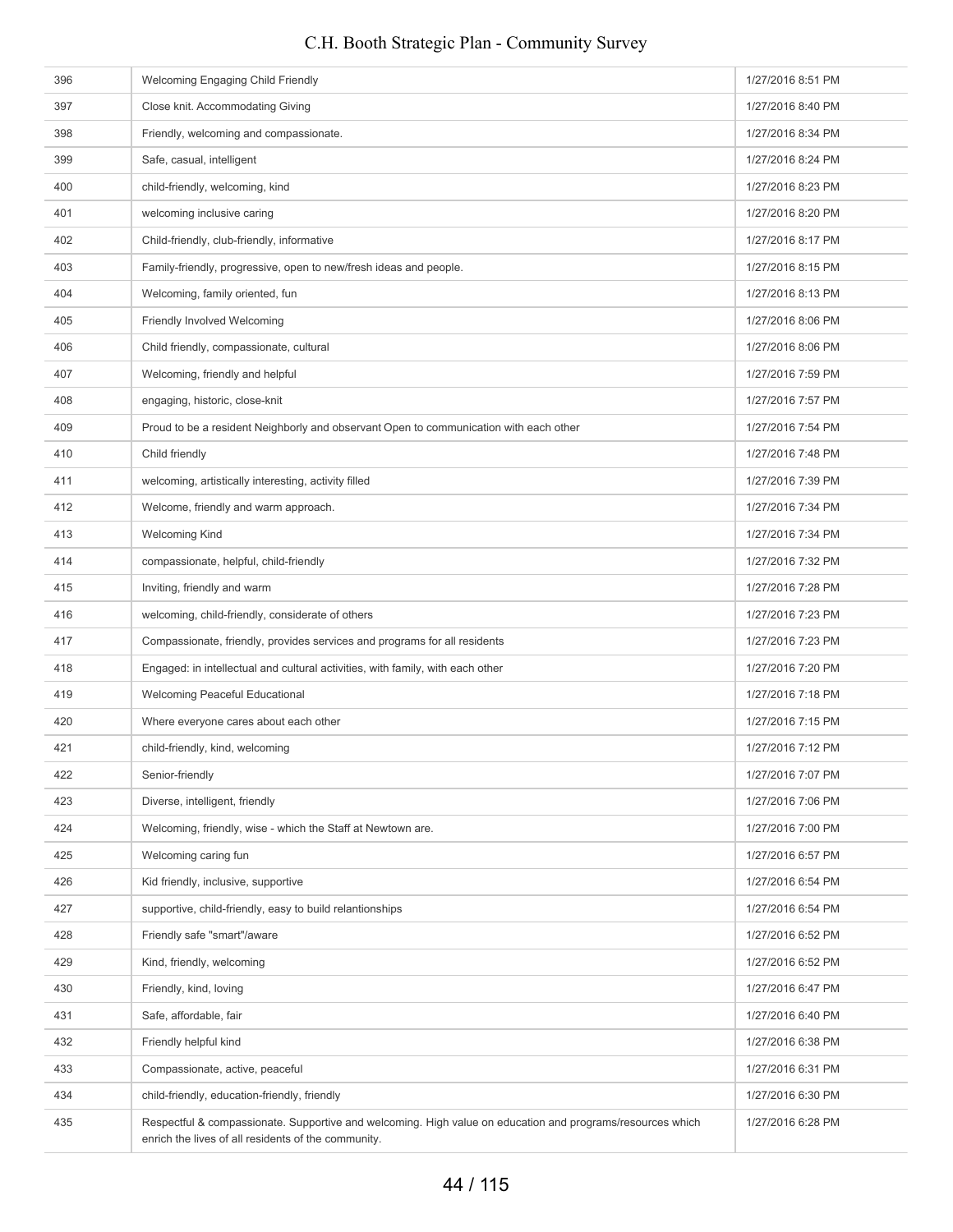| 436 | Kindness, welcoming, and open                                                                                                                                                                                                           | 1/27/2016 6:27 PM |
|-----|-----------------------------------------------------------------------------------------------------------------------------------------------------------------------------------------------------------------------------------------|-------------------|
| 437 | 1. Respectful (of all ages, ethnic backgrounds, religions, races etc) 2. Kind 3. Thoughtful (in the sense of being able to<br>look at things reasonably, hearing out the other side, thinking about the needs of everyone, open minded) | 1/27/2016 6:21 PM |
| 438 | welcoming, inclusive                                                                                                                                                                                                                    | 1/27/2016 6:19 PM |
| 439 | Programs for children                                                                                                                                                                                                                   | 1/27/2016 6:17 PM |
| 440 | Interested in learning, committed to the arts, and curious about the world around us.                                                                                                                                                   | 1/27/2016 6:16 PM |
| 441 | Safe, Friendly Welcoming                                                                                                                                                                                                                | 1/27/2016 6:14 PM |
| 442 | Supportive of community members and their various needs                                                                                                                                                                                 | 1/27/2016 6:09 PM |
| 443 | Compassionate Child-Friendly Safe                                                                                                                                                                                                       | 1/27/2016 6:09 PM |
| 444 | Friendly, safe, caring. I like the history of Newtown and appreciate the ways it is preserved. I also like the traditions<br>here like the Labor Day parade.                                                                            | 1/27/2016 6:08 PM |
| 445 | Welcoming, kind, intellectually curious                                                                                                                                                                                                 | 1/27/2016 6:01 PM |
| 446 | compassionate, open, welcoming                                                                                                                                                                                                          | 1/27/2016 6:01 PM |
| 447 | Welcoming Loving Informed                                                                                                                                                                                                               | 1/27/2016 5:57 PM |
| 448 | welcoming, progressive, happy                                                                                                                                                                                                           | 1/27/2016 5:53 PM |
| 449 | Educated. Active/Involved. Kind.                                                                                                                                                                                                        | 1/27/2016 5:53 PM |
| 450 | Open. Welcome. Well-stocked                                                                                                                                                                                                             | 1/27/2016 5:52 PM |
| 451 | Academically strong, friendly, fun                                                                                                                                                                                                      | 1/27/2016 5:50 PM |
| 452 | <b>Active Clean Culture</b>                                                                                                                                                                                                             | 1/27/2016 5:49 PM |
| 453 | supportive, friendly, kind                                                                                                                                                                                                              | 1/27/2016 5:48 PM |
| 454 | sense of community, helpful, friendly                                                                                                                                                                                                   | 1/27/2016 5:45 PM |
| 455 | Family oriented and community building                                                                                                                                                                                                  | 1/27/2016 5:45 PM |
| 456 | Family friendly, safe, social                                                                                                                                                                                                           | 1/27/2016 5:43 PM |
| 457 | child-friendly welcoming open                                                                                                                                                                                                           | 1/27/2016 5:43 PM |
| 458 | warm, friendly, caring                                                                                                                                                                                                                  | 1/27/2016 5:42 PM |
| 459 | comfortable, friendly, welcoming                                                                                                                                                                                                        | 1/27/2016 5:41 PM |
| 460 | welcoming warm diverse                                                                                                                                                                                                                  | 1/27/2016 5:40 PM |
| 461 | I think the four words above are pretty good                                                                                                                                                                                            | 1/27/2016 5:38 PM |
| 462 | Sensitive Pro active                                                                                                                                                                                                                    | 1/27/2016 5:36 PM |
| 463 | people-friendly open less political                                                                                                                                                                                                     | 1/27/2016 5:34 PM |
| 464 | Newtown, as it is, is one of the best communitis I have lived in, and I have lived in many places. Perhaps a few more<br>arts and literary programs                                                                                     | 1/27/2016 5:34 PM |
| 465 | Child-friendly, nurturing, welcoming                                                                                                                                                                                                    | 1/27/2016 5:33 PM |
| 466 | Family-oriented Progressive (technologically and philosophically) Convenient                                                                                                                                                            | 1/27/2016 5:33 PM |
| 467 | safe, welcoming, educated                                                                                                                                                                                                               | 1/27/2016 5:29 PM |
| 468 | Compassionate, open, welcoming                                                                                                                                                                                                          | 1/27/2016 5:29 PM |
| 469 | warm, welcoming, neighborly                                                                                                                                                                                                             | 1/27/2016 5:28 PM |
| 470 | Thriving economically, child-friendly, welcoming.                                                                                                                                                                                       | 1/27/2016 5:28 PM |
| 471 | Liberal, Creative, Open-minded.                                                                                                                                                                                                         | 1/27/2016 5:27 PM |
| 472 | Family/child friendly Tolerance for all types of families & children in the areas considered to be special needs<br>Welcoming                                                                                                           | 1/27/2016 5:26 PM |
| 473 | I like that there are multiple activities for people to do, the restaurants and the walking paths at FFH                                                                                                                                | 1/27/2016 5:26 PM |
|     |                                                                                                                                                                                                                                         |                   |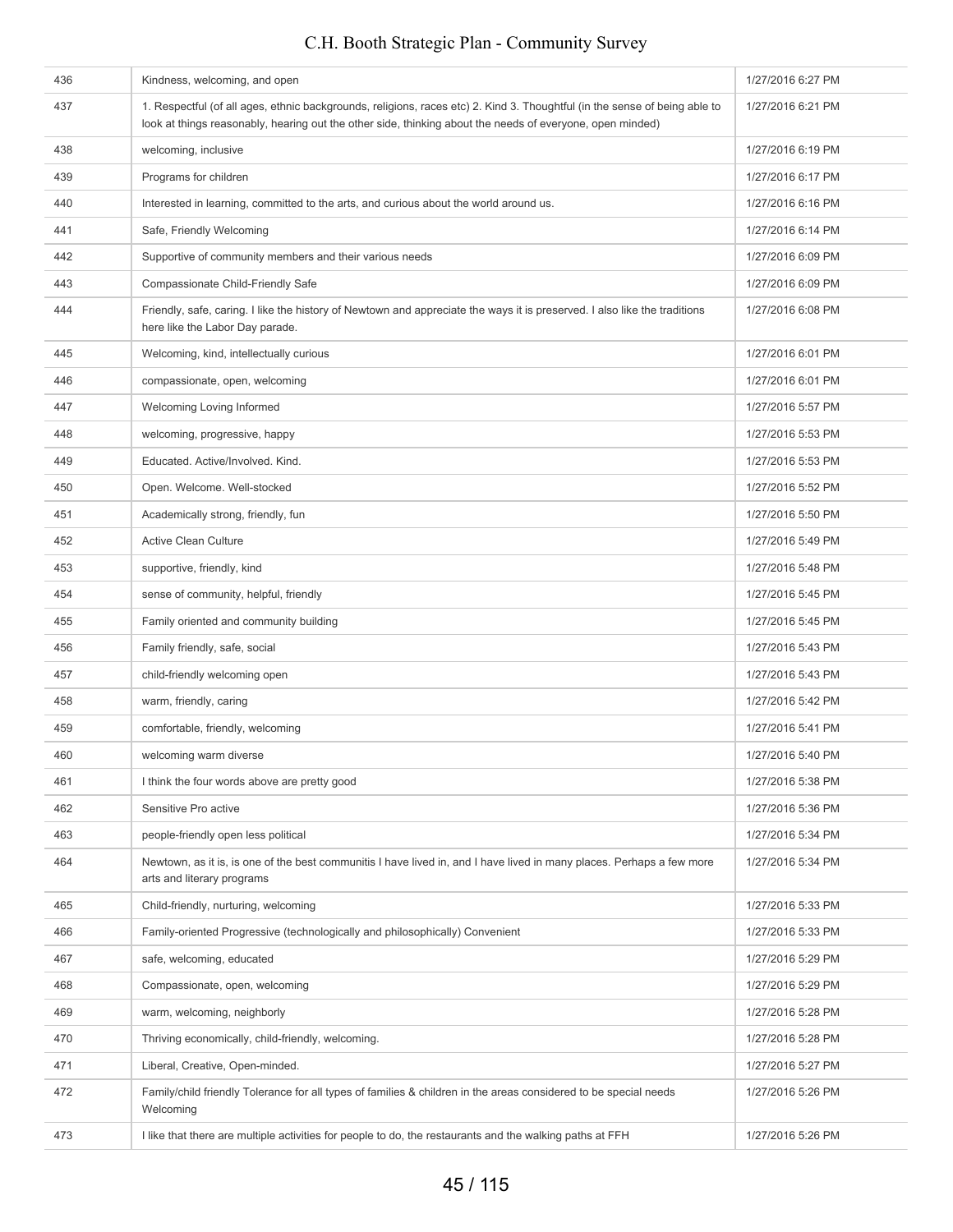| 474 | child friendly senior citizen friendly affordable                                                                                                                                                | 1/27/2016 5:24 PM |
|-----|--------------------------------------------------------------------------------------------------------------------------------------------------------------------------------------------------|-------------------|
| 475 | Senior friendly as well as child friendly! More & more are seniors with limited space and programs.                                                                                              | 1/27/2016 5:21 PM |
| 476 | Kind, open, educated                                                                                                                                                                             | 1/27/2016 5:21 PM |
| 477 | Child-friendly, helpful, caring                                                                                                                                                                  | 1/27/2016 5:20 PM |
| 478 | Welcoming, friendly, open                                                                                                                                                                        | 1/27/2016 5:18 PM |
| 479 | child friendly, welcoming, education oriented                                                                                                                                                    | 1/27/2016 5:17 PM |
| 480 | Safe Friendly Enviting Hometown                                                                                                                                                                  | 1/27/2016 5:15 PM |
| 481 | welcoming, supportive, compassionate                                                                                                                                                             | 1/27/2016 5:14 PM |
| 482 | Modern, effective long range planning, commercial development                                                                                                                                    | 1/27/2016 5:13 PM |
| 483 | Child friendly, friendly, welcoming                                                                                                                                                              | 1/27/2016 5:11 PM |
| 484 | open, welcoming, warm                                                                                                                                                                            | 1/27/2016 5:11 PM |
| 485 | senior friendly, open, liberal                                                                                                                                                                   | 1/27/2016 4:58 PM |
| 486 | Limited housing. fewer apartments and condos. lower taxces                                                                                                                                       | 1/27/2016 4:56 PM |
| 487 | Friendly - creative                                                                                                                                                                              | 1/27/2016 4:50 PM |
| 488 | Welcoming to everyone                                                                                                                                                                            | 1/27/2016 4:44 PM |
| 489 | welcoming, caring, safe                                                                                                                                                                          | 1/27/2016 4:44 PM |
| 490 | Safe, open-minded, inclusive.                                                                                                                                                                    | 1/27/2016 4:41 PM |
| 491 | compassionate, caring, charitable, tolerant                                                                                                                                                      | 1/27/2016 4:40 PM |
| 492 | Welcoming Better traffic control More activities for residents                                                                                                                                   | 1/27/2016 4:40 PM |
| 493 | socially progressive, technology leader, kind                                                                                                                                                    | 1/27/2016 4:39 PM |
| 494 | Friendly. Child-friendly. Senior-friendly.                                                                                                                                                       | 1/27/2016 4:38 PM |
| 495 | Educated, welcoming, tolerant                                                                                                                                                                    | 1/27/2016 4:36 PM |
| 496 | engaged creative kind                                                                                                                                                                            | 1/27/2016 4:29 PM |
| 497 | An ethnically and politically diverse community. A community that is sensitive to the economic, educational, social and<br>cultural concerns of all its citizens, including its senior citizens. | 1/27/2016 4:27 PM |
| 498 | Safe, emphasis on education                                                                                                                                                                      | 1/27/2016 4:25 PM |
| 499 | Peaceful, kind and collaborative                                                                                                                                                                 | 1/27/2016 4:23 PM |
| 500 | open-minded, supportive, integrated                                                                                                                                                              | 1/27/2016 4:20 PM |
| 501 | Kind, friendly and respectful.                                                                                                                                                                   | 1/27/2016 4:15 PM |
| 502 | Friendly, people who reach out to others, resources available to all who are in need                                                                                                             | 1/27/2016 4:12 PM |
| 503 | Friendly - welcoming - safe                                                                                                                                                                      | 1/27/2016 4:11 PM |
| 504 | Safe, friendly, active.                                                                                                                                                                          | 1/27/2016 4:04 PM |
| 505 | compassionate, child friendly, enriching programs offered for all age groups, supportive of public educational goals                                                                             | 1/27/2016 4:04 PM |
| 506 | harmony, caring, friendly                                                                                                                                                                        | 1/27/2016 3:58 PM |
| 507 | Child-friendly Welcoming Open                                                                                                                                                                    | 1/27/2016 3:58 PM |
| 508 | Open, caring, helpful                                                                                                                                                                            | 1/27/2016 3:54 PM |
| 509 | Welcoming, diverse                                                                                                                                                                               | 1/27/2016 3:50 PM |
| 510 | Friendly, caring, open                                                                                                                                                                           | 1/27/2016 3:43 PM |
| 511 | Child friendly, kind, compassionate                                                                                                                                                              | 1/27/2016 3:39 PM |
| 512 | maintained health focussed compassionate                                                                                                                                                         | 1/27/2016 3:35 PM |
| 513 | elder-friendly, low taxes, retail convenient                                                                                                                                                     | 1/27/2016 3:28 PM |
|     |                                                                                                                                                                                                  |                   |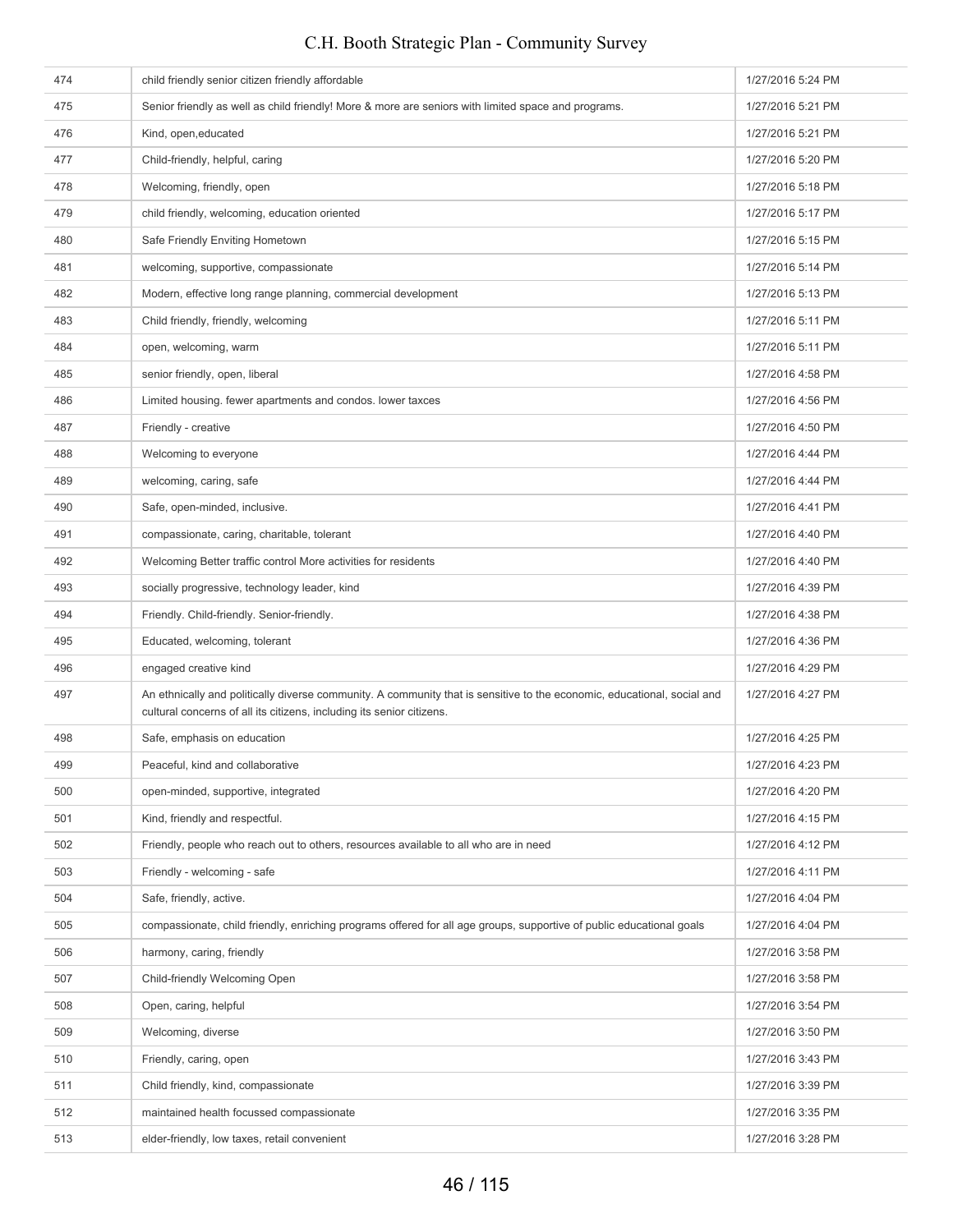| 514 | Intellectual, creative, social                                               | 1/27/2016 3:27 PM |
|-----|------------------------------------------------------------------------------|-------------------|
| 515 | Child-friendly, caring, welcoming                                            | 1/27/2016 3:27 PM |
| 516 | Friendly, open, understanding                                                | 1/27/2016 3:26 PM |
| 517 | Friendly, family oriented, safe                                              | 1/27/2016 3:25 PM |
| 518 | Less costly, more respectful and willing to preserve the history of the town | 1/27/2016 3:18 PM |
| 519 | Open and compassionate                                                       | 1/27/2016 3:14 PM |
| 520 | Friendly, supportive, non judgemental                                        | 1/27/2016 3:08 PM |
| 521 | Friendly, Active, Together                                                   | 1/27/2016 3:03 PM |
| 522 | Welcoming to new residents, respectful of others, kind                       | 1/27/2016 3:01 PM |
| 523 | welcoming, child-friendly                                                    | 1/27/2016 2:57 PM |
| 524 | Welcoming, safe, happy                                                       | 1/27/2016 2:55 PM |
| 525 | compassionate, open, child-friendly, welcoming                               | 1/27/2016 2:55 PM |
| 526 | welcoming                                                                    | 1/27/2016 2:54 PM |
| 527 | Child-friendly, Kind, Welcoming                                              | 1/27/2016 2:52 PM |
| 528 | Educated, compassionate, welcoming, diverse, tolerant.                       | 1/27/2016 2:50 PM |
|     |                                                                              |                   |

# **Q12 Why is that important to you?**

**Answered: 467 Skipped: 394**

| #              | <b>Responses</b>                                                                                                                                                                                                                                                                                                                                                                       | Date               |
|----------------|----------------------------------------------------------------------------------------------------------------------------------------------------------------------------------------------------------------------------------------------------------------------------------------------------------------------------------------------------------------------------------------|--------------------|
| -1             | facility for teaching youngsters                                                                                                                                                                                                                                                                                                                                                       | 2/16/2016 11:28 AM |
| 2              | We all want to belong and feel accepted                                                                                                                                                                                                                                                                                                                                                | 2/16/2016 11:23 AM |
| 3              | I have children and want them to be a part of a place with a strong sense of community where they feel comfortable to<br>grow and learn and play, and thoughtful innovation will help our town meet our evolving and growing needs in new and<br>exciting ways and encourage entrepreneurship.                                                                                         | 2/16/2016 11:09 AM |
| $\overline{4}$ | gives the town a community warm feel                                                                                                                                                                                                                                                                                                                                                   | 2/16/2016 11:05 AM |
| 5              | so people can connect with each other                                                                                                                                                                                                                                                                                                                                                  | 2/16/2016 10:59 AM |
| 6              | Because Newtown has become a wealthy town. Taxes are extraordinary, and all of those who are not financially<br>secure, are not able to continue residing here whether they have contributed to the community with their time and<br>talents or not. I love Newtown, born and raised, however, I will be forced to move because Newtown is not affordable<br>to lower income families. | 2/16/2016 10:54 AM |
| $\overline{7}$ | It would be a better community to live in if we all practiced these.                                                                                                                                                                                                                                                                                                                   | 2/16/2016 10:46 AM |
| 8              | As a Newtown teacher I think above all it is important to teach children to be kind to one another. Adults need to model<br>this behavior.                                                                                                                                                                                                                                             | 2/16/2016 9:31 AM  |
| 9              | They make the community that much better to live in for me                                                                                                                                                                                                                                                                                                                             | 2/16/2016 8:12 AM  |
| 10             | A caring community is generally knowable about the needs of others.                                                                                                                                                                                                                                                                                                                    | 2/15/2016 9:47 PM  |
| 11             | Because I feel like I "belong"                                                                                                                                                                                                                                                                                                                                                         | 2/15/2016 8:06 PM  |
| 12             | I believe the closer we are to each other the stronger we are and the better we treat each other.                                                                                                                                                                                                                                                                                      | 2/15/2016 11:13 AM |
| 13             | We have two small children. It's important to instill the love of ready and library at a young age.                                                                                                                                                                                                                                                                                    | 2/15/2016 8:08 AM  |
| 14             | That's how I want to live                                                                                                                                                                                                                                                                                                                                                              | 2/14/2016 4:04 PM  |
| 15             | Without these things life here would be horrible                                                                                                                                                                                                                                                                                                                                       | 2/14/2016 2:11 PM  |
| 16             | This is important to me because there are not enough happy people in this world, and it is so important have a happy,<br>loving, and peaceful place for everyone to go to, so they be happy after a long day.                                                                                                                                                                          | 2/14/2016 1:06 PM  |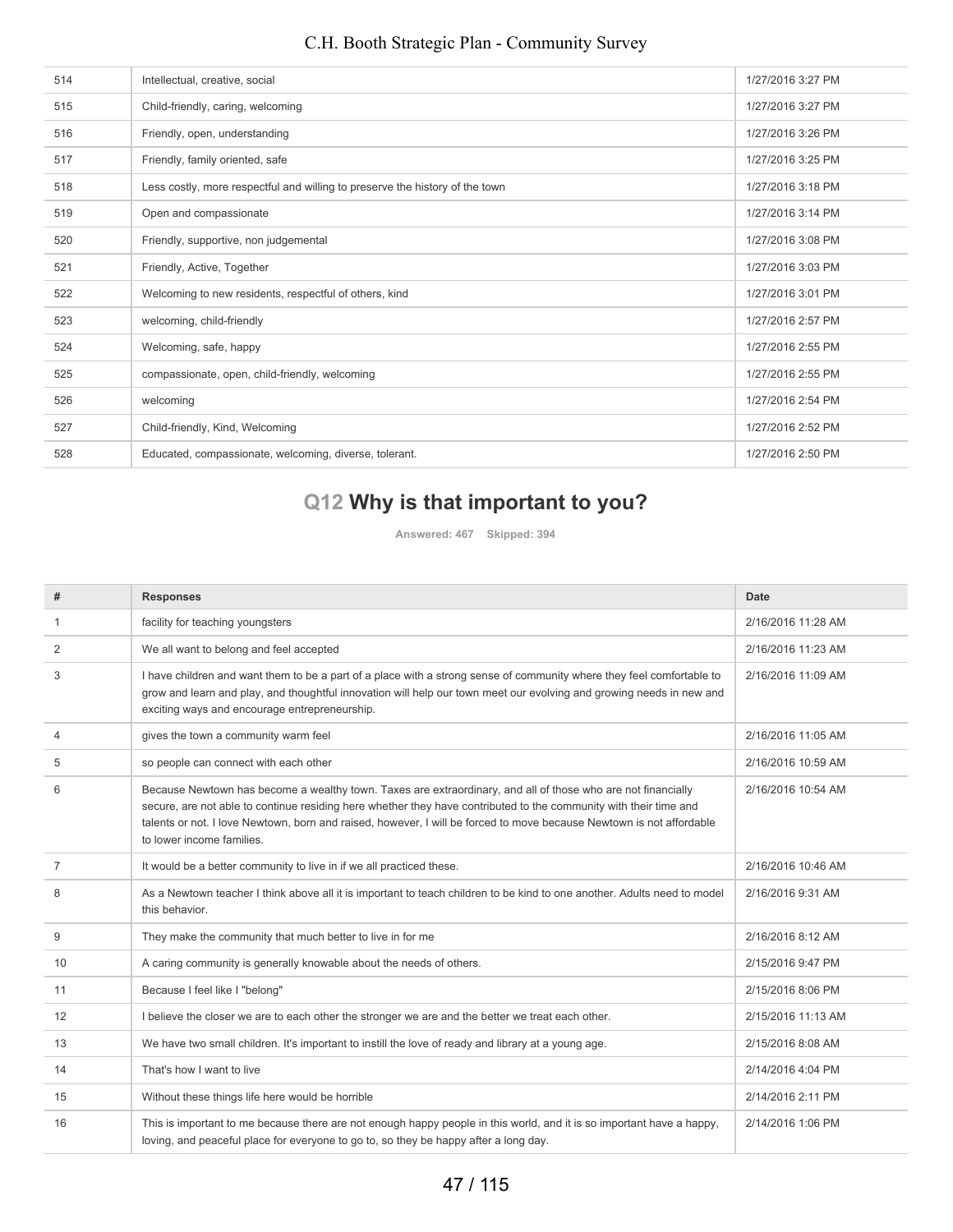| 17 | Retired teacher                                                                                                                                                                                                                                                           | 2/14/2016 11:19 AM |
|----|---------------------------------------------------------------------------------------------------------------------------------------------------------------------------------------------------------------------------------------------------------------------------|--------------------|
| 18 | Family, friends, doing things in Newtown                                                                                                                                                                                                                                  | 2/13/2016 7:28 PM  |
| 19 | I think our community has moved away from traditional values and is becoming an all about me entitled style<br>community. Similar to many others I don't want affluenza striking our community                                                                            | 2/13/2016 4:44 PM  |
| 20 | Because it is - seriously? What kind of question is this?                                                                                                                                                                                                                 | 2/13/2016 2:46 PM  |
| 21 | We have a large community, both in geography and population, with families that fall across the entire range of the<br>socioeconomic spectrum. I think wanting to feel safe is self-explanatory in this community.                                                        | 2/13/2016 11:26 AM |
| 22 | It is important to us to be part of a community that is open-minded, welcoming and compassionate, interested in new<br>ideas and intellectual growth and realizes that not everyone has kids, so while the children in our community are<br>important the adults are too! | 2/13/2016 10:54 AM |
| 23 | I would ideally like to live in a community that would enable me to learn and exchange ideas on a variety of topics with<br>a variety of people, from all walks of life who are culturally, financially and ethnically diverse.                                           | 2/13/2016 10:20 AM |
| 24 | I don't go places that aren't friendly & warm                                                                                                                                                                                                                             | 2/13/2016 10:04 AM |
| 25 | It makes life more meaningful                                                                                                                                                                                                                                             | 2/12/2016 8:09 PM  |
| 26 | Great place to raise well-rounded children                                                                                                                                                                                                                                | 2/12/2016 2:57 PM  |
| 27 | <b>GOOD TECHNICAL SOURCE</b>                                                                                                                                                                                                                                              | 2/12/2016 11:23 AM |
| 28 | It is important because it allows people to develop themselves and to help others see their own potential. This leads to<br>a community that embraces each other in a positive way                                                                                        | 2/12/2016 11:07 AM |
| 29 | We pay high taxes for services that childless adults will never benefit from.                                                                                                                                                                                             | 2/12/2016 10:58 AM |
| 30 | All our residents deserve respect and this includes acknowledging and meeting the needs of all.                                                                                                                                                                           | 2/12/2016 10:13 AM |
| 31 | I feel as a creative person, like a bit of an outsider in Newtown.And I feel the youth need more spaces to hang out<br>together.                                                                                                                                          | 2/12/2016 9:39 AM  |
| 32 | There are many other traits I'd include but a general culture of respect for everyone is the underlying premise.                                                                                                                                                          | 2/12/2016 8:32 AM  |
| 33 | Raising children, it's important that they feel affirmed and have support (education, mentoring, etc.)                                                                                                                                                                    | 2/11/2016 11:06 PM |
| 34 | I like to feel I belong and be a part of something good.                                                                                                                                                                                                                  | 2/11/2016 11:03 PM |
| 35 | Raising a family                                                                                                                                                                                                                                                          | 2/11/2016 9:30 PM  |
| 36 | I have no family in the area so I'd like to be around friendly and welcoming people. I have children.                                                                                                                                                                     | 2/11/2016 9:13 PM  |
| 37 | being able to learn new things. feeling part of the community.                                                                                                                                                                                                            | 2/11/2016 9:01 PM  |
| 38 | Values I hold dear.                                                                                                                                                                                                                                                       | 2/11/2016 8:42 PM  |
| 39 | The community would be an extension of my home.                                                                                                                                                                                                                           | 2/11/2016 6:06 PM  |
| 40 | It gives a sense of community and worth                                                                                                                                                                                                                                   | 2/11/2016 4:50 PM  |
| 41 | Newtown's small town character drew people to live here. As the town increases in population, we should not lose our<br>small town appeal                                                                                                                                 | 2/11/2016 4:03 PM  |
| 42 | No need to explainseems self evident.                                                                                                                                                                                                                                     | 2/11/2016 3:38 PM  |
| 43 | It is so important to feel welcome in a community.                                                                                                                                                                                                                        | 2/11/2016 3:38 PM  |
| 44 | Place to get away from chaos                                                                                                                                                                                                                                              | 2/11/2016 3:29 PM  |
| 45 | To include art and all cultural events will enrich the life of Newtown. Open space Will allow Newtown to remain a lovely<br>New England community.                                                                                                                        | 2/11/2016 2:22 PM  |
| 46 | To me these are the qualities that make a community special.                                                                                                                                                                                                              | 2/11/2016 1:04 PM  |
| 47 | We need civic involvement to truly make a community, education to prepare children and all others for the future, and<br>tolerance to appreciate diversity and avoid narrow minded ideology.                                                                              | 2/11/2016 12:39 PM |
| 48 | I like to be involved and want my community to be an extension of who I am/who I want to be and want to be<br>surrounded by.                                                                                                                                              | 2/11/2016 12:32 PM |
| 49 | That is Newtown                                                                                                                                                                                                                                                           | 2/11/2016 12:24 PM |
| 50 | Close to family and friends                                                                                                                                                                                                                                               | 2/11/2016 12:22 PM |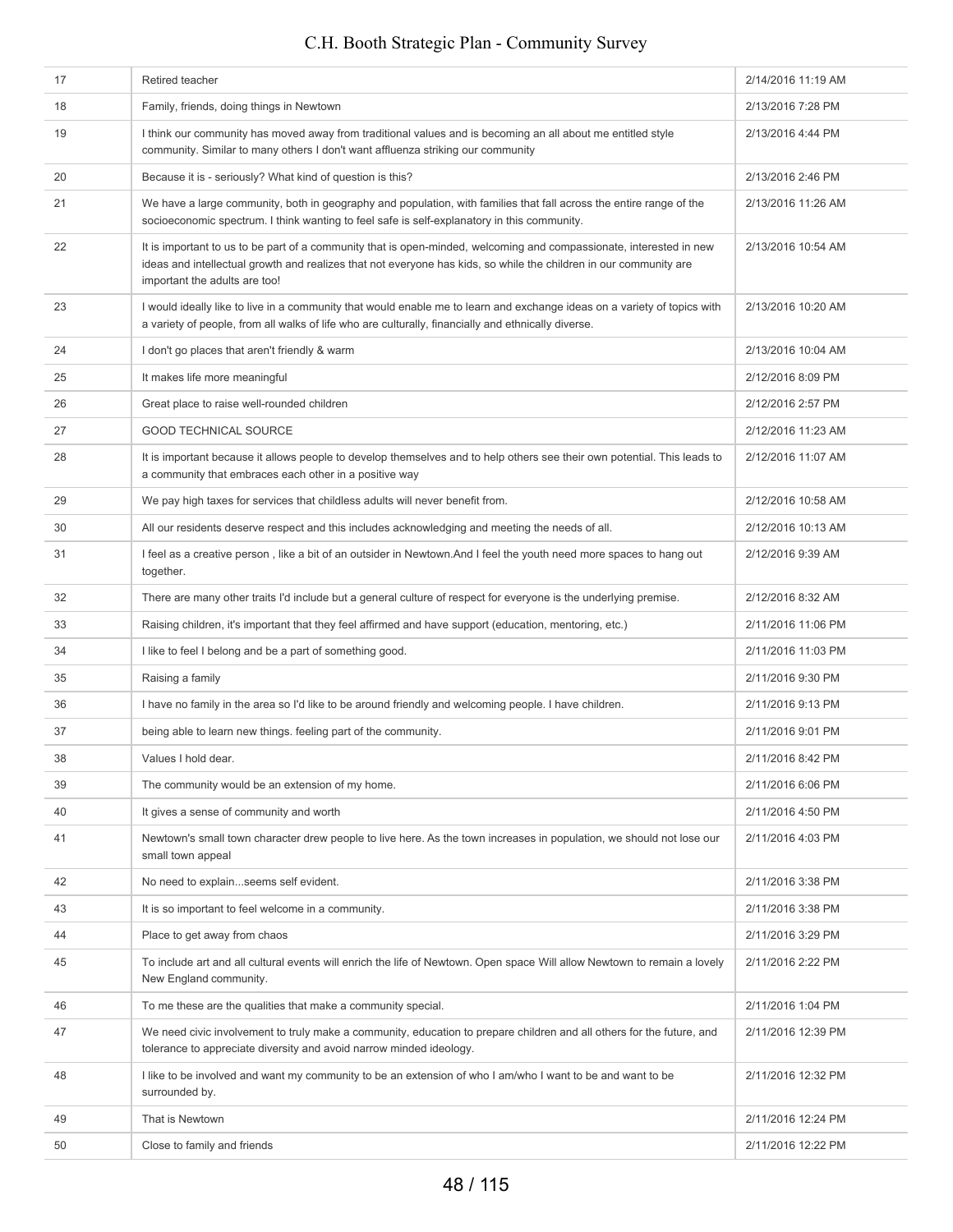| 51 | It seems to me that everyone who lives in Newtown is friendly and happy to meet new friends and neighbors.                                                                                                                                                                                                                                                           | 2/11/2016 12:01 PM |
|----|----------------------------------------------------------------------------------------------------------------------------------------------------------------------------------------------------------------------------------------------------------------------------------------------------------------------------------------------------------------------|--------------------|
| 52 | for a sense of acceptance of all points of view                                                                                                                                                                                                                                                                                                                      | 2/11/2016 11:46 AM |
| 53 | Adult interests.                                                                                                                                                                                                                                                                                                                                                     | 2/11/2016 11:33 AM |
| 54 | personal growth                                                                                                                                                                                                                                                                                                                                                      | 2/11/2016 11:26 AM |
| 55 | Community connection                                                                                                                                                                                                                                                                                                                                                 | 2/11/2016 11:13 AM |
| 56 | Friendly because a community should make people feel included or welcome. Diverse because we can all learn and<br>grow from different perspectives. nonjudgmental because there is way too much criticism and taking of sides in<br>today's society and social media.                                                                                                | 2/11/2016 10:54 AM |
| 57 | Because the library is compassionate, open, child-friendly, adult friendly and welcoming I always look forward to<br>going. And leave very content and happy.                                                                                                                                                                                                        | 2/11/2016 10:40 AM |
| 58 | I feel Newtown is very family oriented, and compassionate. However, I believe we could do a better job at helping<br>everyone in thecommuntiy feel more connected. How do we do this by being more empathic and civic minded.                                                                                                                                        | 2/11/2016 10:34 AM |
| 59 | It's important because the world can be a cold and un-friendly place.                                                                                                                                                                                                                                                                                                | 2/11/2016 10:06 AM |
| 60 | Feels welcoming                                                                                                                                                                                                                                                                                                                                                      | 2/11/2016 10:01 AM |
| 61 | Because Love wins!                                                                                                                                                                                                                                                                                                                                                   | 2/11/2016 9:42 AM  |
| 62 | For a community and its members to grow, inspire and be inspired, it must have a sense of compassion and<br>togetherness. Engagement in the arts tends to foster that.                                                                                                                                                                                               | 2/11/2016 9:39 AM  |
| 63 | Caring, because of the way the community pulled together after Sandy Hook Friendly, because that should be the<br>benefit of living in a small town Open-minded, because people don't learn and change if they aren't open to new<br>information                                                                                                                     | 2/11/2016 9:22 AM  |
| 64 | networking and making connections make for a good quality of life                                                                                                                                                                                                                                                                                                    | 2/11/2016 9:21 AM  |
| 65 | It is a pleasure to live in a town where people smile and say hello. There is an unwritten rule that most of us live by and<br>that is to take care of one another.                                                                                                                                                                                                  | 2/11/2016 9:19 AM  |
| 66 | Community is extremely important. It is what makes living somewhere worthwhile. The culture in town is at a cross<br>roads and I truly hope we maintain the small town feel, blue collar values that were here long before our subdivisions<br>and suv's came to town. That is what drew us here 10 years ago and I remember how welcomed we were by the<br>"lifers" | 2/11/2016 9:14 AM  |
| 67 | love just getting a book                                                                                                                                                                                                                                                                                                                                             | 2/11/2016 9:13 AM  |
| 68 | We need to all work together to make the best community possible                                                                                                                                                                                                                                                                                                     | 2/10/2016 12:32 PM |
| 69 | We need more compassion and caring in our world and one way to start is key components of the community. CH<br>Booth being one.                                                                                                                                                                                                                                      | 2/10/2016 12:26 PM |
| 70 | all people, lifestyles and points of view should be accepted and embraced and my community should reflect those<br>values                                                                                                                                                                                                                                            | 2/10/2016 11:54 AM |
| 71 | They all to to Dunkin donuts plaza they need another place to go to where they can server food and hang out ride<br>there boards in peace                                                                                                                                                                                                                            | 2/9/2016 10:53 PM  |
| 72 | To feel comfortable                                                                                                                                                                                                                                                                                                                                                  | 2/9/2016 10:22 PM  |
| 73 | I want my children to grow up in a warm friendly and happy environment                                                                                                                                                                                                                                                                                               | 2/9/2016 2:52 PM   |
| 74 | Feeling welcomed and having things to do within the community                                                                                                                                                                                                                                                                                                        | 2/9/2016 11:52 AM  |
| 75 | More positivity, less negativity                                                                                                                                                                                                                                                                                                                                     | 2/9/2016 11:13 AM  |
| 76 | I have lived here for over 40 years and am now a senior citizen. Newtown appears to be leaning toward and listening<br>to only the younger members of the town.                                                                                                                                                                                                      | 2/9/2016 8:53 AM   |
| 77 | These are the most important qualities of humanity. We should exemplify them.                                                                                                                                                                                                                                                                                        | 2/8/2016 11:00 PM  |
| 78 | Escapism                                                                                                                                                                                                                                                                                                                                                             | 2/8/2016 6:32 PM   |
| 79 | A vibrant, cultural and welcoming town makes for a better place to live, work and raise a family. This will also help to<br>attract weekend home ownership from local cities.                                                                                                                                                                                        | 2/8/2016 5:46 PM   |
| 80 | When you have a family, the library is very resourceful and helpful for educational growth.                                                                                                                                                                                                                                                                          | 2/8/2016 3:58 PM   |
| 81 | It's important to me because it is how I want my children to be.                                                                                                                                                                                                                                                                                                     | 2/8/2016 1:58 PM   |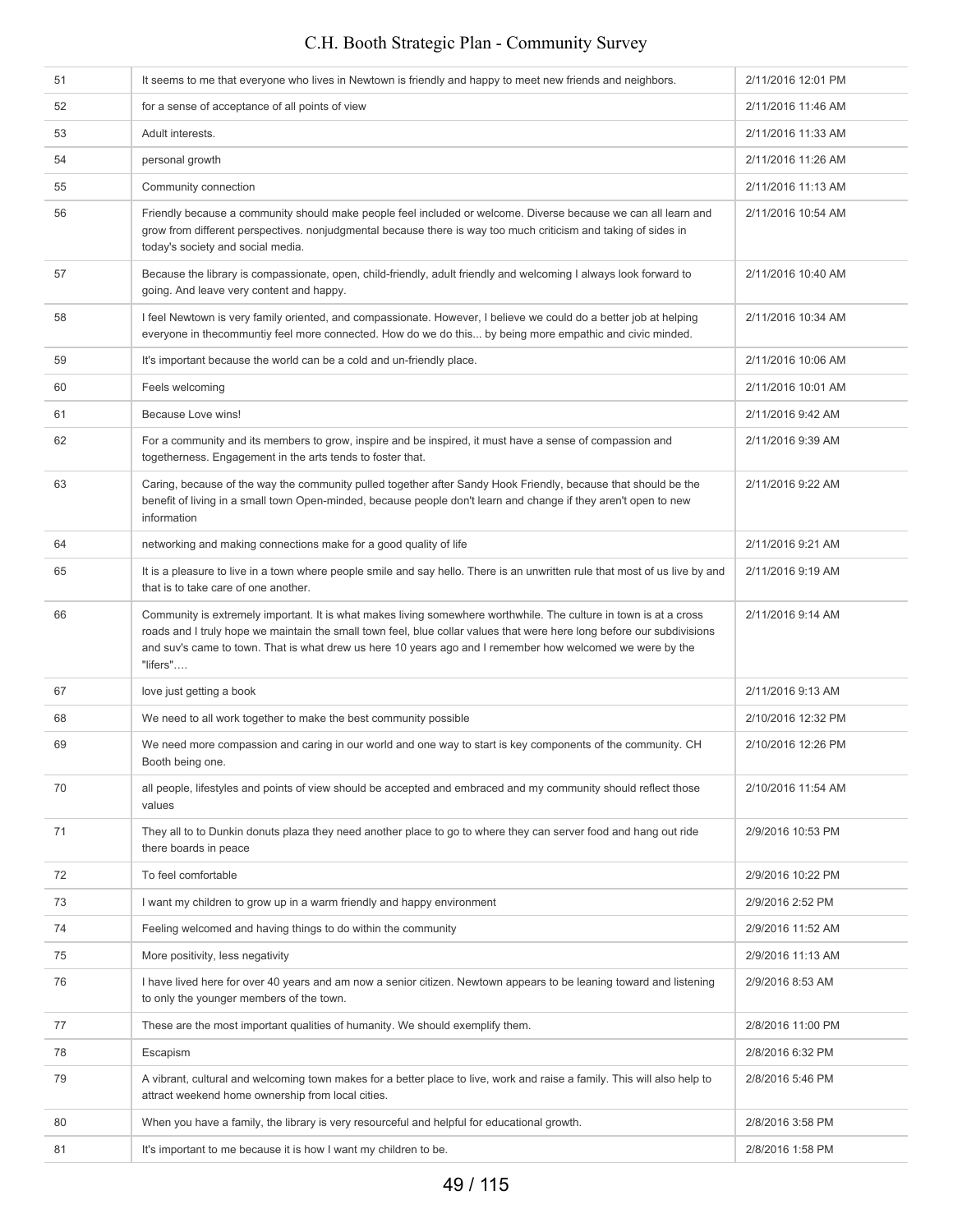| 82  | Because I believe that to be the definition of community - a group of people that support one another in kindness<br>seeking to change each other for the better.                                                                                                                                | 2/8/2016 1:49 PM  |
|-----|--------------------------------------------------------------------------------------------------------------------------------------------------------------------------------------------------------------------------------------------------------------------------------------------------|-------------------|
| 83  | the town i live in is a reflection of my own values and i would like to be a part of a community that takes a thoughtful<br>approach to everything it does in an effort to make the world a better place                                                                                         | 2/8/2016 1:23 PM  |
| 84  | I value a community where there is balance and appreciation of forward thinking discussion and easy access to<br>valuable community assets (such as the library)                                                                                                                                 | 2/8/2016 1:17 PM  |
| 85  | Although retired, I still like to meet new people and learn new things. I now have the time to read more of what<br>"speaks" to me and I like that the library often has the latest materials.                                                                                                   | 2/8/2016 11:33 AM |
| 86  | I have lived in Sandy Hook for the past 14 years. It has always been a friendly community. I enjoy going to the library,<br>supermarket, locally owned businesses, etc. where the people working there are always so welcoming. "Good<br>morning" or "good afternoon" really does go a long way. | 2/8/2016 10:13 AM |
| 87  | Because I have a child with special needs                                                                                                                                                                                                                                                        | 2/7/2016 10:56 PM |
| 88  | I think of all towns we need to represent the best for all                                                                                                                                                                                                                                       | 2/7/2016 10:20 PM |
| 89  | Acceptance and unity.                                                                                                                                                                                                                                                                            | 2/7/2016 10:08 AM |
| 90  | I am a Senior, Chair of the COA and can adamantly say that the Town of Newtown has been underserving its Seniors<br>for the past 10+ years and both the current and past 2 First Selectman admit it.                                                                                             | 2/6/2016 8:55 PM  |
| 91  | Because I have children and because I feel it is right to be kind to others. I also feel more comfortable in a space in<br>which different viewpoints are welcomes.                                                                                                                              | 2/6/2016 1:46 PM  |
| 92  | Because we have a great town                                                                                                                                                                                                                                                                     | 2/6/2016 1:43 PM  |
| 93  | You want to live in a community that is great for you now, but even better for your children and the generations after<br>them.                                                                                                                                                                  | 2/6/2016 11:35 AM |
| 94  | I enjoy living and participating in an environment that recognizes that people are diversified in preferences and ideals<br>yet can be unified in knowing that we have the same fundamental values and principals                                                                                | 2/6/2016 11:05 AM |
| 95  | I have 3 young children                                                                                                                                                                                                                                                                          | 2/6/2016 8:11 AM  |
| 96  | So my children can have a solid foundation                                                                                                                                                                                                                                                       | 2/6/2016 7:01 AM  |
| 97  | We want a place to raise our children that is based in values of respect, understanding and community                                                                                                                                                                                            | 2/5/2016 6:14 PM  |
| 98  | It's how I try to live my life.                                                                                                                                                                                                                                                                  | 2/5/2016 5:20 PM  |
| 99  | Newtown is alread this kind of community and that's a big reason that we stay here.                                                                                                                                                                                                              | 2/5/2016 4:30 PM  |
| 100 | Community values reflect the values of individuals                                                                                                                                                                                                                                               | 2/5/2016 2:38 PM  |
| 101 | It's important to me to have a community that welcomes everyone to come and learn and participate and events. It<br>brings everyone together and makes the town a better place.                                                                                                                  | 2/5/2016 2:32 PM  |
| 102 | My quality of life is strongly influenced by every part of this definition. Not different                                                                                                                                                                                                        | 2/5/2016 11:40 AM |
| 103 | I like to be part of an active community that offers a variety of events that bring together people of all ages and<br>interests. Having fun in a caring and learning environment is motivating as well.                                                                                         | 2/4/2016 7:03 PM  |
| 104 | Those are the qualities I want to teach my children.                                                                                                                                                                                                                                             | 2/4/2016 5:11 PM  |
| 105 | Friendliness and being open to people is a way to live life. Picturesque is the beauty that surround you. Spiritual gives<br>the town a sense of appreciating a high power beyond ourselves.                                                                                                     | 2/4/2016 4:18 PM  |
| 106 | I'd like to see more gatherings of people to discuss local, national, and global problems and solutions, more skill-<br>building gatherings- knitting, food growing and preservation, etc.                                                                                                       | 2/4/2016 8:36 AM  |
| 107 | Because I want my community to go out and help others, rather than staying holed up in one place, only thinking of<br>themselves.                                                                                                                                                                | 2/4/2016 7:46 AM  |
| 108 | my values                                                                                                                                                                                                                                                                                        | 2/3/2016 10:02 PM |
| 109 | I want my children to learn compassion and kindness, to know their community values and loves them, to encourage<br>them to give back.                                                                                                                                                           | 2/3/2016 9:12 PM  |
| 110 | In order to keep people in town and attract newcomers, we need to grow and thrive, this is importance to the town's<br>vitality.                                                                                                                                                                 | 2/3/2016 8:49 PM  |
| 111 | You want to feel there is a real sense of community in the community you live in.                                                                                                                                                                                                                | 2/3/2016 8:11 PM  |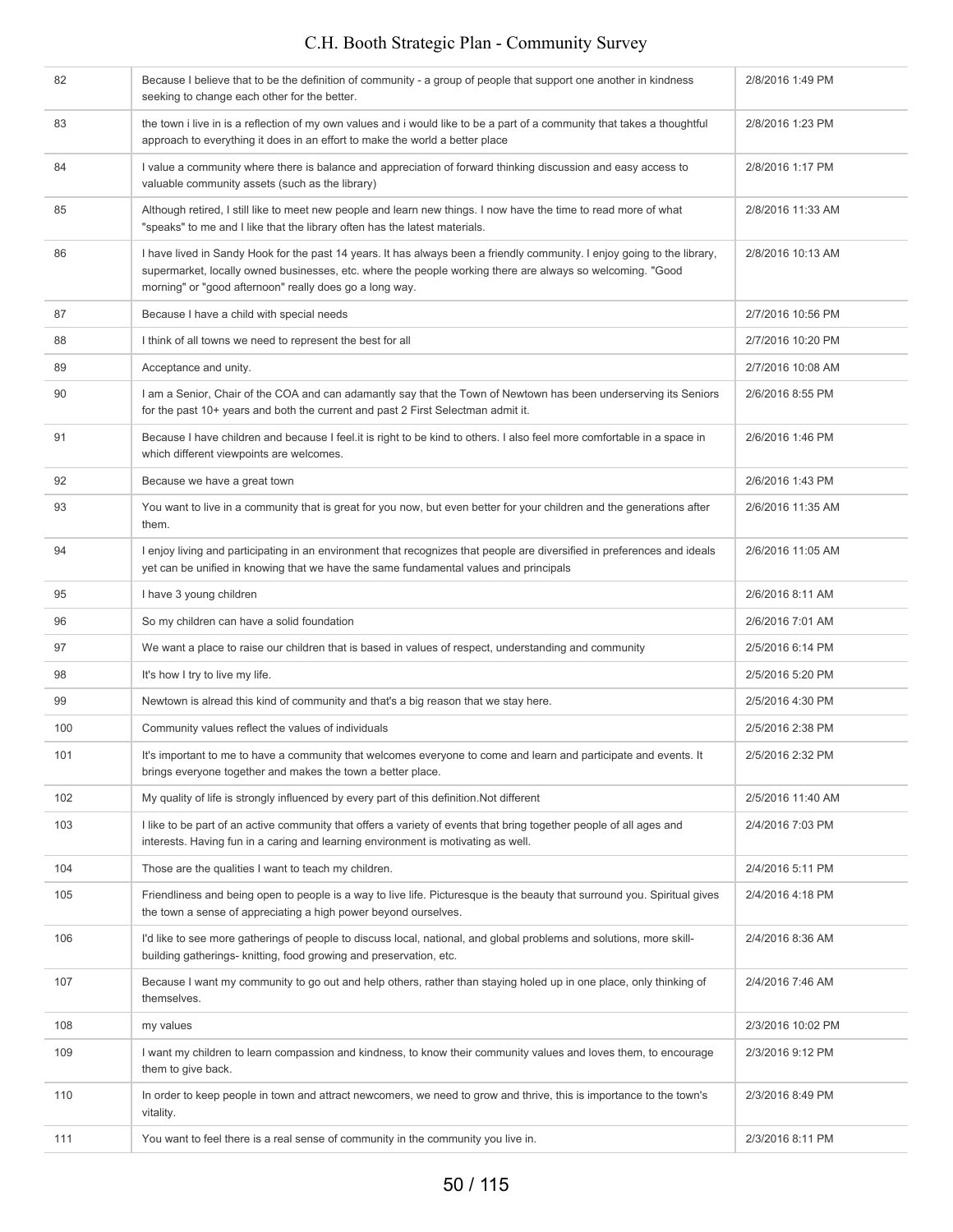| 112 | makes life nicer                                                                                                                                                                                                                                                                                       | 2/3/2016 7:58 PM  |
|-----|--------------------------------------------------------------------------------------------------------------------------------------------------------------------------------------------------------------------------------------------------------------------------------------------------------|-------------------|
| 113 | I love Newtown, and feel that it does many things well. I can see how devoted the library staff is to their library.<br>However, I have never felt that the library (the physical structure itself) lived up to its full potential. It is far too small,<br>and feels horribly out of date and stodgy. | 2/3/2016 5:32 PM  |
| 114 | I have lived here most of my life and enjoy feeling welcome in the library like it is an extension of home. Kind of the<br>"Cheers" where everyone knows you and is happy to see you.                                                                                                                  | 2/3/2016 4:15 PM  |
| 115 | People should always feel welcome in their community.                                                                                                                                                                                                                                                  | 2/3/2016 2:55 PM  |
| 116 | It is always important to challenge our minds and support each other.                                                                                                                                                                                                                                  | 2/3/2016 2:53 PM  |
| 117 | because these qualities are the primary ingredients of a good community                                                                                                                                                                                                                                | 2/3/2016 1:42 PM  |
| 118 | Everyone needs to feel welcome in their community, ours even more so.                                                                                                                                                                                                                                  | 2/3/2016 10:53 AM |
| 119 | Have lived in Europe where that is more the norm, and that allows a more comfortable lifestyle, without the need to<br>use a car for everything.                                                                                                                                                       | 2/3/2016 10:44 AM |
| 120 | It's a better way to live                                                                                                                                                                                                                                                                              | 2/2/2016 6:49 PM  |
| 121 | these mirror my own values                                                                                                                                                                                                                                                                             | 2/2/2016 6:31 PM  |
| 122 | keep things environmentally sustainable and culturally sustainable so it lasts for generations past our own; aware of<br>our impacts on others and the world around us and the need to make this a positive influence; constantly learning can<br>only be a good thing.                                | 2/2/2016 2:11 PM  |
| 123 | treat others as they treat you                                                                                                                                                                                                                                                                         | 2/2/2016 1:57 PM  |
| 124 | Because people have different experiences and opinions based on that. Debating in an open and honest forum either<br>validates my opinions and beliefs or challenges them and causes me to rethink or change.                                                                                          | 2/2/2016 1:46 PM  |
| 125 | There is wasted space and funding for programs. What are we waiting for?                                                                                                                                                                                                                               | 2/2/2016 1:32 PM  |
| 126 | That's the basis of an aware and caring community. It's easy to create a town, much harder to craete a community                                                                                                                                                                                       | 2/2/2016 1:01 PM  |
| 127 | I have children who currently make-up my main usage of the library                                                                                                                                                                                                                                     | 2/2/2016 11:43 AM |
| 128 | to make the town greater than it already is                                                                                                                                                                                                                                                            | 2/2/2016 10:41 AM |
| 129 | Provides a sense of community                                                                                                                                                                                                                                                                          | 2/2/2016 9:13 AM  |
| 130 | A free, friendly, and peaceful society is what Newtown's founders were seeking to establish, and I consider that a good<br>plan.                                                                                                                                                                       | 2/2/2016 7:17 AM  |
| 131 | It is important because I want to raise my children in a good environment.                                                                                                                                                                                                                             | 2/2/2016 6:38 AM  |
| 132 | I think Newtown is changing and we need to keep up with changing times. Growth in tech is a huge industry. Our<br>demographics are shifting. The state economy is not what it was with changes such as major employers leaving so we<br>need to adapt to those in town who may not be as well off      | 2/1/2016 8:59 PM  |
| 133 | Without kindness we suffer as a community. If we don't engage one another we offer nothing. We raised our children<br>here and now our grandchildren!                                                                                                                                                  | 2/1/2016 8:21 PM  |
| 134 | Because it shows what type of town we are.                                                                                                                                                                                                                                                             | 2/1/2016 8:04 PM  |
| 135 | Sense of a close community                                                                                                                                                                                                                                                                             | 2/1/2016 7:24 PM  |
| 136 | So the community feels more like a family.                                                                                                                                                                                                                                                             | 2/1/2016 6:22 PM  |
| 137 | too many people for the area                                                                                                                                                                                                                                                                           | 2/1/2016 6:07 PM  |
| 138 | Brings people together                                                                                                                                                                                                                                                                                 | 2/1/2016 5:44 PM  |
| 139 | Events give you something to plan and socialize around, to meet up with friends and others with similar interests.                                                                                                                                                                                     | 2/1/2016 3:49 PM  |
| 140 | Makes it feel like home.                                                                                                                                                                                                                                                                               | 2/1/2016 3:12 PM  |
| 141 | I love libraries. They provide the community for information and recreation. I want to be proud of my town library.                                                                                                                                                                                    | 2/1/2016 1:53 PM  |
| 142 | I want my children to grow up in a town where people know you and will offer a smile and where they can walk<br>downtown and I don't have to worry about them.                                                                                                                                         | 2/1/2016 1:03 PM  |
| 143 | To give everyone a sense of belonging and to feel good about their community.                                                                                                                                                                                                                          | 2/1/2016 12:40 PM |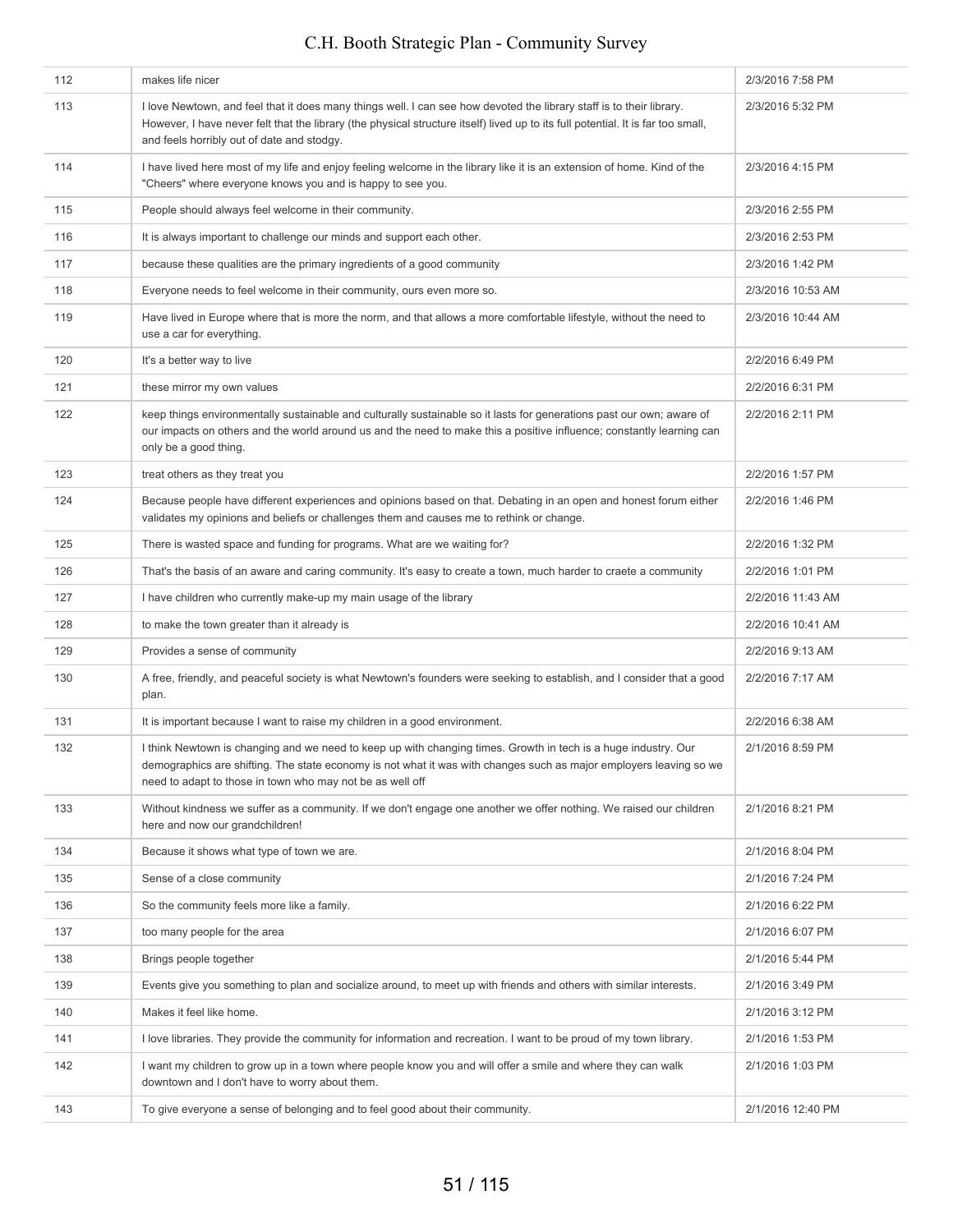| 144 | It's more interesting to talk with educated, intelligent people. Kindness is always something to strive for both personal<br>and as a community. Inclusiveness towards people of many backgrounds, opinions, interests, abilities, etc. Promotes<br>kindness and welcoming for all. | 1/31/2016 8:35 PM  |
|-----|-------------------------------------------------------------------------------------------------------------------------------------------------------------------------------------------------------------------------------------------------------------------------------------|--------------------|
| 145 | The exchange of ideas and different views is so important today.                                                                                                                                                                                                                    | 1/31/2016 5:39 PM  |
| 146 | In our increasingly digital age, more and more people see no need to be involved in community activities                                                                                                                                                                            | 1/31/2016 4:14 PM  |
| 147 | Tax revenue and jobs                                                                                                                                                                                                                                                                | 1/31/2016 3:01 PM  |
| 148 | They are important because where you live is a reflection on what you value.                                                                                                                                                                                                        | 1/31/2016 1:26 PM  |
| 149 | I like that it is part museum. Makes it special. Love the programs the way they have been offered - short, easy, quick -<br>a diversion from everyday. I like the homey feel and the faces I've seen through the years. Change isn't always<br>needed or good.                      | 1/31/2016 12:47 PM |
| 150 | We've had a rough couple years.                                                                                                                                                                                                                                                     | 1/31/2016 9:59 AM  |
| 151 | You should feel at home and comfortable wherever you live.                                                                                                                                                                                                                          | 1/31/2016 9:42 AM  |
| 152 | still a newcomer to the community, but good experience so far                                                                                                                                                                                                                       | 1/31/2016 9:06 AM  |
| 153 | So I can continue to afford to live here                                                                                                                                                                                                                                            | 1/31/2016 7:49 AM  |
| 154 | I have four young children.                                                                                                                                                                                                                                                         | 1/31/2016 7:26 AM  |
| 155 | I want the feeling of belonging where the community is friendly.                                                                                                                                                                                                                    | 1/30/2016 11:27 PM |
| 156 | It is important for my emotional well-being                                                                                                                                                                                                                                         | 1/30/2016 11:10 PM |
| 157 | I'd like it to remain nicer in Newtown                                                                                                                                                                                                                                              | 1/30/2016 10:58 PM |
| 158 | I moved to Newtown in the mid-1980's and it was none of the above.                                                                                                                                                                                                                  | 1/30/2016 8:22 PM  |
| 159 | These are some of the values and the type of atmosphere I was brought up with; it was one of the determining factors<br>in my initial decision to relocate to Newtown.                                                                                                              | 1/30/2016 7:05 PM  |
| 160 | We need to foster a community that encourages each other to grow!                                                                                                                                                                                                                   | 1/30/2016 5:44 PM  |
| 161 | Because it should be to everyone                                                                                                                                                                                                                                                    | 1/30/2016 3:23 PM  |
| 162 | Because I want my family to live in a good place with good people                                                                                                                                                                                                                   | 1/30/2016 2:29 PM  |
| 163 | I value these                                                                                                                                                                                                                                                                       | 1/30/2016 2:25 PM  |
| 164 | those indicate a healthy community.                                                                                                                                                                                                                                                 | 1/30/2016 2:24 PM  |
| 165 | All should feel welcome                                                                                                                                                                                                                                                             | 1/30/2016 1:16 PM  |
| 166 | I was not born or raised in Newtown and only moved here fifteen and a half years ago. It is important to me that my<br>new home be as friendly and welcoming as my hometown.                                                                                                        | 1/30/2016 12:23 PM |
| 167 | Our family is from Sandy Hook and everyday we feel the pain of what our community went thru. It is not getting better.                                                                                                                                                              | 1/30/2016 11:02 AM |
| 168 | I love a small town mentality and I have a stressful job I want Newtown to be my safe and happy place                                                                                                                                                                               | 1/30/2016 8:12 AM  |
| 169 | I believe that is what a good community does for it's patrons and residents.                                                                                                                                                                                                        | 1/30/2016 7:15 AM  |
| 170 | It is important so that all who visit the library feel they belong.                                                                                                                                                                                                                 | 1/30/2016 6:15 AM  |
| 171 | It is part of our community's DNA.                                                                                                                                                                                                                                                  | 1/29/2016 9:01 PM  |
| 172 | Someone saying good morning or smiling when they pass you on the street or see in the grocery store makes you<br>feel part of the community.                                                                                                                                        | 1/29/2016 8:28 PM  |
| 173 | For my family and community to grow the right way. World is changing fast, this town might want to also.                                                                                                                                                                            | 1/29/2016 6:37 PM  |
| 174 | I like the feel of a small community and seeing people that I know when I go out.                                                                                                                                                                                                   | 1/29/2016 6:16 PM  |
| 175 | I want a community I can interact with other people who share values with me. Walkability makes that more likely                                                                                                                                                                    | 1/29/2016 6:13 PM  |
| 176 | Social discourse is increasingly crass--we must combat that                                                                                                                                                                                                                         | 1/29/2016 5:25 PM  |
| 177 | Delivery of books to disabled and elderly. Perhaps by mail.                                                                                                                                                                                                                         | 1/29/2016 5:22 PM  |
| 178 | I have a business and would like to see more meeting held and getting more businesses within the community<br>together. Also would like to have more classes announced -                                                                                                            | 1/29/2016 5:03 PM  |
| 179 | Because it does not always exist                                                                                                                                                                                                                                                    | 1/29/2016 3:51 PM  |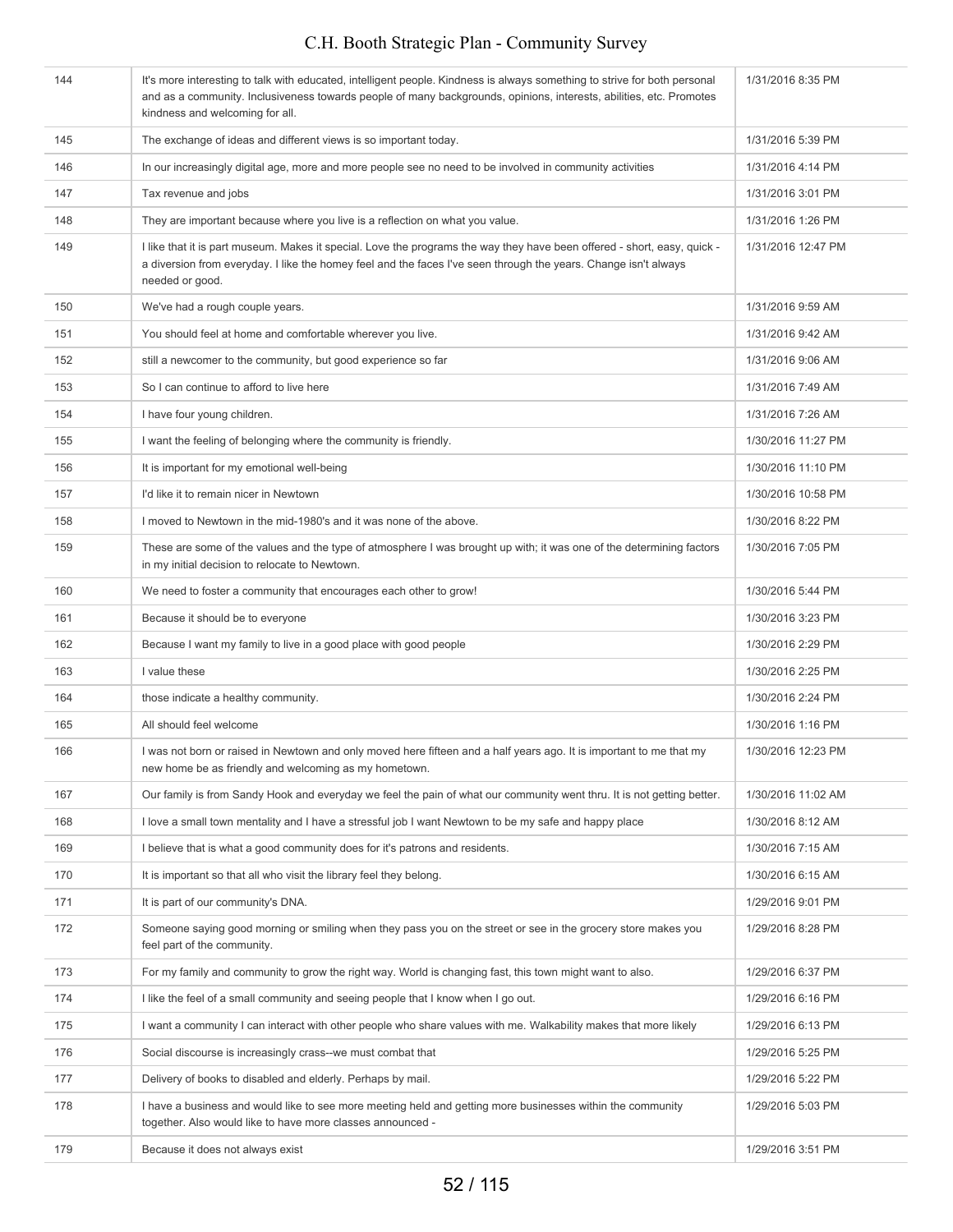| 180 | Demonstrates pride in community and fosters a healthy, safe environment to raise children                                                                                                                                                                                                                                                              | 1/29/2016 3:46 PM  |
|-----|--------------------------------------------------------------------------------------------------------------------------------------------------------------------------------------------------------------------------------------------------------------------------------------------------------------------------------------------------------|--------------------|
| 181 | Senior who would like to live independently for as long as possible in my home.                                                                                                                                                                                                                                                                        | 1/29/2016 3:43 PM  |
| 182 | Because a community built on positive vibes tends to be more progressive and understanding                                                                                                                                                                                                                                                             | 1/29/2016 2:13 PM  |
| 183 | That's what makes me feel comfortable                                                                                                                                                                                                                                                                                                                  | 1/29/2016 1:48 PM  |
| 184 | The community where my family and I live needs to have strong characteristics so those will be promoted.                                                                                                                                                                                                                                               | 1/29/2016 1:11 PM  |
| 185 | Slower pace, nicer people, common interests                                                                                                                                                                                                                                                                                                            | 1/29/2016 12:22 PM |
| 186 | The library is the center of any community                                                                                                                                                                                                                                                                                                             | 1/29/2016 11:27 AM |
| 187 | That is what I like to see.                                                                                                                                                                                                                                                                                                                            | 1/29/2016 11:12 AM |
| 188 | it takes a village to live in the world                                                                                                                                                                                                                                                                                                                | 1/29/2016 10:51 AM |
| 189 | We're raising our family here, and good examples teach them to be good adults.                                                                                                                                                                                                                                                                         | 1/29/2016 10:48 AM |
| 190 | These things would enhance the total quality of life in Newtown                                                                                                                                                                                                                                                                                        | 1/29/2016 10:37 AM |
| 191 | I believe that those qualities, along with the examples provided in question 11 (compassionate, open, child-friendly,<br>and welcoming) can help Newtown THRIVE.                                                                                                                                                                                       | 1/29/2016 9:56 AM  |
| 192 | Whether it is children or adult activities it's hard to participate when you work full time during the week. It is frustrating<br>when most children's activities seem to be during the day on a weekday. Free/low cost is important because living in<br>Connecticut and Newtown is expensive. Not everyone has as much disposal income to do things. | 1/29/2016 9:47 AM  |
| 193 | hearing differences in ideas and thoughts and working collectively to come to a solution                                                                                                                                                                                                                                                               | 1/29/2016 9:40 AM  |
| 194 | A community becomes an enormous part of your life even though you may not be an active part of the community.                                                                                                                                                                                                                                          | 1/29/2016 9:37 AM  |
| 195 | My wife and I left lower Fairfield County to get away from the congestion and not know who are neighbors were. Even<br>Greenwich where I grew up (which has great amenities) has become a small city.                                                                                                                                                  | 1/29/2016 9:32 AM  |
| 196 | I want to live in a town where everyone feels welcome, where all voices are heard and opinions valued.                                                                                                                                                                                                                                                 | 1/29/2016 9:30 AM  |
| 197 | People need to feel that Newtown is friendly and safe especially after 12/14. There is a more relaxed atmosphere if<br>people are friendly and willing to help each other. Right now the community is great, but we need to come together on<br>some issues that will benefit the majority of the community.                                           | 1/29/2016 9:20 AM  |
| 198 | I don't want Newtown to loose it's charm, history or character. Keeping the small community feel is very important in<br>this somewhat colder brought on by the use of technology.                                                                                                                                                                     | 1/29/2016 9:03 AM  |
| 199 | This is why I live here.                                                                                                                                                                                                                                                                                                                               | 1/29/2016 8:51 AM  |
| 200 | The community in which one lives should provide a reliable and welcoming framework for one's life.                                                                                                                                                                                                                                                     | 1/29/2016 8:50 AM  |
| 201 | The world is smaller now with tech advances and small towns have the ability to offer global access to everything.<br>Libraries aught to be centers of education and culture.                                                                                                                                                                          | 1/29/2016 8:41 AM  |
| 202 | Because I have a child and want to surround her with positive and traditional values so she can emulate them.                                                                                                                                                                                                                                          | 1/29/2016 8:26 AM  |
| 203 | I want to keep what I earn and I want to do what I think is best without government interference.                                                                                                                                                                                                                                                      | 1/29/2016 8:14 AM  |
| 204 | I want people to come to Newtown, perhaps attracted by the arts, library and other offerings, then stay to eat, shop,<br>and want to come back. I also want our town to offer vibrant, interesting activities for which our residents will feel<br>proud.                                                                                              | 1/29/2016 7:44 AM  |
| 205 | It is what we need.                                                                                                                                                                                                                                                                                                                                    | 1/29/2016 6:42 AM  |
| 206 | Civility and affordability matter.                                                                                                                                                                                                                                                                                                                     | 1/29/2016 6:32 AM  |
| 207 | I wasn't my daughter to grow up in the town like it was when I grew up. It is a wonderful little town!                                                                                                                                                                                                                                                 | 1/29/2016 12:05 AM |
| 208 | I want my children to grow up in an encouraging, supportive community that allows for their personal growth and<br>creativity.                                                                                                                                                                                                                         | 1/28/2016 11:51 PM |
| 209 | I grew up in Newtown and while no town is perfect I can't imagine raising my (future) kids anywhere else.                                                                                                                                                                                                                                              | 1/28/2016 11:45 PM |
| 210 | i like to connect with others                                                                                                                                                                                                                                                                                                                          | 1/28/2016 10:34 PM |
| 211 | Desire to feel welcomed and friendly                                                                                                                                                                                                                                                                                                                   | 1/28/2016 10:09 PM |
| 212 | so children can actually sit confortably and enjoy reading there.                                                                                                                                                                                                                                                                                      | 1/28/2016 10:06 PM |
| 213 | Because that provides a safe comfortable environment for children and community members.                                                                                                                                                                                                                                                               | 1/28/2016 10:00 PM |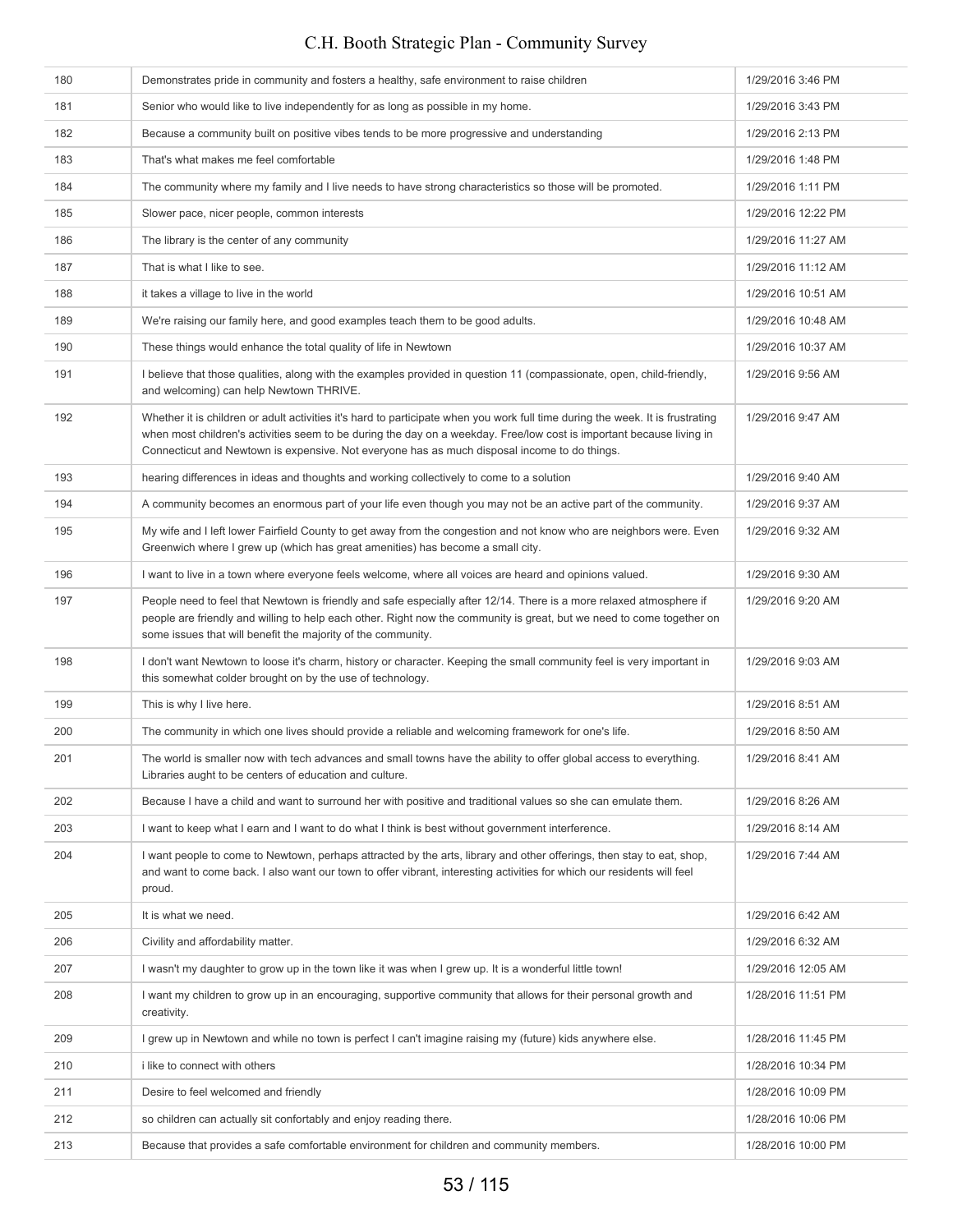#### 214 Small town feel. I feel like we are a community and it needs to remain that way not a huge factory library 1/28/2016 9:57 PM 215 I have lived in communities where my life revolved around the library, programs there and friends there. The programming and staff were the key to success. 1/28/2016 9:44 PM 216 This town is built on snobbery. The wealthier people of Newtown have the attitude that they are better than others. Phoniness is an epidemic. 1/28/2016 9:43 PM 217 This is where we chose to raise our children. We want them to feel loved welcomed and safe 1/28/2016 9:35 PM 218 Gets what is needed 1/28/2016 9:17 PM 219 I want my family to live and grow up in a community that has good values, caring neighbors who know each other, and public buildings that are important to our civic needs. 1/28/2016 9:02 PM 220 time is tight and taxes are too high, we don't need to become a town of perks and freebies for the few 1/28/2016 8:36 PM 1/28/2016 8:33 PM I want to live among people with respect for each other 1/28/2016 8:33 PM 222 This is my home and that's how I envision the place I want to raise my children in 1/28/2016 8:33 PM 223 This community means everything to those who live here. 1/28/2016 8:09 PM 224 I believe a community should take care of all of its members. 1/28/2016 8:06 PM 225 A community that works together to encourage and care for all its residents is special. Creating more community spaces to encourage residents to get to know each other is essential. The library is an integral part of our community and a place that can help foster and build relationships in our town. 1/28/2016 7:47 PM 226 My favored characteristics **1/28/2016 7:36 PM** 227 Too much time and energy is wasted when people don,t agree on things or value compromise. 1/28/2016 7:24 PM 228 Allows me to remain in area 1/28/2016 7:22 PM 229 Would like to keep bringing my kids there 1/28/2016 7:15 PM 230 It provides a sense of community. The sense of community. 231 Because I have children, and I feel that exposure to people of different ethnicities and background are important for their personal growth. 1/28/2016 6:33 PM 232 Because I like to be comfortable in the place I live 1/28/2016 6:23 PM 233 The outdoors are my home, I want a community that respects that 1/28/2016 6:09 PM 234 These are the people that the library will serve the most. In my opinion 1/28/2016 5:46 PM 235 Because our town has been through a lot and everyone seems to forget and get caught up in everyday life. And sometimes they're not nice to others. 1/28/2016 5:40 PM 236 You need to serve the whole family - many of us have lived here - raising our children and now interacting with our grandchildren!!! 1/28/2016 4:46 PM 237 It is what I value. It is what I value. **Example 238 feeling comfortable and at ease where ever you go.** 1/28/2016 3:59 PM 239 Having small children, you sometimes feel like you're imposing on others with the noise/excitement that inevitably follows. 1/28/2016 3:47 PM 240 My husband grew up here. It's where we have decided to grow our family. It's our small community that keeps us here. It's tradition. 1/28/2016 3:45 PM 241 Because I like people to feel loved and appreciated! 1/28/2016 3:34 PM 242 so everyone feels welcome 1/28/2016 3:34 PM 243 Like to feel like family and togetherness 1/28/2016 3:31 PM 244 warm, friendly 1/28/2016 3:27 PM 245 Stagnant, inflexible communities can not keep on pace with this technologically advancing global world. 1/28/2016 3:20 PM 246 Newtown is were I grew up. 1/28/2016 3:14 PM 247 I think there is a lot of segregation in Newtown since 12/14, and we need to bring people together and release the 'politics' from daily life. 1/28/2016 3:07 PM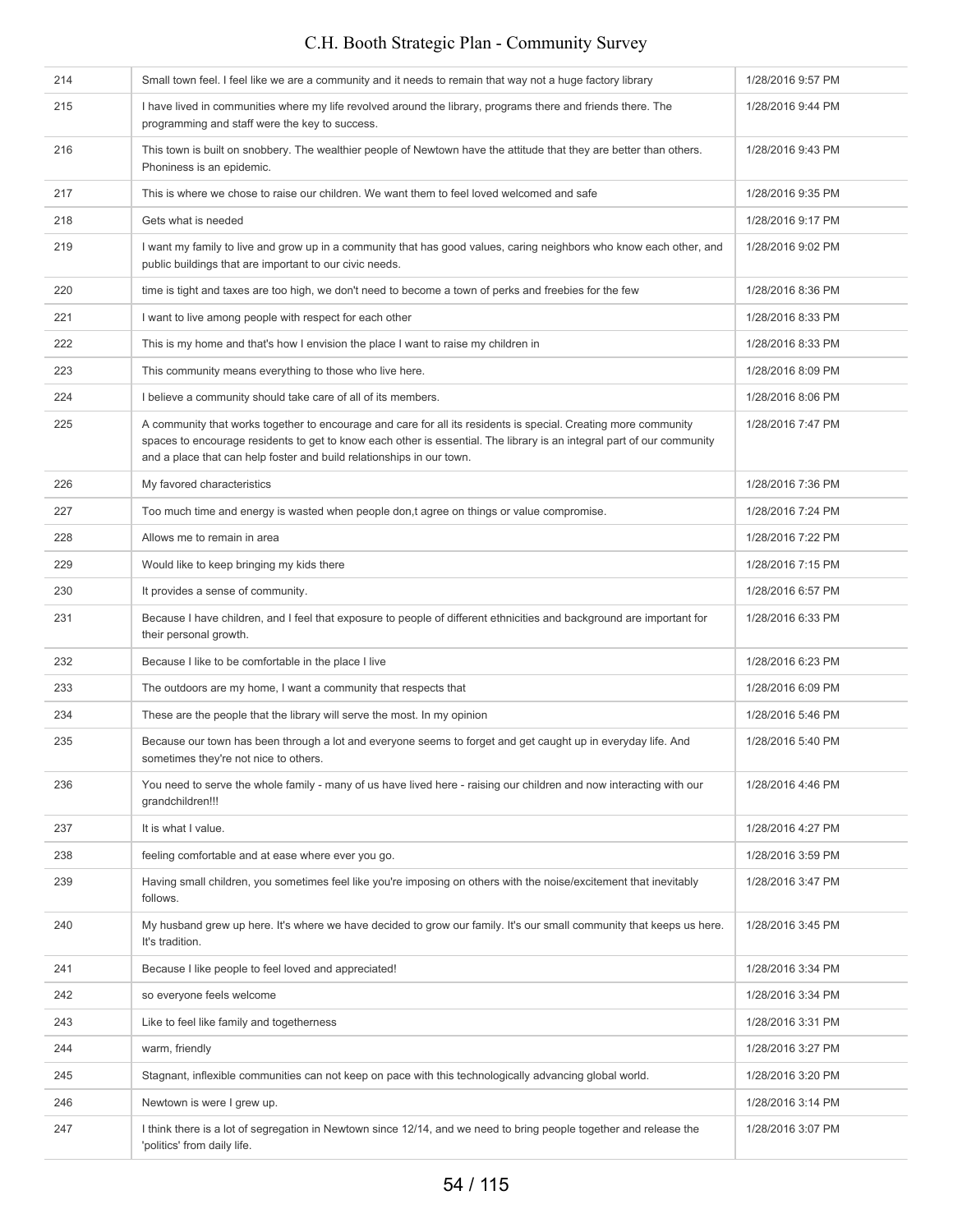| 248 | Culture i.e, museums, art programs, music are important to me A town with culture is uplifting, and a great seller of<br>homes                                                                                                                                                                                                                                          | 1/28/2016 2:57 PM  |
|-----|-------------------------------------------------------------------------------------------------------------------------------------------------------------------------------------------------------------------------------------------------------------------------------------------------------------------------------------------------------------------------|--------------------|
| 249 | Those traits make us all succeed.                                                                                                                                                                                                                                                                                                                                       | 1/28/2016 2:54 PM  |
| 250 | I want my children to learn about all walks of life, cultures, etc. the type of community I want to be a part of is diverse,<br>kind, and takes all kinds of people to make it special. The library, which is where our children, in part, learn to love<br>reading and that is so important to me.                                                                     | 1/28/2016 2:52 PM  |
| 251 | Connecticut as a whole is losing young people, and we need them to make the state, and the town sustainable. There<br>need to be ways for youth to learn skills that will allow them to work in the state. Also, we would ideally encourage new<br>business development                                                                                                 | 1/28/2016 2:50 PM  |
| 252 | I often have trouble meeting new people. Additionally, my children are mixed race and I would like to know they are<br>accepted for who they are versus the color of their skin.                                                                                                                                                                                        | 1/28/2016 2:46 PM  |
| 253 | No one wants to be excluded or feel unsafe                                                                                                                                                                                                                                                                                                                              | 1/28/2016 2:43 PM  |
| 254 | I want to feel like this is where I belong                                                                                                                                                                                                                                                                                                                              | 1/28/2016 2:41 PM  |
| 255 | Raising a child in a great community is important.                                                                                                                                                                                                                                                                                                                      | 1/28/2016 2:32 PM  |
| 256 | I am raising my family here                                                                                                                                                                                                                                                                                                                                             | 1/28/2016 2:25 PM  |
| 257 | The library is a location that every member of my family enjoys--there is something for each of us. I also think it's<br>important to remain as tech-savvy as we can to keep it relevant while honoring and exploring our local history and<br>making it available to all.                                                                                              | 1/28/2016 2:17 PM  |
| 258 | Choice to live here                                                                                                                                                                                                                                                                                                                                                     | 1/28/2016 2:15 PM  |
| 259 | Those are the types of people I enjoy spending time with.                                                                                                                                                                                                                                                                                                               | 1/28/2016 2:13 PM  |
| 260 | I fear we make getting an education so inaccessible/expensive that the future of this country is in jeopardy.                                                                                                                                                                                                                                                           | 1/28/2016 2:12 PM  |
| 261 | I think it's important to have dialogue and not a fighting match, a collaborative conversation and not a judgmental<br>response. I think it's important to listen to all views.                                                                                                                                                                                         | 1/28/2016 2:10 PM  |
| 262 | I live in the community and these are what I strive for with myself and my children.                                                                                                                                                                                                                                                                                    | 1/28/2016 2:10 PM  |
| 263 | I have kids. I want to live in a community where we trust and care about each other. I want a town that always has fun<br>events so we can stay in town but still have fun.                                                                                                                                                                                             | 1/28/2016 2:06 PM  |
| 264 | I like to go places I can relax and let my guard down. I don't want to have confrontations or feel nervous going to the<br>library or places in my community.                                                                                                                                                                                                           | 1/28/2016 2:04 PM  |
| 265 | Interesting programs                                                                                                                                                                                                                                                                                                                                                    | 1/28/2016 2:04 PM  |
| 266 | Helps me to raise my family                                                                                                                                                                                                                                                                                                                                             | 1/28/2016 2:01 PM  |
| 267 | I want my daughter to have a great upbringing. In this kind of town that is possible                                                                                                                                                                                                                                                                                    | 1/28/2016 1:49 PM  |
| 268 | Because I like to feel comfortable in my environment without becoming stagnant.                                                                                                                                                                                                                                                                                         | 1/28/2016 1:42 PM  |
| 269 | I like to like the people I am dealing with, and I don't like traffic congestion.                                                                                                                                                                                                                                                                                       | 1/28/2016 1:40 PM  |
| 270 | Before the a lot of snotty people moved here it was so warm and welcoming ot was amazingly charming. I love<br>Newtown!                                                                                                                                                                                                                                                 | 1/28/2016 1:37 PM  |
| 271 | It's important because I want to raise my children in a place were others are welcoming and open minded. This will<br>help my children grow to be better persons                                                                                                                                                                                                        | 1/28/2016 1:26 PM  |
| 272 | Id like my kids to grow up in a world that still knows how to be polite and well mannered, can interact well with others<br>personally and non electronically and finally to reach out and help others                                                                                                                                                                  | 1/28/2016 1:23 PM  |
| 273 | To feel that my children are safe from physical and psychological harm                                                                                                                                                                                                                                                                                                  | 1/28/2016 1:19 PM  |
| 274 | You live in an area because of the community. If the community is bad, your entire experience is bad.                                                                                                                                                                                                                                                                   | 1/28/2016 1:03 PM  |
| 275 | Want my children to grow up somewhere they feel loved and cared for.                                                                                                                                                                                                                                                                                                    | 1/28/2016 12:56 PM |
| 276 | I love programs that get my kids involved.                                                                                                                                                                                                                                                                                                                              | 1/28/2016 12:55 PM |
| 277 | Needs are varied, but should be designed to best meet these in a variety of ways. Communal because it is a resource<br>we share and cultivate together Growth mindset because the library of the 1950's is not what will grow us as a<br>community into the 2020's (and beyond); resources change and being able to adapt to these changing landscapes is<br>important. | 1/28/2016 12:44 PM |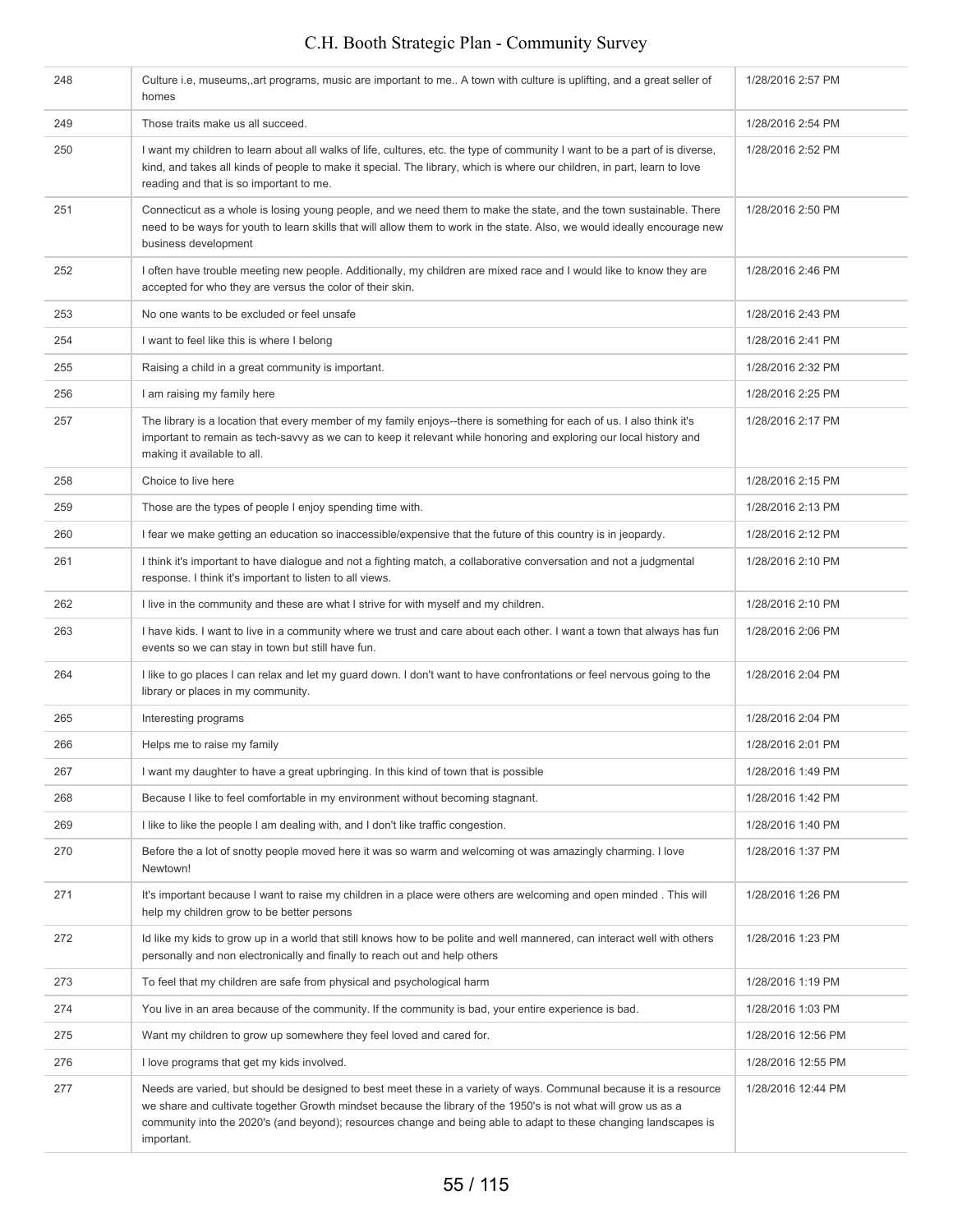| 278 | Do not like waste or pretending things look great but just spend money because they can spend it anyway that a small<br>group deem a good idea.                                                                                                                                                              | 1/28/2016 12:34 PM |
|-----|--------------------------------------------------------------------------------------------------------------------------------------------------------------------------------------------------------------------------------------------------------------------------------------------------------------|--------------------|
| 279 | Our family does not exactly fit the upwardly-mobile whie professional suburban stereotype and we want to be sure that<br>our children are accepted.                                                                                                                                                          | 1/28/2016 12:25 PM |
| 280 | Our community has a wealth of knowledge and experience hidden in its members. We are thirsty for a communal<br>place to meet, talk, think and connect.                                                                                                                                                       | 1/28/2016 12:11 PM |
| 281 | Those are qualities I value and respect.                                                                                                                                                                                                                                                                     | 1/28/2016 12:08 PM |
| 282 | Because we are raising our kids here, and the community and what it offers effects their upbringing                                                                                                                                                                                                          | 1/28/2016 12:07 PM |
| 283 | Art (including literature) is what defines us as human.                                                                                                                                                                                                                                                      | 1/28/2016 11:53 AM |
| 284 | This is important because this is where I am raising my family.                                                                                                                                                                                                                                              | 1/28/2016 11:47 AM |
| 285 | These traits are important in making the world a better place.                                                                                                                                                                                                                                               | 1/28/2016 11:45 AM |
| 286 | Family                                                                                                                                                                                                                                                                                                       | 1/28/2016 11:43 AM |
| 287 | A healthy community would be comprised of (and accepting of) all ages, races, religions and orientations. I also worry<br>about what is happening to us socially-- the younger generation is becoming less and less attached to nature, and<br>even to eachother, despite "social" media                     | 1/28/2016 11:36 AM |
| 288 | all traits I like in people                                                                                                                                                                                                                                                                                  | 1/28/2016 11:29 AM |
| 289 | I have kids and would appreciate not having to go to another town to shop, play, or work.                                                                                                                                                                                                                    | 1/28/2016 11:27 AM |
| 290 | Tired of people bitching about everything- the Bee LTE is filled with many every week. No other town I know even<br>comes close The addition of redundant shops and stores is disconcerting                                                                                                                  | 1/28/2016 11:20 AM |
| 291 | Family                                                                                                                                                                                                                                                                                                       | 1/28/2016 11:19 AM |
| 292 | I like to be associated with people who are kind and caring. They help me to be a better person.                                                                                                                                                                                                             | 1/28/2016 11:16 AM |
| 293 | It is important that Newtown retain its character, and I believe too much money is wasted on things we don't need, as<br>well as moving facilities away from the center of town.                                                                                                                             | 1/28/2016 11:09 AM |
| 294 | creates community                                                                                                                                                                                                                                                                                            | 1/28/2016 11:01 AM |
| 295 | Describes the type of place I'd like to live.                                                                                                                                                                                                                                                                | 1/28/2016 10:49 AM |
| 296 | I want my kids to feel safe and part of a loving community.                                                                                                                                                                                                                                                  | 1/28/2016 10:45 AM |
|     |                                                                                                                                                                                                                                                                                                              |                    |
| 297 | I have a child with a disability                                                                                                                                                                                                                                                                             | 1/28/2016 10:37 AM |
| 298 | Because those are the values that mean a great deal to me in my own life.                                                                                                                                                                                                                                    | 1/28/2016 10:34 AM |
| 299 | Because I am most comfortable when things are welcoming, thriving and current.                                                                                                                                                                                                                               | 1/28/2016 10:32 AM |
| 300 | I want to live in a place that truly is a nice welcoming place.                                                                                                                                                                                                                                              | 1/28/2016 10:28 AM |
| 301 | BECAUSE THEY ENHANCE QUALITY OF LIFE.                                                                                                                                                                                                                                                                        | 1/28/2016 10:15 AM |
| 302 | Its what attracted me to Newtown many years ago.                                                                                                                                                                                                                                                             | 1/28/2016 10:06 AM |
| 303 | While I think that a few people want "large city" programs and amenities, that's not Newtown. However as government<br>strives to provide those things, our costs increase and it takes away that "small town" feeling, since long-term<br>residents wind up moving out because they can't afford the taxes. | 1/28/2016 10:03 AM |
| 304 | My wife and I chose Newtown intentionally 16 years ago to be the place where we wanted to raise our family.<br>Newtown is my childrens' home-town and always will be even if they eventually move away. I always want them to feel<br>welcome and at home there.                                             | 1/28/2016 10:01 AM |
| 305 | It creates a coffeeshop type of environment where patrons are welcomed and encouraged to stay and read                                                                                                                                                                                                       | 1/28/2016 9:56 AM  |
| 306 | we each hold abilities to lend to the community and in return gain from others abilities                                                                                                                                                                                                                     | 1/28/2016 9:41 AM  |
| 307 | Welcoming - because its nice to be included Creative - because its fun Active - because you meet people and its<br>healthy                                                                                                                                                                                   | 1/28/2016 9:41 AM  |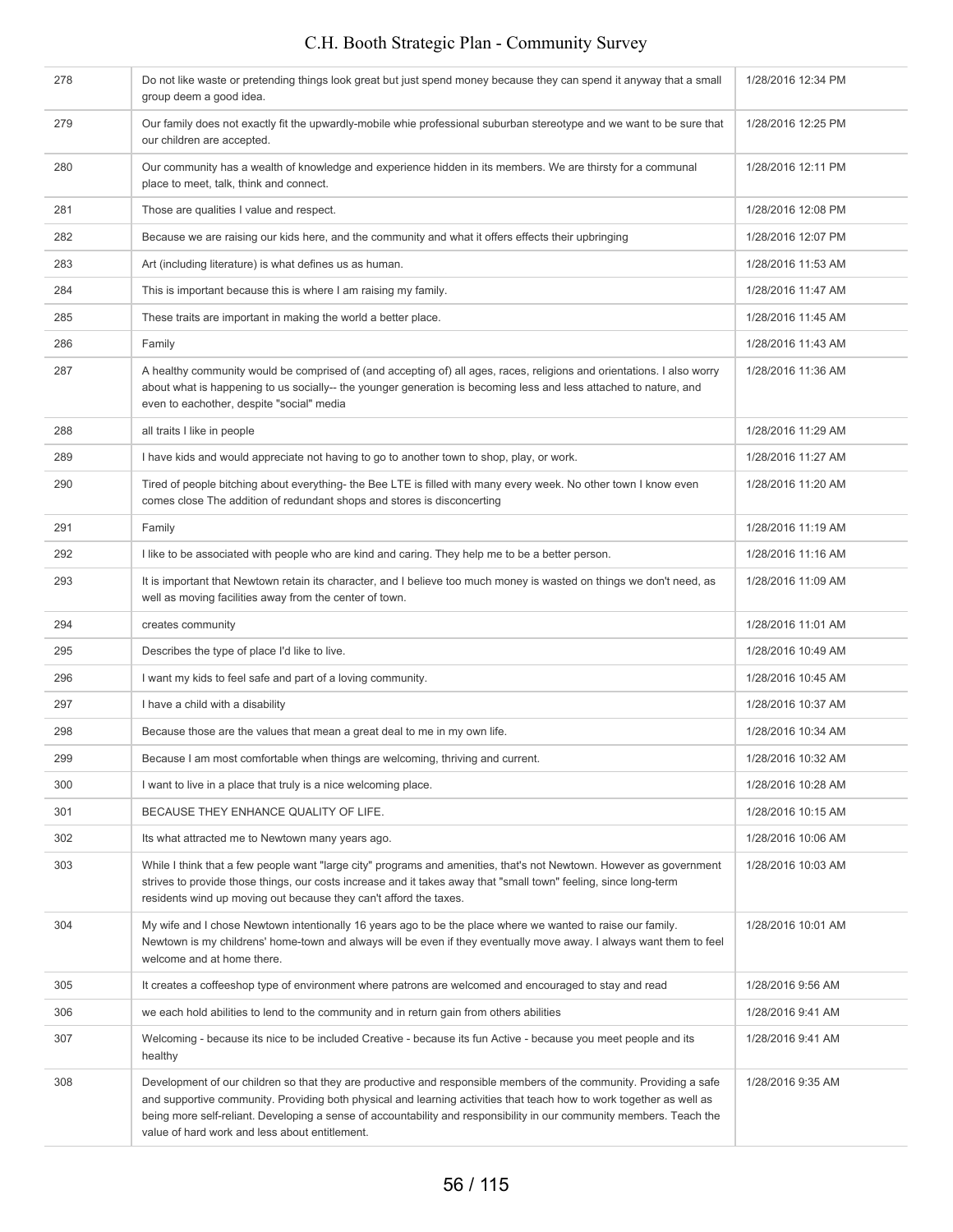| 309 | Change is a part of life. So in some ways, the library has got to move past its image of a gracious old home with<br>elegant furnishings and into the modern age. I think the Children's area is excellent but the 2nd floor circulation and<br>entry areas could use some improvement. If there were more areas for people to gather and talk, sit, or otherwise<br>engage, brighter lighting, more evidence of current events and exhibits, new books, rotating displays by the Historical<br>Society, in the entry hall and main entry room, I believe the atmosphere might be more stimulating.                                                           | 1/28/2016 9:32 AM  |
|-----|---------------------------------------------------------------------------------------------------------------------------------------------------------------------------------------------------------------------------------------------------------------------------------------------------------------------------------------------------------------------------------------------------------------------------------------------------------------------------------------------------------------------------------------------------------------------------------------------------------------------------------------------------------------|--------------------|
| 310 | I want to live in a community that prioritizes the welfare of all its citizens, young and old. I want it to provide opportunity<br>and be seen as compassionate.                                                                                                                                                                                                                                                                                                                                                                                                                                                                                              | 1/28/2016 9:23 AM  |
| 311 | Because those are the reasons people move to a town like Newtown. I don't think anyone wants to live in an<br>environment without those qualities, especially where children are involved.                                                                                                                                                                                                                                                                                                                                                                                                                                                                    | 1/28/2016 9:02 AM  |
| 312 | The community needs to do more for kids ages 10 - under. Otherwise younger families look for these types of<br>activities in other towns.                                                                                                                                                                                                                                                                                                                                                                                                                                                                                                                     | 1/28/2016 8:58 AM  |
| 313 | My home                                                                                                                                                                                                                                                                                                                                                                                                                                                                                                                                                                                                                                                       | 1/28/2016 8:55 AM  |
| 314 | Right now our community is divided, rather hastily; building a community center has resulted in open antagonism<br>between generations. We need to fix this, build a center suitable to all residents without focusing on just one group of<br>residents and their off-spring.                                                                                                                                                                                                                                                                                                                                                                                | 1/28/2016 8:51 AM  |
| 315 | I feel that society has become more and more fractured and divided due to a lack of community in many towns and<br>cities. People become isolated and there are not many venues for people to socialize and work together towards<br>making the community a better place. The library provides that central location to provide this venue.                                                                                                                                                                                                                                                                                                                   | 1/28/2016 8:40 AM  |
| 316 | I have teens who need encouragement to read                                                                                                                                                                                                                                                                                                                                                                                                                                                                                                                                                                                                                   | 1/28/2016 8:20 AM  |
| 317 | Bec. these qualities contribute to self-awareness and breed a richer understanding of those around you. They also are<br>a salve for disagreements and wounds.                                                                                                                                                                                                                                                                                                                                                                                                                                                                                                | 1/28/2016 8:16 AM  |
| 318 | My 5 children                                                                                                                                                                                                                                                                                                                                                                                                                                                                                                                                                                                                                                                 | 1/28/2016 8:11 AM  |
| 319 | This words above a important to me because they are the words that describe how my family lives.                                                                                                                                                                                                                                                                                                                                                                                                                                                                                                                                                              | 1/28/2016 7:56 AM  |
| 320 | I like to know the people around me and interact in positive ways. It can be boring here especially in the winter                                                                                                                                                                                                                                                                                                                                                                                                                                                                                                                                             | 1/28/2016 7:51 AM  |
| 321 | Why wouldn't it be?                                                                                                                                                                                                                                                                                                                                                                                                                                                                                                                                                                                                                                           | 1/28/2016 7:49 AM  |
| 322 | Life is about connecting with others and encouraging each other down positive and productive paths - helping to avoid<br>destructive content/things than can have a negative impact on our futures. If healthy food is highlighted, the junk food<br>isn't as enticing! Think of the images that you still have in your mind from when you were a child and read or saw<br>something - images you'd love to erase that don't go away.                                                                                                                                                                                                                         | 1/28/2016 7:45 AM  |
| 323 | Help us live here                                                                                                                                                                                                                                                                                                                                                                                                                                                                                                                                                                                                                                             | 1/28/2016 7:03 AM  |
| 324 | to have a healthy society                                                                                                                                                                                                                                                                                                                                                                                                                                                                                                                                                                                                                                     | 1/28/2016 6:55 AM  |
| 325 | Some times I thing programs and activities only consider the youth in our community                                                                                                                                                                                                                                                                                                                                                                                                                                                                                                                                                                           | 1/28/2016 6:54 AM  |
| 326 | Having a great library like we have. A unique resource in our lives.                                                                                                                                                                                                                                                                                                                                                                                                                                                                                                                                                                                          | 1/28/2016 6:45 AM  |
| 327 | My kids are older now, but I remember the library being our main place to go when weather was bad/cold. Stay at<br>home parents can get very lonely and the patents and their children need social interaction as well as books to<br>stimulate their minds. I would love to see a more child (toddler) friendly play area as I have seen in other libraries<br>(though not sure where you would squeeze it in!). While the rest of the world is at work (as I am back to work now that<br>my kids are school aged), the stay at home parents of young children really need a better gathering spot to help them<br>through such a difficult and lonely time. | 1/28/2016 6:07 AM  |
| 328 | There is nothing for kids to do in this town if they are not participating in multiple sports activities and I feel strongly<br>that this is the reason they are getting into trouble.                                                                                                                                                                                                                                                                                                                                                                                                                                                                        | 1/28/2016 5:39 AM  |
| 329 | It was important to me. To the young families moving here I hope they get as much joy as I got out of the library with<br>my son.                                                                                                                                                                                                                                                                                                                                                                                                                                                                                                                             | 1/28/2016 5:31 AM  |
| 330 | Not sure what you mean by 'it': the library or the community??                                                                                                                                                                                                                                                                                                                                                                                                                                                                                                                                                                                                | 1/28/2016 4:29 AM  |
| 331 | We ,more than any other town ,need to have an environment that's supportive and nurturing. A place where our kids<br>can say "I need help". Or "People here get it"                                                                                                                                                                                                                                                                                                                                                                                                                                                                                           | 1/27/2016 11:50 PM |
| 332 | I have 4 kids and 3 dogs, and the more supported we are by our community by way of services provided and<br>entertainment for families, the more enriched our lives will be.                                                                                                                                                                                                                                                                                                                                                                                                                                                                                  | 1/27/2016 11:39 PM |
| 333 | I am a parent of young children                                                                                                                                                                                                                                                                                                                                                                                                                                                                                                                                                                                                                               | 1/27/2016 11:22 PM |
|     |                                                                                                                                                                                                                                                                                                                                                                                                                                                                                                                                                                                                                                                               |                    |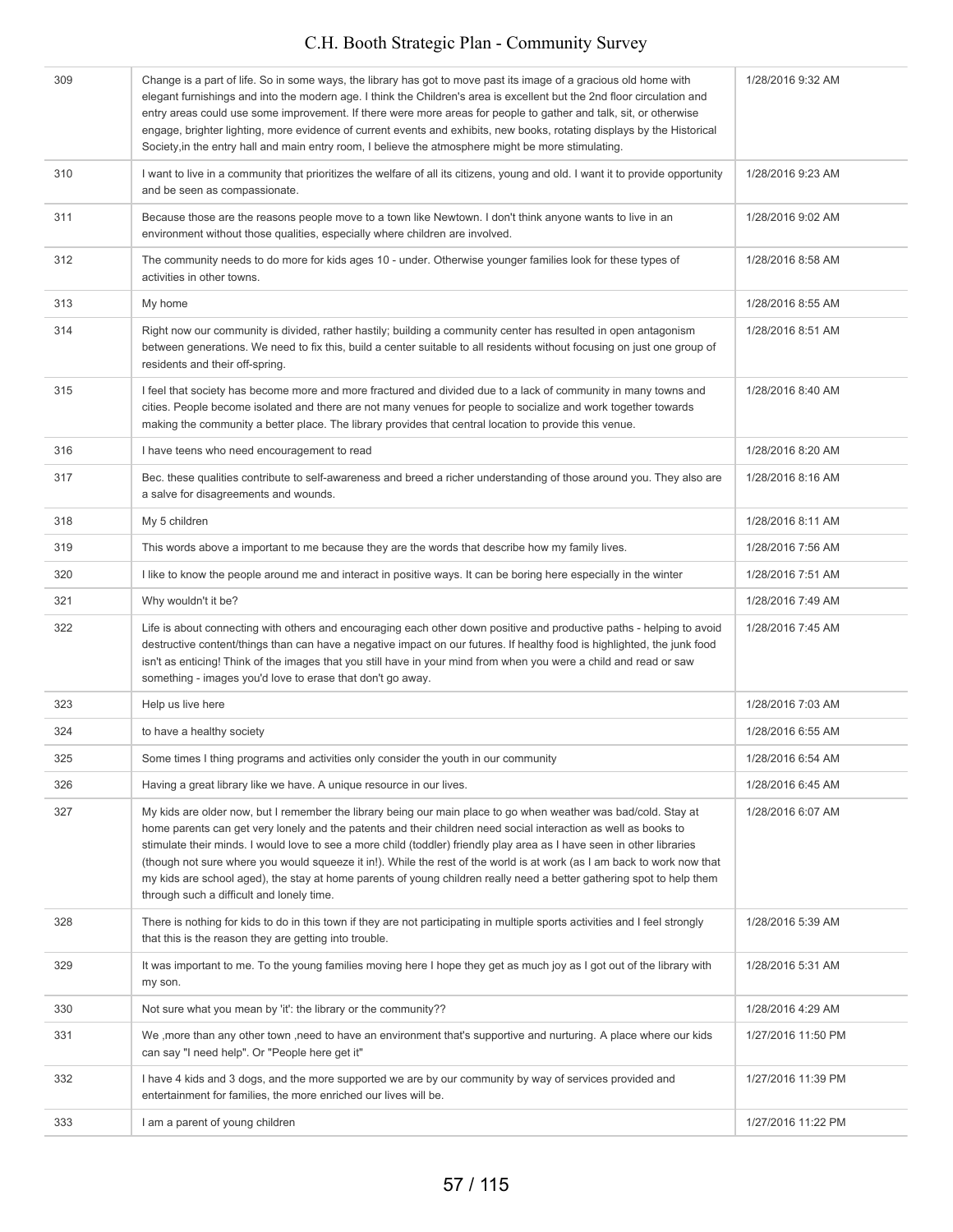| 334 | I think there needs to be a balance between providing programs and resources vs pushing an agenda. I love that the<br>library offers a wide variety of programs and services and that the staff are so helpful and responsive.                                                                                                                                                                                                                                                                                                               | 1/27/2016 11:20 PM |
|-----|----------------------------------------------------------------------------------------------------------------------------------------------------------------------------------------------------------------------------------------------------------------------------------------------------------------------------------------------------------------------------------------------------------------------------------------------------------------------------------------------------------------------------------------------|--------------------|
| 335 | This is a small town and I think people need to be exposed to more things for growth we should not have to travel<br>elsewhere to get it                                                                                                                                                                                                                                                                                                                                                                                                     | 1/27/2016 11:12 PM |
| 336 | I like having a place in town to take my family and we can all enjoy a space together.                                                                                                                                                                                                                                                                                                                                                                                                                                                       | 1/27/2016 11:01 PM |
| 337 | accessibility is hard to come by, and kindness should be everywhere                                                                                                                                                                                                                                                                                                                                                                                                                                                                          | 1/27/2016 10:53 PM |
| 338 | You want to feel welcome and comfortable where you work and live.                                                                                                                                                                                                                                                                                                                                                                                                                                                                            | 1/27/2016 10:46 PM |
| 339 | Why wouldn't it be                                                                                                                                                                                                                                                                                                                                                                                                                                                                                                                           | 1/27/2016 10:29 PM |
| 340 | It's a great example for my little children.                                                                                                                                                                                                                                                                                                                                                                                                                                                                                                 | 1/27/2016 10:28 PM |
| 341 | Want my child to grow up in a safe, friendly environment with a sense of community.                                                                                                                                                                                                                                                                                                                                                                                                                                                          | 1/27/2016 10:21 PM |
| 342 | I have three small children that I want to raise in community of kindness.                                                                                                                                                                                                                                                                                                                                                                                                                                                                   | 1/27/2016 10:12 PM |
| 343 | Because this is how I live my life and it is also the impression I want others to have of my town.                                                                                                                                                                                                                                                                                                                                                                                                                                           | 1/27/2016 9:53 PM  |
| 344 | I don't feel like I can return to a place if it's hostile and I'm treated like an imbecile                                                                                                                                                                                                                                                                                                                                                                                                                                                   | 1/27/2016 9:43 PM  |
| 345 | I like the small town feel where everybody knows one another. Booth library feels like home.                                                                                                                                                                                                                                                                                                                                                                                                                                                 | 1/27/2016 9:26 PM  |
| 346 | Because there doesn't seem to be thoughtful long-range planning!                                                                                                                                                                                                                                                                                                                                                                                                                                                                             | 1/27/2016 9:17 PM  |
| 347 | I like to be around kind people                                                                                                                                                                                                                                                                                                                                                                                                                                                                                                              | 1/27/2016 9:15 PM  |
| 348 | Makes Newtown a more appealing place to live and attracts ppl and businesses to the area.                                                                                                                                                                                                                                                                                                                                                                                                                                                    | 1/27/2016 9:06 PM  |
| 349 | It builds a network of support and helps people to feel vested in where they live.                                                                                                                                                                                                                                                                                                                                                                                                                                                           | 1/27/2016 9:05 PM  |
| 350 | It is important that I can feel that my daughters are safe if they are alone in the library. My younger daughter will be<br>attending Middle School next year and she would love to be able to walk to the library after school to do her<br>homework. My concern is that I know that libraries can attact child molesters or other deviant behaviors. In fact when I<br>was there last weekend, I found myself becoming suspicious of a man who was looking through the YA book shelves.<br>I hated feeling that way.                       | 1/27/2016 9:00 PM  |
| 351 | You want to feel comfortable,?where you spend a great deal of your time week to week.                                                                                                                                                                                                                                                                                                                                                                                                                                                        | 1/27/2016 8:51 PM  |
| 352 | With those 3 things comes tranquility for me.                                                                                                                                                                                                                                                                                                                                                                                                                                                                                                | 1/27/2016 8:40 PM  |
| 353 | These add to the quality of life in a community.                                                                                                                                                                                                                                                                                                                                                                                                                                                                                             | 1/27/2016 8:34 PM  |
| 354 | I want my family to be in a community that reflects our values and gives my kids something to aspire to.                                                                                                                                                                                                                                                                                                                                                                                                                                     | 1/27/2016 8:24 PM  |
| 355 | We are all human and we all have struggles. Living in a caring inclusive community provides us with a sense of value<br>as a person.                                                                                                                                                                                                                                                                                                                                                                                                         | 1/27/2016 8:20 PM  |
| 356 | I believe children and clubs would get the most out of the facilities.                                                                                                                                                                                                                                                                                                                                                                                                                                                                       | 1/27/2016 8:17 PM  |
| 357 | Because if we focus too heavily on the past (what worked previously) and do not appear open to new ideas, we will<br>alienate the young families in this town. And we need those young families particularly after 12/14. In today's wired<br>economy, many people who make good livings are doing so via satellite or remote offices. That means they're more<br>mobile than generations before. We turn those people off, we will lose them to smarter, better educated, more<br>progressive communities. I'm not sure everyone gets that. | 1/27/2016 8:15 PM  |
| 358 | Because community is important to have people on which you can rely.                                                                                                                                                                                                                                                                                                                                                                                                                                                                         | 1/27/2016 8:13 PM  |
| 359 | Like to spend time and money in town                                                                                                                                                                                                                                                                                                                                                                                                                                                                                                         | 1/27/2016 8:06 PM  |
| 360 | It is important to feel that you are getting the right things out of a community.                                                                                                                                                                                                                                                                                                                                                                                                                                                            | 1/27/2016 7:59 PM  |
| 361 | I value education and community, and I enjoy living in a town that offers opportunities for learning, appreciates its<br>history and has a real sense of community. It's why we chose to raise our children in Newtown.                                                                                                                                                                                                                                                                                                                      | 1/27/2016 7:57 PM  |
| 362 | Since 12/14 I sometimes regret telling people where I live. Promoting our Newtown's beauty and warmth gets lost<br>most of the time. I wish people noticed each other more. I have neighbors who don't wave or acknowledge each other.<br>It's not hard to be aware of those around you. See something-say something is a great slogan, but we need to do it<br>and learn to be comfortable doing it.                                                                                                                                        | 1/27/2016 7:54 PM  |
| 363 | Children are our future                                                                                                                                                                                                                                                                                                                                                                                                                                                                                                                      | 1/27/2016 7:48 PM  |
| 364 | I want to be able to do a variety of things locally                                                                                                                                                                                                                                                                                                                                                                                                                                                                                          | 1/27/2016 7:39 PM  |
|     |                                                                                                                                                                                                                                                                                                                                                                                                                                                                                                                                              |                    |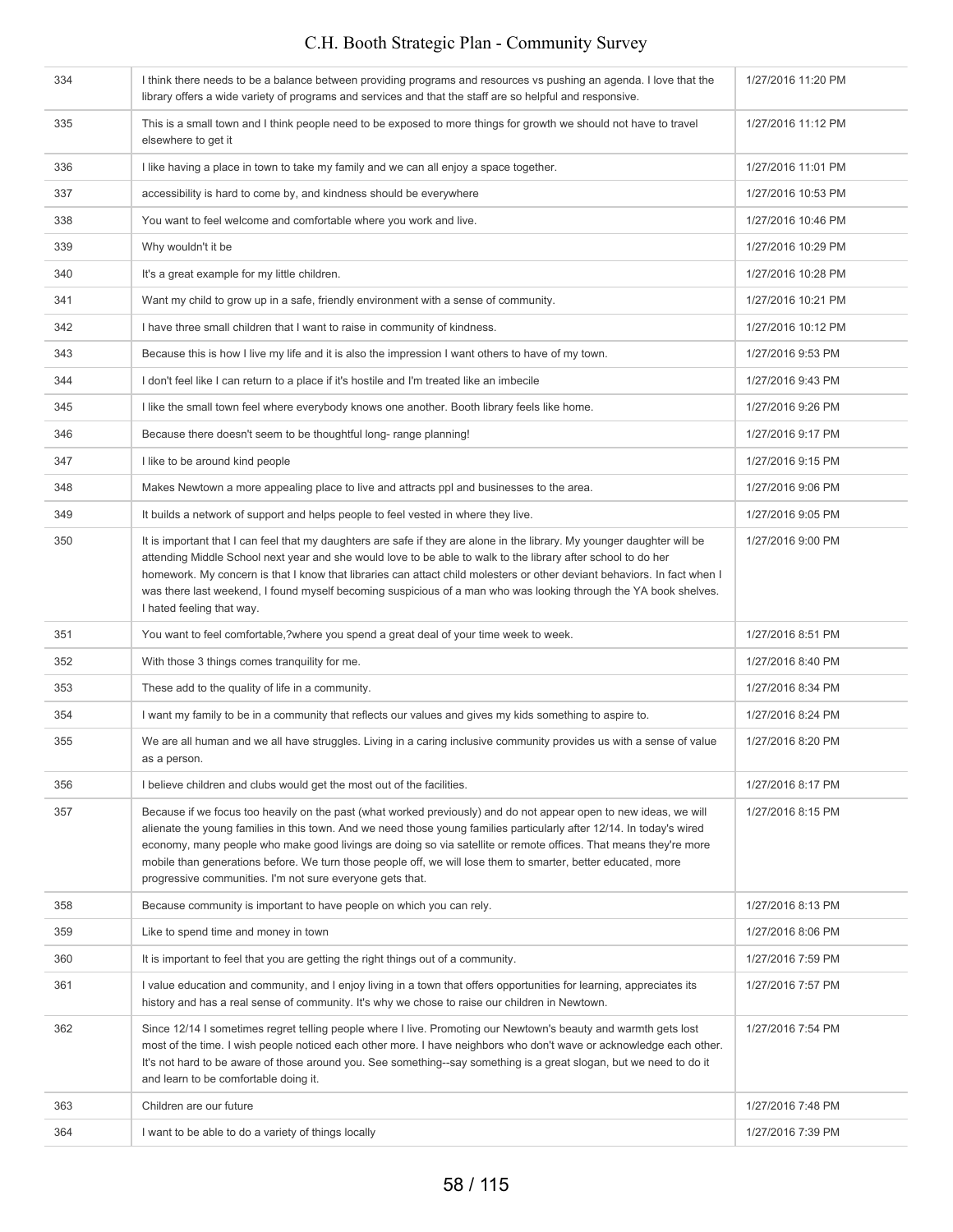| 365 | It's important to establish a sense of warmth and welcome environment to keep one wanting to come back.                                                                                                                                                                                                                                                                                                                                                                                                                                                                                                                                                                                                                                                                                                                                                    | 1/27/2016 7:34 PM |
|-----|------------------------------------------------------------------------------------------------------------------------------------------------------------------------------------------------------------------------------------------------------------------------------------------------------------------------------------------------------------------------------------------------------------------------------------------------------------------------------------------------------------------------------------------------------------------------------------------------------------------------------------------------------------------------------------------------------------------------------------------------------------------------------------------------------------------------------------------------------------|-------------------|
| 366 | It is Important to be in a caring community that fosters kindness towards others. Teaching respect. That shows<br>children they are important and models good character.                                                                                                                                                                                                                                                                                                                                                                                                                                                                                                                                                                                                                                                                                   | 1/27/2016 7:32 PM |
| 367 | Living in a community where everyone feels welcome.                                                                                                                                                                                                                                                                                                                                                                                                                                                                                                                                                                                                                                                                                                                                                                                                        | 1/27/2016 7:28 PM |
| 368 | Without those characteristic, I don't enjoy community space, events or patronage and I go elsewhere.                                                                                                                                                                                                                                                                                                                                                                                                                                                                                                                                                                                                                                                                                                                                                       | 1/27/2016 7:23 PM |
| 369 | I like to feel a warm connection to my community and be proud of my town.                                                                                                                                                                                                                                                                                                                                                                                                                                                                                                                                                                                                                                                                                                                                                                                  | 1/27/2016 7:23 PM |
| 370 | A community in which people focus entirely on themselves and the day-to-day challenges of work and school is only<br>superficially a community                                                                                                                                                                                                                                                                                                                                                                                                                                                                                                                                                                                                                                                                                                             | 1/27/2016 7:20 PM |
| 371 | That is why I moved here 19 years ago.                                                                                                                                                                                                                                                                                                                                                                                                                                                                                                                                                                                                                                                                                                                                                                                                                     | 1/27/2016 7:18 PM |
| 372 | We need each other & we need to feel safe around each other                                                                                                                                                                                                                                                                                                                                                                                                                                                                                                                                                                                                                                                                                                                                                                                                | 1/27/2016 7:15 PM |
| 373 | Reading/literature/education are valued by myself, my friends and family. I think that it helps individuals to expand their<br>world and look at things from a different perspective. When I was young, and as a parent, the library was the first<br>place in the community that exposed young people to the worldthrough books. I believe that when a library is<br>positive/kind/child-friendly, and makes materials easily accessible, it is inviting and creates a foundation for learning for<br>those who visit.                                                                                                                                                                                                                                                                                                                                    | 1/27/2016 7:12 PM |
| 374 | Because I'm a senior. And this town is not really senior friendly.                                                                                                                                                                                                                                                                                                                                                                                                                                                                                                                                                                                                                                                                                                                                                                                         | 1/27/2016 7:07 PM |
| 375 | Because mixing with a wide variety of intelligent, friendly people will expand my horizons                                                                                                                                                                                                                                                                                                                                                                                                                                                                                                                                                                                                                                                                                                                                                                 | 1/27/2016 7:06 PM |
| 376 | It's more pleasurable to use a library thus.                                                                                                                                                                                                                                                                                                                                                                                                                                                                                                                                                                                                                                                                                                                                                                                                               | 1/27/2016 7:00 PM |
| 377 | I have children. Not everyone in Newtown feels like they fit in. There is an economic gap - wealthy and well educated<br>vs just getting by and not formally educated. I think Newtown has shown they can come together and be supportive                                                                                                                                                                                                                                                                                                                                                                                                                                                                                                                                                                                                                  | 1/27/2016 6:54 PM |
| 378 | support and resources for my family and our interests, education, business endeavors, hobbies. some conveniences<br>are also important                                                                                                                                                                                                                                                                                                                                                                                                                                                                                                                                                                                                                                                                                                                     | 1/27/2016 6:54 PM |
| 379 | It's my home and I want to feel a part of it.                                                                                                                                                                                                                                                                                                                                                                                                                                                                                                                                                                                                                                                                                                                                                                                                              | 1/27/2016 6:52 PM |
| 380 | People come from all different backgrounds and experiences. Being respectful and cognizant of the is important.                                                                                                                                                                                                                                                                                                                                                                                                                                                                                                                                                                                                                                                                                                                                            | 1/27/2016 6:52 PM |
| 381 | I want to live in a community that loves and cares for each other                                                                                                                                                                                                                                                                                                                                                                                                                                                                                                                                                                                                                                                                                                                                                                                          | 1/27/2016 6:47 PM |
| 382 | I have a child so safety is important, affordable because I don't own a home, and fair because as a renter I feel that I'm<br>taken advantage of for living                                                                                                                                                                                                                                                                                                                                                                                                                                                                                                                                                                                                                                                                                                | 1/27/2016 6:40 PM |
| 383 | The world is very stressful now we need a calm place                                                                                                                                                                                                                                                                                                                                                                                                                                                                                                                                                                                                                                                                                                                                                                                                       | 1/27/2016 6:38 PM |
| 384 | We moved here 32 years ago to enjoy the peaceful and friendliness of the town and hope it continues.                                                                                                                                                                                                                                                                                                                                                                                                                                                                                                                                                                                                                                                                                                                                                       | 1/27/2016 6:31 PM |
| 385 | Because I am a kid who is focused on education.                                                                                                                                                                                                                                                                                                                                                                                                                                                                                                                                                                                                                                                                                                                                                                                                            | 1/27/2016 6:30 PM |
| 386 | Happier residents. Happier children who grow up to be happier adults/parents. Less crime. More desirable community<br>to live. Stronger real estate market.                                                                                                                                                                                                                                                                                                                                                                                                                                                                                                                                                                                                                                                                                                | 1/27/2016 6:28 PM |
| 387 | We need a community where everyone is welcome and everyone is open to new ideas. Kindness speaks for itself.                                                                                                                                                                                                                                                                                                                                                                                                                                                                                                                                                                                                                                                                                                                                               | 1/27/2016 6:27 PM |
| 388 | I've written a book on the topic but it can be summed up in "do unto others as you would have them do unto you-<br>respectful, kind, thoughtful                                                                                                                                                                                                                                                                                                                                                                                                                                                                                                                                                                                                                                                                                                            | 1/27/2016 6:21 PM |
| 389 | a public library has the ability to appeal to all age groups/interests                                                                                                                                                                                                                                                                                                                                                                                                                                                                                                                                                                                                                                                                                                                                                                                     | 1/27/2016 6:19 PM |
| 390 | Large community                                                                                                                                                                                                                                                                                                                                                                                                                                                                                                                                                                                                                                                                                                                                                                                                                                            | 1/27/2016 6:17 PM |
| 391 | It's the way I am (not everyone will admit to that). Libraries are the only public institutions (besides schools, which I've<br>aged out of) that address people's intellectual needs in a secular context. I am not churched, my children are grown,<br>and there are plenty of folks who will vote for child-friendly, compassionate. etc. I think that Newtown had a literary and<br>artistic tradition of which it should be proud. I don't think of it as open (this is New England, after all, where it might<br>take ten years to know your next-door neighbor unless you have children or a dog, and even then). Let other<br>people advocate for child-friendliness or sports or compassion, which is so easily faked. I believe in respect, in treating<br>people equally, and in holding unpopular views. I believe in the arts and in thought. | 1/27/2016 6:16 PM |
| 392 | Self explanatory                                                                                                                                                                                                                                                                                                                                                                                                                                                                                                                                                                                                                                                                                                                                                                                                                                           | 1/27/2016 6:14 PM |
| 393 | Because I have lived in Newtown for 38 years                                                                                                                                                                                                                                                                                                                                                                                                                                                                                                                                                                                                                                                                                                                                                                                                               | 1/27/2016 6:09 PM |
| 394 | It helps me feel connected to my community and neighbors.                                                                                                                                                                                                                                                                                                                                                                                                                                                                                                                                                                                                                                                                                                                                                                                                  | 1/27/2016 6:08 PM |
|     |                                                                                                                                                                                                                                                                                                                                                                                                                                                                                                                                                                                                                                                                                                                                                                                                                                                            |                   |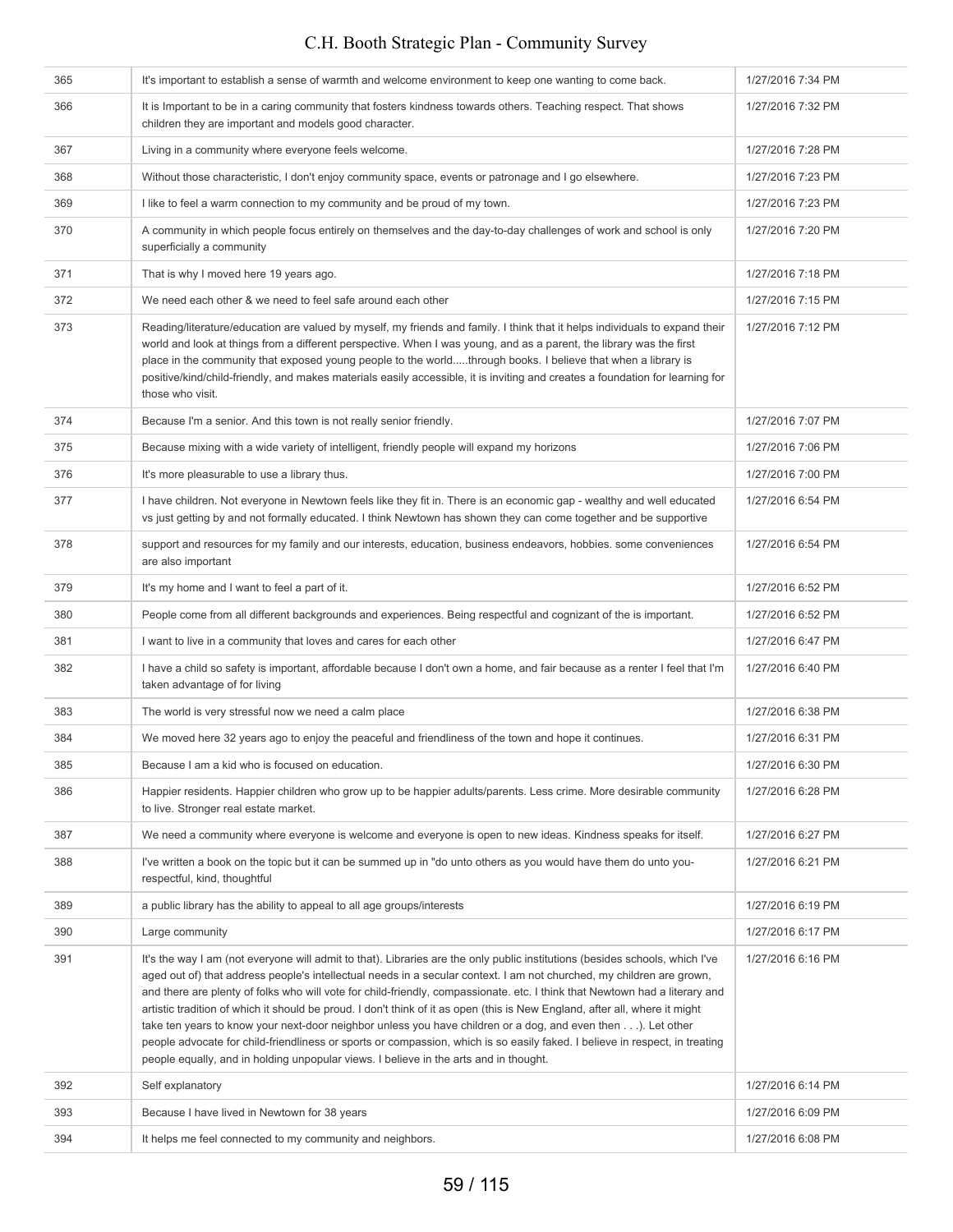| 395 | So that our community can be an inviting and vibrant place in which to live                                                                                                                                                                         | 1/27/2016 6:01 PM |
|-----|-----------------------------------------------------------------------------------------------------------------------------------------------------------------------------------------------------------------------------------------------------|-------------------|
| 396 | We are on computers and rushing around so much that we need a place where we can gather to discuss issues and<br>connect with each other.                                                                                                           | 1/27/2016 5:57 PM |
| 397 | make our town feel like home                                                                                                                                                                                                                        | 1/27/2016 5:53 PM |
| 398 | I would like our community to have improved access to arts/ideas and be more educated. I would like people to make<br>more positive/in person contributions to community programs and initiatives. I would like it truly to be nicer in<br>Newtown. | 1/27/2016 5:53 PM |
| 399 | I love books, periodicals, music, town history, the free exchange of ideas and anything that helps preserve and foster<br>interest in these                                                                                                         | 1/27/2016 5:52 PM |
| 400 | Good education is vital to progress and growth, friendliness is always nice, and fun makes it all that much better!                                                                                                                                 | 1/27/2016 5:50 PM |
| 401 | Active people are healthy people Clean streets/facilities generate pride Cultural wealth promotes happiness                                                                                                                                         | 1/27/2016 5:49 PM |
| 402 | It is important to be treated well                                                                                                                                                                                                                  | 1/27/2016 5:48 PM |
| 403 | so you can walk away from anyone and think, wow, that person is really nice or very helpful, etc.                                                                                                                                                   | 1/27/2016 5:45 PM |
| 404 | I want to live in a town where people care about each other and where my children are safe and grow up with positive<br>influences and experiences.                                                                                                 | 1/27/2016 5:45 PM |
| 405 | feels like home - want to feel welcomed and like we "matter"                                                                                                                                                                                        | 1/27/2016 5:42 PM |
| 406 | nice people                                                                                                                                                                                                                                         | 1/27/2016 5:41 PM |
| 407 | it is nice to have a feeling of that community                                                                                                                                                                                                      | 1/27/2016 5:40 PM |
| 408 | community building is important to me. The library is something we all share as residents                                                                                                                                                           | 1/27/2016 5:38 PM |
| 409 | The library would be a good location to hold events related to 12/14 recovery efforts.                                                                                                                                                              | 1/27/2016 5:36 PM |
| 410 | Life is always better with more art and literature                                                                                                                                                                                                  | 1/27/2016 5:34 PM |
| 411 | I want to raise my children in a community that embodies those characteristics and I feel Newtown is a wonderful<br>place for my family.                                                                                                            | 1/27/2016 5:33 PM |
| 412 | Those would define an optimal environment for successful families and businesses                                                                                                                                                                    | 1/27/2016 5:33 PM |
| 413 | I feel that these are at my core values                                                                                                                                                                                                             | 1/27/2016 5:29 PM |
| 414 | because that is the kind of community I'd prefer to live in                                                                                                                                                                                         | 1/27/2016 5:28 PM |
| 415 | I want to live in a place where my family is happy and well educated, but I also would like to see my real estate value<br>improve.                                                                                                                 | 1/27/2016 5:28 PM |
| 416 | Ability for a person to express themselves without judgement is important to me in further growing our society                                                                                                                                      | 1/27/2016 5:27 PM |
| 417 | I have a child who is smaller than most kids his age & has speech & motor skills issues as well as being really shy                                                                                                                                 | 1/27/2016 5:26 PM |
| 418 | variety of things to do make life enjoyable                                                                                                                                                                                                         | 1/27/2016 5:26 PM |
| 419 | I don't want to travel far and have made friends at the current location but it is often too crowded to benefit from the<br>programs.                                                                                                               | 1/27/2016 5:21 PM |
| 420 | I believe the more people are educated the more open they can become.                                                                                                                                                                               | 1/27/2016 5:21 PM |
| 421 | N/A                                                                                                                                                                                                                                                 | 1/27/2016 5:20 PM |
| 422 | I'm new to Newtown and I'd like to feel welcome.                                                                                                                                                                                                    | 1/27/2016 5:18 PM |
| 423 | I want my children to grow up in a warm welcoming community which offers high quality education.                                                                                                                                                    | 1/27/2016 5:17 PM |
| 424 | Local community relationships make for a healthy impactful lifestyle                                                                                                                                                                                | 1/27/2016 5:15 PM |
| 425 | Need a thriving community that is not burdened by high taxes and poor services                                                                                                                                                                      | 1/27/2016 5:13 PM |
| 426 | Feel a part of community                                                                                                                                                                                                                            | 1/27/2016 5:11 PM |
| 427 | Its a nice place to visit                                                                                                                                                                                                                           | 1/27/2016 5:11 PM |
| 428 | mental health                                                                                                                                                                                                                                       | 1/27/2016 4:58 PM |
| 429 | I do not appreciate large (overpopulated) towns                                                                                                                                                                                                     | 1/27/2016 4:56 PM |
| 430 | The library can offer a sense of community.                                                                                                                                                                                                         | 1/27/2016 4:50 PM |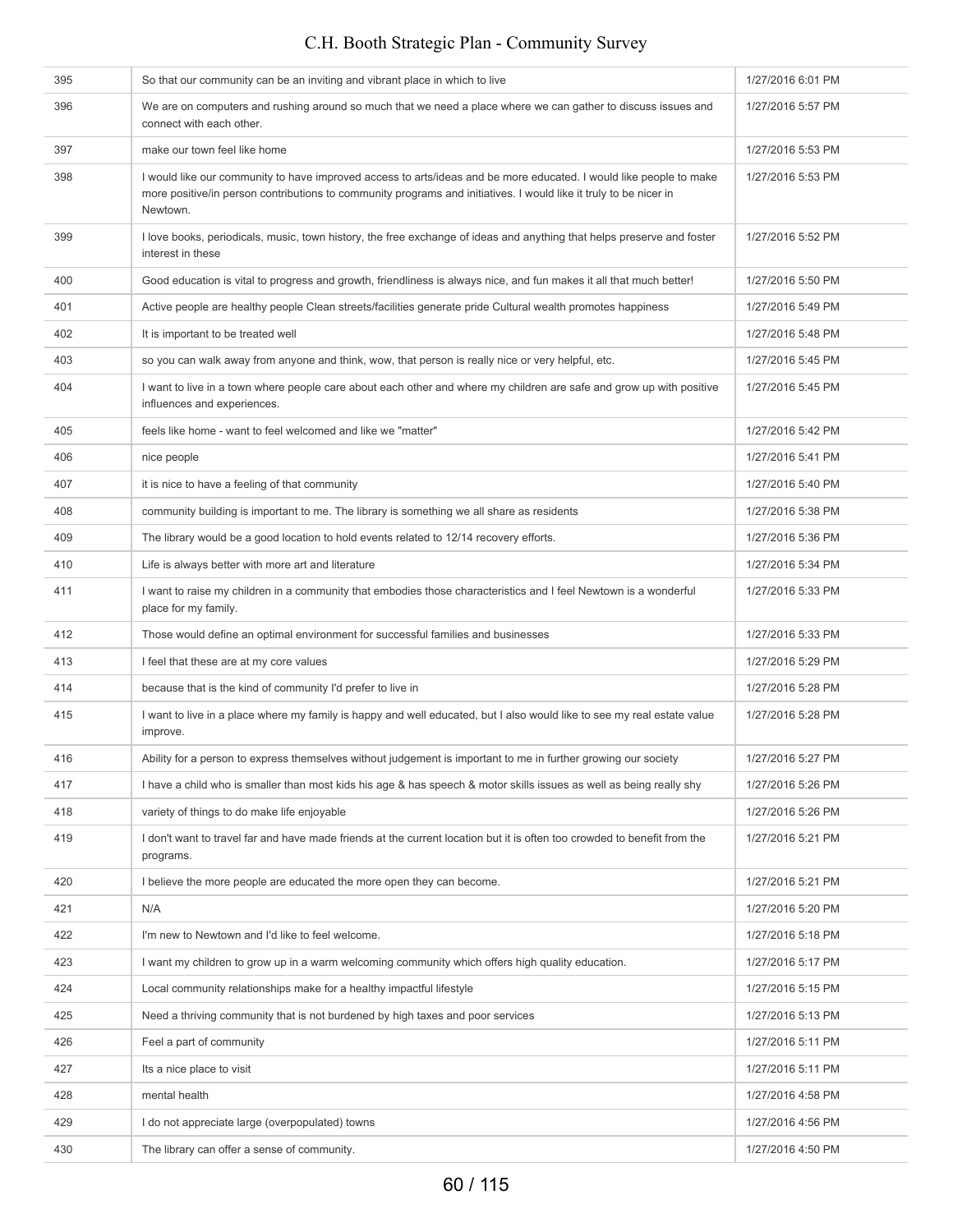| 431 | Used to be more like that when it was smaller when I moved here in 1964                                                                                                                                                                                                                                                                                                                                                    | 1/27/2016 4:44 PM |
|-----|----------------------------------------------------------------------------------------------------------------------------------------------------------------------------------------------------------------------------------------------------------------------------------------------------------------------------------------------------------------------------------------------------------------------------|-------------------|
| 432 | I want my family to feel safe.                                                                                                                                                                                                                                                                                                                                                                                             | 1/27/2016 4:44 PM |
| 433 | You cannot live to your fullest without being able to relax and take the risks to change and grow. A safe environment<br>allows for this risk-taking. Open-mindedness allows for full public discourse in a respectful manner and all thoughts<br>are heard and can contribute to the positive growth of our community. Inclusiveness makes sure all are heard, cared<br>for and part of the development of the community. | 1/27/2016 4:41 PM |
| 434 | Because I'm sickened by today's politics insensitivity crassness and intolerance. I need to believe there's some place<br>left where people still act like Americans.                                                                                                                                                                                                                                                      | 1/27/2016 4:40 PM |
| 435 | I believe we should want to maintain the small New England atmosphere.                                                                                                                                                                                                                                                                                                                                                     | 1/27/2016 4:40 PM |
| 436 | for the town to thrive with business and property value we need to embrace the new while respecting the past - for<br>example a traffic light at the flagpole, selling good coffee and snacks at CH Booth and lighting fast wifi.                                                                                                                                                                                          | 1/27/2016 4:39 PM |
| 437 | Newtown has always been a "nice" town. I hope it stays that way. Change is unavoidable, but I hope that our<br>community will continue to be a better place to live for young and old alike. We have a beautiful library which I consider<br>to be an asset of the town. I hope it stays that way.                                                                                                                         | 1/27/2016 4:38 PM |
| 438 | Promotes a general feeling of harmony and community                                                                                                                                                                                                                                                                                                                                                                        | 1/27/2016 4:36 PM |
| 439 | community needs to be "built" it doesn't just happen                                                                                                                                                                                                                                                                                                                                                                       | 1/27/2016 4:29 PM |
| 440 | Certain groups are underrepresented in the community; others have been left behind; issues concerning others<br>(primarily cost of living for seniors) are not fully recognized.                                                                                                                                                                                                                                           | 1/27/2016 4:27 PM |
| 441 | The library should be the heart of a town, socially and intellectually.                                                                                                                                                                                                                                                                                                                                                    | 1/27/2016 4:23 PM |
| 442 | Society, in general, is trending toward isolated pockets of varied religions, economic levels, races, political<br>philosophies etc. This does not exemplify the Preamble of the U.S.Constitution. Newtown has demonstrated efforts<br>toward open-mindedness, supportiveness and integration, however, fast changing demands require greater strides.                                                                     | 1/27/2016 4:20 PM |
| 443 | Because with these 3 words we will have a better life.                                                                                                                                                                                                                                                                                                                                                                     | 1/27/2016 4:15 PM |
| 444 | It helps all people to have a better life                                                                                                                                                                                                                                                                                                                                                                                  | 1/27/2016 4:12 PM |
| 445 | Good quality of life                                                                                                                                                                                                                                                                                                                                                                                                       | 1/27/2016 4:11 PM |
| 446 | I want to live in a safe environment. I want people to be friendly. I want there to be activities to do, inexpensively for<br>everyone.                                                                                                                                                                                                                                                                                    | 1/27/2016 4:04 PM |
| 447 | Because these are consistent with my values                                                                                                                                                                                                                                                                                                                                                                                | 1/27/2016 4:04 PM |
| 448 | 1. Living in harmony together is a good thing 2. Caring about one another is a real good thing. 3. Being friendly to all is<br>what makes living a grand thing.                                                                                                                                                                                                                                                            | 1/27/2016 3:58 PM |
| 449 | Feeling positive about a place will make you more likely to visit. It's comfortable.                                                                                                                                                                                                                                                                                                                                       | 1/27/2016 3:58 PM |
| 450 | Everyone welcomed                                                                                                                                                                                                                                                                                                                                                                                                          | 1/27/2016 3:54 PM |
| 451 | Would like to see all economic levels welcome in CT.                                                                                                                                                                                                                                                                                                                                                                       | 1/27/2016 3:50 PM |
| 452 | Signs of a healthy community                                                                                                                                                                                                                                                                                                                                                                                               | 1/27/2016 3:43 PM |
| 453 | That's how we live our lives now                                                                                                                                                                                                                                                                                                                                                                                           | 1/27/2016 3:39 PM |
| 454 | I think it is important to maintain our buildings, streets and outdoor paths, parks and fields. Buildings are an<br>investment, streets are a safety issue (potholes, tree limbs) and outdoor paths parks and fields are great for exercise<br>and family time.                                                                                                                                                            | 1/27/2016 3:35 PM |
| 455 | communities are not just for young families who tend to take overand get all the attention                                                                                                                                                                                                                                                                                                                                 | 1/27/2016 3:28 PM |
| 456 | I want to live in a vibrant community that is receptive to new and innovative ideas.                                                                                                                                                                                                                                                                                                                                       | 1/27/2016 3:27 PM |
| 457 | It is important that a community be caring, welcoming, and chikd-friendly to attract new families.                                                                                                                                                                                                                                                                                                                         | 1/27/2016 3:27 PM |
| 458 | Those things discourage criticism and pull people together to work toward achieving a common goal, whatever it might<br>be.                                                                                                                                                                                                                                                                                                | 1/27/2016 3:26 PM |
| 459 | Peace of mind                                                                                                                                                                                                                                                                                                                                                                                                              | 1/27/2016 3:25 PM |
| 460 | I see historic buildings that were beautiful falling into ruin and being torn down, I see roads deteriorating and the quality<br>of work below par, I see taxes increasing and services declining - yet the town employees get raises and the school<br>gets budget increases in spite of a declining enrollment. Taxes are way too high.                                                                                  | 1/27/2016 3:18 PM |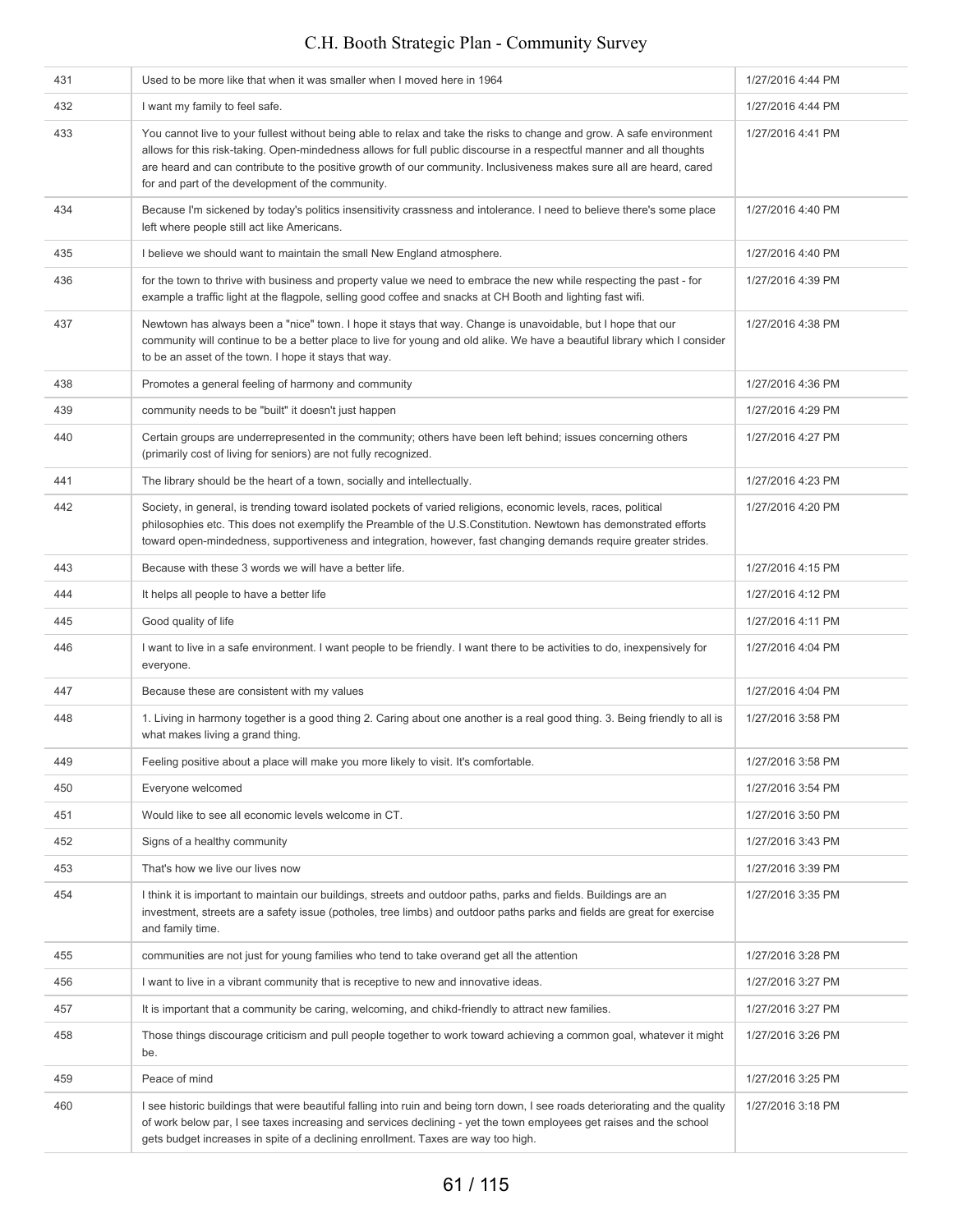| 461 | I grew up in a city that was the opposite. I would like to see my kids live in a better community.                                                                                                                                                                                    | 1/27/2016 3:14 PM |
|-----|---------------------------------------------------------------------------------------------------------------------------------------------------------------------------------------------------------------------------------------------------------------------------------------|-------------------|
| 462 | I want the place I live to be no-nonsense, relaxed and engaging                                                                                                                                                                                                                       | 1/27/2016 3:03 PM |
| 463 | I moved from out-of-state and it was clear very early that there is a group of residents that grew up here and one<br>comprised of transplants. It's important to make everyone in Newtown feel welcome because it is everyone's home<br>(regardless of when the person moved there). | 1/27/2016 3:01 PM |
| 464 | community                                                                                                                                                                                                                                                                             | 1/27/2016 2:57 PM |
| 465 | Want to feel safe and happy in my communuty                                                                                                                                                                                                                                           | 1/27/2016 2:55 PM |
| 466 | when you are my age it is important                                                                                                                                                                                                                                                   | 1/27/2016 2:54 PM |
| 467 | Because I want my children to grow up in an environment where they feel loved and accepted not only by their family,<br>but also by their community.                                                                                                                                  | 1/27/2016 2:52 PM |

# **Q13 How is that different from how you see things now?**

**Answered: 441 Skipped: 420**

| #  | <b>Responses</b>                                                                                                                                                                                                                                                                                                                                                                                                                                                                                                                                                                                                        | <b>Date</b>        |
|----|-------------------------------------------------------------------------------------------------------------------------------------------------------------------------------------------------------------------------------------------------------------------------------------------------------------------------------------------------------------------------------------------------------------------------------------------------------------------------------------------------------------------------------------------------------------------------------------------------------------------------|--------------------|
| 1  | Not too different                                                                                                                                                                                                                                                                                                                                                                                                                                                                                                                                                                                                       | 2/16/2016 11:23 AM |
| 2  | There is a division in town -- between the old and new -- and a real struggle to hold onto the past but also adapt. I<br>believe this struggle has put us at a disadvantage and set us back from seizing opportunities to accomplish both: grow<br>and evolve responsibly while respecting, celebrating and incorporating our past.                                                                                                                                                                                                                                                                                     | 2/16/2016 11:09 AM |
| 3  | not much                                                                                                                                                                                                                                                                                                                                                                                                                                                                                                                                                                                                                | 2/16/2016 11:05 AM |
| 4  | I have been watching for sale signs going up at a much faster rate, watched families that have called Newtown "home"<br>for over 100 years, forced to move because the taxes have skyrocketed, those same families that "built" this town.<br>And some "community options for families" we once enjoyed and were able to afford, have become only for the<br>wealthy. Town parks, "swimming" are so high cost, they can't be used by many Newtown families. Out-of-towners<br>shouldn't have access. Newtown residents should have sticker fees - not \$200+fees for swimming in a small pool and<br>a couple of LAKES. | 2/16/2016 10:54 AM |
| 5  | There are instances in recent years that include persons that do not live by these words.                                                                                                                                                                                                                                                                                                                                                                                                                                                                                                                               | 2/16/2016 10:46 AM |
| 6  | I think most people in the community are kind but there is always room for improvement.                                                                                                                                                                                                                                                                                                                                                                                                                                                                                                                                 | 2/16/2016 9:31 AM  |
| 7  | - the library has excellent programs for young children / families with little ones - they also cater to seniors - the other<br>groups in town - young professionals, working mom/dad - not so much                                                                                                                                                                                                                                                                                                                                                                                                                     | 2/16/2016 8:54 AM  |
| 8  | I recently have felt that the town has not been so welcoming to newcomers                                                                                                                                                                                                                                                                                                                                                                                                                                                                                                                                               | 2/16/2016 8:12 AM  |
| 9  | Often we get stuck in our own little worlds Newtown is pretty good about helping others, but often people just don't<br>understand that a friend/neighbor/townsperson is in need, or how o help                                                                                                                                                                                                                                                                                                                                                                                                                         | 2/15/2016 9:47 PM  |
| 10 | It's not                                                                                                                                                                                                                                                                                                                                                                                                                                                                                                                                                                                                                | 2/15/2016 8:06 PM  |
| 11 | Not much, and I see the ch booth library as a cornerstone in this community.                                                                                                                                                                                                                                                                                                                                                                                                                                                                                                                                            | 2/15/2016 11:13 AM |
| 12 | It's not                                                                                                                                                                                                                                                                                                                                                                                                                                                                                                                                                                                                                | 2/15/2016 8:08 AM  |
| 13 | It isnt                                                                                                                                                                                                                                                                                                                                                                                                                                                                                                                                                                                                                 | 2/14/2016 4:04 PM  |
| 14 | My vision, and the way the library does things now are not different at all. The Booth library is very joyful, peaceful,<br>loving, and every one there is so nice.                                                                                                                                                                                                                                                                                                                                                                                                                                                     | 2/14/2016 1:06 PM  |
| 15 | Many worry about appearances and wants rather than substance and needs                                                                                                                                                                                                                                                                                                                                                                                                                                                                                                                                                  | 2/13/2016 4:44 PM  |
| 16 | I sometimes feel that the community of Newtown is one of wealth, where a person can feel awkward or conspicuous if<br>s/he is not wealthy. NYA is a great place for people to gather, for example, but it is expensive to join.                                                                                                                                                                                                                                                                                                                                                                                         | 2/13/2016 11:26 AM |
| 17 | Not significantly different - but we can always do and or be better.                                                                                                                                                                                                                                                                                                                                                                                                                                                                                                                                                    | 2/13/2016 10:20 AM |
| 18 | It isn't                                                                                                                                                                                                                                                                                                                                                                                                                                                                                                                                                                                                                | 2/13/2016 10:04 AM |
| 19 | I don't always know what programs are coming up on the library calendar.                                                                                                                                                                                                                                                                                                                                                                                                                                                                                                                                                | 2/12/2016 8:09 PM  |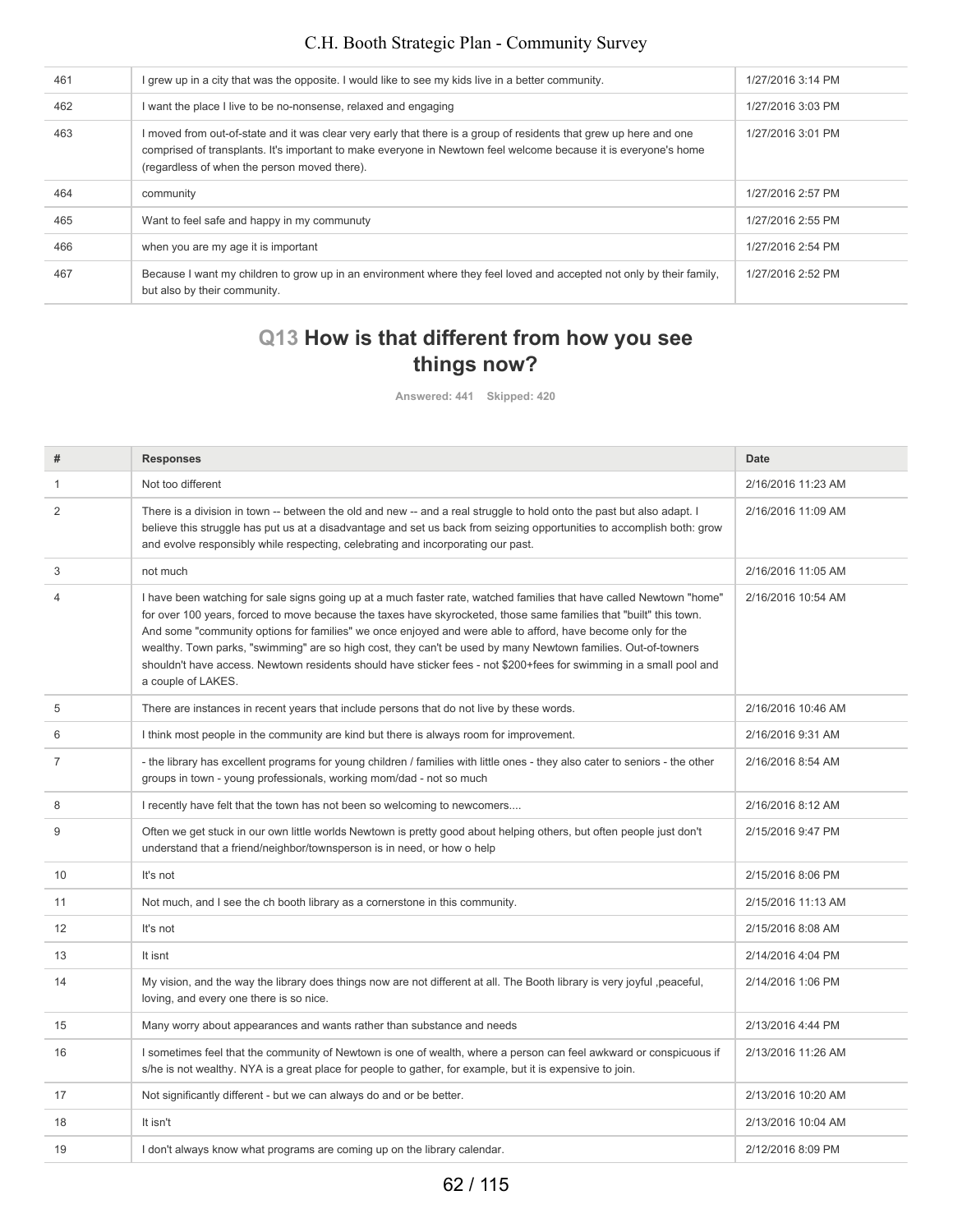#### 20 We are doing ok. 2012/2016 2:57 PM 21 MORE ADAPTED TO HIGH SCHOOL STUDENTS 2/12/2016 11:23 AM 22 Things are so polarizing in our community - who is for what, and who isn't. 2008 2012 2016 11:07 AM 23 Everything is for the children, and nothing is ever created for adults. 2002 2004 2012/2016 10:58 AM 24 Sometimes the community members seem self-serving. **2006** 2012 2012 2016 10:13 AM 2112/2016 8:32 AM and much, with few exceptions 2012/2016 8:32 AM 26 We've had very good experiences in Newtown. 2011 2012 01:06 PM 2/11/2016 11:06 PM 27 Some people in our community can sometimes be snobbish and exclusive. 2001 2001 2011/2016 11:03 PM 2/11/2016 9:30 PM 29 a little 2/11/2016 9:13 PM 30 i am not sure it is... 2/11/2016 9:01 PM 31 We could improve. The helping thing is over balanced toward children. We do have a lot of interesting events, locations and people in the area. Keep being curious. Friendly is spot on. 2/11/2016 8:42 PM 32 **It's not different.** 2011/2016 6:06 PM  $33$  it's not  $1/2016$  4:50 PM 34 We are on the brink of losing our character 2011/2016 4:03 PM 15 It is not any different than how I see Newtown now. 36 the library is welcoming.....just a bit noisy (my opinion) 2/11/2016 3:29 PM 37 Cultural Events are few and far between.. Too many builders want to cover our open space with unfriendly properties that will increase our tax base, but destroy Newtown as a New England Community...How can we increase our tax base and keep our signature community in tact ?? 2/11/2016 2:22 PM 38 I do think we are all those things already, but we can still improve, particularly with services for our Senior Citizens. 2/11/2016 2:02 PM 39 Not 2/11/2016 1:38 PM 40 I feel that there seems to be a divide between seniors/families and athletics/non athletic activities. This is visible in the planning for the Community Center. Not everyone is athletic or partakes in athletic activities and this fact seems to be constantly pushed aside. 2/11/2016 1:04 PM 41 I see Newtown as very civic oriented. Education is a constant battle as a priority. Tolerance fair but we can be disconnected from the rest of the world. I remember the library cancelled a Halloween parade cancelled because a mom complained it from promoted Satanism. 2/11/2016 12:39 PM 42 I love newtown, the demographic is shifting and want to see us respond and adjust as needed as a community. 2/11/2016 12:32 PM 43 Not too different 2/11/2016 12:24 PM 44 Tragedy can happen anywhere 2/11/2016 12:22 PM 45 No difference. 2/11/2016 12:01 PM 46 I see people expressing their point of view without regard to differing opinions. This is a very self centered approach to life however that seems to be the world we live in today. 2/11/2016 11:46 AM 47 Most things in this town are geared to school age children and their parents or baby sitters. Pool and beach hours for example. Our student population is predicted to be less. Spending is accelerating instead of weaning. 2/11/2016 11:33 AM 48 not much 2/11/2016 11:26 AM 49 **Fractured programs by age currently Example 2011/2016 11:13 AM 2/11/2016 11:13 AM** 50 there is not much diversity in Newtown, most everyone is white mid to upper class and fairly wealthy. There is a lot of criticism and judging of others in all of society and social media now. 2/11/2016 10:54 AM 51 1.There is too much of the not-in-my-backyard mentality among homeowners regarding any development proposed in town. 2.The town & borough need to be more open to new businesses to increase the tax base. Considering the popularity of and generous donations from Dunkin Donuts to local fundraisers, companies like DD make good corporate citizens. 2/11/2016 10:46 AM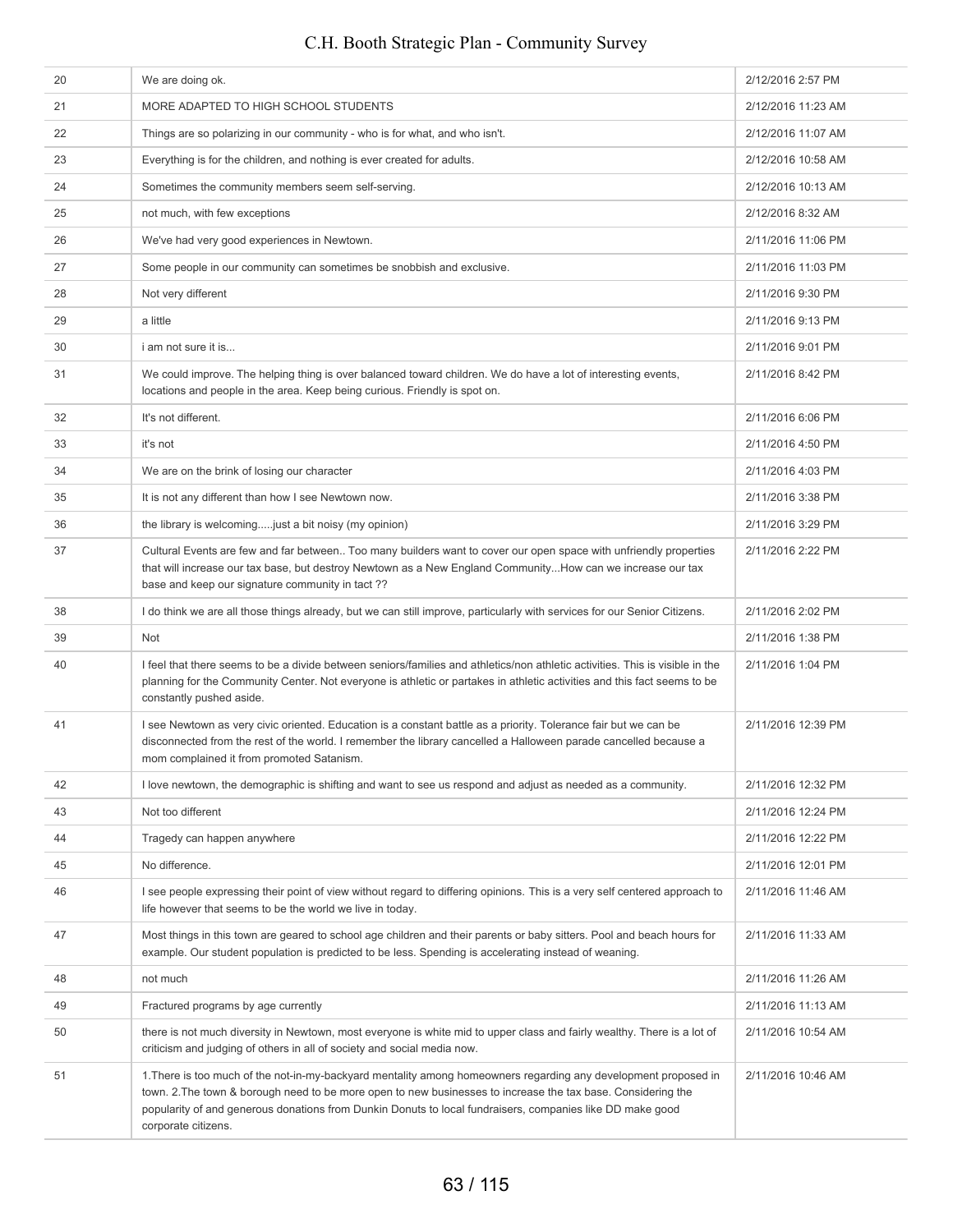| 52 | n/a                                                                                                                                                                                                                                                                                                                                                                                                                                                            | 2/11/2016 10:40 AM |
|----|----------------------------------------------------------------------------------------------------------------------------------------------------------------------------------------------------------------------------------------------------------------------------------------------------------------------------------------------------------------------------------------------------------------------------------------------------------------|--------------------|
| 53 | This is different in that Newtown needs to cast a wider net to include not only families with young children but the<br>elderly, young adults, single, married, etc                                                                                                                                                                                                                                                                                            | 2/11/2016 10:34 AM |
| 54 | More programs or classes for a wider age range.                                                                                                                                                                                                                                                                                                                                                                                                                | 2/11/2016 10:06 AM |
| 55 | Too cold and quick to respond with no connection                                                                                                                                                                                                                                                                                                                                                                                                               | 2/11/2016 9:42 AM  |
| 56 | Our community is more sports-oriented and I think that gives rise to a sense of division and competition. Also, it feels<br>like there is a level of impatience for people dealing with the tragedy of 12/14 in different ways.                                                                                                                                                                                                                                | 2/11/2016 9:39 AM  |
| 57 | Lack of support for school budget is disheartening.                                                                                                                                                                                                                                                                                                                                                                                                            | 2/11/2016 9:25 AM  |
| 58 | Some people aren't as open-minded as I would like to see.                                                                                                                                                                                                                                                                                                                                                                                                      | 2/11/2016 9:22 AM  |
| 59 | Newtown is on the high end of the scale for these attributes, individually, we can all strive to do better.                                                                                                                                                                                                                                                                                                                                                    | 2/11/2016 9:21 AM  |
| 60 | I do see it this way and i hope it does not changes                                                                                                                                                                                                                                                                                                                                                                                                            | 2/11/2016 9:19 AM  |
| 61 | Newtown seems to be edging towards a commuter town, involvement of parents in after school/school activities<br>seems to be dwindling. Volunteerism is down, seems like more people are willing to cut a check than to roll up their<br>sleeves to help out with somethingbut man are people quick to complain.                                                                                                                                                | 2/11/2016 9:14 AM  |
| 62 | none                                                                                                                                                                                                                                                                                                                                                                                                                                                           | 2/11/2016 9:13 AM  |
| 63 | I thinking we are heading in the right direction, just want to stay on course.                                                                                                                                                                                                                                                                                                                                                                                 | 2/10/2016 12:32 PM |
| 64 | People are more thoughtful since the shooting. Drivers honk their horns less, and people are more empathetic.                                                                                                                                                                                                                                                                                                                                                  | 2/10/2016 12:26 PM |
| 65 | Newtown is caring & compassionate, but not diverse                                                                                                                                                                                                                                                                                                                                                                                                             | 2/10/2016 11:54 AM |
| 66 | The big y plaza the merchants don't want them hanging out there and they can't ride there boards                                                                                                                                                                                                                                                                                                                                                               | 2/9/2016 10:53 PM  |
| 67 | It's not I feel very welcomed.                                                                                                                                                                                                                                                                                                                                                                                                                                 | 2/9/2016 10:22 PM  |
| 68 | Community disjointed                                                                                                                                                                                                                                                                                                                                                                                                                                           | 2/9/2016 2:52 PM   |
| 69 | If this question is still referring to the Library as far as quiet area is concerned, there is no place to be able to study<br>without distractions.                                                                                                                                                                                                                                                                                                           | 2/9/2016 11:52 AM  |
| 70 | We are somewhat petty, politically speaking. We don't allow for equitable distribution of funds among volunteer causes.<br>Our highschool children have questionable judgment, learned (most likely) at the knees of overworked, under<br>concerned parents who have inadvertently taught their children that there are no consequences.                                                                                                                       | 2/8/2016 11:00 PM  |
| 71 | on edge                                                                                                                                                                                                                                                                                                                                                                                                                                                        | 2/8/2016 6:32 PM   |
| 72 | I believe we could have more arts, music and dance that are family friendly. This will also engage local leaders, and<br>leaders to be, via civic minded volunteerism.                                                                                                                                                                                                                                                                                         | 2/8/2016 5:46 PM   |
| 73 | People are often in a rush and don't make time for each other or aren't respectful of each other.                                                                                                                                                                                                                                                                                                                                                              | 2/8/2016 1:58 PM   |
| 74 | This question is unfair. We, as a community, are barely scratching the surface of healing from the events that have<br>occurred here. I do think we are still very isolated in our mourning and processing of Sandy Hook, but I think that is a<br>natural phase of grief. I think we are, as a community, working to improve things. So maybe a better phraseology<br>would be: How could thing change to better reflect the community you'd like to live in? | 2/8/2016 1:49 PM   |
| 75 | It's not too different than how I perceive Newtown now.                                                                                                                                                                                                                                                                                                                                                                                                        | 2/8/2016 1:23 PM   |
| 76 | I think we have become somewhat politically divided and many people making decisions for Newtown do not represent<br>a wide spectrum of the population. (eg. the community center divisiveness and use of Fairfield Hills property)                                                                                                                                                                                                                            | 2/8/2016 1:17 PM   |
| 77 | I am fairly happy with the way things are.                                                                                                                                                                                                                                                                                                                                                                                                                     | 2/8/2016 11:33 AM  |
| 78 | I think after the December 14th tragedy, our community has become even closer. People are more forgiving, and more<br>welcoming. I never want to leave this community!                                                                                                                                                                                                                                                                                         | 2/8/2016 10:13 AM  |
| 79 | The children's section has a set up which has become more child friendly but improvements could be made to make it<br>increasingly accessible and easy to search for children with special needs.                                                                                                                                                                                                                                                              | 2/7/2016 10:56 PM  |
| 80 | Newtown has a history of saying "No" just because and being just for "some"-we need to be more inclusive and open<br>to new ways of doing things.                                                                                                                                                                                                                                                                                                              | 2/7/2016 10:20 PM  |
| 81 | My responsibility too.                                                                                                                                                                                                                                                                                                                                                                                                                                         | 2/7/2016 10:08 AM  |
| 82 | Newtown Seniors are grossly hampered in critical activities and have walked away from/given up on the town stepping<br>up to the real Senior Needs.                                                                                                                                                                                                                                                                                                            | 2/6/2016 8:55 PM   |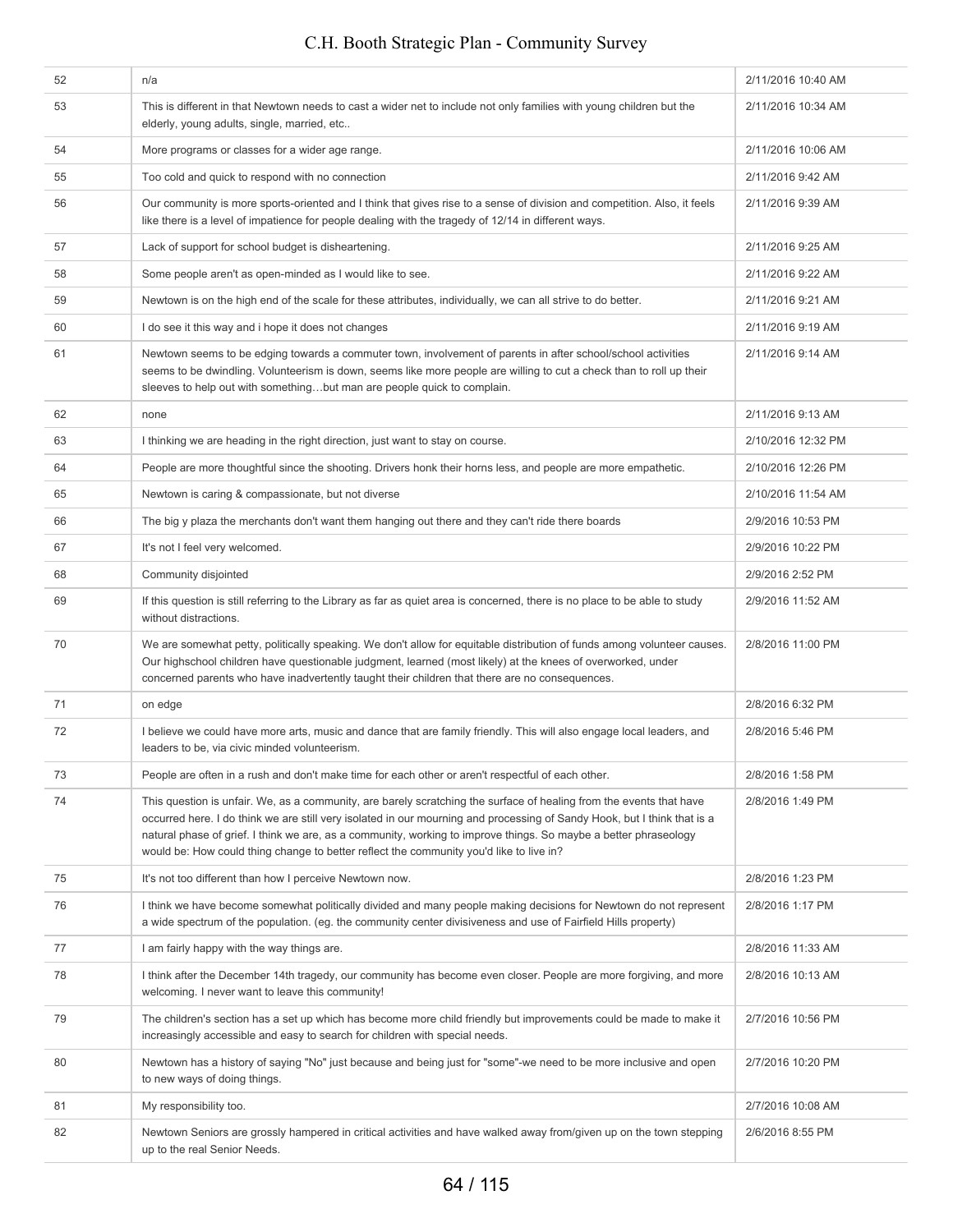| 83  | Seems good now.                                                                                                                                                                                                                                                                                                                                                     | 2/6/2016 1:46 PM  |
|-----|---------------------------------------------------------------------------------------------------------------------------------------------------------------------------------------------------------------------------------------------------------------------------------------------------------------------------------------------------------------------|-------------------|
| 84  | Seems like we focus so much on budget that we only pay attention to the things that need repair and we don't look<br>forward to how this will benefit us in the future.                                                                                                                                                                                             | 2/6/2016 11:35 AM |
| 85  | I have a sense that Newtown has become fragmented regarding politics and defining the value of life. I'm not sure<br>whether this is primarily due to the tragedy of 12/2012 or whether it is a sign of the times where people have become<br>increasingly self absorbed.                                                                                           | 2/6/2016 11:05 AM |
| 86  | Newtown itself is very one sided                                                                                                                                                                                                                                                                                                                                    | 2/6/2016 8:11 AM  |
| 87  | Our values as a community have been corrupted                                                                                                                                                                                                                                                                                                                       | 2/6/2016 7:01 AM  |
| 88  | I've lived here 20 years. I have always found Newtown to be an amazing compassionate, caring and friendly<br>community                                                                                                                                                                                                                                              | 2/5/2016 5:20 PM  |
| 89  | Essentially not different, although there is some political divisiveness and indecision that we could do without.                                                                                                                                                                                                                                                   | 2/5/2016 4:30 PM  |
| 90  | It is not.                                                                                                                                                                                                                                                                                                                                                          | 2/5/2016 2:38 PM  |
| 91  | I see things like this now.                                                                                                                                                                                                                                                                                                                                         | 2/5/2016 2:32 PM  |
| 92  | Not different                                                                                                                                                                                                                                                                                                                                                       | 2/5/2016 11:40 AM |
| 93  | I think the community does a pretty good job of this now but there is always room for new ideas and ways to raise<br>more awareness of the exciting things that are happening. This is challenging because people lead such busy lives<br>but there are ways of interrelating a variety of activities to meet everyone's interest levels and bring people together. | 2/4/2016 7:03 PM  |
| 94  | I don't see people always being respectful of others. I want us to work cooperatively and not become divided after the<br>tragedy on 12/14.                                                                                                                                                                                                                         | 2/4/2016 5:11 PM  |
| 95  | It is all 3 things crrently.                                                                                                                                                                                                                                                                                                                                        | 2/4/2016 4:18 PM  |
| 96  | Newtown is not progressive enough for my taste. People don't gather in public spaces on an informal basis.                                                                                                                                                                                                                                                          | 2/4/2016 8:36 AM  |
| 97  | I love those in my community, but they tend to be self-centered, and don't attempt to change when they know it's<br>wrong, morally or otherwise.                                                                                                                                                                                                                    | 2/4/2016 7:46 AM  |
|     |                                                                                                                                                                                                                                                                                                                                                                     |                   |
| 98  | not so far apart                                                                                                                                                                                                                                                                                                                                                    | 2/3/2016 10:02 PM |
| 99  | Our community is bitter and divided by money. Those who can do not care to support our children.                                                                                                                                                                                                                                                                    | 2/3/2016 9:12 PM  |
| 100 | The library can position our community. As an anchor in the community, the library lacks, there is no outward<br>leadership.                                                                                                                                                                                                                                        | 2/3/2016 8:49 PM  |
| 101 | I do believe Newtown has a strong sense of community especially after 12/14. I'd like to see it continue.                                                                                                                                                                                                                                                           | 2/3/2016 8:11 PM  |
| 102 | most people that I have contact with have these qualities. but there are small minds in small towns still.                                                                                                                                                                                                                                                          | 2/3/2016 7:58 PM  |
| 103 | Now, more than ever, Newtowners want a place in the community that feels welcoming. A place that is full of light,<br>hope, and a hopeful feeling for the future. Something truly forward-looking. And utterly engaging. Maybe even with a<br>sense of humor.                                                                                                       | 2/3/2016 5:32 PM  |
| 104 | For the most part it is that way now for me. I know a number of staff members and they greet me by name and are<br>happy to see me. That makes me feel welcome in the library.                                                                                                                                                                                      | 2/3/2016 4:15 PM  |
| 105 | More and more people in town are becoming obsessed with self.                                                                                                                                                                                                                                                                                                       | 2/3/2016 2:55 PM  |
| 106 | I wish their were more arts programs in town or some kind of small performing arts center.                                                                                                                                                                                                                                                                          | 2/3/2016 2:53 PM  |
| 107 | I think that Newtown is striving to do its best in light of the S. H. tragedy. The community emphasizes kindness and<br>compassion. I think we are in a positive track and things are looking better.                                                                                                                                                               | 2/3/2016 1:42 PM  |
| 108 | We are not very diverse.                                                                                                                                                                                                                                                                                                                                            | 2/3/2016 10:53 AM |
| 109 | Typical suburban town with no real center, although that appears to be changing for the better.                                                                                                                                                                                                                                                                     | 2/3/2016 10:44 AM |
| 110 | I think Newtown is all of these things.                                                                                                                                                                                                                                                                                                                             | 2/2/2016 6:49 PM  |
| 111 | Newtown's natural beauty diminished every time open space is developed                                                                                                                                                                                                                                                                                              | 2/2/2016 3:41 PM  |
| 112 | some people are not very respectful or honest                                                                                                                                                                                                                                                                                                                       | 2/2/2016 1:57 PM  |
| 113 | The Community os very polarized over some issues and there is no middle ground.                                                                                                                                                                                                                                                                                     | 2/2/2016 1:46 PM  |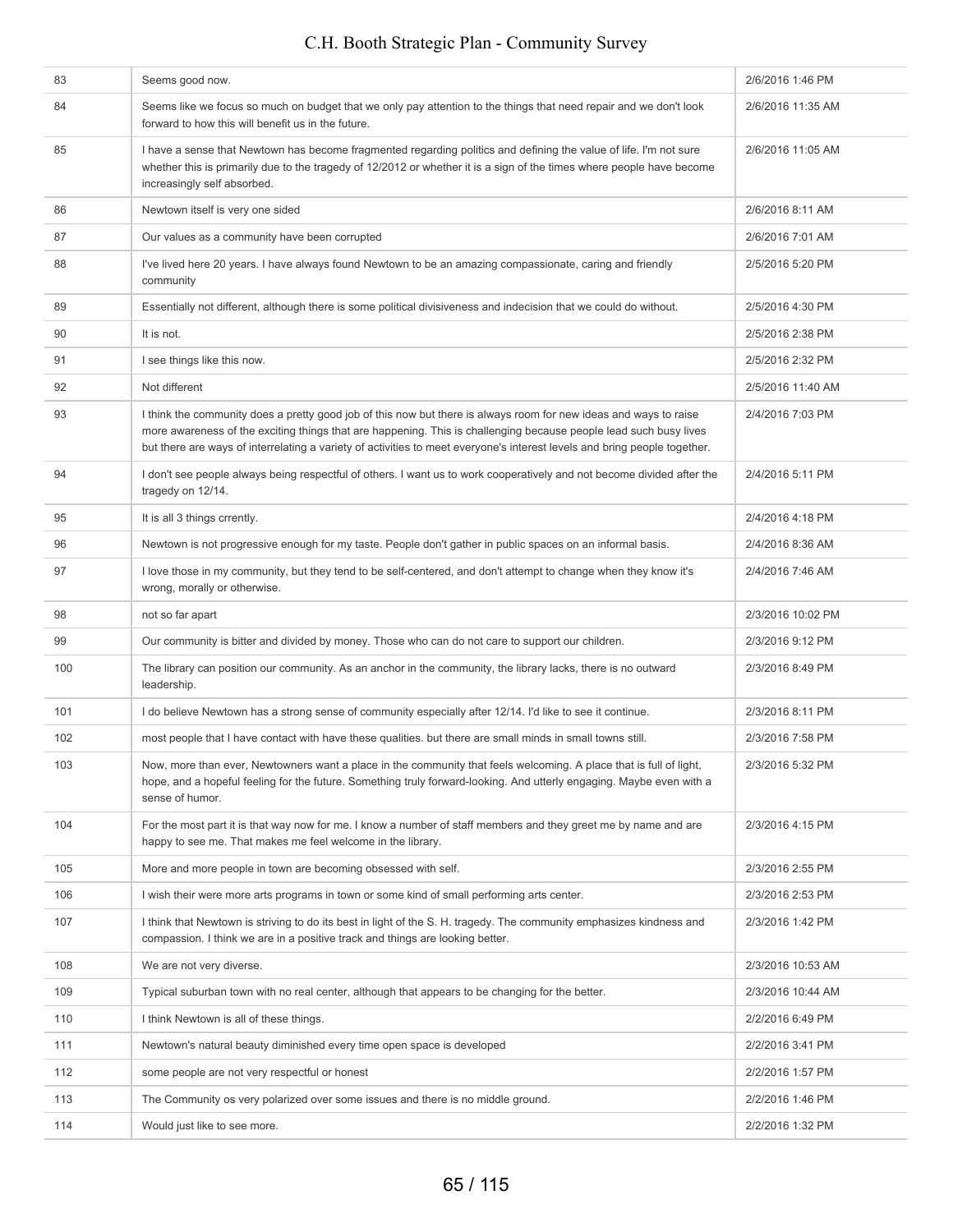| 115 | We need a place that is open and available to the community where we can share experiences and talents.                                                                                                                                                                                   | 2/2/2016 1:01 PM   |
|-----|-------------------------------------------------------------------------------------------------------------------------------------------------------------------------------------------------------------------------------------------------------------------------------------------|--------------------|
| 116 | Its not--I think the library is currently very warm and child friendly                                                                                                                                                                                                                    | 2/2/2016 11:43 AM  |
| 117 | too much divisiveness for example around community center project, school budgets.                                                                                                                                                                                                        | 2/2/2016 10:41 AM  |
| 118 | That is how I currently view the library                                                                                                                                                                                                                                                  | 2/2/2016 9:13 AM   |
| 119 | I think Newtown is pretty close to that now, I just get concerned that we're going to move away from that ideal. We do,<br>however, have some silly laws that are unnecessary, traffic can be rather congested, and some people could be a bit<br>friendlier; but hey, no town's perfect. | 2/2/2016 7:17 AM   |
| 120 | I think it's not too different from what we have in Newtown. Newtown is quite child friendly and we have great<br>neighbors.                                                                                                                                                              | 2/2/2016 6:38 AM   |
| 121 | I think many people still see Newtown as it was 20 years ago and do not consider the needs of melenials and seniors                                                                                                                                                                       | 2/1/2016 8:59 PM   |
| 122 | I think we try hard as a community to do all those things. We can always improve.                                                                                                                                                                                                         | 2/1/2016 8:21 PM   |
| 123 | Not much, I feel very welcome in the library. All the librarians are friendly and helpful.                                                                                                                                                                                                | 2/1/2016 8:04 PM   |
| 124 | No longer have policies in place that allow clubs to meet at the library in the evening for a reasonable cost.                                                                                                                                                                            | 2/1/2016 7:24 PM   |
| 125 | Economic differences  and the problems that come along with that.                                                                                                                                                                                                                         | 2/1/2016 6:22 PM   |
| 126 | The town is allowing building everywhere                                                                                                                                                                                                                                                  | 2/1/2016 6:07 PM   |
| 127 | It's not very different.                                                                                                                                                                                                                                                                  | 2/1/2016 5:44 PM   |
| 128 | We either need more events or we need a better way to herald their arrival.                                                                                                                                                                                                               | 2/1/2016 3:49 PM   |
| 129 | This is the reason we moved to Newtown                                                                                                                                                                                                                                                    | 2/1/2016 3:12 PM   |
| 130 | I see the library as not as up-to-date as it could be.                                                                                                                                                                                                                                    | 2/1/2016 1:53 PM   |
| 131 | I think people in this town are still to wrapped up in the Sandy Hook tragedy and are not willing to open up and let kids<br>be kids.                                                                                                                                                     | 2/1/2016 1:03 PM   |
| 132 | It is not too different.                                                                                                                                                                                                                                                                  | 2/1/2016 12:40 PM  |
| 133 | Townwide, I see less inclusiveness than in years past. Our library, to me, has always (at least in my memory and<br>experience) been, and remains, welcoming and inclusive.                                                                                                               | 1/31/2016 8:35 PM  |
| 134 | It's not different                                                                                                                                                                                                                                                                        | 1/31/2016 5:06 PM  |
| 135 | There are not enough events and activities to get people away from their computers and TVs                                                                                                                                                                                                | 1/31/2016 4:14 PM  |
| 136 | Taxes to high and not much real job opportunity outside of minimum wage                                                                                                                                                                                                                   | 1/31/2016 3:01 PM  |
| 137 | Still a bit of fear or tension here                                                                                                                                                                                                                                                       | 1/31/2016 9:59 AM  |
| 138 | It basically is how I see things. We live in such a special community.                                                                                                                                                                                                                    | 1/31/2016 9:42 AM  |
| 139 | not very different, but used to a more racially diverse community, although my background is Caucasian.                                                                                                                                                                                   | 1/31/2016 9:06 AM  |
| 140 | taxes increasing each year - I'm not getting the raise in my job to cover the ever growing taxes.                                                                                                                                                                                         | 1/31/2016 7:49 AM  |
| 141 | Their isn't an overall sense of patience in our community.                                                                                                                                                                                                                                | 1/31/2016 7:26 AM  |
| 142 | It is exactly how I see Newtown. I worked in Newtown in the 1980's and liked the town. Newtown was first on my list<br>when searching for a house. I have been here for 8 happy years.                                                                                                    | 1/30/2016 11:27 PM |
| 143 | It's not that different. I love Newtown the way it is.                                                                                                                                                                                                                                    | 1/30/2016 11:10 PM |
| 144 | There seems to be increasing divisiveness in opinions, and those opinions are often expressed in angry and<br>combative ways                                                                                                                                                              | 1/30/2016 10:58 PM |
| 145 | It seems as if we go through tragedies (9/11 & Sandy Hook), but we don't seem to hold on to the lessons from those<br>experiences. In the moment, we are open and vulnerable and kind to each other. Then . Life goes on as usual after<br>the shock passes.                              | 1/30/2016 8:22 PM  |
| 146 | I think we are lead toward being divided, no one can agree on anything in the wake of Sandy Hook. We can be<br>passionate in our beliefs and tolerant at the same time. We need to embrace other points of view.                                                                          | 1/30/2016 7:55 PM  |
| 147 | I do still see this in Newtown.                                                                                                                                                                                                                                                           | 1/30/2016 7:05 PM  |
| 148 | It is just providing the library more support to support the community.                                                                                                                                                                                                                   | 1/30/2016 5:44 PM  |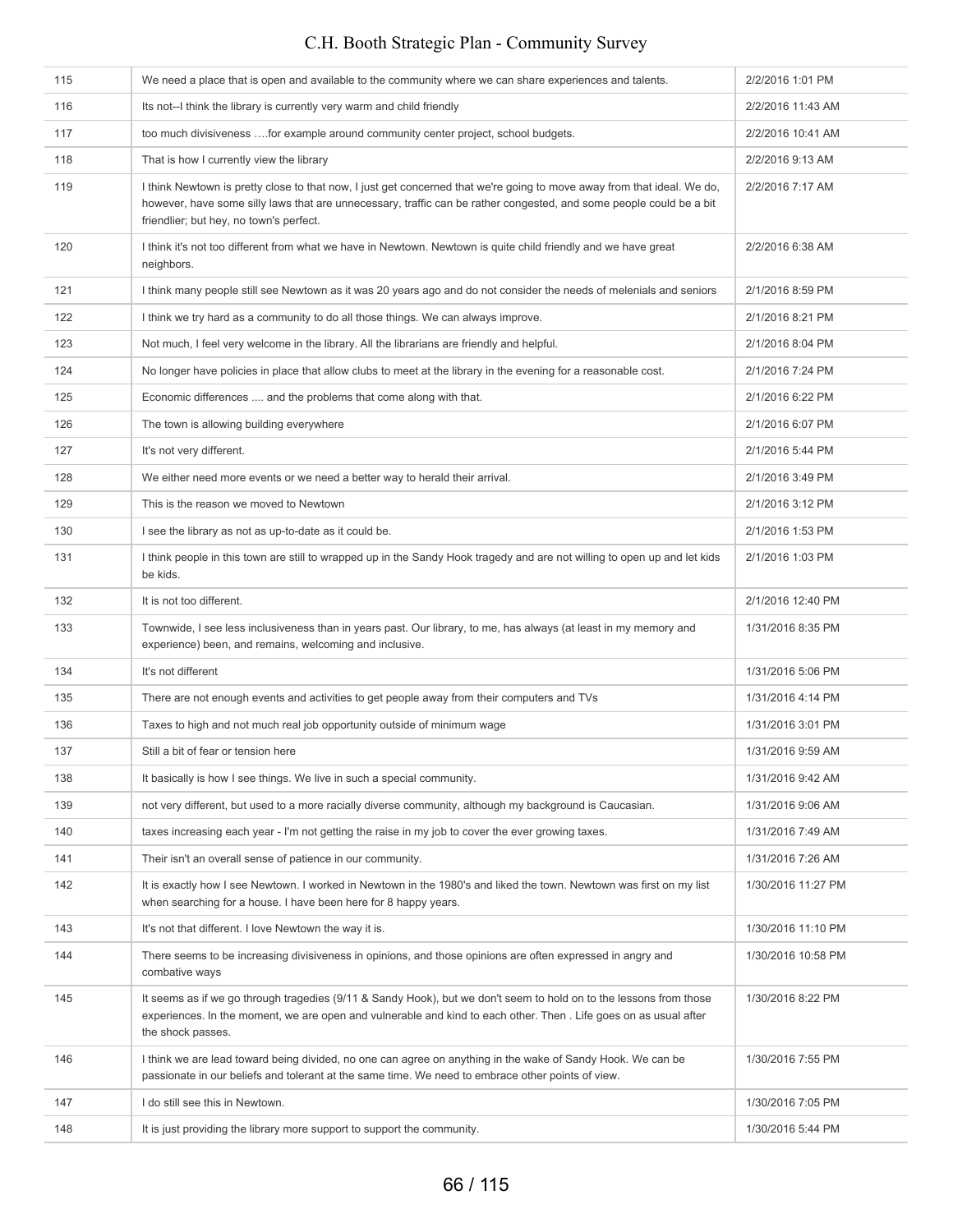| 149 | People live in past                                                                                                                                                                                                                        | 1/30/2016 3:23 PM  |
|-----|--------------------------------------------------------------------------------------------------------------------------------------------------------------------------------------------------------------------------------------------|--------------------|
| 150 | It's not                                                                                                                                                                                                                                   | 1/30/2016 2:29 PM  |
| 151 | Newtown, through no fault of its own, has a ways to go to be a happy place again. More walking trails/sidewalks<br>connecting Main St to outlying areas would be great.                                                                    | 1/30/2016 2:25 PM  |
| 152 | Not very different. Newtown is clearly welcoming, and has a strong and demonstrated civic ethic.                                                                                                                                           | 1/30/2016 2:24 PM  |
| 153 | Cliques                                                                                                                                                                                                                                    | 1/30/2016 1:16 PM  |
| 154 | There is no difference.                                                                                                                                                                                                                    | 1/30/2016 12:23 PM |
| 155 | Hope for our community                                                                                                                                                                                                                     | 1/30/2016 11:02 AM |
| 156 | nit at all different                                                                                                                                                                                                                       | 1/30/2016 8:45 AM  |
| 157 | Have not been there in a awhile                                                                                                                                                                                                            | 1/30/2016 8:12 AM  |
| 158 | I feel as though that is the way Newtown is.                                                                                                                                                                                               | 1/30/2016 7:15 AM  |
| 159 | I really don't see it that different.                                                                                                                                                                                                      | 1/30/2016 6:15 AM  |
| 160 | Strident, Aggressive, Melodramatic, PC                                                                                                                                                                                                     | 1/29/2016 9:01 PM  |
| 161 | I don't find people being friendly unless they know you well.                                                                                                                                                                              | 1/29/2016 8:28 PM  |
| 162 | This is a town of many isolated neighborhoods. Everyone is an acquaintance. No ethnic areas, or commercial areas or<br>downtown area or industrial areas.                                                                                  | 1/29/2016 6:37 PM  |
| 163 | It is not!                                                                                                                                                                                                                                 | 1/29/2016 6:16 PM  |
| 164 | There are no sidewalks and there seem to be few people who share my values                                                                                                                                                                 | 1/29/2016 6:13 PM  |
| 165 | I am unaware of this service.                                                                                                                                                                                                              | 1/29/2016 5:22 PM  |
| 166 | I just don't go to the library = very limited due to my busy schedule. I would go if something interested me enough to<br>go.                                                                                                              | 1/29/2016 5:03 PM  |
| 167 | The are some people that don't tolerate children due to their lack of understanding. People are often in a rush and<br>stressed.                                                                                                           | 1/29/2016 3:51 PM  |
| 168 | Not very - would like to see the library however, sponsor, advocate or participate in an Independence Day parade.                                                                                                                          | 1/29/2016 3:46 PM  |
| 169 | Cost of living/taxes make it difficult to live in Newtown on a very limited income.                                                                                                                                                        | 1/29/2016 3:43 PM  |
| 170 | its not                                                                                                                                                                                                                                    | 1/29/2016 2:13 PM  |
| 171 | not really                                                                                                                                                                                                                                 | 1/29/2016 1:48 PM  |
| 172 | I more often than not see positive contributing factors in Newtown.                                                                                                                                                                        | 1/29/2016 1:11 PM  |
| 173 | Small towns don't offer enough in the way of cultural activities                                                                                                                                                                           | 1/29/2016 12:22 PM |
| 174 | I wish there were more shared study areas available for small groups to meet. I think there is a real need and the<br>library could become that meeting placeespecially for teens but for all groups.                                      | 1/29/2016 11:27 AM |
| 175 | its not                                                                                                                                                                                                                                    | 1/29/2016 10:51 AM |
| 176 | Politics are fierce here, there are some that aren't kind, I look at what just happened at the high school (and know it<br>can happen anywhere) but worry about when my kids get there.                                                    | 1/29/2016 10:48 AM |
| 177 | Newtown is NOT ethnically diverse. The education system needs to be improved. We have limited accessibility to the<br>arts and culture.                                                                                                    | 1/29/2016 10:37 AM |
| 178 | It's not much differentthat's why we live here!                                                                                                                                                                                            | 1/29/2016 9:56 AM  |
| 179 | I've found that many programs geared toward children and adults seem to favor those who don't work traditional hours<br>(Monday-Friday, 8-5/9-6). I think we have a good variety of low cost/free options but it never hurts to have more. | 1/29/2016 9:47 AM  |
| 180 | it's not that it doesn't happen, it's that i would like to see it happen more                                                                                                                                                              | 1/29/2016 9:40 AM  |
| 181 | Some of the local boards and commissions are continually led by the same individuals. New faces of Newtown citizens<br>willing to participate in town leadership would be a breath of fresh air.                                           | 1/29/2016 9:37 AM  |
| 182 | Its not, Newtown is what I expected.                                                                                                                                                                                                       | 1/29/2016 9:32 AM  |
| 183 | Feels like there are many in town who just want to cut costs and taxes and turn Newton into a retirement community.                                                                                                                        | 1/29/2016 9:30 AM  |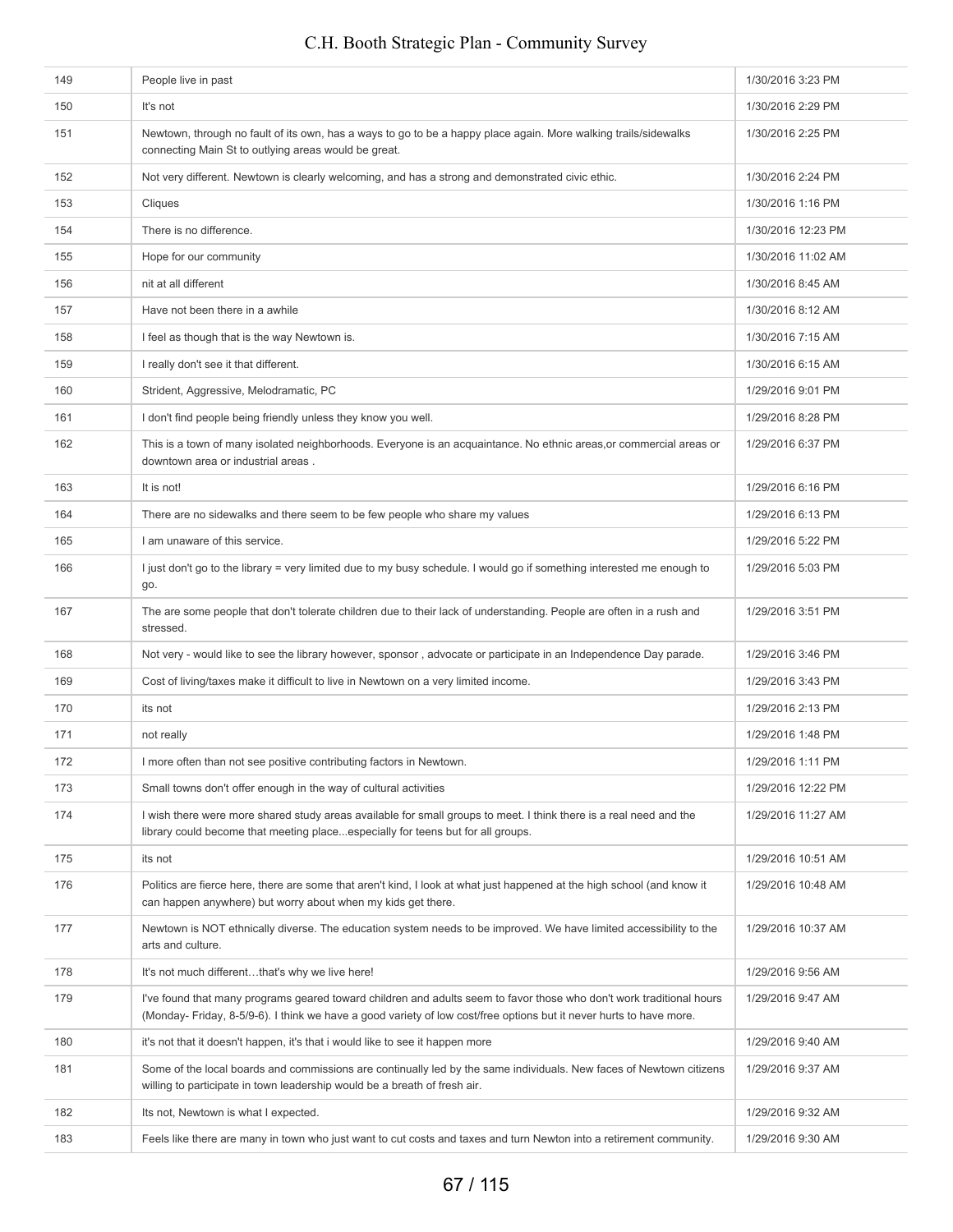| 184 | We are a well managed, well run community, we just need to move ahead with the community center and memorial<br>setting.                                                                                                                                                                                                                                                                                                                                                                                         | 1/29/2016 9:20 AM  |
|-----|------------------------------------------------------------------------------------------------------------------------------------------------------------------------------------------------------------------------------------------------------------------------------------------------------------------------------------------------------------------------------------------------------------------------------------------------------------------------------------------------------------------|--------------------|
| 185 | I rarely go to the library for classes due to the content or times available. I have been underemployed and am very<br>frustrated by the lack of job prospects and any free training on computers to better my skills would be very much<br>appreciated. Can you ever do Sat./Sun. classes for adults? That would be great!                                                                                                                                                                                      | 1/29/2016 9:03 AM  |
| 186 | Would like to see development slow down.                                                                                                                                                                                                                                                                                                                                                                                                                                                                         | 1/29/2016 8:51 AM  |
| 187 | I am quite content with our community.                                                                                                                                                                                                                                                                                                                                                                                                                                                                           | 1/29/2016 8:50 AM  |
| 188 | I find that folks who's families are native to Newtown look down on transplants because Newtown is not the way it<br>used to be. Being a transplant of 18 years, I have never liked it. Libraries bring people together on the same playing<br>field.                                                                                                                                                                                                                                                            | 1/29/2016 8:41 AM  |
| 189 | Even with the tragedy, I believe our town maintained their model of traditional values and if anything has changed, it<br>has only created an even more compassionate, caring community.                                                                                                                                                                                                                                                                                                                         | 1/29/2016 8:26 AM  |
| 190 | Taxes too high, many so called services that people don't use or need, wasteful spending                                                                                                                                                                                                                                                                                                                                                                                                                         | 1/29/2016 8:14 AM  |
| 191 | We're working toward it, but not quite there engaging everyone.                                                                                                                                                                                                                                                                                                                                                                                                                                                  | 1/29/2016 7:44 AM  |
| 192 | I think we are on that path and many things in Newtown are this way already.                                                                                                                                                                                                                                                                                                                                                                                                                                     | 1/29/2016 6:42 AM  |
| 193 | I think things are going well in town                                                                                                                                                                                                                                                                                                                                                                                                                                                                            | 1/29/2016 12:05 AM |
| 194 | The town has changed as it has pushed development.                                                                                                                                                                                                                                                                                                                                                                                                                                                               | 1/28/2016 11:58 PM |
| 195 | It's pretty good.                                                                                                                                                                                                                                                                                                                                                                                                                                                                                                | 1/28/2016 11:51 PM |
| 196 | We are letting politics destroy our community.                                                                                                                                                                                                                                                                                                                                                                                                                                                                   | 1/28/2016 11:45 PM |
| 197 | perhaps having more adult social options to meet other adults with similar interests.                                                                                                                                                                                                                                                                                                                                                                                                                            | 1/28/2016 10:34 PM |
| 198 | Same                                                                                                                                                                                                                                                                                                                                                                                                                                                                                                             | 1/28/2016 10:09 PM |
| 199 | not bright and open enough.                                                                                                                                                                                                                                                                                                                                                                                                                                                                                      | 1/28/2016 10:06 PM |
| 200 | I don't think our town is open to new people and welcoming.                                                                                                                                                                                                                                                                                                                                                                                                                                                      | 1/28/2016 10:00 PM |
| 201 | Not different at all, I love our library                                                                                                                                                                                                                                                                                                                                                                                                                                                                         | 1/28/2016 9:57 PM  |
| 202 | Not all staff are welcoming (though, many are). More importantly, programming is not appealing to me and my family.                                                                                                                                                                                                                                                                                                                                                                                              | 1/28/2016 9:44 PM  |
| 203 | No different.                                                                                                                                                                                                                                                                                                                                                                                                                                                                                                    | 1/28/2016 9:43 PM  |
| 204 | It is warm but not modern                                                                                                                                                                                                                                                                                                                                                                                                                                                                                        | 1/28/2016 9:17 PM  |
| 205 | It is what we have now. We just need to maintain it, while keeping up with the newer technological innovations. We<br>should continue to use our community as a resource for understanding what the needs of the town are.                                                                                                                                                                                                                                                                                       | 1/28/2016 9:02 PM  |
| 206 | we spend and then tax to recover the cost of perks we don't need, we don't plan ahead to control costs. We waste<br>time demo'ing buildings, rebuilding parks that aren't used, creating trails on FFHills rather than finding developers who<br>could make better use of the area. We build new buildings rather than repurposing the ones we have. We waste tax<br>dollars on a new school when we could reorganize around what we have. We focus on non profits and welfare instead<br>of embracing progress. | 1/28/2016 8:36 PM  |
| 207 | Its not far off                                                                                                                                                                                                                                                                                                                                                                                                                                                                                                  | 1/28/2016 8:33 PM  |
| 208 | Not much                                                                                                                                                                                                                                                                                                                                                                                                                                                                                                         | 1/28/2016 8:33 PM  |
| 209 | It's not.                                                                                                                                                                                                                                                                                                                                                                                                                                                                                                        | 1/28/2016 8:09 PM  |
| 210 | I feel like a lot of people are very self centered, and are not willing to spend time/money in town.                                                                                                                                                                                                                                                                                                                                                                                                             | 1/28/2016 8:06 PM  |
| 211 | Newtown needs community gathering places to help bring our residents together. I believe the community center is a<br>step in the right direction but the library can help bridge this gap.                                                                                                                                                                                                                                                                                                                      | 1/28/2016 7:47 PM  |
| 212 | We have really high taxes.                                                                                                                                                                                                                                                                                                                                                                                                                                                                                       | 1/28/2016 7:36 PM  |
| 213 | I don't understand this question                                                                                                                                                                                                                                                                                                                                                                                                                                                                                 | 1/28/2016 7:24 PM  |
| 214 | Would like to see more children activities. or like arts and crafts                                                                                                                                                                                                                                                                                                                                                                                                                                              | 1/28/2016 7:15 PM  |
| 215 | It isn't different                                                                                                                                                                                                                                                                                                                                                                                                                                                                                               | 1/28/2016 6:57 PM  |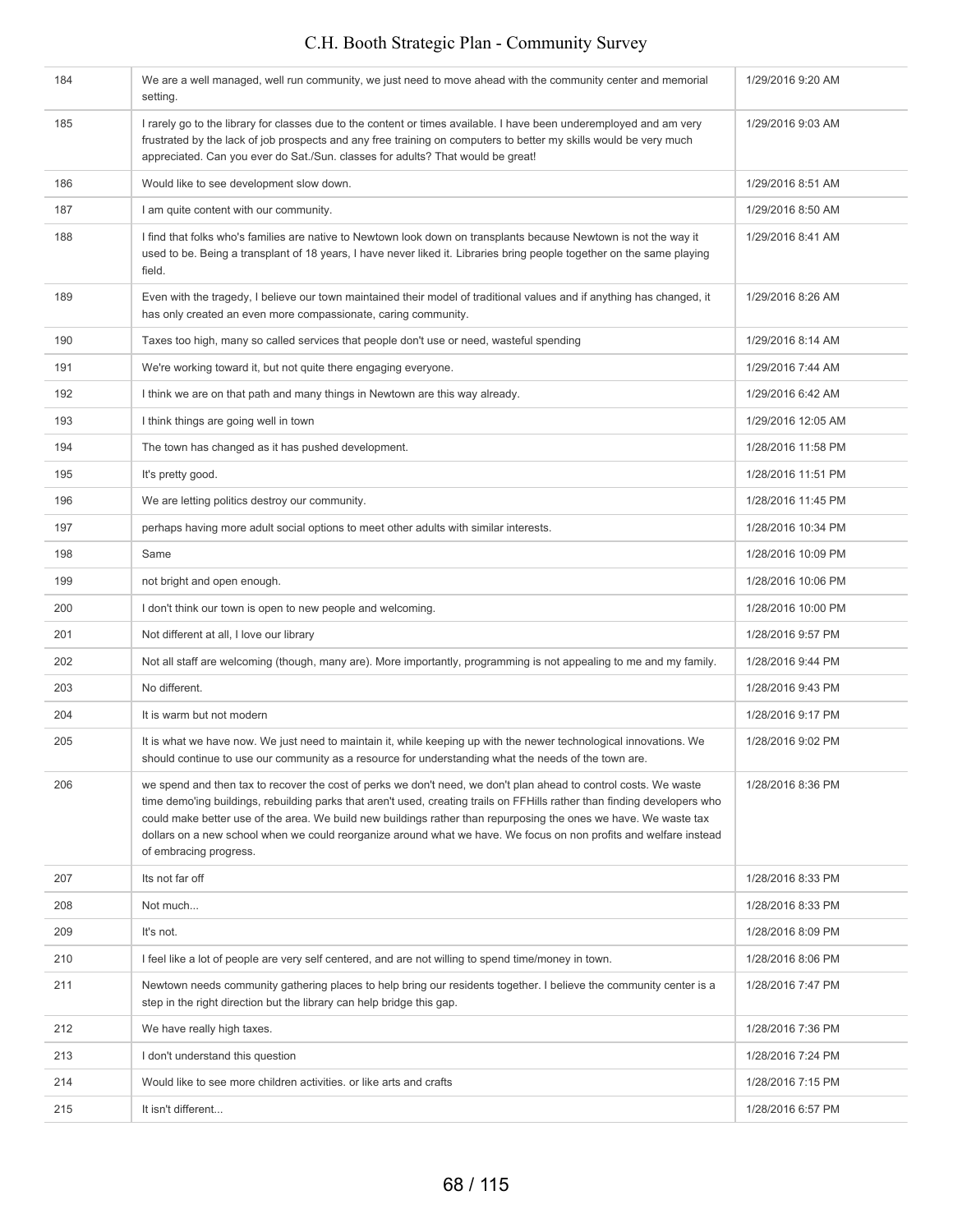| 216 | I do not feel that education is a priority for Newtown. It is one reason I have chosen to homeschool my kids. Newtown<br>is also a very homogeneous community.                                                                                                                                                                                                                                                                                                                                                                                                                                                                                                                                                                 | 1/28/2016 6:33 PM |
|-----|--------------------------------------------------------------------------------------------------------------------------------------------------------------------------------------------------------------------------------------------------------------------------------------------------------------------------------------------------------------------------------------------------------------------------------------------------------------------------------------------------------------------------------------------------------------------------------------------------------------------------------------------------------------------------------------------------------------------------------|-------------------|
| 217 | People are not always as friendly or compassionate as they like to believe they are in Newtown.                                                                                                                                                                                                                                                                                                                                                                                                                                                                                                                                                                                                                                | 1/28/2016 6:23 PM |
| 218 | too much mindless constriction, rehab the old first                                                                                                                                                                                                                                                                                                                                                                                                                                                                                                                                                                                                                                                                            | 1/28/2016 6:09 PM |
| 219 | No difference                                                                                                                                                                                                                                                                                                                                                                                                                                                                                                                                                                                                                                                                                                                  | 1/28/2016 5:46 PM |
| 220 | I feel social issues are dividing the town. It has become expensive to live here.                                                                                                                                                                                                                                                                                                                                                                                                                                                                                                                                                                                                                                              | 1/28/2016 4:45 PM |
| 221 | It is not different.                                                                                                                                                                                                                                                                                                                                                                                                                                                                                                                                                                                                                                                                                                           | 1/28/2016 4:27 PM |
| 222 | some times things are tense.                                                                                                                                                                                                                                                                                                                                                                                                                                                                                                                                                                                                                                                                                                   | 1/28/2016 3:59 PM |
| 223 | I feel like my children are VERY welcome at the library and have no complaints at all in that regard.                                                                                                                                                                                                                                                                                                                                                                                                                                                                                                                                                                                                                          | 1/28/2016 3:47 PM |
| 224 | If the library were to change locations it would not feel like going to our library.                                                                                                                                                                                                                                                                                                                                                                                                                                                                                                                                                                                                                                           | 1/28/2016 3:45 PM |
| 225 | I think our library does a pretty good job at this ??                                                                                                                                                                                                                                                                                                                                                                                                                                                                                                                                                                                                                                                                          | 1/28/2016 3:34 PM |
| 226 | I think our community is doing a great job!                                                                                                                                                                                                                                                                                                                                                                                                                                                                                                                                                                                                                                                                                    | 1/28/2016 3:34 PM |
| 227 | In the last 3 years the library has changed its not the same any more, and I don't think you can go backno children<br>are in the children's room when I go. The adult area when I am upstairs there are people doing puzzles which I love, I<br>don't like the coffee area its a bit noisy, but its good for people that want that. The geology area seems to never have<br>anyone in there any more. No one knows you like they did. No greeting of the people etc.                                                                                                                                                                                                                                                          | 1/28/2016 3:27 PM |
| 228 | Newtown is so slow to change. Fairfield Hills. Enough said.                                                                                                                                                                                                                                                                                                                                                                                                                                                                                                                                                                                                                                                                    | 1/28/2016 3:20 PM |
| 229 | Everything is about gun control or against gun control. Everything is about "promoting Sandy Hook", lets just be happy<br>and heal and continue moving forwards instead of PUSHING for things to happen                                                                                                                                                                                                                                                                                                                                                                                                                                                                                                                        | 1/28/2016 3:07 PM |
| 230 | Have you ever thought of having artists (from SCAN) demonstrating at the library, enriching the town? How about a<br>guitar or flute or mandolin in a small setting and invite the community.                                                                                                                                                                                                                                                                                                                                                                                                                                                                                                                                  | 1/28/2016 2:57 PM |
| 231 | Newton is cold and people are closed, arrogant, or uncaring. Some are not, but that is the perception.                                                                                                                                                                                                                                                                                                                                                                                                                                                                                                                                                                                                                         | 1/28/2016 2:54 PM |
| 232 | I think we have all the cornerstones already to make a change like this. We just need to put some focus on it.                                                                                                                                                                                                                                                                                                                                                                                                                                                                                                                                                                                                                 | 1/28/2016 2:52 PM |
| 233 | Today I am not aware of any community process for supporting learning, nor incubators for startup businesses.                                                                                                                                                                                                                                                                                                                                                                                                                                                                                                                                                                                                                  | 1/28/2016 2:50 PM |
| 234 | It is not that different, but I hope it continues to be that way.                                                                                                                                                                                                                                                                                                                                                                                                                                                                                                                                                                                                                                                              | 1/28/2016 2:46 PM |
| 235 | Some discrimination in the community The haves and the have-nots. Some people are a bit full of themselves. And<br>with increased break-ins I don't feel as safe as I used to.                                                                                                                                                                                                                                                                                                                                                                                                                                                                                                                                                 | 1/28/2016 2:43 PM |
| 236 | I'd like to be at the library more - more offerings                                                                                                                                                                                                                                                                                                                                                                                                                                                                                                                                                                                                                                                                            | 1/28/2016 2:41 PM |
| 237 | N/A.                                                                                                                                                                                                                                                                                                                                                                                                                                                                                                                                                                                                                                                                                                                           | 1/28/2016 2:32 PM |
| 238 | It isn't                                                                                                                                                                                                                                                                                                                                                                                                                                                                                                                                                                                                                                                                                                                       | 1/28/2016 2:25 PM |
| 239 | It's not much different--I'm very satisfied with the CH Booth library.                                                                                                                                                                                                                                                                                                                                                                                                                                                                                                                                                                                                                                                         | 1/28/2016 2:17 PM |
| 240 | Needs improvement in cohesiveness                                                                                                                                                                                                                                                                                                                                                                                                                                                                                                                                                                                                                                                                                              | 1/28/2016 2:15 PM |
| 241 | It's not. I find newtown to be exactly that.                                                                                                                                                                                                                                                                                                                                                                                                                                                                                                                                                                                                                                                                                   | 1/28/2016 2:13 PM |
| 242 | I was raised as "# six" of seven kids by a father who worked a blue collar job in a factory. I grew up knowing that my<br>parents couldn't afford to send me to college. I knew I wouldn't go until I could pay for it on my own. It took years for<br>school to treat me as "independent" and give me loans I worked two jobs and went to school at the same time. That<br>is no way to focus on learning - that gave me street smarts and taught me persistence, but certainly didn't give me the<br>time I'd have liked to invest in my degree. Now, getting an education is even more expensive! Unless, you are ok with<br>a life of unbearable debt or are well off financially, getting a higher education is daunting. | 1/28/2016 2:12 PM |
| 243 | I feel as though our Community has gotten away from these values.                                                                                                                                                                                                                                                                                                                                                                                                                                                                                                                                                                                                                                                              | 1/28/2016 2:10 PM |
| 244 | a bit close-mindedness with upcoming elections, etc people get mean                                                                                                                                                                                                                                                                                                                                                                                                                                                                                                                                                                                                                                                            | 1/28/2016 2:10 PM |
| 245 | I would like to see the aging population consider this a child-rearing community and have policies and budgets in place<br>that reflect that.                                                                                                                                                                                                                                                                                                                                                                                                                                                                                                                                                                                  | 1/28/2016 2:06 PM |
| 246 | Our community is often rushed and self absorbed. There are people who are super nice and others who do nothing but<br>look for confrontations. Our parents feel their children can do no wrong and if they do wrong it's someone else's fault.<br>The students compete against each other and rarely support each other. Many Newtown families want and expect their<br>family to be in the limelight. A sense of community and connection is lacking.                                                                                                                                                                                                                                                                         | 1/28/2016 2:04 PM |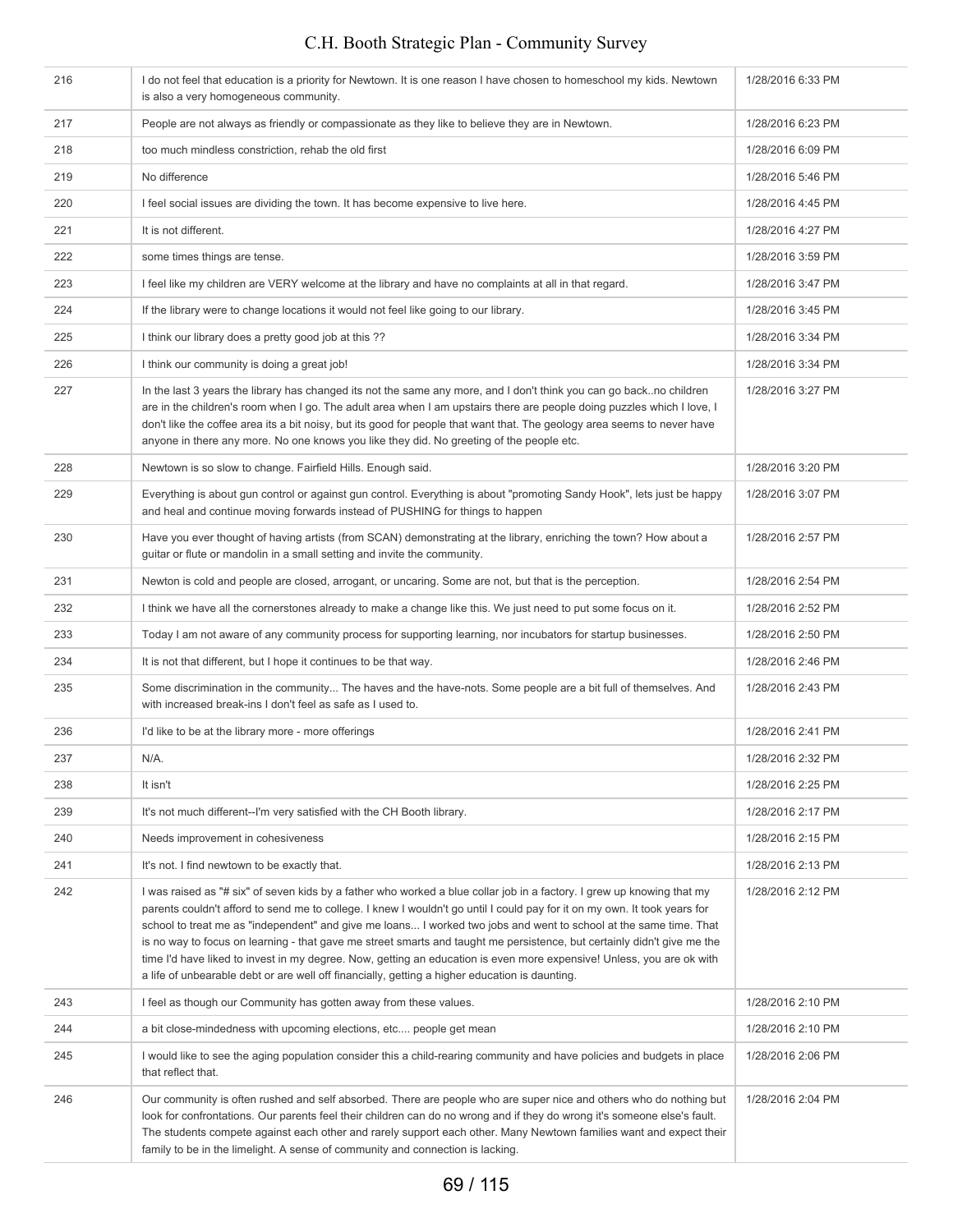| 247 | A lot of waste and misguided individuals and greedy groups                                                                                                                                                                                                                                                                                                             | 1/28/2016 2:01 PM  |
|-----|------------------------------------------------------------------------------------------------------------------------------------------------------------------------------------------------------------------------------------------------------------------------------------------------------------------------------------------------------------------------|--------------------|
| 248 | I already see out town as this.                                                                                                                                                                                                                                                                                                                                        | 1/28/2016 1:49 PM  |
| 249 | Too few opportunities for an exchange of ideas                                                                                                                                                                                                                                                                                                                         | 1/28/2016 1:42 PM  |
| 250 | Something needs to be done with the traffic around the flagpole.                                                                                                                                                                                                                                                                                                       | 1/28/2016 1:40 PM  |
| 251 | It has changed over the years with the people that have moved in.                                                                                                                                                                                                                                                                                                      | 1/28/2016 1:37 PM  |
| 252 | It's not too far off  Most people I be met are welcoming. Some needs to be more open to difference and diversity                                                                                                                                                                                                                                                       | 1/28/2016 1:26 PM  |
| 253 | A little too much of an impersonal technological focus                                                                                                                                                                                                                                                                                                                 | 1/28/2016 1:23 PM  |
| 254 | It's not different. I think Newtown offers those things.                                                                                                                                                                                                                                                                                                               | 1/28/2016 1:19 PM  |
| 255 | I think the people of Newtown can work better and more collaboratively together on positive things as well as problem<br>solving/challenges. Instead of riding solo on initiatives - "all for one" should be happening.                                                                                                                                                | 1/28/2016 1:03 PM  |
| 256 | Not too different, I think that mostly defines Newtown.                                                                                                                                                                                                                                                                                                                | 1/28/2016 12:56 PM |
| 257 | Our town is very divided in many areas.                                                                                                                                                                                                                                                                                                                                | 1/28/2016 12:55 PM |
| 258 | Right now the focus is on "what I want"there is certainly a generational divide and the pervading sentiment is it is a<br>zero-sum game (I get more and you should get less).                                                                                                                                                                                          | 1/28/2016 12:44 PM |
| 259 | Because Newtown does not have enough tax income and they continue to spend and increase taxes and drive people<br>out of the town instead of attracting a good middle to upper middle income group.                                                                                                                                                                    | 1/28/2016 12:34 PM |
| 260 | Very isolated events for existing patrons. Would like to see library evolve as the town has. fairfield, westport, ridgefield,<br>etc. More adult learning, discussion. Many Newtown residents are work-at-home employees; library should continue to<br>develop relationship with this market, economical dev team, and maybe chamber for win-win.                     | 1/28/2016 12:11 PM |
| 261 | Too much fighting regarding differing opinions                                                                                                                                                                                                                                                                                                                         | 1/28/2016 12:08 PM |
| 262 | I feel the community is welcoming,                                                                                                                                                                                                                                                                                                                                     | 1/28/2016 12:07 PM |
| 263 | Too much emphasis on competitiveness, sports, partisanship                                                                                                                                                                                                                                                                                                             | 1/28/2016 11:53 AM |
| 264 | People with different views tend to fight and insult rather than have a spirited debate. Some people do not try to find<br>common ground.                                                                                                                                                                                                                              | 1/28/2016 11:47 AM |
| 265 | Many are too focused on themselves, rather than on community or world.                                                                                                                                                                                                                                                                                                 | 1/28/2016 11:45 AM |
| 266 | I would like to see more diversity                                                                                                                                                                                                                                                                                                                                     | 1/28/2016 11:36 AM |
| 267 | it isn't                                                                                                                                                                                                                                                                                                                                                               | 1/28/2016 11:29 AM |
| 268 | There is limited commercial opportunity to provide some of the services I use on a daily or weekly basis.                                                                                                                                                                                                                                                              | 1/28/2016 11:27 AM |
| 269 | Many construction projectes in progress Get over the petty bitching                                                                                                                                                                                                                                                                                                    | 1/28/2016 11:20 AM |
| 270 | Too much social media influence now                                                                                                                                                                                                                                                                                                                                    | 1/28/2016 11:19 AM |
| 271 | No different                                                                                                                                                                                                                                                                                                                                                           | 1/28/2016 11:16 AM |
| 272 | See prior answer                                                                                                                                                                                                                                                                                                                                                       | 1/28/2016 11:09 AM |
| 273 | Not sure there are opportunities for inter-generational programs, other than book sale?                                                                                                                                                                                                                                                                                | 1/28/2016 11:01 AM |
| 274 | Sometimes people in town are not practical or realistic--e.g., the community center debacle with every demographic<br>group in town jockeying for what they want, particularly the seniors, which is embarrassing when viewed by the<br>outside world. No one in town has a "right" to anything, particularly when the community center came in the form of a<br>gift. | 1/28/2016 10:49 AM |
| 275 | Newtown is loving- I want that to continue.                                                                                                                                                                                                                                                                                                                            | 1/28/2016 10:45 AM |
| 276 | Sometimes people are rejecting of people who are different or disabled.                                                                                                                                                                                                                                                                                                | 1/28/2016 10:37 AM |
| 277 | Most days it's not, actually. I'm proud to live in Newtown. No community is perfect.                                                                                                                                                                                                                                                                                   | 1/28/2016 10:34 AM |
| 278 | It is what it is. The library is housed in an old house with many different rooms, a lot of the programs and classes<br>offered to different ages seem dated and not relevant. Almost like stuck in a rut. But that could be the facade that I<br>imagine seeing as I walk through the dated house.                                                                    | 1/28/2016 10:32 AM |
| 279 | I feel like people are just not as nice, because they focus too much on themselves.                                                                                                                                                                                                                                                                                    | 1/28/2016 10:28 AM |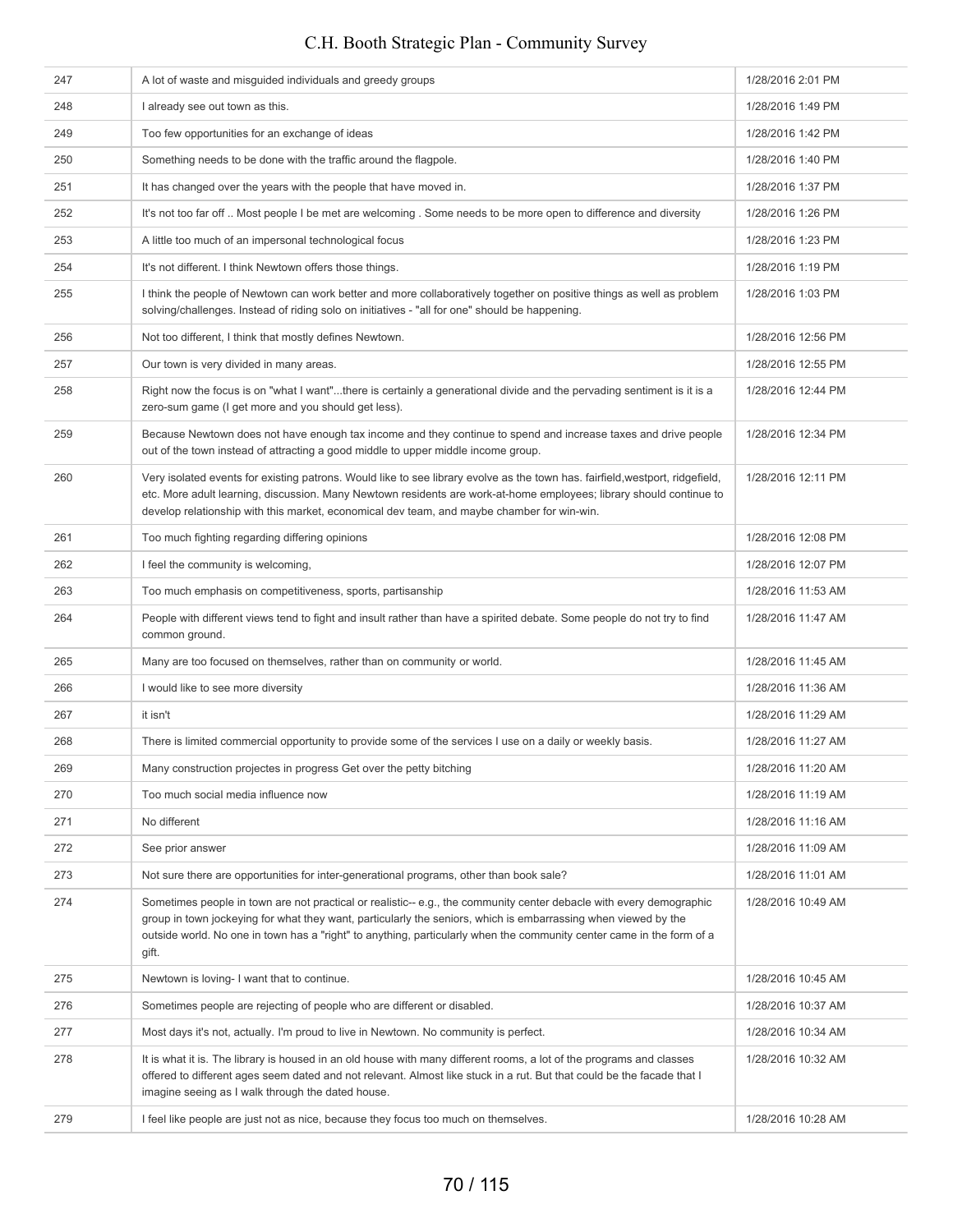#### 280 NEWTOWN IS VERY STAGNANT; CHANGE COMES SLOWLY AND WITH TOO MUCH DIFFICULTY. LOOK HOW LONG WE'VE BEEN SITTING ON FAIRFIELD HILLS! IT'S LUDICROUS. 1/28/2016 10:15 AM 281 I notice people are not as friendly as they were when we moved here. Less welcoming / more stand offish 1/28/2016 10:06 AM 282 I see the library and other town institutions trying to provide as many amenities as possible to the few vocal residents, while not serving the vast majority of them. 1/28/2016 10:03 AM 283 There is a small number of strident people who have undermined the sense of community in our town by politicizing everything. Po Murray is one example of this small group of zealots. They need to conventrate on improving the good characteristics of our town instead of attacking others' motives. 1/28/2016 10:01 AM 284 it is very outdated and limited, no adequate reading space to sit down, no newer inventory of books or dvds, not many magazines to choose from 1/28/2016 9:56 AM 285 not different, Newtown is a great community 1/28/2016 9:41 AM 286 not too different. Newtown offers a lot of activities and most of the people are very welcoming. 1/28/2016 9:41 AM 287 Not sure as I don't see all community functions and activities. 1/28/2016 9:35 AM 288 Some divide in priorities. Unwillingness to invest in youth. 1/28/2016 9:23 AM 289 It is not. 1/28/2016 9:02 AM 290 **Occasionally there are activities for this age group, but something more regular would be nice.** 1/28/2016 8:58 AM 291 Not much 1/28/2016 8:55 AM 292 I do not feel we need to build a skating arena. This is very costly and serves a small percentage of our residents. | 1/28/2016 8:51 AM 293 I think Newtown does a better job than most towns in trying to bring people together through different community functions. I think the less time people spend on social media in the confines of their home, the better sense of community that people will have when they get involved with town activities. We need to direct people away from the negativity that tends to swell with comments online and in other instances. 1/28/2016 8:40 AM 294 it is not different it is what I see 1/28/2016 8:35 AM 295 Having a place to get lost in a book is another way for teens to deal with middle school pressures 1/28/2016 8:20 AM 296 These qualities are present already within the community. Sometimes you have to peer deeply to discover what's been there all along or wait for fresh opportunities to toss them into your path. 1/28/2016 8:16 AM 297 Choices made all around are so different than Trumbull and Southbury. 1/28/2016 8:11 AM 298 There is not enough compassion and care given to the children who are different to make them feel part of the community. 1/28/2016 7:56 AM 299 Overall, it think the community is caring and welcoming 1/28/2016 7:51 AM 300 Not much, just needs to be emphasized and enhanced in the state of the state of the state of the 1/28/2016 7:49 AM 301 Is someone actively managing "good/wholesome" materials and the impact it can have on our community or is it more what is "en vogue"? Our children have a unique set of circumstances from our town situation - can't we try to feed them with good material. You might not know how good that red pepper tastes if you've only been eating potato chips. There are websites critiquing material and could help guide to positive choices. Look at the police report yesterday and the sextexting issue - all of the sexuality these kids are exposed to can manifests itself in harmful ways. How do we find materials that build kids up, help them see that they can overcome the temptations that are before them? 1/28/2016 7:45 AM 302 It's not 1/28/2016 7:03 AM 303 So many teens in trouble, taking the wrong path, or with mental illness 1/28/2016 6:55 AM 304 We only consider the youth and discount older people 1/28/2016 6:54 AM 305 We like what you do 1/28/2016 6:45 AM 306 The child play area is very small and kids are constantly being told to be quiet (yeah I get it's a library). I have not experienced this in other libraries. 1/28/2016 6:07 AM 307 Same answer as number 6 1/28/2016 5:39 AM 308 It was a part of my life that has passed. 1/28/2016 5:31 AM 309 ? 1/28/2016 4:29 AM 310 We do not have the resources necessary to meet all the needs We could have more child centered programs. 1/28/2016 12:07 AM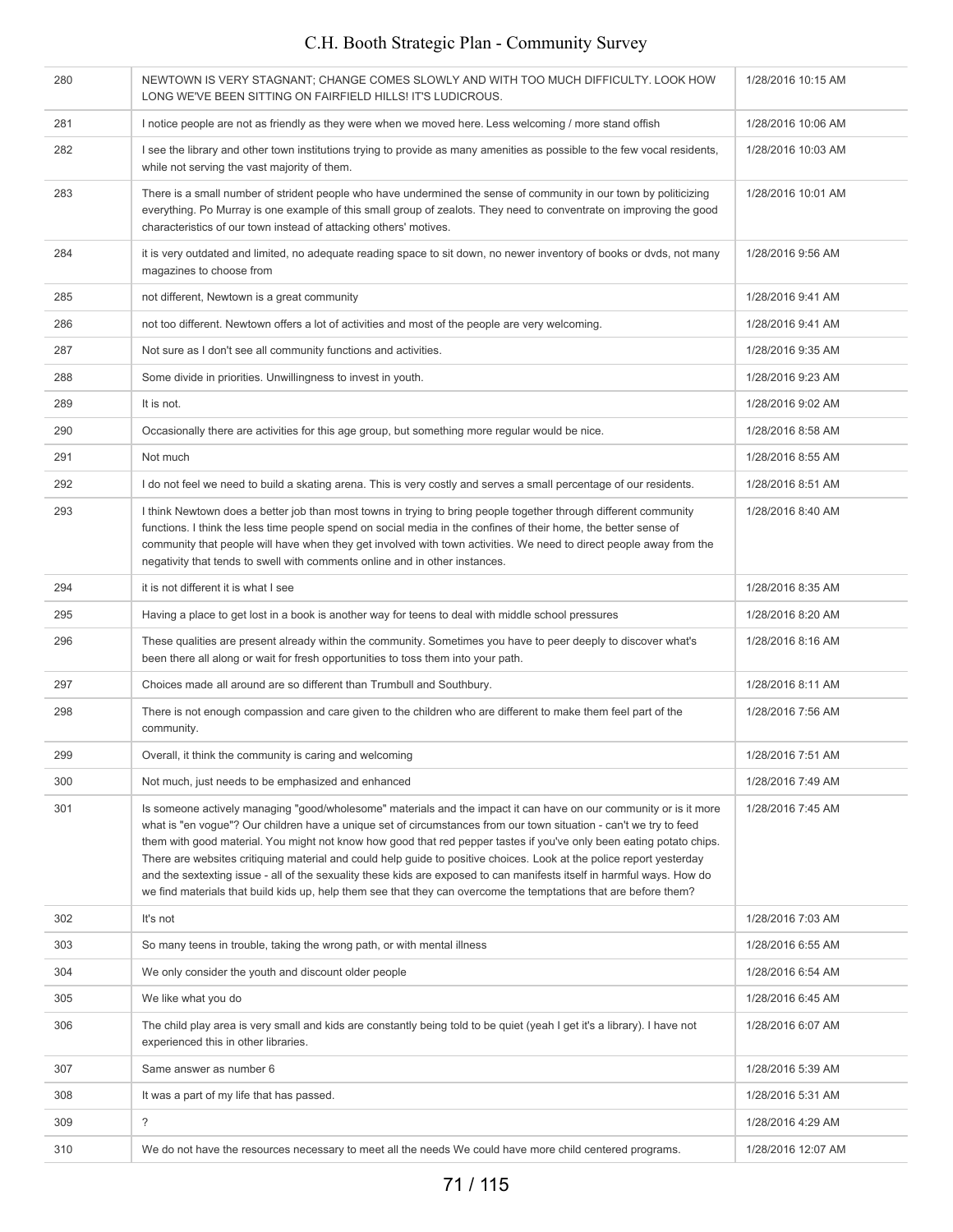| 311 | I think we're getting there.                                                                                                                                                                                                                                                                                                                                                                                                                                                                                                         | 1/27/2016 11:50 PM |
|-----|--------------------------------------------------------------------------------------------------------------------------------------------------------------------------------------------------------------------------------------------------------------------------------------------------------------------------------------------------------------------------------------------------------------------------------------------------------------------------------------------------------------------------------------|--------------------|
| 312 | Not very different. I love living in Newtown. I think it's a fabulous community to raise a family in.                                                                                                                                                                                                                                                                                                                                                                                                                                | 1/27/2016 11:39 PM |
| 313 | I don't think there's a huge difference - I'd like to see the library staff have input in how they would like to see things<br>(which may already be happening).                                                                                                                                                                                                                                                                                                                                                                     | 1/27/2016 11:20 PM |
| 314 | I see things the same way which is why we live here.                                                                                                                                                                                                                                                                                                                                                                                                                                                                                 | 1/27/2016 11:01 PM |
| 315 | the library is often closed when I need it most                                                                                                                                                                                                                                                                                                                                                                                                                                                                                      | 1/27/2016 10:53 PM |
| 316 | I feel it is like that now.                                                                                                                                                                                                                                                                                                                                                                                                                                                                                                          | 1/27/2016 10:46 PM |
| 317 | It's not that different                                                                                                                                                                                                                                                                                                                                                                                                                                                                                                              | 1/27/2016 10:29 PM |
| 318 | N/A                                                                                                                                                                                                                                                                                                                                                                                                                                                                                                                                  | 1/27/2016 10:28 PM |
| 319 | I dont                                                                                                                                                                                                                                                                                                                                                                                                                                                                                                                               | 1/27/2016 10:21 PM |
| 320 | Not much different. We love our community.                                                                                                                                                                                                                                                                                                                                                                                                                                                                                           | 1/27/2016 10:12 PM |
| 321 | Newtown is getting less affordable for retirees.                                                                                                                                                                                                                                                                                                                                                                                                                                                                                     | 1/27/2016 10:02 PM |
| 322 | Not very different at all!                                                                                                                                                                                                                                                                                                                                                                                                                                                                                                           | 1/27/2016 9:53 PM  |
| 323 | not very different                                                                                                                                                                                                                                                                                                                                                                                                                                                                                                                   | 1/27/2016 9:46 PM  |
| 324 | It's not any different                                                                                                                                                                                                                                                                                                                                                                                                                                                                                                               | 1/27/2016 9:43 PM  |
| 325 | People are closed off and too busy with life. A moms group would be nice or different group meetings.                                                                                                                                                                                                                                                                                                                                                                                                                                | 1/27/2016 9:15 PM  |
| 326 | We aren't culturally diverse.                                                                                                                                                                                                                                                                                                                                                                                                                                                                                                        | 1/27/2016 9:06 PM  |
| 327 | I do see the community being like that now in many ways but there is always room for improvement.                                                                                                                                                                                                                                                                                                                                                                                                                                    | 1/27/2016 9:05 PM  |
| 328 | There are areas in the library that are isolated from the staff.                                                                                                                                                                                                                                                                                                                                                                                                                                                                     | 1/27/2016 9:00 PM  |
| 329 | I hope it remains as welcoming as it always is:-)                                                                                                                                                                                                                                                                                                                                                                                                                                                                                    | 1/27/2016 8:51 PM  |
| 330 | No difference.                                                                                                                                                                                                                                                                                                                                                                                                                                                                                                                       | 1/27/2016 8:40 PM  |
| 331 | It is not different. Newtown is perfect!                                                                                                                                                                                                                                                                                                                                                                                                                                                                                             | 1/27/2016 8:34 PM  |
| 332 | Not terribly, though Newtown Aetna dominated by sports.                                                                                                                                                                                                                                                                                                                                                                                                                                                                              | 1/27/2016 8:24 PM  |
| 333 | I see many examples of bias and discrimination. Sometimes people are not aware of their biases.                                                                                                                                                                                                                                                                                                                                                                                                                                      | 1/27/2016 8:20 PM  |
| 334 | Very child friendly and and informative. Not very club friendly.                                                                                                                                                                                                                                                                                                                                                                                                                                                                     | 1/27/2016 8:17 PM  |
| 335 | I think we're doing a good job but we're too focused on controlling cost. Yes, we just be good financial stewards and<br>yes we understand that some in our community are on fixed income but you get what you pay for. We must continue<br>to invest in our community if we want to protect what we've built.                                                                                                                                                                                                                       | 1/27/2016 8:15 PM  |
| 336 | Not too different we have a great neighborhood.                                                                                                                                                                                                                                                                                                                                                                                                                                                                                      | 1/27/2016 8:13 PM  |
| 337 | It is mainly the same                                                                                                                                                                                                                                                                                                                                                                                                                                                                                                                | 1/27/2016 8:06 PM  |
| 338 | Could be more welcoming                                                                                                                                                                                                                                                                                                                                                                                                                                                                                                              | 1/27/2016 7:59 PM  |
| 339 | Given the last few school budget votes and the attempt to close Hawley, I am feeling less confident in Newtown's<br>commitment to education and history, but I still believe that this is a close-knit and caring town.                                                                                                                                                                                                                                                                                                              | 1/27/2016 7:57 PM  |
| 340 | I compare my previous home in Texas to Newtown a lot. Our neighborhoods were very involved with each others<br>families, no matter the ages. Kids all walked to school together and a lot of time was spent outside. If a neighbor need<br>lawn care or other help, the neighbors all pitched in. No big deal, no newspaper coverage, it was just done. I just don't<br>see that in Newtown. Sports & other school activities bring families together to a point. Once high school ends, the<br>connections really seem to dissolve. | 1/27/2016 7:54 PM  |
| 341 | Not enough children's activities especially in the weekends                                                                                                                                                                                                                                                                                                                                                                                                                                                                          | 1/27/2016 7:48 PM  |
| 342 | not a lot to do in the town that is relevant to me                                                                                                                                                                                                                                                                                                                                                                                                                                                                                   | 1/27/2016 7:39 PM  |
| 343 | The adult section upstairs can be very uninviting. Very little help. I find I am on my own trying to figure out where<br>everything is.                                                                                                                                                                                                                                                                                                                                                                                              | 1/27/2016 7:34 PM  |
| 344 | Newtown isn't always welcoming                                                                                                                                                                                                                                                                                                                                                                                                                                                                                                       | 1/27/2016 7:34 PM  |
| 345 | People are in a rush all the time or preoccupied with their phones.                                                                                                                                                                                                                                                                                                                                                                                                                                                                  | 1/27/2016 7:32 PM  |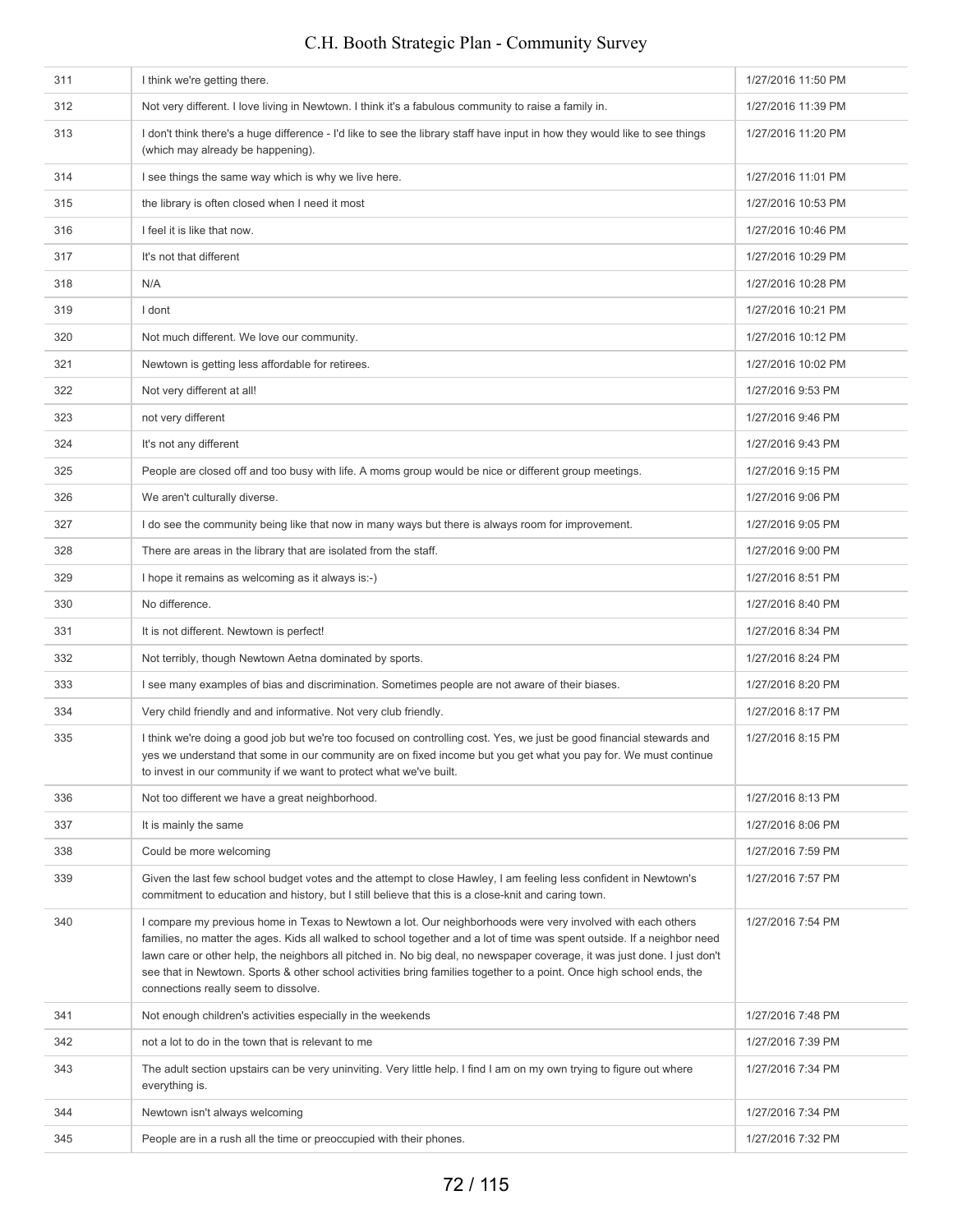| 346 | My description is the ideal, but Newtown usually feels this way--it's not that different.                                                                                                                                                                                                                                                                                                                                                                                                                                                                               | 1/27/2016 7:23 PM |
|-----|-------------------------------------------------------------------------------------------------------------------------------------------------------------------------------------------------------------------------------------------------------------------------------------------------------------------------------------------------------------------------------------------------------------------------------------------------------------------------------------------------------------------------------------------------------------------------|-------------------|
| 347 | I feel that way now.                                                                                                                                                                                                                                                                                                                                                                                                                                                                                                                                                    | 1/27/2016 7:23 PM |
| 348 | To an extent engagement is one of the wonderful things about this community, but the focus has tended to be on<br>sports and faith communities more than intellectual and cultural pursuits                                                                                                                                                                                                                                                                                                                                                                             | 1/27/2016 7:20 PM |
| 349 | Unfortunate events have over shadowed the lovely community we live in.                                                                                                                                                                                                                                                                                                                                                                                                                                                                                                  | 1/27/2016 7:18 PM |
| 350 | It' not                                                                                                                                                                                                                                                                                                                                                                                                                                                                                                                                                                 | 1/27/2016 7:15 PM |
| 351 | I think that technology is an important tool for people to access/share information. I also believe that the library is vital<br>to a community to allow access to computers/technology for those who may not be able to afford it. My concern is that<br>technology often seems to separate, rather than bring people together. I think that it is not good for young children to<br>be left with a screen to entertain or control their behavior. For most young children, it prevents them from learning to<br>communicate.                                          | 1/27/2016 7:12 PM |
| 352 | People are very demanding and 'entitled' in Newtown                                                                                                                                                                                                                                                                                                                                                                                                                                                                                                                     | 1/27/2016 7:06 PM |
| 353 | It would be the same.                                                                                                                                                                                                                                                                                                                                                                                                                                                                                                                                                   | 1/27/2016 7:00 PM |
| 354 | I don't think it's different I think it's perfect                                                                                                                                                                                                                                                                                                                                                                                                                                                                                                                       | 1/27/2016 6:57 PM |
| 355 | <b>Explained above</b>                                                                                                                                                                                                                                                                                                                                                                                                                                                                                                                                                  | 1/27/2016 6:54 PM |
| 356 | I feel like Newtown has those things already. Continued attention to changes in society and frequent adaptation to<br>changing needs is needed to maintain Newtown's great community. Sometimes there is resistance to change and new<br>ideas, but not at the CH Booth library, as far as I've seen.                                                                                                                                                                                                                                                                   | 1/27/2016 6:54 PM |
| 357 | People are quick to judge and and repeat back gossip and rumor as fact.                                                                                                                                                                                                                                                                                                                                                                                                                                                                                                 | 1/27/2016 6:52 PM |
| 358 | As a renter I feel that property owners over charge for their places because there really are not many spots available. I<br>do not have the easy option of moving away because my child is in the school system and I want to stay until<br>graduation.                                                                                                                                                                                                                                                                                                                | 1/27/2016 6:40 PM |
| 359 | None                                                                                                                                                                                                                                                                                                                                                                                                                                                                                                                                                                    | 1/27/2016 6:38 PM |
| 360 | Some neighborhoods are much less friendly.                                                                                                                                                                                                                                                                                                                                                                                                                                                                                                                              | 1/27/2016 6:31 PM |
| 361 | Now there aren't enough kid-friendly programs                                                                                                                                                                                                                                                                                                                                                                                                                                                                                                                           | 1/27/2016 6:30 PM |
| 362 | It's actually pretty consistent                                                                                                                                                                                                                                                                                                                                                                                                                                                                                                                                         | 1/27/2016 6:28 PM |
| 363 | People are not very friendly. There are also a lot of very closed minded people.                                                                                                                                                                                                                                                                                                                                                                                                                                                                                        | 1/27/2016 6:27 PM |
| 364 | I think each of needs to stop, think about what we know about our belief system (religious or not), analyze and identify<br>what we truly believe, respect that others believe differently, follow the "golden rule" or what ever you want to call it. I<br>wrote a book on this maybe you should add to your collection. One God One Goal available from Amazon or from the<br>author.                                                                                                                                                                                 | 1/27/2016 6:21 PM |
| 365 | it isn't-- i think the library staff/offerings have always attempted to appeal to many interests                                                                                                                                                                                                                                                                                                                                                                                                                                                                        | 1/27/2016 6:19 PM |
| 366 | The town is known for it's education and sense of community. I'd like to see that continue.                                                                                                                                                                                                                                                                                                                                                                                                                                                                             | 1/27/2016 6:17 PM |
| 367 | Do you mean by that, how does Newtown not live up to my ideals? I think, for one thing, that it clings too much to the<br>past, and for no good reason. Too many people think of Sandy Hook as the place where the biker shoot-out happened<br>about forty years ago, and see redemption only when \$600K houses began to be built in that part of town. It has a<br>political elite which is not always made up of the town's best and brightest. There is a lot of address--or, to call it by its<br>right name, class-- snobbery, which gets in the way of progress. | 1/27/2016 6:16 PM |
| 368 | Pretty close.                                                                                                                                                                                                                                                                                                                                                                                                                                                                                                                                                           | 1/27/2016 6:14 PM |
| 369 | I think the people who run the town don't live in the real world. Some people in town aren't ruch                                                                                                                                                                                                                                                                                                                                                                                                                                                                       | 1/27/2016 6:09 PM |
| 370 | I really don't see a difference. In spite of the tragedy that occurred here recently, Newtown is a friendly, safe, caring<br>place where the history is valued and shared.                                                                                                                                                                                                                                                                                                                                                                                              | 1/27/2016 6:08 PM |
| 371 | I would love to see more emphasis on the arts in Newtown -- literature, artwork, music, theater. We seem to have<br>sports covered.                                                                                                                                                                                                                                                                                                                                                                                                                                     | 1/27/2016 6:01 PM |
| 372 | It's not different.                                                                                                                                                                                                                                                                                                                                                                                                                                                                                                                                                     | 1/27/2016 6:01 PM |
| 373 | It's not. Sometimes it seems like the library is closed when we would use it but it's not too often that happens.                                                                                                                                                                                                                                                                                                                                                                                                                                                       | 1/27/2016 5:57 PM |
| 374 | its not that different                                                                                                                                                                                                                                                                                                                                                                                                                                                                                                                                                  | 1/27/2016 5:53 PM |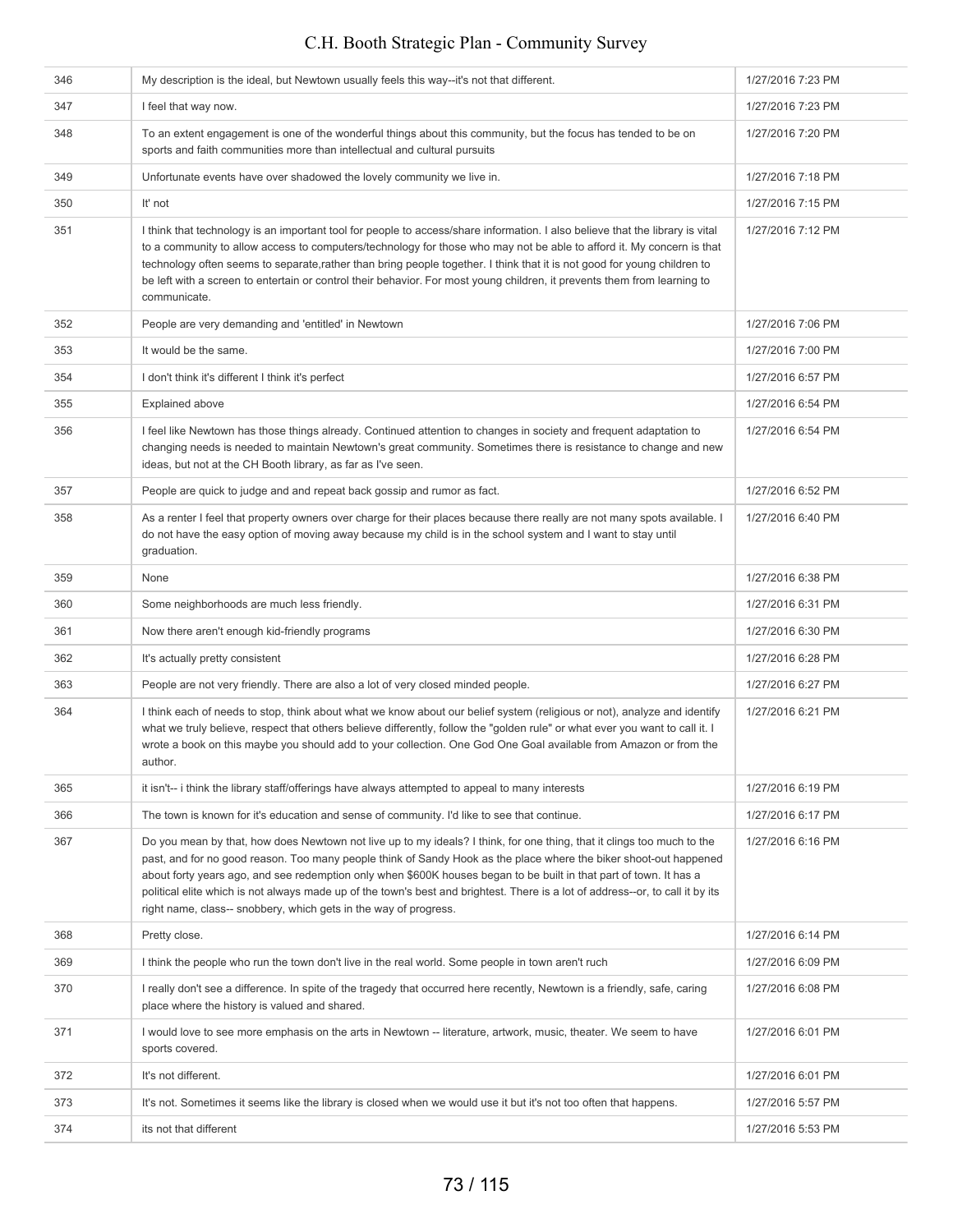### 375 Not at all 1/27/2016 5:52 PM 376 Always felt the town struggles to support academic growth. 1/27/2016 5:50 PM 377 Not much so. It would be nice to see Fairfield hills become a center for arts and entertainment, although cost would obviously be a factor. The town is so spread out, which has its advantages...and disadvantages. 1/27/2016 5:49 PM 378 It isn't 1/27/2016 5:48 PM 379 I do see a lot of this now but sometimes people are distracted in their everyday lives and live life living in a bubble or in tunnel vision. Stop and make eye contact and say Hi. 1/27/2016 5:45 PM 380 It's pretty close. 1/27/2016 5:45 PM 1/27/2016 5:43 PM it's not different. That's how I see Newtown. 1/27/2016 5:43 PM 382 It's no different - I think the library is great, just wish it had longer/earlier hours on some days:) 1/27/2016 5:42 PM 383 n/a 1/27/2016 5:41 PM 384 not very much 1/27/2016 5:40 PM 385 I think people can be a little stuck in their own bubbles, I'd like to see openness. 1/27/2016 5:38 PM 386 Only a few programs have been offered related to 12/14. 127/2016 5:36 PM 387 past few years becoming more political. This leads to more bickering. 1/27/2016 5:34 PM 388 See above 1/27/2016 5:34 PM 389 I feel that the tragedy has made it difficult for many to carry on with life as it was prior to 12/14. Nothing will ever be the same, but I still feel that Newtown is a child friendly, nurturing and welcoming town that is resilient and that we will continue to heal for years to come. 1/27/2016 5:33 PM 390 It's getting closer to it, while not yet ideal 1/27/2016 5:33 PM 391 It is the way I see things now. Thankfully! 1/27/2016 5:29 PM 392 I don't feel it is different 1/27/2016 5:29 PM 393 Compared to other towns I've lived in Newtown ranks lower in the warm, welcoming, and neighborly departments although I do not have any problems with the library and/or staff. 1/27/2016 5:28 PM 394 The town seems to discourage businesses from staying here, which hurts us. Our schools are good, but could be better. Fairfield Hills is an expensive eyesore that doesn't seem likely to change any time soon. My property value has not rebounded from the real estate crash, yet other nearby towns have recovered. 1/27/2016 5:28 PM 395 Conservative, Traditional, Whitewashed 1/27/2016 5:27 PM 396 Adults & children are not always considerate or compassionate towards others with these issues. It doesn't even enter into their minds that this child may have these types of issues 1/27/2016 5:26 PM 397 Things just keep getting more difficult with crowding and parking. 1/27/2016 5:21 PM 398 I love our town and find many wonderful people here so no so different. 1/27/2016 5:21 PM 399 N/A 1/27/2016 5:20 PM 400 It isn't. 1/27/2016 5:18 PM 401 Working in the right direction 1/27/2016 5:15 PM 402 Currently Newtown has high taxes and poor services. Would leave if real estate climate were not so bad 1/27/2016 5:13 PM 403 some variety lacking 1/27/2016 4:58 PM 404 It is becoming very crowded **1/27/2016** 4:56 PM 127/2016 4:50 PM and the detection of the test of the test of the test of the test of the test of the test of the test of the test of the test of the test of the test of the test of the test of the test of the test of the 406 Not as friendly Many snobby people Too much traffic **1/27/2016 4:44 PM** 1/27/2016 4:44 PM 407 ithink this is still a wonderful town. 1/27/2016 4:44 PM 408 I see our environment about as safe as it could be, under the circumstances of a world with personal freedoms. I find Newtown to more open-minded than most in Fairfield County, but growth could be made in this area. Not all are included in Newtown's prosperity or are heard. We need the voices of those who could be easily marginalized as we plan for Newtown's future. 1/27/2016 4:41 PM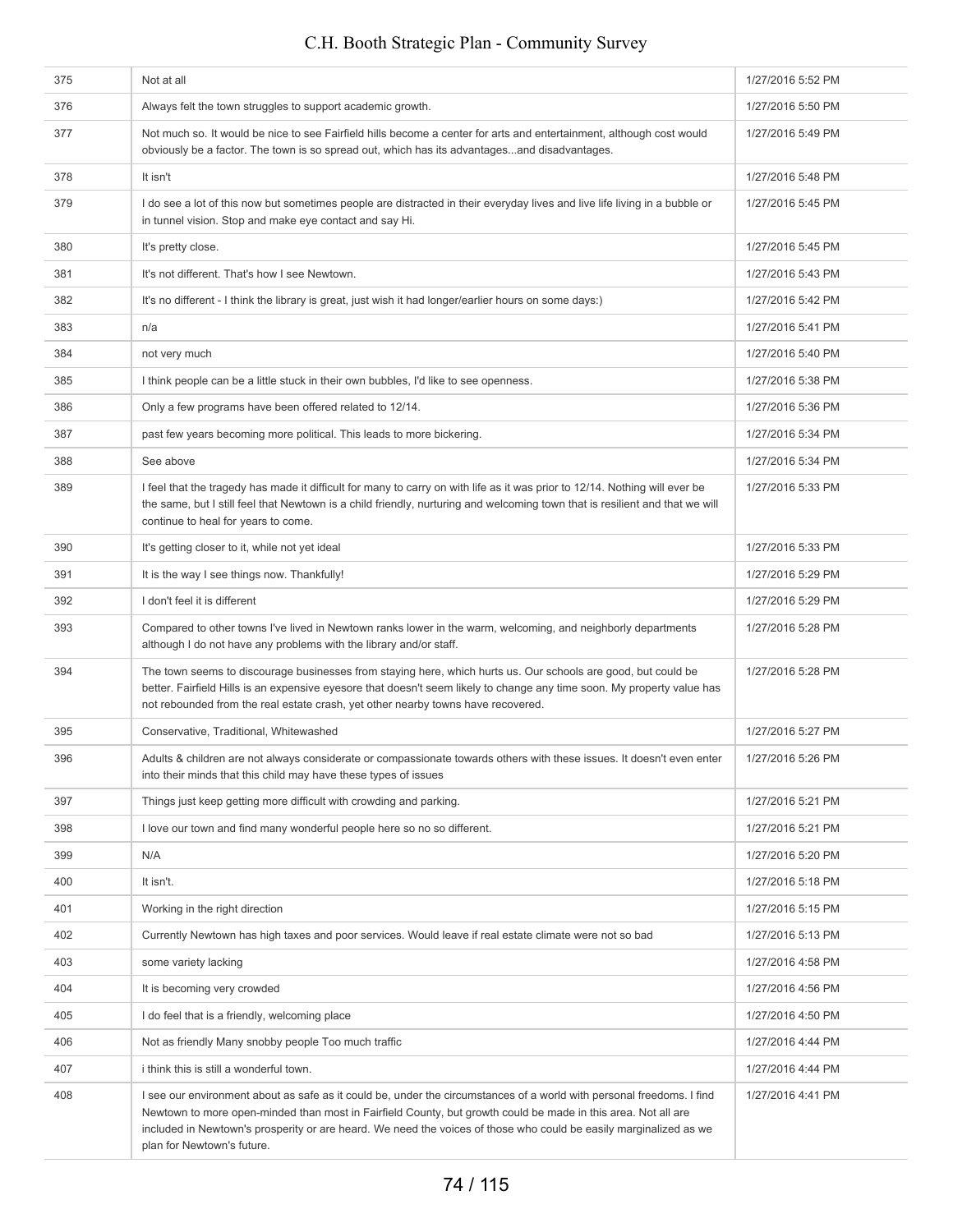## 409 Not by much, but I needed to vent. 1/27/2016 4:40 PM 410 Significant traffic and access on Main Street. 1/27/2016 4:40 PM 411 we are so slow to embrace the new....let's lead and be the place people want to live.... 1/27/2016 4:39 PM 412 Not significantly. I would welcome some library offerings that would be more in line with my interests, but frankly, I would just like it if the new Fiction section received more attention / resources. 1/27/2016 4:38 PM 413 its a work in progress in the set of the set of the set of the set of the set of the set of the set of the set of the set of the set of the set of the set of the set of the set of the set of the set of the set of the s 114 I don't think this requires an answer. Just look around. Read the local newspaper. 415 I think it all lines up pretty well. 1/27/2016 4:25 PM 416 There needs to be much updating done aesthetically and internally. 1/27/2016 4:23 PM At 17 Newtown's efforts have been admirable but will not be sufficient. 1/27/2016 1:20 PM 4:20 PM 4:20 PM 418 There's no difference. There is no difference. After the Not too different. I find the people in Newtown ready to give a helping hand wherever it is needed. 1/27/2016 4:12 PM According to the different top different that the set of the control of the control of the control of the control of the control of the control of the control of the control of the control of the control of the control of 421 It isn't different. I feel safe. I think that people are friendly in Newtown. I, however, would like see more affordable things to do in town. I love the \$2.00 theater. That is wonderful. I think that the Town Players is a wonderful group. The Newtown Choral Society is great, too. 1/27/2016 4:04 PM 1/27/2016 4:04 PM not much different. Maintaining and continuing programs is a continual challenge 1/27/2016 4:04 PM People today seem to be in a hustle-bustle. To stop and smell some roses would alleviate the stress all around us. | 1/27/2016 3:58 PM Assume that the set of the set of the set of the set of the set of the set of the set of the set of the set of the set of the set of the set of the set of the set of the set of the set of the set of the set of the set of t Asset Alexander States Newtown is not the small town it used to be. Too many mega mansions. 1/27/2016 3:50 PM 426 Booth is very traditional and the set of the set of the set of the set of the set of the set of the set of the set of the set of the set of the set of the set of the set of the set of the set of the set of the set of t 1/27/2016 3:39 PM our town is unique because of what it has gone thru. Hopefully over time it can return to be a kinder place. 1 am happy to see investment in community buildings but the streets and tree trimming have suffered. The expanded walking path at Fairfield Hills is wonderful. An extension of the Monroe bike trail would be great 1/27/2016 3:35 PM 429 this is a young person's town based on the size of the senior center and the amount of little league fields too bad exercise classes dont have a small student/ teacher ratio like the grade schools 1/27/2016 3:28 PM 430 I get the sense that people want to have activities and committees run a certain way by certain people. 1/27/2016 3:27 PM 431 It is not different. I see Newtown as all those things. 1/27/2016 3:27 PM 1/27/2016 3:26 PM I don't think it is different. I just want to see Newtown continue to emphasize its best qualities. A 433 Newtown is all of the things I desire in a community. A state of the state in a community. C.H. Booth Strategic Plan - Community Survey

# **Q14 What are some of the things that need to happen to create that kind of change?**

A  $\frac{1}{27/2016}$  3:18 PM 435 People say they are open and compassionate until put to the test. Most are just the opposite. 1/27/2016 3:14 PM 436 Not too much. Newtown has most of the qualities I desire. 1/27/2016 3:03 PM 437 See #12 See #12 See #12 See #12 See #12 See #12 See #12 See #12 See #12 See #12 See #12 See #12 See #12 See #12 438 same 1/27/2016 2:57 PM 439 We're getting back to where we were pre 2012 and the state of the state of the state of the state of the state of the state of the state of the state of the state of the state of the state of the state of the state of 440 It is a very unfriendly place. I go get my books, no conversation etc 1/27/2016 2:54 PM 441 There is a divide among the town residents currently. The state of the town residents currently.

**Answered: 396 Skipped: 465**

75 / 115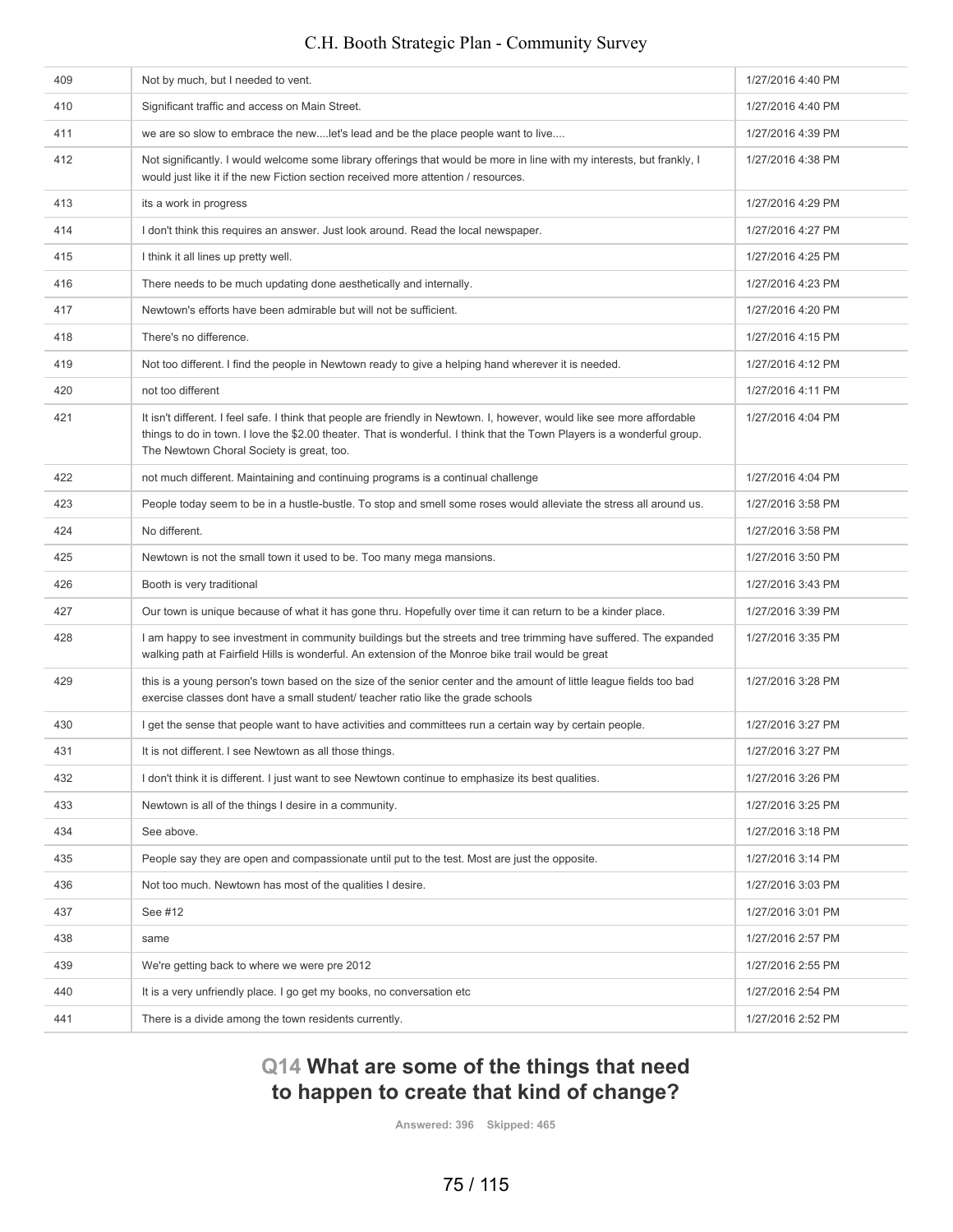| #  | <b>Responses</b>                                                                                                                                                                                                                                                                                                                                                                                                                                                                                                                                                                                                                                                                                                                                                                                                                                                                                                                                                                                                                          | <b>Date</b>        |
|----|-------------------------------------------------------------------------------------------------------------------------------------------------------------------------------------------------------------------------------------------------------------------------------------------------------------------------------------------------------------------------------------------------------------------------------------------------------------------------------------------------------------------------------------------------------------------------------------------------------------------------------------------------------------------------------------------------------------------------------------------------------------------------------------------------------------------------------------------------------------------------------------------------------------------------------------------------------------------------------------------------------------------------------------------|--------------------|
| 1  | personnel focus                                                                                                                                                                                                                                                                                                                                                                                                                                                                                                                                                                                                                                                                                                                                                                                                                                                                                                                                                                                                                           | 2/16/2016 11:28 AM |
| 2  | Sorry - no ideas at the moment                                                                                                                                                                                                                                                                                                                                                                                                                                                                                                                                                                                                                                                                                                                                                                                                                                                                                                                                                                                                            | 2/16/2016 11:23 AM |
| 3  | Stronger leadership Better communication                                                                                                                                                                                                                                                                                                                                                                                                                                                                                                                                                                                                                                                                                                                                                                                                                                                                                                                                                                                                  | 2/16/2016 11:09 AM |
| 4  | more fun programs for adults and teens!                                                                                                                                                                                                                                                                                                                                                                                                                                                                                                                                                                                                                                                                                                                                                                                                                                                                                                                                                                                                   | 2/16/2016 11:05 AM |
| 5  | All listed above. I can love C.H. Booth Library but feel insulted and "used" by Newtown's choices to only cater to, and<br>please the families that are wealthy, because they pay the highest taxes. Many of the less fortunate families give<br>much more through their time and volunteering. But, are not equally and fairly rewarded. I know that it's been this way<br>since the dawn of time. Those that pay - receive. Those that pay dearly with their time - get taken advantage of. But,<br>we are all told we are equal. My family is one of the founding families. We have many photos of the town when it was<br>just a dirt road, horse and buggy tight-knit community. Where teens gathered at the Flag Pole Fountain for root beer<br>floats, and the Newtown Town Park was packed to capacity on hot summer days from morning til night. I worked "the<br>snack shack @ the park" and life guard @ the pool. I am glad to see our Newtown grow - but saddened that it's<br>leaving many behind for the love of \$\$\$\$. | 2/16/2016 10:54 AM |
| 6  | Provide equal & fair treatment to everybody outside and inside the library. Treat others the way you would want to be<br>treated.                                                                                                                                                                                                                                                                                                                                                                                                                                                                                                                                                                                                                                                                                                                                                                                                                                                                                                         | 2/16/2016 10:46 AM |
| 7  | More engaging activities to bring residents together to do something positive.                                                                                                                                                                                                                                                                                                                                                                                                                                                                                                                                                                                                                                                                                                                                                                                                                                                                                                                                                            | 2/16/2016 9:31 AM  |
| 8  | There is so much fighting in town politics these days. I think people are following leaders. Change needs to start at the<br>top                                                                                                                                                                                                                                                                                                                                                                                                                                                                                                                                                                                                                                                                                                                                                                                                                                                                                                          | 2/16/2016 8:12 AM  |
| 9  | Education. What does it feel like to have a spouse that's sick or dies. How does one cope when there's not enough<br>money for food, clothing, heat. How does one get around Newtown without a car? How to help people who are<br>isolated. Generally people are good when tragedy hits, but don't continue with on-going help. Other than making<br>patrons aware, I'm not sure that this should be a library function.                                                                                                                                                                                                                                                                                                                                                                                                                                                                                                                                                                                                                  | 2/15/2016 9:47 PM  |
| 10 | more hours open                                                                                                                                                                                                                                                                                                                                                                                                                                                                                                                                                                                                                                                                                                                                                                                                                                                                                                                                                                                                                           | 2/15/2016 6:24 PM  |
| 11 | Continued support for community awareness of the value and importance of our treasure, and our responsibility to care<br>for it. Also proactive promotion and or guidance from the friends as to what we do as citizens to accomplish the above.                                                                                                                                                                                                                                                                                                                                                                                                                                                                                                                                                                                                                                                                                                                                                                                          | 2/15/2016 11:13 AM |
| 12 | Programming on the weekends, brighter open spaces In the kids section                                                                                                                                                                                                                                                                                                                                                                                                                                                                                                                                                                                                                                                                                                                                                                                                                                                                                                                                                                     | 2/15/2016 8:08 AM  |
| 13 | Keep as is                                                                                                                                                                                                                                                                                                                                                                                                                                                                                                                                                                                                                                                                                                                                                                                                                                                                                                                                                                                                                                | 2/14/2016 4:04 PM  |
| 14 | To continue on the same path because the library's perfect except its hour on Fridays and Saturdays, but it's hours on<br>week days are wonderful. Thank you for all you do.                                                                                                                                                                                                                                                                                                                                                                                                                                                                                                                                                                                                                                                                                                                                                                                                                                                              | 2/14/2016 1:06 PM  |
| 15 | They are doing so much there already                                                                                                                                                                                                                                                                                                                                                                                                                                                                                                                                                                                                                                                                                                                                                                                                                                                                                                                                                                                                      | 2/14/2016 11:19 AM |
| 16 | Parents need to be involved with their children and be responsible for their parenting or lack thereof. We need to teach<br>our children respect and compassion. Our children need to know that they are the most important thing in the world to<br>their parents yet we are created equal. It is about who we are not what we have                                                                                                                                                                                                                                                                                                                                                                                                                                                                                                                                                                                                                                                                                                      | 2/13/2016 4:44 PM  |
| 17 | I actually think Newtown does a great job being all the things I said in my previous question. These survey questions<br>are slanted and thus make the results kind of null. Disappointing.                                                                                                                                                                                                                                                                                                                                                                                                                                                                                                                                                                                                                                                                                                                                                                                                                                               | 2/13/2016 2:46 PM  |
| 18 | School uniforms would help minimize economic differences that make kids feel out of place. A designated senior<br>center (not one that shares space with a children's facility) with adequate space that can accommodate a variety of<br>educational and leisure activities.                                                                                                                                                                                                                                                                                                                                                                                                                                                                                                                                                                                                                                                                                                                                                              | 2/13/2016 11:26 AM |
| 19 | Better funding is never bad!! More community participation in Library events.                                                                                                                                                                                                                                                                                                                                                                                                                                                                                                                                                                                                                                                                                                                                                                                                                                                                                                                                                             | 2/13/2016 10:20 AM |
| 20 | Nothing - Newtown's Library is warm, friendly & helpful.                                                                                                                                                                                                                                                                                                                                                                                                                                                                                                                                                                                                                                                                                                                                                                                                                                                                                                                                                                                  | 2/13/2016 10:04 AM |
| 21 | A larger distribution source for programs and all things library related. (Marketing)                                                                                                                                                                                                                                                                                                                                                                                                                                                                                                                                                                                                                                                                                                                                                                                                                                                                                                                                                     | 2/12/2016 8:09 PM  |
| 22 | LIBRARY DIRECTOR MUST BE WILLING TO COOPERATE WITH PUBLIC FOR VOLUNTEERING THEIR<br>SERVICES FOR TEACHING HIGH SCHOOL STUDENTS. LAST YEAR, LIBRARY DIRECTOR REFUSED TO<br>PROVIDE SPACE IN THE LIBRARY.                                                                                                                                                                                                                                                                                                                                                                                                                                                                                                                                                                                                                                                                                                                                                                                                                                   | 2/12/2016 11:23 AM |
| 23 | places (such as the library) that allow community members to have immersive experiences that are flexible to connect<br>individuals with their families and like-minded people to engage in meaningful and social and civic interactions                                                                                                                                                                                                                                                                                                                                                                                                                                                                                                                                                                                                                                                                                                                                                                                                  | 2/12/2016 11:07 AM |
| 24 | Get rid of the entitlement syndrome that has taken over this country.                                                                                                                                                                                                                                                                                                                                                                                                                                                                                                                                                                                                                                                                                                                                                                                                                                                                                                                                                                     | 2/12/2016 10:58 AM |
| 25 | More frequent Intergenerational opportunities for dialogue to promote understanding and respect                                                                                                                                                                                                                                                                                                                                                                                                                                                                                                                                                                                                                                                                                                                                                                                                                                                                                                                                           | 2/12/2016 10:13 AM |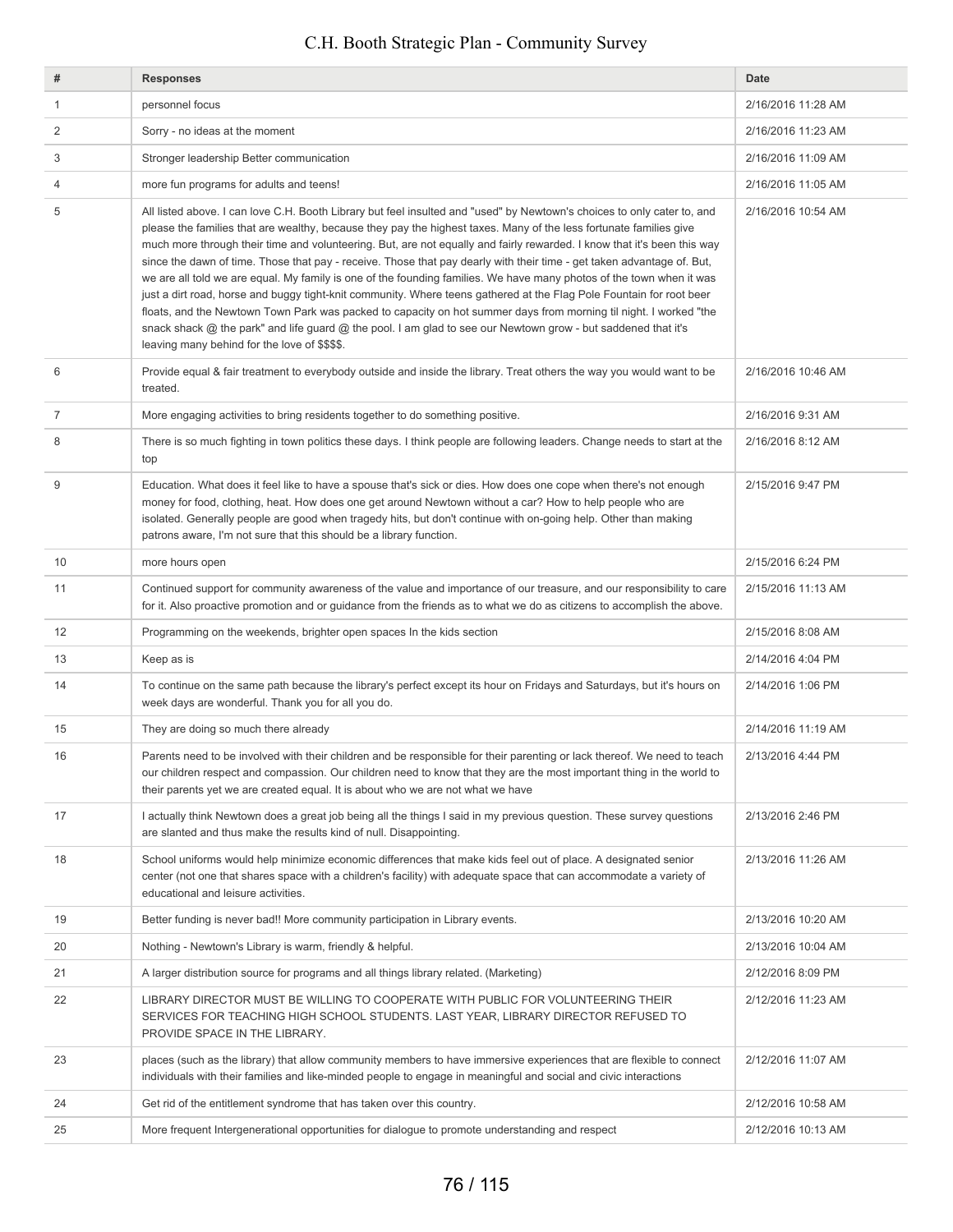#### 26 I wish I had an answer worthy of sharing. 2012/2016 8:32 AM 27 Adult mentors in community 2011/2016 11:06 PM 28 Keep our library open and accessible. Continue to offer diverse free programs in a variety of subject matters. 2/11/2016 11:03 PM 2/11/2016 9:13 PM more children's programs 2008 and the control of the control of the control of the control of the control of the control of the control of the control of the control of the control of the control of the c 30 perhaps more community events and seminars? 2/11/2016 9:01 PM 31 Make an effort in the community. **2/11/2016 8:42 PM** 2/11/2016 8:42 PM 32 ??? 2/11/2016 6:06 PM 33 none 2/11/2016 4:50 PM 34 As with anything, leadership from the top. 2/11/2016 4:03 PM 35 staff can be loud (talkign a lot) 35 staff can be loud (talkign a lot) 35 staff can be loud (talkign a lot) 36 We Need to find ways to increase our tax base. keeping the open spaces as is. That is a BIG PROBLEM..Creative thinking needs to begin and continue moving forward.Our town could become an inspiration for Fairfield County.. 2/11/2016 2:22 PM 37 A new Senior Center. The library does a great job for Seniors by providing accessibility to computers and providing so many resources locally that might otherwise be difficult for them to access. 2/11/2016 2:02 PM 38 None 2/11/2016 1:38 PM 39 Focus on the multi generational aspect of the town whenever planning new buildings or programs. 2/11/2016 1:04 PM 40 Support projects like that created by nonprofit Narrative4 (Lee Keylock, former NHS English teacher involved with) to promote story telling projects and empathy with people from different worlds 2/11/2016 12:39 PM 41 Surveys like this to create dialog. 2/11/2016 12:32 PM 42 A few more programs that welcome young and old. 2/11/2016 12:24 PM 43 Gun control 2/11/2016 12:22 PM 44 Don't know. 2/11/2016 12:01 PM Again, an acceptance of differing opinions and points of view.<br>
2/11/2016 11:46 AM 46 Less spending. Lower taxes. Less teachers. Activities for all not some. Better use of financial knowledge. Stop expanding and create employment to enhance community. GE and Atnea are leaving the state. No plans to create new jobs leads to missed payments. 2/11/2016 11:33 AM 47 do not need change just maintain status quo 2/11/2016 11:26 AM 48 Outreach? 2/11/2016 11:13 AM 49 I hate to say it, but the school shooting actually brought about a more unified and friendly community in Newtown. That truly is horrible, and I never wish any other tragedy to occur. Perhaps just stating the goals in different ways and through different programs would slowly bring the changes. 2/11/2016 10:54 AM 50 More openmindedness among both the political and homeowner communities and willingness to consider opposing points of view. 2/11/2016 10:46 AM 51 n/a 2/11/2016 10:40 AM 52 I'm not sure. 2/11/2016 10:06 AM 53 Change of colors and furniture layout 2011/2016 9:42 AM 54 I honestly don't know. One would think an event like 12/14 would bring us together. In certain ways it has but in others it feels like we're more divided than ever. 2/11/2016 9:39 AM 55 The only thing I would like from Newtown is while it is still and always will be a hurt community, it can't be so anti-gun. Mental illness needs to be addressed more aggressively and continually assistance provided. 2/11/2016 9:38 AM 56 Have to lose the "last one in" mentality. And the state of the state of the state of the 111/2016 9:25 AM 57 Community forums and education on different topics that impact all of us. 2/11/2016 9:22 AM 58 extra effort from us personally/individually, and from the organizers, keep emailing to remind and pump us up participate 2/11/2016 9:21 AM 59 more community events 2/11/2016 9:19 AM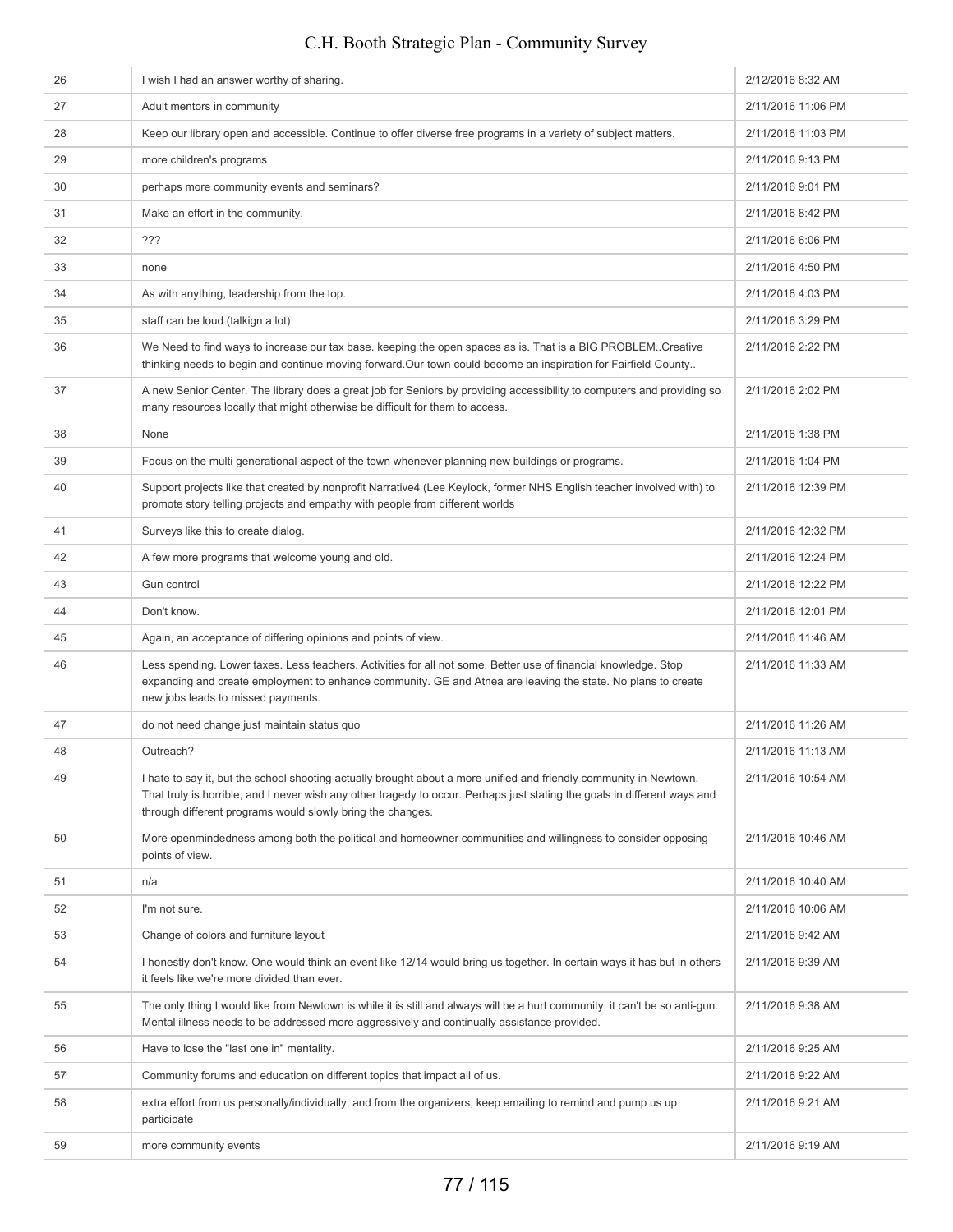| 60 | nothing $\sim$ it's all a persons personal perceptive                                                                                                                                                                                                                                                                                                                                                                                                                                                                                                                                                                                                                                                                                                                                                                                                                                                                                                                                                 | 2/11/2016 9:13 AM  |
|----|-------------------------------------------------------------------------------------------------------------------------------------------------------------------------------------------------------------------------------------------------------------------------------------------------------------------------------------------------------------------------------------------------------------------------------------------------------------------------------------------------------------------------------------------------------------------------------------------------------------------------------------------------------------------------------------------------------------------------------------------------------------------------------------------------------------------------------------------------------------------------------------------------------------------------------------------------------------------------------------------------------|--------------------|
| 61 | More community involvement                                                                                                                                                                                                                                                                                                                                                                                                                                                                                                                                                                                                                                                                                                                                                                                                                                                                                                                                                                            | 2/10/2016 12:32 PM |
| 62 | A well funded library.                                                                                                                                                                                                                                                                                                                                                                                                                                                                                                                                                                                                                                                                                                                                                                                                                                                                                                                                                                                | 2/10/2016 12:26 PM |
| 63 | create programs and activities that attract and engage a diverse audience                                                                                                                                                                                                                                                                                                                                                                                                                                                                                                                                                                                                                                                                                                                                                                                                                                                                                                                             | 2/10/2016 11:54 AM |
| 64 | Location location location                                                                                                                                                                                                                                                                                                                                                                                                                                                                                                                                                                                                                                                                                                                                                                                                                                                                                                                                                                            | 2/9/2016 10:53 PM  |
| 65 | N/a                                                                                                                                                                                                                                                                                                                                                                                                                                                                                                                                                                                                                                                                                                                                                                                                                                                                                                                                                                                                   | 2/9/2016 10:22 PM  |
| 66 | Ability to live together and accept differences                                                                                                                                                                                                                                                                                                                                                                                                                                                                                                                                                                                                                                                                                                                                                                                                                                                                                                                                                       | 2/9/2016 2:52 PM   |
| 67 | Either have a place strictly for quiet study or enforce quiet in Reference area and your designated 'quiet study' area.<br>Also, set up an area for tutoring and programs like the Chess club, Writer's club, etc.                                                                                                                                                                                                                                                                                                                                                                                                                                                                                                                                                                                                                                                                                                                                                                                    | 2/9/2016 11:52 AM  |
| 68 | Listening to Seniors and their concerns and needs.                                                                                                                                                                                                                                                                                                                                                                                                                                                                                                                                                                                                                                                                                                                                                                                                                                                                                                                                                    | 2/9/2016 8:53 AM   |
| 69 | Programs to involve young adults in community service. They need to serve the disadvantaged and under privileged<br>and be taught respect and compassion with caring adults by their sides. We need to implement programs to<br>destigmatize mental illness and begin screening all youth for mental instability so that early detection of serious issues<br>can be achieved.                                                                                                                                                                                                                                                                                                                                                                                                                                                                                                                                                                                                                        | 2/8/2016 11:00 PM  |
| 70 | less discussion more enjoyment                                                                                                                                                                                                                                                                                                                                                                                                                                                                                                                                                                                                                                                                                                                                                                                                                                                                                                                                                                        | 2/8/2016 6:32 PM   |
| 71 | Building teams to make this happen. People like to help, feel needed and appreciated.                                                                                                                                                                                                                                                                                                                                                                                                                                                                                                                                                                                                                                                                                                                                                                                                                                                                                                                 | 2/8/2016 5:46 PM   |
| 72 | More value needs to be placed on families and allowing families the time and space to have together.                                                                                                                                                                                                                                                                                                                                                                                                                                                                                                                                                                                                                                                                                                                                                                                                                                                                                                  | 2/8/2016 1:58 PM   |
| 73 | Time. Space. Community events that pull people together to achieve a common goal - community service that draws in<br>all demographics and ages. This way we create new core experiences that help us find our grounding in these hard<br>times.                                                                                                                                                                                                                                                                                                                                                                                                                                                                                                                                                                                                                                                                                                                                                      | 2/8/2016 1:49 PM   |
| 74 | i have such limited time, as most people do. Perhaps, to connect with those who don't make a regular habit of visiting<br>the library, you could attract some by sharing with us via email, for example, when you have a best-selling non-fiction<br>or fiction book title available. I'd like to focus my limited reading time on the books that matter most and which<br>engender the most discussion, but I often don't know which books those are. If you could provide a little synopsis of<br>what the book's about, even better. I love the library; it's a calm and peaceful place. But some might wonder if all the<br>old historical paintings and furniture there reflects the state of the book collection. I don't know. there was also a period<br>of time4 long years when i was under-employed and had time on my hands, so i got in the habit of using the<br>DVDs. I much prefer the foreign/independent films, but i think i'd seen nearly all of them and wished there were more. | 2/8/2016 1:23 PM   |
| 75 | Better communication and open government                                                                                                                                                                                                                                                                                                                                                                                                                                                                                                                                                                                                                                                                                                                                                                                                                                                                                                                                                              | 2/8/2016 1:17 PM   |
| 76 | Not sure.                                                                                                                                                                                                                                                                                                                                                                                                                                                                                                                                                                                                                                                                                                                                                                                                                                                                                                                                                                                             | 2/8/2016 11:33 AM  |
| 77 | I don't see much has to change - I do enjoy attending community events with my children, so any opportunity to attend<br>them, we do go.                                                                                                                                                                                                                                                                                                                                                                                                                                                                                                                                                                                                                                                                                                                                                                                                                                                              | 2/8/2016 10:13 AM  |
| 78 | Visual search signs need to highlight sections betterthe layout should possibly change.                                                                                                                                                                                                                                                                                                                                                                                                                                                                                                                                                                                                                                                                                                                                                                                                                                                                                                               | 2/7/2016 10:56 PM  |
| 79 | Invite new people and new ideas into decision making positions- let more than a few people make the decisions                                                                                                                                                                                                                                                                                                                                                                                                                                                                                                                                                                                                                                                                                                                                                                                                                                                                                         | 2/7/2016 10:20 PM  |
| 80 | Step out of comfort zones. Non judgemental.                                                                                                                                                                                                                                                                                                                                                                                                                                                                                                                                                                                                                                                                                                                                                                                                                                                                                                                                                           | 2/7/2016 10:08 AM  |
| 81 | The town needs a New Senior Center, like the other surrounding towns in the area, and the library needs to continue<br>to be sensitive to senior needs & programs. I recently referred a Newtown Senior to the lib. for Computer Training<br>which she was totally unaware of and she is a former WCSU, etc. Professor (ugh!)                                                                                                                                                                                                                                                                                                                                                                                                                                                                                                                                                                                                                                                                         | 2/6/2016 8:55 PM   |
| 82 | We need to be open to the ideas of the younger generation. They are the wave of the future.                                                                                                                                                                                                                                                                                                                                                                                                                                                                                                                                                                                                                                                                                                                                                                                                                                                                                                           | 2/6/2016 11:35 AM  |
| 83 | I think this is extremely complicated to address. Because of this, perhaps it's best to keep things simple and basic<br>when planning community events and offering services. I think that for those who are feeling overwhelmed this<br>approach may bring comfort knowing that there is an opportunity to simply enjoy what Newtown has to offer-tree<br>lightings, nature trails, historical tours, Main Street trick or treating, a good book to read, Harry Potter movie<br>gatherings                                                                                                                                                                                                                                                                                                                                                                                                                                                                                                           | 2/6/2016 11:05 AM  |
| 84 | Accept and value different ideas and opinions                                                                                                                                                                                                                                                                                                                                                                                                                                                                                                                                                                                                                                                                                                                                                                                                                                                                                                                                                         | 2/6/2016 8:11 AM   |
| 85 | Raise the standard of what we will allow to be exposed by our children and ourselves                                                                                                                                                                                                                                                                                                                                                                                                                                                                                                                                                                                                                                                                                                                                                                                                                                                                                                                  | 2/6/2016 7:01 AM   |
| 86 | More transparency and publicity about community events, programs, opportunities                                                                                                                                                                                                                                                                                                                                                                                                                                                                                                                                                                                                                                                                                                                                                                                                                                                                                                                       | 2/5/2016 4:30 PM   |
|    |                                                                                                                                                                                                                                                                                                                                                                                                                                                                                                                                                                                                                                                                                                                                                                                                                                                                                                                                                                                                       |                    |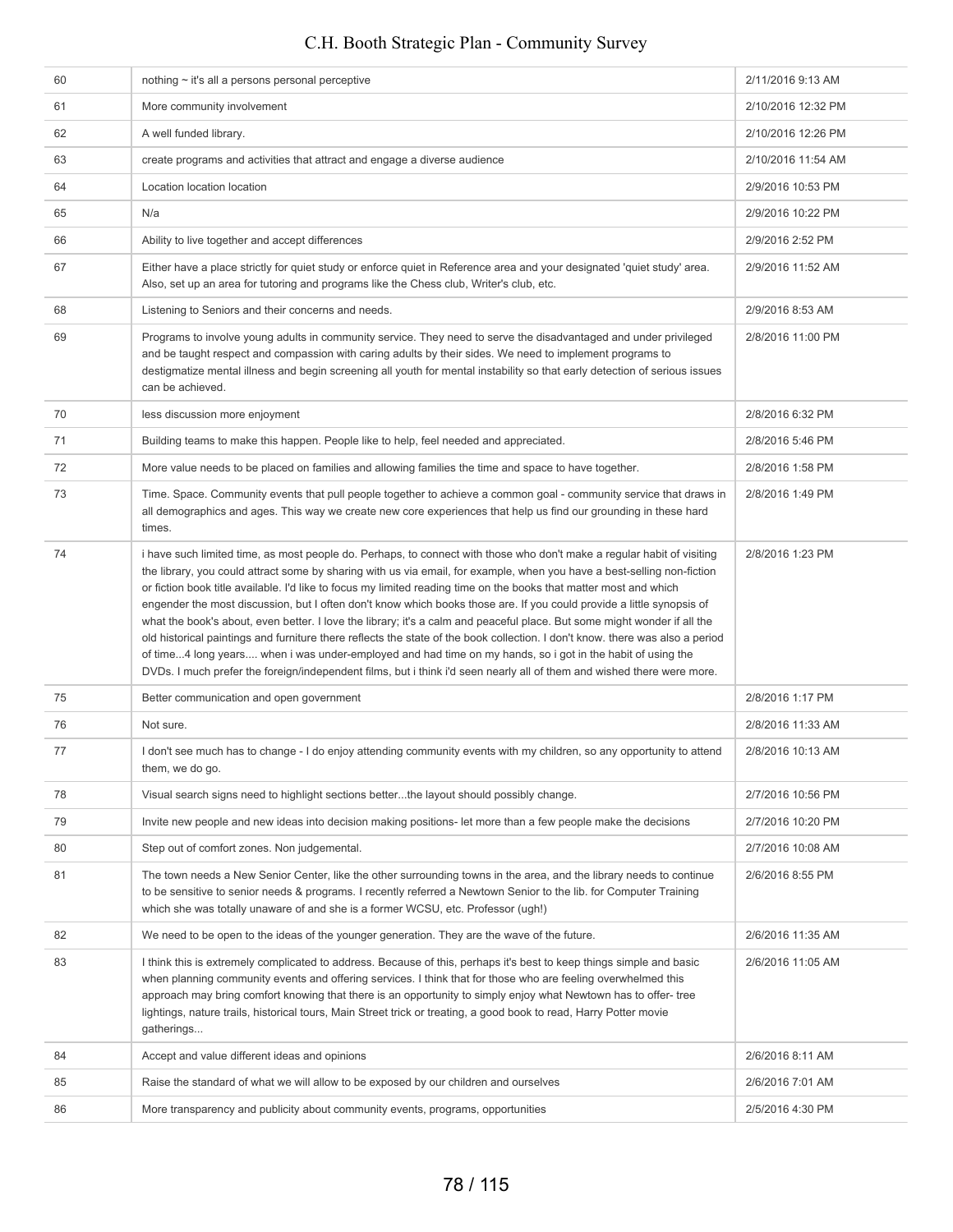| 87  | Honestly, I don't see any major changes that need to be made. I think the library offers a lot of programs that are all<br>inclusive. Maybe the library could do an event that connects newtown youth with newtown seniors so all ages of the<br>community can interact.                                                                                                                                                                                                                                                                                                                                                                  | 2/5/2016 2:32 PM  |
|-----|-------------------------------------------------------------------------------------------------------------------------------------------------------------------------------------------------------------------------------------------------------------------------------------------------------------------------------------------------------------------------------------------------------------------------------------------------------------------------------------------------------------------------------------------------------------------------------------------------------------------------------------------|-------------------|
| 88  | Increased swimming facilities, better walking conditions                                                                                                                                                                                                                                                                                                                                                                                                                                                                                                                                                                                  | 2/5/2016 11:40 AM |
| 89  | We need to encourage people to turn off their phones and tune in to the people around them. From experience, I<br>know that if there is something engaging being offered kids and adults will switch their focus. It will take time and<br>ingenuity but it can be done and what better place than through a library?                                                                                                                                                                                                                                                                                                                     | 2/4/2016 7:03 PM  |
| 90  | People need to reach out to others in need--financially, emotionally, etc--through volunteering. People need to<br>remember how much we need each other and practice gratitude on a daily basis.                                                                                                                                                                                                                                                                                                                                                                                                                                          | 2/4/2016 5:11 PM  |
| 91  | coffee shop in library                                                                                                                                                                                                                                                                                                                                                                                                                                                                                                                                                                                                                    | 2/4/2016 10:40 AM |
| 92  | More free educational talks or discussion groups                                                                                                                                                                                                                                                                                                                                                                                                                                                                                                                                                                                          | 2/4/2016 8:36 AM  |
| 93  | more hang out areas                                                                                                                                                                                                                                                                                                                                                                                                                                                                                                                                                                                                                       | 2/3/2016 10:02 PM |
| 94  | We need a stronger leadership that advocates for them and their needs.                                                                                                                                                                                                                                                                                                                                                                                                                                                                                                                                                                    | 2/3/2016 9:12 PM  |
| 95  | Vision, being innovative, take a look at some other libraries in Fairfield County, connect with them and learn!                                                                                                                                                                                                                                                                                                                                                                                                                                                                                                                           | 2/3/2016 8:49 PM  |
| 96  | Unsure of a good answer                                                                                                                                                                                                                                                                                                                                                                                                                                                                                                                                                                                                                   | 2/3/2016 8:11 PM  |
| 97  | people need to travel and get out of their small worlds. small world=small mind. and everyone needs to shut off their<br>phones!                                                                                                                                                                                                                                                                                                                                                                                                                                                                                                          | 2/3/2016 7:58 PM  |
| 98  | The new community center will, of course, fill some of that need - the need to feel "togetherness," and to congregate.<br>However, our family is a family of readers and true book lovers. We are well-read and have passed our love of reading<br>to our kids. It would be great if the library could garner some of that "community togetherness energy" and<br>"hopefulness for the future" that we are all grasping for right now, by updating technology, allowing some sunlight in,<br>giving some areas a much-needed modernizing facelift, and (for Pete's sake!) making the seating comfortable, so<br>people will want to stay. | 2/3/2016 5:32 PM  |
| 99  | Programs where people get to know each other. Programs that focus on kindness. Programs for the little kids and their<br>parents that focus on treating each other well. Working with the schools on programs to teach the teens that there is<br>more to life than taking naked pictures and sending them out into cyber space.                                                                                                                                                                                                                                                                                                          | 2/3/2016 2:55 PM  |
| 100 | funding and community support                                                                                                                                                                                                                                                                                                                                                                                                                                                                                                                                                                                                             | 2/3/2016 2:53 PM  |
| 101 | Not sure                                                                                                                                                                                                                                                                                                                                                                                                                                                                                                                                                                                                                                  | 2/3/2016 10:53 AM |
| 102 | Sidewalks everywhere.                                                                                                                                                                                                                                                                                                                                                                                                                                                                                                                                                                                                                     | 2/3/2016 10:44 AM |
| 103 | I think we can all continue to work on kindness and compassion and generosity.                                                                                                                                                                                                                                                                                                                                                                                                                                                                                                                                                            | 2/2/2016 6:49 PM  |
| 104 | I wish I knew!! Early education perhaps?                                                                                                                                                                                                                                                                                                                                                                                                                                                                                                                                                                                                  | 2/2/2016 1:57 PM  |
| 105 | Listen to others.                                                                                                                                                                                                                                                                                                                                                                                                                                                                                                                                                                                                                         | 2/2/2016 1:46 PM  |
| 106 | Getting out into the community schools cooperatively. Offering free space for positive programs.                                                                                                                                                                                                                                                                                                                                                                                                                                                                                                                                          | 2/2/2016 1:32 PM  |
| 107 | Less emphasis on children and their sports and more emphasis on adults and their minds.                                                                                                                                                                                                                                                                                                                                                                                                                                                                                                                                                   | 2/2/2016 1:01 PM  |
| 108 | Don't know                                                                                                                                                                                                                                                                                                                                                                                                                                                                                                                                                                                                                                | 2/2/2016 11:43 AM |
| 109 | for some citizens to offer suggestions for improvement rather than criticism only . also to realize that you can " not<br>have it all"                                                                                                                                                                                                                                                                                                                                                                                                                                                                                                    | 2/2/2016 10:41 AM |
| 110 | More evening or weekend children's classes as not everyone's schedules can accommodate week day mornings.                                                                                                                                                                                                                                                                                                                                                                                                                                                                                                                                 | 2/2/2016 9:13 AM  |
| 111 | Tone down the law enforcement in town. Police are an absolute necessity, but too much of a presence can be<br>intimidating.                                                                                                                                                                                                                                                                                                                                                                                                                                                                                                               | 2/2/2016 7:17 AM  |
| 112 | If parents don't become more hands-on in the rearing of their children, Newtown will be unrecognizable in another<br>generation.                                                                                                                                                                                                                                                                                                                                                                                                                                                                                                          | 2/2/2016 6:38 AM  |
| 113 | I think we need to understand who our most and least served groups are, and reach out to those markets not being<br>reached and understand their desires                                                                                                                                                                                                                                                                                                                                                                                                                                                                                  | 2/1/2016 8:59 PM  |
| 114 | More tolerance. Slowing down and taking a deep breath before saying unkind things.                                                                                                                                                                                                                                                                                                                                                                                                                                                                                                                                                        | 2/1/2016 8:21 PM  |
| 115 | Go back to old policies of allowing clubs to use the meeting space at a reasonable cost.                                                                                                                                                                                                                                                                                                                                                                                                                                                                                                                                                  | 2/1/2016 7:24 PM  |
| 116 | Not sure                                                                                                                                                                                                                                                                                                                                                                                                                                                                                                                                                                                                                                  | 2/1/2016 6:22 PM  |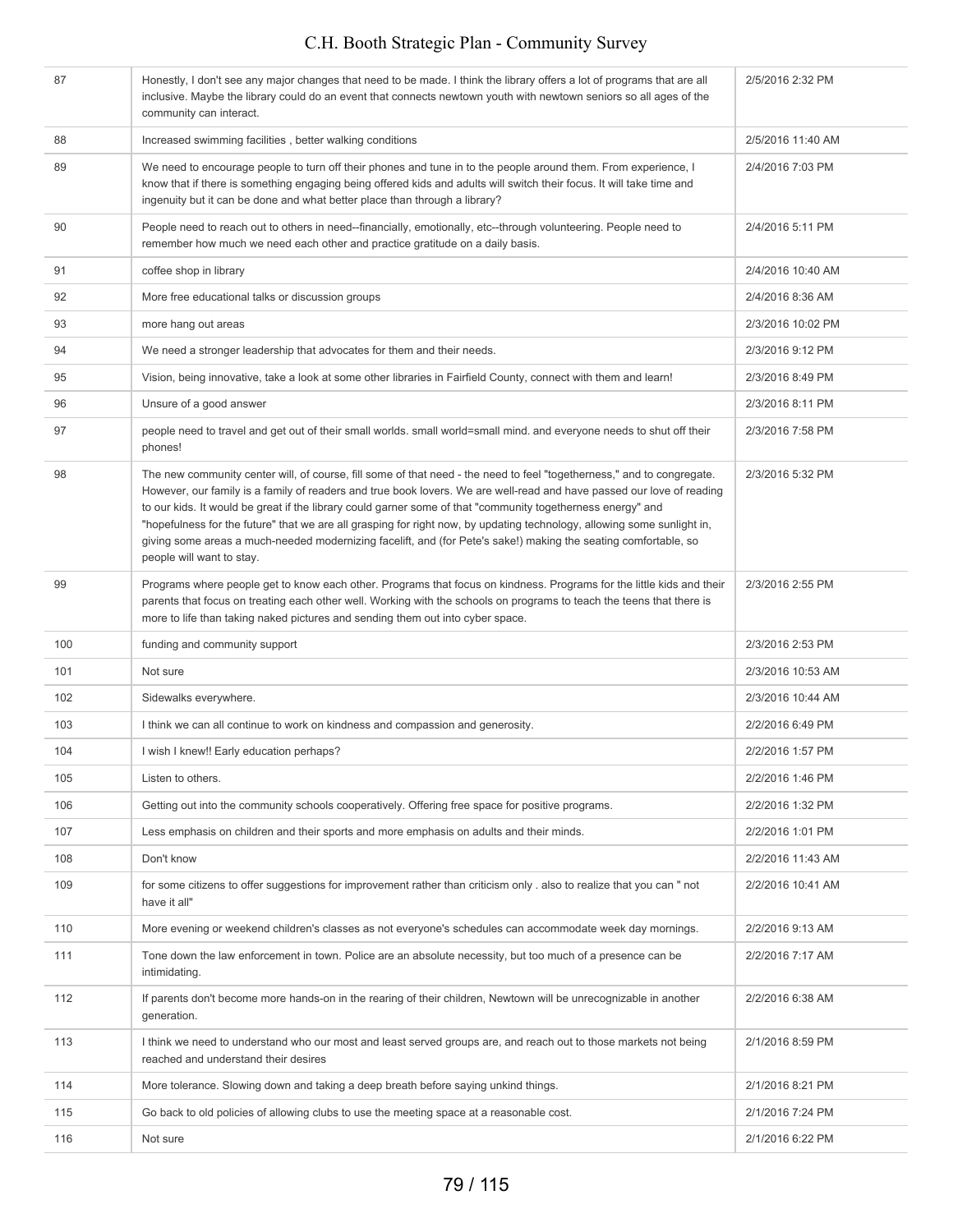## 117 better zoing regulations based on what we want Newtown to look like in 50 years. 2/1/2016 6:07 PM 118 More family oriented businesses/eateries. More community activities. The tercentennial events were great. We should have more community driven events. 2/1/2016 5:44 PM 119 A community center and centralized messenger system to alert to all town happenings. 2/1/2016 3:49 PM 120 Keep these values in mind for the future of our town 2/1/2016 3:12 PM 121 1. More professional staff needed. Only one professional children's librarian is not appropriate for a town of 27,000 residents. 2. A welcoming desk is needed from the parking lot. 3. A larger children's room is needed. This is the population that will continue to come to the facility in the coming years. 2/1/2016 1:53 PM 122 Time, and understanding that not all kids are bad and it's ok to be friendly 2001 2001 2012 2016 1:03 PM 123 Events and programs at the library geared to the needs of the community. 2/1/2016 12:40 PM 124 No change needed at the library. Townwide, I see the issue as largely demographics. 1/31/2016 8:35 PM 125 A full schedule of events every day/night at a central place, like a library. 1/31/2016 4:14 PM 126 Tax breaks for businesses to get them to come to Newtown 1/31/2016 3:01 PM 127 Don't know. 1/31/2016 9:59 AM 128 **Everyone needs to believe it can be that place.** 1/31/2016 9:42 AM 129 Don't know enough about Newtown's history yet. 1/31/2016 9:06 AM 130 critical cuts to spending 1131/2016 7:49 AM 131 2016 7:26 AM 132 People are friendly. I have the best neighbors and love where I live. 1/30/2016 11:27 PM 133 A return to courtesy. I don't know how to make that happen 1/30/2016 10:58 PM 134 I am not sure how that can happen. But I do think the library has the opportunity to become central to the community, and integral change that are made. 1/30/2016 8:22 PM 135 Community interchanges **1/30/2016 7:55 PM** 136 Have organizations host programs at the library... This will encourage others to bring more people in! 1/30/2016 5:44 PM 137 Be less sensitive 1200 and the sensitive 1130/2016 3:23 PM 138 Perhaps our listening skills could be refreshed, to make us more alert to needs and opinions. 1/30/2016 2:24 PM 139 Friendlier people working at the library would be great along with clear signs as to where all things are licated 1/30/2016 1:16 PM 140 Newtown is a friendly and welcoming town. 1/30/2016 12:23 PM Newtown is a friendly and welcoming town. 141 We need to come together more. We can never forget. 1/30/2016 11:02 AM 1/30/2016 11:02 AM 142 More events and more communication 1/30/2016 8:12 AM 143 None 102016 7:15 AM 144 People need to be kinder and be self aggrandizing. 1/29/2016 9:01 PM 145 i guess maybe remember to be that way yourself. 1/29/2016 8:28 PM 146 A second great flood probably. The second great flood probably. 147 increased investment from the government and buy in from community 1/29/2016 6:13 PM 148 Remembering that in our public conversations we serve as role models to our youth. We must stop attacking each other verbally so casually and so constantly. 1/29/2016 5:25 PM C.H. Booth Strategic Plan - Community Survey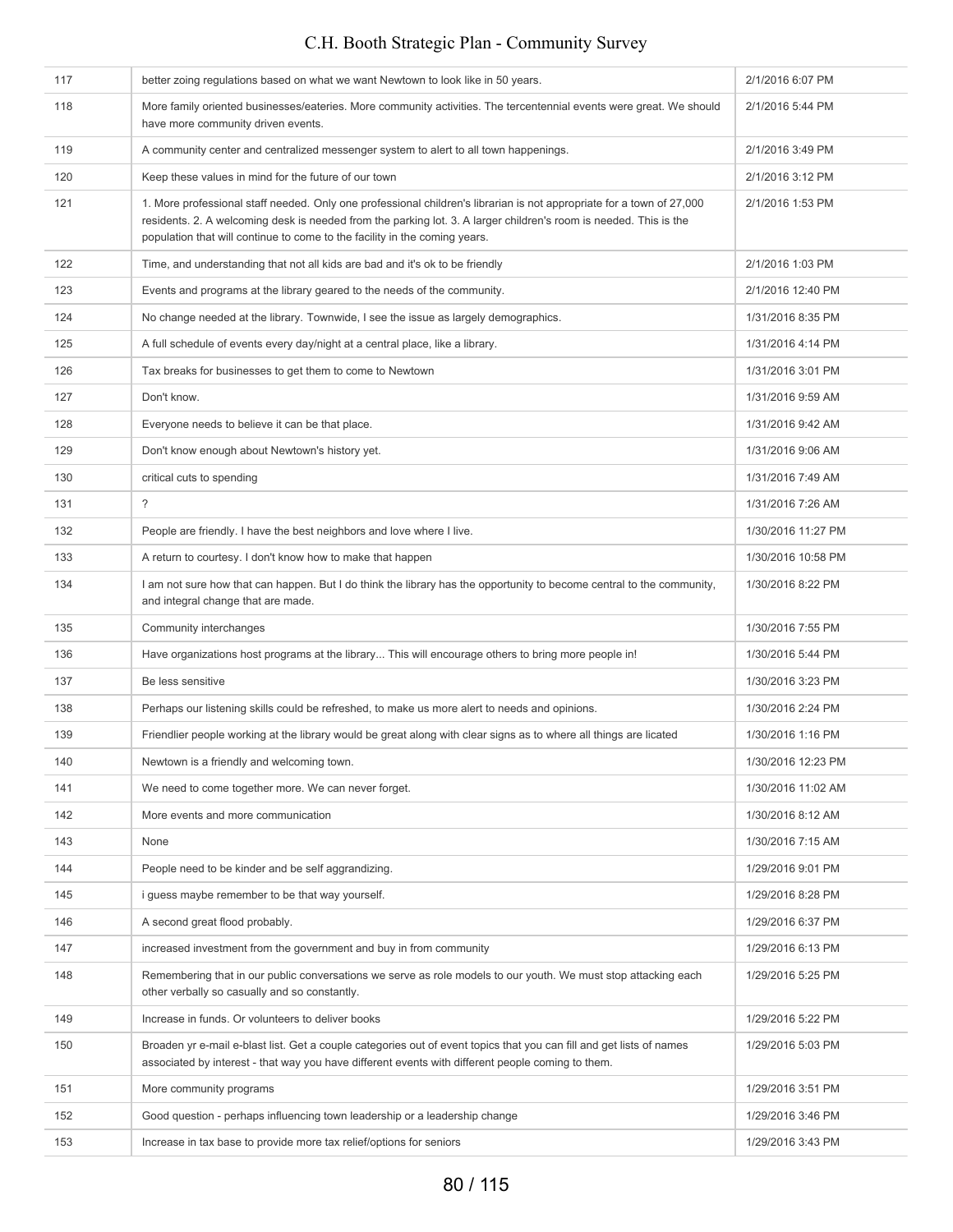| 154 | Keep the politics out of any growth and progress for the community of Newtown                                                                                                                                                                                                                                                                                                                                                                                             | 1/29/2016 2:13 PM  |
|-----|---------------------------------------------------------------------------------------------------------------------------------------------------------------------------------------------------------------------------------------------------------------------------------------------------------------------------------------------------------------------------------------------------------------------------------------------------------------------------|--------------------|
| 155 | Good people working together for a common cause.                                                                                                                                                                                                                                                                                                                                                                                                                          | 1/29/2016 1:11 PM  |
| 156 | More resources                                                                                                                                                                                                                                                                                                                                                                                                                                                            | 1/29/2016 12:22 PM |
| 157 | I don't knowthe building itself is limiting but it is such a pretty building and right on Main St in the center of<br>everything. That is important.                                                                                                                                                                                                                                                                                                                      | 1/29/2016 11:27 AM |
| 158 | Money! The kindness of the staff and volunteers is there. But they need money to make the programs run, people to<br>"man" them and money to buy materials.                                                                                                                                                                                                                                                                                                               | 1/29/2016 11:12 AM |
| 159 | foster the 3 things mentioned in question 11                                                                                                                                                                                                                                                                                                                                                                                                                              | 1/29/2016 10:51 AM |
| 160 | Parents need to be more involved in their childrens' lives. I feel like so many kids are connected to devices, while<br>parents use them to be able to "not be bothered" while they run to the gym or nail salonand then they are surprised<br>when they don't know about something their child has done.                                                                                                                                                                 | 1/29/2016 10:48 AM |
| 161 | This is a tough question!!! How do we become more welcoming to different cultures and ethnic groups??? Newtown<br>needs to look hard and long at our educational system.                                                                                                                                                                                                                                                                                                  | 1/29/2016 10:37 AM |
| 162 | I think more people need to be better informed of the programming, activities, events, and traditions that currently exist<br>in this town. I'm surprised by how many just aren't aware of what goes on, or the quality and depth of current offerings.<br>With that in mind, we have a community that is heavily scheduled, and realistically, it is difficult for a family to<br>participate (or even remember to participate) in all the great events on the calendar. | 1/29/2016 9:56 AM  |
| 163 | Storytimes, events, etc need to have wider availability - later hours (after 6pm week days) and on weekends.                                                                                                                                                                                                                                                                                                                                                              | 1/29/2016 9:47 AM  |
| 164 | new or different people in town positions                                                                                                                                                                                                                                                                                                                                                                                                                                 | 1/29/2016 9:40 AM  |
| 165 | Educate the citizens in multiple public forums (at the library) in the roles the each committee, commission etc play in<br>our town.                                                                                                                                                                                                                                                                                                                                      | 1/29/2016 9:37 AM  |
| 166 | See above. Honestly not sure how this line of questions supports the planning process for the library.                                                                                                                                                                                                                                                                                                                                                                    | 1/29/2016 9:32 AM  |
| 167 | Need to show people how public services like the library benefit everyone.                                                                                                                                                                                                                                                                                                                                                                                                | 1/29/2016 9:30 AM  |
| 168 | Leaders need to realized, which I am sure they do, that they cannot satisfy everyone. Take the plunge. The library<br>board is too large. A board of 7 is a better size.                                                                                                                                                                                                                                                                                                  | 1/29/2016 9:20 AM  |
| 169 | Surveys such as this are a great start. You have a large library and could rearrange materials and re-space things to<br>allow for more classroom space.                                                                                                                                                                                                                                                                                                                  | 1/29/2016 9:03 AM  |
| 170 | Changes in zoning.                                                                                                                                                                                                                                                                                                                                                                                                                                                        | 1/29/2016 8:51 AM  |
| 171 | Open people's minds by offering things that unite them like art, guest speakers, films which are global mixed with local<br>rather than always local/provincial. Blending the library/meeting house/edmond town hall can make the center of town<br>a destination.                                                                                                                                                                                                        | 1/29/2016 8:41 AM  |
| 172 | No change needed.                                                                                                                                                                                                                                                                                                                                                                                                                                                         | 1/29/2016 8:26 AM  |
| 173 | Turn the library into a museum and rental hall for events so that it can be profitable. If it can't be profitable run by the<br>government, sell it to someone who can.                                                                                                                                                                                                                                                                                                   | 1/29/2016 8:14 AM  |
| 174 | More cooperation between different organizations.                                                                                                                                                                                                                                                                                                                                                                                                                         | 1/29/2016 7:44 AM  |
| 175 | The staff is very friendly and polite. If the library wants to be a place of lending and learning, the Board needs to<br>reexamine their fees for evening use. There are very few meeting places in Newtown and the Community Center<br>won't be available for at least a few years. Please reconsider. Overall, love the location, the staff and the great work<br>that the Friends does. Just add back the affordable evening room rentals!                             | 1/29/2016 6:32 AM  |
| 176 | Continue to develop a strong community and place for people to be together and feel welcome                                                                                                                                                                                                                                                                                                                                                                               | 1/29/2016 12:05 AM |
| 177 | Not sure what this question is; if you want to effect more change to welcoming, friendly and caring, keep pushing<br>development.                                                                                                                                                                                                                                                                                                                                         | 1/28/2016 11:58 PM |
| 178 | I wish I had the answer.                                                                                                                                                                                                                                                                                                                                                                                                                                                  | 1/28/2016 11:45 PM |
| 179 | More adult programs                                                                                                                                                                                                                                                                                                                                                                                                                                                       | 1/28/2016 10:34 PM |
| 180 | None                                                                                                                                                                                                                                                                                                                                                                                                                                                                      | 1/28/2016 10:09 PM |
| 181 | In children's department, the books need to be located on lower shelves within a much open space. Please check the<br>children's section in Wilton library, CT.                                                                                                                                                                                                                                                                                                           | 1/28/2016 10:06 PM |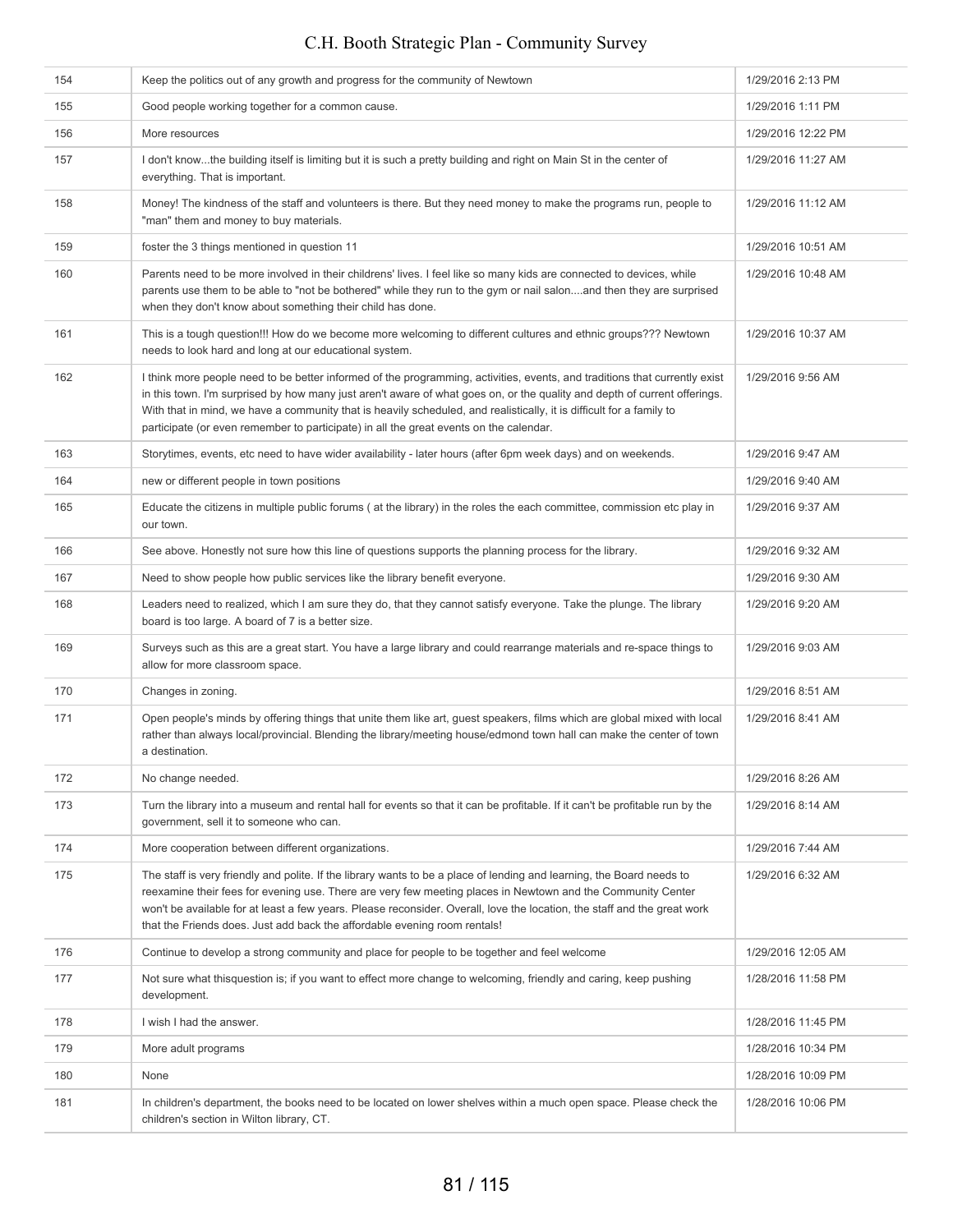| 182 | More events that the every one in the town is aware of, better communication with what is going on in town and for the<br>town.                                                                                                                                                                                                                  | 1/28/2016 10:00 PM |
|-----|--------------------------------------------------------------------------------------------------------------------------------------------------------------------------------------------------------------------------------------------------------------------------------------------------------------------------------------------------|--------------------|
| 183 | Only change I see is maintaining he building                                                                                                                                                                                                                                                                                                     | 1/28/2016 9:57 PM  |
| 184 | Creative programs. Even creative shelving would help. Westerly Rhode Island (and Westport, I have heard) have a<br>unique way of grouping children's books by interest rather than the traditional systems. It seems so much more child<br>friendly.                                                                                             | 1/28/2016 9:44 PM  |
| 185 | I really don't see anything happening to make this change.                                                                                                                                                                                                                                                                                       | 1/28/2016 9:43 PM  |
| 186 | Not sure                                                                                                                                                                                                                                                                                                                                         | 1/28/2016 9:35 PM  |
| 187 | Modernize                                                                                                                                                                                                                                                                                                                                        | 1/28/2016 9:17 PM  |
| 188 | Continue to use surveys like these. Use library customers' questions or requests to guide the future needs of the<br>library. Continue to utilize students within the library staff. Keep the wonderful staff Booth Library already has to assist<br>patrons of all ages.                                                                        | 1/28/2016 9:02 PM  |
| 189 | progressive leadership                                                                                                                                                                                                                                                                                                                           | 1/28/2016 8:36 PM  |
| 190 | More tolerance in our younger parents of school age children towards people who have different priorities and are not<br>as economically well of as they are                                                                                                                                                                                     | 1/28/2016 8:33 PM  |
| 191 | I'm not sure                                                                                                                                                                                                                                                                                                                                     | 1/28/2016 8:33 PM  |
| 192 | More things for kids to do.                                                                                                                                                                                                                                                                                                                      | 1/28/2016 8:09 PM  |
| 193 | Creative ideas that appeal to a variety of ages, tastes, cultures, abilities, etc.                                                                                                                                                                                                                                                               | 1/28/2016 8:06 PM  |
| 194 | Programs and marketing.                                                                                                                                                                                                                                                                                                                          | 1/28/2016 7:47 PM  |
| 195 | Slash spending                                                                                                                                                                                                                                                                                                                                   | 1/28/2016 7:36 PM  |
| 196 | Wait, I'm confused, isn't this about the library?                                                                                                                                                                                                                                                                                                | 1/28/2016 7:24 PM  |
| 197 | I would suggest more comfortable reading areas and chairs.                                                                                                                                                                                                                                                                                       | 1/28/2016 6:49 PM  |
| 198 | Residents need to realize that well-educated kids benefit everyone, and we need to be more welcoming to different<br>people.                                                                                                                                                                                                                     | 1/28/2016 6:33 PM  |
| 199 | I don't know.                                                                                                                                                                                                                                                                                                                                    | 1/28/2016 6:23 PM  |
| 200 | stop being greedy, use our land sustainably                                                                                                                                                                                                                                                                                                      | 1/28/2016 6:09 PM  |
| 201 | Not sure to give you that info                                                                                                                                                                                                                                                                                                                   | 1/28/2016 5:46 PM  |
| 202 | These seem to be difficult to achieve as the town grows. Why are we building new schools while we talk about closing<br>others.                                                                                                                                                                                                                  | 1/28/2016 4:45 PM  |
| 203 | Continue bringing the community together.                                                                                                                                                                                                                                                                                                        | 1/28/2016 4:27 PM  |
| 204 | calm, relaxing atmospheres.                                                                                                                                                                                                                                                                                                                      | 1/28/2016 3:59 PM  |
| 205 | N/A                                                                                                                                                                                                                                                                                                                                              | 1/28/2016 3:47 PM  |
| 206 | I'm not unhappy. I would love more children activities.                                                                                                                                                                                                                                                                                          | 1/28/2016 3:45 PM  |
| 207 | everyone consciously working at being kinder and more positive                                                                                                                                                                                                                                                                                   | 1/28/2016 3:34 PM  |
| 208 | not sure but you all will figure it out                                                                                                                                                                                                                                                                                                          | 1/28/2016 3:27 PM  |
| 209 | We need people with a vision for the future of the town as a whole and it's place in the bigger world. The people in this<br>town are so focused on their own interests (skating rinks and swimming pools) that will enhance a small portion of the<br>community's lives.                                                                        | 1/28/2016 3:20 PM  |
| 210 | Create a sense of unity.                                                                                                                                                                                                                                                                                                                         | 1/28/2016 3:07 PM  |
| 211 | We need a glamorous fund raiser to heighten the community's awareness to the culture we can provide our town if we<br>only had the money.                                                                                                                                                                                                        | 1/28/2016 2:57 PM  |
| 212 | We need to expand our reading library and offer more diverse options for family classes and programs. Things not just<br>geared at healing and kindness but educating eachother on                                                                                                                                                               | 1/28/2016 2:52 PM  |
| 213 | A physical location designated for new business incubation. (It was good to see the small business meeting held at<br>the library. These businesses were already established.) Don't know the best approach to encourage people to try to<br>start something new; perhaps participation by people who have successfully started a small business | 1/28/2016 2:50 PM  |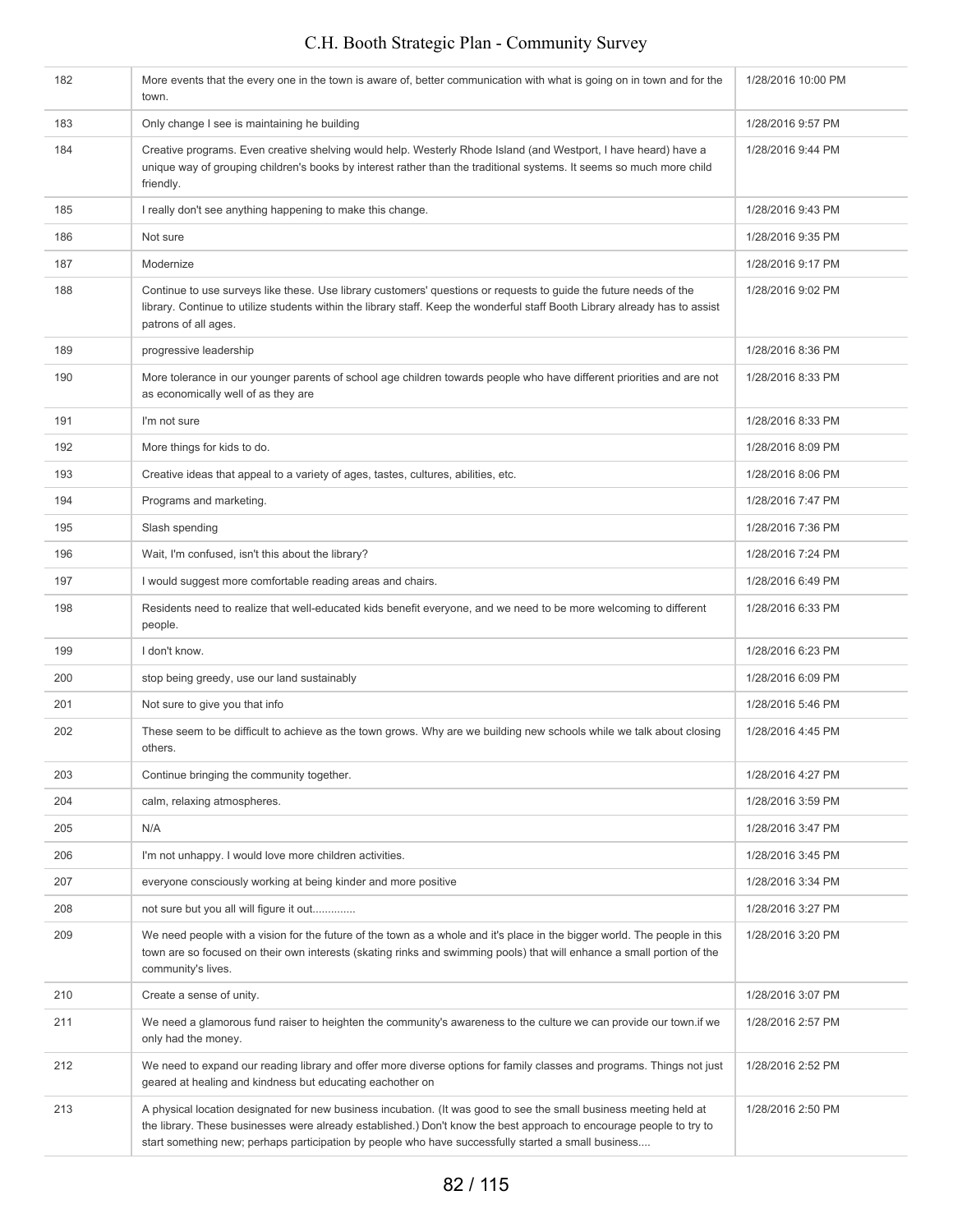| 214 | Newtown needs to continue to focus on building connections among its community.                                                                                                                                                                                                                                                                                                                                                                                                                                                                                                                                                                                                                                                                                     | 1/28/2016 2:46 PM  |
|-----|---------------------------------------------------------------------------------------------------------------------------------------------------------------------------------------------------------------------------------------------------------------------------------------------------------------------------------------------------------------------------------------------------------------------------------------------------------------------------------------------------------------------------------------------------------------------------------------------------------------------------------------------------------------------------------------------------------------------------------------------------------------------|--------------------|
| 215 | Again, more speakers, groups, offerings                                                                                                                                                                                                                                                                                                                                                                                                                                                                                                                                                                                                                                                                                                                             | 1/28/2016 2:41 PM  |
| 216 | N/A.                                                                                                                                                                                                                                                                                                                                                                                                                                                                                                                                                                                                                                                                                                                                                                | 1/28/2016 2:32 PM  |
| 217 | Frankly, I find the environment at the library wonderful. Staff has always been friendly, welcoming and helpful. The<br>climate (hot cold temperatures) needs improvement but I understand the heating system is old. I wish the library<br>offered more multigenerational art programs to foster relationships across all ages.                                                                                                                                                                                                                                                                                                                                                                                                                                    | 1/28/2016 2:18 PM  |
| 218 | Just staying abreast of the latest technology.                                                                                                                                                                                                                                                                                                                                                                                                                                                                                                                                                                                                                                                                                                                      | 1/28/2016 2:17 PM  |
| 219 | More full community activities/participation                                                                                                                                                                                                                                                                                                                                                                                                                                                                                                                                                                                                                                                                                                                        | 1/28/2016 2:15 PM  |
| 220 | Invest in our children instead of wall street!                                                                                                                                                                                                                                                                                                                                                                                                                                                                                                                                                                                                                                                                                                                      | 1/28/2016 2:12 PM  |
| 221 | Openness. Dialogue. Conversations. Leaders to help facilitate.                                                                                                                                                                                                                                                                                                                                                                                                                                                                                                                                                                                                                                                                                                      | 1/28/2016 2:10 PM  |
| 222 | dialog, listening skills, research from reputable sources, less "hearsay"                                                                                                                                                                                                                                                                                                                                                                                                                                                                                                                                                                                                                                                                                           | 1/28/2016 2:10 PM  |
| 223 | Not sure.                                                                                                                                                                                                                                                                                                                                                                                                                                                                                                                                                                                                                                                                                                                                                           | 1/28/2016 2:06 PM  |
| 224 | More educational info sent out via social media or emails about child development, programs set up to bring people<br>together on neutral grounds, and just smiling at one another to make people feel welcome.                                                                                                                                                                                                                                                                                                                                                                                                                                                                                                                                                     | 1/28/2016 2:04 PM  |
| 225 | replace "dead wood" politicians with intelligent business minded/educated people. We don't need public relations<br>celebrity anymore, never did                                                                                                                                                                                                                                                                                                                                                                                                                                                                                                                                                                                                                    | 1/28/2016 2:01 PM  |
| 226 | N/A                                                                                                                                                                                                                                                                                                                                                                                                                                                                                                                                                                                                                                                                                                                                                                 | 1/28/2016 1:49 PM  |
| 227 | Perhaps some seminar type programs or round table discussions on current issues.                                                                                                                                                                                                                                                                                                                                                                                                                                                                                                                                                                                                                                                                                    | 1/28/2016 1:42 PM  |
| 228 | I guess someone needs to get killed at the flagpole.                                                                                                                                                                                                                                                                                                                                                                                                                                                                                                                                                                                                                                                                                                                | 1/28/2016 1:40 PM  |
| 229 | People need to be more accepting.                                                                                                                                                                                                                                                                                                                                                                                                                                                                                                                                                                                                                                                                                                                                   | 1/28/2016 1:37 PM  |
| 230 | Just keep on reinforcing the fact that love and respect are two very important foundation to make a community better                                                                                                                                                                                                                                                                                                                                                                                                                                                                                                                                                                                                                                                | 1/28/2016 1:26 PM  |
| 231 | Id like to see some resources in the library "Clean" books for young adults                                                                                                                                                                                                                                                                                                                                                                                                                                                                                                                                                                                                                                                                                         | 1/28/2016 1:23 PM  |
| 232 | Nothing                                                                                                                                                                                                                                                                                                                                                                                                                                                                                                                                                                                                                                                                                                                                                             | 1/28/2016 1:19 PM  |
| 233 | more discussions, community forums. outside presenters to help individuals and groups grow.                                                                                                                                                                                                                                                                                                                                                                                                                                                                                                                                                                                                                                                                         | 1/28/2016 1:03 PM  |
| 234 | I'm honestly not even sure where to start.                                                                                                                                                                                                                                                                                                                                                                                                                                                                                                                                                                                                                                                                                                                          | 1/28/2016 12:55 PM |
| 235 | Leadership, openness, pragmatism and prioritization                                                                                                                                                                                                                                                                                                                                                                                                                                                                                                                                                                                                                                                                                                                 | 1/28/2016 12:44 PM |
| 236 | Get ride of small groups that dictate what goes on and how money is spent and try to attract more community friendly<br>businesses that will add a tax base and bring in employment opportunities.                                                                                                                                                                                                                                                                                                                                                                                                                                                                                                                                                                  | 1/28/2016 12:34 PM |
| 237 | more diversity in residents - housing available to a more diverse population.                                                                                                                                                                                                                                                                                                                                                                                                                                                                                                                                                                                                                                                                                       | 1/28/2016 12:25 PM |
| 238 | Tap into tech, writers, authors, artists and use library space to promote and educate.                                                                                                                                                                                                                                                                                                                                                                                                                                                                                                                                                                                                                                                                              | 1/28/2016 12:11 PM |
| 239 | Acceptance that we all do not have the same opinions and that is okay                                                                                                                                                                                                                                                                                                                                                                                                                                                                                                                                                                                                                                                                                               | 1/28/2016 12:08 PM |
| 240 | Very concerned about the YA book selectionwe need more books that are well written but not all about sexual<br>encounters, and dystopian worlds. I understand modern culture, movies, tv push these agendas, but there are MANY<br>families in Newtown who don't feel comfortable with the selection of books in the YA sections. Anyone in business<br>knows that for every one person that complains or offers suggestions, there are 10 people who have the same feeling<br>and never take the time to verbalize it. Please provide more great biographies, inspirational stories, great literature<br>that is not burdened down with the trite, low expections that so many people have for our teens! Our family LOVES C.<br>H. Booth but this is a weak area. | 1/28/2016 12:07 PM |
| 241 | The town needs to invest in facilities and activities that bring people together not put them in competition.                                                                                                                                                                                                                                                                                                                                                                                                                                                                                                                                                                                                                                                       | 1/28/2016 11:53 AM |
| 242 | Over time, educating our children thru compassion, love, and acceptance. Teach children to be understanding of other<br>views while also being able to express their own.                                                                                                                                                                                                                                                                                                                                                                                                                                                                                                                                                                                           | 1/28/2016 11:47 AM |
| 243 | Community leaders need to model the best behaviors                                                                                                                                                                                                                                                                                                                                                                                                                                                                                                                                                                                                                                                                                                                  | 1/28/2016 11:45 AM |
| 244 | This is a very big questions, and I really don't know how to answer. I'm trying to think of what the library could do to<br>offer more to less fortunate people. Perhaps public transportation to the library? Maybe more programs geared<br>towards educating us about other cultures, religions, etc., thereby promoting acceptance.                                                                                                                                                                                                                                                                                                                                                                                                                              | 1/28/2016 11:36 AM |
| 245 | no change necessary                                                                                                                                                                                                                                                                                                                                                                                                                                                                                                                                                                                                                                                                                                                                                 | 1/28/2016 11:29 AM |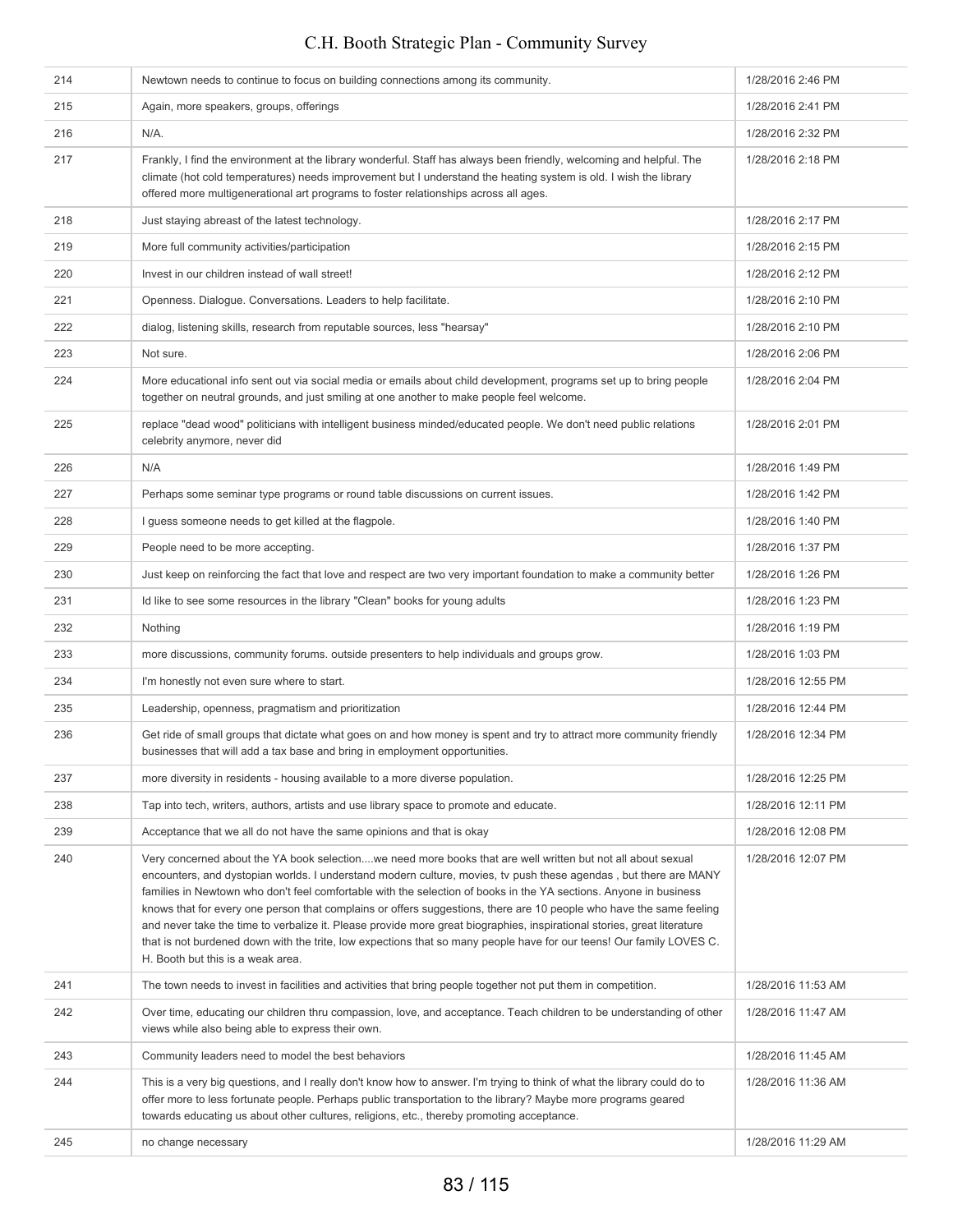| 246 | Town council needs to allow for growth in a more flexible manner.                                                                                                                                                                                                                                                                                                                                                                                                                                                                          | 1/28/2016 11:27 AM |
|-----|--------------------------------------------------------------------------------------------------------------------------------------------------------------------------------------------------------------------------------------------------------------------------------------------------------------------------------------------------------------------------------------------------------------------------------------------------------------------------------------------------------------------------------------------|--------------------|
| 247 | More town forums to explain the minor impact of such issues before they explode                                                                                                                                                                                                                                                                                                                                                                                                                                                            | 1/28/2016 11:20 AM |
| 248 | Your employees, volunteers are doing that. They make the library a wonderful place to visit. Please don't change the<br>ambiance of this beautiful building. I've seen it happen and it's so sad.                                                                                                                                                                                                                                                                                                                                          | 1/28/2016 11:16 AM |
| 249 | Stop wasting money on special interests and stop moving everything to Fairfield Hills.                                                                                                                                                                                                                                                                                                                                                                                                                                                     | 1/28/2016 11:09 AM |
| 250 | activities late afternoon so people with kids can attend, but not too late that elderly would not come out at night.                                                                                                                                                                                                                                                                                                                                                                                                                       | 1/28/2016 11:01 AM |
| 251 | Someone needs to take charge and make the hard decisions, with the realization that not everyone is going to be<br>happy. That's life.                                                                                                                                                                                                                                                                                                                                                                                                     | 1/28/2016 10:49 AM |
| 252 | Offer more programs to get the kids into the library with their friends.                                                                                                                                                                                                                                                                                                                                                                                                                                                                   | 1/28/2016 10:45 AM |
| 253 | People learning to focus inward and practice compassion as a daily exercise. Increased opportunities for involvement<br>in the arts and music often brings people together. Attention to genuine, intentional, inclusion of individuals with<br>disabilities in community activities.                                                                                                                                                                                                                                                      | 1/28/2016 10:37 AM |
| 254 | I think people need to remain connected to one another. It's easy to isolate, whether it's because you live way off in<br>the woods or because you're hidden behind a screen. Connection doesn't always have to mean being an extrovert - it<br>can have a lot of different looks. I think it's still something that needs to be there, though.                                                                                                                                                                                            | 1/28/2016 10:34 AM |
| 255 | The library would have to win the lottery. Any big changes would require too much money which would take a library<br>too long to raise. Besides, I'm sure some people love the old town feeling of the place.                                                                                                                                                                                                                                                                                                                             | 1/28/2016 10:32 AM |
| 256 | People need to change and stop over reacting and being so sensitive. Stop supporting the view that everything is<br>normal no matter what.                                                                                                                                                                                                                                                                                                                                                                                                 | 1/28/2016 10:28 AM |
| 257 | MORE PROGRESSIVE AND DARING LEADERSHIP.                                                                                                                                                                                                                                                                                                                                                                                                                                                                                                    | 1/28/2016 10:15 AM |
| 258 | I am not certain -- it seems the world is changing so that people are less considerate and manners have gone out the<br>window. While Newtown is still better than most places, the outside world effects is trickling in here.                                                                                                                                                                                                                                                                                                            | 1/28/2016 10:06 AM |
| 259 | I think a realistic assessment of how many people will use a given service, and some rational decisions based on<br>usage vs. cost. If a program is going to cost \$1000 to run but only 3 people are utilizing the service, then discontinuing<br>the service should happen, though the 3 people will likely complain very vocally.                                                                                                                                                                                                       | 1/28/2016 10:03 AM |
| 260 | A commitment from our full-time town employees (elected or hired) to more frequent communication using the<br>Newtown Bee to share the positive things that are happening in town. There's too much emphasis on the negative.                                                                                                                                                                                                                                                                                                              | 1/28/2016 10:01 AM |
| 261 | the library needs to be revamped, updated and add additional programs to cater to the community, perhaps free<br>learning sessions or classes.                                                                                                                                                                                                                                                                                                                                                                                             | 1/28/2016 9:56 AM  |
| 262 | I don't know                                                                                                                                                                                                                                                                                                                                                                                                                                                                                                                               | 1/28/2016 9:41 AM  |
| 263 | Hard to say.                                                                                                                                                                                                                                                                                                                                                                                                                                                                                                                               | 1/28/2016 9:35 AM  |
| 264 | n/a                                                                                                                                                                                                                                                                                                                                                                                                                                                                                                                                        | 1/28/2016 9:02 AM  |
| 265 | Input from families w/kids this age, what would they like to see? what do they wish for community activities, etc.                                                                                                                                                                                                                                                                                                                                                                                                                         | 1/28/2016 8:58 AM  |
| 266 | What?????                                                                                                                                                                                                                                                                                                                                                                                                                                                                                                                                  | 1/28/2016 8:55 AM  |
| 267 | We need to focus on why we want a community center and what it's purpose is; to have a place in our town where all<br>can go for sharing and spending time learning, especially tech related, exercising, and learning about each other.                                                                                                                                                                                                                                                                                                   | 1/28/2016 8:51 AM  |
| 268 | As stated above, the library is one excellent venue for providing an outlet for people to work together or gain more<br>knowledge about something other than sensationalized gossip online. We need a centralized knowledge center that<br>contains credible information for people to obtain. Therefore, I feel that the library's current system is working well, and<br>I do not feel that more technological tools need to be present. The library should be a sanctuary away from the<br>technological distractions of everyday life. | 1/28/2016 8:40 AM  |
| 269 | more people stepping up and helping out                                                                                                                                                                                                                                                                                                                                                                                                                                                                                                    | 1/28/2016 8:35 AM  |
| 270 | Bright and friendly Book choices not so dark and dreary Programs where teens are attracted to                                                                                                                                                                                                                                                                                                                                                                                                                                              | 1/28/2016 8:20 AM  |
| 271 | In a town comprised of numerous factions with particular priorities, a library is a valuable anchor and basic point of<br>connection.                                                                                                                                                                                                                                                                                                                                                                                                      | 1/28/2016 8:16 AM  |
| 272 | Better choices. More family friendly. NHS just had 3 arrests for sexting. Let's go back to a better quality of life and<br>cleaner living                                                                                                                                                                                                                                                                                                                                                                                                  | 1/28/2016 8:11 AM  |
| 273 | Create a atmosphere of compassion by everyone being accountable of their actions good and bad.                                                                                                                                                                                                                                                                                                                                                                                                                                             | 1/28/2016 7:56 AM  |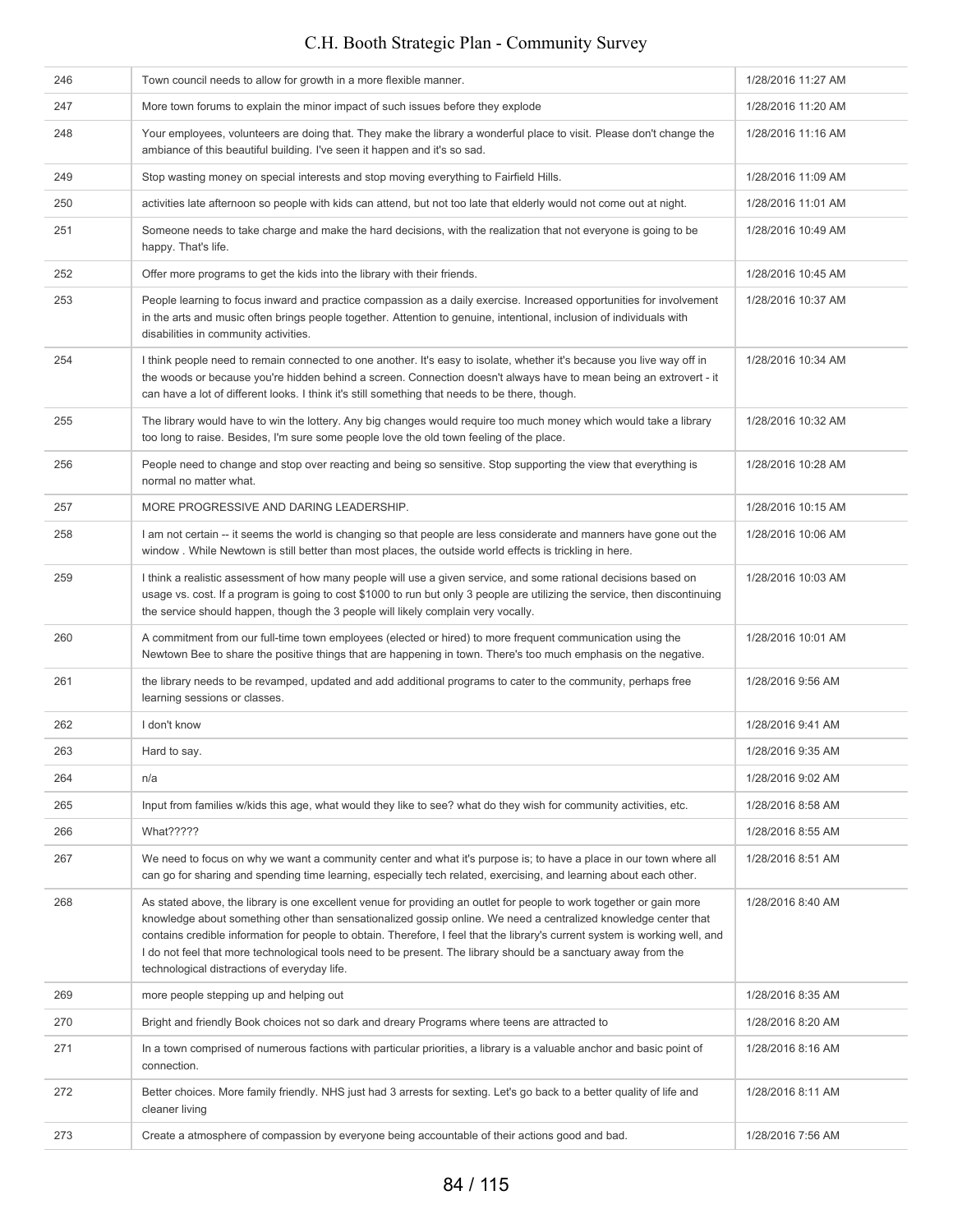#### 274 more community events 274 more community events 275 Get rid of personal property taxes 1/28/2016 7:49 AM 276 Research and oversight on what we're putting in front of our community. Oversight on what we're buying and putting on display - it shouldn't be that hard as I think the community as a whole would respond to help guiding down positive paths. I don't know any parent who wants their kids reading about sex and witchcraft, etc. help us by getting it out of their view and accessibility. Expect bad if that is what you're ushering in. You could be a great resource for all of us finding and getting that material! 1/28/2016 7:45 AM 277 Community spirit 2002 Community spirit 278 More school counselors and more mental health programs for children and teens 1/28/2016 6:55 AM 279 Focus more on various age groups. 1/28/2016 6:54 AM 280 Bigger space for kids to gather and have fun and parents can easily sit down and relax and just watch their kids play. 1/28/2016 6:07 AM 281 Instead of building all of these new shopping centers to bring more people here they need to think about the ones that are already here. 1/28/2016 5:39 AM 1/28/2016 5:31 AM and there enough any longer to say. 1/28/2016 5:31 AM and the same same same say in the same say in the same say in the same say in the same say in the same say in the same say in the same say in the same 283 CHeck out Wilton Public library and the educational series and community programs they sponsor weekly. 1/28/2016 12:07 AM 284 Anything that brings people together, and there's a lot of opportunities like that here. 1/27/2016 11:50 PM 285 I would like to see more social programs available to teens. Also more charitable programs to teach kids the importance of helping others. I would love to see a new community center built and more interaction with our seniors. 1/27/2016 11:39 PM 286 Communication, communication, communication. And people actually listening to each other, not just figuring out what they're going to say in response to what they think they heard. (And I am not saying that I ever experienced that in our Library). 1/27/2016 11:20 PM 287 Opening the space in Fairfield hills can support newtown and relieve congestion on RTE 25 in the center of town. 1/27/2016 11:01 PM 288 operating hours in the control of the control of the control of the control of the control of the control of the control of the control of the control of the control of the control of the control of the control of the 289 Less sports orientated atmosphere and more inclusive children events. Most children activities in town are dominated by competition even when it comes to learning! This carries over to the parents and creates an unnecessary chasm. 1/27/2016 10:29 PM 290 C.H Booth meets those expectations. 1/27/2016 10:28 PM 291 Staff could be friendlier **1/27/2016** 10:15 PM 292 Lower real estate taxes. 1/27/2016 10:02 PM 293 I think some of our residents are a bit uppity but otherwise no problems 1/27/2016 9:53 PM 294 I think a community center that caters to more than specialized sporting organizations. A center that would foster community events 1/27/2016 9:46 PM 295 nothing 1/27/2016 9:43 PM 296 Look at how other communities manage their portfolio of community assets. 1/27/2016 9:17 PM 297 See above 2007 See above 2012 1/27/2016 9:15 PM 298 Probably some interagency strategic planning of getting various sectors connected. 1/27/2016 9:05 PM 299 One thought would be to have to scan your library card in order to get into the library (and scan to leave) just as I need to do at work. That way there would always be a record of who is in the library at any given time. 1/27/2016 9:00 PM 300 More child friendly programs like the other towns in the surrounding areas have ex. Southbury 1/27/2016 8:51 PM 301 None 2012 None 2012 1/27/2016 8:40 PM 302 Nothing! 1/27/2016 8:34 PM 303 Bring more programs that increase intellect for kids and families, not just Minecraft ?? 1/27/2016 8:24 PM 304 We need to learn to talk to each other. We can learn from each other, understand different perspectives, and perhaps learn how to problem-solve. And we can teach our children how to problem-solve. There are civil methods of debate. 1/27/2016 8:20 PM 305 Flagpole photographers were using library to meet in the evening for the last 30 years. The library changed its policies and forced us to find another meeting place. I didn't think this was the right thing to do. 1/27/2016 8:17 PM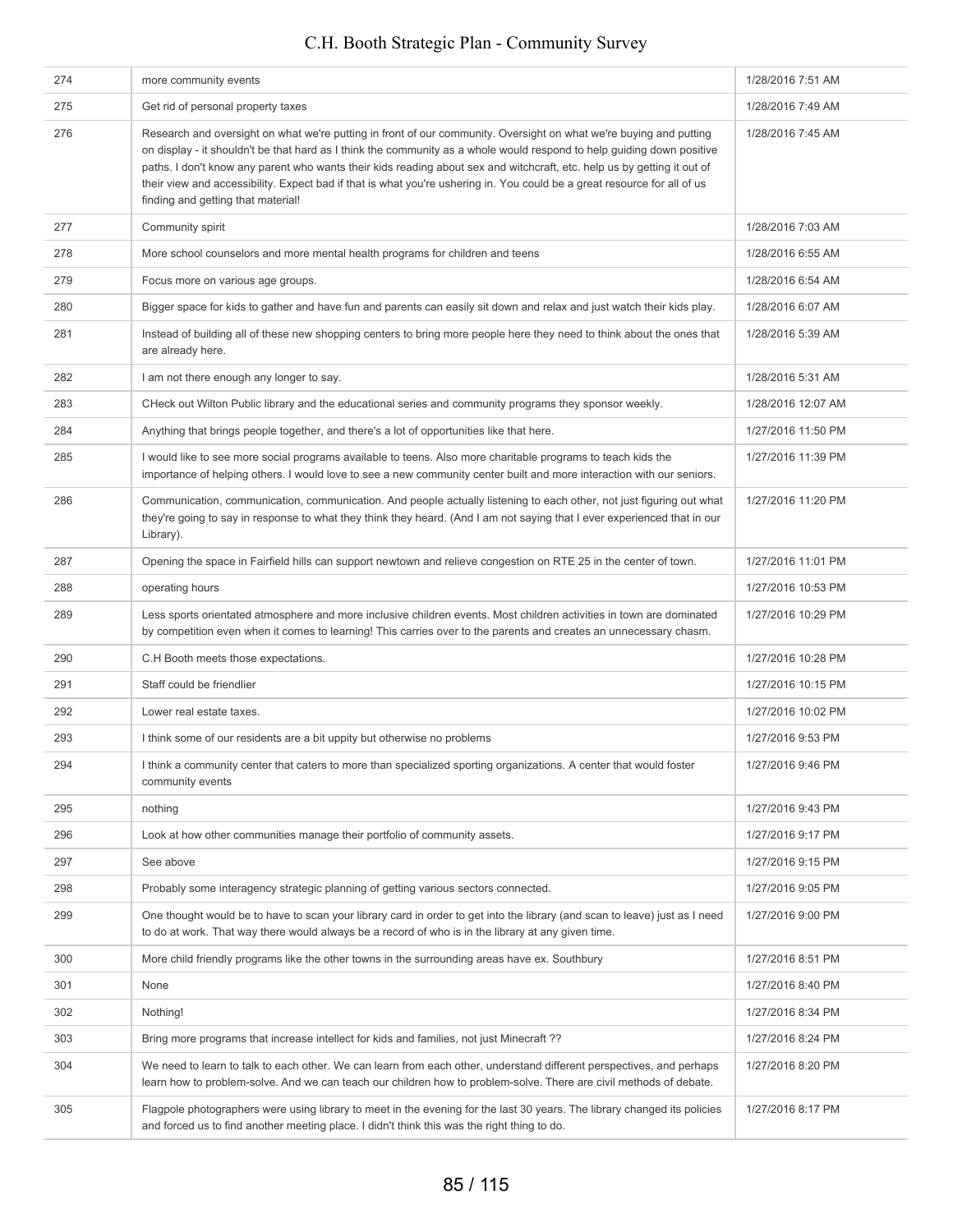| 306 | We need to be positive but realistic. We must invest into the future. The days of no or low tax increases are gone.<br>Despite rumors of lowering enrollment we must continue to invest in our town and our children if we want to continue<br>to grow.                                                                                                                                                                                                                                                                                                                                                                                                                                                                                          | 1/27/2016 8:15 PM |
|-----|--------------------------------------------------------------------------------------------------------------------------------------------------------------------------------------------------------------------------------------------------------------------------------------------------------------------------------------------------------------------------------------------------------------------------------------------------------------------------------------------------------------------------------------------------------------------------------------------------------------------------------------------------------------------------------------------------------------------------------------------------|-------------------|
| 307 | More community events in the evening and on weekends.                                                                                                                                                                                                                                                                                                                                                                                                                                                                                                                                                                                                                                                                                            | 1/27/2016 8:13 PM |
| 308 | Flexible hours                                                                                                                                                                                                                                                                                                                                                                                                                                                                                                                                                                                                                                                                                                                                   | 1/27/2016 8:06 PM |
| 309 | People offering if they can help you with anything right away.                                                                                                                                                                                                                                                                                                                                                                                                                                                                                                                                                                                                                                                                                   | 1/27/2016 7:59 PM |
| 310 | More parental involvement and more grass roots activities, such as the SOS initiative that convinced the BOE to take<br>Hawley off the chopping block.                                                                                                                                                                                                                                                                                                                                                                                                                                                                                                                                                                                           | 1/27/2016 7:57 PM |
| 311 | Hard to do with our geography and being such a large spread out town. A Labor Day parade every few months would<br>remind people how great Newtown is! The Arts festival is helping that feeling. Fairfield Hills development will continue<br>to help too as more activities happen there.                                                                                                                                                                                                                                                                                                                                                                                                                                                      | 1/27/2016 7:54 PM |
| 312 | Add more family friendly activities                                                                                                                                                                                                                                                                                                                                                                                                                                                                                                                                                                                                                                                                                                              | 1/27/2016 7:48 PM |
| 313 | more theater, live music, art shows                                                                                                                                                                                                                                                                                                                                                                                                                                                                                                                                                                                                                                                                                                              | 1/27/2016 7:39 PM |
| 314 | More staff presence than just shelving books and sitting behind the counters to check books out.                                                                                                                                                                                                                                                                                                                                                                                                                                                                                                                                                                                                                                                 | 1/27/2016 7:34 PM |
| 315 | More community events, especially where people with children can meet                                                                                                                                                                                                                                                                                                                                                                                                                                                                                                                                                                                                                                                                            | 1/27/2016 7:34 PM |
| 316 | Maybe have more family fun nights or saturday mornings. Game night. More hands on learning. Craft night. Cooking<br>night.                                                                                                                                                                                                                                                                                                                                                                                                                                                                                                                                                                                                                       | 1/27/2016 7:32 PM |
| 317 | More services for seniors and recreational facilities would be nice.                                                                                                                                                                                                                                                                                                                                                                                                                                                                                                                                                                                                                                                                             | 1/27/2016 7:23 PM |
| 318 | Valorization of knowledge                                                                                                                                                                                                                                                                                                                                                                                                                                                                                                                                                                                                                                                                                                                        | 1/27/2016 7:20 PM |
| 319 | Time will heal.                                                                                                                                                                                                                                                                                                                                                                                                                                                                                                                                                                                                                                                                                                                                  | 1/27/2016 7:18 PM |
| 320 | Keep up the great work!                                                                                                                                                                                                                                                                                                                                                                                                                                                                                                                                                                                                                                                                                                                          | 1/27/2016 7:15 PM |
| 321 | I think that providing programs to bring families and the community together is one way to encourage the kind of<br>community I want to live in.                                                                                                                                                                                                                                                                                                                                                                                                                                                                                                                                                                                                 | 1/27/2016 7:12 PM |
| 322 | Property prices and taxes need to go down                                                                                                                                                                                                                                                                                                                                                                                                                                                                                                                                                                                                                                                                                                        | 1/27/2016 7:06 PM |
| 323 | Please don't use so much mulch around the gardens, it suffocates the plants you have already got there.                                                                                                                                                                                                                                                                                                                                                                                                                                                                                                                                                                                                                                          | 1/27/2016 7:00 PM |
| 324 | Attitudes need to change- more emphasis on all kinds of education vs college only in the schools -                                                                                                                                                                                                                                                                                                                                                                                                                                                                                                                                                                                                                                               | 1/27/2016 6:54 PM |
| 325 | People need to accept dialog and work together instead of staying entrenched in their own viewpoints. Sometimes<br>concessions are necessary to move forward. People who repeatedly refuse to budge and who obstruct meaningful<br>discussion should be removed from the conversation.                                                                                                                                                                                                                                                                                                                                                                                                                                                           | 1/27/2016 6:54 PM |
| 326 | They need to get off social media and have face to face conversations.                                                                                                                                                                                                                                                                                                                                                                                                                                                                                                                                                                                                                                                                           | 1/27/2016 6:52 PM |
| 327 | More community events.                                                                                                                                                                                                                                                                                                                                                                                                                                                                                                                                                                                                                                                                                                                           | 1/27/2016 6:47 PM |
| 328 | How about instead of building lot after lot of new shopping plazas, there are mixed use plans incorporating affordable<br>housing in town                                                                                                                                                                                                                                                                                                                                                                                                                                                                                                                                                                                                        | 1/27/2016 6:40 PM |
| 329 | N9ne                                                                                                                                                                                                                                                                                                                                                                                                                                                                                                                                                                                                                                                                                                                                             | 1/27/2016 6:38 PM |
| 330 | Better communication of available activities. Offer more reasonably priced activities for all.                                                                                                                                                                                                                                                                                                                                                                                                                                                                                                                                                                                                                                                   | 1/27/2016 6:31 PM |
| 331 | More programs for kids                                                                                                                                                                                                                                                                                                                                                                                                                                                                                                                                                                                                                                                                                                                           | 1/27/2016 6:30 PM |
| 332 | Continued emphasis on great education, community resources/amenities and caring, respectful and kind community                                                                                                                                                                                                                                                                                                                                                                                                                                                                                                                                                                                                                                   | 1/27/2016 6:28 PM |
| 333 | A larger voting population and funding for education first!                                                                                                                                                                                                                                                                                                                                                                                                                                                                                                                                                                                                                                                                                      | 1/27/2016 6:27 PM |
| 334 | Start with the steps in number 13 above.                                                                                                                                                                                                                                                                                                                                                                                                                                                                                                                                                                                                                                                                                                         | 1/27/2016 6:21 PM |
| 335 | Recognition of the number of families that utilize the services the children's department offers.                                                                                                                                                                                                                                                                                                                                                                                                                                                                                                                                                                                                                                                | 1/27/2016 6:17 PM |
| 336 | We need to understand that learning does not end when you graduate from college or even grad school. We need to<br>recognize that differences in people--of class, ethnicity, lifestyle, age, ability or disability, belief or nonbelief, to name<br>but a few--do not make them any less human. We need real compassion, not just knee-jerk sentimentality. We need<br>to learn to think before we talk. Is that possible? Maybe on a small scale, though the current presidential campaign<br>does not fill me with hope. I think that Newtown has a lot going for it, although my vision of what that is may be aa little<br>different. I think the arts Festival was one of the best things to happen in recent years. We must move forward! | 1/27/2016 6:16 PM |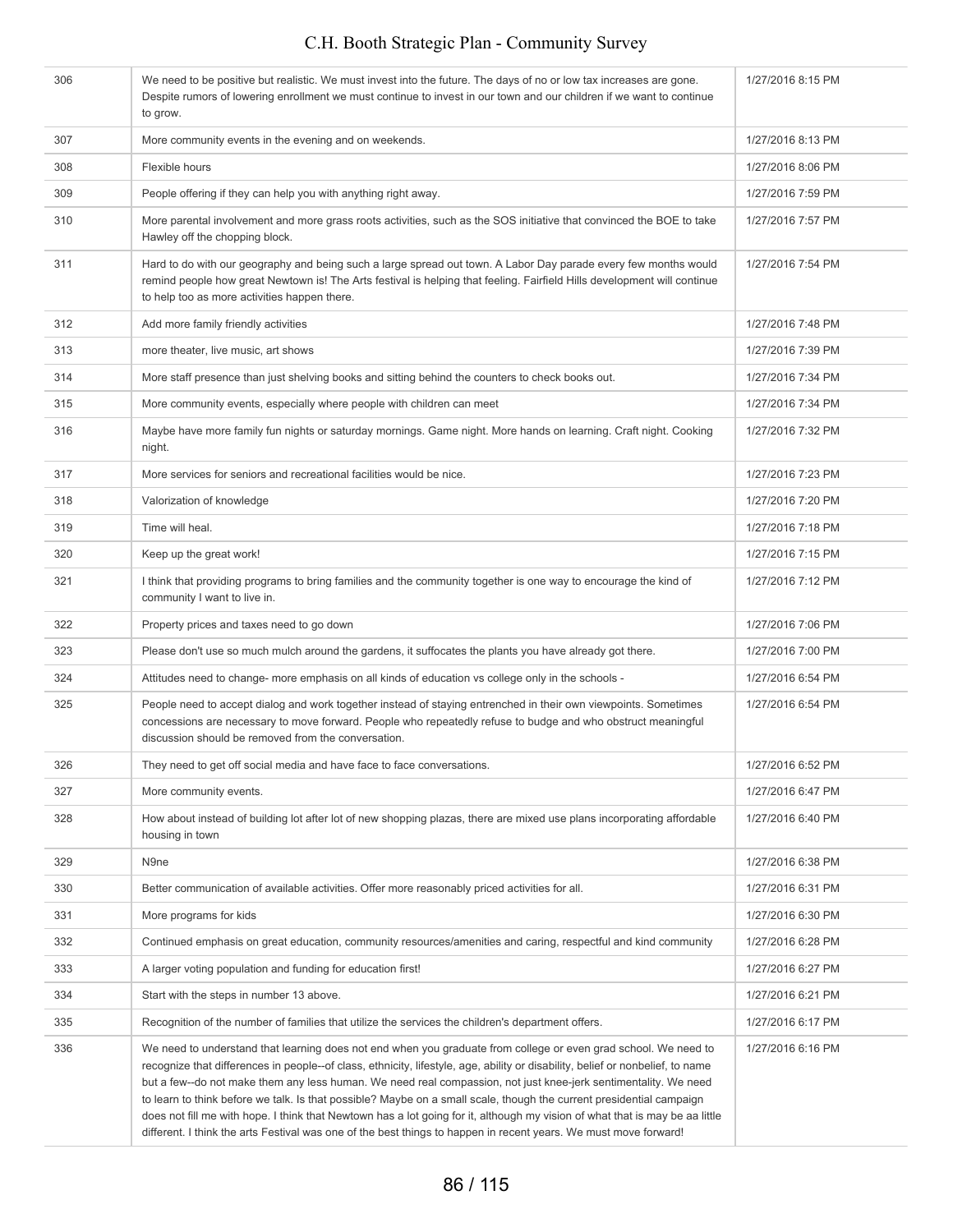| 337 | Possibly better hours, but I think they do a very good job for the budget given.                                                                                                                                                                                                                                                                                                                                                                               | 1/27/2016 6:14 PM |
|-----|----------------------------------------------------------------------------------------------------------------------------------------------------------------------------------------------------------------------------------------------------------------------------------------------------------------------------------------------------------------------------------------------------------------------------------------------------------------|-------------------|
| 338 | I wish I knew                                                                                                                                                                                                                                                                                                                                                                                                                                                  | 1/27/2016 6:09 PM |
| 339 | It would be great if the library could host more events like the Ridgefield library does for example.                                                                                                                                                                                                                                                                                                                                                          | 1/27/2016 6:01 PM |
| 340 | Wouldn't change a thing.                                                                                                                                                                                                                                                                                                                                                                                                                                       | 1/27/2016 6:01 PM |
| 341 | Probably money for staffing and maybe a separate location for classrooms to host programming?                                                                                                                                                                                                                                                                                                                                                                  | 1/27/2016 5:57 PM |
| 342 | more community events - carnivals, concerts etc                                                                                                                                                                                                                                                                                                                                                                                                                | 1/27/2016 5:53 PM |
| 343 | Maybe more people moving into town. More arts programs/speakers/cultural programs from outside.                                                                                                                                                                                                                                                                                                                                                                | 1/27/2016 5:53 PM |
| 344 | I'm very happy with the way the library is run and maintained                                                                                                                                                                                                                                                                                                                                                                                                  | 1/27/2016 5:52 PM |
| 345 | Funding                                                                                                                                                                                                                                                                                                                                                                                                                                                        | 1/27/2016 5:50 PM |
| 346 | Perhaps government or private money invested from within and outside of Newtowns wealthy populace. The money is<br>out there, it's a matter of showing people the interest is there and plans are in place to make it happen.                                                                                                                                                                                                                                  | 1/27/2016 5:49 PM |
| 347 | I have no idea :)                                                                                                                                                                                                                                                                                                                                                                                                                                              | 1/27/2016 5:45 PM |
| 348 | N/a                                                                                                                                                                                                                                                                                                                                                                                                                                                            | 1/27/2016 5:43 PM |
| 349 | nothing - except if it's possible to extend the hours:)                                                                                                                                                                                                                                                                                                                                                                                                        | 1/27/2016 5:42 PM |
| 350 | getting more word out about programs, etc.                                                                                                                                                                                                                                                                                                                                                                                                                     | 1/27/2016 5:40 PM |
| 351 | I'm not sure, maybe inviting different experts/groups to speak and hold gatherings at the library.                                                                                                                                                                                                                                                                                                                                                             | 1/27/2016 5:36 PM |
| 352 | don't allow political signs on lawns (as it used to be). Keep offering kind, compassionate, and people-friendly activities.                                                                                                                                                                                                                                                                                                                                    | 1/27/2016 5:34 PM |
| 353 | Funding and perhaps more involvement ny people like myself.                                                                                                                                                                                                                                                                                                                                                                                                    | 1/27/2016 5:34 PM |
| 354 | Again, I feel that people of Newtown are very child/family friendly and that it is a lovely place to raise kids. No major<br>change--just further healing and support for our kids and families going forward.                                                                                                                                                                                                                                                 | 1/27/2016 5:33 PM |
| 355 | Newtown could become much more convenient by completing the renovation of Fairfield Hills. Very little progress so<br>far.                                                                                                                                                                                                                                                                                                                                     | 1/27/2016 5:33 PM |
| 356 | I don't see a need for change - there is always room for improvement                                                                                                                                                                                                                                                                                                                                                                                           | 1/27/2016 5:29 PM |
| 357 | I think we need to keep doing what we are doing and keep these values in mind when making decisions                                                                                                                                                                                                                                                                                                                                                            | 1/27/2016 5:29 PM |
| 358 | reincarnation?                                                                                                                                                                                                                                                                                                                                                                                                                                                 | 1/27/2016 5:28 PM |
| 359 | Excellence in schools, which is more than just very good schools. We need potential buyers to look at our school<br>system and not be able to settle for anything less than what Newtown provides. Businesses that want to stay in<br>Newtown instead of so many empty commercial spaces. And a Fairfield Hills campus that serves the community in<br>some way, whether it be by providing community services or commercial tax dollars (or a combo of both). | 1/27/2016 5:28 PM |
| 360 | Places for people to socialize, enjoy music, art & dance on a more frequent basis. More diversity in race, ethnicity and<br>religion in town. Housing options for people of all income levels.                                                                                                                                                                                                                                                                 | 1/27/2016 5:27 PM |
| 361 | programs focused more on kids with developmental or social issues                                                                                                                                                                                                                                                                                                                                                                                              | 1/27/2016 5:26 PM |
| 362 | lower or free fees/taxes/etc for seniors                                                                                                                                                                                                                                                                                                                                                                                                                       | 1/27/2016 5:24 PM |
| 363 | Stop talking and get digging or at best planning in earnest                                                                                                                                                                                                                                                                                                                                                                                                    | 1/27/2016 5:21 PM |
| 364 | N/A                                                                                                                                                                                                                                                                                                                                                                                                                                                            | 1/27/2016 5:20 PM |
| 365 | Not sure.                                                                                                                                                                                                                                                                                                                                                                                                                                                      | 1/27/2016 5:18 PM |
| 366 | Mutual respect between people                                                                                                                                                                                                                                                                                                                                                                                                                                  | 1/27/2016 5:15 PM |
| 367 | Need progressive politicians will not let vocal minorities stymie progress                                                                                                                                                                                                                                                                                                                                                                                     | 1/27/2016 5:13 PM |
| 368 | more reaching out to community                                                                                                                                                                                                                                                                                                                                                                                                                                 | 1/27/2016 4:58 PM |
| 369 | Bring back the old zoning laws, apartments, etc were not permitted.                                                                                                                                                                                                                                                                                                                                                                                            | 1/27/2016 4:56 PM |
| 370 | Stricter reinforcement of traffic laws Keeping with traditions like the Christmas tree lighting And community events like<br>lose the litter And of course our loved Labor Day parade                                                                                                                                                                                                                                                                          | 1/27/2016 4:44 PM |
| 371 | not sure                                                                                                                                                                                                                                                                                                                                                                                                                                                       | 1/27/2016 4:44 PM |
|     |                                                                                                                                                                                                                                                                                                                                                                                                                                                                |                   |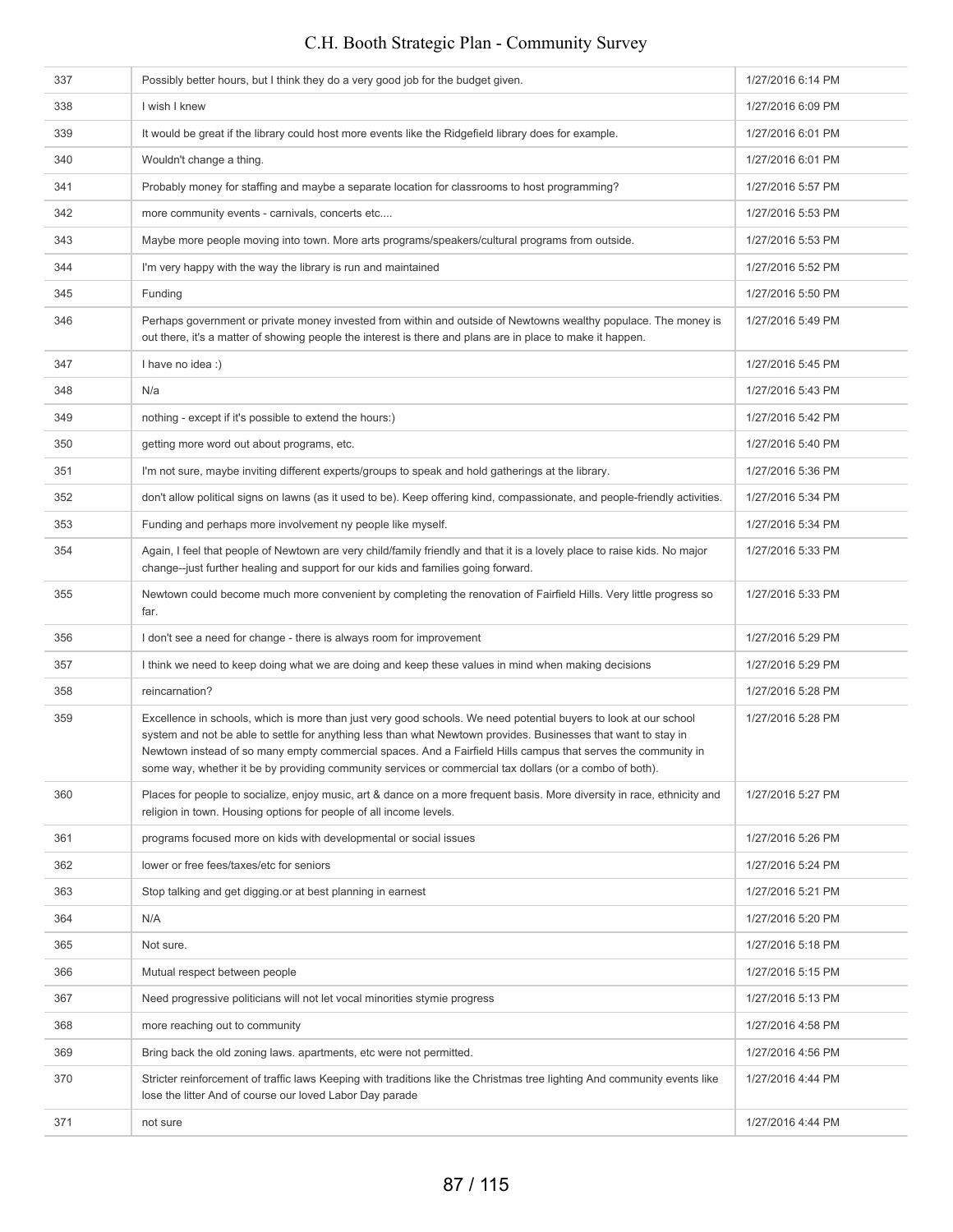| 372 | Easier routes to public participation in the development of the Fairfield Hills properties, open land use and long term<br>planning.                                                                                                                                                                                                                                                                                                                                                                                                                                                                                                                                                                                                                                                                                     | 1/27/2016 4:41 PM |
|-----|--------------------------------------------------------------------------------------------------------------------------------------------------------------------------------------------------------------------------------------------------------------------------------------------------------------------------------------------------------------------------------------------------------------------------------------------------------------------------------------------------------------------------------------------------------------------------------------------------------------------------------------------------------------------------------------------------------------------------------------------------------------------------------------------------------------------------|-------------------|
| 373 | Reroute traffic and/or better flow control.                                                                                                                                                                                                                                                                                                                                                                                                                                                                                                                                                                                                                                                                                                                                                                              | 1/27/2016 4:40 PM |
| 374 | the library could lead it - everyone wear a name tag to be friendly (we do not know your name - we tell you ours but<br>you don't tell us yours- how about thank you for using the library to each customer - we are customers, serve serious<br>coffee, advertise that you have fast wifi and great coffee - move the starbuck crowd to the library - make it the place to<br>bedon't worry about the noise or trash - what a great problem to have that is is too busy or noisy - add lots of<br>garbage cans with plastic bags for leaky coffee cups, let people talk on their phone - have a sign that says we invite<br>you to chat on your phone is a designated room on the first floor near the doors - why not try thathave mostly loud<br>rooms and fewer quieter areas - flip the model - you might be jammed | 1/27/2016 4:39 PM |
| 375 | Establishing an objective to have the BEST collection of new works in the area, Fiction and non-Fiction.                                                                                                                                                                                                                                                                                                                                                                                                                                                                                                                                                                                                                                                                                                                 | 1/27/2016 4:38 PM |
| 376 | more programming                                                                                                                                                                                                                                                                                                                                                                                                                                                                                                                                                                                                                                                                                                                                                                                                         | 1/27/2016 4:29 PM |
| 377 | For seniors: cap increases on taxes to zero when taxpayer reaches 65 - 70. For students: minimize testing. Testing<br>has taken precedence over teaching.                                                                                                                                                                                                                                                                                                                                                                                                                                                                                                                                                                                                                                                                | 1/27/2016 4:27 PM |
| 378 | Renovations Wider access of materials                                                                                                                                                                                                                                                                                                                                                                                                                                                                                                                                                                                                                                                                                                                                                                                    | 1/27/2016 4:23 PM |
| 379 | outreach, education, redistribution of resources                                                                                                                                                                                                                                                                                                                                                                                                                                                                                                                                                                                                                                                                                                                                                                         | 1/27/2016 4:20 PM |
| 380 | I don't know                                                                                                                                                                                                                                                                                                                                                                                                                                                                                                                                                                                                                                                                                                                                                                                                             | 1/27/2016 4:12 PM |
| 381 | Not sure anything needs to happen                                                                                                                                                                                                                                                                                                                                                                                                                                                                                                                                                                                                                                                                                                                                                                                        | 1/27/2016 4:11 PM |
| 382 | More activities for people of all ages. One example is the swimming situation. They closed a swimming area at<br>Dickinson Park and never replaced it with another swimming pool. The hours at the high school are very limited and<br>they are not available in the summer when people would like to go swimming. Eichler's Cove has limited hours and it<br>is practically Monroe. Both areas for swimming are in Sandy Hook. We need a swimming pool for all people, centrally<br>located. Having been in a school system, and substituted in Newtown, I see so much waste in our schools. You have<br>no idea what other districts go through in a day. I would like to see more frugal spending of schools here.                                                                                                    | 1/27/2016 4:04 PM |
| 383 | Say" hello, how are you? Have a nice day" to a complete stranger.                                                                                                                                                                                                                                                                                                                                                                                                                                                                                                                                                                                                                                                                                                                                                        | 1/27/2016 3:58 PM |
| 384 | Nothing.                                                                                                                                                                                                                                                                                                                                                                                                                                                                                                                                                                                                                                                                                                                                                                                                                 | 1/27/2016 3:58 PM |
| 385 | Leverage digital offerings; provide more compelling lectures, programs, etc                                                                                                                                                                                                                                                                                                                                                                                                                                                                                                                                                                                                                                                                                                                                              | 1/27/2016 3:43 PM |
| 386 | a new senior center there are already more than enough venues for children and their families                                                                                                                                                                                                                                                                                                                                                                                                                                                                                                                                                                                                                                                                                                                            | 1/27/2016 3:28 PM |
| 387 | This survey is a great start. Compile the feedback and look at the results, then act on the top three community wishes.                                                                                                                                                                                                                                                                                                                                                                                                                                                                                                                                                                                                                                                                                                  | 1/27/2016 3:27 PM |
| 388 | No change needed, just the determination to continue to maintain those standards.                                                                                                                                                                                                                                                                                                                                                                                                                                                                                                                                                                                                                                                                                                                                        | 1/27/2016 3:26 PM |
| 389 | N/A                                                                                                                                                                                                                                                                                                                                                                                                                                                                                                                                                                                                                                                                                                                                                                                                                      | 1/27/2016 3:25 PM |
| 390 | a more responsible government who serves the public and not themselves.                                                                                                                                                                                                                                                                                                                                                                                                                                                                                                                                                                                                                                                                                                                                                  | 1/27/2016 3:18 PM |
| 391 | More community building.                                                                                                                                                                                                                                                                                                                                                                                                                                                                                                                                                                                                                                                                                                                                                                                                 | 1/27/2016 3:14 PM |
| 392 | Good Community Center could help. Recreational facilities.                                                                                                                                                                                                                                                                                                                                                                                                                                                                                                                                                                                                                                                                                                                                                               | 1/27/2016 3:03 PM |
| 393 | bigger meeting place would help, conference rooms that people could use for collaboration, maker space, co-working<br>space would help entrepreneurs or even places for kids to meet and work on projects together.                                                                                                                                                                                                                                                                                                                                                                                                                                                                                                                                                                                                      | 1/27/2016 2:57 PM |
| 394 | Community places like the library as gathering spaces to promote community                                                                                                                                                                                                                                                                                                                                                                                                                                                                                                                                                                                                                                                                                                                                               | 1/27/2016 2:55 PM |
| 395 | I can't answer                                                                                                                                                                                                                                                                                                                                                                                                                                                                                                                                                                                                                                                                                                                                                                                                           | 1/27/2016 2:54 PM |
| 396 | Nothing that the library can fix.                                                                                                                                                                                                                                                                                                                                                                                                                                                                                                                                                                                                                                                                                                                                                                                        | 1/27/2016 2:52 PM |

# **Q15 In what year were you born? (Please enter four-digit year)**

**Answered: 629 Skipped: 232**

| # | sponses | Date               |
|---|---------|--------------------|
|   | 1947    | 2/16/2016 11:23 AM |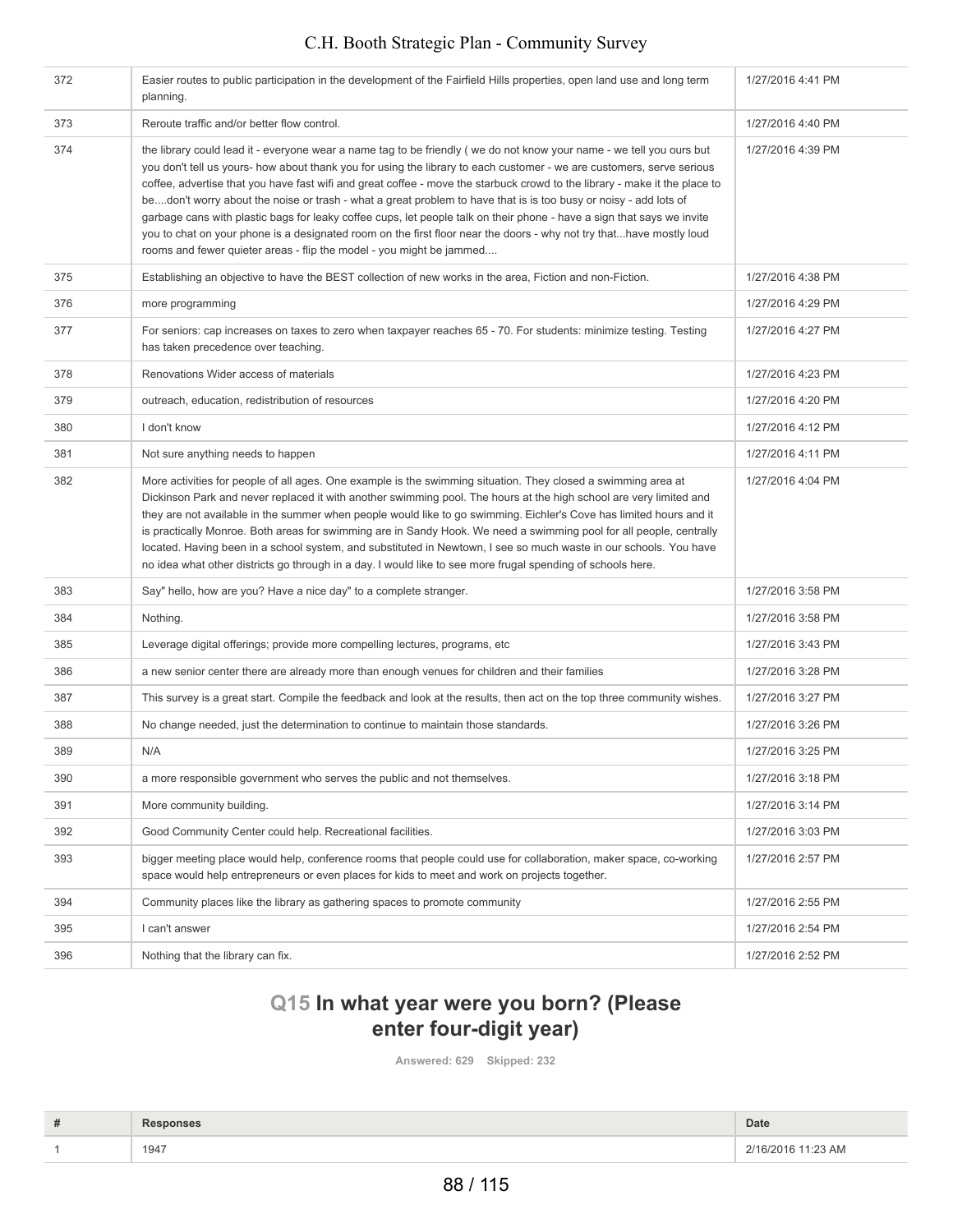| $\overline{2}$ | 1982 | 2/16/2016 11:11 AM |
|----------------|------|--------------------|
| 3              | 1955 | 2/16/2016 11:05 AM |
| 4              | 1960 | 2/16/2016 10:54 AM |
| 5              | 1971 | 2/16/2016 10:46 AM |
| 6              | 1949 | 2/16/2016 10:41 AM |
| $\overline{7}$ | 1984 | 2/16/2016 9:32 AM  |
| 8              | 1980 | 2/16/2016 8:24 AM  |
| 9              | 1976 | 2/16/2016 8:13 AM  |
| 10             | 1944 | 2/15/2016 9:47 PM  |
| 11             | 1954 | 2/15/2016 8:08 PM  |
| 12             | 1956 | 2/15/2016 6:25 PM  |
| 13             | 1954 | 2/15/2016 1:38 PM  |
| 14             | 1942 | 2/15/2016 1:31 PM  |
| 15             | 1969 | 2/15/2016 12:24 PM |
| 16             | 1962 | 2/15/2016 11:13 AM |
| 17             | 1979 | 2/15/2016 8:09 AM  |
| 18             | 1946 | 2/15/2016 7:55 AM  |
| 19             | 1962 | 2/14/2016 4:05 PM  |
| 20             | 1938 | 2/14/2016 2:13 PM  |
| 21             | 2002 | 2/14/2016 1:09 PM  |
| 22             | 1952 | 2/14/2016 11:20 AM |
| 23             | 1956 | 2/14/2016 9:36 AM  |
| 24             | 1963 | 2/14/2016 8:20 AM  |
| 25             | 1972 | 2/13/2016 7:29 PM  |
| 26             | 1957 | 2/13/2016 4:45 PM  |
| 27             | 1974 | 2/13/2016 2:47 PM  |
| 28             | 1965 | 2/13/2016 2:36 PM  |
| 29             | 1965 | 2/13/2016 11:32 AM |
| 30             | 1966 | 2/13/2016 10:58 AM |
| 31             | 1956 | 2/13/2016 10:55 AM |
| 32             | 1961 | 2/13/2016 10:21 AM |
| 33             | 1946 | 2/13/2016 10:06 AM |
| 34             | 1941 | 2/13/2016 9:40 AM  |
| 35             | 1958 | 2/12/2016 8:10 PM  |
| 36             | 1961 | 2/12/2016 4:16 PM  |
| 37             | 1969 | 2/12/2016 2:58 PM  |
| 38             | 1945 | 2/12/2016 11:24 AM |
| 39             | 1972 | 2/12/2016 11:08 AM |
| 40             | 1966 | 2/12/2016 10:59 AM |
| 41             | 1943 | 2/12/2016 10:14 AM |
| 42             | 1970 | 2/12/2016 10:14 AM |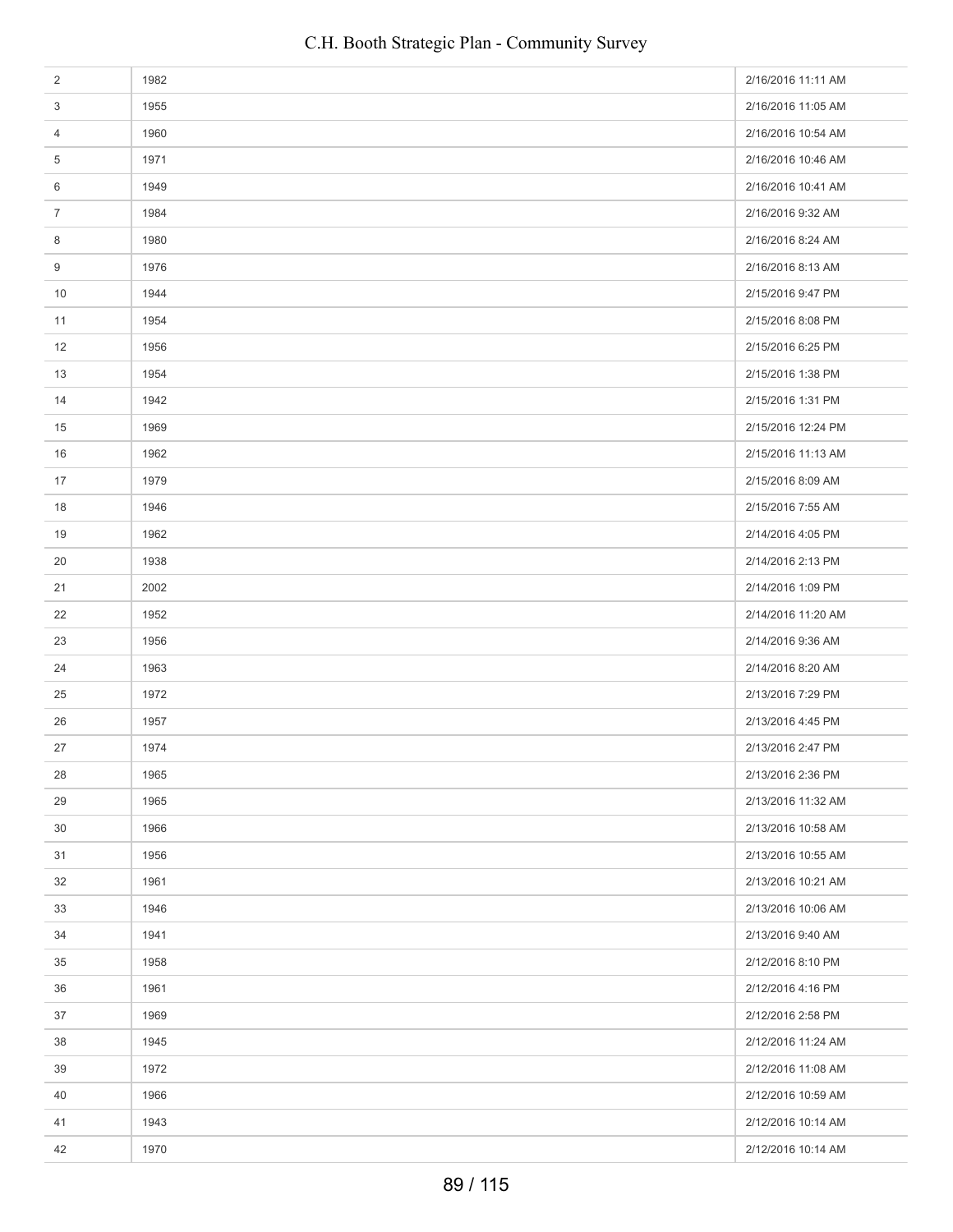| 43 | 1965 | 2/12/2016 9:40 AM  |
|----|------|--------------------|
| 44 | 1945 | 2/12/2016 9:24 AM  |
| 45 | 1973 | 2/12/2016 8:33 AM  |
| 46 | 1960 | 2/12/2016 7:47 AM  |
| 47 | 1963 | 2/11/2016 11:08 PM |
| 48 | 1963 | 2/11/2016 11:05 PM |
| 49 | 1953 | 2/11/2016 10:52 PM |
| 50 | 1974 | 2/11/2016 9:30 PM  |
| 51 | 1974 | 2/11/2016 9:15 PM  |
| 52 | 1984 | 2/11/2016 9:03 PM  |
| 53 | 1959 | 2/11/2016 8:47 PM  |
| 54 | 1952 | 2/11/2016 8:43 PM  |
| 55 | 1958 | 2/11/2016 6:50 PM  |
| 56 | 1959 | 2/11/2016 6:06 PM  |
| 57 | 1961 | 2/11/2016 4:51 PM  |
| 58 | 1954 | 2/11/2016 4:04 PM  |
| 59 | 1960 | 2/11/2016 3:55 PM  |
| 60 | 1941 | 2/11/2016 3:41 PM  |
| 61 | 1955 | 2/11/2016 3:39 PM  |
| 62 | 1964 | 2/11/2016 3:30 PM  |
| 63 | 1977 | 2/11/2016 2:56 PM  |
| 64 | 1970 | 2/11/2016 2:26 PM  |
| 65 | 1964 | 2/11/2016 2:04 PM  |
| 66 | 1964 | 2/11/2016 1:40 PM  |
| 67 | 1954 | 2/11/2016 1:06 PM  |
| 68 | 1956 | 2/11/2016 12:41 PM |
| 69 | 1958 | 2/11/2016 12:35 PM |
| 70 | 1958 | 2/11/2016 12:26 PM |
| 71 | 1946 | 2/11/2016 12:23 PM |
| 72 | 1948 | 2/11/2016 11:47 AM |
| 73 | 1950 | 2/11/2016 11:35 AM |
| 74 | 1970 | 2/11/2016 11:28 AM |
| 75 | 1967 | 2/11/2016 11:14 AM |
| 76 | 1969 | 2/11/2016 10:56 AM |
| 77 | 1955 | 2/11/2016 10:48 AM |
| 78 | 1940 | 2/11/2016 10:41 AM |
| 79 | 1963 | 2/11/2016 10:35 AM |
| 80 | 1972 | 2/11/2016 10:34 AM |
| 81 | 1954 | 2/11/2016 10:31 AM |
| 82 | 1963 | 2/11/2016 10:07 AM |
| 83 | 1940 | 2/11/2016 10:03 AM |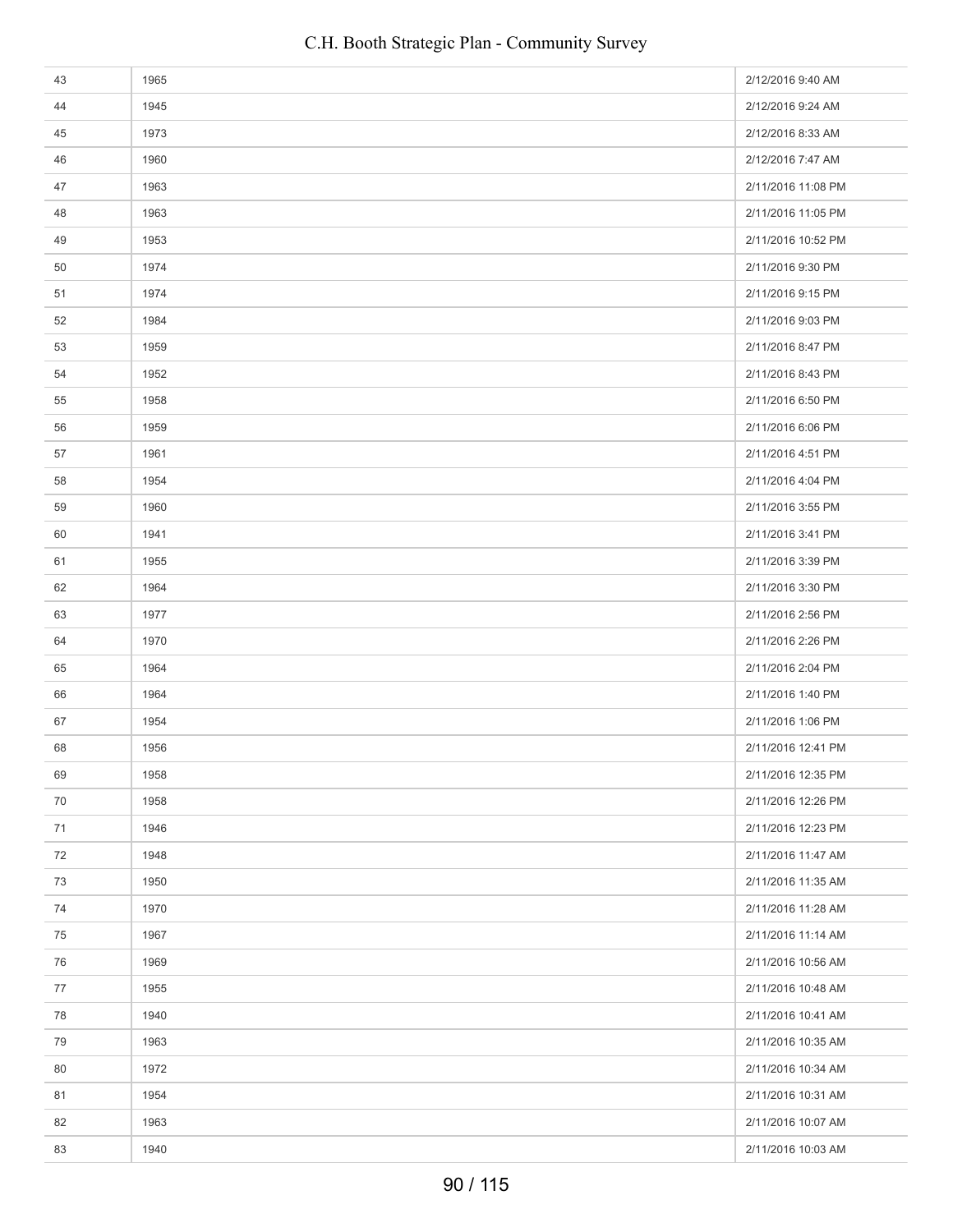| 84  | 1963 | 2/11/2016 9:57 AM  |
|-----|------|--------------------|
| 85  | 1963 | 2/11/2016 9:52 AM  |
| 86  | 1957 | 2/11/2016 9:43 AM  |
| 87  | 1958 | 2/11/2016 9:40 AM  |
| 88  | 1966 | 2/11/2016 9:40 AM  |
| 89  | 1975 | 2/11/2016 9:35 AM  |
| 90  | 1961 | 2/11/2016 9:28 AM  |
| 91  | 1947 | 2/11/2016 9:26 AM  |
| 92  | 1962 | 2/11/2016 9:26 AM  |
| 93  | 1959 | 2/11/2016 9:24 AM  |
| 94  | 1960 | 2/11/2016 9:23 AM  |
| 95  | 1953 | 2/11/2016 9:22 AM  |
| 96  | 1966 | 2/11/2016 9:20 AM  |
| 97  | 1972 | 2/11/2016 9:15 AM  |
| 98  | 1961 | 2/11/2016 9:14 AM  |
| 99  | 1959 | 2/10/2016 12:33 PM |
| 100 | 1964 | 2/10/2016 12:27 PM |
| 101 | 1958 | 2/10/2016 11:55 AM |
| 102 | 1974 | 2/9/2016 10:55 PM  |
| 103 | 1971 | 2/9/2016 10:23 PM  |
| 104 | 1977 | 2/9/2016 2:53 PM   |
| 105 | 1972 | 2/9/2016 11:14 AM  |
| 106 | 1947 | 2/9/2016 8:54 AM   |
| 107 | 1984 | 2/8/2016 11:01 PM  |
| 108 | 1960 | 2/8/2016 6:33 PM   |
| 109 | 1965 | 2/8/2016 5:48 PM   |
| 110 | 1969 | 2/8/2016 3:59 PM   |
| 111 | 1980 | 2/8/2016 1:58 PM   |
| 112 | 1982 | 2/8/2016 1:50 PM   |
| 113 | 1959 | 2/8/2016 1:24 PM   |
| 114 | 1948 | 2/8/2016 1:19 PM   |
| 115 | 1951 | 2/8/2016 11:35 AM  |
| 116 | 1972 | 2/8/2016 10:14 AM  |
| 117 | 1966 | 2/8/2016 7:27 AM   |
| 118 | 1975 | 2/7/2016 11:29 PM  |
| 119 | 1979 | 2/7/2016 10:58 PM  |
| 120 | 1968 | 2/7/2016 10:21 PM  |
| 121 | 1961 | 2/7/2016 10:09 AM  |
| 122 | 1945 | 2/6/2016 9:03 PM   |
| 123 | 1962 | 2/6/2016 5:07 PM   |
| 124 | 1950 | 2/6/2016 1:44 PM   |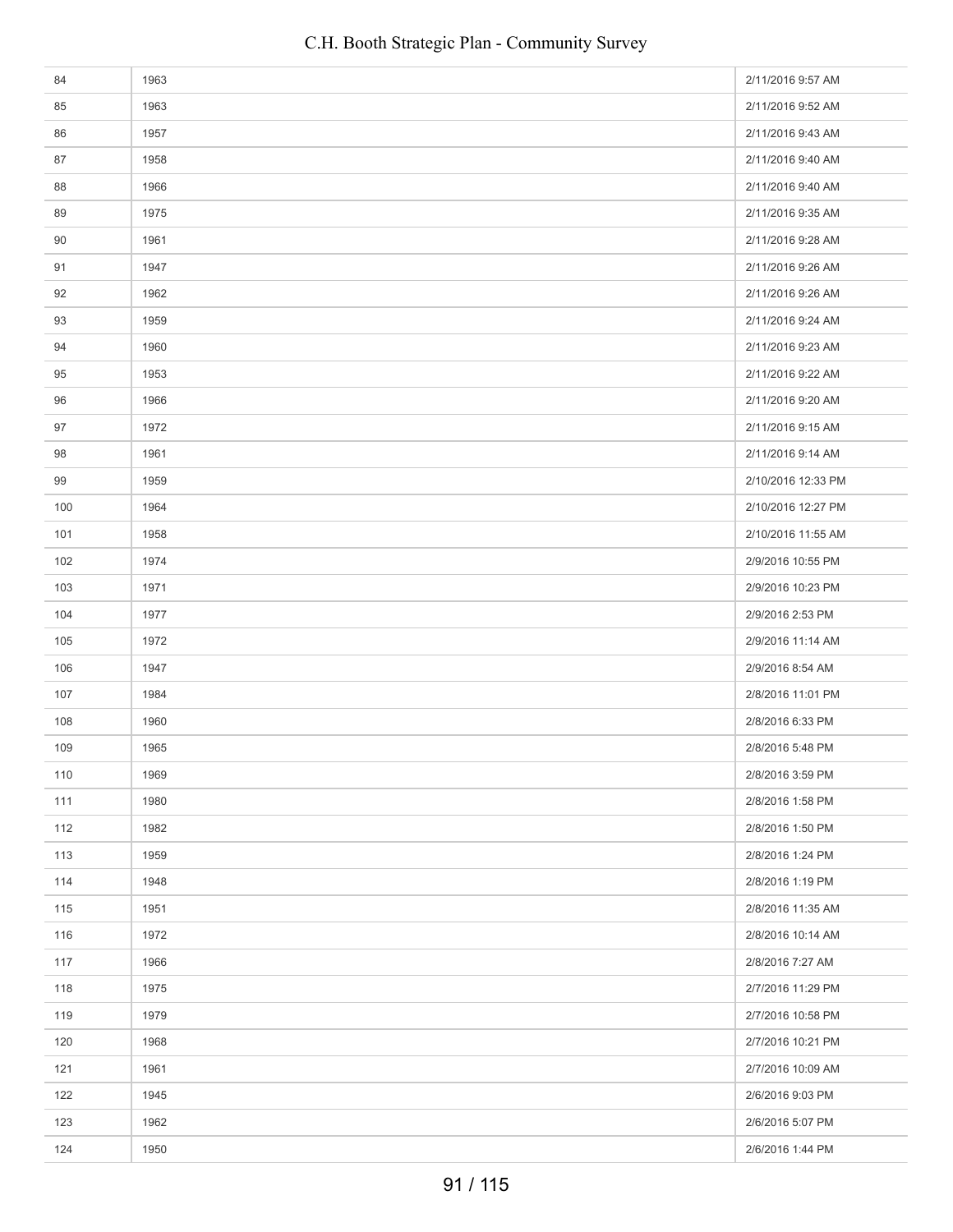| 125 | 1982 | 2/6/2016 11:36 AM |
|-----|------|-------------------|
| 126 | 1958 | 2/6/2016 11:07 AM |
| 127 | 1972 | 2/6/2016 10:15 AM |
| 128 | 1980 | 2/6/2016 8:12 AM  |
| 129 | 1969 | 2/6/2016 7:01 AM  |
| 130 | 1978 | 2/5/2016 6:15 PM  |
| 131 | 1955 | 2/5/2016 5:21 PM  |
| 132 | 1944 | 2/5/2016 4:32 PM  |
| 133 | 1961 | 2/5/2016 3:20 PM  |
| 134 | 1973 | 2/5/2016 2:39 PM  |
| 135 | 1999 | 2/5/2016 2:33 PM  |
| 136 | 1925 | 2/5/2016 11:44 AM |
| 137 | 1999 | 2/5/2016 9:20 AM  |
| 138 | 1982 | 2/5/2016 9:02 AM  |
| 139 | 1965 | 2/4/2016 7:04 PM  |
| 140 | 1968 | 2/4/2016 5:13 PM  |
| 141 | 1949 | 2/4/2016 4:19 PM  |
| 142 | 1950 | 2/4/2016 3:20 PM  |
| 143 | 1954 | 2/4/2016 10:41 AM |
| 144 | 1966 | 2/4/2016 8:37 AM  |
| 145 | 1997 | 2/4/2016 7:47 AM  |
| 146 | 1967 | 2/3/2016 10:02 PM |
| 147 | 1965 | 2/3/2016 9:14 PM  |
| 148 | 1976 | 2/3/2016 9:10 PM  |
| 149 | 1957 | 2/3/2016 8:50 PM  |
| 150 | 1982 | 2/3/2016 8:12 PM  |
| 151 | 1968 | 2/3/2016 7:59 PM  |
| 152 | 1972 | 2/3/2016 5:33 PM  |
| 153 | 1966 | 2/3/2016 4:16 PM  |
| 154 | 1960 | 2/3/2016 2:56 PM  |
| 155 | 1975 | 2/3/2016 2:54 PM  |
| 156 | 1941 | 2/3/2016 1:45 PM  |
| 157 | 1973 | 2/3/2016 11:39 AM |
| 158 | 1969 | 2/3/2016 10:54 AM |
| 159 | 1950 | 2/3/2016 10:45 AM |
| 160 | 1941 | 2/3/2016 9:26 AM  |
| 161 | 1981 | 2/3/2016 1:31 AM  |
| 162 | 1975 | 2/2/2016 8:14 PM  |
| 163 | 1958 | 2/2/2016 8:06 PM  |
| 164 | 1973 | 2/2/2016 6:50 PM  |
| 165 | 1957 | 2/2/2016 6:32 PM  |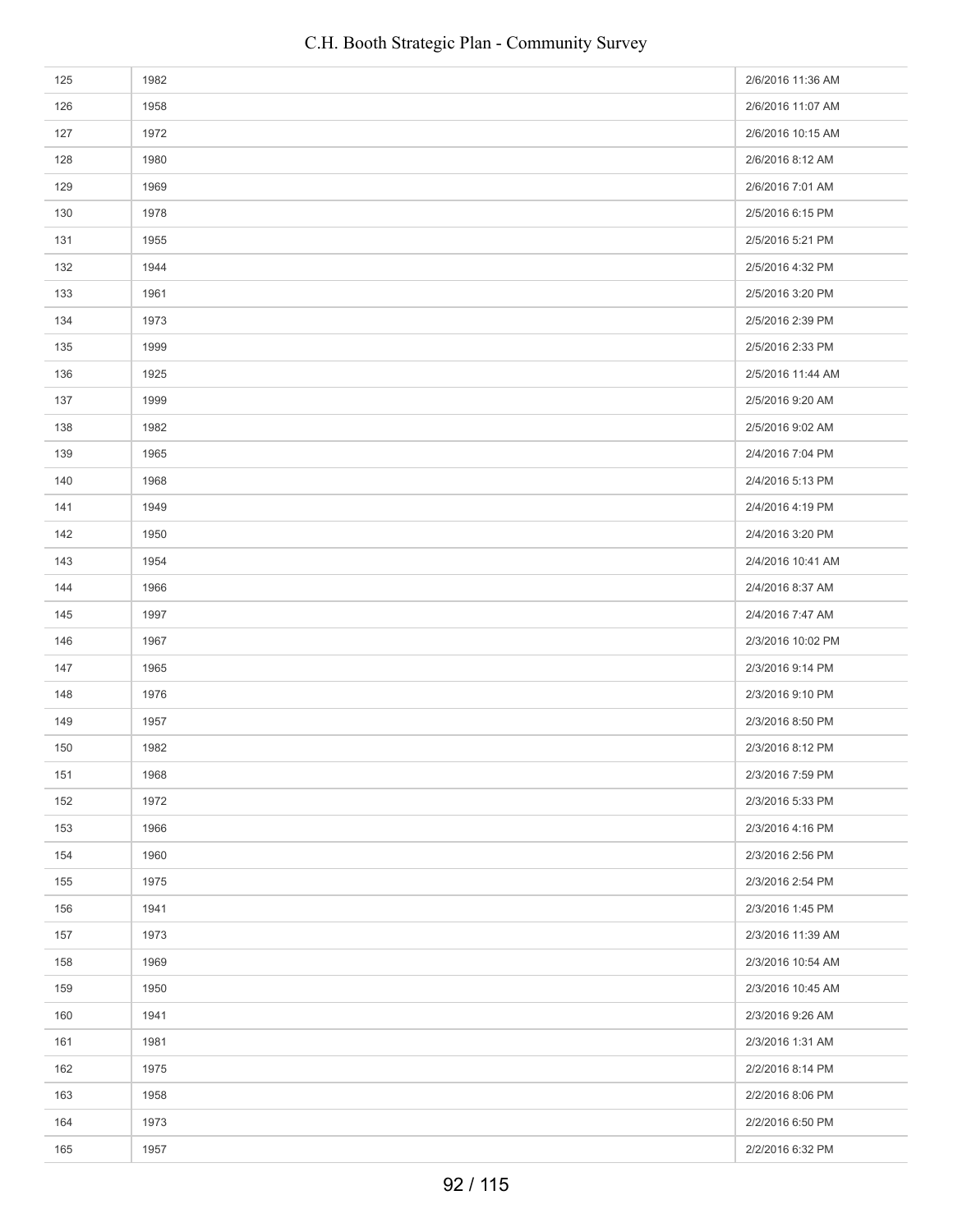| 166 | 1968 | 2/2/2016 3:45 PM   |
|-----|------|--------------------|
| 167 | 1993 | 2/2/2016 2:11 PM   |
| 168 | 1957 | 2/2/2016 1:59 PM   |
| 169 | 1958 | 2/2/2016 1:47 PM   |
| 170 | 1961 | 2/2/2016 1:33 PM   |
| 171 | 1900 | 2/2/2016 1:02 PM   |
| 172 | 1968 | 2/2/2016 11:44 AM  |
| 173 | 1944 | 2/2/2016 10:44 AM  |
| 174 | 1984 | 2/2/2016 9:16 AM   |
| 175 | 1959 | 2/2/2016 7:18 AM   |
| 176 | 1965 | 2/2/2016 6:40 AM   |
| 177 | 1986 | 2/1/2016 9:00 PM   |
| 178 | 1957 | 2/1/2016 8:23 PM   |
| 179 | 1969 | 2/1/2016 8:05 PM   |
| 180 | 1960 | 2/1/2016 7:26 PM   |
| 181 | 1966 | 2/1/2016 6:23 PM   |
| 182 | 1963 | 2/1/2016 6:08 PM   |
| 183 | 1968 | 2/1/2016 5:45 PM   |
| 184 | 1957 | 2/1/2016 4:39 PM   |
| 185 | 1951 | 2/1/2016 3:51 PM   |
| 186 | 1972 | 2/1/2016 3:14 PM   |
| 187 | 1941 | 2/1/2016 1:54 PM   |
| 188 | 1968 | 2/1/2016 1:04 PM   |
| 189 | 1954 | 2/1/2016 12:41 PM  |
| 190 | 1954 | 1/31/2016 11:34 PM |
| 191 | 1963 | 1/31/2016 10:44 PM |
| 192 | 1963 | 1/31/2016 8:37 PM  |
| 193 | 1967 | 1/31/2016 5:39 PM  |
| 194 | 1945 | 1/31/2016 5:08 PM  |
| 195 | 1956 | 1/31/2016 4:15 PM  |
| 196 | 1968 | 1/31/2016 3:46 PM  |
| 197 | 1960 | 1/31/2016 3:02 PM  |
| 198 | 1978 | 1/31/2016 1:27 PM  |
| 199 | 1972 | 1/31/2016 12:49 PM |
| 200 | 1970 | 1/31/2016 12:30 PM |
| 201 | 1954 | 1/31/2016 10:28 AM |
| 202 | 1962 | 1/31/2016 10:00 AM |
| 203 | 1997 | 1/31/2016 9:44 AM  |
| 204 | 1933 | 1/31/2016 9:07 AM  |
| 205 | 1953 | 1/31/2016 7:50 AM  |
| 206 | 1978 | 1/31/2016 7:27 AM  |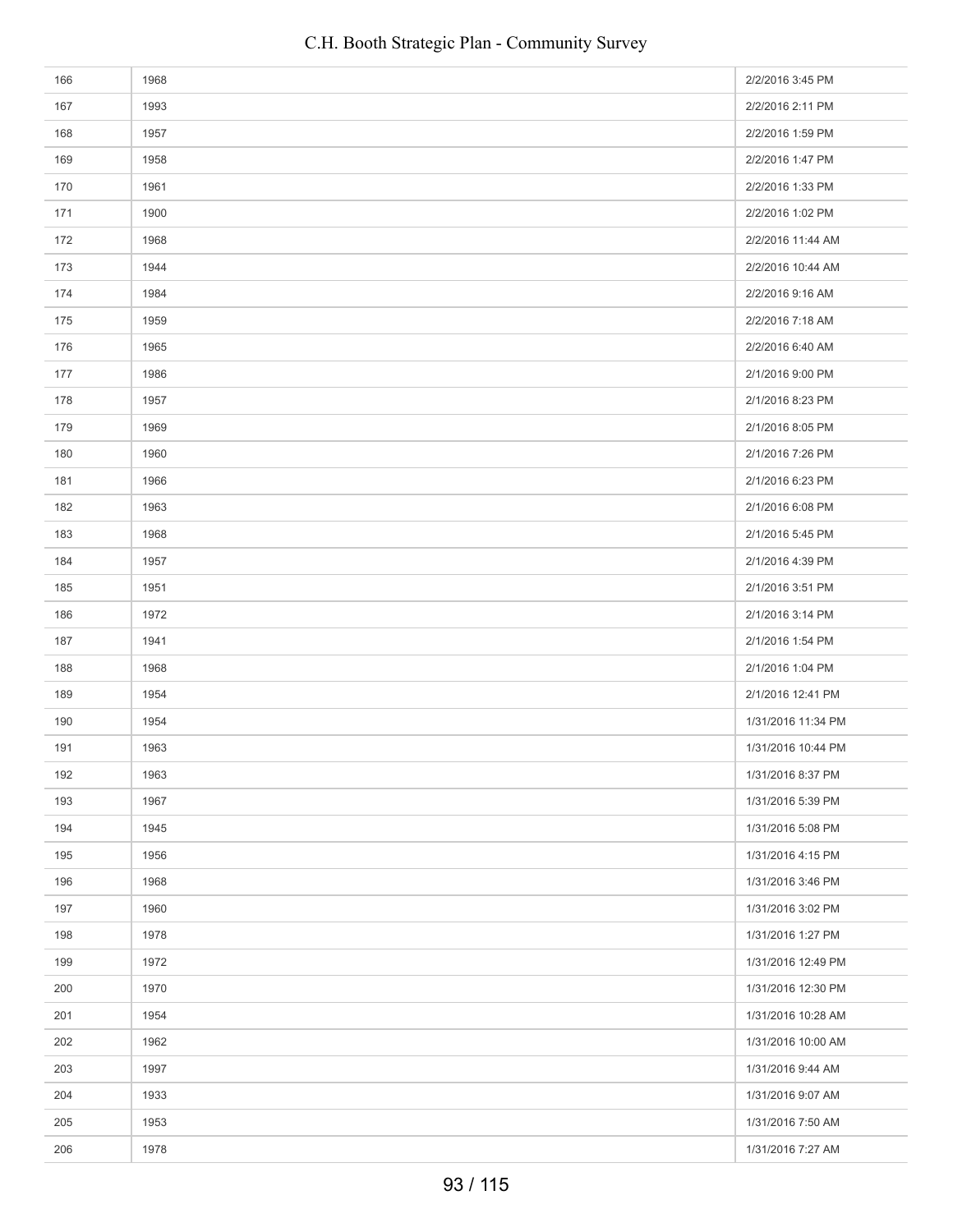| 207 | 1982 | 1/31/2016 3:58 AM  |
|-----|------|--------------------|
| 208 | 1953 | 1/30/2016 11:32 PM |
| 209 | 1964 | 1/30/2016 11:12 PM |
| 210 | 1969 | 1/30/2016 10:59 PM |
| 211 | 1968 | 1/30/2016 10:35 PM |
| 212 | 1960 | 1/30/2016 8:23 PM  |
| 213 | 1958 | 1/30/2016 7:56 PM  |
| 214 | 1982 | 1/30/2016 7:07 PM  |
| 215 | 1981 | 1/30/2016 5:45 PM  |
| 216 | 1986 | 1/30/2016 3:24 PM  |
| 217 | 1985 | 1/30/2016 2:30 PM  |
| 218 | 1962 | 1/30/2016 2:26 PM  |
| 219 | 1945 | 1/30/2016 2:25 PM  |
| 220 | 1964 | 1/30/2016 1:17 PM  |
| 221 | 1968 | 1/30/2016 12:24 PM |
| 222 | 1960 | 1/30/2016 11:04 AM |
| 223 | 1964 | 1/30/2016 10:08 AM |
| 224 | 1952 | 1/30/2016 8:46 AM  |
| 225 | 1961 | 1/30/2016 8:12 AM  |
| 226 | 1974 | 1/30/2016 8:02 AM  |
| 227 | 1972 | 1/30/2016 7:16 AM  |
| 228 | 1967 | 1/30/2016 6:16 AM  |
| 229 | 1953 | 1/29/2016 10:40 PM |
| 230 | 1982 | 1/29/2016 9:55 PM  |
| 231 | 1960 | 1/29/2016 9:04 PM  |
| 232 | 1941 | 1/29/2016 8:30 PM  |
| 233 | 1971 | 1/29/2016 7:30 PM  |
| 234 | 1968 | 1/29/2016 6:58 PM  |
| 235 | 1955 | 1/29/2016 6:38 PM  |
| 236 | 1970 | 1/29/2016 6:17 PM  |
| 237 | 1981 | 1/29/2016 6:13 PM  |
| 238 | 1949 | 1/29/2016 5:29 PM  |
| 239 | 1971 | 1/29/2016 5:25 PM  |
| 240 | 1960 | 1/29/2016 5:04 PM  |
| 241 | 1976 | 1/29/2016 3:52 PM  |
| 242 | 1969 | 1/29/2016 3:47 PM  |
| 243 | 1964 | 1/29/2016 3:46 PM  |
| 244 | 1941 | 1/29/2016 3:45 PM  |
| 245 | 1981 | 1/29/2016 3:43 PM  |
| 246 | 1968 | 1/29/2016 2:30 PM  |
| 247 | 1969 | 1/29/2016 2:14 PM  |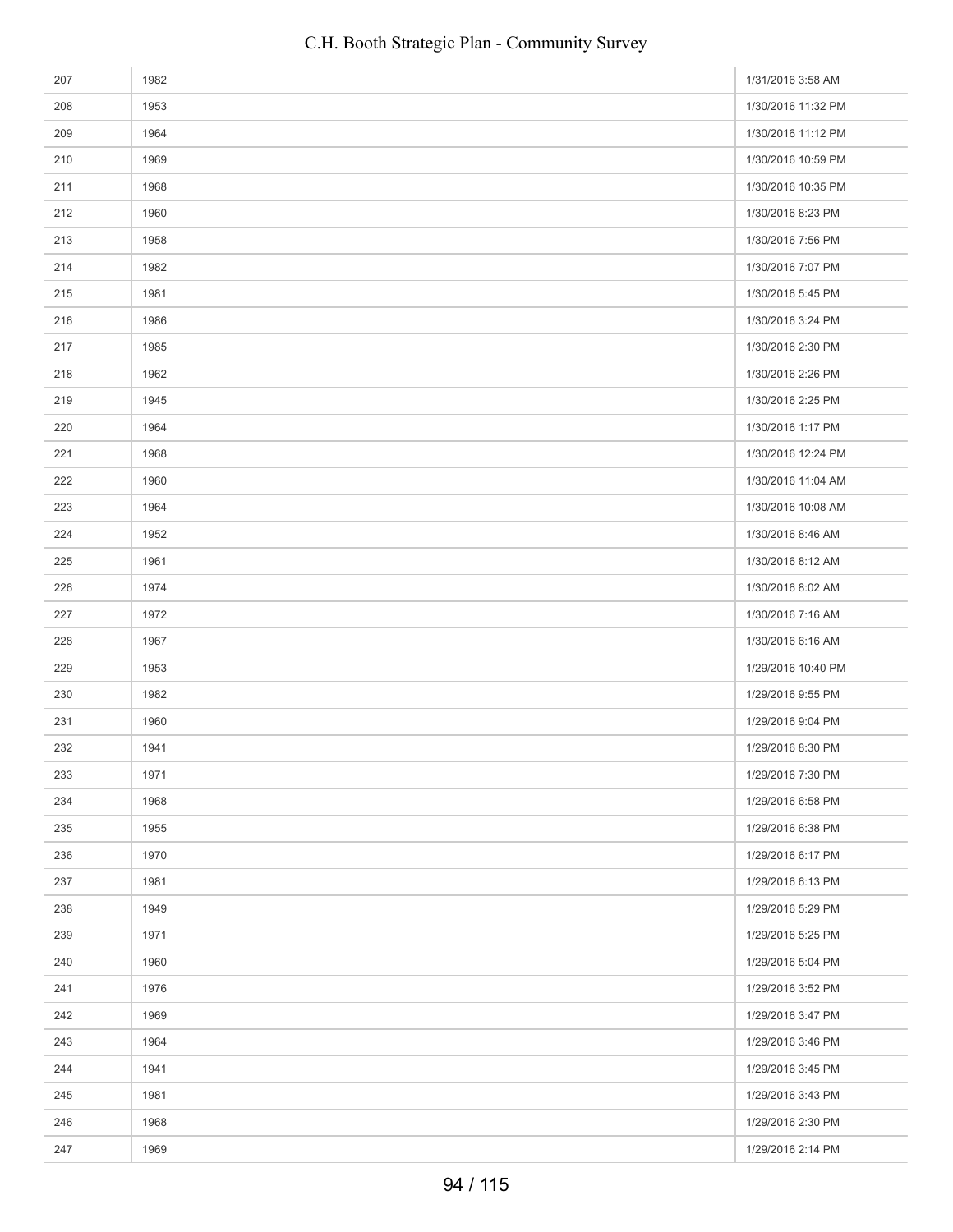| 248 | 1961 | 1/29/2016 1:49 PM  |
|-----|------|--------------------|
| 249 | 1961 | 1/29/2016 1:33 PM  |
| 250 | 1952 | 1/29/2016 1:27 PM  |
| 251 | 1968 | 1/29/2016 1:12 PM  |
| 252 | 1953 | 1/29/2016 1:00 PM  |
| 253 | 1975 | 1/29/2016 12:45 PM |
| 254 | 1955 | 1/29/2016 12:24 PM |
| 255 | 1954 | 1/29/2016 12:09 PM |
| 256 | 1965 | 1/29/2016 11:42 AM |
| 257 | 1959 | 1/29/2016 11:29 AM |
| 258 | 1972 | 1/29/2016 11:13 AM |
| 259 | 1965 | 1/29/2016 10:52 AM |
| 260 | 1965 | 1/29/2016 10:52 AM |
| 261 | 1944 | 1/29/2016 10:39 AM |
| 262 | 1970 | 1/29/2016 9:58 AM  |
| 263 | 1981 | 1/29/2016 9:47 AM  |
| 264 | 1964 | 1/29/2016 9:41 AM  |
| 265 | 1945 | 1/29/2016 9:38 AM  |
| 266 | 1969 | 1/29/2016 9:35 AM  |
| 267 | 1966 | 1/29/2016 9:31 AM  |
| 268 | 1970 | 1/29/2016 9:25 AM  |
| 269 | 1947 | 1/29/2016 9:21 AM  |
| 270 | 1976 | 1/29/2016 9:07 AM  |
| 271 | 1962 | 1/29/2016 9:04 AM  |
| 272 | 1972 | 1/29/2016 8:58 AM  |
| 273 | 1967 | 1/29/2016 8:51 AM  |
| 274 | 1939 | 1/29/2016 8:51 AM  |
| 275 | 1960 | 1/29/2016 8:45 AM  |
| 276 | 1957 | 1/29/2016 8:27 AM  |
| 277 | 1970 | 1/29/2016 8:16 AM  |
| 278 | 1967 | 1/29/2016 8:15 AM  |
| 279 | 1973 | 1/29/2016 8:11 AM  |
| 280 | 1967 | 1/29/2016 7:54 AM  |
| 281 | 1965 | 1/29/2016 7:35 AM  |
| 282 | 1975 | 1/29/2016 6:43 AM  |
| 283 | 1961 | 1/29/2016 6:42 AM  |
| 284 | 1964 | 1/29/2016 6:40 AM  |
| 285 | 1972 | 1/29/2016 6:14 AM  |
| 286 | 1986 | 1/29/2016 12:06 AM |
| 287 | 1938 | 1/28/2016 11:59 PM |
| 288 | 1969 | 1/28/2016 11:54 PM |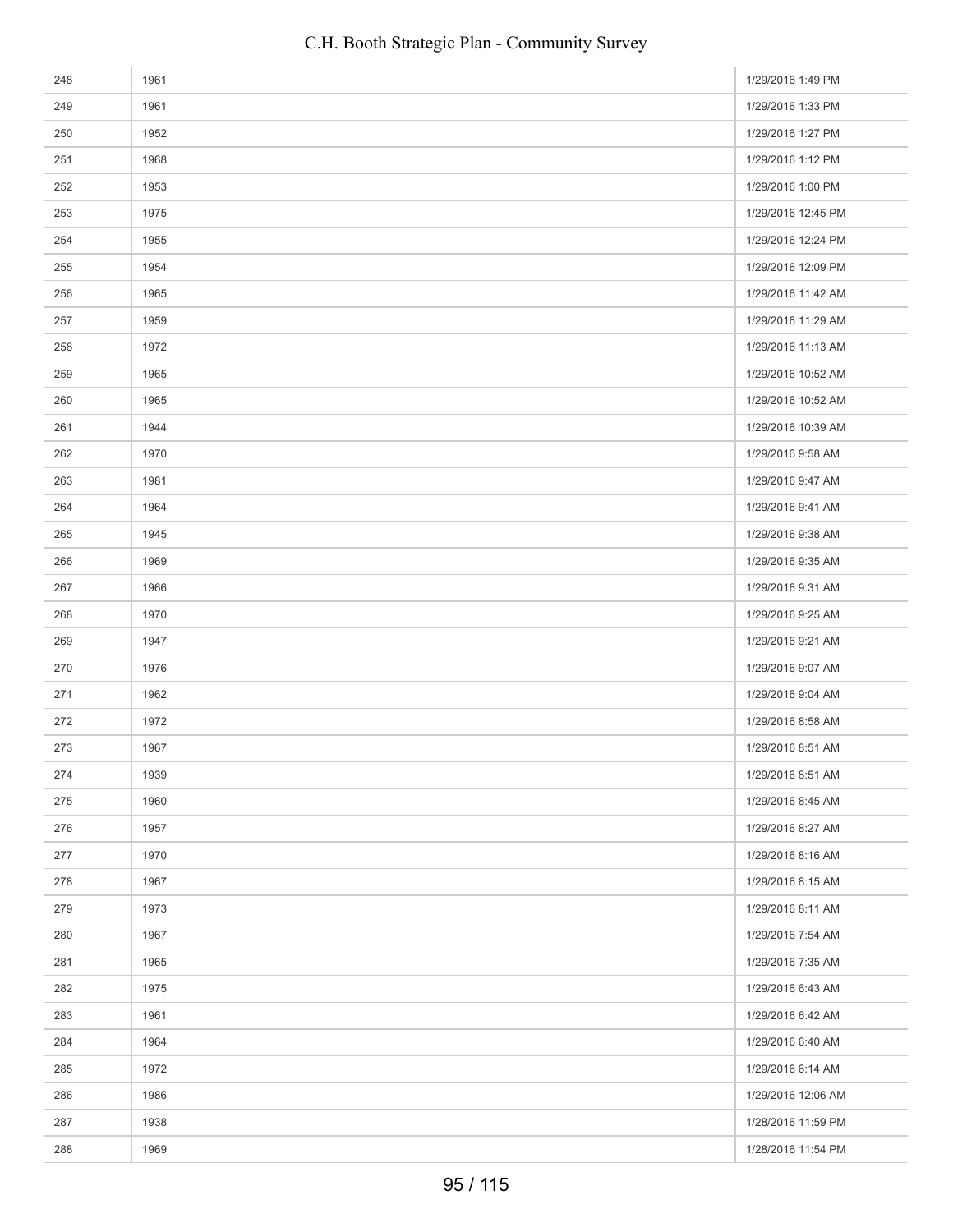| 289 | 1972 | 1/28/2016 11:46 PM |
|-----|------|--------------------|
| 290 | 1995 | 1/28/2016 11:46 PM |
| 291 | 1986 | 1/28/2016 10:34 PM |
| 292 | 1971 | 1/28/2016 10:10 PM |
| 293 | 1976 | 1/28/2016 10:07 PM |
| 294 | 1978 | 1/28/2016 10:07 PM |
| 295 | 1980 | 1/28/2016 10:01 PM |
| 296 | 1977 | 1/28/2016 9:59 PM  |
| 297 | 1967 | 1/28/2016 9:45 PM  |
| 298 | 1970 | 1/28/2016 9:44 PM  |
| 299 | 1972 | 1/28/2016 9:35 PM  |
| 300 | 1961 | 1/28/2016 9:29 PM  |
| 301 | 1953 | 1/28/2016 9:20 PM  |
| 302 | 1980 | 1/28/2016 9:18 PM  |
| 303 | 1964 | 1/28/2016 9:06 PM  |
| 304 | 1969 | 1/28/2016 8:39 PM  |
| 305 | 1962 | 1/28/2016 8:34 PM  |
| 306 | 1972 | 1/28/2016 8:34 PM  |
| 307 | 1978 | 1/28/2016 8:29 PM  |
| 308 | 1942 | 1/28/2016 8:21 PM  |
| 309 | 1971 | 1/28/2016 8:11 PM  |
| 310 | 1977 | 1/28/2016 8:07 PM  |
| 311 | 1974 | 1/28/2016 8:01 PM  |
| 312 | 1971 | 1/28/2016 7:48 PM  |
| 313 | 1952 | 1/28/2016 7:34 PM  |
| 314 | 1965 | 1/28/2016 7:27 PM  |
| 315 | 1957 | 1/28/2016 7:26 PM  |
| 316 | 1976 | 1/28/2016 7:23 PM  |
| 317 | 1966 | 1/28/2016 7:16 PM  |
| 318 | 1966 | 1/28/2016 6:57 PM  |
| 319 | 1966 | 1/28/2016 6:50 PM  |
| 320 | 1974 | 1/28/2016 6:34 PM  |
| 321 | 1965 | 1/28/2016 6:24 PM  |
| 322 | 1957 | 1/28/2016 6:13 PM  |
| 323 | 1941 | 1/28/2016 5:48 PM  |
| 324 | 1977 | 1/28/2016 5:41 PM  |
| 325 | 1942 | 1/28/2016 4:49 PM  |
| 326 | 1941 | 1/28/2016 4:47 PM  |
| 327 | 1965 | 1/28/2016 4:30 PM  |
| 328 | 1965 | 1/28/2016 4:29 PM  |
| 329 | 1969 | 1/28/2016 3:59 PM  |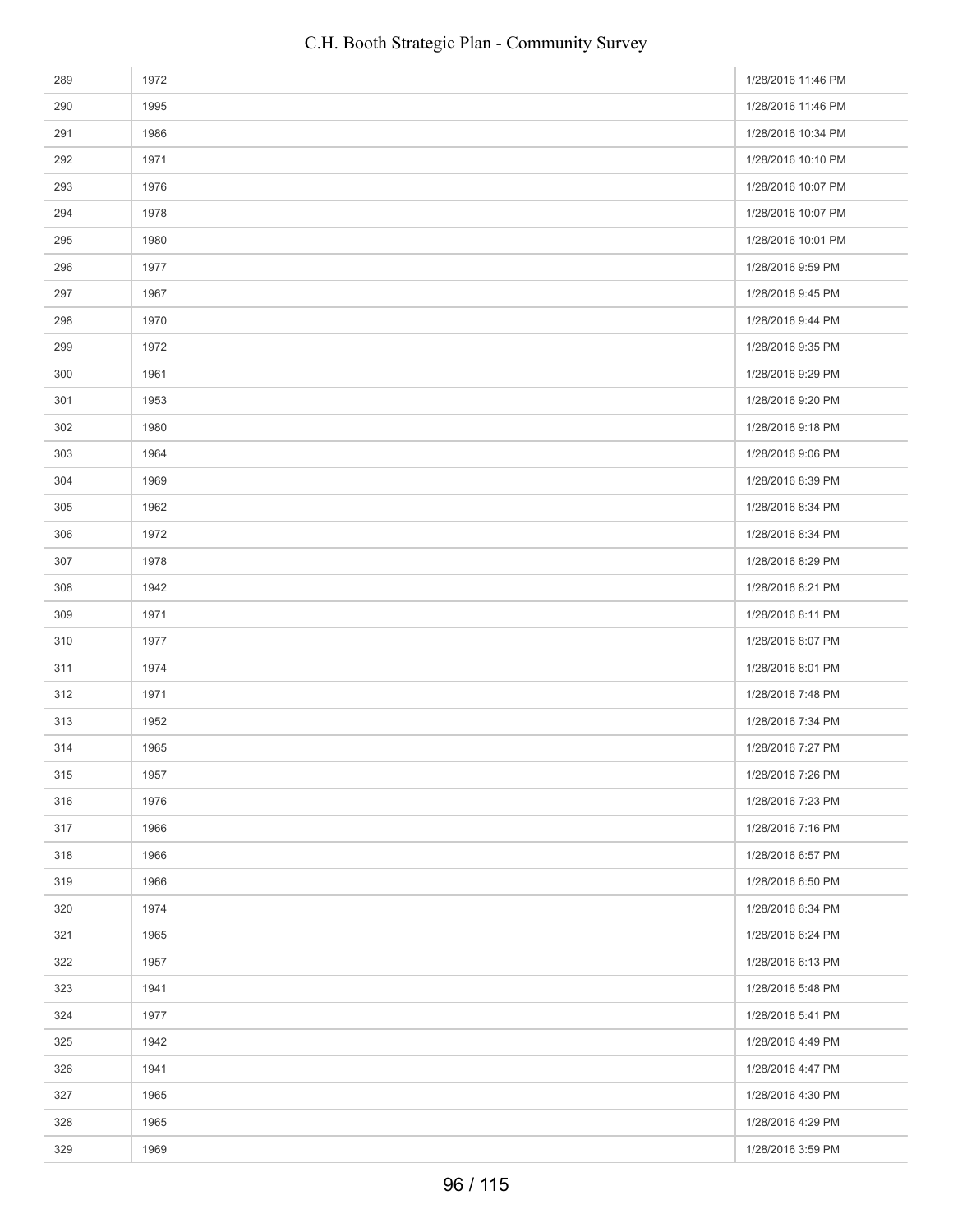| 330 | 1980 | 1/28/2016 3:48 PM  |
|-----|------|--------------------|
| 331 | 1983 | 1/28/2016 3:47 PM  |
| 332 | 1962 | 1/28/2016 3:36 PM  |
| 333 | 1951 | 1/28/2016 3:35 PM  |
| 334 | 1960 | 1/28/2016 3:32 PM  |
| 335 | 1953 | 1/28/2016 3:28 PM  |
| 336 | 1964 | 1/28/2016 3:20 PM  |
| 337 | 1968 | 1/28/2016 3:08 PM  |
| 338 | 1995 | 1/28/2016 3:07 PM  |
| 339 | 1934 | 1/28/2016 2:59 PM  |
| 340 | 1966 | 1/28/2016 2:54 PM  |
| 341 | 1980 | 1/28/2016 2:53 PM  |
| 342 | 1952 | 1/28/2016 2:51 PM  |
| 343 | 1972 | 1/28/2016 2:47 PM  |
| 344 | 1972 | 1/28/2016 2:44 PM  |
| 345 | 1968 | 1/28/2016 2:43 PM  |
| 346 | 1957 | 1/28/2016 2:34 PM  |
| 347 | 1973 | 1/28/2016 2:19 PM  |
| 348 | 1978 | 1/28/2016 2:19 PM  |
| 349 | 1971 | 1/28/2016 2:16 PM  |
| 350 | 1976 | 1/28/2016 2:15 PM  |
| 351 | 1981 | 1/28/2016 2:15 PM  |
| 352 | 1987 | 1/28/2016 2:11 PM  |
| 353 | 1962 | 1/28/2016 2:11 PM  |
| 354 | 1973 | 1/28/2016 2:08 PM  |
| 355 | 1969 | 1/28/2016 2:06 PM  |
| 356 | 1937 | 1/28/2016 2:05 PM  |
| 357 | 1961 | 1/28/2016 2:02 PM  |
| 358 | 1971 | 1/28/2016 1:57 PM  |
| 359 | 1984 | 1/28/2016 1:51 PM  |
| 360 | 1970 | 1/28/2016 1:47 PM  |
| 361 | 1949 | 1/28/2016 1:45 PM  |
| 362 | 1951 | 1/28/2016 1:41 PM  |
| 363 | 1980 | 1/28/2016 1:38 PM  |
| 364 | 1977 | 1/28/2016 1:37 PM  |
| 365 | 1986 | 1/28/2016 1:27 PM  |
| 366 | 1963 | 1/28/2016 1:24 PM  |
| 367 | 1964 | 1/28/2016 1:20 PM  |
| 368 | 1970 | 1/28/2016 1:04 PM  |
| 369 | 1975 | 1/28/2016 12:57 PM |
| 370 | 1975 | 1/28/2016 12:56 PM |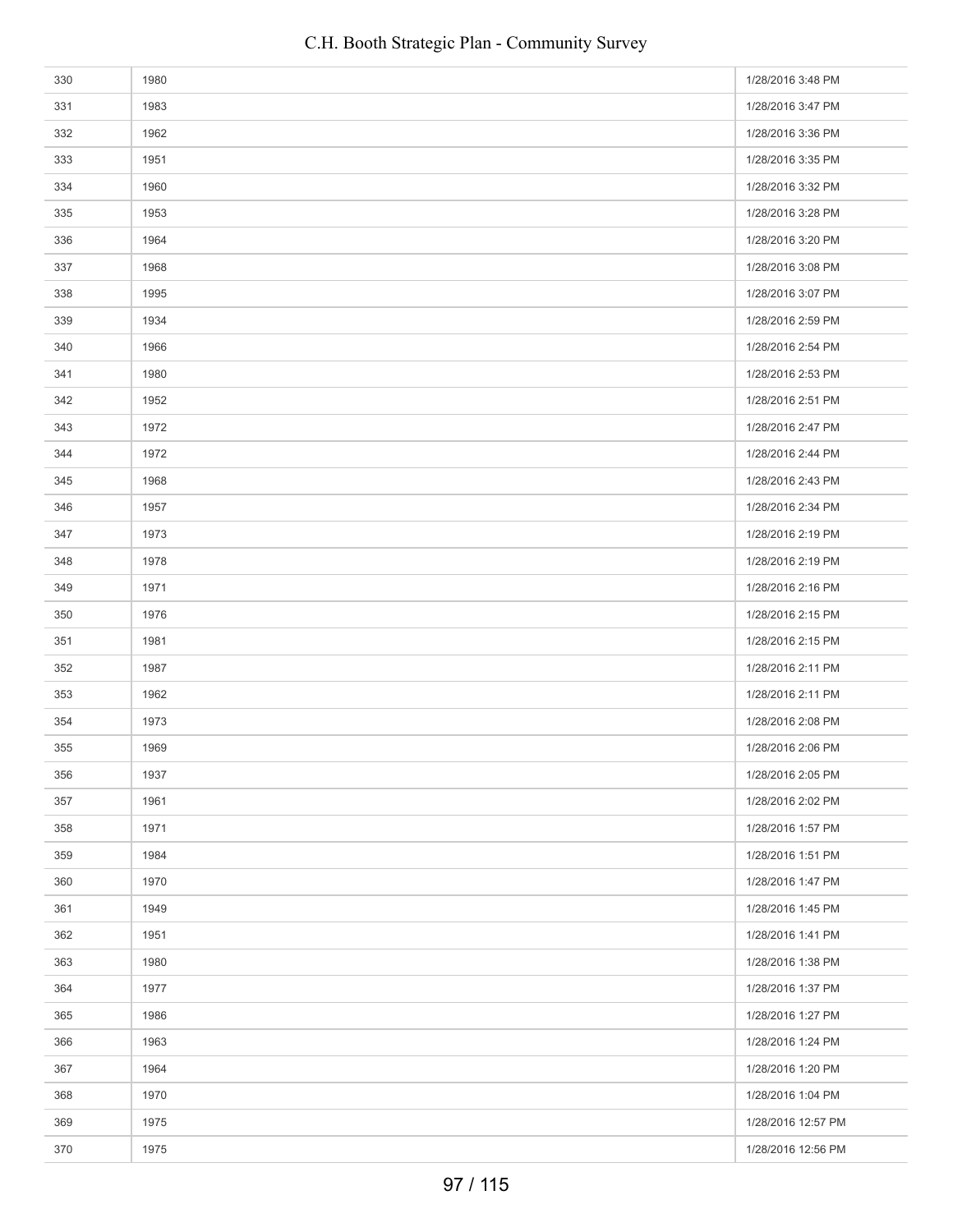| 371 | 1979 | 1/28/2016 12:44 PM |
|-----|------|--------------------|
| 372 | 1978 | 1/28/2016 12:44 PM |
| 373 | 1984 | 1/28/2016 12:43 PM |
| 374 | 1985 | 1/28/2016 12:37 PM |
| 375 | 1968 | 1/28/2016 12:26 PM |
| 376 | 1964 | 1/28/2016 12:14 PM |
| 377 | 1972 | 1/28/2016 12:09 PM |
| 378 | 1966 | 1/28/2016 12:07 PM |
| 379 | 1957 | 1/28/2016 11:54 AM |
| 380 | 1973 | 1/28/2016 11:48 AM |
| 381 | 1960 | 1/28/2016 11:46 AM |
| 382 | 1973 | 1/28/2016 11:44 AM |
| 383 | 1961 | 1/28/2016 11:38 AM |
| 384 | 1969 | 1/28/2016 11:30 AM |
| 385 | 1970 | 1/28/2016 11:29 AM |
| 386 | 1949 | 1/28/2016 11:22 AM |
| 387 | 1971 | 1/28/2016 11:19 AM |
| 388 | 1938 | 1/28/2016 11:17 AM |
| 389 | 1965 | 1/28/2016 11:10 AM |
| 390 | 1963 | 1/28/2016 11:02 AM |
| 391 | 1970 | 1/28/2016 10:50 AM |
| 392 | 1971 | 1/28/2016 10:46 AM |
| 393 | 1970 | 1/28/2016 10:40 AM |
| 394 | 1978 | 1/28/2016 10:34 AM |
| 395 | 1967 | 1/28/2016 10:33 AM |
| 396 | 1952 | 1/28/2016 10:32 AM |
| 397 | 1967 | 1/28/2016 10:29 AM |
| 398 | 1976 | 1/28/2016 10:15 AM |
| 399 | 1953 | 1/28/2016 10:07 AM |
| 400 | 1967 | 1/28/2016 10:06 AM |
| 401 | 1972 | 1/28/2016 10:02 AM |
| 402 | 1980 | 1/28/2016 9:57 AM  |
| 403 | 1965 | 1/28/2016 9:43 AM  |
| 404 | 1972 | 1/28/2016 9:43 AM  |
| 405 | 1971 | 1/28/2016 9:42 AM  |
| 406 | 1962 | 1/28/2016 9:36 AM  |
| 407 | 1941 | 1/28/2016 9:33 AM  |
| 408 | 1966 | 1/28/2016 9:31 AM  |
| 409 | 1971 | 1/28/2016 9:28 AM  |
| 410 | 1955 | 1/28/2016 9:27 AM  |
| 411 | 1976 | 1/28/2016 9:24 AM  |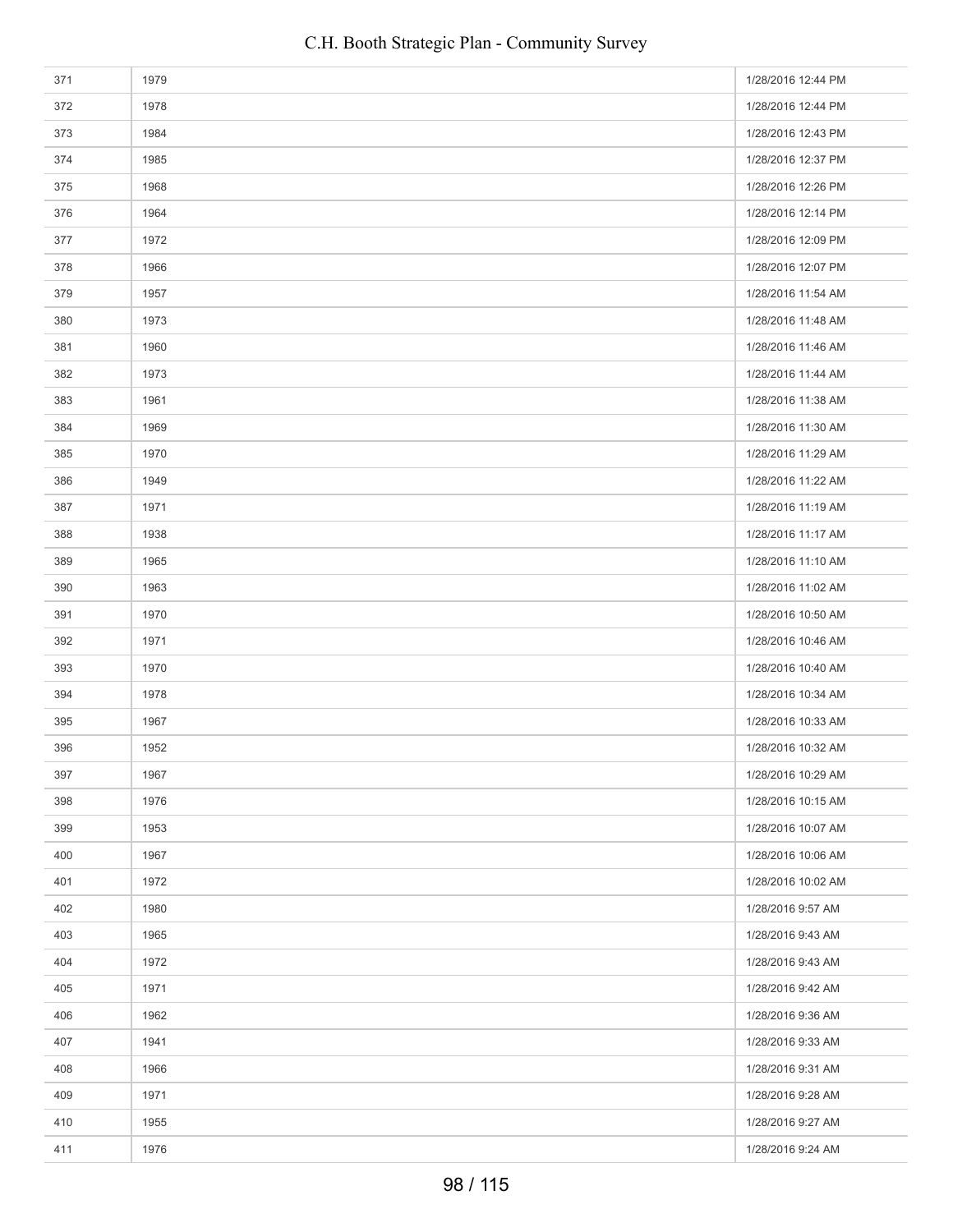| 412 | 1962 | 1/28/2016 9:10 AM  |
|-----|------|--------------------|
| 413 | 1956 | 1/28/2016 9:03 AM  |
| 414 | 1976 | 1/28/2016 8:59 AM  |
| 415 | 1956 | 1/28/2016 8:56 AM  |
| 416 | 1943 | 1/28/2016 8:52 AM  |
| 417 | 1979 | 1/28/2016 8:49 AM  |
| 418 | 1978 | 1/28/2016 8:41 AM  |
| 419 | 1985 | 1/28/2016 8:36 AM  |
| 420 | 1967 | 1/28/2016 8:28 AM  |
| 421 | 1967 | 1/28/2016 8:21 AM  |
| 422 | 1964 | 1/28/2016 8:19 AM  |
| 423 | 1970 | 1/28/2016 8:13 AM  |
| 424 | 1961 | 1/28/2016 7:57 AM  |
| 425 | 1965 | 1/28/2016 7:57 AM  |
| 426 | 1970 | 1/28/2016 7:52 AM  |
| 427 | 1955 | 1/28/2016 7:49 AM  |
| 428 | 1968 | 1/28/2016 7:31 AM  |
| 429 | 1968 | 1/28/2016 7:18 AM  |
| 430 | 1967 | 1/28/2016 7:18 AM  |
| 431 | 1977 | 1/28/2016 7:04 AM  |
| 432 | 1957 | 1/28/2016 6:56 AM  |
| 433 | 1965 | 1/28/2016 6:55 AM  |
| 434 | 1934 | 1/28/2016 6:48 AM  |
| 435 | 1973 | 1/28/2016 6:41 AM  |
| 436 | 1978 | 1/28/2016 6:08 AM  |
| 437 | 1980 | 1/28/2016 5:40 AM  |
| 438 | 1953 | 1/28/2016 5:32 AM  |
| 439 | 1968 | 1/28/2016 5:32 AM  |
| 440 | 1947 | 1/28/2016 4:32 AM  |
| 441 | 1971 | 1/28/2016 12:07 AM |
| 442 | 1963 | 1/27/2016 11:41 PM |
| 443 | 1960 | 1/27/2016 11:23 PM |
| 444 | 1975 | 1/27/2016 11:23 PM |
| 445 | 1980 | 1/27/2016 11:18 PM |
| 446 | 1968 | 1/27/2016 11:13 PM |
| 447 | 1972 | 1/27/2016 11:02 PM |
| 448 | 2001 | 1/27/2016 10:54 PM |
| 449 | 1973 | 1/27/2016 10:46 PM |
| 450 | 1962 | 1/27/2016 10:31 PM |
| 451 | 1975 | 1/27/2016 10:30 PM |
| 452 | 1956 | 1/27/2016 10:22 PM |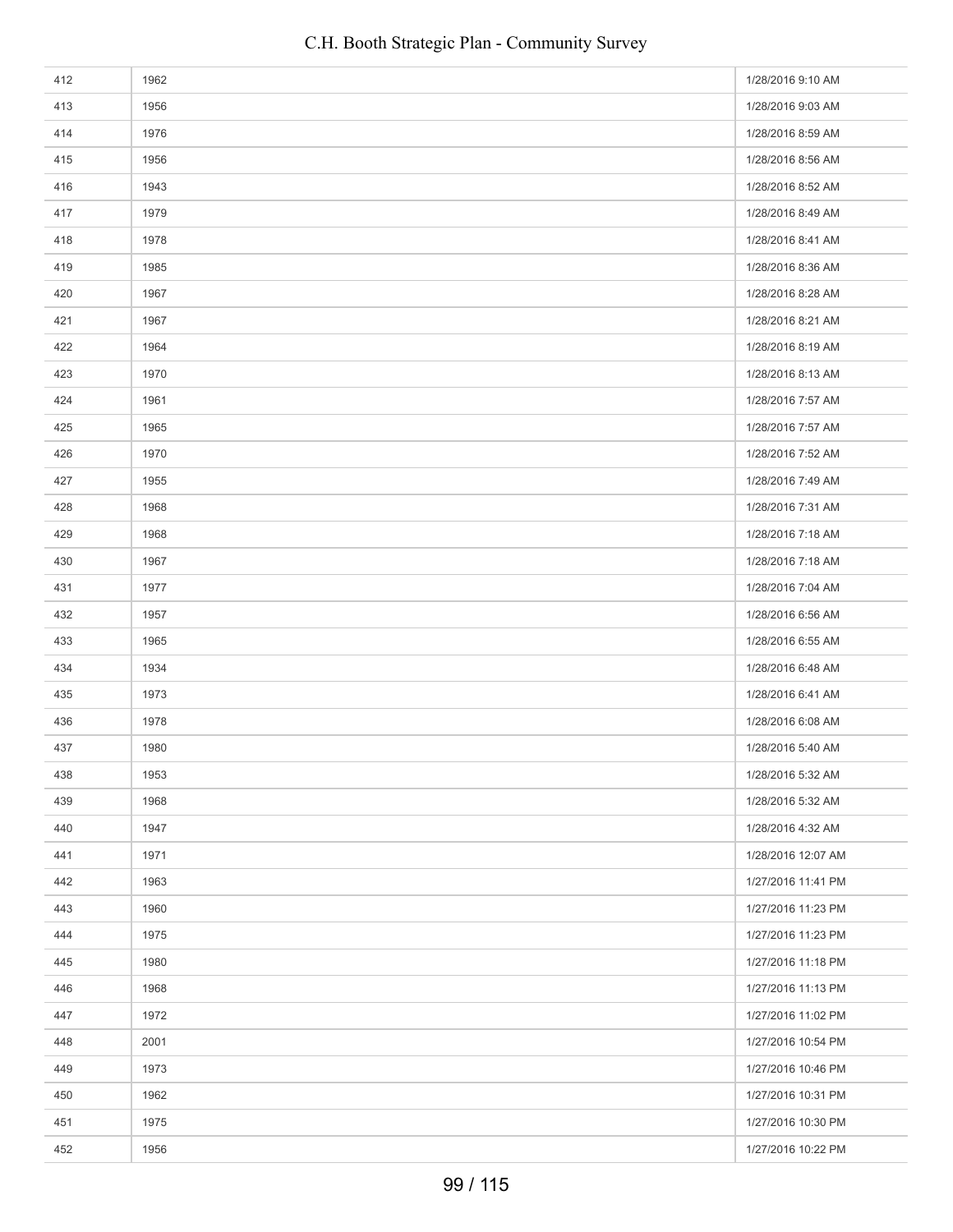| 453 | 1967 | 1/27/2016 10:16 PM |
|-----|------|--------------------|
| 454 | 1979 | 1/27/2016 10:13 PM |
| 455 | 1956 | 1/27/2016 10:06 PM |
| 456 | 1947 | 1/27/2016 10:03 PM |
| 457 | 1962 | 1/27/2016 9:56 PM  |
| 458 | 1979 | 1/27/2016 9:54 PM  |
| 459 | 1956 | 1/27/2016 9:47 PM  |
| 460 | 1945 | 1/27/2016 9:46 PM  |
| 461 | 2001 | 1/27/2016 9:45 PM  |
| 462 | 1972 | 1/27/2016 9:28 PM  |
| 463 | 1966 | 1/27/2016 9:27 PM  |
| 464 | 1967 | 1/27/2016 9:18 PM  |
| 465 | 1975 | 1/27/2016 9:16 PM  |
| 466 | 1965 | 1/27/2016 9:06 PM  |
| 467 | 1962 | 1/27/2016 9:02 PM  |
| 468 | 1981 | 1/27/2016 9:02 PM  |
| 469 | 1941 | 1/27/2016 8:55 PM  |
| 470 | 1970 | 1/27/2016 8:54 PM  |
| 471 | 1967 | 1/27/2016 8:54 PM  |
| 472 | 1973 | 1/27/2016 8:53 PM  |
| 473 | 1949 | 1/27/2016 8:49 PM  |
| 474 | 1966 | 1/27/2016 8:47 PM  |
| 475 | 1962 | 1/27/2016 8:41 PM  |
| 476 | 1972 | 1/27/2016 8:27 PM  |
| 477 | 1978 | 1/27/2016 8:24 PM  |
| 478 | 1960 | 1/27/2016 8:23 PM  |
| 479 | 1961 | 1/27/2016 8:22 PM  |
| 480 | 1972 | 1/27/2016 8:18 PM  |
| 481 | 1977 | 1/27/2016 8:17 PM  |
| 482 | 1969 | 1/27/2016 8:16 PM  |
| 483 | 1963 | 1/27/2016 8:14 PM  |
| 484 | 1966 | 1/27/2016 8:07 PM  |
| 485 | 1955 | 1/27/2016 8:04 PM  |
| 486 | 1949 | 1/27/2016 8:04 PM  |
| 487 | 1998 | 1/27/2016 7:59 PM  |
| 488 | 1974 | 1/27/2016 7:58 PM  |
| 489 | 1966 | 1/27/2016 7:57 PM  |
| 490 | 1976 | 1/27/2016 7:49 PM  |
| 491 | 1965 | 1/27/2016 7:40 PM  |
| 492 | 1966 | 1/27/2016 7:37 PM  |
| 493 | 1963 | 1/27/2016 7:36 PM  |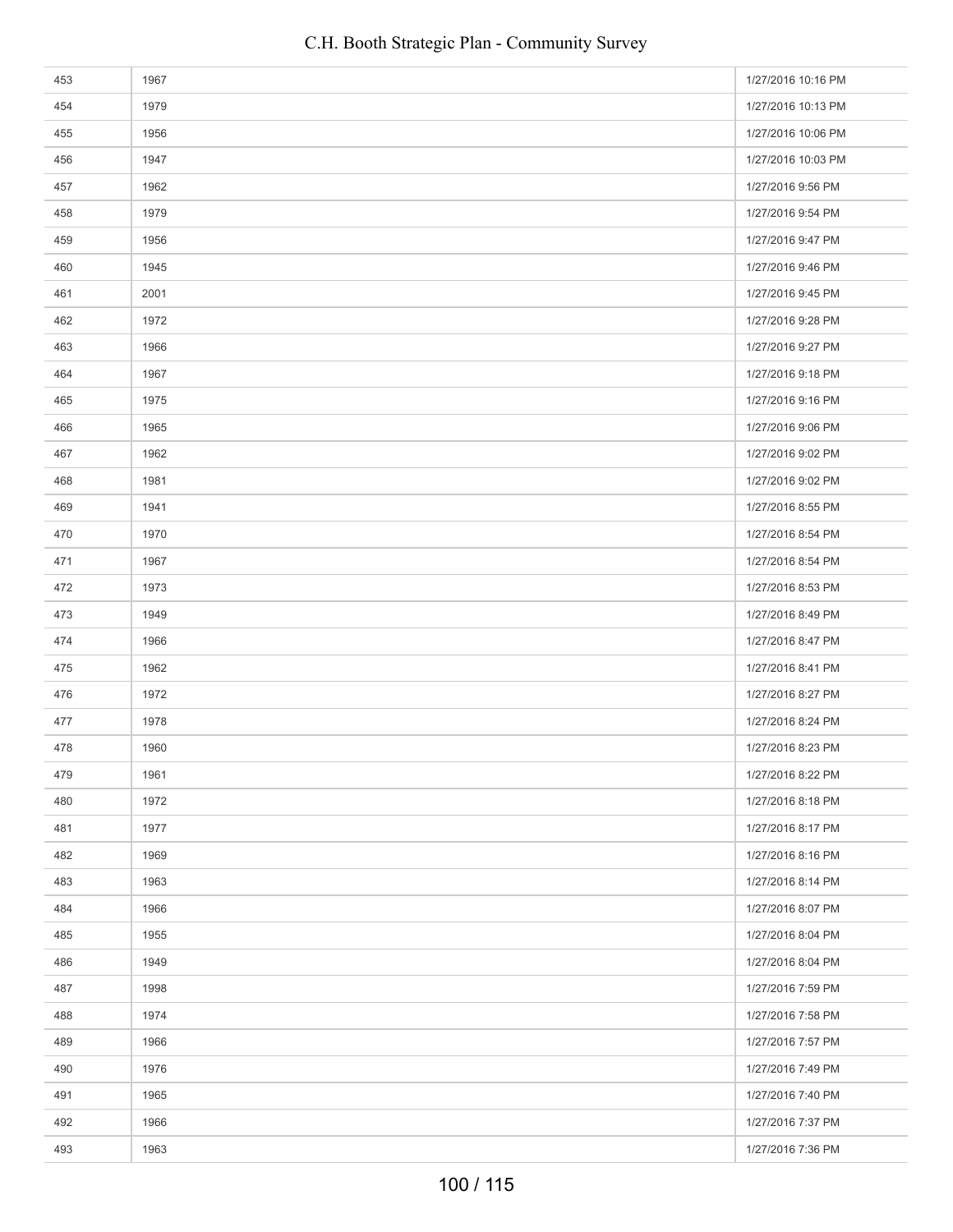| 494 | 1974 | 1/27/2016 7:36 PM |
|-----|------|-------------------|
| 495 | 1970 | 1/27/2016 7:28 PM |
| 496 | 1975 | 1/27/2016 7:26 PM |
| 497 | 1960 | 1/27/2016 7:24 PM |
| 498 | 1953 | 1/27/2016 7:21 PM |
| 499 | 1960 | 1/27/2016 7:20 PM |
| 500 | 1964 | 1/27/2016 7:19 PM |
| 501 | 1967 | 1/27/2016 7:13 PM |
| 502 | 1963 | 1/27/2016 7:11 PM |
| 503 | 1943 | 1/27/2016 7:09 PM |
| 504 | 1961 | 1/27/2016 7:07 PM |
| 505 | 1963 | 1/27/2016 7:02 PM |
| 506 | 1963 | 1/27/2016 6:55 PM |
| 507 | 1974 | 1/27/2016 6:55 PM |
| 508 | 1970 | 1/27/2016 6:53 PM |
| 509 | 1968 | 1/27/2016 6:53 PM |
| 510 | 1968 | 1/27/2016 6:49 PM |
| 511 | 1961 | 1/27/2016 6:44 PM |
| 512 | 1969 | 1/27/2016 6:41 PM |
| 513 | 1951 | 1/27/2016 6:41 PM |
| 514 | 1964 | 1/27/2016 6:40 PM |
| 515 | 1968 | 1/27/2016 6:39 PM |
| 516 | 2004 | 1/27/2016 6:31 PM |
| 517 | 1961 | 1/27/2016 6:30 PM |
| 518 | 1969 | 1/27/2016 6:30 PM |
| 519 | 1963 | 1/27/2016 6:29 PM |
| 520 | 1945 | 1/27/2016 6:24 PM |
| 521 | 1949 | 1/27/2016 6:23 PM |
| 522 | 1969 | 1/27/2016 6:21 PM |
| 523 | 1967 | 1/27/2016 6:21 PM |
| 524 | 1984 | 1/27/2016 6:18 PM |
| 525 | 1960 | 1/27/2016 6:15 PM |
| 526 | 1947 | 1/27/2016 6:11 PM |
| 527 | 1974 | 1/27/2016 6:10 PM |
| 528 | 1959 | 1/27/2016 6:10 PM |
| 529 | 1963 | 1/27/2016 6:09 PM |
| 530 | 1975 | 1/27/2016 6:02 PM |
| 531 | 1953 | 1/27/2016 6:01 PM |
| 532 | 1936 | 1/27/2016 5:59 PM |
| 533 | 1970 | 1/27/2016 5:58 PM |
| 534 | 1951 | 1/27/2016 5:57 PM |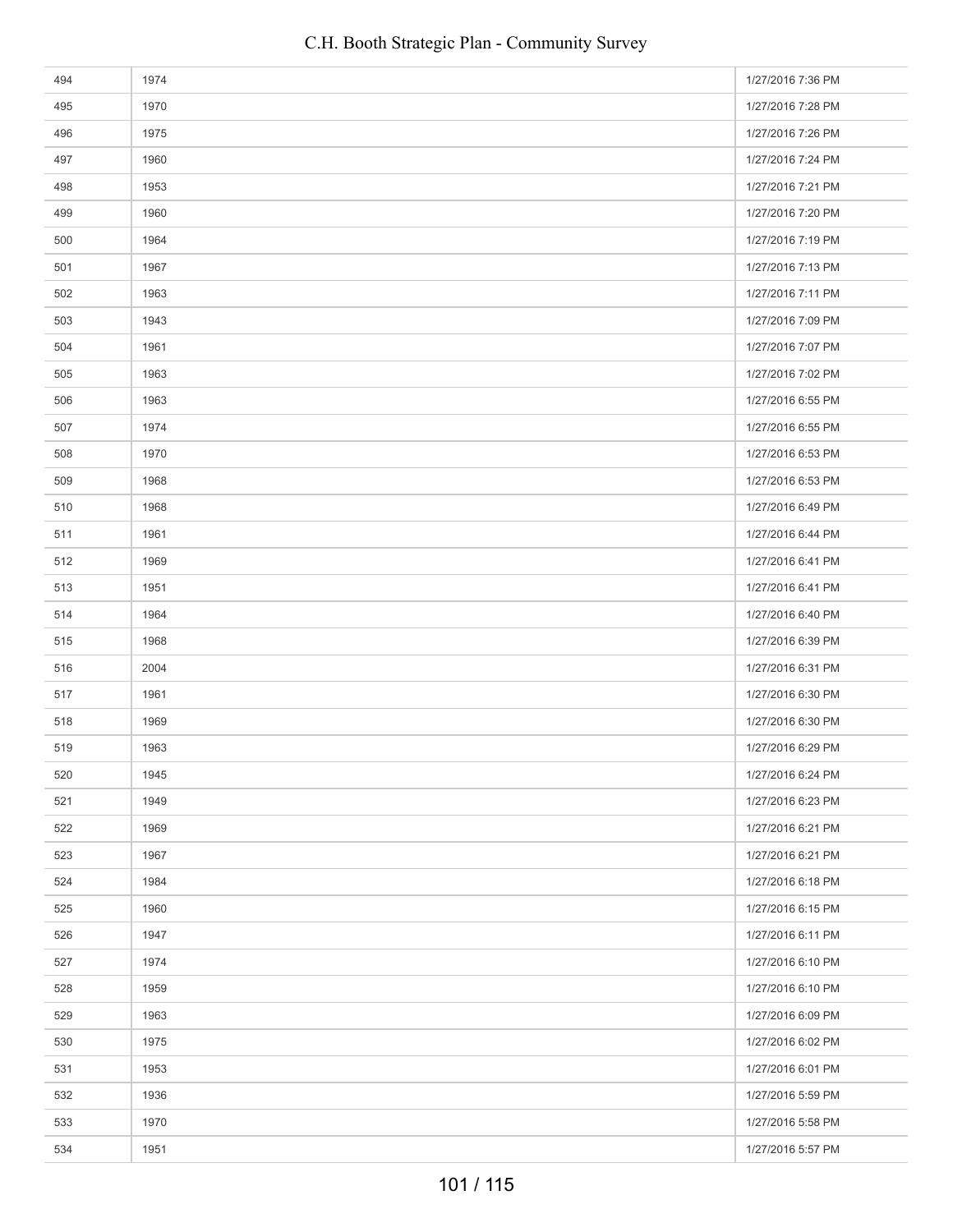| 535 | 1966 | 1/27/2016 5:54 PM |
|-----|------|-------------------|
| 536 | 1962 | 1/27/2016 5:54 PM |
| 537 | 1973 | 1/27/2016 5:53 PM |
| 538 | 1964 | 1/27/2016 5:53 PM |
| 539 | 1969 | 1/27/2016 5:51 PM |
| 540 | 1943 | 1/27/2016 5:51 PM |
| 541 | 1969 | 1/27/2016 5:50 PM |
| 542 | 1971 | 1/27/2016 5:49 PM |
| 543 | 1968 | 1/27/2016 5:49 PM |
| 544 | 1965 | 1/27/2016 5:46 PM |
| 545 | 1978 | 1/27/2016 5:46 PM |
| 546 | 1974 | 1/27/2016 5:45 PM |
| 547 | 1971 | 1/27/2016 5:44 PM |
| 548 | 1964 | 1/27/2016 5:44 PM |
| 549 | 1963 | 1/27/2016 5:42 PM |
| 550 | 1970 | 1/27/2016 5:42 PM |
| 551 | 1962 | 1/27/2016 5:41 PM |
| 552 | 1966 | 1/27/2016 5:38 PM |
| 553 | 1962 | 1/27/2016 5:38 PM |
| 554 | 1962 | 1/27/2016 5:37 PM |
| 555 | 1960 | 1/27/2016 5:35 PM |
| 556 | 1964 | 1/27/2016 5:35 PM |
| 557 | 1972 | 1/27/2016 5:35 PM |
| 558 | 1974 | 1/27/2016 5:34 PM |
| 559 | 1965 | 1/27/2016 5:34 PM |
| 560 | 1966 | 1/27/2016 5:31 PM |
| 561 | 1972 | 1/27/2016 5:29 PM |
| 562 | 1967 | 1/27/2016 5:29 PM |
| 563 | 1975 | 1/27/2016 5:28 PM |
| 564 | 1966 | 1/27/2016 5:26 PM |
| 565 | 1964 | 1/27/2016 5:25 PM |
| 566 | 1943 | 1/27/2016 5:23 PM |
| 567 | 1961 | 1/27/2016 5:22 PM |
| 568 | 1978 | 1/27/2016 5:21 PM |
| 569 | 1981 | 1/27/2016 5:20 PM |
| 570 | 1971 | 1/27/2016 5:18 PM |
| 571 | 1967 | 1/27/2016 5:17 PM |
| 572 | 1958 | 1/27/2016 5:17 PM |
| 573 | 1941 | 1/27/2016 5:15 PM |
| 574 | 1975 | 1/27/2016 5:15 PM |
| 575 | 1980 | 1/27/2016 5:12 PM |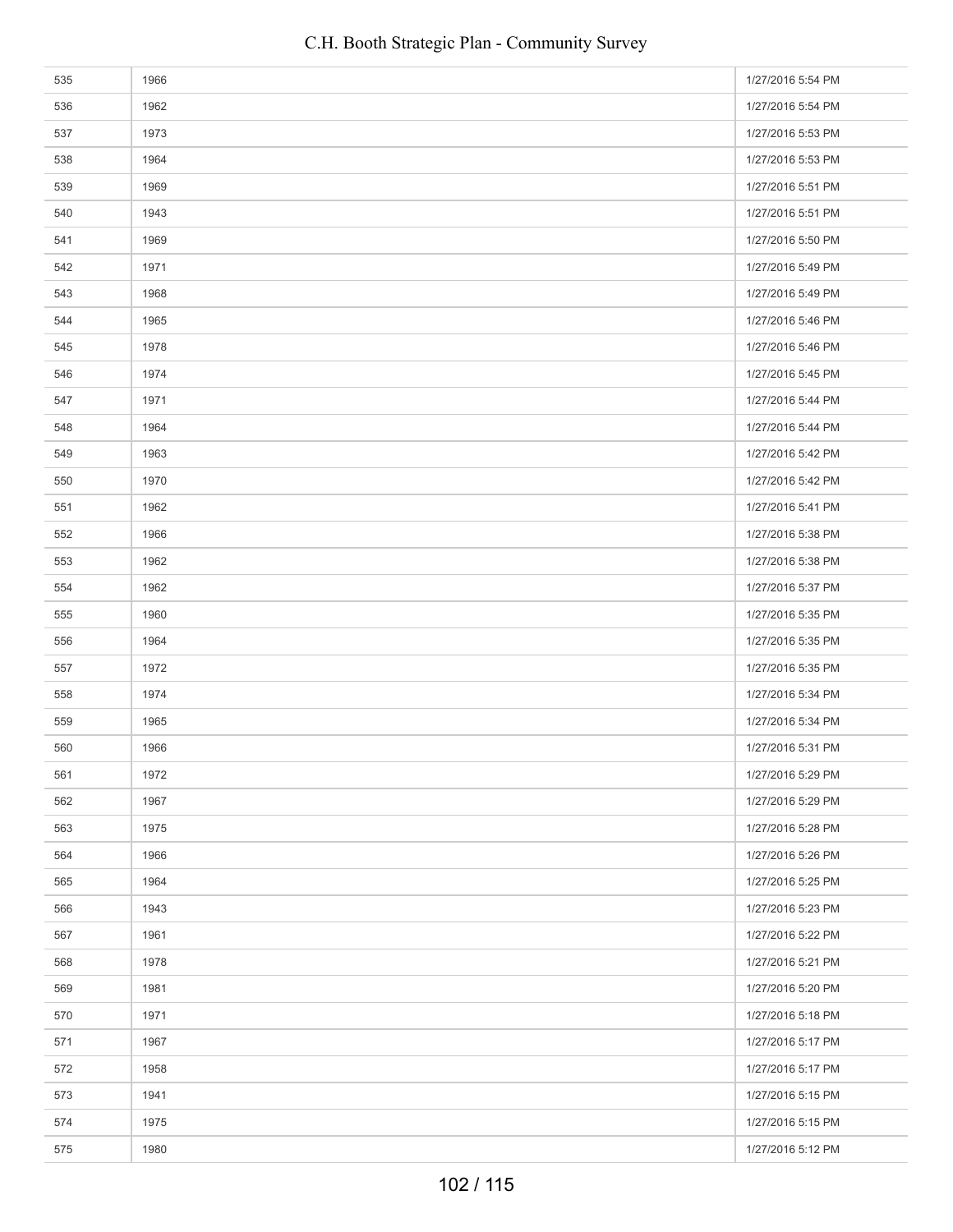| 576 | 1967 | 1/27/2016 5:12 PM |
|-----|------|-------------------|
| 577 | 1966 | 1/27/2016 5:10 PM |
| 578 | 1975 | 1/27/2016 5:09 PM |
| 579 | 1976 | 1/27/2016 5:08 PM |
| 580 | 1943 | 1/27/2016 4:59 PM |
| 581 | 1931 | 1/27/2016 4:58 PM |
| 582 | 1970 | 1/27/2016 4:51 PM |
| 583 | 1943 | 1/27/2016 4:45 PM |
| 584 | 1967 | 1/27/2016 4:45 PM |
| 585 | 1954 | 1/27/2016 4:42 PM |
| 586 | 1960 | 1/27/2016 4:42 PM |
| 587 | 1952 | 1/27/2016 4:41 PM |
| 588 | 1961 | 1/27/2016 4:40 PM |
| 589 | 1957 | 1/27/2016 4:39 PM |
| 590 | 1940 | 1/27/2016 4:38 PM |
| 591 | 1947 | 1/27/2016 4:37 PM |
| 592 | 1967 | 1/27/2016 4:31 PM |
| 593 | 1938 | 1/27/2016 4:28 PM |
| 594 | 1942 | 1/27/2016 4:26 PM |
| 595 | 1978 | 1/27/2016 4:24 PM |
| 596 | 1945 | 1/27/2016 4:22 PM |
| 597 | 1972 | 1/27/2016 4:22 PM |
| 598 | 1940 | 1/27/2016 4:20 PM |
| 599 | 1981 | 1/27/2016 4:16 PM |
| 600 | 1930 | 1/27/2016 4:14 PM |
| 601 | 1938 | 1/27/2016 4:13 PM |
| 602 | 1953 | 1/27/2016 4:05 PM |
| 603 | 1949 | 1/27/2016 4:05 PM |
| 604 | 1951 | 1/27/2016 3:59 PM |
| 605 | 1981 | 1/27/2016 3:59 PM |
| 606 | 1970 | 1/27/2016 3:56 PM |
| 607 | 1953 | 1/27/2016 3:51 PM |
| 608 | 1963 | 1/27/2016 3:44 PM |
| 609 | 1981 | 1/27/2016 3:39 PM |
| 610 | 1969 | 1/27/2016 3:38 PM |
| 611 | 1968 | 1/27/2016 3:36 PM |
| 612 | 1955 | 1/27/2016 3:29 PM |
| 613 | 1969 | 1/27/2016 3:28 PM |
| 614 | 1942 | 1/27/2016 3:28 PM |
| 615 | 1946 | 1/27/2016 3:27 PM |
| 616 | 1943 | 1/27/2016 3:27 PM |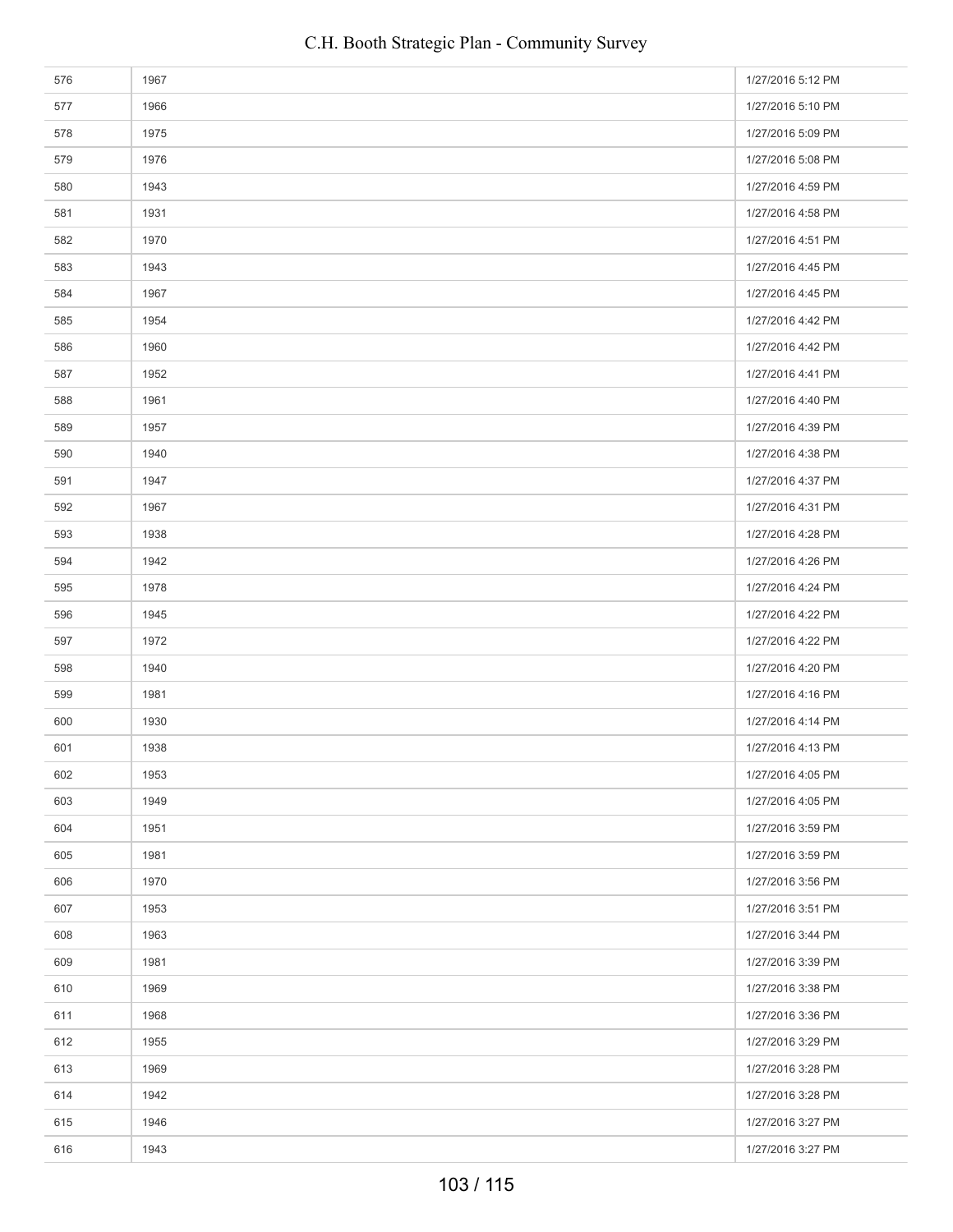| 617 | 1957 | 1/27/2016 3:25 PM |
|-----|------|-------------------|
| 618 | 1971 | 1/27/2016 3:20 PM |
| 619 | 1951 | 1/27/2016 3:19 PM |
| 620 | 1974 | 1/27/2016 3:09 PM |
| 621 | 1971 | 1/27/2016 3:04 PM |
| 622 | 1980 | 1/27/2016 3:02 PM |
| 623 | 1962 | 1/27/2016 2:59 PM |
| 624 | 1972 | 1/27/2016 2:58 PM |
| 625 | 1935 | 1/27/2016 2:56 PM |
| 626 | 1972 | 1/27/2016 2:56 PM |
| 627 | 1966 | 1/27/2016 2:56 PM |
| 628 | 1981 | 1/27/2016 2:53 PM |
| 629 | 1960 | 1/27/2016 2:51 PM |
|     |      |                   |

# **Q16 Are you raising a child or children as part of your household? Please choose all that apply.**



**Answered: 645 Skipped: 216**

| <b>Answer Choices</b>                                              |        |     |
|--------------------------------------------------------------------|--------|-----|
| No, I am not raising any children                                  | 29.77% | 192 |
| Yes, I am raising a child or children under the age of 6           | 17.21% | 111 |
| Yes, I am raising a child or children between the ages of 6 and 18 | 56.28% | 363 |
| Yes, I have a child or children at home over the age of 18         | 14.11% | 91  |
| <b>Total Respondents: 645</b>                                      |        |     |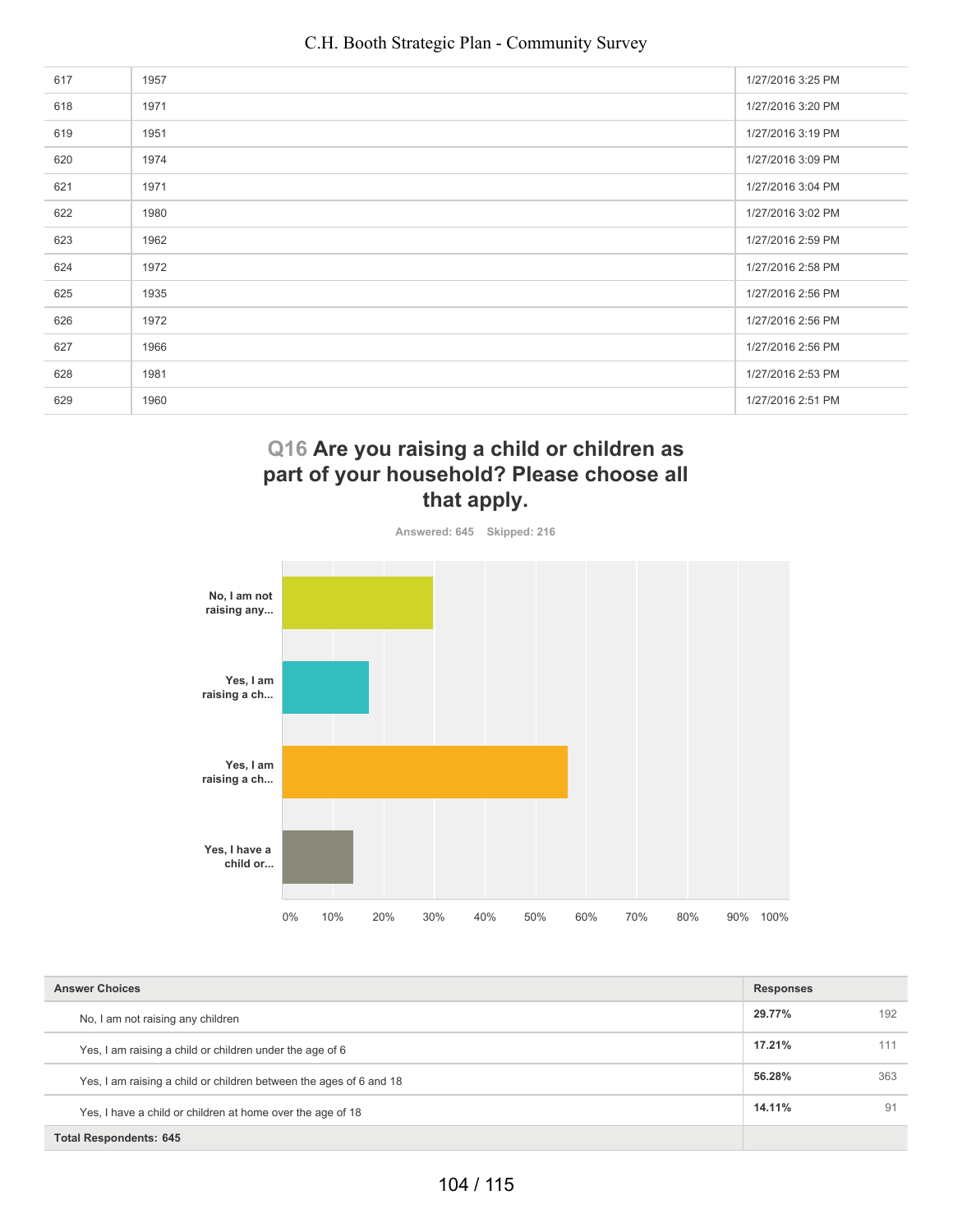# **Q17 Are you currently…? Please choose all that apply.**



| <b>Answer Choices</b>                     | <b>Responses</b> |     |
|-------------------------------------------|------------------|-----|
| Employed full-time                        | 43.85%           | 285 |
| Employed part-time                        | 19.69%           | 128 |
| Self-employed/entrepreneur                | 13.08%           | 85  |
| A stay-at-home parent                     | 18.00%           | 117 |
| Between jobs                              | 1.69%            | 11  |
| Planning to retire in the next 5-10 years | 5.38%            | 35  |
| Retired                                   | 14.15%           | 92  |
| Caring for aging parents                  | 3.54%            | 23  |
| Other (please specify)                    | 5.23%            | 34  |
| <b>Total Respondents: 650</b>             |                  |     |

| #              | Other (please specify)                                                                                                 | Date               |
|----------------|------------------------------------------------------------------------------------------------------------------------|--------------------|
|                | Disabled, caring for agingin parent, disabled sibling, and frequently caring for others children ea. week (all unpaid) | 2/16/2016 10:54 AM |
| 2              | Employed at one place full-time, also holding down a part-time job                                                     | 2/15/2016 12:24 PM |
| 3              | In school                                                                                                              | 2/14/2016 1:09 PM  |
| $\overline{4}$ | part time everything                                                                                                   | 2/11/2016 8:43 PM  |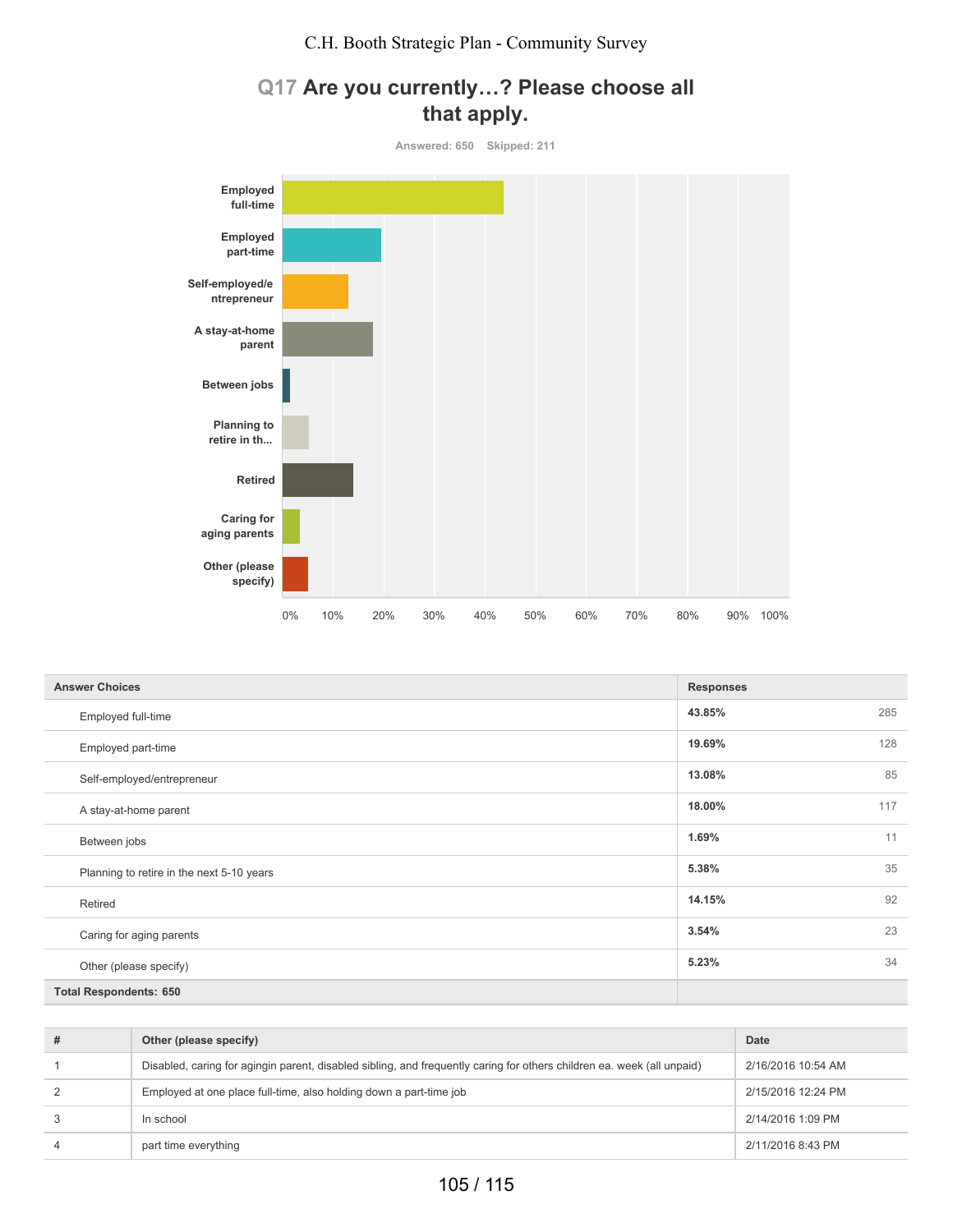| 6<br>caregiver for my wife who suffers from Fronto-Temporal Dementia<br>2/11/2016 9:24 AM<br>$\overline{7}$<br>Charity volunteer<br>2/9/2016 2:53 PM<br>8<br>student<br>2/7/2016 12:09 PM<br>9<br>Assisting in raising 3 Grand-children 3, 5 & 7 who live nearby<br>2/6/2016 9:03 PM<br>10<br>Author<br>2/6/2016 11:36 AM<br>2/5/2016 2:33 PM<br>11<br>Studeny<br>12<br>Student<br>2/5/2016 9:20 AM<br>13<br>Student<br>2/4/2016 7:47 AM<br>student<br>2/2/2016 2:11 PM<br>14<br>Part time student<br>1/30/2016 2:30 PM<br>15<br>Do a 30 hour job and another 8 hour job<br>1/29/2016 9:04 AM<br>16<br>17<br>A volunteer for arts events (if you couldn't tell)<br>1/29/2016 8:15 AM<br>A parent/wife who is very involved in school and church in Newtown<br>1/28/2016 9:06 PM<br>18<br>seasonal work, landscaping<br>1/28/2016 6:13 PM<br>19<br>20<br>Volunteer<br>1/28/2016 3:36 PM<br>21<br>2 part time jobs equivalent to full time<br>1/28/2016 2:44 PM<br>I just now began working on a second degree (BSN).<br>22<br>1/28/2016 2:15 PM<br>homeschooler<br>1/28/2016 1:37 PM<br>23<br>24<br>student<br>1/27/2016 10:54 PM<br>25<br>a student<br>1/27/2016 9:45 PM<br>26<br>under 18<br>1/27/2016 6:31 PM<br>27<br>None of the above. One disabled but employed adult child at home, semi-retired (but who knows?). Or, as actors say,<br>1/27/2016 6:23 PM<br>"between engagements."<br>28<br>Caring for grandchildren<br>1/27/2016 6:11 PM<br><b>Graduate Student</b><br>29<br>1/27/2016 6:10 PM<br>30<br>I am a writer<br>1/27/2016 5:38 PM<br>31<br>Full time caregiver for family member<br>1/27/2016 4:14 PM<br>32<br>but looking for a library job<br>1/27/2016 4:05 PM<br>helping with care of our 4 grandchildren all currently in elementary school here in town<br>33<br>1/27/2016 4:05 PM<br>34<br>full-time law student<br>1/27/2016 3:02 PM | 5 | My husband works 40 hrs./weekI work 8-10 hrs./week. | 2/11/2016 3:41 PM |
|-----------------------------------------------------------------------------------------------------------------------------------------------------------------------------------------------------------------------------------------------------------------------------------------------------------------------------------------------------------------------------------------------------------------------------------------------------------------------------------------------------------------------------------------------------------------------------------------------------------------------------------------------------------------------------------------------------------------------------------------------------------------------------------------------------------------------------------------------------------------------------------------------------------------------------------------------------------------------------------------------------------------------------------------------------------------------------------------------------------------------------------------------------------------------------------------------------------------------------------------------------------------------------------------------------------------------------------------------------------------------------------------------------------------------------------------------------------------------------------------------------------------------------------------------------------------------------------------------------------------------------------------------------------------------------------------------------------------------------------------------------------------------------------------------------------------------------------------------------------------|---|-----------------------------------------------------|-------------------|
|                                                                                                                                                                                                                                                                                                                                                                                                                                                                                                                                                                                                                                                                                                                                                                                                                                                                                                                                                                                                                                                                                                                                                                                                                                                                                                                                                                                                                                                                                                                                                                                                                                                                                                                                                                                                                                                                 |   |                                                     |                   |
|                                                                                                                                                                                                                                                                                                                                                                                                                                                                                                                                                                                                                                                                                                                                                                                                                                                                                                                                                                                                                                                                                                                                                                                                                                                                                                                                                                                                                                                                                                                                                                                                                                                                                                                                                                                                                                                                 |   |                                                     |                   |
|                                                                                                                                                                                                                                                                                                                                                                                                                                                                                                                                                                                                                                                                                                                                                                                                                                                                                                                                                                                                                                                                                                                                                                                                                                                                                                                                                                                                                                                                                                                                                                                                                                                                                                                                                                                                                                                                 |   |                                                     |                   |
|                                                                                                                                                                                                                                                                                                                                                                                                                                                                                                                                                                                                                                                                                                                                                                                                                                                                                                                                                                                                                                                                                                                                                                                                                                                                                                                                                                                                                                                                                                                                                                                                                                                                                                                                                                                                                                                                 |   |                                                     |                   |
|                                                                                                                                                                                                                                                                                                                                                                                                                                                                                                                                                                                                                                                                                                                                                                                                                                                                                                                                                                                                                                                                                                                                                                                                                                                                                                                                                                                                                                                                                                                                                                                                                                                                                                                                                                                                                                                                 |   |                                                     |                   |
|                                                                                                                                                                                                                                                                                                                                                                                                                                                                                                                                                                                                                                                                                                                                                                                                                                                                                                                                                                                                                                                                                                                                                                                                                                                                                                                                                                                                                                                                                                                                                                                                                                                                                                                                                                                                                                                                 |   |                                                     |                   |
|                                                                                                                                                                                                                                                                                                                                                                                                                                                                                                                                                                                                                                                                                                                                                                                                                                                                                                                                                                                                                                                                                                                                                                                                                                                                                                                                                                                                                                                                                                                                                                                                                                                                                                                                                                                                                                                                 |   |                                                     |                   |
|                                                                                                                                                                                                                                                                                                                                                                                                                                                                                                                                                                                                                                                                                                                                                                                                                                                                                                                                                                                                                                                                                                                                                                                                                                                                                                                                                                                                                                                                                                                                                                                                                                                                                                                                                                                                                                                                 |   |                                                     |                   |
|                                                                                                                                                                                                                                                                                                                                                                                                                                                                                                                                                                                                                                                                                                                                                                                                                                                                                                                                                                                                                                                                                                                                                                                                                                                                                                                                                                                                                                                                                                                                                                                                                                                                                                                                                                                                                                                                 |   |                                                     |                   |
|                                                                                                                                                                                                                                                                                                                                                                                                                                                                                                                                                                                                                                                                                                                                                                                                                                                                                                                                                                                                                                                                                                                                                                                                                                                                                                                                                                                                                                                                                                                                                                                                                                                                                                                                                                                                                                                                 |   |                                                     |                   |
|                                                                                                                                                                                                                                                                                                                                                                                                                                                                                                                                                                                                                                                                                                                                                                                                                                                                                                                                                                                                                                                                                                                                                                                                                                                                                                                                                                                                                                                                                                                                                                                                                                                                                                                                                                                                                                                                 |   |                                                     |                   |
|                                                                                                                                                                                                                                                                                                                                                                                                                                                                                                                                                                                                                                                                                                                                                                                                                                                                                                                                                                                                                                                                                                                                                                                                                                                                                                                                                                                                                                                                                                                                                                                                                                                                                                                                                                                                                                                                 |   |                                                     |                   |
|                                                                                                                                                                                                                                                                                                                                                                                                                                                                                                                                                                                                                                                                                                                                                                                                                                                                                                                                                                                                                                                                                                                                                                                                                                                                                                                                                                                                                                                                                                                                                                                                                                                                                                                                                                                                                                                                 |   |                                                     |                   |
|                                                                                                                                                                                                                                                                                                                                                                                                                                                                                                                                                                                                                                                                                                                                                                                                                                                                                                                                                                                                                                                                                                                                                                                                                                                                                                                                                                                                                                                                                                                                                                                                                                                                                                                                                                                                                                                                 |   |                                                     |                   |
|                                                                                                                                                                                                                                                                                                                                                                                                                                                                                                                                                                                                                                                                                                                                                                                                                                                                                                                                                                                                                                                                                                                                                                                                                                                                                                                                                                                                                                                                                                                                                                                                                                                                                                                                                                                                                                                                 |   |                                                     |                   |
|                                                                                                                                                                                                                                                                                                                                                                                                                                                                                                                                                                                                                                                                                                                                                                                                                                                                                                                                                                                                                                                                                                                                                                                                                                                                                                                                                                                                                                                                                                                                                                                                                                                                                                                                                                                                                                                                 |   |                                                     |                   |
|                                                                                                                                                                                                                                                                                                                                                                                                                                                                                                                                                                                                                                                                                                                                                                                                                                                                                                                                                                                                                                                                                                                                                                                                                                                                                                                                                                                                                                                                                                                                                                                                                                                                                                                                                                                                                                                                 |   |                                                     |                   |
|                                                                                                                                                                                                                                                                                                                                                                                                                                                                                                                                                                                                                                                                                                                                                                                                                                                                                                                                                                                                                                                                                                                                                                                                                                                                                                                                                                                                                                                                                                                                                                                                                                                                                                                                                                                                                                                                 |   |                                                     |                   |
|                                                                                                                                                                                                                                                                                                                                                                                                                                                                                                                                                                                                                                                                                                                                                                                                                                                                                                                                                                                                                                                                                                                                                                                                                                                                                                                                                                                                                                                                                                                                                                                                                                                                                                                                                                                                                                                                 |   |                                                     |                   |
|                                                                                                                                                                                                                                                                                                                                                                                                                                                                                                                                                                                                                                                                                                                                                                                                                                                                                                                                                                                                                                                                                                                                                                                                                                                                                                                                                                                                                                                                                                                                                                                                                                                                                                                                                                                                                                                                 |   |                                                     |                   |
|                                                                                                                                                                                                                                                                                                                                                                                                                                                                                                                                                                                                                                                                                                                                                                                                                                                                                                                                                                                                                                                                                                                                                                                                                                                                                                                                                                                                                                                                                                                                                                                                                                                                                                                                                                                                                                                                 |   |                                                     |                   |
|                                                                                                                                                                                                                                                                                                                                                                                                                                                                                                                                                                                                                                                                                                                                                                                                                                                                                                                                                                                                                                                                                                                                                                                                                                                                                                                                                                                                                                                                                                                                                                                                                                                                                                                                                                                                                                                                 |   |                                                     |                   |
|                                                                                                                                                                                                                                                                                                                                                                                                                                                                                                                                                                                                                                                                                                                                                                                                                                                                                                                                                                                                                                                                                                                                                                                                                                                                                                                                                                                                                                                                                                                                                                                                                                                                                                                                                                                                                                                                 |   |                                                     |                   |
|                                                                                                                                                                                                                                                                                                                                                                                                                                                                                                                                                                                                                                                                                                                                                                                                                                                                                                                                                                                                                                                                                                                                                                                                                                                                                                                                                                                                                                                                                                                                                                                                                                                                                                                                                                                                                                                                 |   |                                                     |                   |
|                                                                                                                                                                                                                                                                                                                                                                                                                                                                                                                                                                                                                                                                                                                                                                                                                                                                                                                                                                                                                                                                                                                                                                                                                                                                                                                                                                                                                                                                                                                                                                                                                                                                                                                                                                                                                                                                 |   |                                                     |                   |
|                                                                                                                                                                                                                                                                                                                                                                                                                                                                                                                                                                                                                                                                                                                                                                                                                                                                                                                                                                                                                                                                                                                                                                                                                                                                                                                                                                                                                                                                                                                                                                                                                                                                                                                                                                                                                                                                 |   |                                                     |                   |
|                                                                                                                                                                                                                                                                                                                                                                                                                                                                                                                                                                                                                                                                                                                                                                                                                                                                                                                                                                                                                                                                                                                                                                                                                                                                                                                                                                                                                                                                                                                                                                                                                                                                                                                                                                                                                                                                 |   |                                                     |                   |
|                                                                                                                                                                                                                                                                                                                                                                                                                                                                                                                                                                                                                                                                                                                                                                                                                                                                                                                                                                                                                                                                                                                                                                                                                                                                                                                                                                                                                                                                                                                                                                                                                                                                                                                                                                                                                                                                 |   |                                                     |                   |
|                                                                                                                                                                                                                                                                                                                                                                                                                                                                                                                                                                                                                                                                                                                                                                                                                                                                                                                                                                                                                                                                                                                                                                                                                                                                                                                                                                                                                                                                                                                                                                                                                                                                                                                                                                                                                                                                 |   |                                                     |                   |

# **Q18 Do you plan to live in Newtown five years from now?**

**Answered: 653 Skipped: 208**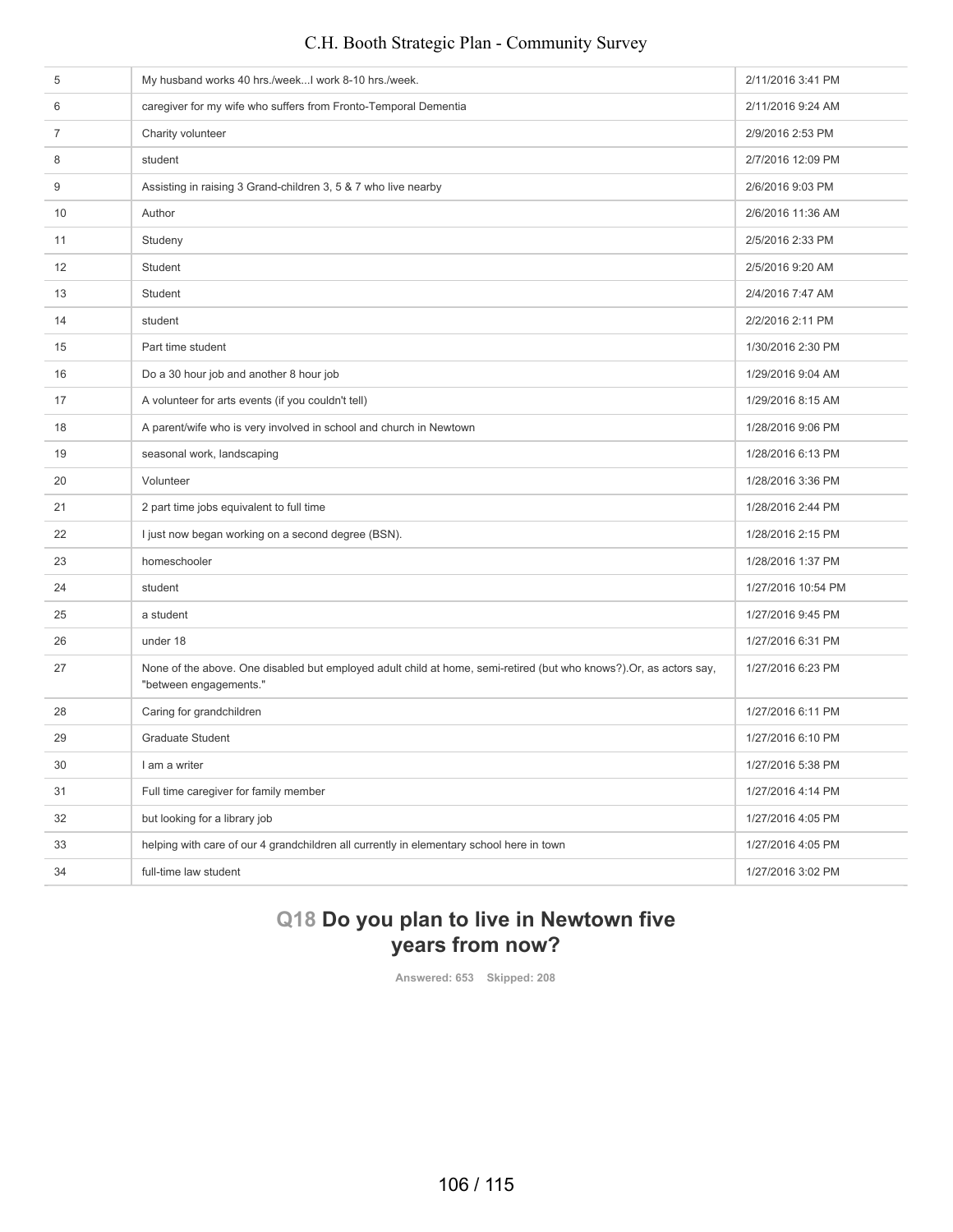

| <b>Answer Choices</b> | <b>Responses</b> |
|-----------------------|------------------|
| Yes                   | 72.89%<br>476    |
| <b>No</b>             | 6.13%<br>40      |
| I don't know          | 20.98%<br>137    |
| <b>Total</b>          | 653              |

# **Q19 Which of the following do you (or a family member/companion) use now or would like to have to comfortably access library services? Please choose all that apply.**

**Answered: 597 Skipped: 264**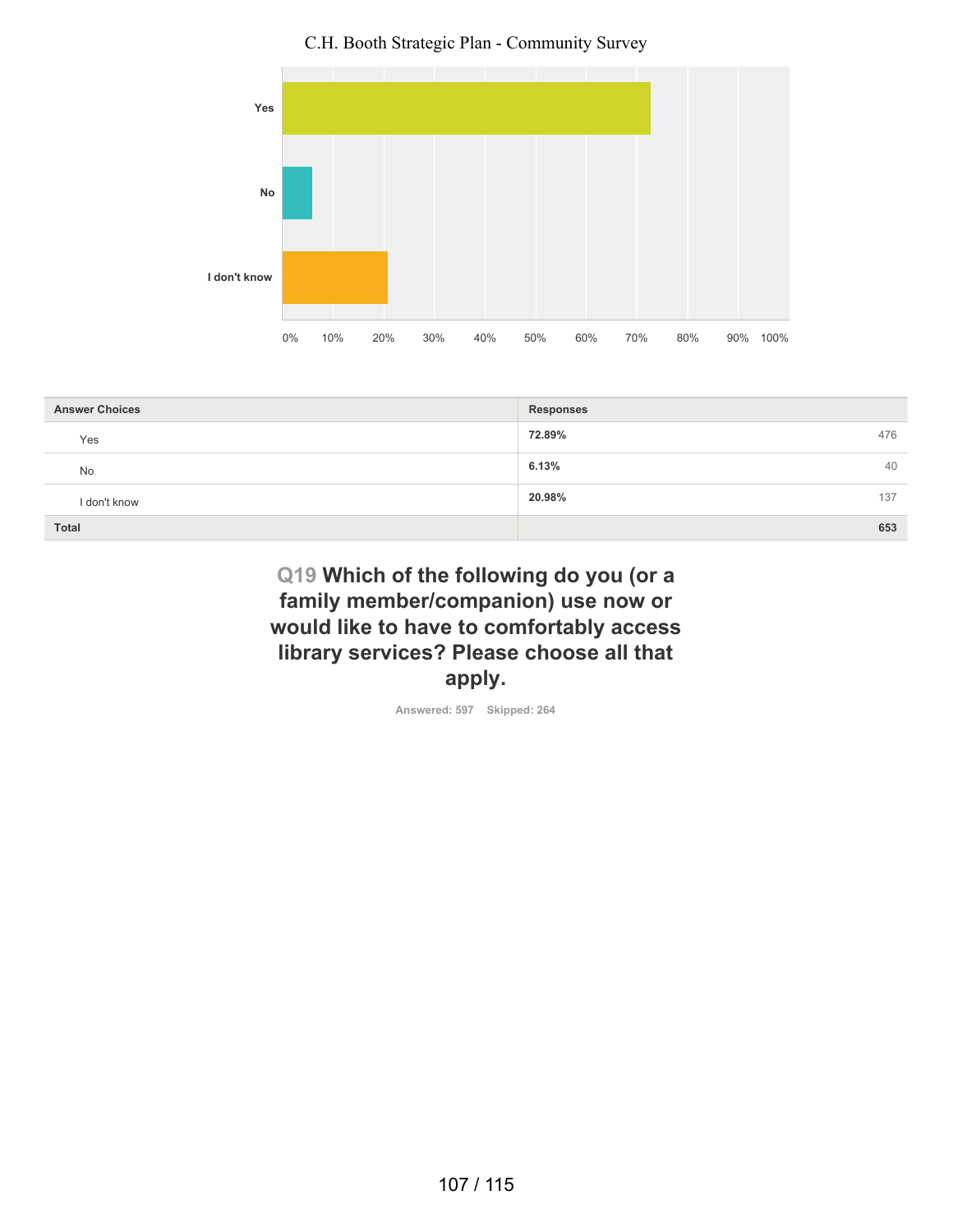

| <b>Answer Choices</b>                 | <b>Responses</b> |     |
|---------------------------------------|------------------|-----|
| Private study rooms                   | 27.64%           | 165 |
| Elevators                             | 21.61%           | 129 |
| Lightweight stepladders in the stacks | 13.40%           | 80  |
| Large-print books                     | 12.56%           | 75  |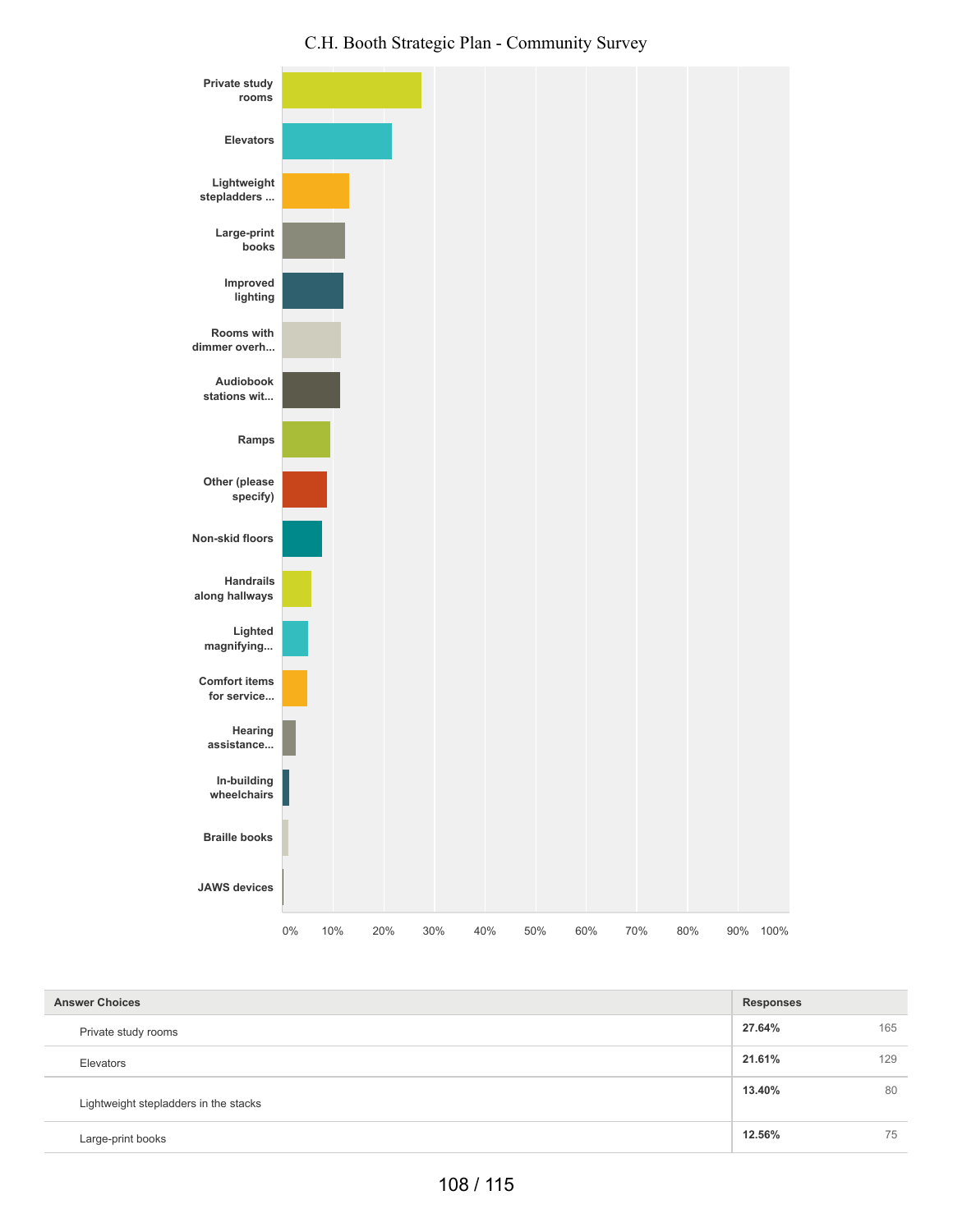| Improved lighting                                           | 12.06% | 72             |
|-------------------------------------------------------------|--------|----------------|
| Rooms with dimmer overhead light and brighter task lighting | 11.73% | 70             |
| Audiobook stations with adjustable-volume headsets          | 11.56% | 69             |
| Ramps                                                       | 9.55%  | 57             |
| Other (please specify)                                      | 9.05%  | 54             |
| Non-skid floors                                             | 7.87%  | 47             |
| Handrails along hallways                                    | 5.86%  | 35             |
| Lighted magnifying glasses                                  | 5.19%  | 31             |
| Comfort items for service animals                           | 5.03%  | 30             |
| Hearing assistance devices                                  | 2.68%  | 16             |
| In-building wheelchairs                                     | 1.51%  | 9              |
| <b>Braille books</b>                                        | 1.34%  | 8              |
| <b>JAWS</b> devices                                         | 0.34%  | $\overline{2}$ |
| <b>Total Respondents: 597</b>                               |        |                |

| #              | Other (please specify)                                                                                                                                   | <b>Date</b>        |
|----------------|----------------------------------------------------------------------------------------------------------------------------------------------------------|--------------------|
| 1              | Toilets that flush properly                                                                                                                              | 2/16/2016 10:41 AM |
| 2              | WiFi, coffee machine and lounge area for coffee, board room, event bulletin boards, computer lookup catalogue,<br>website, internet audio book downloads | 2/15/2016 11:13 AM |
| 3              | Handicap parking                                                                                                                                         | 2/14/2016 2:13 PM  |
| $\overline{4}$ | The ladies' bathroom on lower level is difficult to use, one stall is too small, the other is too large                                                  | 2/13/2016 11:32 AM |
| 5              | you cannot please all of the people all of the time.                                                                                                     | 2/11/2016 8:43 PM  |
| 6              | better cds                                                                                                                                               | 2/11/2016 3:30 PM  |
| $\overline{7}$ | More plugs to charge laptops etc                                                                                                                         | 2/11/2016 10:46 AM |
| 8              | None                                                                                                                                                     | 2/11/2016 10:03 AM |
| 9              | Re #18 if gun laws continue to get tougher, may have to leave CT                                                                                         | 2/11/2016 9:40 AM  |
| 10             | robust on-line access to books and other materials                                                                                                       | 2/10/2016 11:55 AM |
| 11             | Would like to see more Newtown-specific, rotating historic displays and events, as well as, more Senior/Aging/Elder<br>Reference Materials.              | 2/6/2016 9:03 PM   |
| 12             | Quiet place to drink/eat snack and read                                                                                                                  | 2/5/2016 3:20 PM   |
| 13             | Drive up window for books on hold                                                                                                                        | 2/4/2016 4:19 PM   |
| 14             | just more books and audio                                                                                                                                | 2/2/2016 1:59 PM   |
| 15             | A service that would/could deliver books on tape or DVD's and books to shut ins.                                                                         | 2/1/2016 8:23 PM   |
| 16             | I am not sure if I have seen Ramos for those who are wheel haired bound or cannot climb stairs. I do not have any<br>problems walking or climbing stars. | 1/30/2016 11:32 PM |
| 17             | Community activity rooms                                                                                                                                 | 1/30/2016 5:45 PM  |
| 18             | stairs are fine                                                                                                                                          | 1/29/2016 6:38 PM  |
| 19             | Drive through window or Special parking spot and Delivery to car. For elderly, people with babies, etc.                                                  | 1/29/2016 5:29 PM  |
| 20             | I dont know if everyone knows what JAWS devices are. ODEP can be a great resource for grants which help with<br>ADA type supports                        | 1/29/2016 9:35 AM  |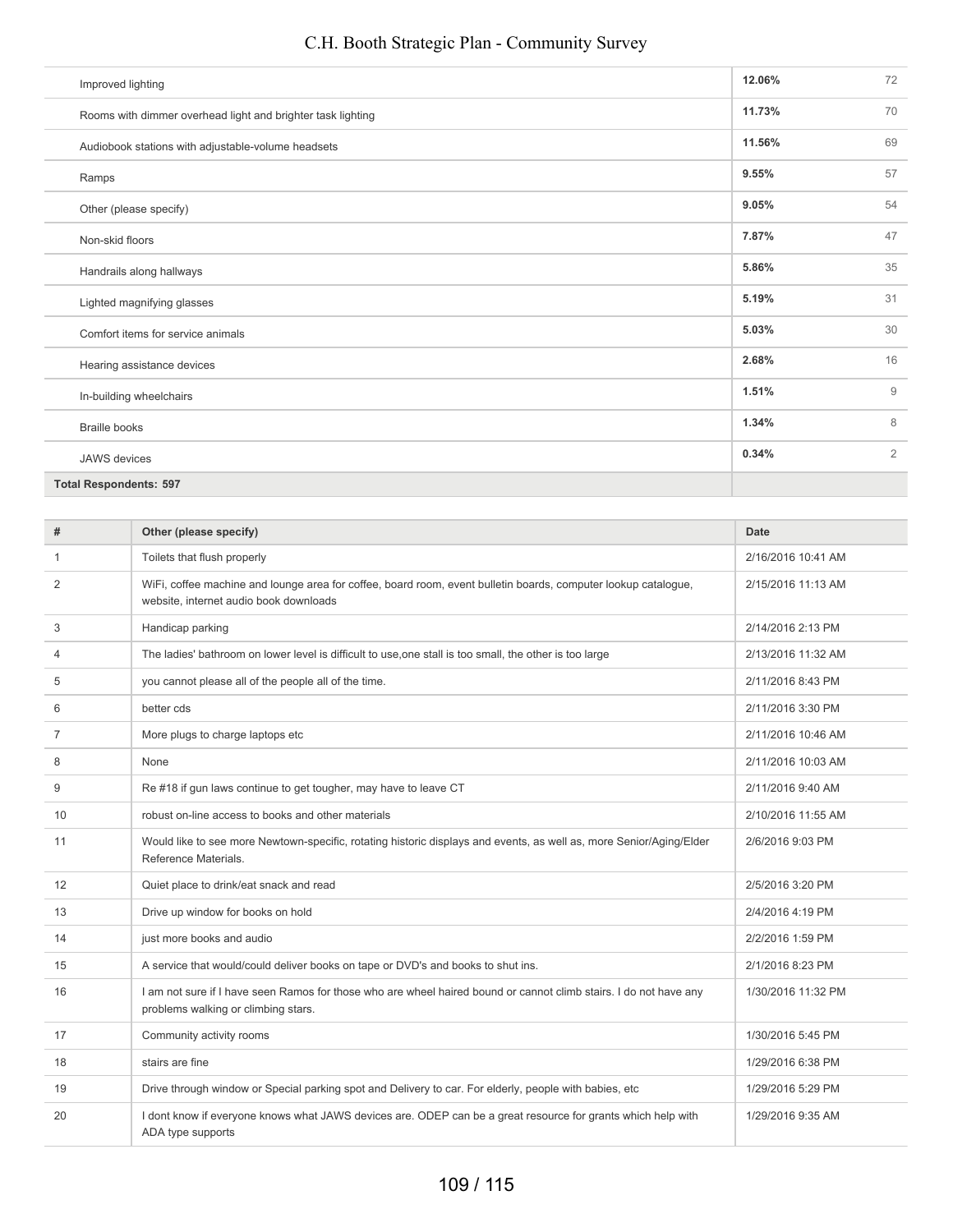| 21 | A real lecture hall with a low stage and good sound system and lighting                                                                                       | 1/29/2016 8:45 AM  |
|----|---------------------------------------------------------------------------------------------------------------------------------------------------------------|--------------------|
| 22 | The lower meeting room is well used now, if it would be possible to build on an additional space for programs, I think it<br>would be beneficial to the town. | 1/29/2016 8:15 AM  |
| 23 | cozier place to read with grade school age children                                                                                                           | 1/29/2016 6:14 AM  |
| 24 | I like it the way it is, which is just great!!!!!                                                                                                             | 1/28/2016 8:21 PM  |
| 25 | Safer vehicular access                                                                                                                                        | 1/28/2016 7:26 PM  |
| 26 | more quiet areas, too much cell phone use and noise                                                                                                           | 1/28/2016 6:13 PM  |
| 27 | fireplace operational -- even if its a gas stove or other heat sourcevery cozy                                                                                | 1/28/2016 2:43 PM  |
| 28 | DVD need to be more organized.                                                                                                                                | 1/28/2016 2:34 PM  |
| 29 | Larger reading and play area for children                                                                                                                     | 1/28/2016 2:19 PM  |
| 30 | I really love it the way it is!                                                                                                                               | 1/28/2016 2:15 PM  |
| 31 | Sell the building, fire all the employees                                                                                                                     | 1/28/2016 2:02 PM  |
| 32 | don't need any of the listed items at this time.                                                                                                              | 1/28/2016 12:26 PM |
| 33 | concerned this is already skewed survey. questions show lack of interest towards youth/young adults/working/work-at-<br>home/entrepreneur/empty nesters       | 1/28/2016 12:14 PM |
| 34 | non-flouresent lighting                                                                                                                                       | 1/28/2016 10:40 AM |
| 35 | inviting comfortable couches!!! southbury library or danbury library                                                                                          | 1/28/2016 9:57 AM  |
| 36 | No closure due to flooding. I would NOT want to see the library change location                                                                               | 1/28/2016 9:24 AM  |
| 37 | It's very nice right now                                                                                                                                      | 1/27/2016 11:41 PM |
| 38 | more coffee choices (better decaf)                                                                                                                            | 1/27/2016 11:23 PM |
| 39 | easily accessable technology such as iPads or laptops                                                                                                         | 1/27/2016 9:45 PM  |
| 40 | tutoring section                                                                                                                                              | 1/27/2016 9:02 PM  |
| 41 | Respectfully: is this a library or a nursing home.                                                                                                            | 1/27/2016 8:17 PM  |
| 42 | <b>Bibliomation online tool</b>                                                                                                                               | 1/27/2016 7:26 PM  |
| 43 | Not currently applicable                                                                                                                                      | 1/27/2016 7:21 PM  |
| 44 | A room for special needs citizens of all ages to utilize the library amenities                                                                                | 1/27/2016 6:53 PM  |
| 45 | I find the library easy to move around in, a pleasant environment, nice people who are very professional                                                      | 1/27/2016 6:24 PM  |
| 46 | Rooms need more tables and chairs for reading/studying.                                                                                                       | 1/27/2016 6:03 PM  |
| 47 | A larger children's section with a greater selection of books in other languages, particularly Spanish                                                        | 1/27/2016 5:38 PM  |
| 48 | More outlets for plugging laptops to charge                                                                                                                   | 1/27/2016 5:29 PM  |
| 49 | a room to rent for crafts - reasonable amount of \$                                                                                                           | 1/27/2016 5:29 PM  |
| 50 | Area for children with sensory issues                                                                                                                         | 1/27/2016 5:28 PM  |
| 51 | Once again I have to mention that I am very happy with the way things are.                                                                                    | 1/27/2016 4:58 PM  |
| 52 | coffee shop                                                                                                                                                   | 1/27/2016 4:40 PM  |
| 53 | Nothing right now, but it is a difficult building to enter.                                                                                                   | 1/27/2016 4:05 PM  |
| 54 | comfortable seating areas to read                                                                                                                             | 1/27/2016 3:36 PM  |

# **Q20 Email address**

**Answered: 183 Skipped: 678**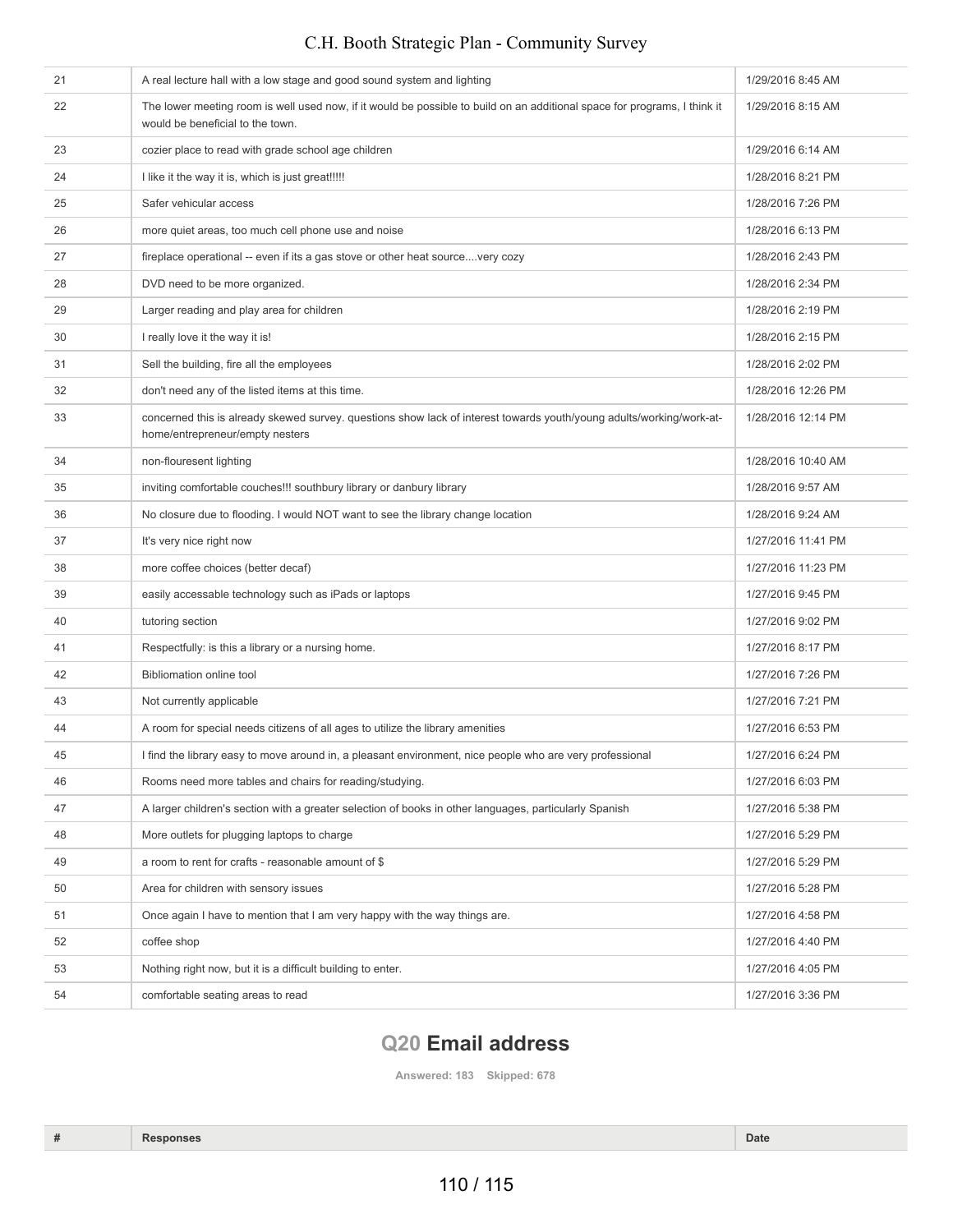| 1  | gjeanfaivre@gmail.com       | 2/16/2016 11:12 AM |
|----|-----------------------------|--------------------|
| 2  | ndrandle@charter.net        | 2/15/2016 6:25 PM  |
| 3  | james@jamesmcfarland.com    | 2/15/2016 11:13 AM |
| 4  | Jenhumphreys01@yahoo.com    | 2/15/2016 8:09 AM  |
| 5  | parrotheart101@gmail.com    | 2/14/2016 1:10 PM  |
| 6  | theresaswift@att.net        | 2/13/2016 11:32 AM |
| 7  | azkearney66@aol.com         | 2/13/2016 10:58 AM |
| 8  | Annemarie.keegan@gmail.com  | 2/13/2016 10:56 AM |
| 9  | kerrygulick@yahoo.com       | 2/13/2016 10:21 AM |
| 10 | jabmail@charter.net         | 2/12/2016 8:11 PM  |
| 11 | bansaliqbal@yahoo.com       | 2/12/2016 11:24 AM |
| 12 | jeppie@aol.com              | 2/12/2016 10:15 AM |
| 13 | arothstein@aol.com          | 2/12/2016 10:14 AM |
| 14 | jmichaeljames@yahoo.com     | 2/12/2016 9:25 AM  |
| 15 | carolynnbruno@aol.com       | 2/11/2016 11:08 PM |
| 16 | noramurphy1@yahoo.com       | 2/11/2016 9:31 PM  |
| 17 | laura.amodeo@gmail.com      | 2/11/2016 9:03 PM  |
| 18 | whpapazian@yahoo.com        | 2/11/2016 6:08 PM  |
| 19 | joan.salbu@cbmoves.com      | 2/11/2016 3:40 PM  |
| 20 | Bbloom4388@aol.com          | 2/11/2016 2:05 PM  |
| 21 | brophykm@aol.com            | 2/11/2016 1:06 PM  |
| 22 | Mblrichardson@earthlink.net | 2/11/2016 12:41 PM |
| 23 | Alicewalsh@charter.net      | 2/11/2016 12:35 PM |
| 24 | Crplumb@sbcglobal.net       | 2/11/2016 11:36 AM |
| 25 | Ecoarch@att.net             | 2/11/2016 11:14 AM |
| 26 | kanddbqs@yahoo.com          | 2/11/2016 10:56 AM |
| 27 | joanen14@hotmail.com        | 2/11/2016 10:41 AM |
| 28 | nafsw@aol.com               | 2/11/2016 10:35 AM |
| 29 | mitzide2000@yahoo.com       | 2/11/2016 10:07 AM |
| 30 | Margolc@aol.com             | 2/11/2016 10:04 AM |
| 31 | pagsmailbox-temp@yahoo.com  | 2/11/2016 9:57 AM  |
| 32 | SophfroniaScott88@gmail.com | 2/11/2016 9:41 AM  |
| 33 | ofon9@aol.com               | 2/11/2016 9:30 AM  |
| 34 | leees@snet.net              | 2/11/2016 9:27 AM  |
| 35 | jimclewis@aol.com           | 2/11/2016 9:26 AM  |
| 36 | itradeoptions@earthlink.net | 2/11/2016 9:24 AM  |
| 37 | Teebarr@charter.net         | 2/9/2016 10:24 PM  |
| 38 | Jami.Zapata@gmail.com       | 2/8/2016 11:02 PM  |
| 39 | tom.groonell@gmail.com      | 2/8/2016 5:48 PM   |
| 40 | melissa.g.houston@gmail.com | 2/8/2016 1:50 PM   |
| 41 | dawn303030@yahoo.com        | 2/8/2016 1:24 PM   |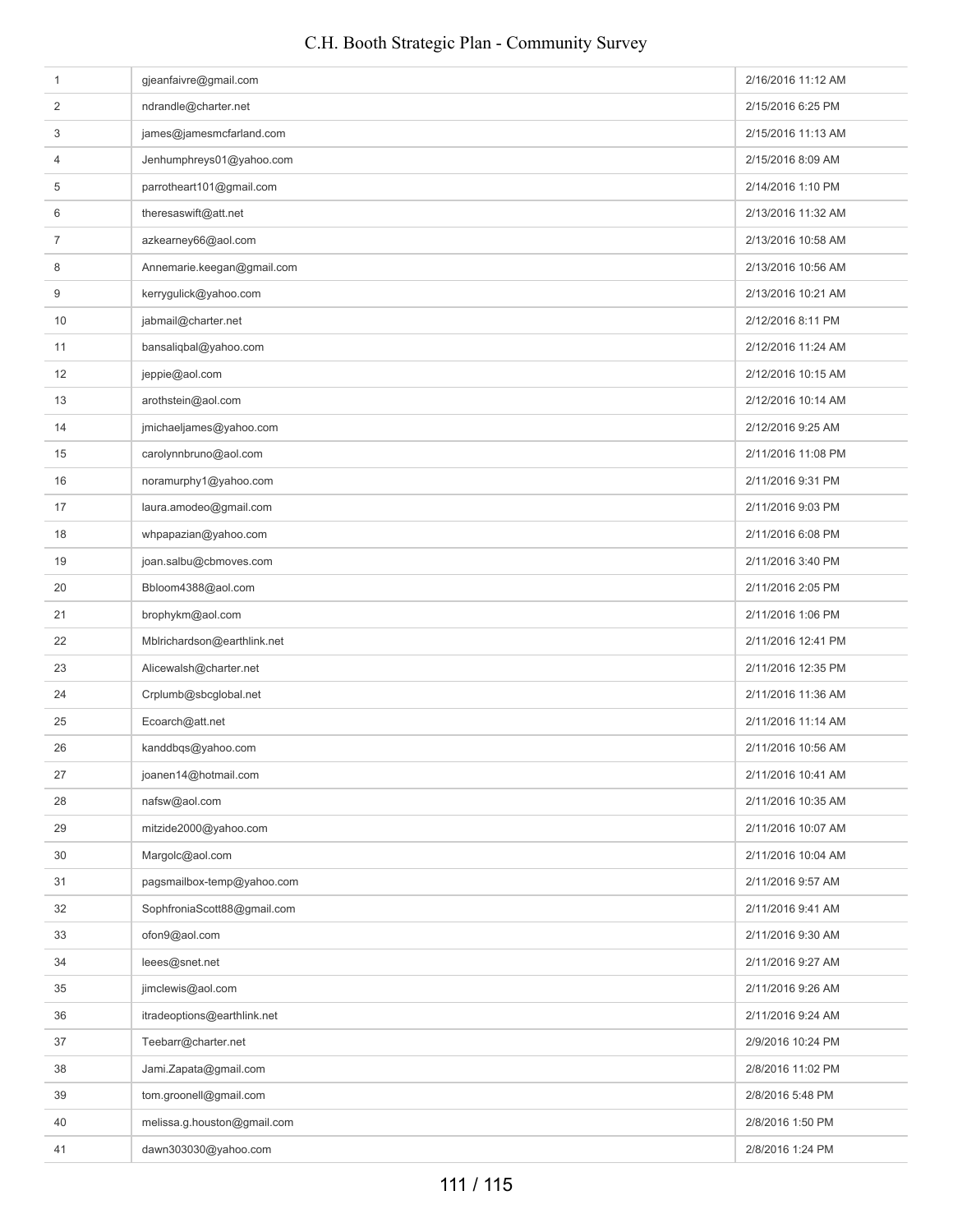| 42 | mag1151@yahoo.com         | 2/8/2016 11:35 AM  |
|----|---------------------------|--------------------|
| 43 | megotch@gmail.com         | 2/8/2016 10:14 AM  |
| 44 | Fsorger1@hotmail.com      | 2/7/2016 10:59 PM  |
| 45 | dwattjustus@gmail.com     | 2/7/2016 10:09 AM  |
| 46 | CurtSymesCSA@aol.com      | 2/6/2016 9:04 PM   |
| 47 | Tdouse29@gmail.com        | 2/6/2016 11:36 AM  |
| 48 | scat21@aol.com            | 2/6/2016 8:13 AM   |
| 49 | smiraldi@gmail.com        | 2/5/2016 2:39 PM   |
| 50 | jtstan@yahoo.com          | 2/4/2016 5:13 PM   |
| 51 | mrcottage1@aol.com        | 2/4/2016 4:19 PM   |
| 52 | ahujachand@yahoo.com      | 2/3/2016 10:03 PM  |
| 53 | June.sgobbo@charter.net   | 2/3/2016 8:51 PM   |
| 54 | hickeywilliams@att.net    | 2/3/2016 1:45 PM   |
| 55 | miranda@pacchiana.com     | 2/3/2016 10:55 AM  |
| 56 | mitchellpauld@gmail.com   | 2/3/2016 10:45 AM  |
| 57 | Cindygraze@yahoo.com      | 2/2/2016 8:15 PM   |
| 58 | annawhittemore@yahoo.com  | 2/2/2016 6:51 PM   |
| 59 | beth.hamilton.4@gmail.com | 2/2/2016 6:32 PM   |
| 60 | Sfatse@aol.com            | 2/2/2016 1:34 PM   |
| 61 | lel@se-ltd.com            | 2/2/2016 1:03 PM   |
| 62 | staceyeshank@gmail.com    | 2/2/2016 9:17 AM   |
| 63 | aroosterw@yahoo.com       | 2/1/2016 8:23 PM   |
| 64 | nkcinfo@sbcglobal.net     | 2/1/2016 6:23 PM   |
| 65 | patricksimms2@gmail.com   | 2/1/2016 6:09 PM   |
| 66 | Kpomp25@yahoo.com         | 2/1/2016 5:45 PM   |
| 67 | susan.burbank@gmail.com   | 2/1/2016 1:04 PM   |
| 68 | joangbor@yahoo.com        | 2/1/2016 12:41 PM  |
| 69 | adominicus4@gmail.com     | 1/31/2016 5:39 PM  |
| 70 | Aaingwort@gmail.com       | 1/31/2016 3:59 AM  |
| 71 | Kitluk@charter.net        | 1/30/2016 8:23 PM  |
| 72 | Cdragan@mac.com           | 1/30/2016 5:45 PM  |
| 73 | Emilybolmer@gmail.com     | 1/30/2016 3:25 PM  |
| 74 | Cdans117@gmail.com        | 1/30/2016 2:30 PM  |
| 75 | rharris.p40@gmail.com     | 1/30/2016 2:26 PM  |
| 76 | jaeger_2@charter.net      | 1/30/2016 12:24 PM |
| 77 | tavs133@sbcglobal.net     | 1/30/2016 11:04 AM |
| 78 | jkel33@aol.com            | 1/30/2016 8:13 AM  |
| 79 | terrest2@aol.com          | 1/29/2016 6:39 PM  |
| 80 | newtowndad@hotmail.com    | 1/29/2016 2:15 PM  |
| 81 | lovethe1urw@gmail.com     | 1/29/2016 1:33 PM  |
| 82 | RandKGeckle@msn.com       | 1/29/2016 9:38 AM  |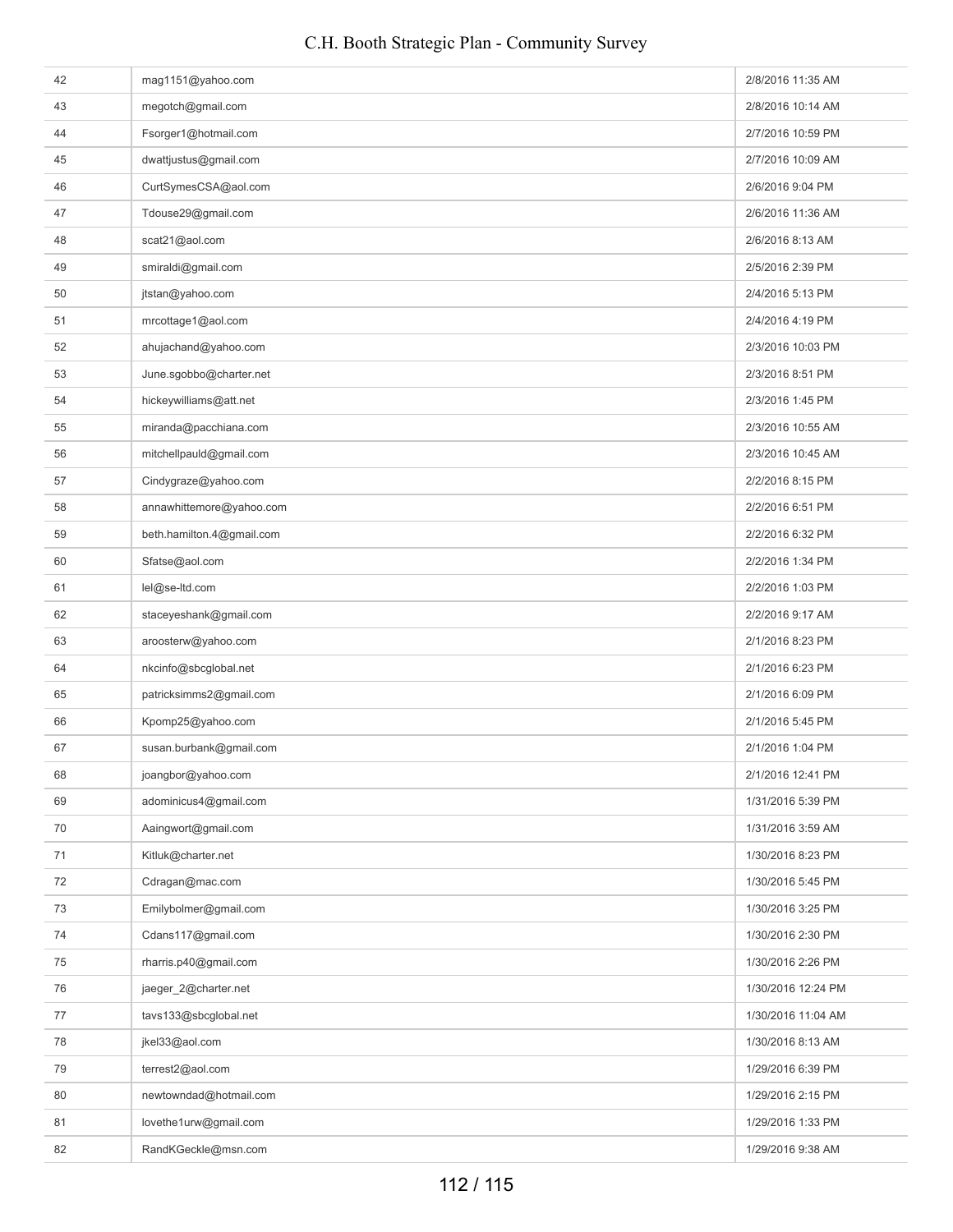| 83  | Jillianscruwys@hotmail.com                  | 1/29/2016 9:31 AM  |
|-----|---------------------------------------------|--------------------|
| 84  | barbara.germak@gmail.com                    | 1/29/2016 9:04 AM  |
| 85  | wjkhvct@earthlink.net                       | 1/29/2016 8:52 AM  |
| 86  | Hobbes6@charter.net                         | 1/29/2016 8:27 AM  |
| 87  | Devitagold@yahoo.com                        | 1/28/2016 10:10 PM |
| 88  | Whit2ct@gmail.com                           | 1/28/2016 10:02 PM |
| 89  | Tamaragutrie@att.net                        | 1/28/2016 9:59 PM  |
| 90  | charles.willus@charter.net                  | 1/28/2016 8:21 PM  |
| 91  | renateclarke@yahoo.com                      | 1/28/2016 7:17 PM  |
| 92  | costannc@msn.com                            | 1/28/2016 5:48 PM  |
| 93  | spincycle@charter.net                       | 1/28/2016 4:29 PM  |
| 94  | Jennrp1980@aol.com                          | 1/28/2016 3:13 PM  |
| 95  | daltonm@newtown.k12.ct.us                   | 1/28/2016 3:09 PM  |
| 96  | glenn_boyle@sbcglobal.net                   | 1/28/2016 2:51 PM  |
| 97  | Wecreate2@charter.net                       | 1/28/2016 2:45 PM  |
| 98  | patriciaannpowers@yahoo.com                 | 1/28/2016 2:43 PM  |
| 99  | Cattree76@hotmail.com                       | 1/28/2016 2:15 PM  |
| 100 | huffmanc@trumbullps.org                     | 1/28/2016 2:11 PM  |
| 101 | stevemarron@yahoo.com                       | 1/28/2016 2:03 PM  |
| 102 | Kimberly.skerencak@gmail.com                | 1/28/2016 1:51 PM  |
| 103 | pkmccleary@gmail.com                        | 1/28/2016 1:47 PM  |
| 104 | Agdent@earthlink.net                        | 1/28/2016 1:45 PM  |
| 105 | gucci14@earthlink.net                       | 1/28/2016 1:42 PM  |
| 106 | Anouk.lambert@hotmail.com                   | 1/28/2016 1:28 PM  |
| 107 | erin_milgram@hotmail.com                    | 1/28/2016 12:56 PM |
| 108 | mabrennan79@gmail.com                       | 1/28/2016 12:44 PM |
| 109 | amy.shortlidge-cox@boehringer-ingelheim.com | 1/28/2016 12:27 PM |
| 110 | rrabinowitz1@gmail.com                      | 1/28/2016 11:54 AM |
| 111 | kitana_q@email.com                          | 1/28/2016 11:48 AM |
| 112 | cplund2@hotmail.com                         | 1/28/2016 11:45 AM |
| 113 | ridezombie@yahoo.com                        | 1/28/2016 11:29 AM |
| 114 | abmc1009@gmail.com                          | 1/28/2016 10:34 AM |
| 115 | Cefjackson@charter.net                      | 1/28/2016 10:32 AM |
| 116 | cmarion8@gmail.com                          | 1/28/2016 10:30 AM |
| 117 | ERIN@HOLLANDERHOUSE.ORG                     | 1/28/2016 10:16 AM |
| 118 | nakostes@yahoo.com                          | 1/28/2016 10:07 AM |
| 119 | joseph.p.moran@bc.edu                       | 1/28/2016 10:03 AM |
| 120 | stashinbox@gmail.com                        | 1/28/2016 9:57 AM  |
| 121 | pondmom@aol.com                             | 1/28/2016 9:33 AM  |
| 122 | connellyamy@ymail.com                       | 1/28/2016 9:29 AM  |
| 123 | judit.destefano@gmail.com                   | 1/28/2016 9:24 AM  |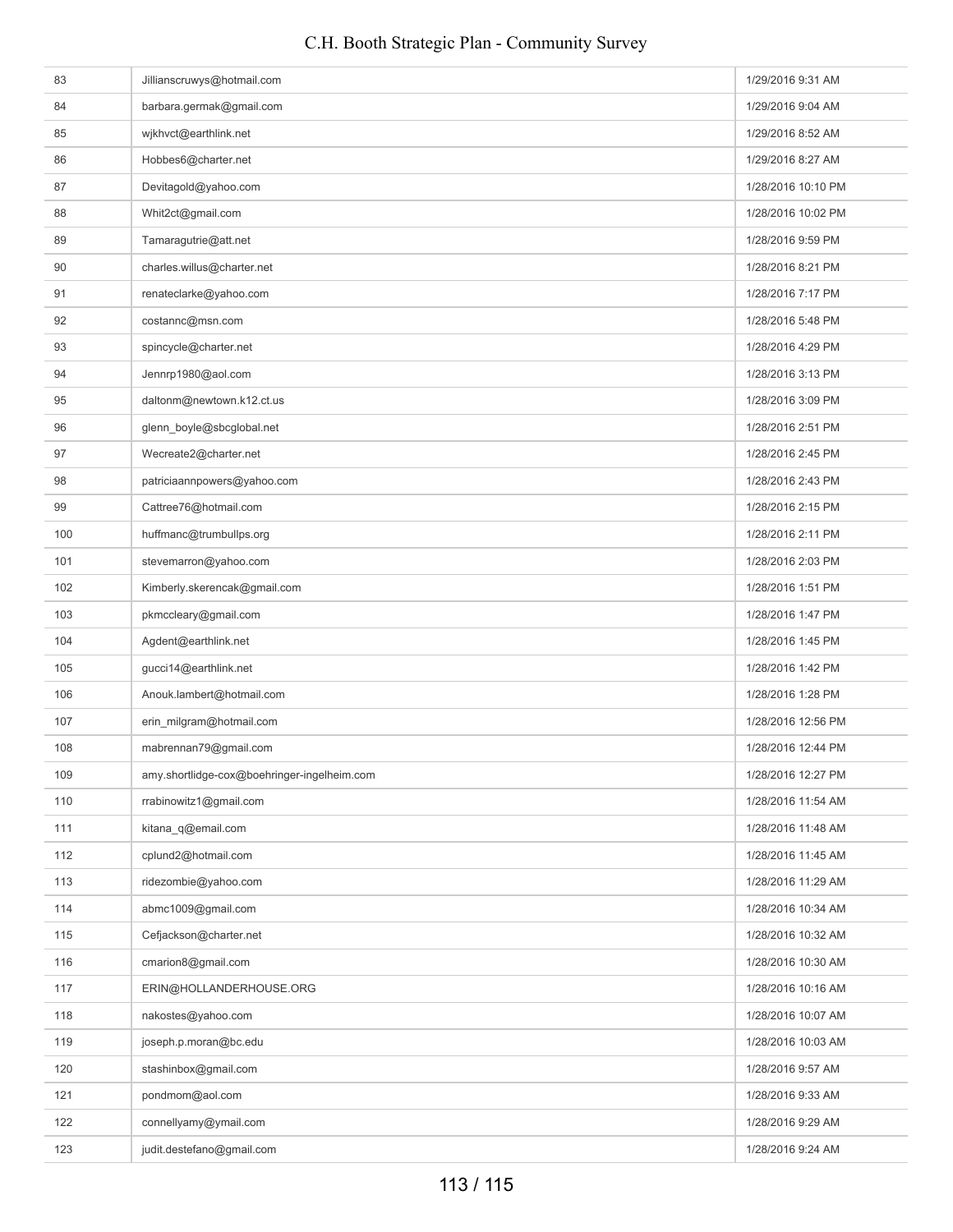# 124 ddellapiano@charter.net 1/28/2016 8:53 AM htsk8no1@yahoo.com intervention of the community of the community of the community of the community of the community of the community of the community of the community of the community of the community of the community of 126 Barbara\_wojcik@hotmail.com 1/28/2016 8:20 AM 127 Keayes@sbcglobal.net 1/28/2016 8:13 AM 128 rscarsonct@yahoo.com **1/28/2016 7:52 AM** 129 capt1nwest@aol.com com in the community of the community of the community of the community of the community of the community of the community of the community of the community of the community of the community of the c 130 Kelleymmichael@charter.net 1/28/2016 7:05 AM 131 patricia\_rockwell@hotmail.com 1/28/2016 6:56 AM 132 vcarlson8042@charter.net 1/28/2016 6:55 AM paulmorris15@charter.net 1/28/2016 6:49 AM 134 Sarah@alum.rpi.edu 1/28/2016 6:08 AM and the state of the state of the state of the state of the state of the state of the state of the state of the state of the state of the state of the state of the state of the stat 135 countrydancecaller@gmail.com 1/27/2016 11:24 PM 136 Adrienne1129@yahoo.com 1/27/2016 11:23 PM 137 lou6267@charter.net 1/27/2016 11:03 PM 138 Dennis.stratford@snet.net 1/27/2016 10:32 PM 139 Fall1102@yahoo.com 1/27/2016 10:16 PM 140 Katemichael731@gmail.com 1/27/2016 10:14 PM 141 eiplowery@gmail.com entertainment of the state of the state of the state of the state of the state of the state of the state of the state of the state of the state of the state of the state of the state of the state of 142 wcarboni@charter.net 1/27/2016 9:46 PM 143 ajgriebel@yahoo.com and the state of the state of the state of the state of the state of the state of the state of the state of the state of the state of the state of the state of the state of the state of the state of 144 hrodriguez66@att.net 1/27/2016 8:47 PM 145 webjack18@charter.net 1/27/2016 8:24 PM 146 archdiver@aol.com and the community of the community of the community of the community of the community of the PM 147 Husky523@yahoo.com 1/27/2016 8:08 PM 148 sdowling04@yahoo.com and the state of the state of the state of the state of the state of the state of the state of the state of the state of the state of the state of the state of the state of the state of the state o 149 willtonr@gmail.com com 1/27/2016 6:56 PM 150 greg\_branecky@yahoo.com **1/27/2016 6:44 PM** and the state of the state of the state of the state of the state of the state of the state of the state of the state of the state of the state of the state of the state of t 151 cr61f4@yahoo.com com 1/27/2016 6:42 PM 152 ylandolfi@yahoo.com and the set of the set of the set of the set of the set of the set of the set of the set of the set of the set of the set of the set of the set of the set of the set of the set of the set of the set 153 Drvmf@sbcglobal.net 1/27/2016 6:40 PM 154 milesA4@yahoo.com 1/27/2016 6:25 PM 155 jboccuzzi@yahoo.com **1/27/2016 6:24 PM** is a set of the set of the set of the set of the set of the set of the set of the set of the set of the set of the set of the set of the set of the set of the set of the set of t 156 Jkconlin@yahoo.com 1/27/2016 6:03 PM 157 Kristin.larson@sbcglobal.net 1/27/2016 5:54 PM 158 adardine@yahoo.com **1/27/2016 5:54 PM** 159 Peter.trahan@wiltonct.org 1/27/2016 5:50 PM 160 iklmwittmer@gmail.com 1/27/2016 5:49 PM 161 ken.bogursky@gmail.com **1/27/2016 5:46 PM** 162 Tle585@hotmail.com 102 Tube 3538 PM 1/27/2016 5:38 PM 163 sokk.arno@gmail.com 1/27/2016 5:36 PM 164 wendyarhodes@gmail.com 169 wendyarhodes@gmail.com 1/27/2016 5:35 PM